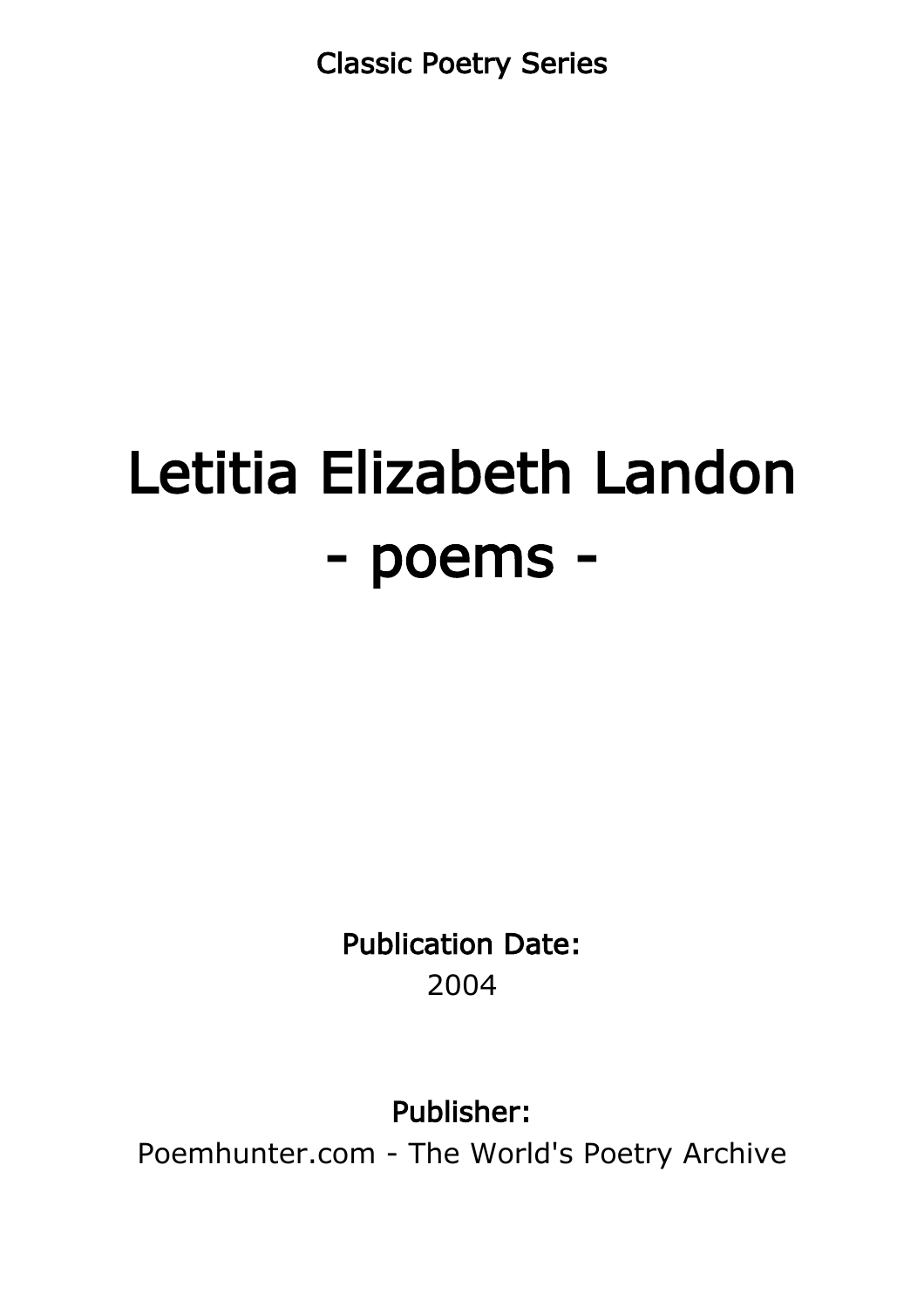# Letitia Elizabeth Landon(1802-1838)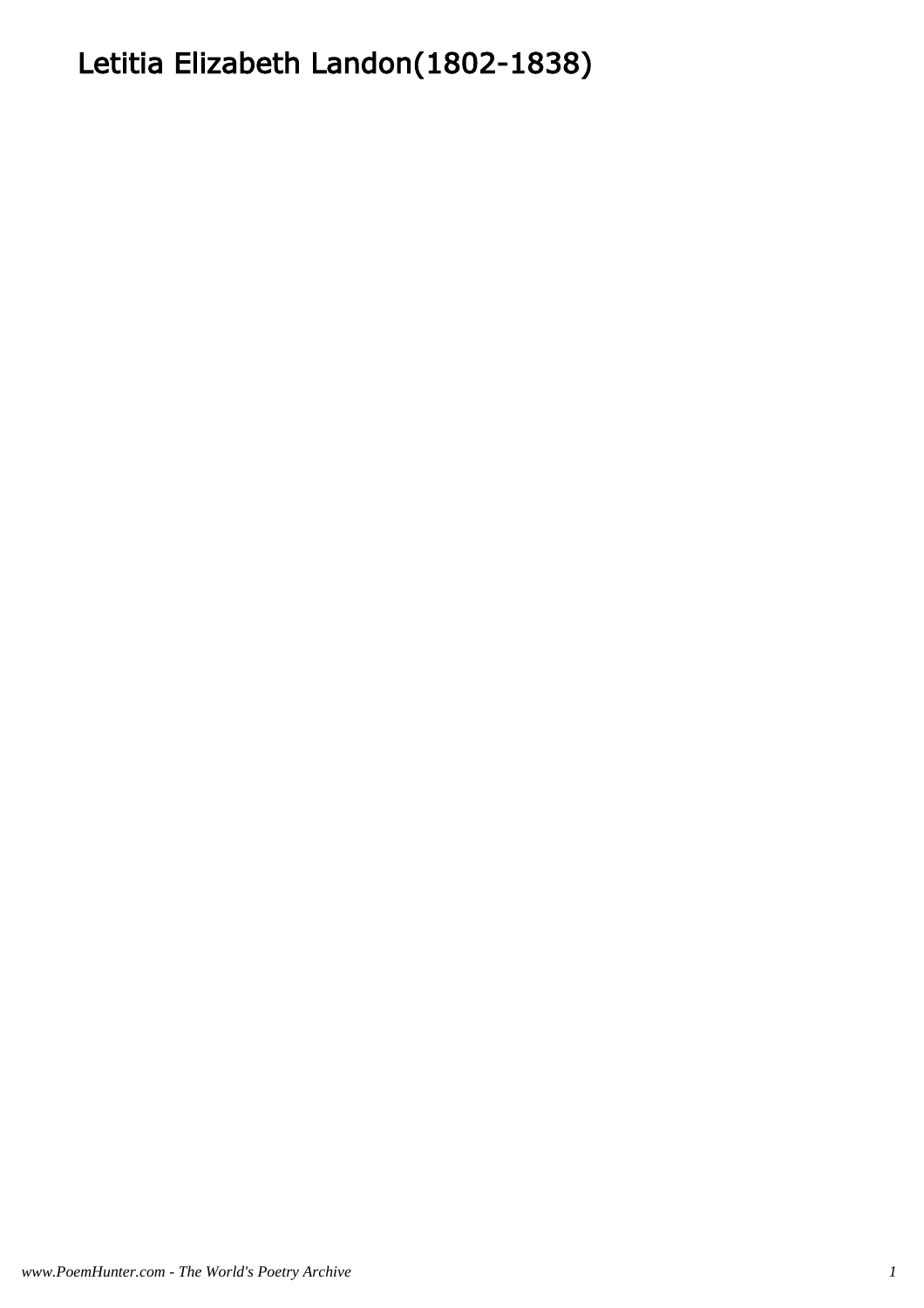# A Child Screening A Dove From A Hawk. By **Stewardson**

AY, screen thy favourite dove, fair child, Ay, screen it if you may,-- Yet I misdoubt thy trembling hand Will scare the hawk away.

That dove will die, that child will weep,-- Is this their destinie? Ever amid the sweets of life Some evil thing must be.

Ay, moralize,--is it not thus We've mourn'd our hope and love? Alas! there's tears for every eye, A hawk for every dove!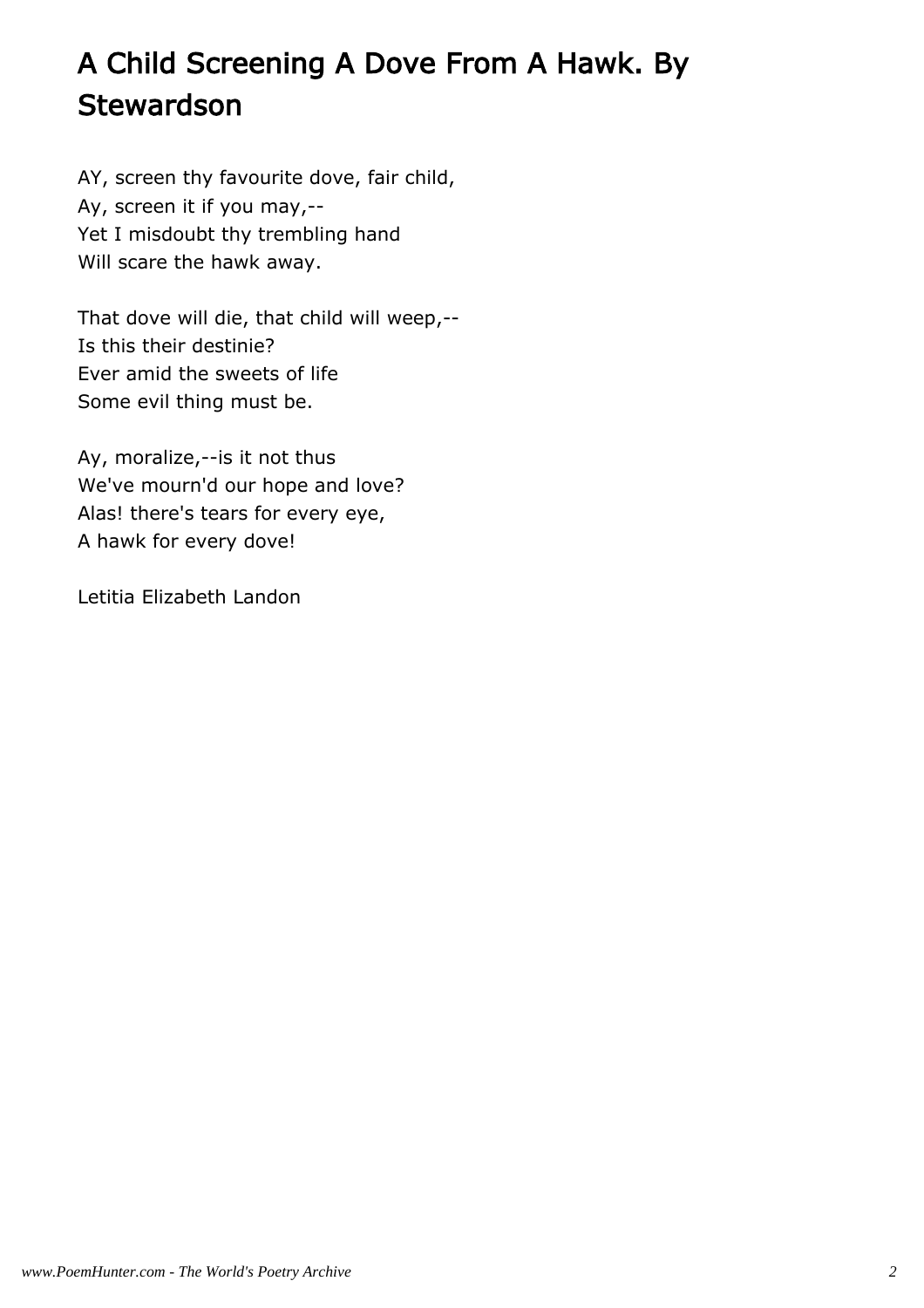### A Legend Of Tintagel Castle

ALONE in the forest, Sir Lancelot rode O'er the neck of his courser the reins lightly flowed And beside hung his helmet, for bare was his brow To meet the soft breeze that was fanning him now.

And 'the flowers of the forest' were many and sweet, Which, crushed at each step by his proud courser's feet, Gave forth all their fragrance, while thick over-head The boughs of the oak and the elm-tree were spread.

The wind stirred its branches, as if its low suit Were urged, like a lover who wakens the lute, And through the dark foliage came sparkling and bright Like rain from the green leaves, in small gems of light.

There was stillness, not silence, for dancing along, A brook went its way like a child with a song; Now hidden, where rushes and water-flags grow; Now clear, while white pebbles were glistening below.

Lo, bright as a vision, and fair as a dream, The face of a maiden is seen in the stream; With her hair like a mantle of gold to her knee, Stands a lady as lovely as lady can be.

Short speech tells a love-tale;—the bard's sweetest words Are poor, beside those which each memory hoards; Sound of some gentle whisper, the haunting and low, Such as love may have murmured—ah, long, long ago.

She led him away to an odorous cave, Where the emerald spars shone like stars in the wave, And the green moss and violets crowded beneath, And the ash at the entrance hung down like a wreath.

They might have been happy, if love could but learn A lesson from some flowers, and like their leaves turn Round their own inward world, their own lone fragrant nest, Content with its sweetness, content with its rest.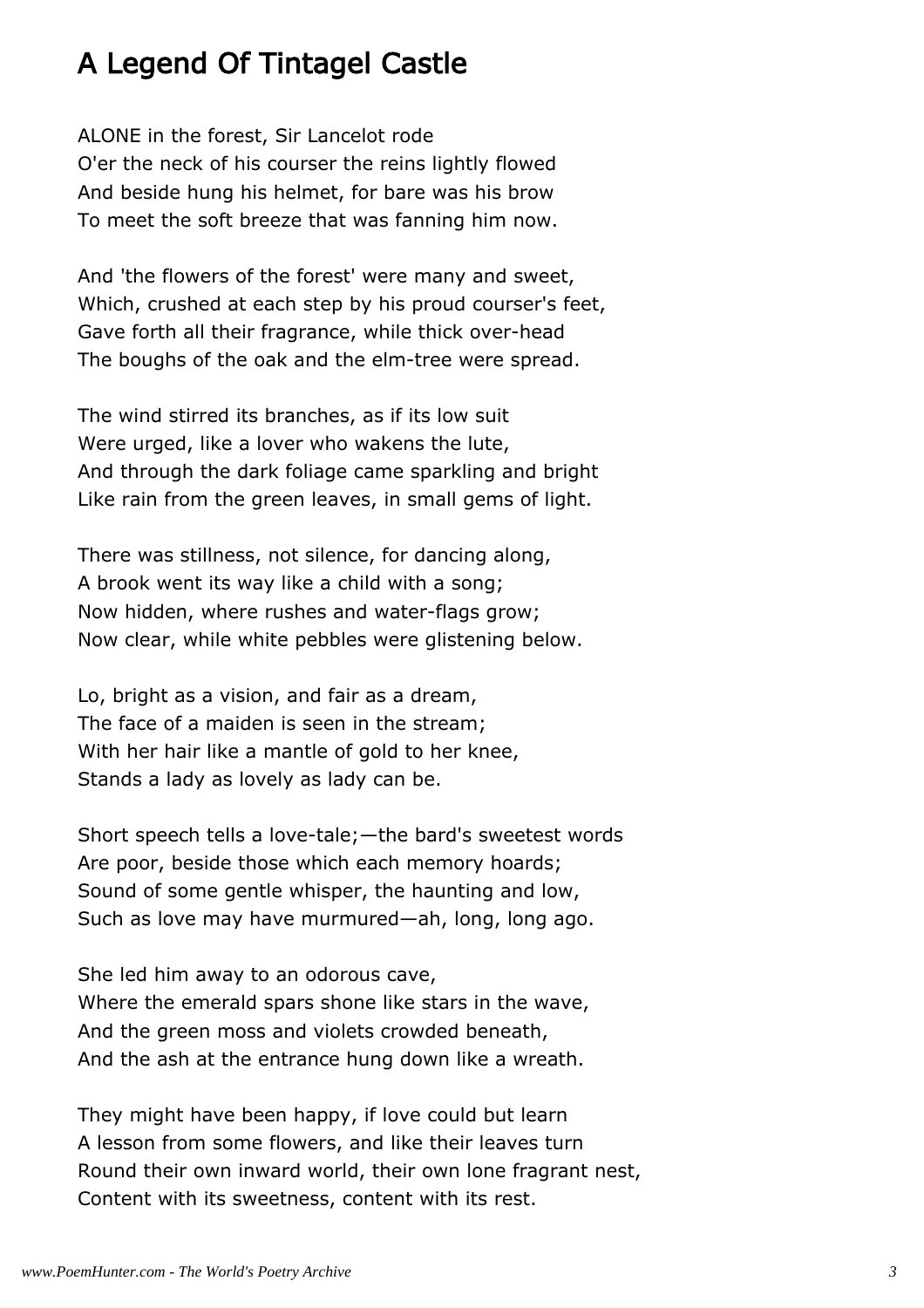But the sound of the trumpet was heard from afar, And Sir Lancelot rode forth again to the war; And the wood-nymph was left as aye woman will be, Who trusts her whole being, oh, false love, to thee.

For months, every sunbeam that brightened the gloom, She deemed was the waving of Lancelot's plume; She knew not of the proud and the beautiful queen, Whose image was treasured as hers once had been.

There was many a fair dame, and many a knight, Made the banks of the river like fairy-land bright; And among those whose shadow was cast on the tide, Was Lancelot kneeling at Genevra's side.

With purple sails heavily drooping around The mast, and the prow, with the vale lily bound; And towed by two swans, a small vessel drew near But high on the deck was a pall-covered bier.

They oared with their white wings, the bark thro' the flood, Till arrived at the bank where Sir Lancelot stood: A wind swept the river, and flung back the pall, And there lay a lady, the fairest of all.

But pale as a statue, like sunshine on snow, The bright hair seemed mocking the cold face below: Sweet truants, the blush and the smile both are fled— Sir Lancelot weeps as he kneels by the dead.

And these are love's records; a vow and a dream, And the sweet shadow passes away from life's stream: Too late we awake to regret—but what tears Can bring back the waste to our hearts and our years?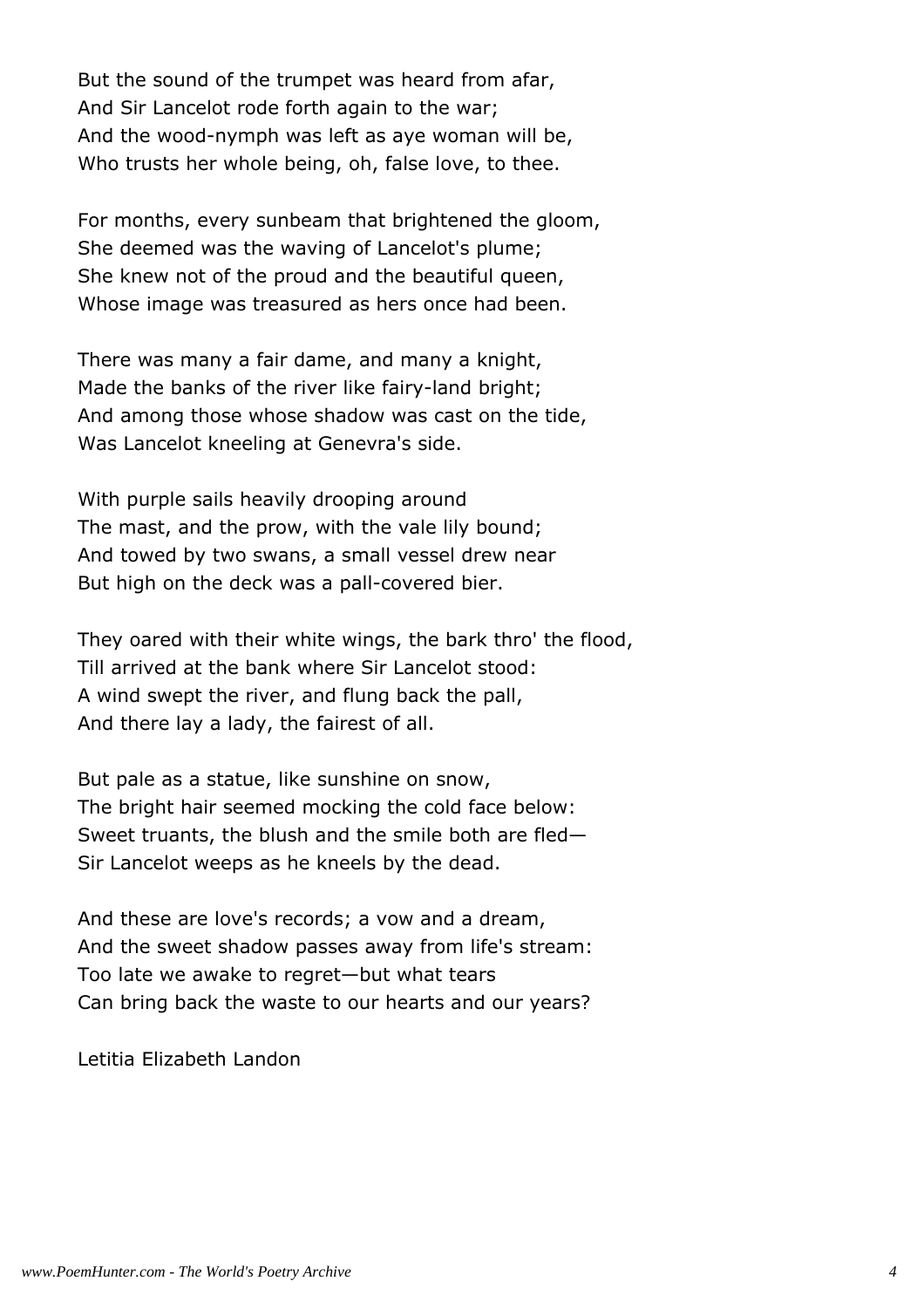### A Suttee

GATHER her raven hair in one rich cluster, Let the white champac light it, as a star Gives to the dusky night a sudden lustre, Shining afar.

Shed fragrant oils upon her fragrant bosom, Until the breathing air around grows sweet; Scatter the languid jasmine's yellow blossom Beneath her feet.

Those small white feet are bare—too soft are they To tread on aught but flowers; and there is roll'd Round the slight ankle, meet for such display, The band of gold.

Chains and bright stones are on her arms and neck; What pleasant vanities are linked with them, Of happy hours, which youth delights to deck With gold and gem.

She comes! So comes the Moon, when she has found A silvery path wherein thro' heaven to glide. Fling the white veil—a summer cloud—around; She is a bride!

And yet the crowd that gather at her side Are pale, and every gazer holds his breath. Eyes fill with tears unbidden, for the bride— The bride of Death!

She gives away the garland from her hair, She gives the gems that she will wear no more; All the affections, whose love-signs they were, Are gone before.

The red pile blazes—let the bride ascend, And lay her head upon her husband's heart, Now in a perfect unison to blend— No more to part.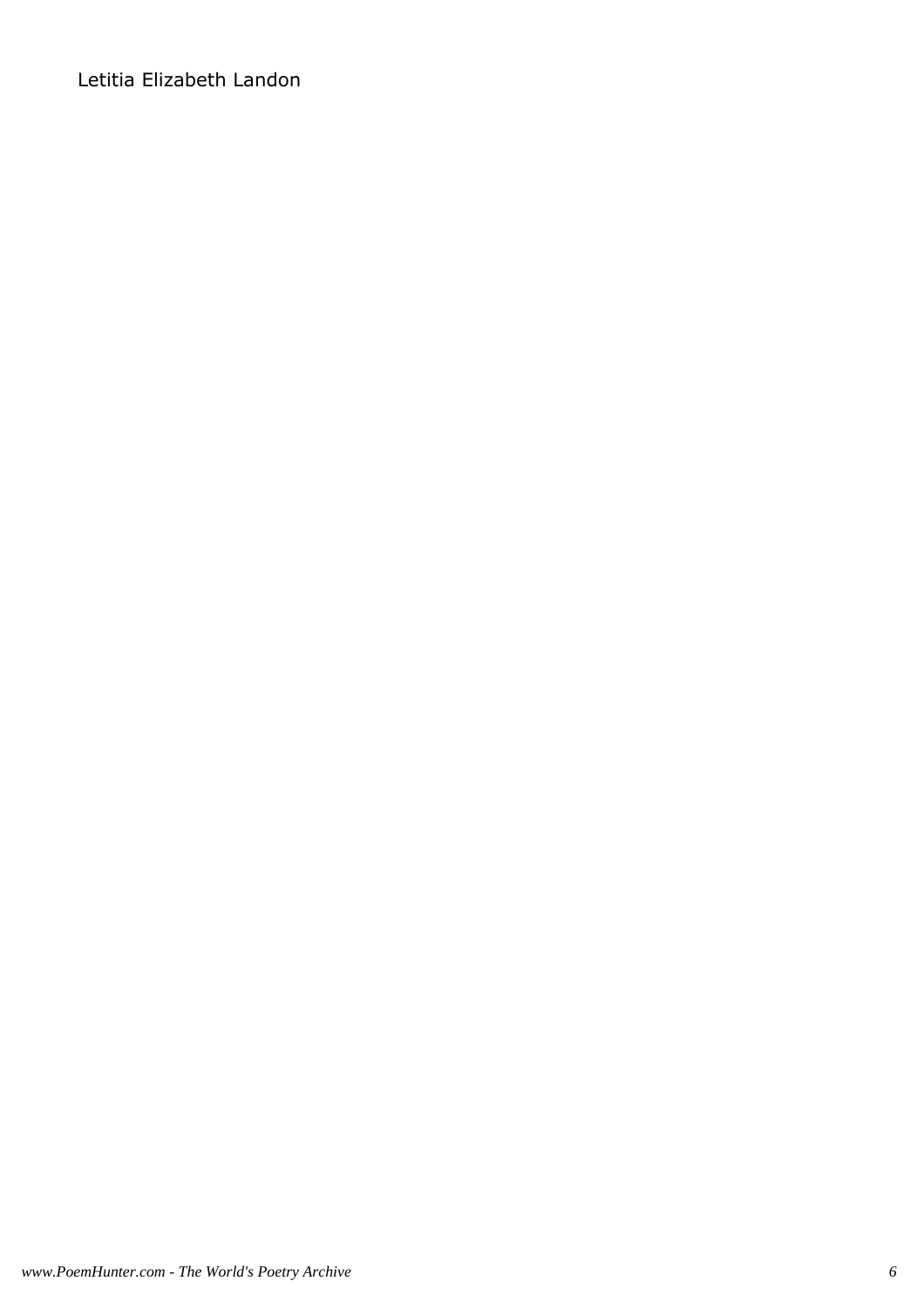### Alexander And Phillip

HE stood by the river's side A conqueror and a king, None match'd his step of pride Amid the armed ring. And a heavy echo rose from the ground, As a thousand warriors gather'd round. And the morning march had been long, And the noontide sun was high, And weariness bow'd down the strong, And heat closed every eye; And the victor stood by the river's brim Whose coolness seem'd but made for him.

The cypress spread their gloom Like a cloak from the noontide beam, He flung back his dusty plume, And plunged in the silver stream; He plunged like the young steed, fierce and wild, He was borne away like the feeble child.

They took the king to his tent From the river's fatal banks, A cry of terror went Like a storm through the Grecian ranks: Was this the fruit of their glories won, Was this the death for AMMON'S son?

Many a leech heard the call, But each one shrank away; For heavy upon all Was the weight of fear that day: When a thought of treason, a word of death, Was in each eye, and on each breath.

But one with the royal youth Had been from his earliest hour, And he knew that his heart was truth, And he knew that his hand was power; He gave what hope his skill might give,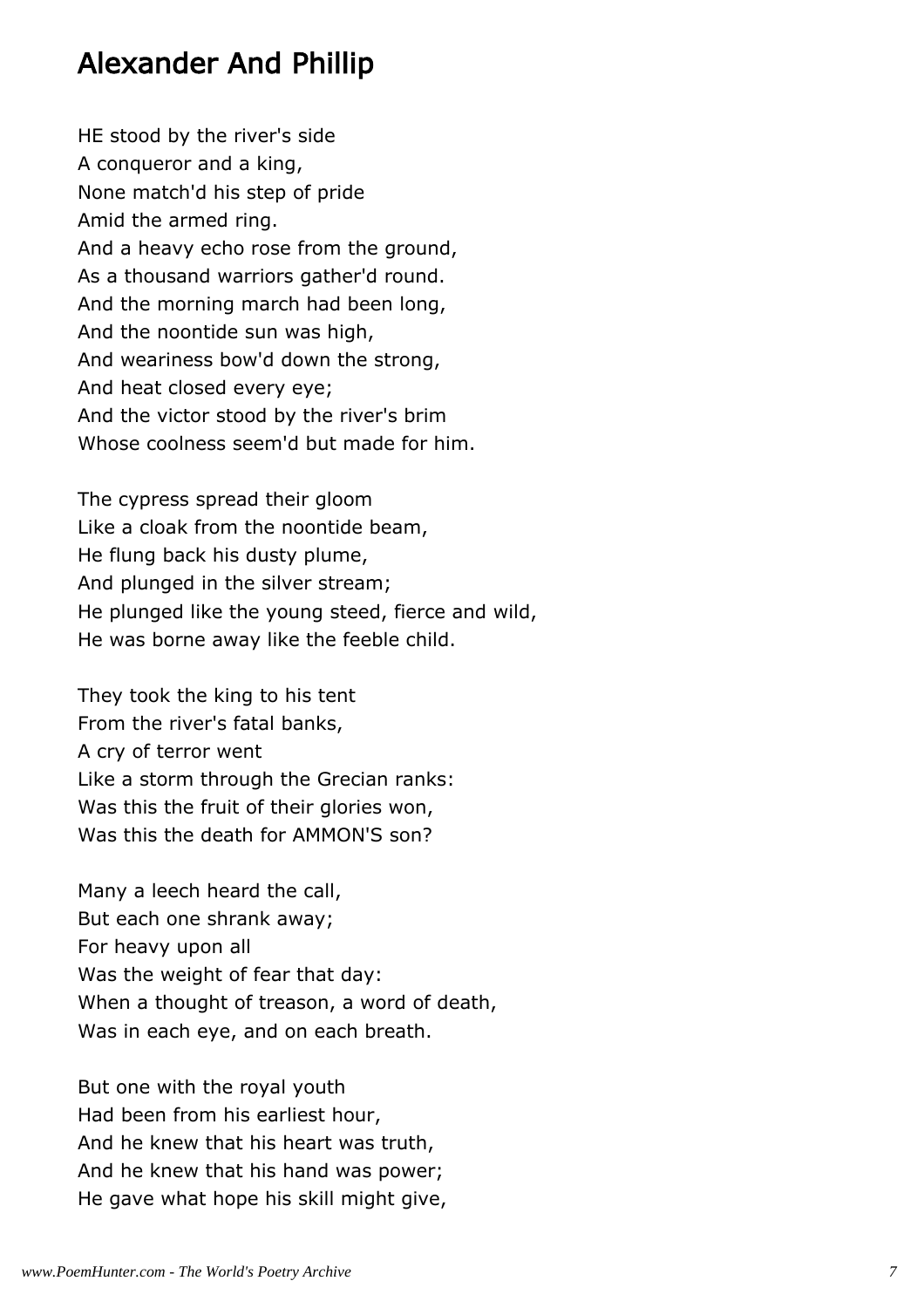And bade him trust to his faith and live.

ALEXANDER took the cup, And from beneath his head a scroll, He drank the liquor up, And bade PHILLIP read the roll; And PHILLIP look'd on the page, where shame, Treason, and poison were named with his name.

An angry flush rose on his brow, And anger darken'd his eye, What I have done I would do again now! If you trust my fidelity. The king watch'd his face, he felt he might dare Trust the faith that was written there.

Next day the conqueror rose From a greater conqueror free; And again he stood amid those Who had died his death to see: He stood there proud of the lesson he gave That faith and trust were made for the brave.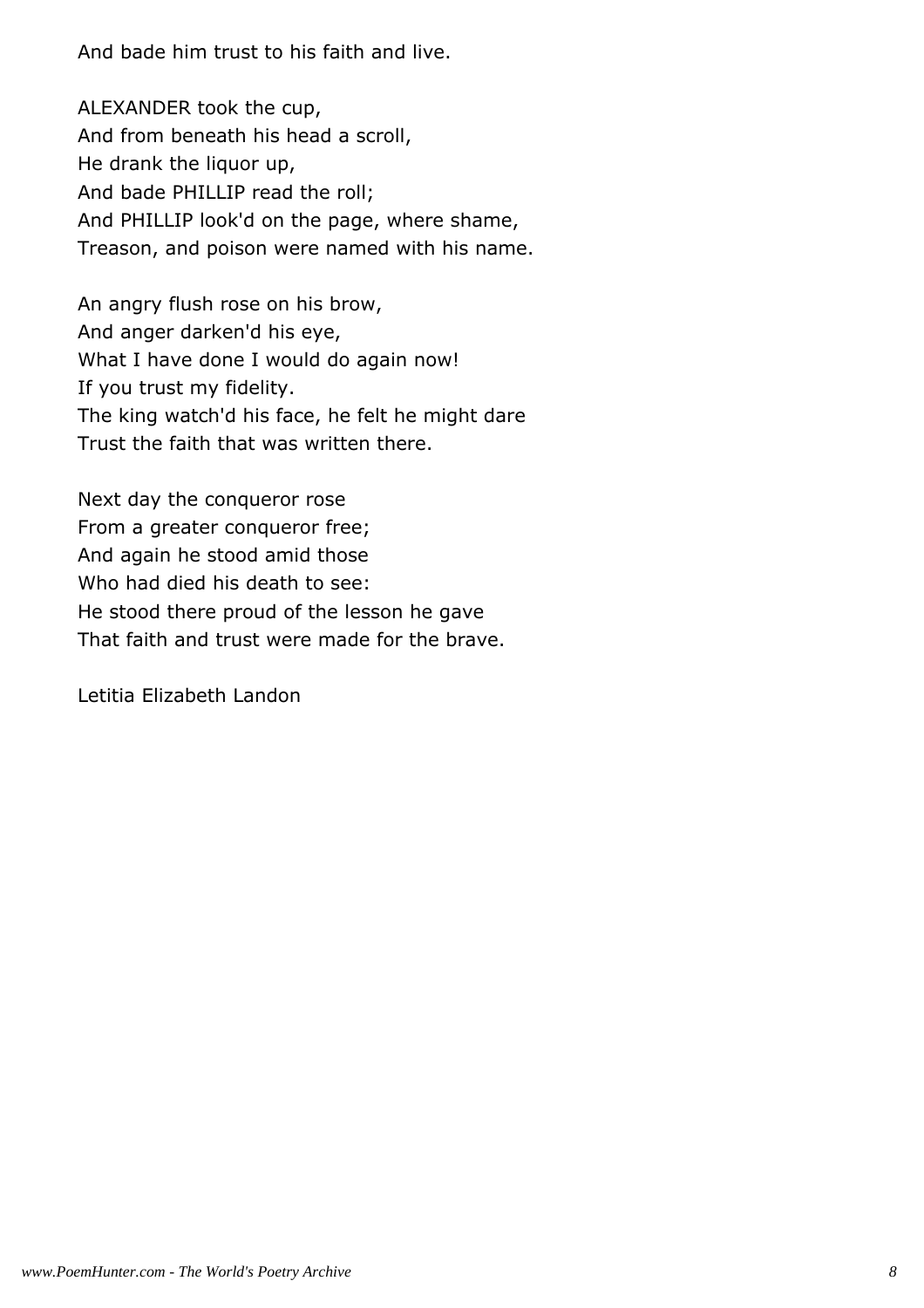### Amelioration And The Future, Man's Noble Tasks

Fall, fall, ye mighty temples to the ground: Not in your sculptured rise Is the real exercise Of human nature's brightest power found. 'Tis in the lofty hope, the daily toil, 'Tis in the gifted line, In each far thought divine, That brings down Heaven to light our common soil.

'Tis in the great, the lovely, and the true; 'Tis in the generous thought, Of all that man has wrought, Of all that yet remains for man to do.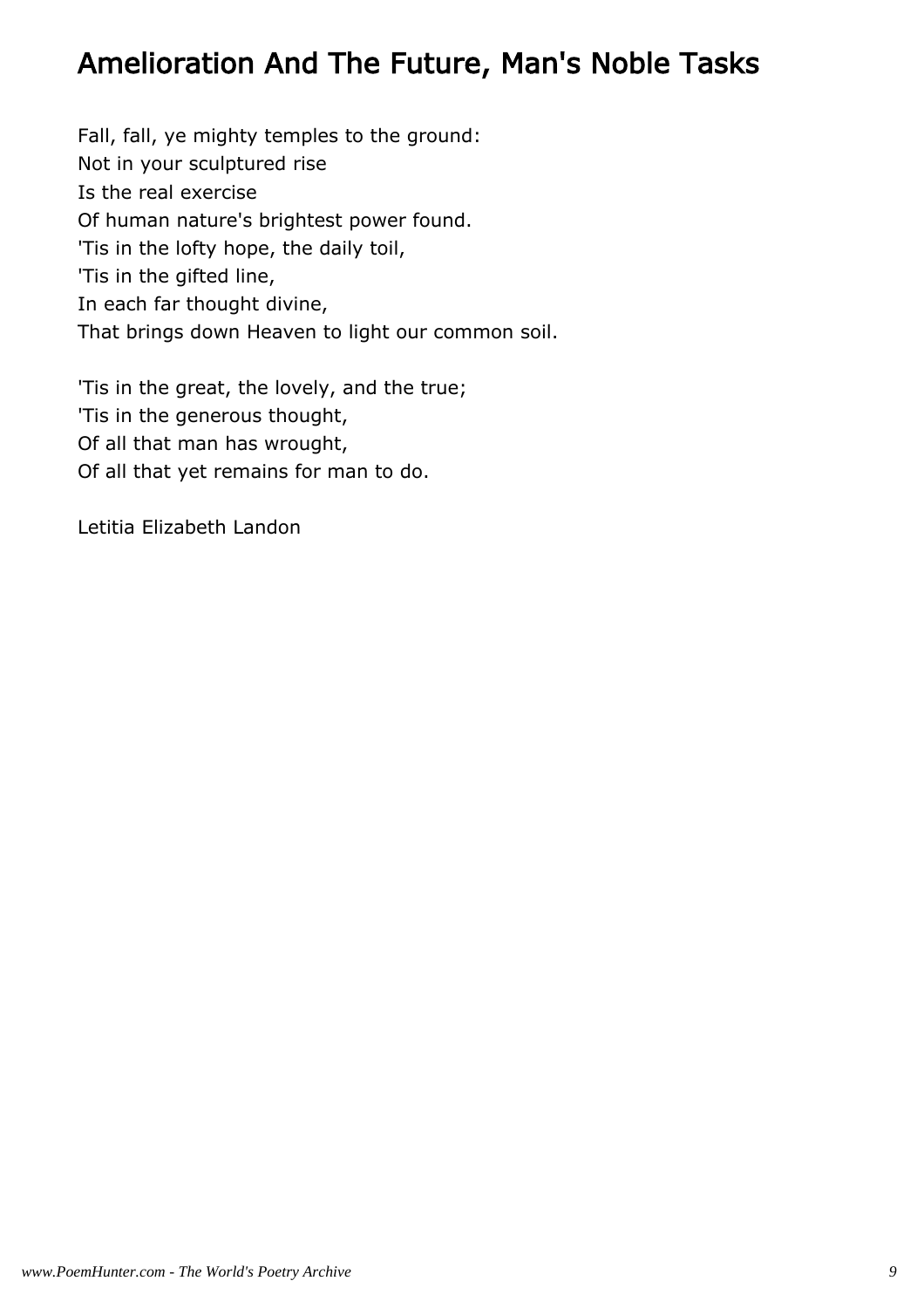### Cafes In Damascus

LANGUIDLY the night-wind bloweth From the gardens round, Where the clear Barrada floweth With a lulling sound.

Not the lute-note's sweet shiver Can such music find, As is on a wandering river, On a wandering wind.

There the Moslem leaneth, dreaming O'er the inward world, While around the fragrant steaming Of the smoke is curled.

Rising from the coffee berry, Dark grape of the South; Or the pipe of polished cherry, With its amber mouth.

Cooled by passing through the water, Gurgling as it flows— Scented by the Summer's daughter, June's impassioned rose.

By that rose's spirit haunted Are the dreams that rise, Of far lands, and lives enchanted, And of deep black eyes.

Thus with some sweet dream's assistance, Float they down life's stream; Would to heaven our whole existence Could be such a dream!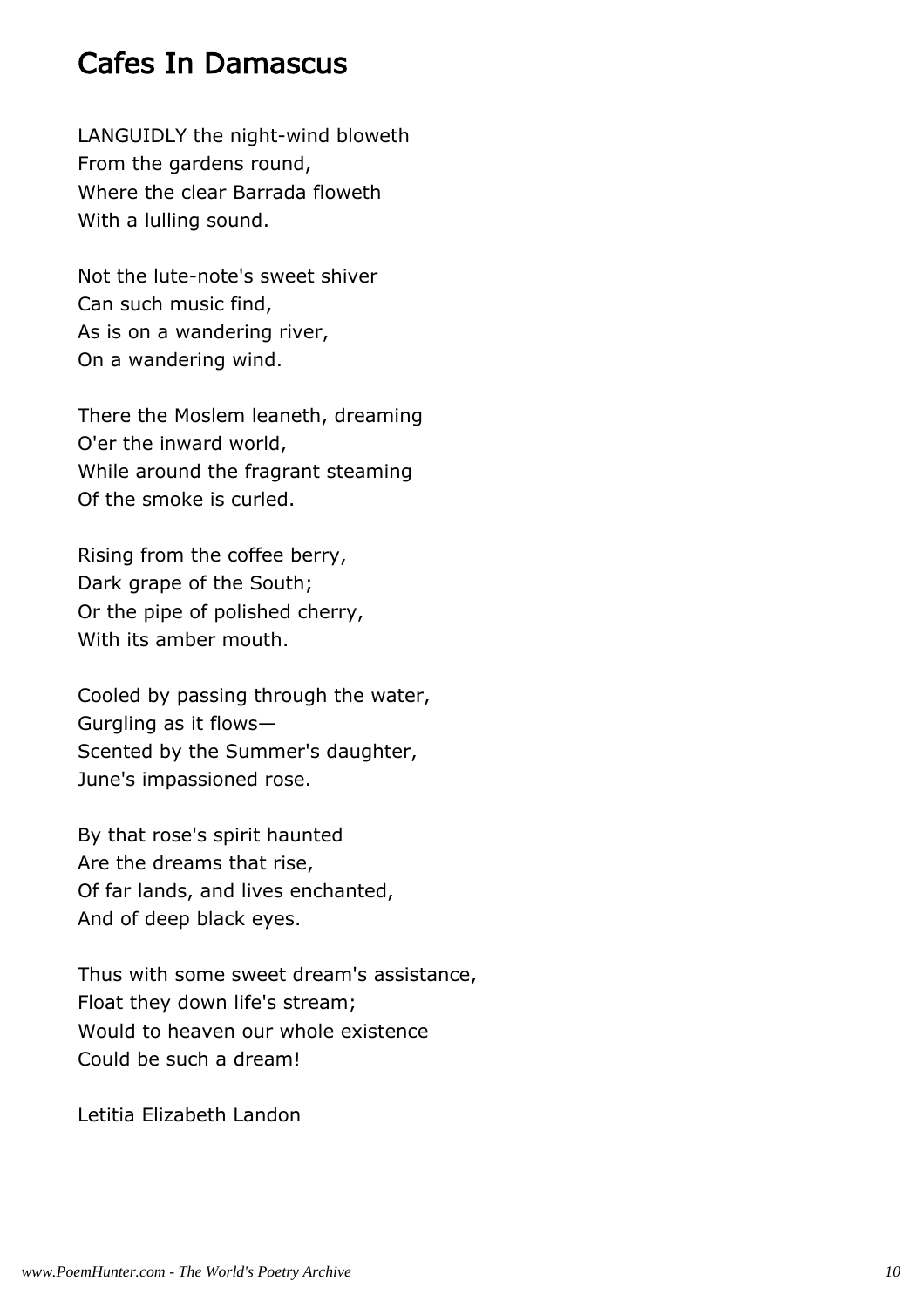### Children

A word will fill the little heart With pleasure and with pride; It is a harsh, a cruel thing, That such can be denied.

And yet how many weary hours Those joyous creatures know; How much of sorrow and restraint They to their elders owe!

How much they suffer from our faults! How much from our mistakes! How often, too, mistaken zeal An infant's misery makes!

We overrule and overteach, We curb and we confine, And put the heart to school too soon, To learn our narrow line.

No: only taught by love to love, Seems childhood's natural task; Affection, gentleness, and hope, Are all its brief years ask.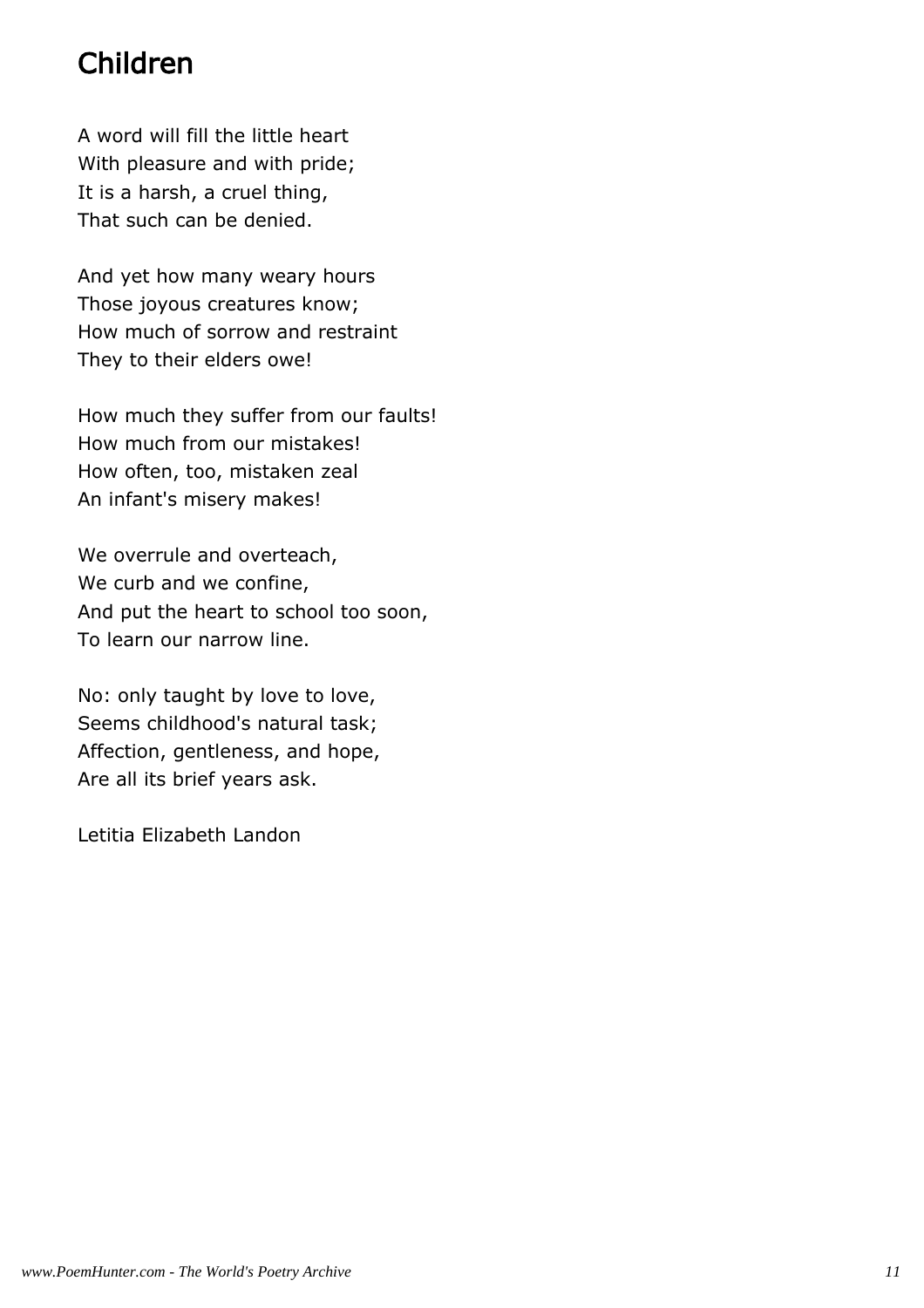### Cupid And Swallows Flying From Winter. By Dagley

'We fly from the cold.'

AWAY , away, o'er land and sea, This is now no home for me; My light wings may never bear Northern cloud or winter air. Murky shades are gathering fast, Sleet and snow are on the blast, Trees from which the leaves are fled, Flowers whose very roots are dead, Grass of its green blade bereft, These are all that now are left. --Linger here another day, I shall be as sad as they; My companions fly with spring, I too must be on the wing.

Where are the sweet gales whose song Wont to waft my darts along? Scented airs! oh, not like these, Rough as they which sweep the seas; But those sighs of rose which bring Incense from their wandering. Where are the bright flowers that kept Guard around me while I slept?

Where the sunny eyes whose beams Waken'd me from my soft dreams?-- These are with the swallows gone,-- Beauty's heart is chill'd to stone.

Oh! for some sweet southern clime, Where 'tis ever summer time,-- Where, if blossoms fall, their tomb Is amid new birth of bloom,-- Where green leaves are ever springing, Where the lark is always singing,-- One of those bright isles which lie Fair beneath an azure sky,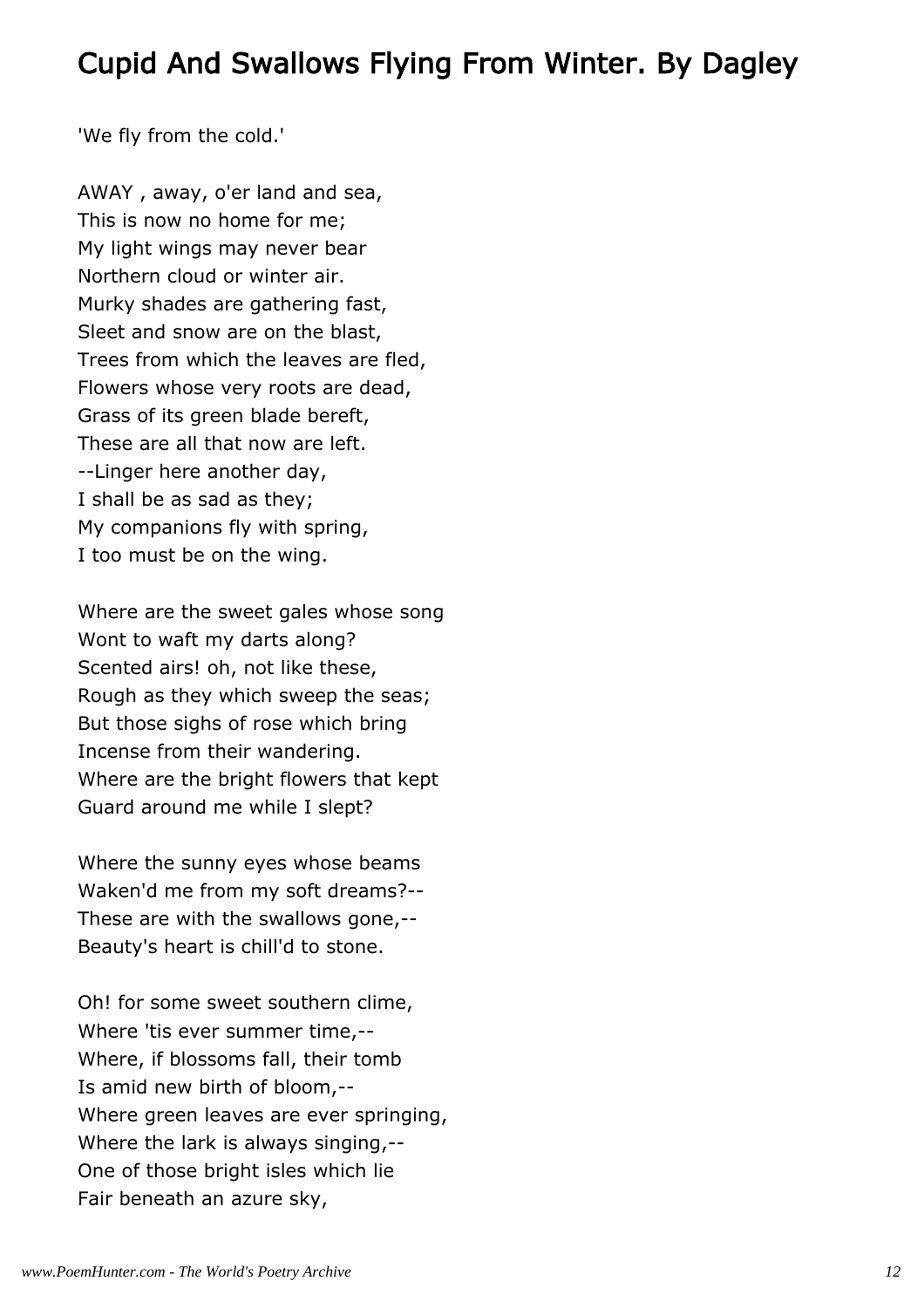Isles of cinnamon and spice, Shadow each of Paradise,-- Where the flowers shine with dyes, Tinted bright from the sun-rise,-- Where the birds which drink their dew, Wave wings of yet brighter hue, And each river's course is roll'd Over bed of pearl and gold!

Oh! for those lime-scented groves Where the Spanish lover roves, Tuning to the western star, His soft song and light guitar,-- Where the dark hair'd girls are dancing, Fairies in the moonlight glancing, With pencill'd brows, and radiant eyes, Like their planet-lighted skies! Or those clear Italian lakes Where the silver cygnet makes Its soft nest of leaf and flower, A white lily for its bower!

Each of these a home would be, Fit for beauty and for me: I must seek their happier sphere While the Winter lords it here.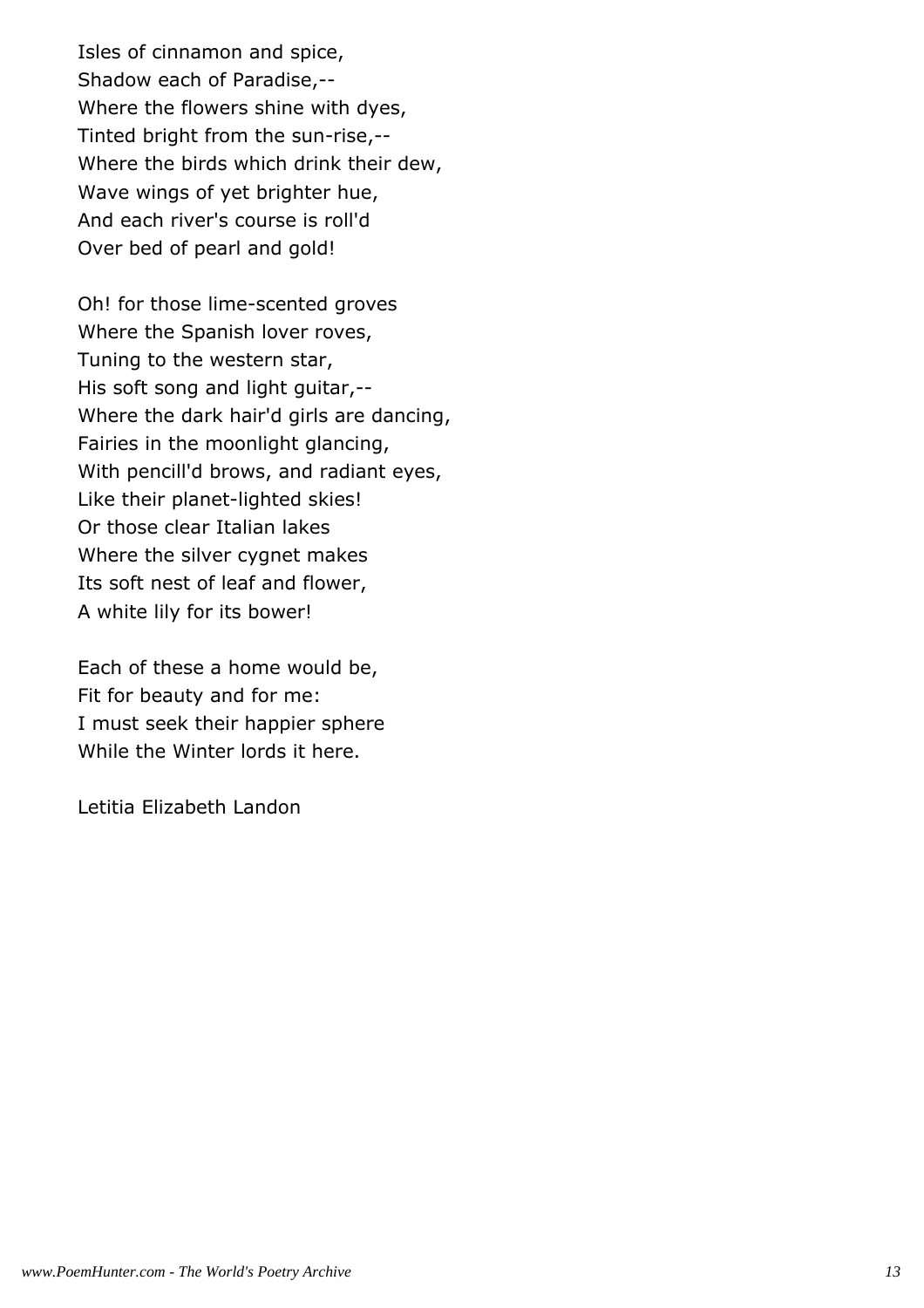### Fairies On The Sea Shore. By Howard

#### FIRST FAIRY.

MY home and haunt are in every leaf, Whose life is a summer day, bright and brief,-- I live in the depths of the tulip's bower, I wear a wreath of the cistus flower, I drink the dew of the blue harebell, I know the breath of the violet well,-- The white and the azure violet; But I know not which is the sweetest yet,-- I have kiss'd the cheek of the rose; I have watch'd the lily unclose, My silver mine is the almond tree, Who will come dwell with flower and me?

CHORUS OF FAIRIES.

Dance we our round, 'tis a summer night, And our steps are led by the glow-worms' light.

SECOND FAIRY.

My dwelling is in the serpentine Of the rainbow's colour'd line,-- See how its rose and amber clings To the many hues of my radiant wings; Mine is the step that bids the earth Give to the iris flower its birth, And mine the golden cup to hide, Where the last faint hue of the rainbow died. Search the depths of an Indian mine, Where are the colours to match with mine?

#### CHORUS.

Dance we round, for the gale is bringing Songs the summer rose is singing.

#### THIRD FAIRY.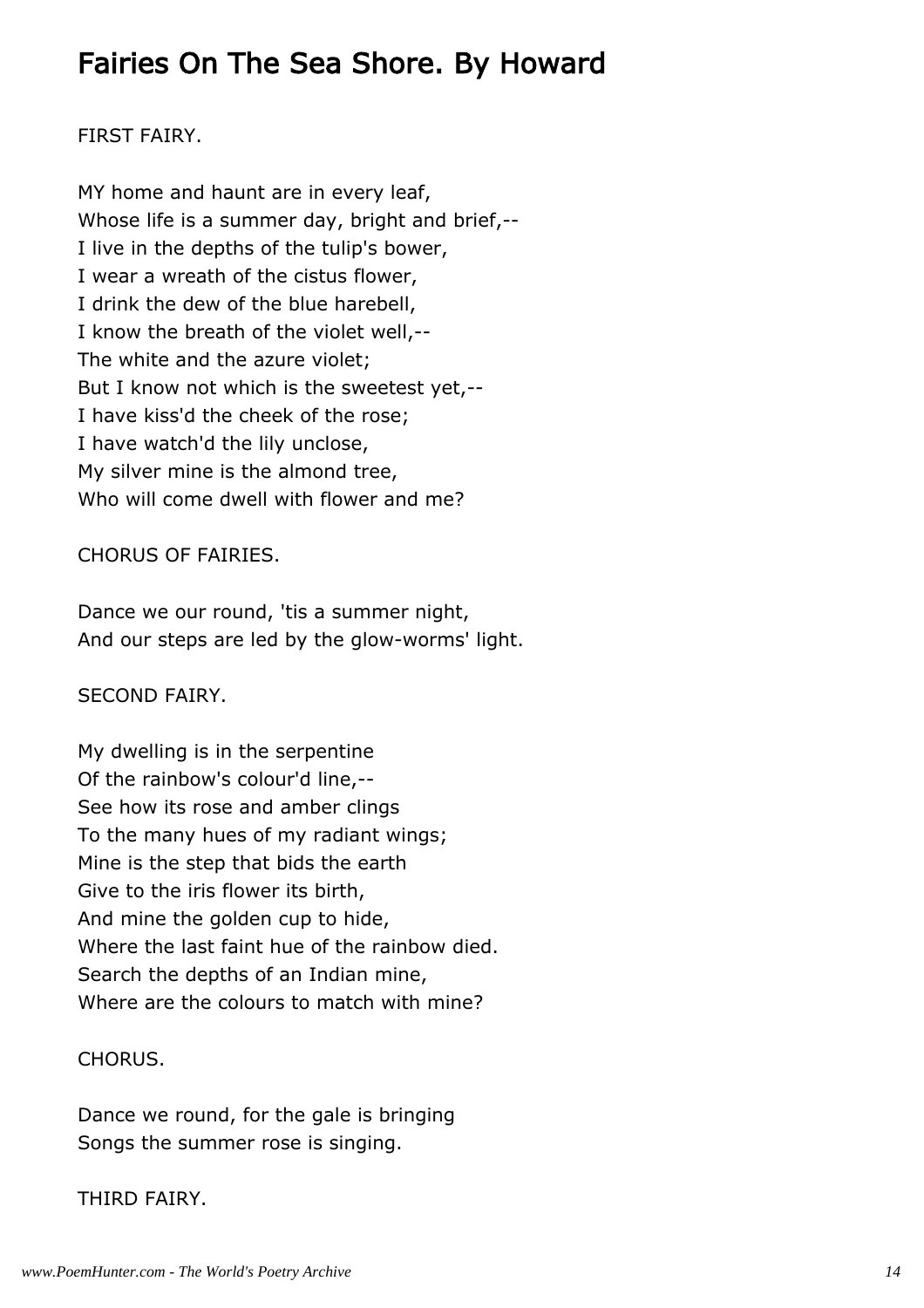I float on the breath of a minstrel's lute, Or the wandering sounds of a distant flute, Linger I over the tones that swell From the pink-vein'd chords of an ocean-shell; I love the sky-lark's morning hymn, Or the nightingale heard at the twilight dim, The echo, the fountain's melody,-- These, oh! these are the spells for me!

#### CHORUS.

Hail to the summer night of June; See! yonder has risen our ladye moon.

#### FOURTH SPIRIT.

My palace is in the coral cave Set with spars by the ocean wave; Would ye have gems, then seek them there,-- There found I the pearls that bind my hair. I and the wind together can roam Over the green waves and their white foam,-- See, I have got this silver shell, Mark how my breath will its smallness swell, For the Nautilus is my boat In which I over the waters float,-- The moon is shining over the sea, Who is there will come sail with me?

#### CHORUS OF FAIRIES.

Our noontide sleep is on leaf and flower, Our revels are held in a moonlit hour,-- What is there sweet, what is there fair, And we are not the dwellers there? Dance we round, for the morning light, Will put us and our glow-worm lamps to flight!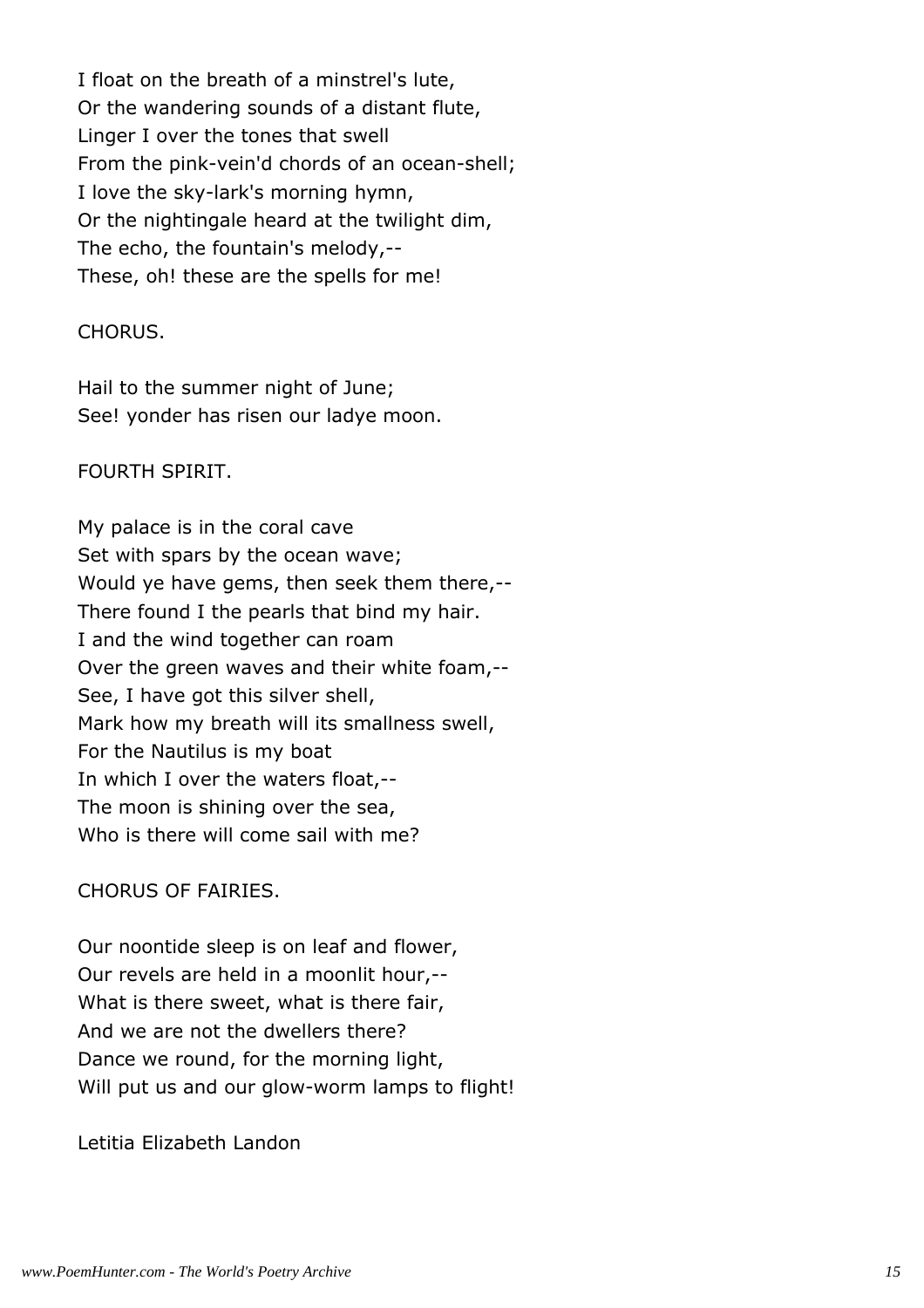### Fountain's Abbey

NEVER more, when the day is o'er, Will the lonely vespers sound; No bells are ringing—no monks are singing, When the moonlight falls around.

A few pale flowers, which in other hours May have cheered the dreary mood; When the votary turned to the world he had spurned, And repined at the solitude.

Still do they blow 'mid the ruins below, For fallen are fane and shrine, And the moss has grown o'er the sculptured stone Of an altar no more divine.

Still on the walls where the sunshine falls, The ancient fruit-tree grows; And o'er tablet and tomb, extends the bloom Of many a wilding rose.

Fair though they be, yet they seemed to me To mock the wreck below; For mighty the tower, where the fragile flower May now as in triumph blow.

Oh, foolish the thought, that my fancy brought; More true and more wise to say, That still thus doth spring, some gentle thing, With its beauty to cheer decay.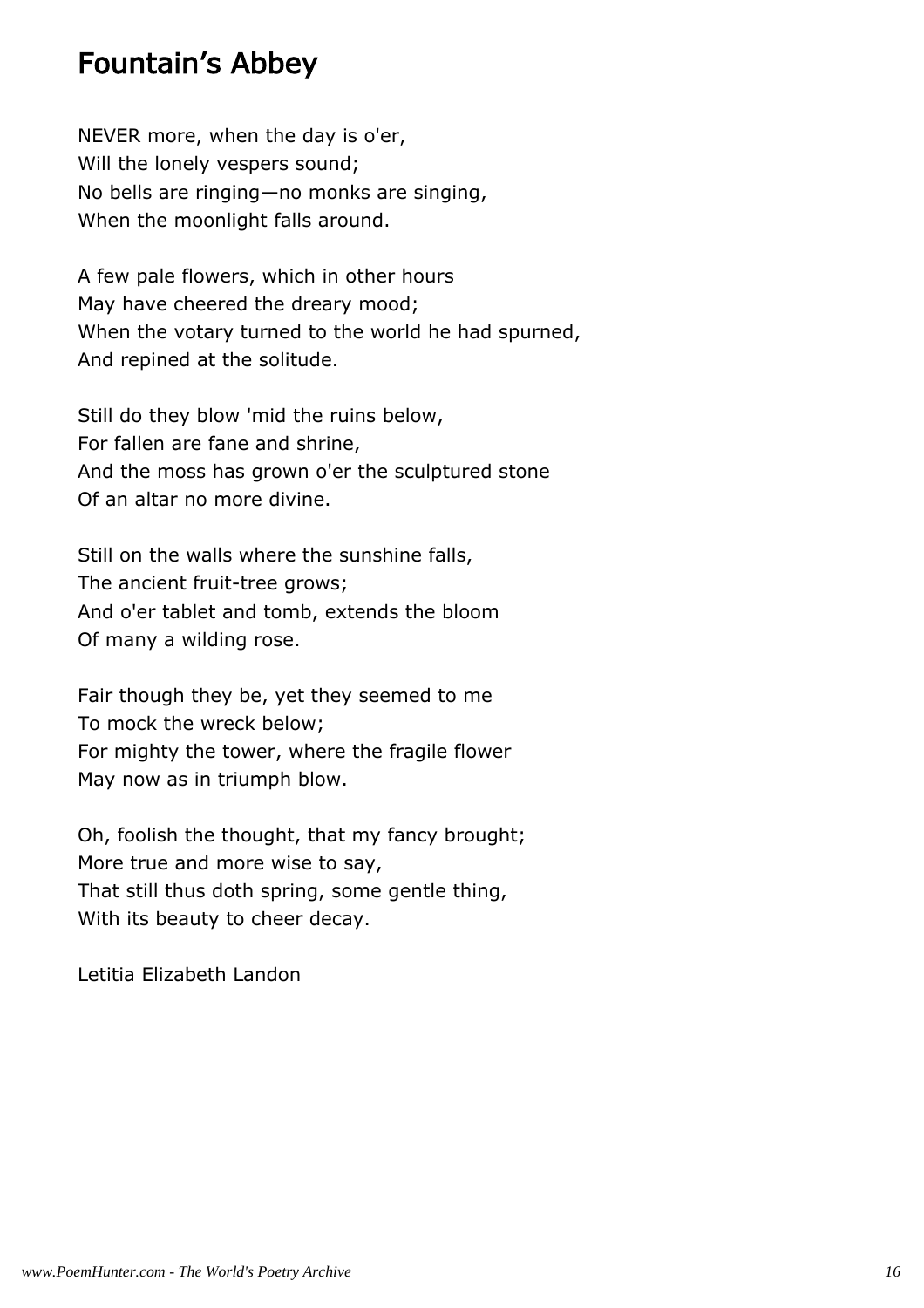### Furness Abbey

I WISH for the days of the olden time, When the hours were told by the abbey chime, When the glorious stars looked down through the midnigh dim, Like approving saints on the choir's sweet hymn: I think of the days we are living now, And I sigh for those of the veil and the vow.

I would be content alone to dwell Where the ivy shut out the sun from my cell, With the death's-head at my side, and the missal on my knee, Praying to that heaven which was opening to me: Fevered and vain are the days I lead now, And I sigh for those of the veil and the vow.

Silken broidery no more would I wear, Nor golden combs in my golden hair; I wore them but for one, and in vain they were worn; My robe should be of serge, my crown of the thorn: 'Tis a cold false world we dwell in now, And I sigh for the days of the veil and the vow.

I would that the cloister's quiet were mine; In the silent depths of some holy shrine.

I would tell my blessed beads, and would weep away From my inmost soul every stain of clay: My heart's young hopes they have left me now, And I sigh for the days of the veil and the vow.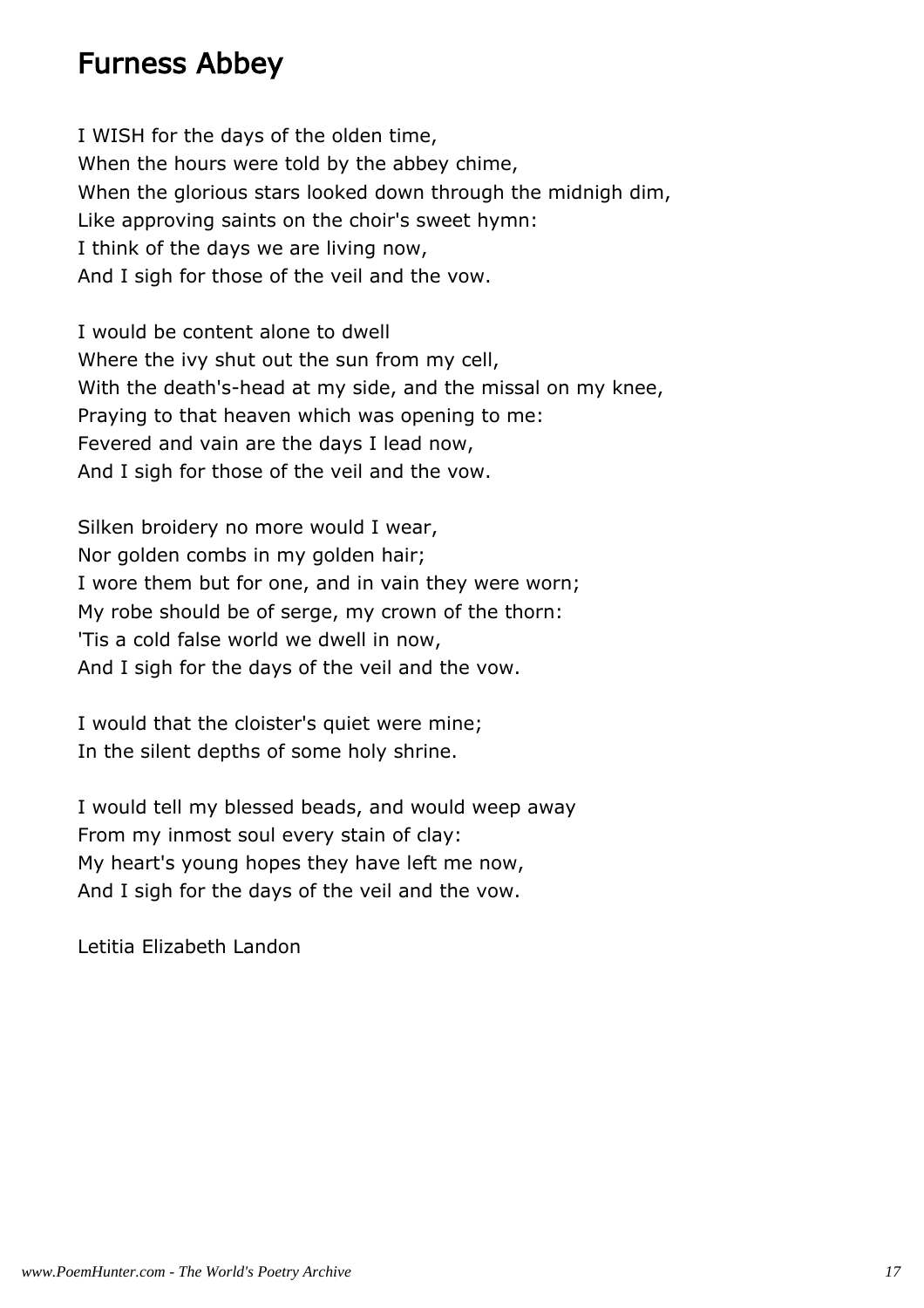### Girl At Her Devotions. By Newton

SHE was just risen from her bended knee, But yet peace seem'd not with her piety; For there was paleness upon her young cheek, And thoughts upon the lips which never speak, But wring the heart that at the last they break. Alas! how much of misery may be read In that wan forehead, and that bow'd down head:-- Her eye is on a picture, woe that ever Love should thus struggle with a vain endeavour Against itself: it is a common tale, And ever will be while earth soils prevail Over earth's happiness; it tells she strove With silent, secret, unrequited love.

It matters not its history; love has wings Like lightining , swift and fatal, and it springs Like a wild flower where it is least expected, Existing whether cherish'd or rejected; Living with only but to be content, Hopeless, for love is its own element,-- Requiring nothing so that it may be The martyr of its fond fidelity. A mystery art thou, thou mighty one! We speak thy name in beauty, yet we shun To own thee, Love, a guest; the poet's songs Are sweetest when their voice to thee belongs, And hope, sweet opiate, tenderness, delight, Are terms which are thy own peculiar right; Yet all deny their master,--who will own His breast thy footstool, and his heart thy throne?

'Tis strange to think if we could fling aside The masque and mantle that love wears from pride, How much would be, we now so little guess, Deep in each heart's undream'd, unsought recess. The careless smile, like a gay banner borne, The laugh of merriment, the lip of scorn,-- And for a cloak what is there that can be So difficult to pierce as gaiety?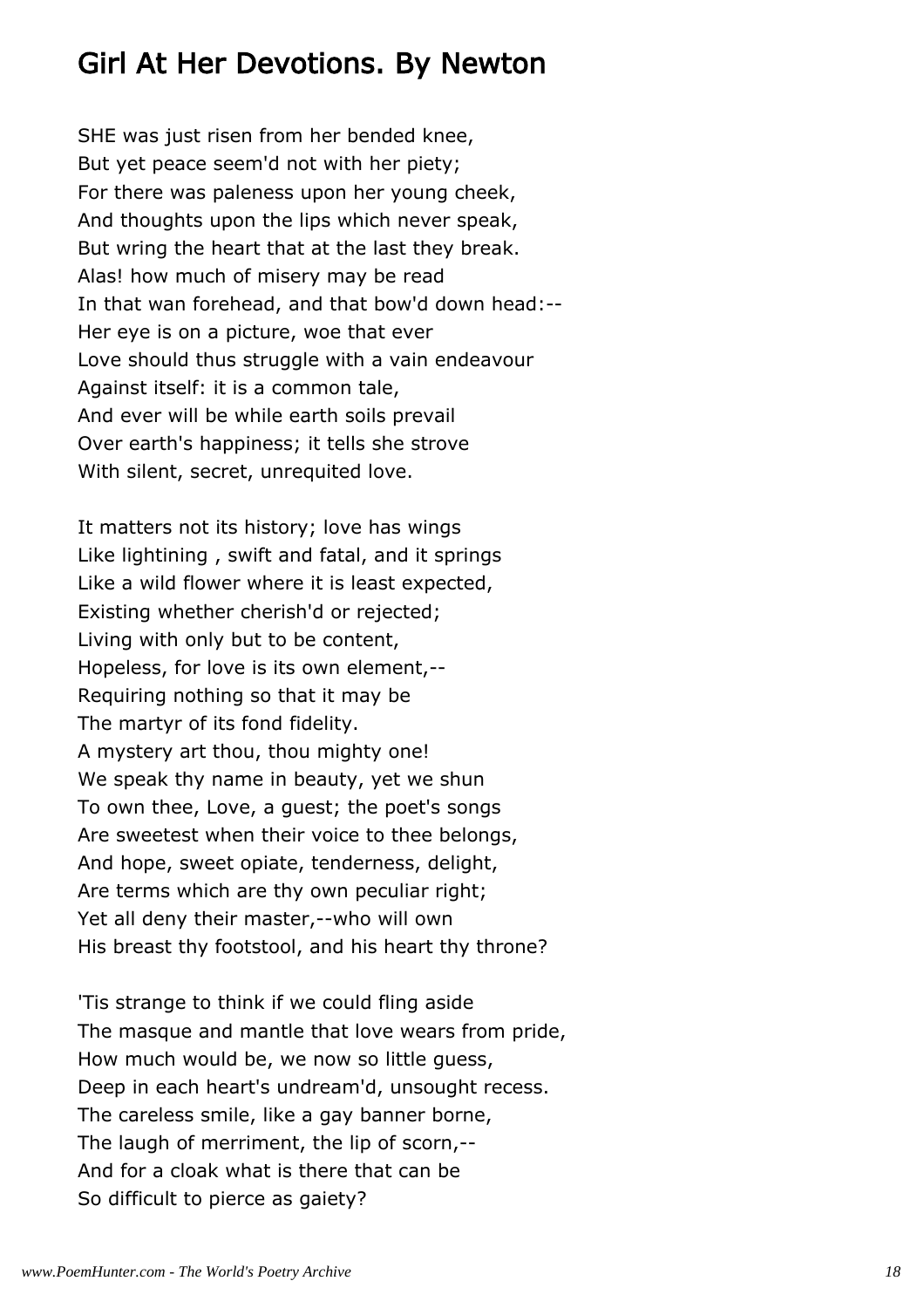Too dazzling to be scann'd, the haughty brow Seems to hide something it would not avow; But rainbow words, light laugh, and thoughtless jest, These are the bars, the curtain to the breast, That shuns a scrutiny: and she, whose form Now bends in grief beneath the bosom's storm, Has hidden well her wound,--now none are nigh To mock with curious or with careless eye, (For love seeks sympathy, a chilling yes, Strikes at the root of its best happiness, And mockery is worm-wood), she may dwell On feelings which that picture may not tell.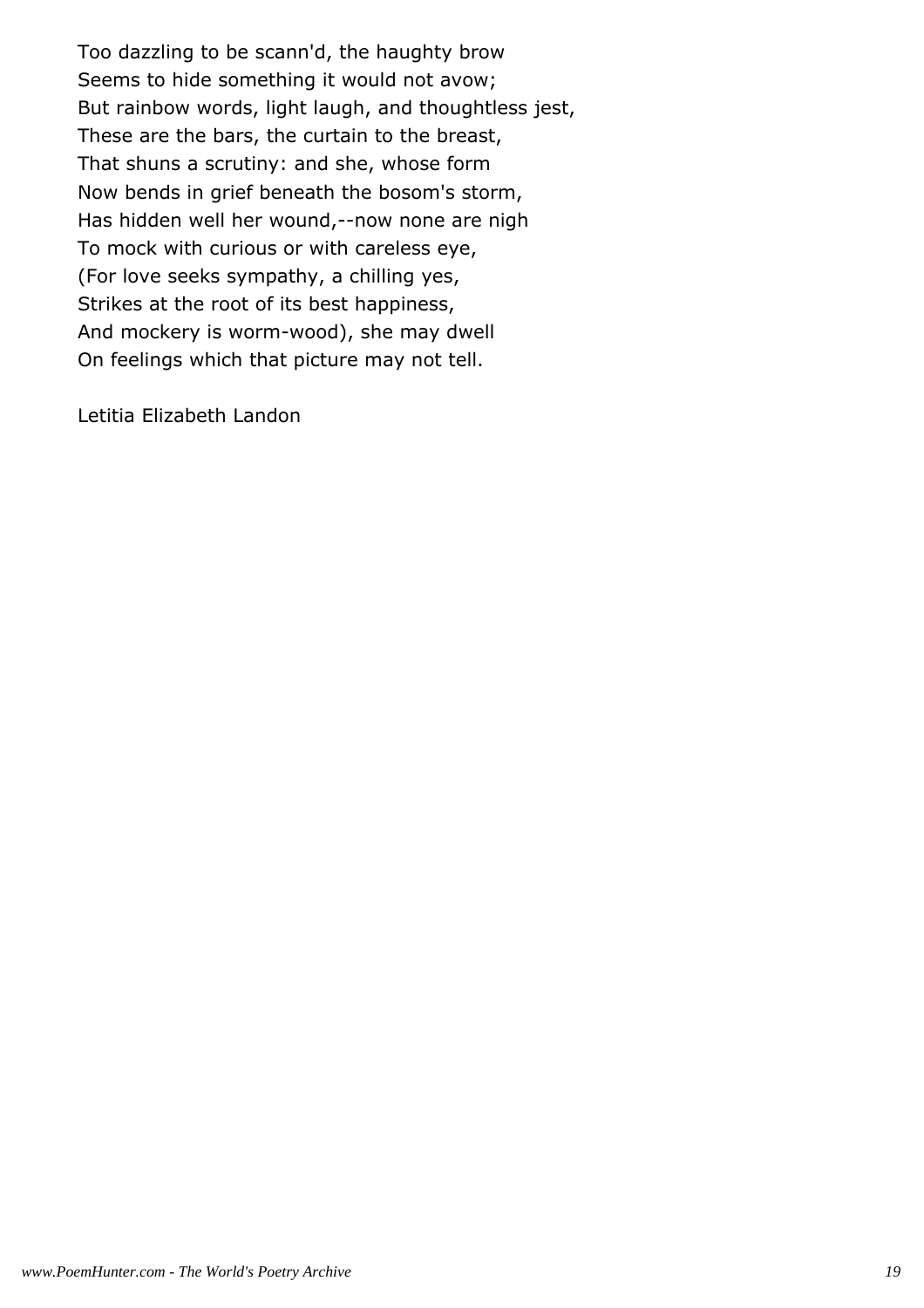### Hannibal's Oath

AND the night was dark and calm, There was not a breath of air, The leaves of the grove were still, As the presence of death were there;

Only a moaning sound Came from the distant sea, It was as if, like life, It had no tranquillity.

A warrior and a child Pass'd through the sacred wood, Which, like a mystery, Around the temple stood.

The warrior's brow was worn With the weight of casque and plume, And sun-burnt was his cheek, And his eye and brow were gloom.

The child was young and fair, But the forehead large and high, And the dark eyes' flashing light Seem'd to feel their destiny.

They enter'd in the temple, And stood before the shrine, It stream'd with the victim's blood, With incense and with wine.

The ground rock'd beneath their feet, The thunder shook the dome, But the boy stood firm, and swore Eternal hate to Rome.

There's a page in history O'er which tears of blood were wept, And that page is the record How that oath of hate was kept.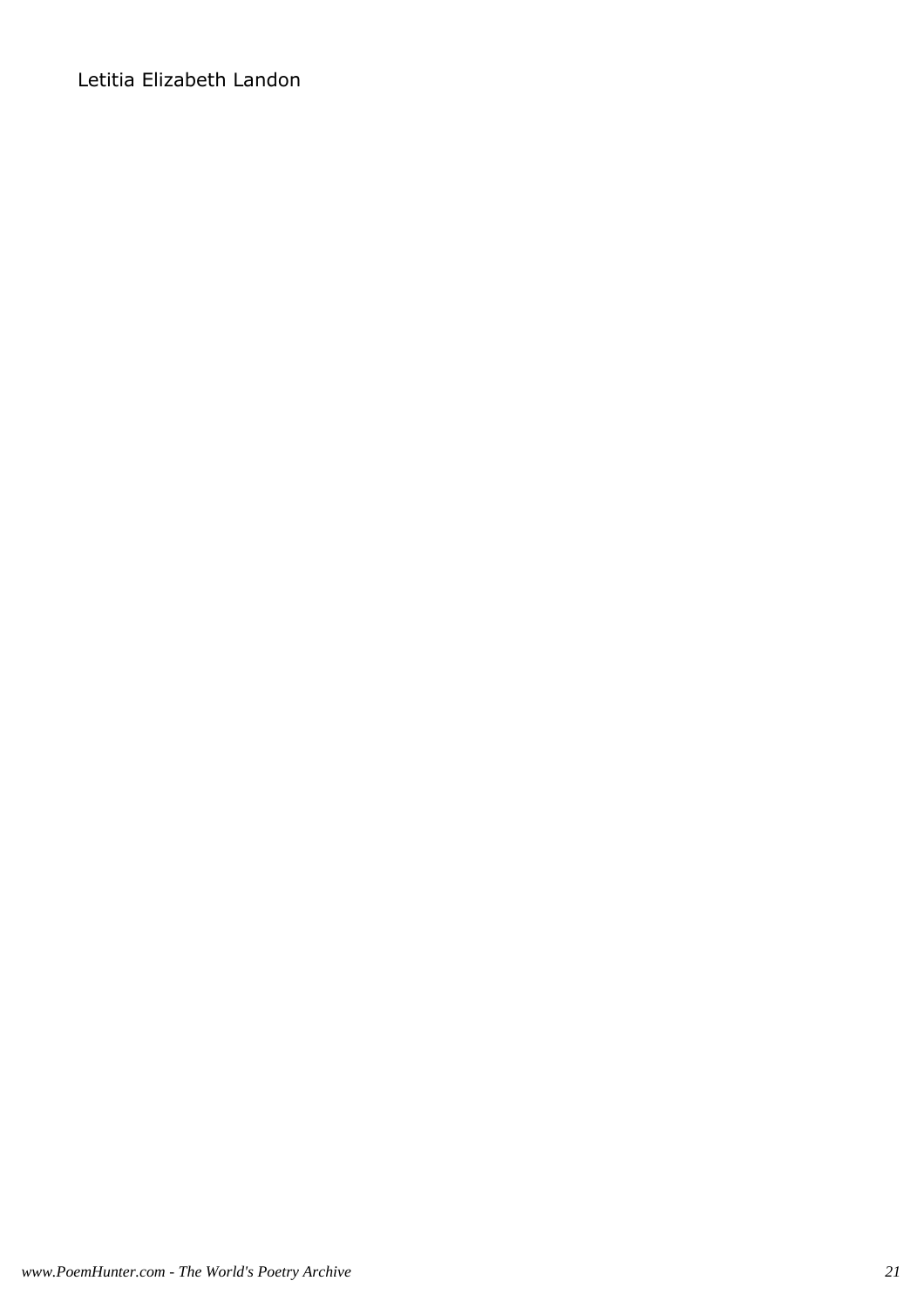### **Hebe**

YOUTH! thou art a lovely time, With thy wild and dreaming eyes; Looking onwards to their prime, Coloured by their April skies, Yet I do not wish for thee, Pass, oh! quickly pass from me.

Thou hast all too much unrest, Haunted by vain hopes and fears; Though thy cheeks with smiles be drest, Yet that cheek is wet with tears. Bitter are the frequent showers, Falling in thy sunny hours.

Let my heart grow calm and cold, Calm to sorrow, cold to love; Let affections loose their hold, Let my spirit look above. I am weary—youth pass on. All thy dearest gifts are gone.

She in whose sweet form the Greek Bade his loveliest vision dwell; She of yon bright cup and cheek, From her native heaven fell: Type of what may never last, Soon the heaven of youth is past.

Oh! farewell—for never more Can thy dreams again be mine; Hope and truth and faith are o'er, And the heart which was their shrine Has no boon of thee to seek, Asking but to rest or break.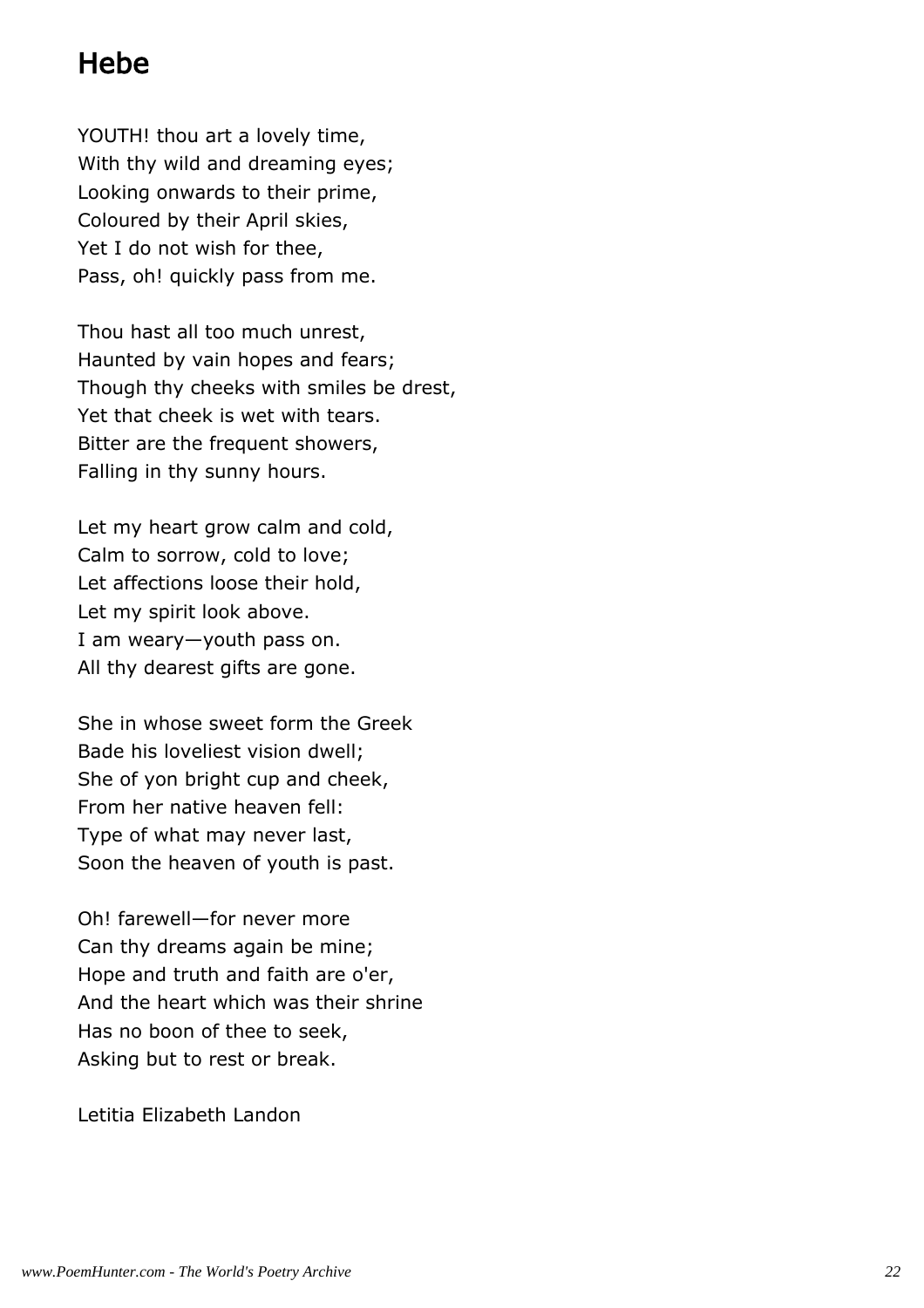### Juliet After The Masquerade. By Thompson

SHE left the festival, for it seem'd dim Now that her eye no longer dwelt on him, And sought her chamber,--gazed, (then turn'd away), Upon a mirror that before her lay, Half fearing, half believing her sweet face Would surely claim within his memory place. The hour was late, and that night her light foot Had been the constant echo of the lute; Yet sought she not her pillow, the cool air Came from the casement, and it lured her there. The terrace was beneath, and the pale moon Shone o'er the couch which she had press'd at noon, Soft-lingering o'er some minstrel's love-lorn page,-- Alas, tears are the poet's heritage!

She flung her on that couch, but not for sleep; No, it was only that the wind might steep Her fever'd lip in its delicious dew: Her brow was burning, and aside she threw Her cap and plume, and, loosen'd from its fold, Came o'er her neck and face a shower of gold, A thousand curls. It was a solitude Made for young hearts in love's first dreaming mood:-- Beneath the garden lay, fill'd with rose-trees Whose sighings came like passion on the breeze.

Two graceful statues of the Parian stone So finely shaped, that as the moonlight shone The breath of life seem'd to their beauty given, But less the life of earth than that of heaven. 'Twas PSYCHE and her boy-god, so divine They turn'd the terrace to an idol shrine, With its white vases and their summer share Of flowers, like altars raised to that sweet pair.

And there the maiden leant, still in her ear The whisper dwelt of that young cavalier; It was no fancy, he had named the name Of love, and at that thought her cheek grew flame: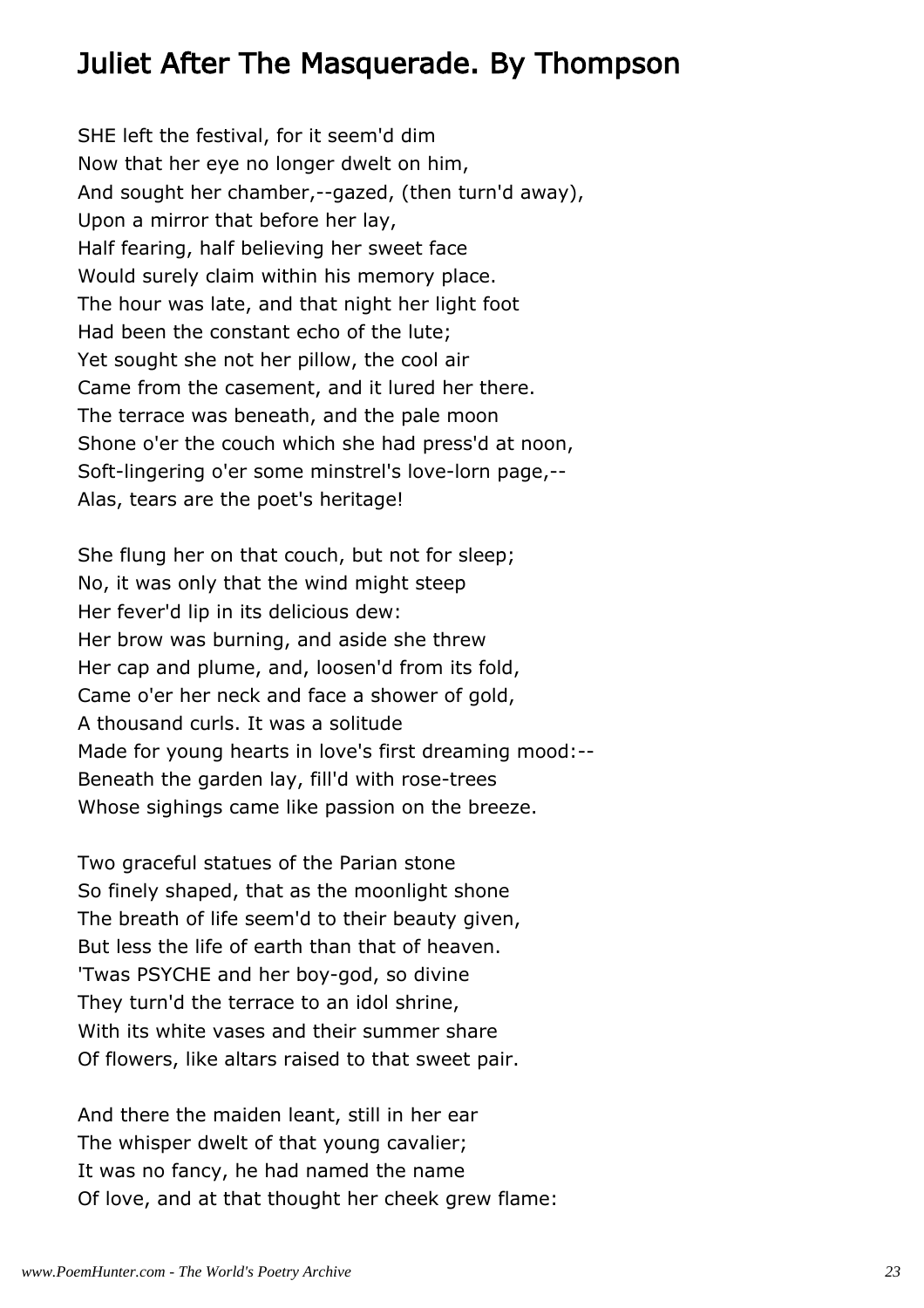It was the first time her young ear had heard A lover's burning sigh, or silver word; Her thoughts were all confusion, but most sweet,-- Her heart beat high, but pleasant was its beat.

She murmur'd over many a snatch of song That might to her own feelings now belong; She thought upon old histories she had read, And placed herself in each high heroine's stead, Then woke her lute,--oh! there is little known Of music's power till aided by love's own. And this is happiness: oh! love will last When all that made it happiness is past,-- When all its hopes are as the glittering toys Time present offers, time to come destroys,-- When they have been too often crush'd to earth, For further blindness to their little worth,-- When fond illusions have dropt one by one, Like pearls from a rich carkanet, till none Are left upon life's soil'd and naked string,-- And this is all what time will ever bring.

--And that fair girl,--what can the heart foresee Of her young love, and of its destiny? There is a white cloud o'er the moon, its form Is very light, and yet there sleeps the storm; It is an omen, it may tell the fate Of love known all too soon, repented all too late.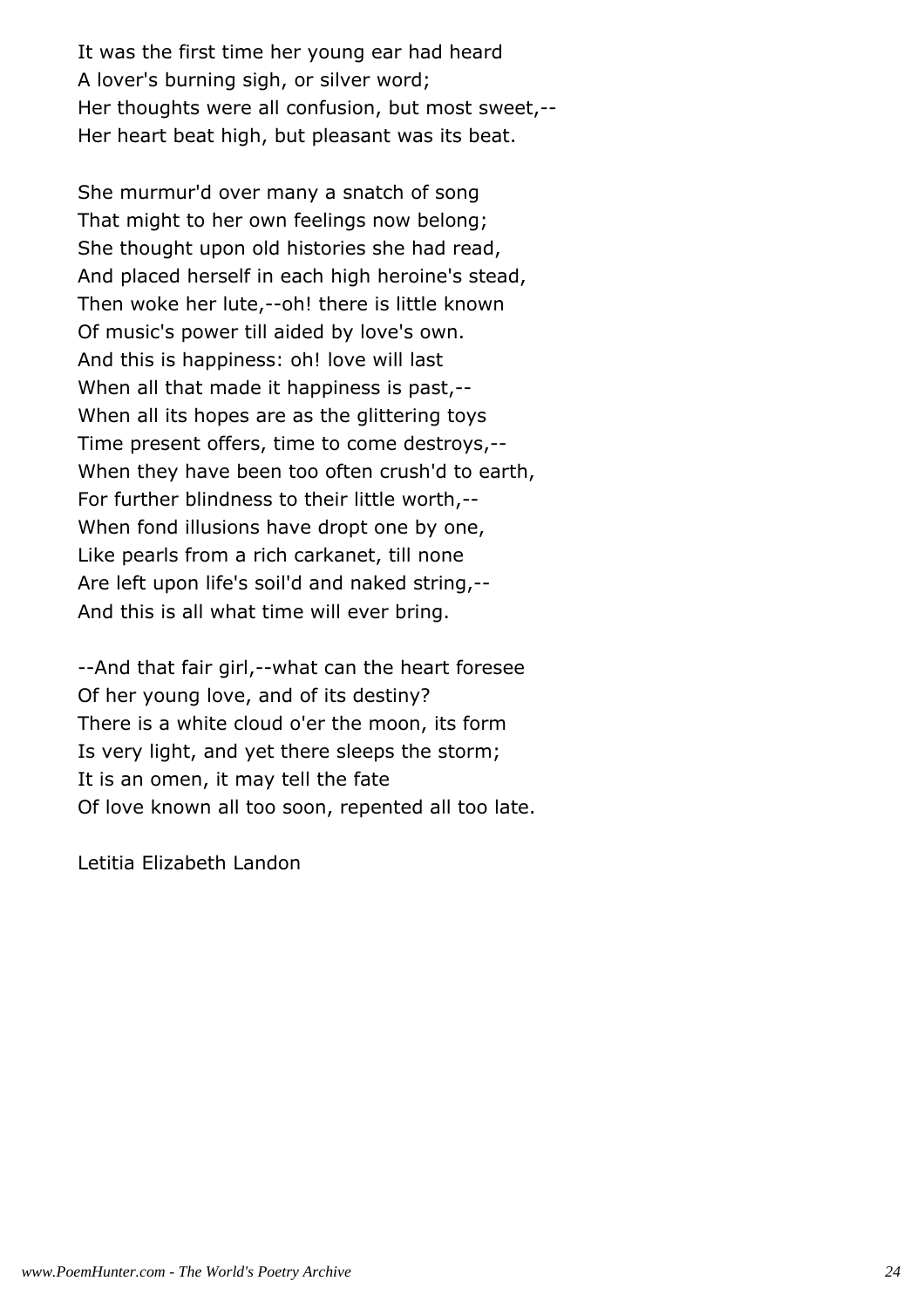### Kate Kearney

WHY doth the maiden turn away From voice so sweet, and words so dear? Why doth the maiden turn away When love and flattery woo her ear? And rarely that enchanted twain Whisper in woman's ear in vain. Why doth the maiden leave the hall? No face is fair as hers is fair, No step has such a fairy fall, No azure eyes like hers are there.

The maiden seeks her lonely bower, Although her father's guests are met; She knows it is the midnight hour, She knows the first pale star is set, And now the silver moon-beams wake The spirits of the haunted Lake. The waves take rainbow hues, and now The shining train are gliding by, Their chieftain lifts his glorious brow, The maiden meets his lingering eye.

The glittering shapes melt into night; Another look, their chief is gone, And chill and gray comes morning's light, And clear and cold the Lake flows on; Close, close the casement, not for sleep, Over such visions eyes but weep.

How many share such destiny, How many, lured by fancy's beam, Ask the impossible to be, And pine, the victims of a dream.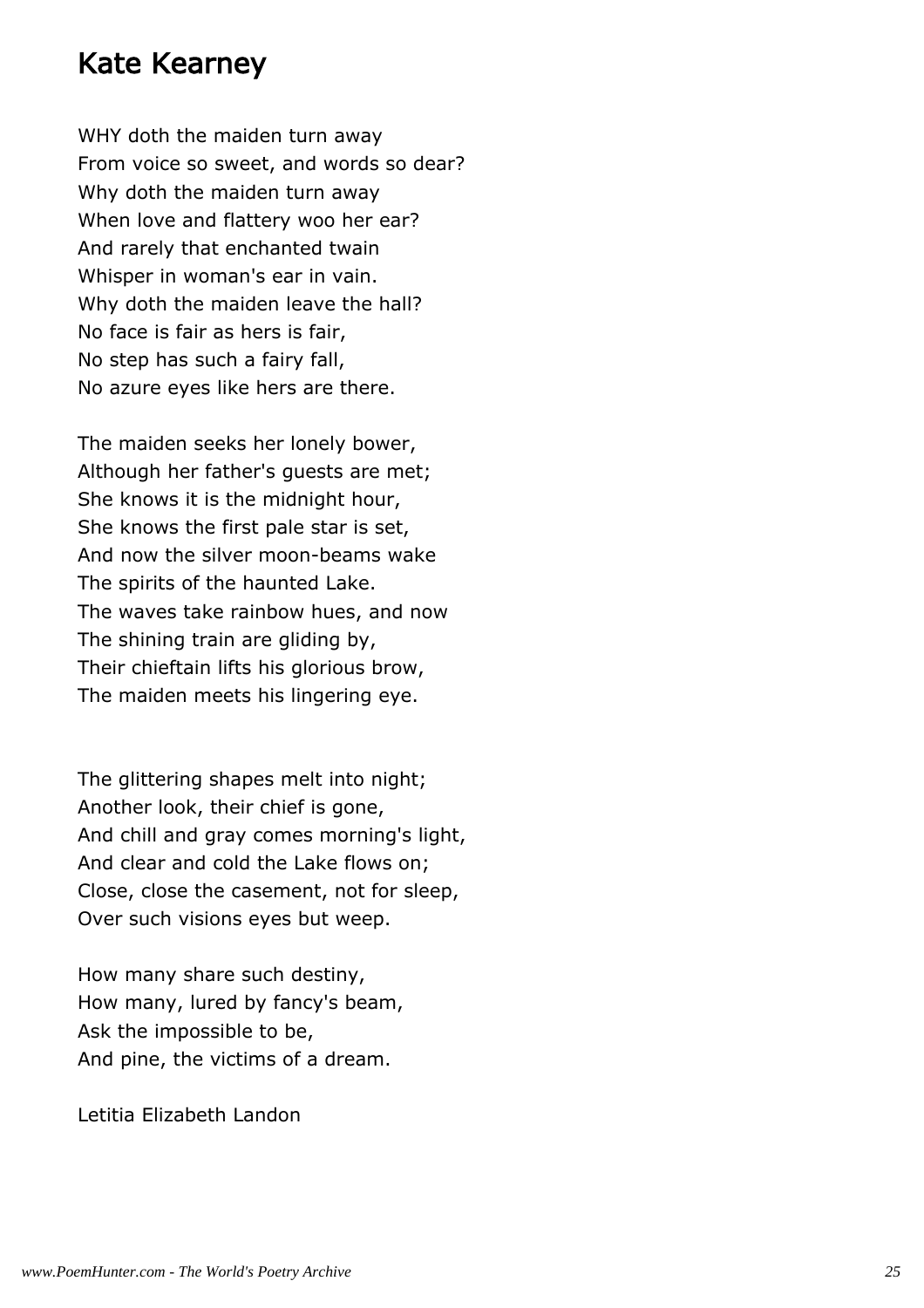### Little Red Riding Hood

COME back, come back together, All ye fancies of the past, Ye days of April weather, Ye shadows that are cast By the haunted hours before ! Come back, come back, my childhood ; Thou art summon'd by a spell From the green leaves of the wild wood, From beside the charmed well ! For Red Riding Hood, the darling, The flower of fairy lore. The fields were cover'd over With colours as she went ; Daisy, buttercup, and clover, Below her footsteps bent. Summer shed its shining store, She was happy as she press'd them Beneath her little feet ; She pluck'd them and caress'd them ; They were so very sweet, They had never seem'd so sweet before, To Red Riding Hood, the darling, The flower of fairy lore. How the heart of childhood dances Upon a sunny day ! It has its own romances, And a wide, wide world have they ! A world where phantasie is king, Made all of eager dreaming, When once grown up and tall ; Now is the time for scheming, Then we shall do them all ! Do such pleasant fancies spring For Red Riding Hood, the darling, The flower of fairy lore. She seems like an ideal love, The poetry of childhood shown, And yet loved with a real love, As if she were our own ;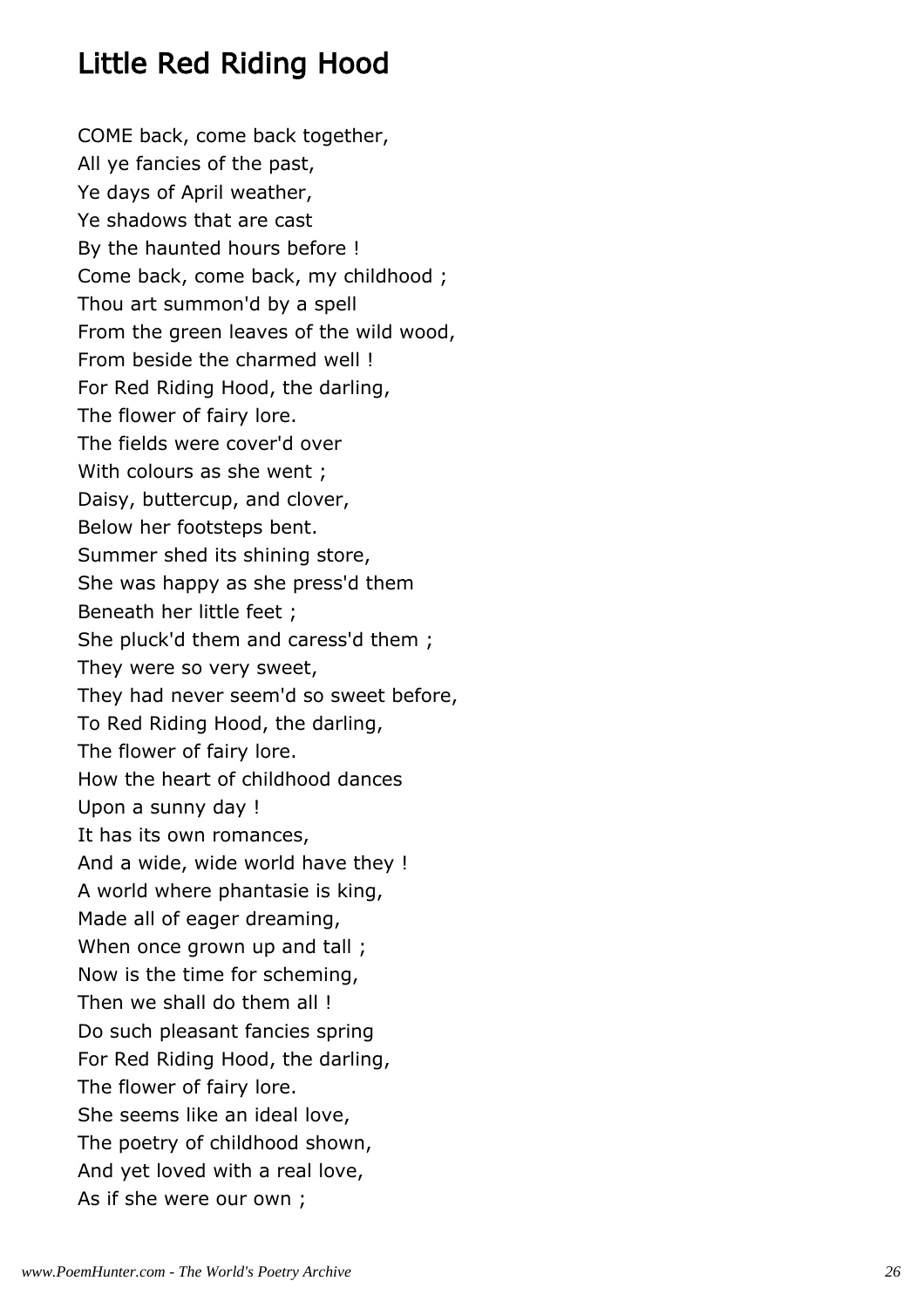A younger sister for the heart; Like the woodland pheasant, Her hair is brown and bright; And her smile is pleasant, With its rosy light. Never can the memory part With Red Riding Hood, the darling, The flower of fairy lore. Did the painter, dreaming In a morning hour, Catch the fairy seeming Of this fairy flower ? Winning it with eager eyes, From the old enchanted stories, Lingering with a long delight, On the unforgotten glories Of the infant sight ? Giving us a sweet surprise In Red Riding Hood, the darling, The flower of fairy lore ? Too long in the meadow staying, Where the cowslip bends, With the buttercups delaying As with early friends, Did the little maiden stay. Sorrowful the tale for us, We, too, loiter mid life's flowers, A little while so glorious, So soon lost in darker hours. All love lingering on their way, Like Red Riding Hood, the darling, The flower of fairy lore.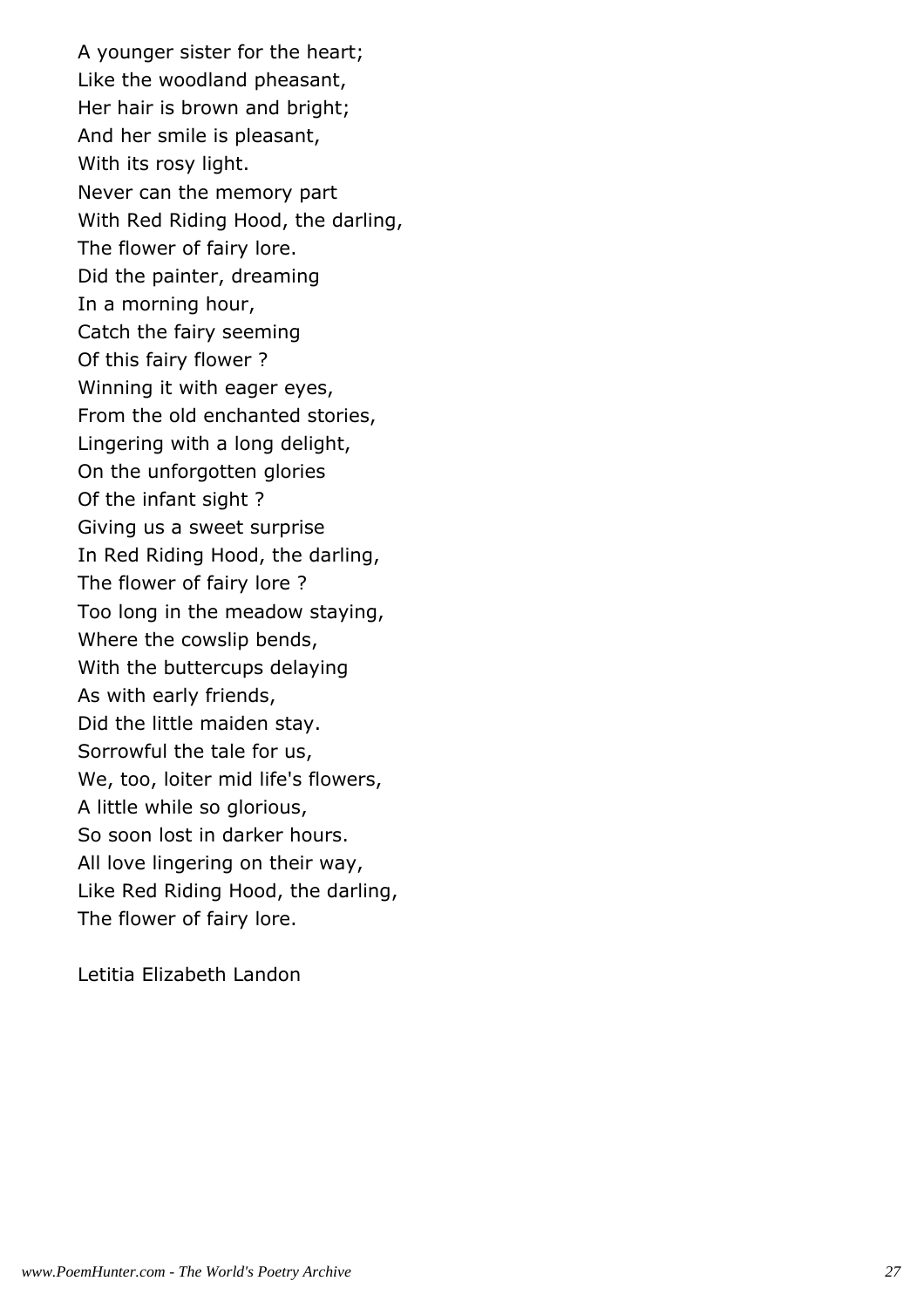### Long Years Have Past Since Last I Stood

LONG years have past since last I stood Alone amid this mountain scene, Unlike the future which I dreamed, How like my future it has been! A cold grey sky o'erhung with clouds, With showers in every passing shade, How like the moral atmosphere Whose gloom my horoscope has made!

I thought if yet my weary feet Could rove my native hills again, A world of feeling would revive, Sweet feelings wasted, worn in vain. My early hopes, my early joys, I dreamed those valleys would restore; I asked for childhood to return, For childhood, which returns no more.

Surely the scene itself is changed! There did not always rest as now That shadow in the valley's depth, That gloom upon the mountain-brow. Wild flowers within the chasms dwelt Like treasures in stone fairy hold, And morning o'er the mountains shed Her kindling world of vapoury gold.

Another season of the year Is now upon the earth and me; Another spring will light these hills— No other spring mine own may be: I must retune my unstrung harp, I must awake the sleeping tomb, I must recall the loved and lost, Ere spring again for me could bloom.

I've wandered, but it was in vain, In many a far and foreign clime, Absence is not forgetfulness,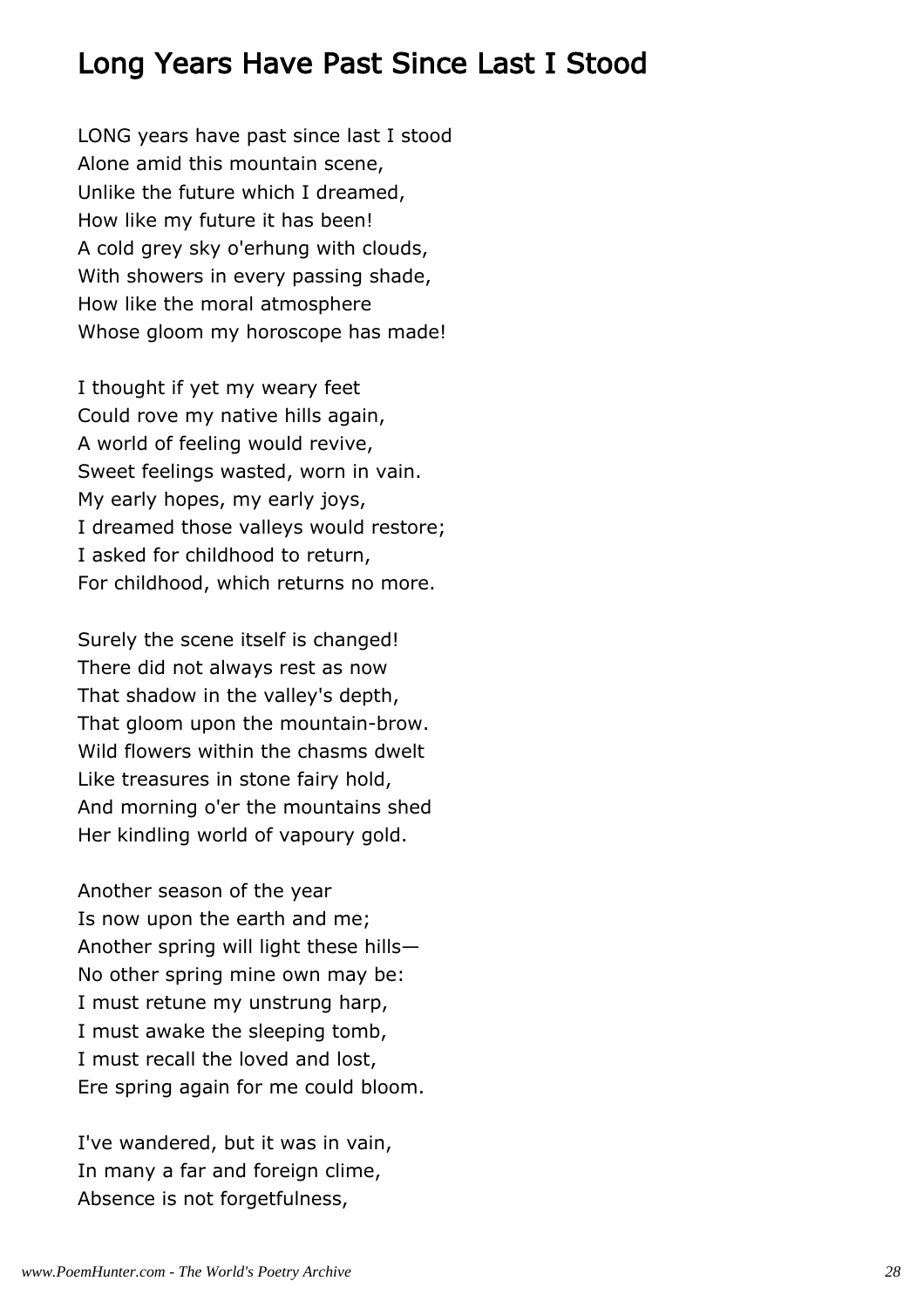And distance cannot vanquish time. One face was ever in my sight, One voice was ever on my ear, From all earth's loveliness I turned To wish, Ah that the dead were here!

Oh! weary wandering to no home, Oh! weary wandering alone, I turned to childhood's once glad scenes And found life's last illusion flown. Ah! those who left their childhood's scenes For after-years of toil and pain, Who but bring back the breaking heart Should never seek those scenes again.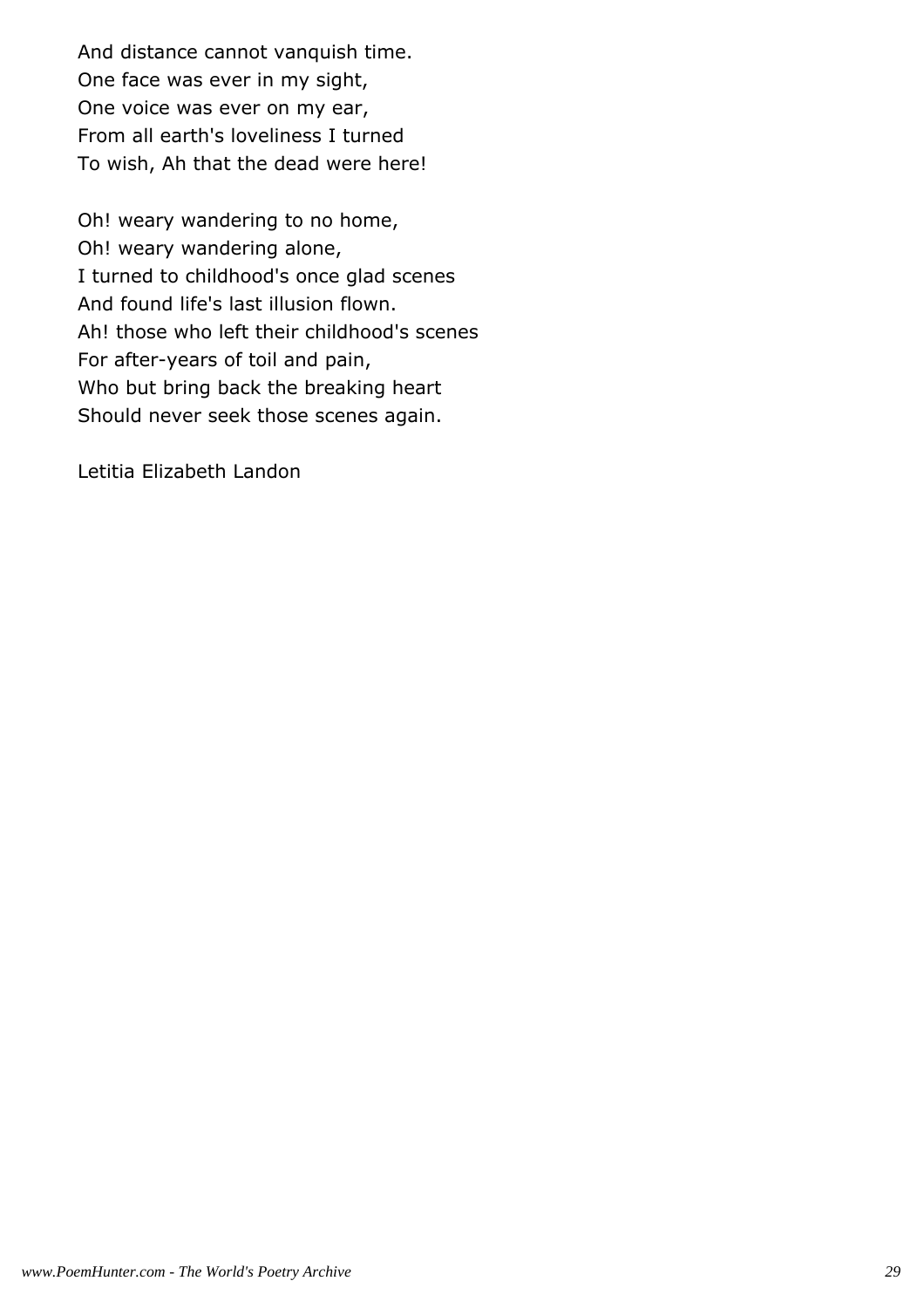# Love Nursed By Solitude. By W. I. Thomson, Edinburgh

AY, surely it is here that Love should come, And find, (if he may find on earth), a home; Here cast off all the sorrow and the shame That cling like shadows to his very name.

Young Love, thou art belied: they speak of thee, And couple with thy mention misery; Talk of the broken heart, the wasted bloom, The spirit blighted, and the early tomb; As if these waited on thy golden lot,-- They blame thee for the faults which thou hast not. Art thou to blame for that they bring on thee The soil and weight of their mortality? How can they hope that ever links will hold Form'd, as they form them now, of the harsh gold? Or worse than even this, how can they think That vanity will bind the failing link? How can they dream that thy sweet life will bear Crowds', palaces', and cities' heartless air? Where the lip smiles while the heart's desolate, And courtesy lends its deep mask to hate; Where looks and thoughts alike must feel the chain, And nought of life is real but its pain; Where the young spirit's high imaginings Are scorn'd and cast away as idle things; Where, think or feel, you are foredoom'd to be A marvel and a sign for mockery; Where none must wander from the beaten road,-- All alike champ the bit, and feel the goad. It is not made for thee, young Love! away To where the green earth laughs to the clear day, To the deep valley, where a thousand trees Keep a green court for fairy revelries,-- To some small island on a lonely lake, Where only swans the diamond waters break, Where the pines hang in silence oe'r the tide And the stream gushes from the mountain side;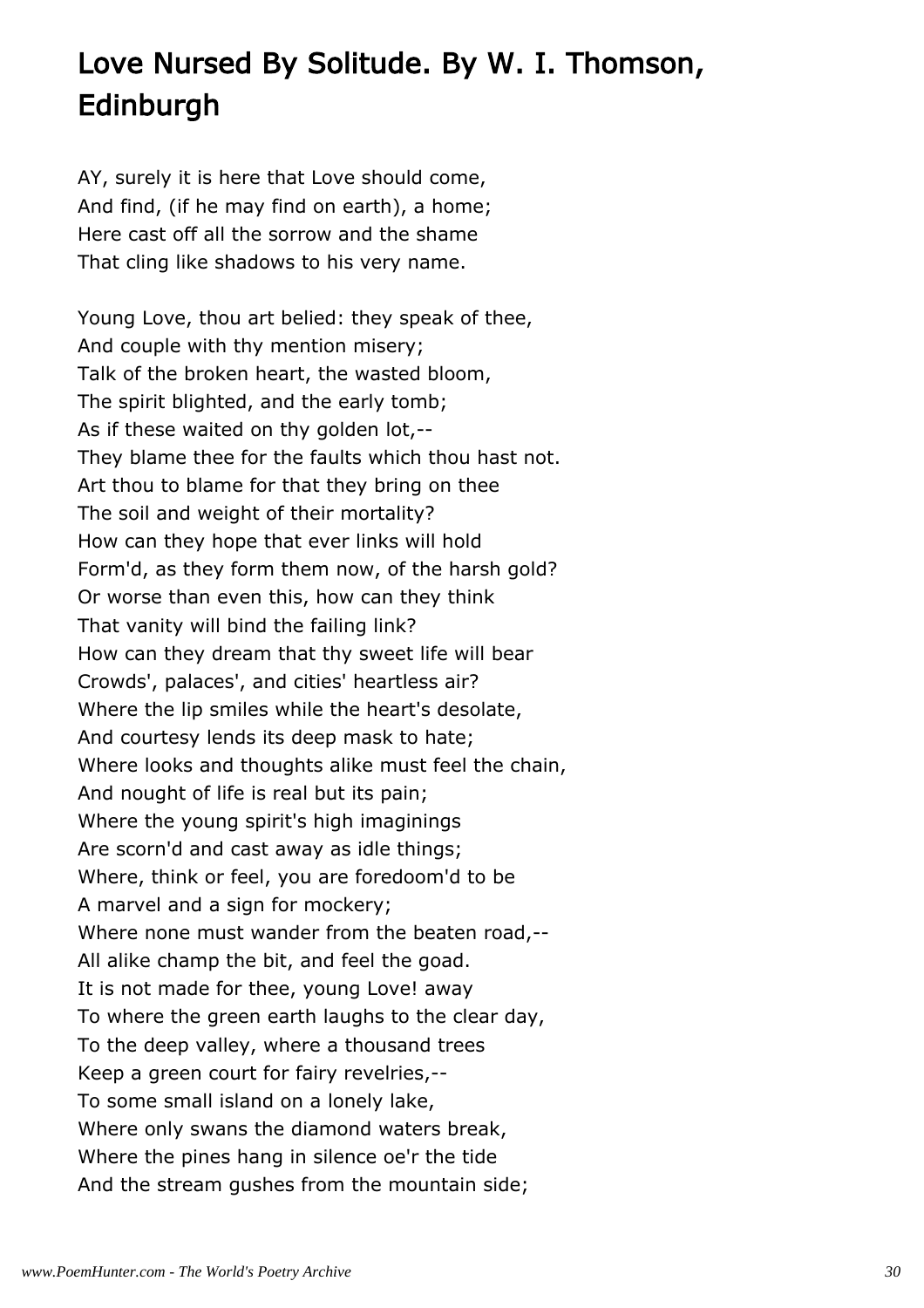These, Love, are haunts for thee; where canst thou brood With thy sweet wings furl'd but in Solitude.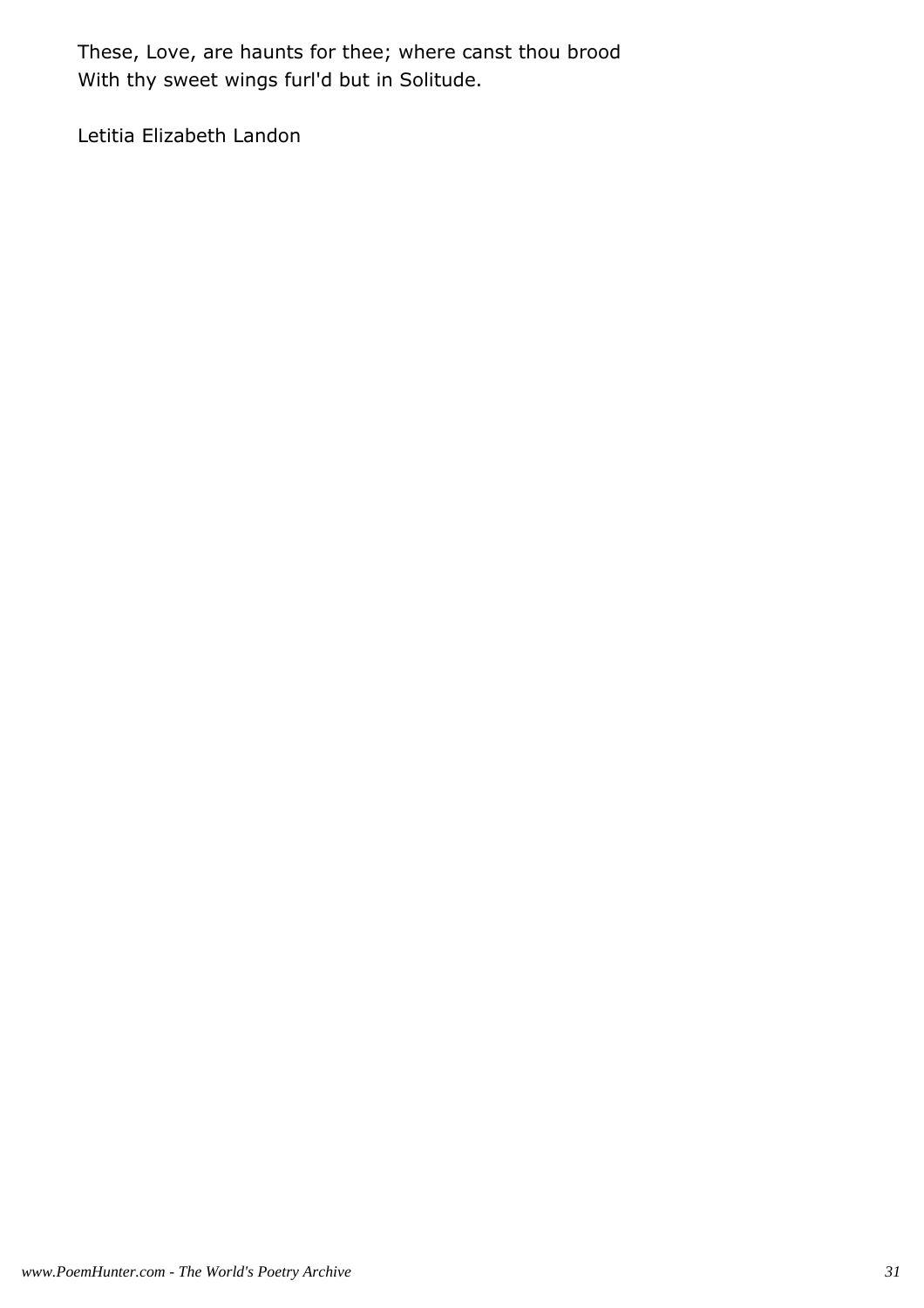# Nymph And Zephyr: A Statuary Group. By **Westmacott**

AND the summer sun shone in the sky, And the rose's whole life was in its sigh, When her eyelids were kiss'd by a morning beam, And the Nymph rose up from her moonlit dream; For she had watch'd the midnight hour Till her head had bow'd like a sleeping flower; But now she had waken'd, and light and dew Gave her morning freshness and morning hue,-- Up she sprang, and away she fled O'er the lithe grass stem and the blossom's head, From the lillies' bells she dash'd not the spray, For her feet were as light and as white as they. Sudden upon her arm there shone A gem with the hues of an Indian stone, And she knew the insect bird whose wing Is sacred to PSYCHE and to spring; But scarce had her touch its captive prest Ere another prisoner was on her breast, And the Zephyr sought his prize again,-- 'No,' said the Nymph, thy search is vain: And her golden hair from its braided yoke Burst like the banner of hope as she spoke, 'And instead, fair boy, thou shalt moralize Over the pleasure that from thee flies; Then it is pleasure,--for we possess But in the search, not in the success.'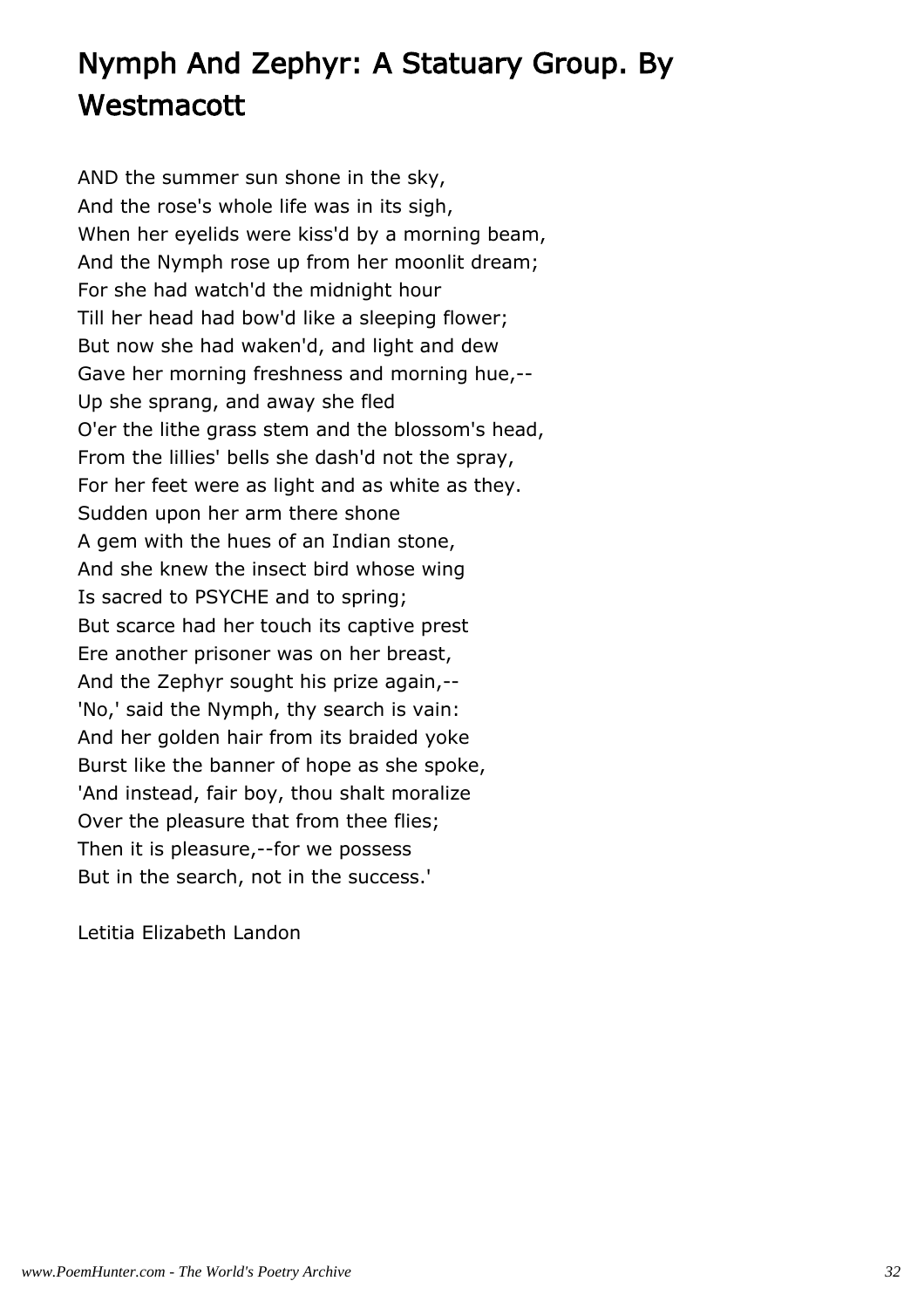### On An Engraving Of Hindoo Temples

LITTLE the present careth for the past, Too little—'tis not well! For careless ones we dwell Beneath the mighty shadow it has cast.

Its blessings are around our daily path, We share its mighty spoil, We live on its great toil, And yet how little gratitude it hath.

Look on these temples, they were as a shrine From whence to the far north The human mind went forth, The moral sunshine of a world divine—

That inward world which maketh of our clay Its temporary home; From whence those lightnings come, That kindle from a far and better day.

The light that is of heaven shone there the first The elements of art, Mankind's diviner part; There was young science in its cradle nurst.

Mighty the legacies by mind bequeathed, For glorious were its pains Amid those giant fanes, And mighty were the triumphs it achieved

A woman's triumph mid them is imprest One who upon the scroll Flung the creative soul, Disdainful of life's flowers and of its rest.

Vast was the labour, vast the enterprise, For she was of a race Born to the lowest place, Earth-insects, lacking wings whereon to rise.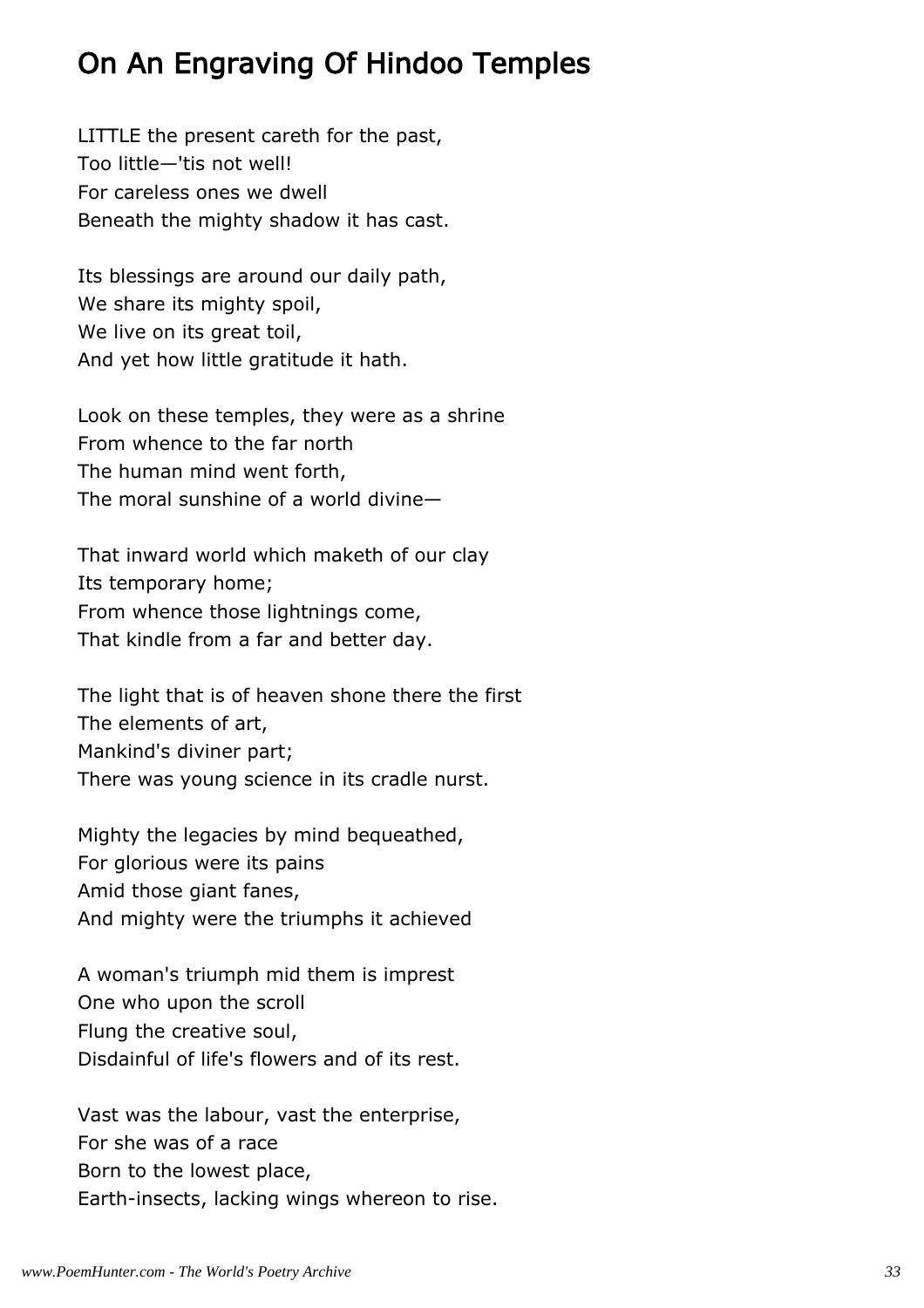How must that youthful cheek have lost its bloom, How many a dream above Of early hope and love Must that young heart have closed on like a tomb.

Such throw life's flowers behind them, and aspire To ask the stars their lore And from each ancient store Seek food to stay the mind's consuming fire.

Her triumph was complete and long, the chords She struck are yet alive; Not vainly did she strive To leave her soul immortal on her words.

A great example has she left behind, A lesson we should take, Whose first task is to wake The general wish to benefit our kind.

Our sword has swept o'er India; there remains A nobler conquest far, The mind's ethereal war, That but subdues to civilize its plains.

Let us pay back the past, the debt we owe, Let us around dispense Light, hope, intelligence, Till blessings track our steps where'er we go.

O England, thine be the deliverer's meed, Be thy great empire known By hearts made all thine own, By thy free laws and thy immortal creed.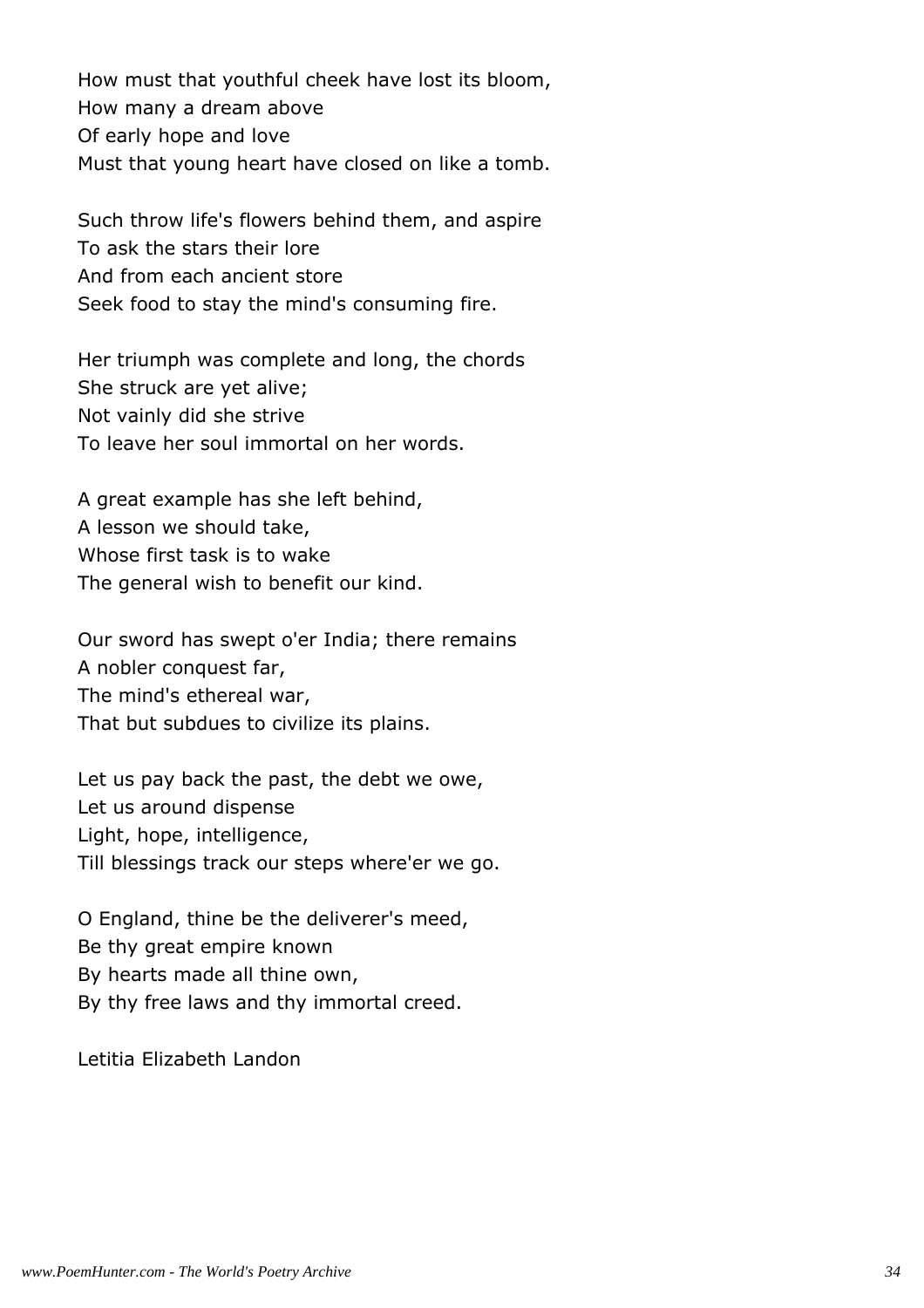### Portrait Of A Lady. By Sir Thomas Lawrence

LADY , thy lofty brow is fair, Beauty's sign and seal are there; And thy lip is like the rose Closing round the bee's repose; And thine eye is like a star, But blue as the sapphires' are. Beautiful patrician! thou Wearest on thy stately brow All that suits a noble race, All of high-born maiden's grace,-- Who is there could look on thee And doubt thy nobility?

Round thee satin robe is flung, Pearls upon thy neck are hung, And upon thy arm of snow Rubies like red sun-gifts glow; Yet thou wearest pearl and gem As thou hadst forgotten them.-- 'Tis a step, but made to tread O'er Persian web, or flower's head,-- Soft hand that might only move In the broider'd silken glove,-- Cheek unused to ruder air Than what hot-house rose might bear,-- One whom nature only meant To be queen of the tournament,-- Courtly fete, and lighted hall,-- Grace and ornament of all!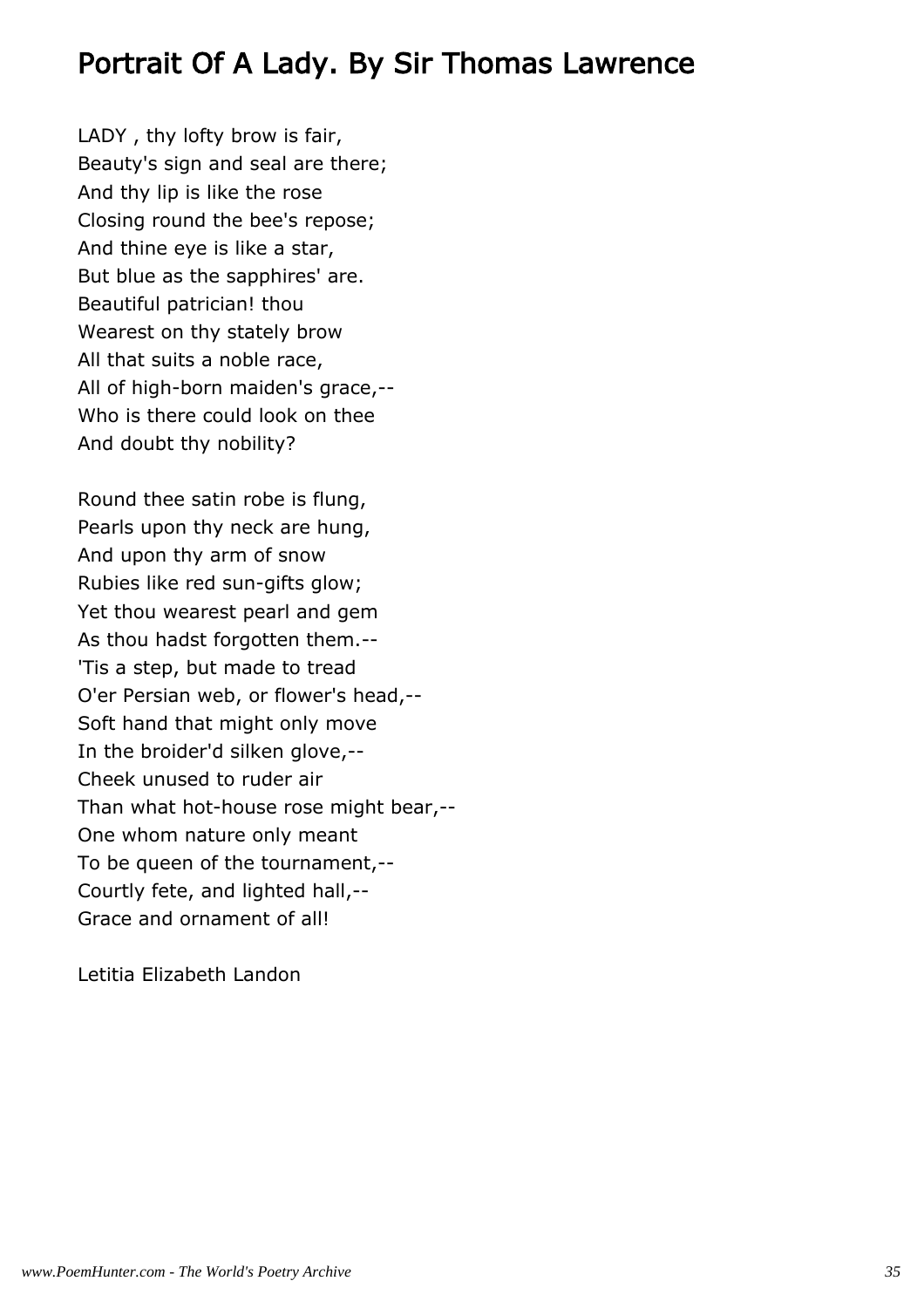#### Revenge

Ay, gaze upon her rose-wreathed hair, And gaze upon her smile; Seem as you drank the very air Her breath perfumed the while:

And wake for her the gifted line, That wild and witching lay, And swear your heart is as a shrine, That only owns her sway.

'Tis well: I am revenged at last,— Mark you that scornful cheek,— The eye averted as you pass'd, Spoke more than words could speak.

Ay, now by all the bitter tears That I have shed for thee,— The racking doubts, the burning fears,— Avenged they well may be—

By the nights pass'd in sleepless care, The days of endless woe;

All that you taught my heart to bear, All that yourself will know.

I would not wish to see you laid Within an early tomb; I should forget how you betray'd, And only weep your doom:

But this is fitting punishment, To live and love in vain,— Oh my wrung heart, be thou content, And feed upon his pain.

Go thou and watch her lightest sigh,— Thine own it will not be; And bask beneath her sunny eye,— It will not turn on thee.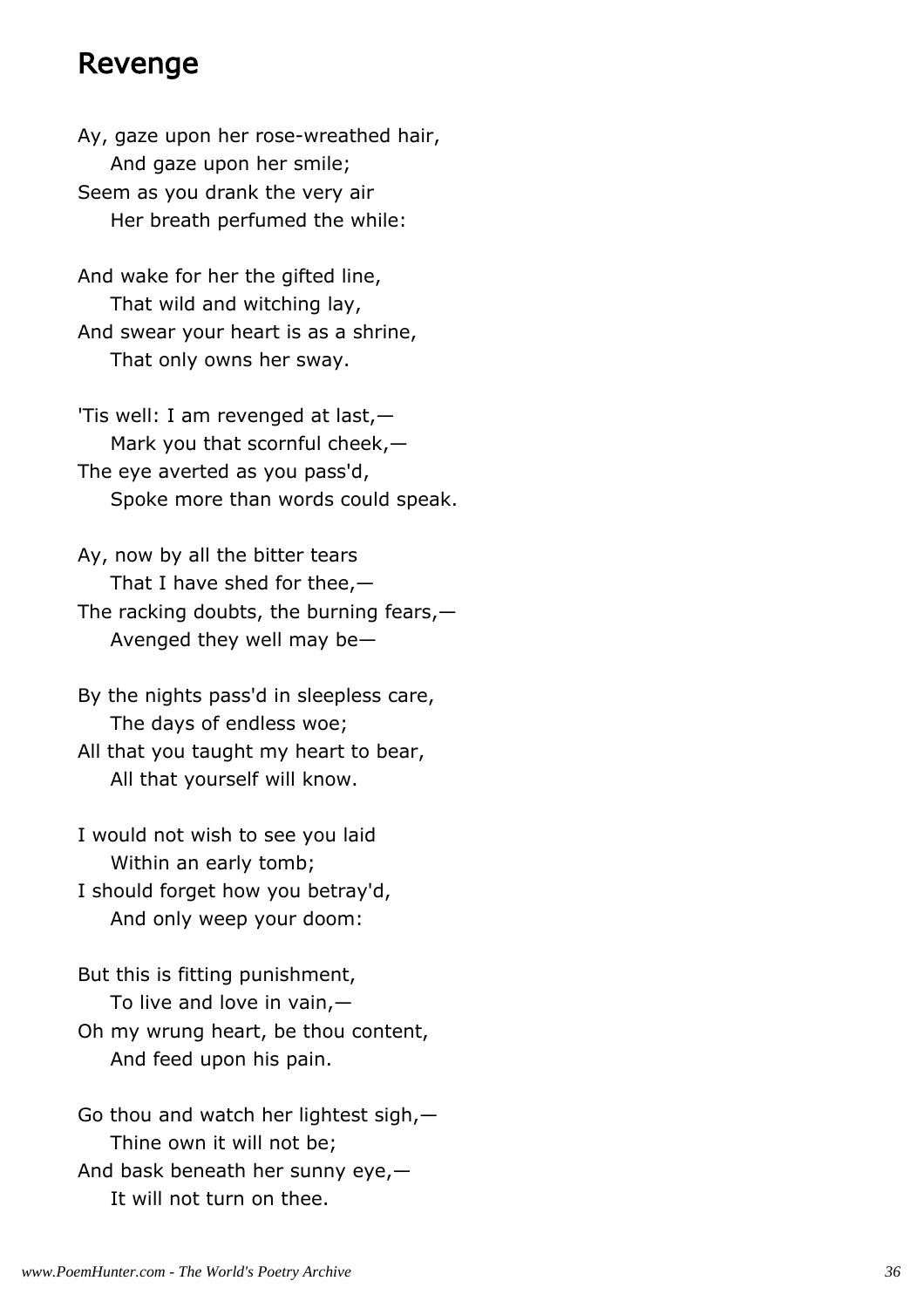'Tis well: the rack, the chain, the wheel, Far better hadst thou proved; Ev'n I could almost pity feel, For thou art nor beloved.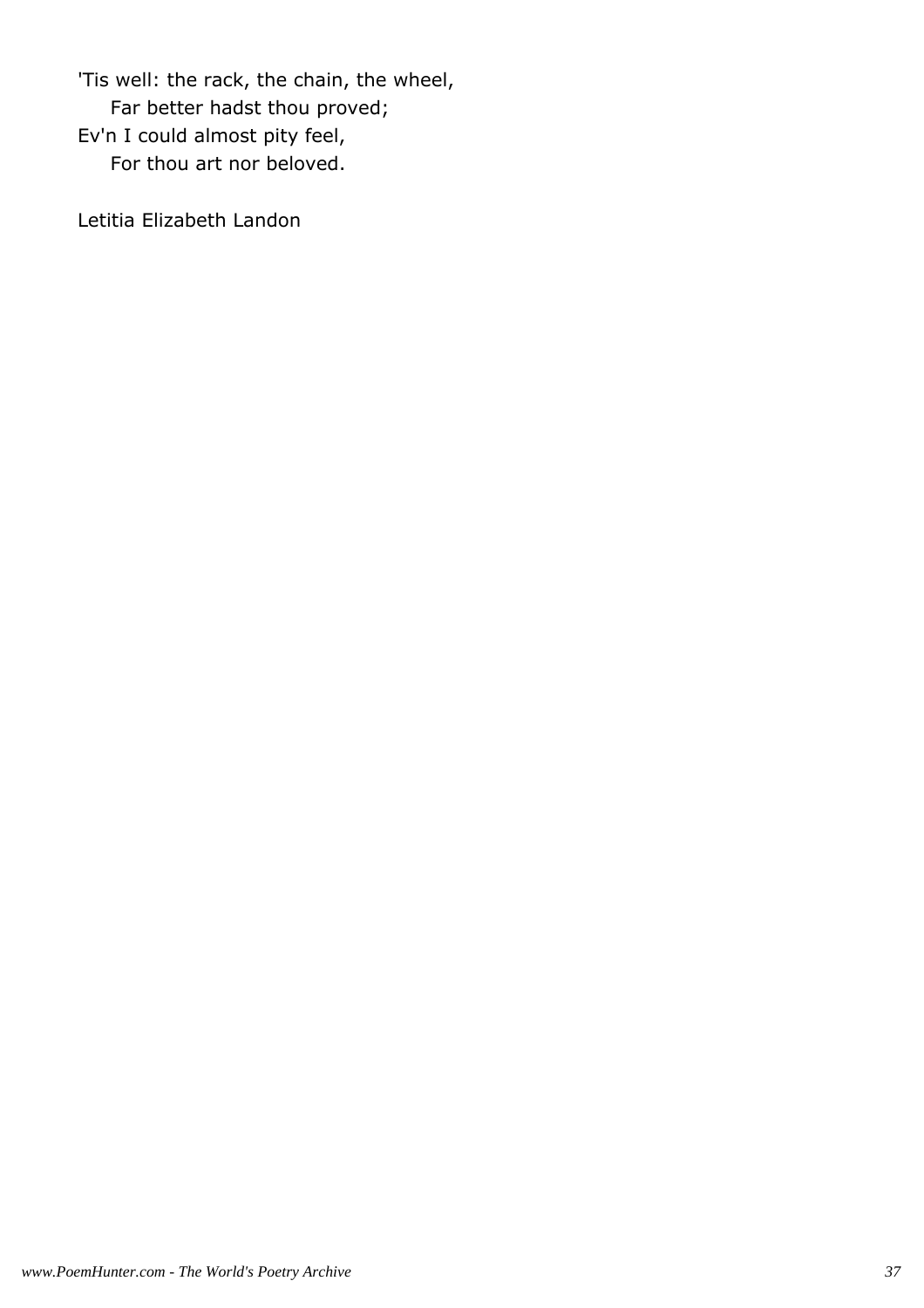# Scenes In London I - Piccadilly

THE sun is on the crowded street, It kindles those old towers; Where England's noblest memories meet, Of old historic hours.

Vast, shadowy, dark, and indistinct, Tradition's giant fane, Whereto a thousand years are linked, In one electric chain.

So stands it when the morning light First steals upon the skies; And shadow'd by the fallen night, The sleeping city lies.

It stands with darkness round it cast, Touched by the first cold shine; Vast, vague, and mighty as the past, Of which it is the shrine.

'Tis lovely when the moonlight falls Around the sculptured stone Giving a softness to the walls, Like love that mourns the gone.

Then comes the gentlest influence The human heart can know, The mourning over those gone hence To the still dust below.

The smoke, the noise, the dust of day, Have vanished from the scene; The pale lamps gleam with spirit ray O'er the park's sweeping green.

Sad shining on her lonely path, The moon's calm smile above, Seems as it lulled life's toil and wrath With universal love.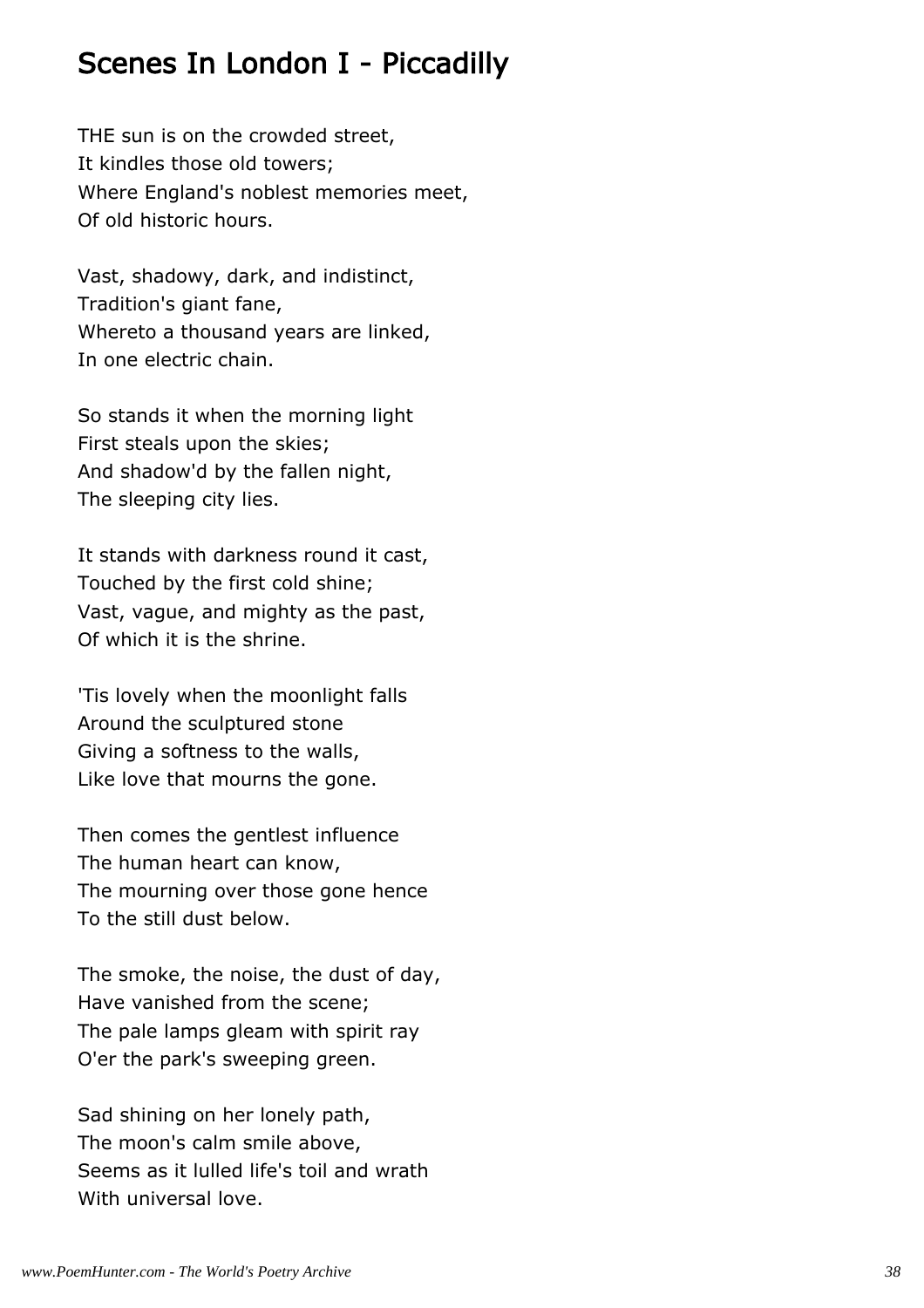Past that still hour, and its pale moon, The city is alive; It is the busy hour of noon, When man must seek and strive.

The pressure of our actual life Is on the waking brow; Labour and care, endurance, strife, These are around him now.

How wonderful the common street, Its tumult and its throng, The hurrying of the thousand feet That bear life's cares along.

How strongly is the present felt, With such a scene beside; All sounds in one vast murmur melt The thunder of the tide.

All hurry on—none pause to look Upon another's face: The present is an open book None read, yet all must trace.

The poor man hurries on his race, His daily bread to find; The rich man has yet wearier chase, For pleasure's hard to bind.

All hurry, though it is to pass For which they live so fast— What doth the present but amass, The wealth that makes the past.

The past is round us—those old spires That glimmer o'er our head; Not from the present is their fires, Their light is from the dead.

But for the past, the present's powers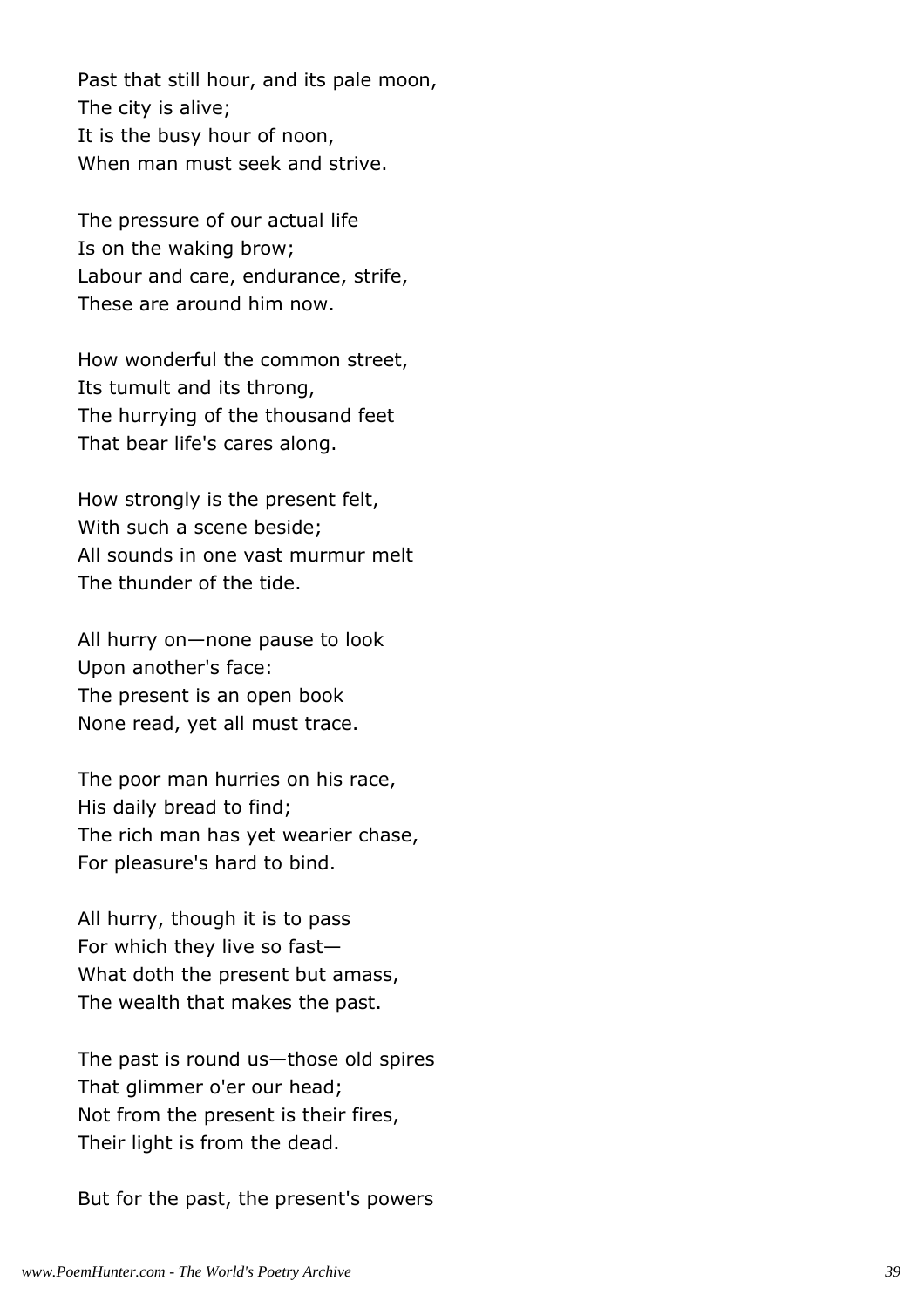Were waste of toil and mind; But for those long and glorious hours Which leave themselves behind.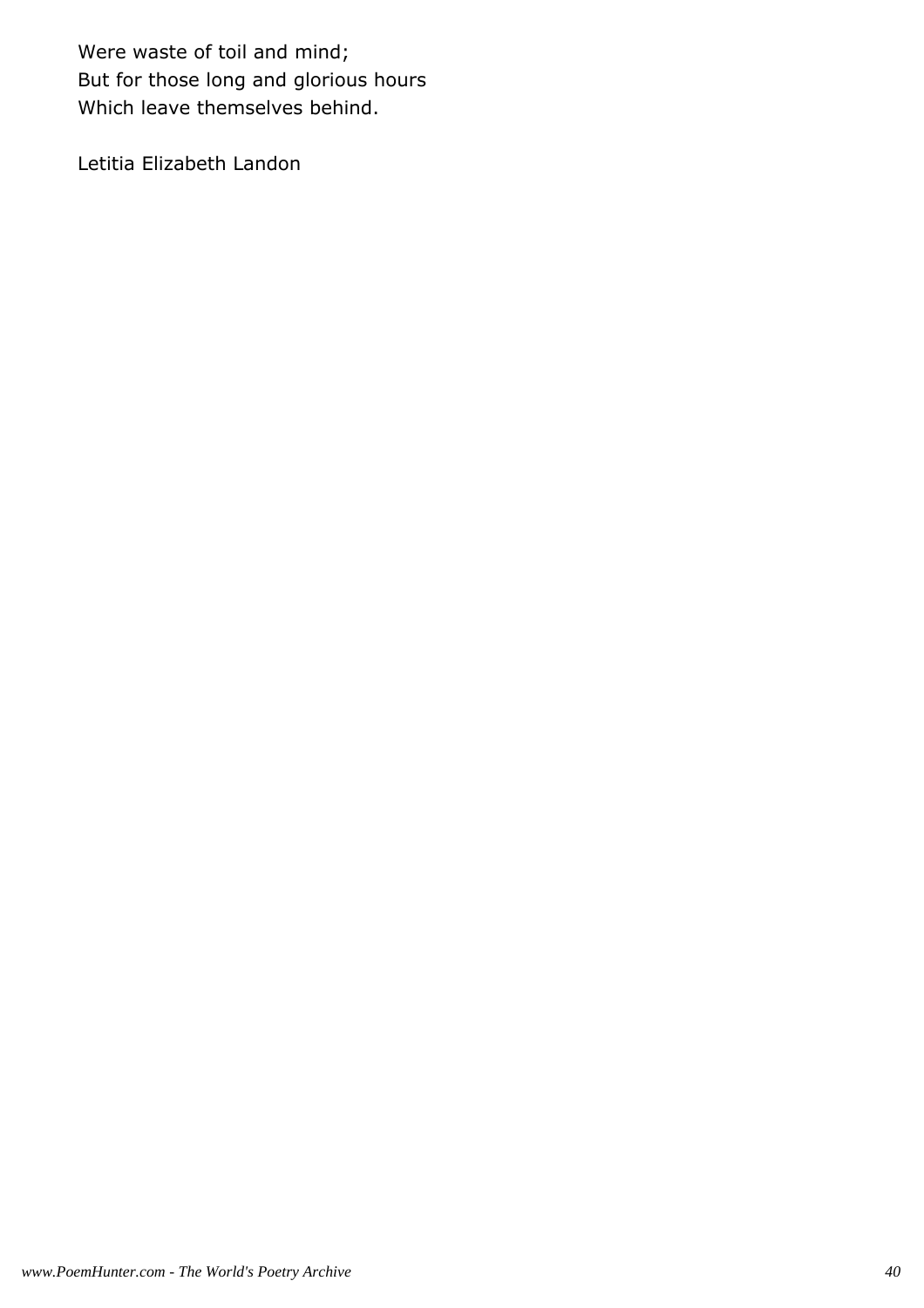#### Scenes In London Ii - Oxford Street

LIFE in its many shapes was there, The busy and the gay; Faces that seemed too young and fair To ever know decay.

Wealth, with its waste, its pomp, and pride, Led forth its glittering train; And poverty's pale face beside Asked aid, and asked in vain.

The shops were filled from many lands, Toys, silks, and gems, and flowers; The patient work of many hands, The hope of many hours.

Yet, mid life's myriad shapes around There was a sigh of death; There rose a melancholy sound, The bugle's wailing breath.

They played a mournful Scottish air, That on its native hill Had caught the notes the night-winds bear From weeping leaf and rill.

'Twas strange to hear that sad wild strain Its warning music shed, Rising above life's busy train, In memory of the dead.

There came a slow and silent band In sad procession by: Reversed the musket in each hand, And downcast every eye.

They bore the soldier to his grave; The sympathyzing crowd Divided like a parted wave By some dark vessel ploughed.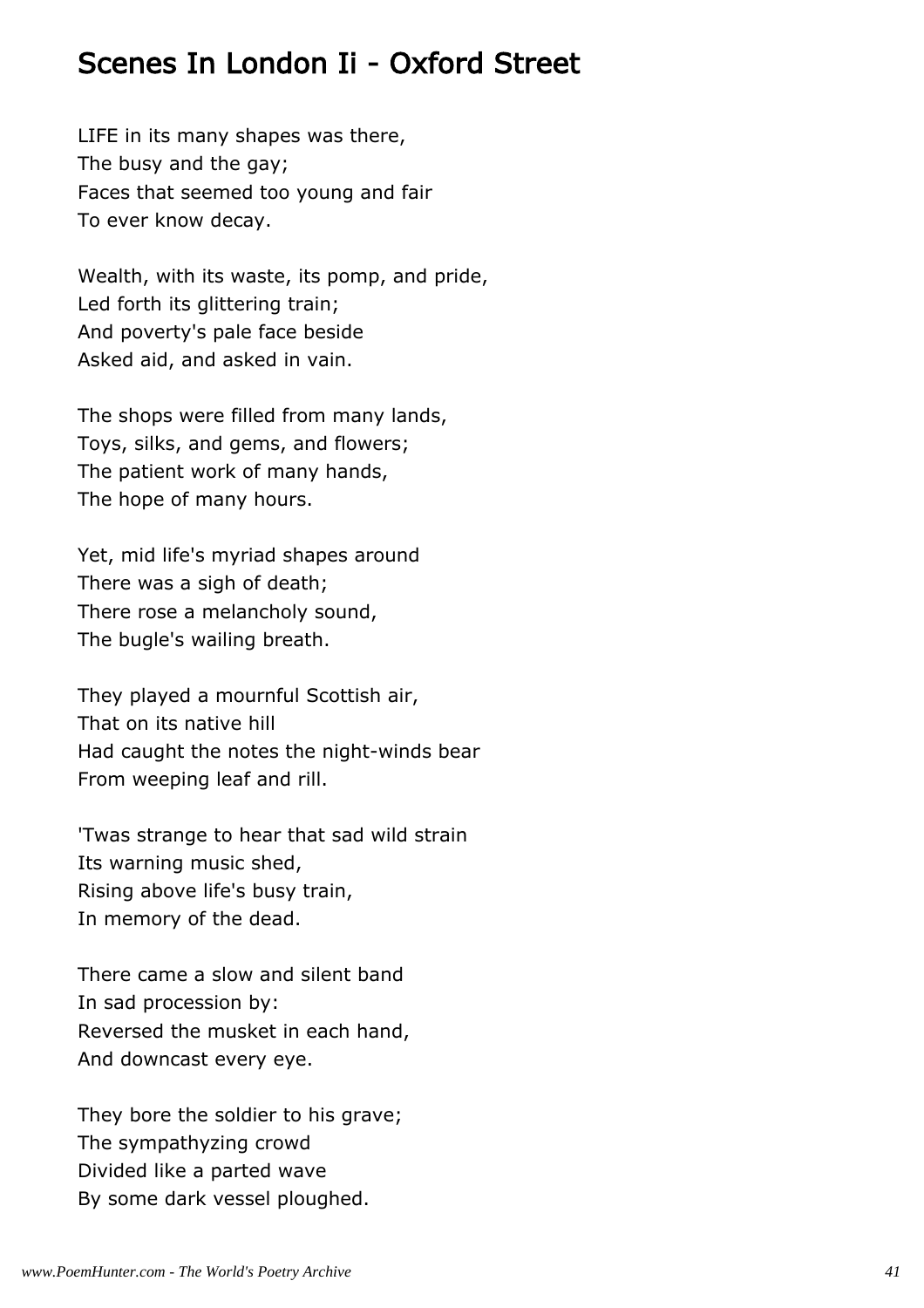A moment, and all sounds were mute, For awe was over all; You heard the soldier's measured foot, The bugle's wailing call.

The gloves were laid upon the bier, The helmet and the sword, The drooping war-horse followed near, As he, too, mourned his lord.

Slowly—I followed too—they led To where a church arose, And flung a shadow o'er the dead, Deep as their own repose.

Green trees were there—beneath the shade Of one, was made a grave; And there to his last rest was laid The weary and the brave.

They fired a volley o'er the bed Of an unconscious ear; The birds sprang fluttering overhead, Struck with a sudden fear.

All left the ground, the bugles died Away upon the wind; Only the tree's green branches sighed O'er him they left behind.

Again, all filled with light and breath, I passed the crowded street— Oh, great extremes of life and death, How strangely do ye meet!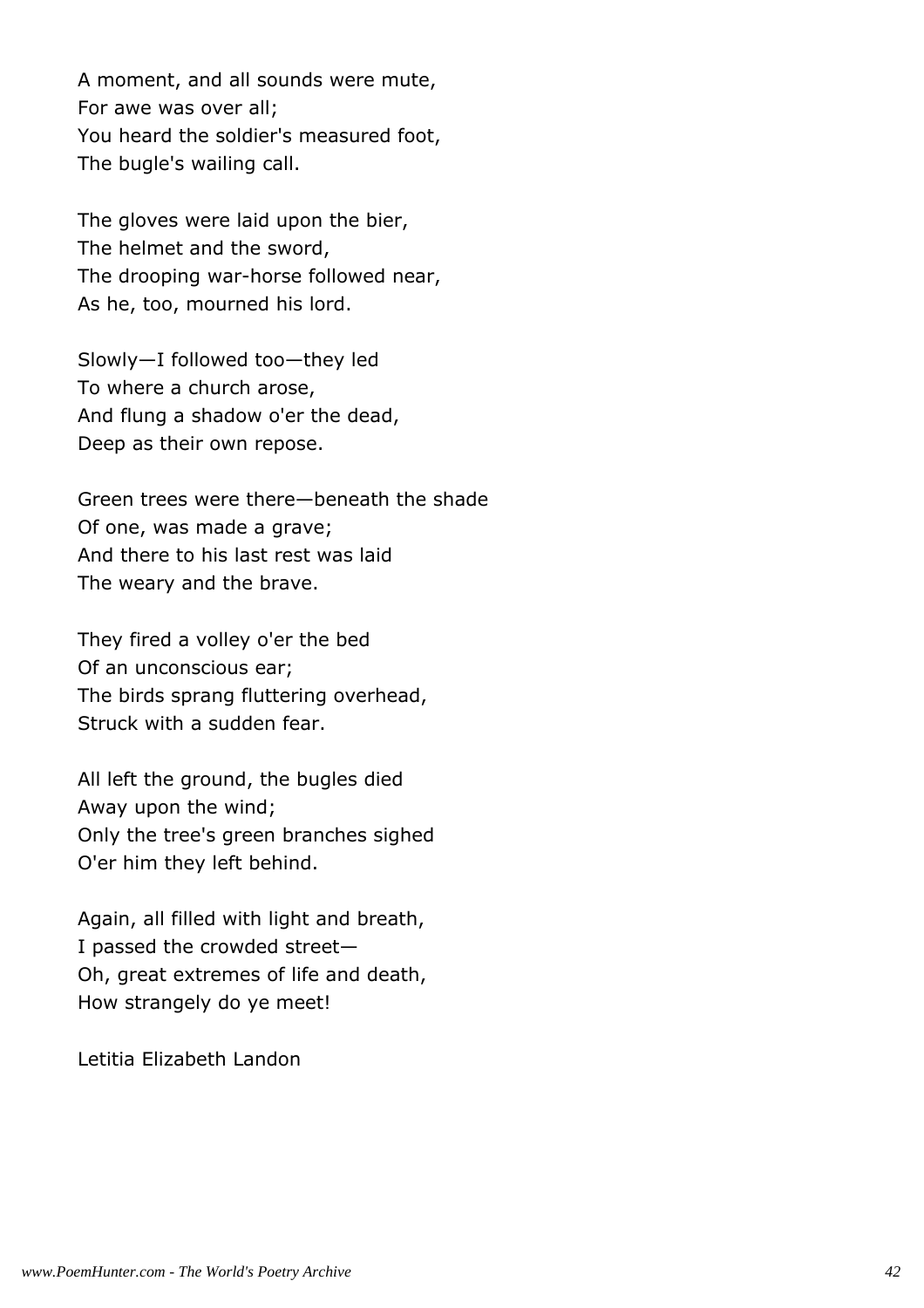# Scenes In London Iii - The Savoyard In Grosvenor Square

HE stands within the silent square, That square of state, of gloom; A heavy weight is on the air, Which hangs as o'er a tomb.

It is a tomb which wealth and rank Have built themselves around— The general sympathies have shrank Like flowers on high dry ground.

None heed the wandering boy who sings, An orphan though so young; None think how far the singer brings The songs which he has sung.

None cheer him with a kindly look, None with a kindly word; The singer's little pride must brook To be unpraised, unheard.

At home their sweet bird he was styled, And oft, when days were long, His mother called her favourite child To sing her favourite song.

He wanders now through weary streets, Till cheek and eye are dim; How little sympathy he meets,

Sudden his dark brown cheek grows bright His dark eyes fill with glee, Covered with blossoms snowy-white, He sees an orange tree.

No more the toil-worn face is pale, Nor faltering step is sad; He sees his distant native vale,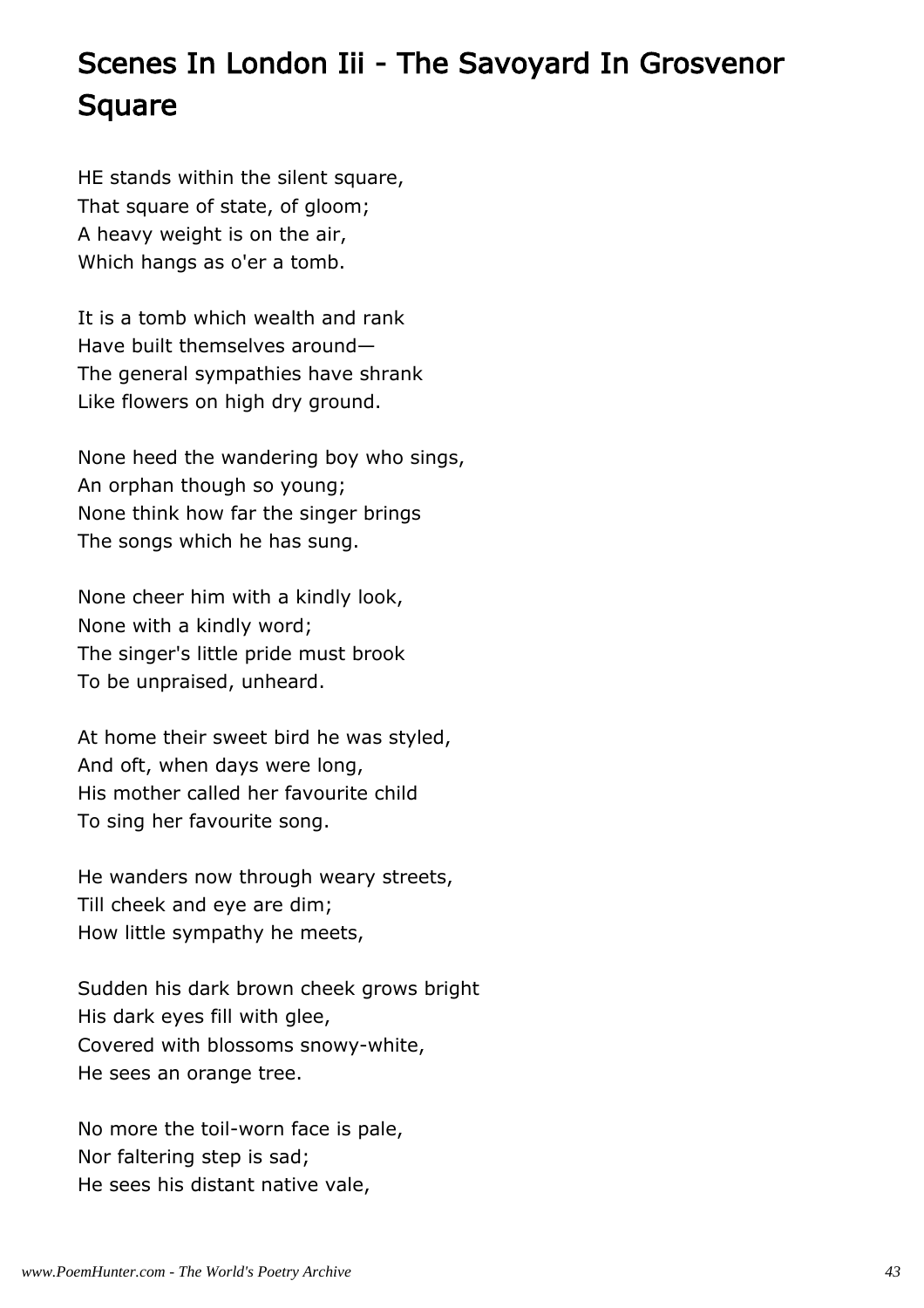He sees it, and is glad.

He sees the squirrel climb the pine, The doves fly through the dell, The purple clusters of the vine; He hears the vesper-bell.

His heart is full of hope and home, Toil, travel, are no more; And he has happy hours to come Beside his father's door.

Oh, charm of natural influence! But for thy lovely ties, Never might the world-wearied sense Above the present rise.

Blessed be thy magic every where, Oh Nature, gentle mother; How kindlier is for us thy care, Than ours is for each other.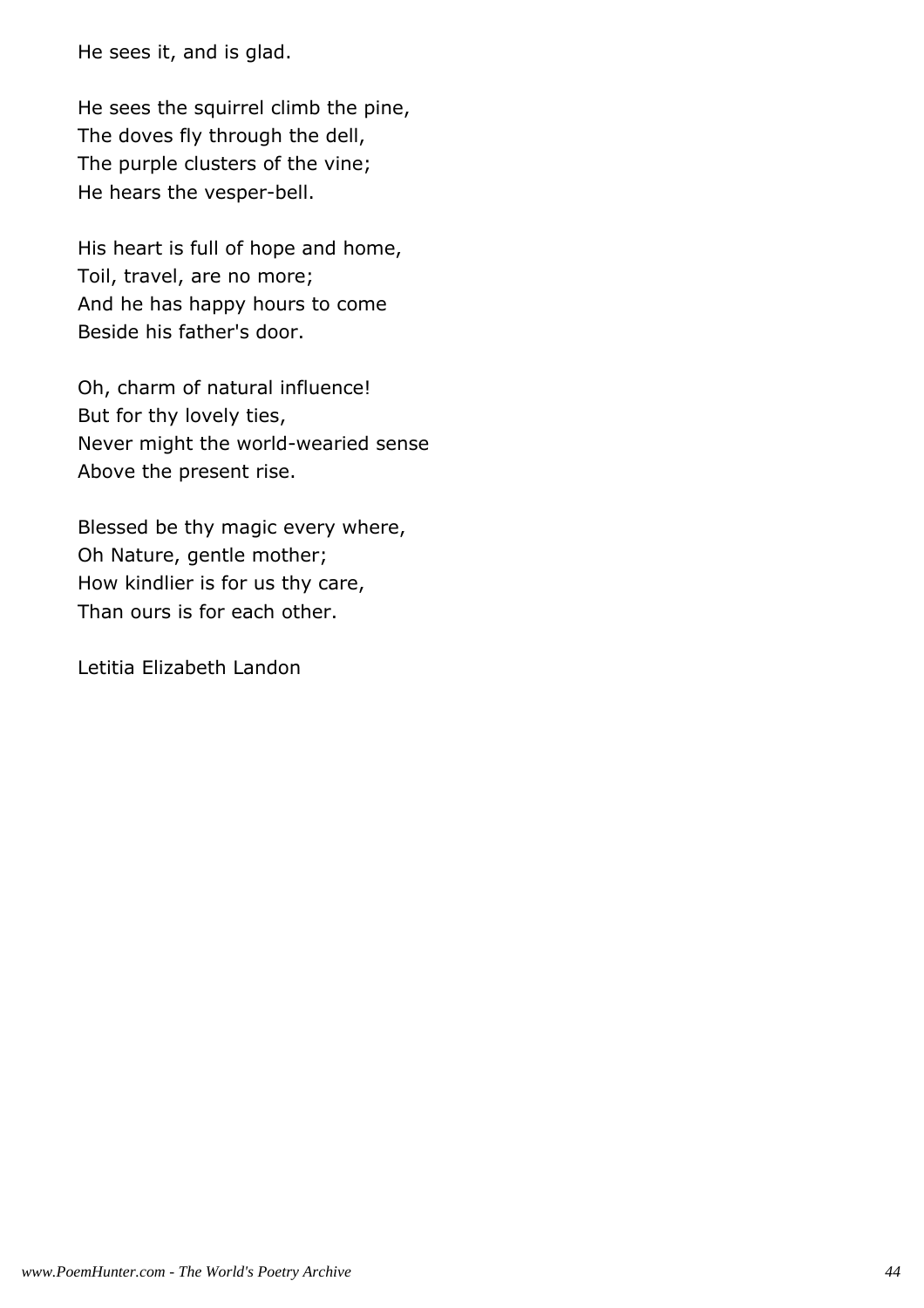# Scenes In London Iv - The City Churchyard

I PRAY thee lay me not to rest Among these mouldering bones; Too heavily the earth is prest By all these crowded stones.

Life is too gay—life is too near— With all its pomp and toil; I pray thee do not lay me here, In such a world-struck soil.

The ceaseless roll of wheels would wake The slumbers of the dead; I cannot bear for life to make Its pathway o'er my head.

The flags around are cold and drear, They stand apart, alone; And no one ever pauses here, To sorrow for the gone.

No: lay me in the far green fields The summer sunshine cheers; And where the early wild flower yields The tribute of its tears.

Where shadows the sepulchral yew, Where droops the willow tree, Where the long grass is filled with dew— Oh! make such grave for me!

And passers-by, at evening's close, Will pause beside the grave, And moralize o'er the repose They fear, and yet they crave.

Perhaps some kindly hand may bring Its offering to the tomb; And say, As fades the rose in spring, So fadeth human bloom.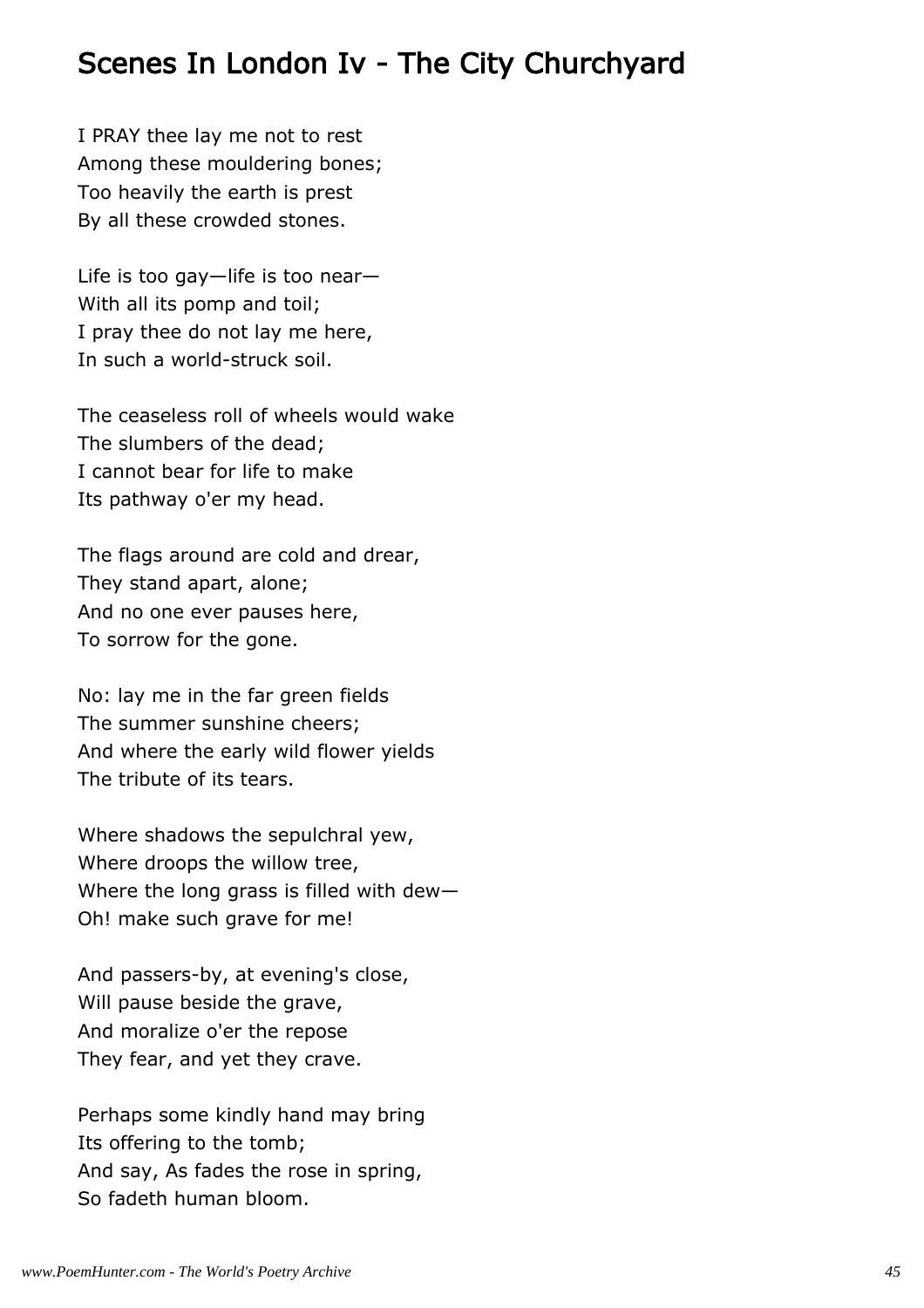But here there is no kindly thought To soothe, and to relieve; No fancies and no flowers are brought, That soften while they grieve.

Here Poesy and Love come not— It is a world of stone; The grave is bought—is closed—forgot! And then life hurries on.

Sorrow and beauty—nature—love— Redeem man's common breath; Ah! let them shed the grave above— Give loveliness to death.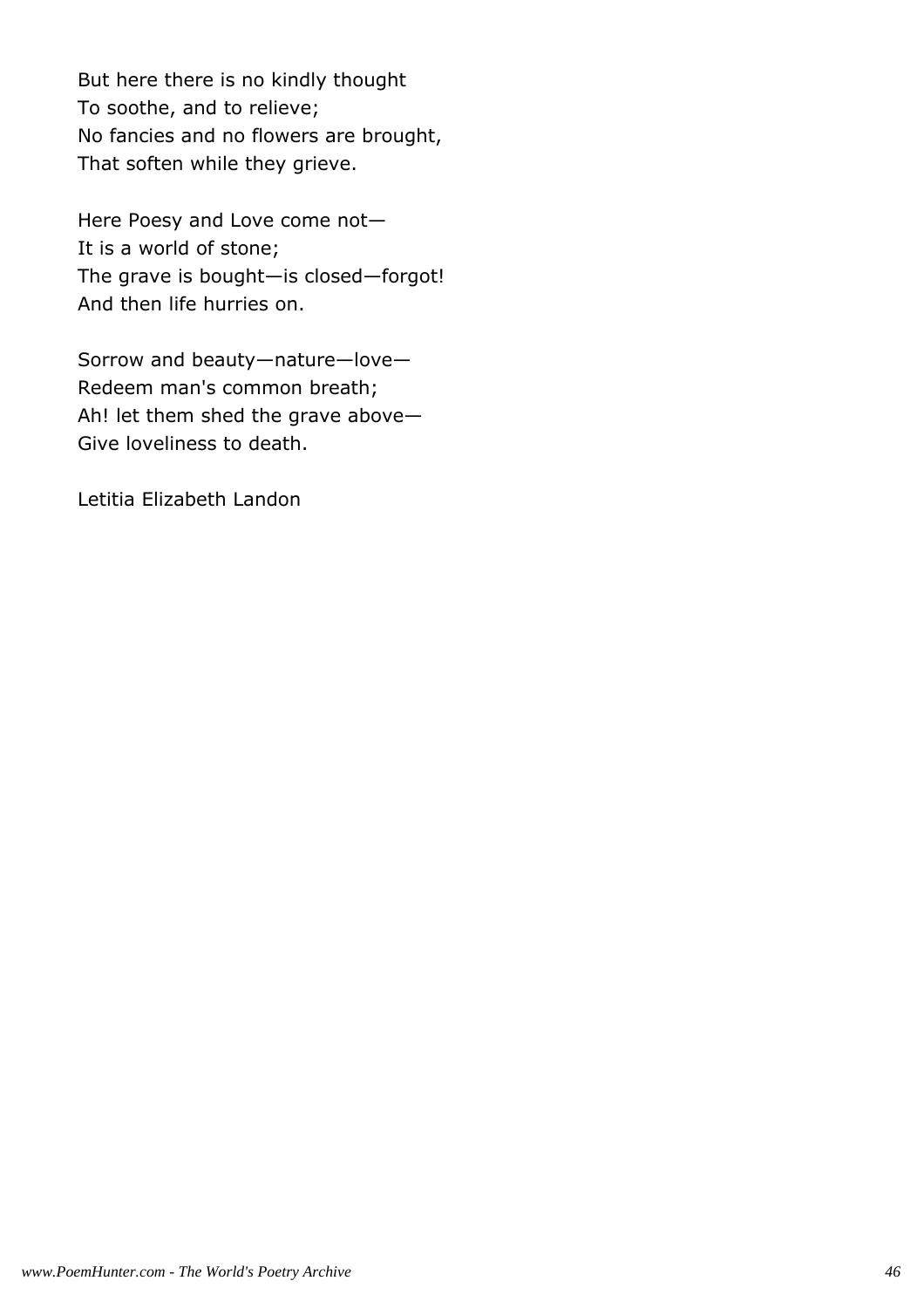# **Secrets**

LIFE has dark secrets; and the hearts are few That treasure not some sorrow from the world-- A sorrow silent, gloomy, and unknown, Yet colouring the future from the past. We see the eye subdued, the practised smile, The word well weighed before it pass the lip, And know not of the misery within: Yet there it works incessantly, and fears The time to come; for time is terrible, Avenging, and betraying.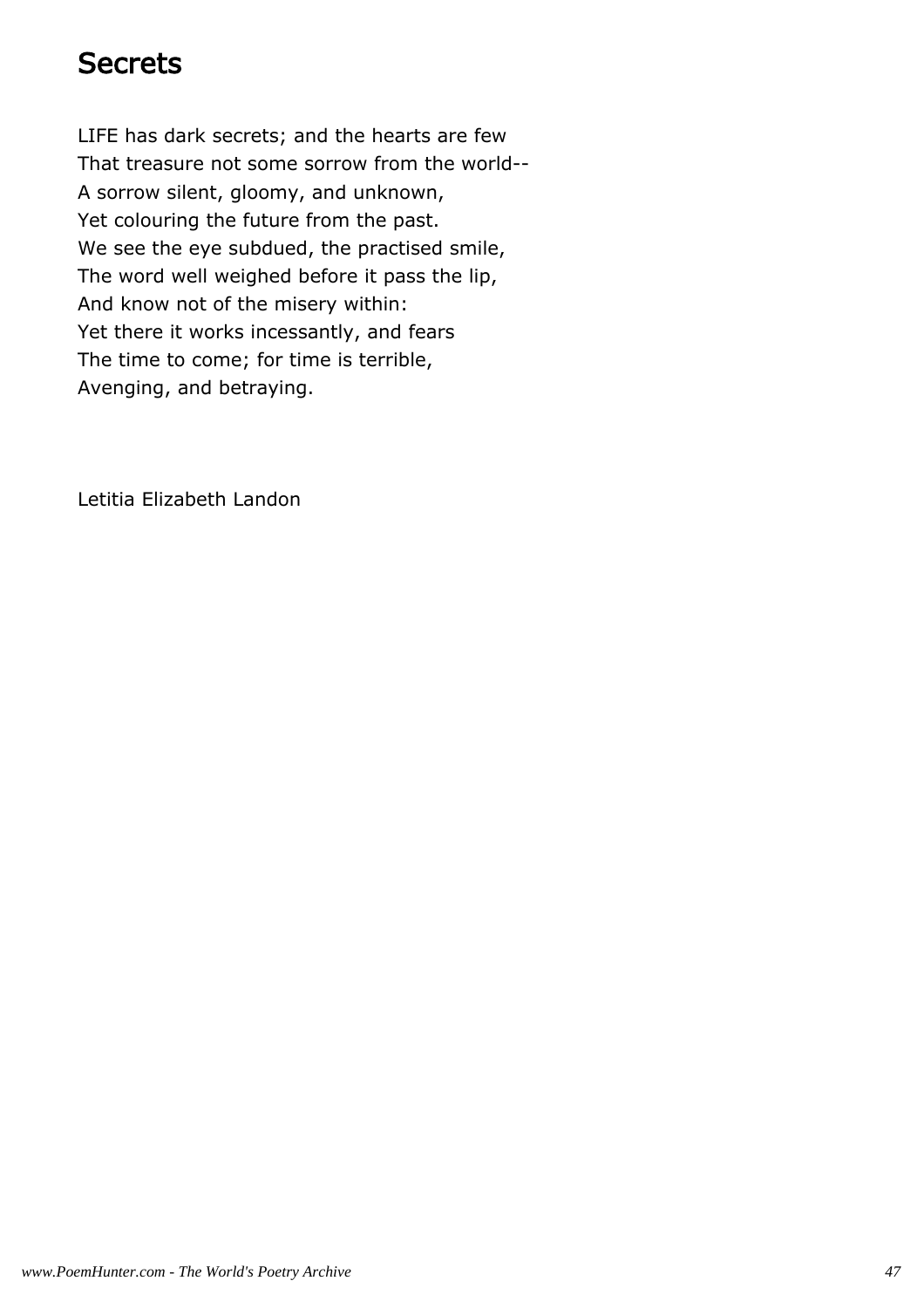# She Sat Alone Beside Her Hearth

SHE sat alone beside her hearth— For many nights alone; She slept not on the pleasant couch Where fragrant herbs were strewn.

At first she bound her raven hair With feather and with shell; But then she hoped; at length, like night, Around her neck it fell.

They saw her wandering mid the woods, Lone, with rite cheerless dawn, And then they said, 'Can this be her We called 'The Startled Fawn?' '

Her heart was in her large sad eyes, Half sunshine and half shade; And love, as love first springs to life, Of every thing afraid.

The red leaf far more heavily Fell down to autumn earth, Than her light feet, which seemed to move To music and to mirth.

With the light feet of early youth, What hopes and joys depart, Ah! nothing like the heavy step Betrays the heavy heart.

It is a usual history That Indian girl could tell; Fate sets apart one common doom For all who love too well.

The proud—the shy—the sensitive,— Life has not many such; They dearly buy their happiness, By feeling it too much.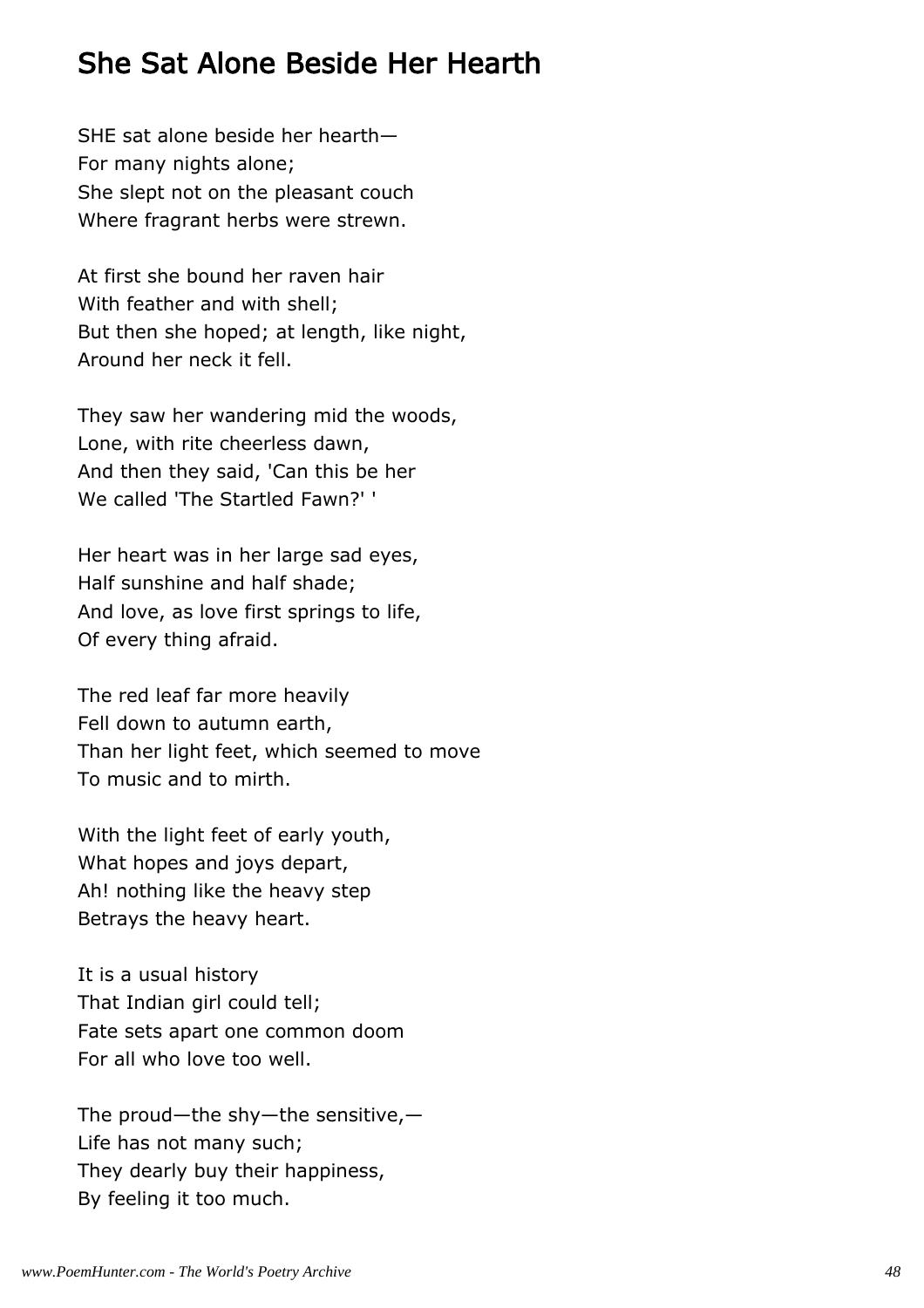A stranger to her forest home, That fair young stranger came; They raised for him the funeral song— For him the funeral flame.

Love sprang from pity,—and her arms Around his arms she threw; She told her father, 'If he dies, Your daughter dieth too.'

For her sweet sake they set him free— He lingered at her side; And many a native song yet tells Of that pale stranger's bride.

Two years have passed—how much two years Have taken in their flight! They've taken from the lip its smile, And from the eye its light.

Poor child! she was a child in years— So timid and so young; With what a fond and earnest faith To desperate hope she clung!

His eyes grew cold—his voice grew strange— They only grew more dear. She served him meekly, anxiously, With love—half faith—half fear.

And can a fond and faithful heart Be worthless in those eyes For which it beats?—Ah! wo to those Who such a heart despise.

Poor child! what lonely days she passed, With nothing to recall But bitter taunts, and careless words, And looks more cold than all.

Alas! for love, that sits at home,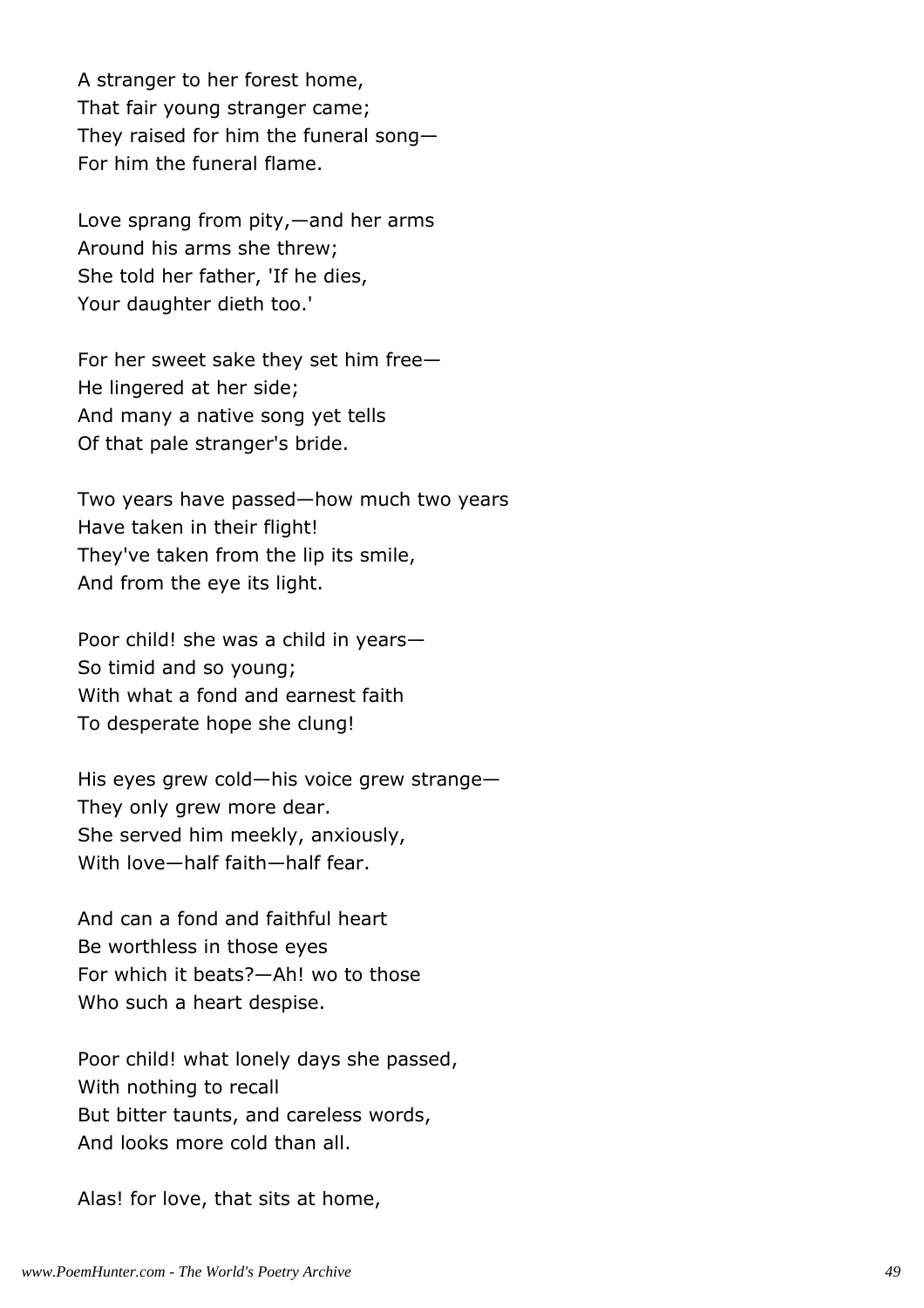Forsaken, and yet fond; The grief that sits beside the hearth— Life has no grief beyond.

He left her, but she followed him— She thought he could not bear, When she had left her home for him, To look on her despair.

Adown the strange and mighty stream She took her lonely way; The stars at night her pilots were, As was the sun by day.

Yet mournfully—how mournfully!— The Indian looked behind, When the last sound of voice or step Died on the midnight wind,

Yet still adown the gloomy stream She plied her weary oar; Her husband—he had left their home, And it was home no more.

She found him—but she found in vain— He spurned her from his side; He said, her brow was all too dark, For her to be his bride.

She grasped his hands,—her own were cold,— And silent turned away, As she had not a tear to shed, And not a word to say.

And pale as death she reached her boat, And guided it along; With broken voice she strove to raise A melancholy song.

None watched the lonely Indian girl,— She passed unmarked of all, Until they saw her slight canoe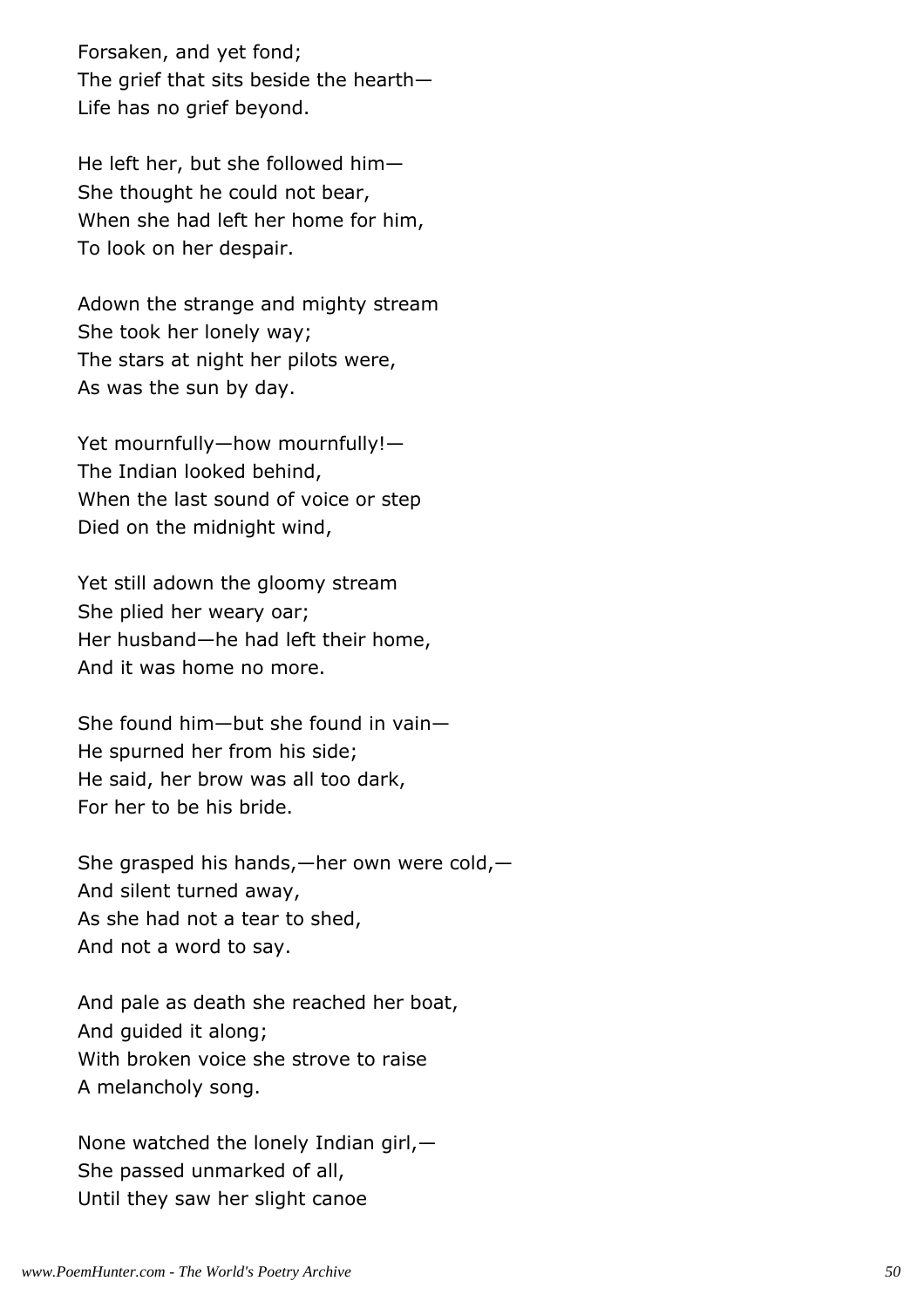Approach the mighty Fall!

Upright, within that slender boat They saw the pale girl stand, Her dark hair streaming far behind— Upraised her desperate hand.

The air is filled with shriek and shout— They call, but call in vain; The boat amid the waters dash'd— 'Twas never seen again!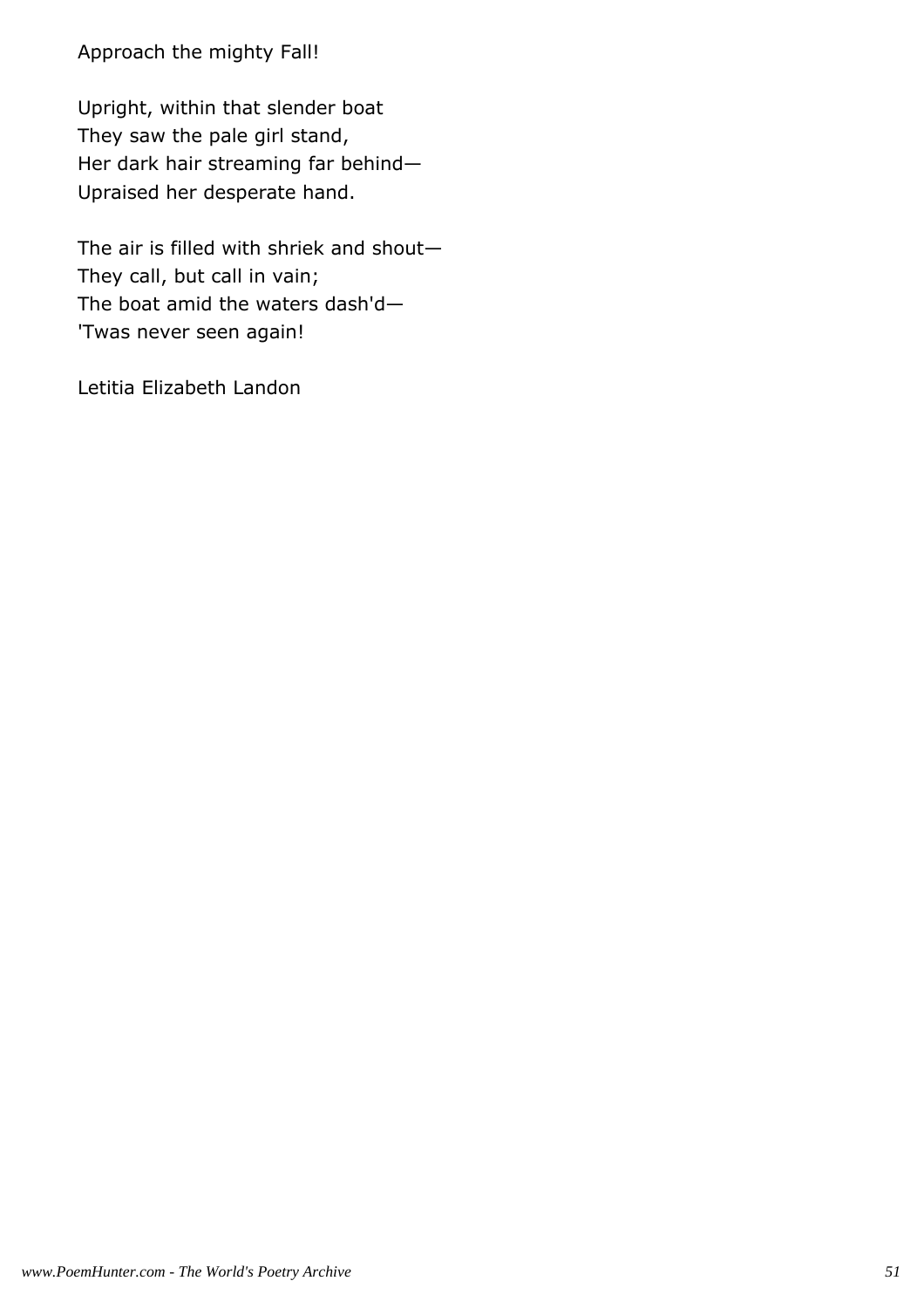#### Sir Thomas Lawrence

DIVINEST art, the stars above Were fated on thy birth to shine; Oh, born of beauty and of love, What early poetry was thine!

The softness of Ionian night Upon Ionian summer lay, One planet gave its vesper light, Enough to guide a lover's way; And gave the fountain as it played The semblance of a silvery shower, And as its waters fell, they made A music meet for such an hour;

That, and the tones the gentle wind Won from the leaf, as from a lute, In natural melody combined, Now that all ruder sound was mute; And odours floated on the air, As many a nymph had just unbound The wreath that bound their raven hair, And flung the fragrant tresses round.

Pillowed on violet leaves, which prest Filled the sweet chamber with their sighs, Lulled by the lyre's low notes to rest, A Grecian youth in slumber lies; And at his side a maiden stands, The dark hair braided on her brow, The lute within her slender hands, But hushed is all its music now.

She would not wake him from his dreams, Although she has so much to say, Although the morning's earliest beams Will see her warrior torn away. How fond and earnest is the gaze Upon these sleeping features thrown, She who yet never dared to raise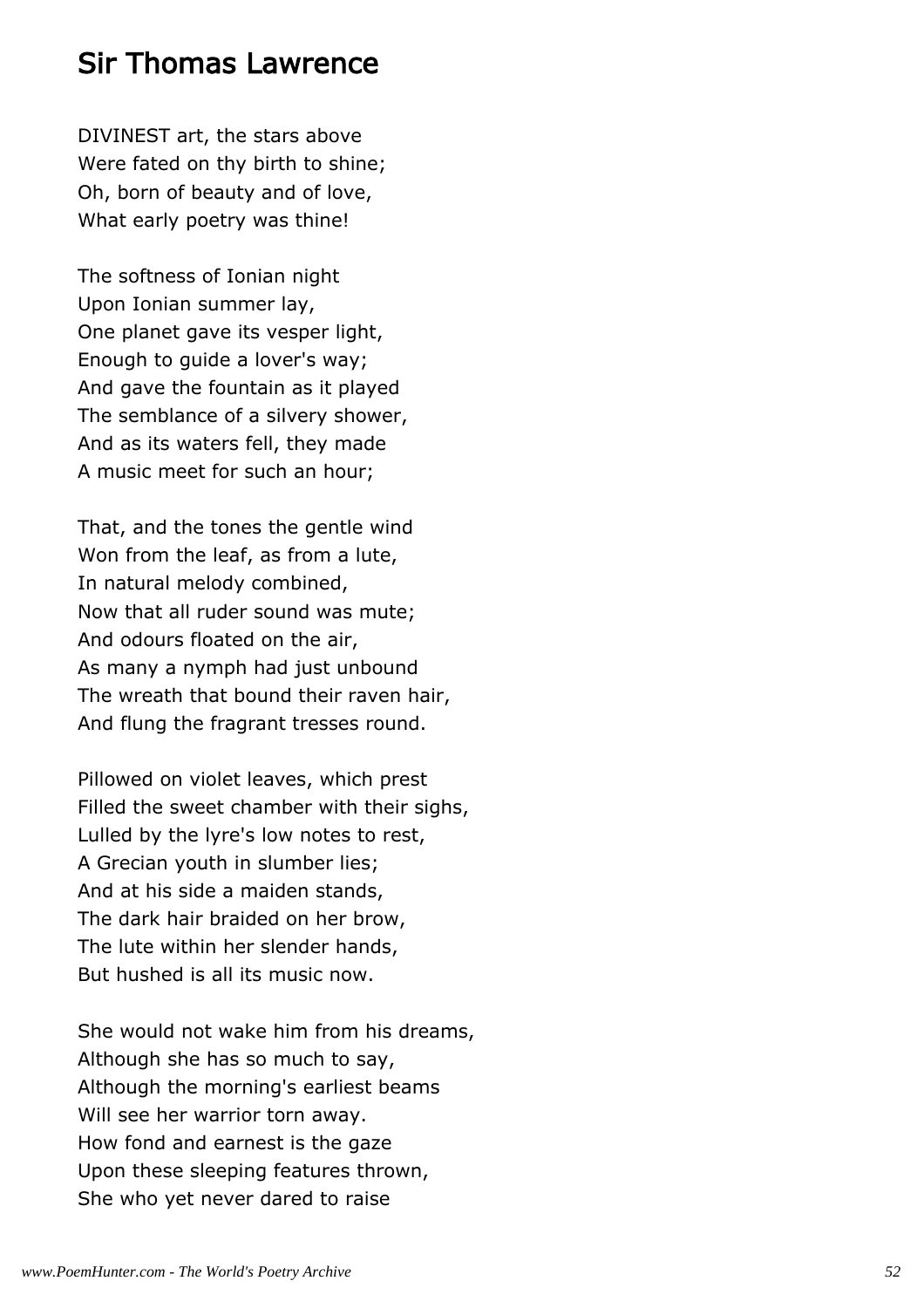Her timid eyes to meet his own.

She bends her lover's rest above, Thoughtful with gentle hopes and fears, And that unutterable love Which never yet spoke but in tears; She would not that those tears should fall Upon the cherished sleeper's face, She turns, and sees upon the wall Its imaged shade, its perfect grace; With eager hand she marked each line, The shadowy brow, the arching head,

Till some creative power divine, Love's likeness o'er love's shadow spread: Since then, what passion and what power Has dwelt upon the painter's art; How has it soothed the absent hour, With looks that wear life's loveliest part.

Oh, painter of our English isle, Whose name is now upon my line, Who gave to beauty's blush and smile All that could make them most divine; The fair Ionian's ancient claim Was never paid, till paid by thee, And thou didst honour to her name, By showing what her sex can be.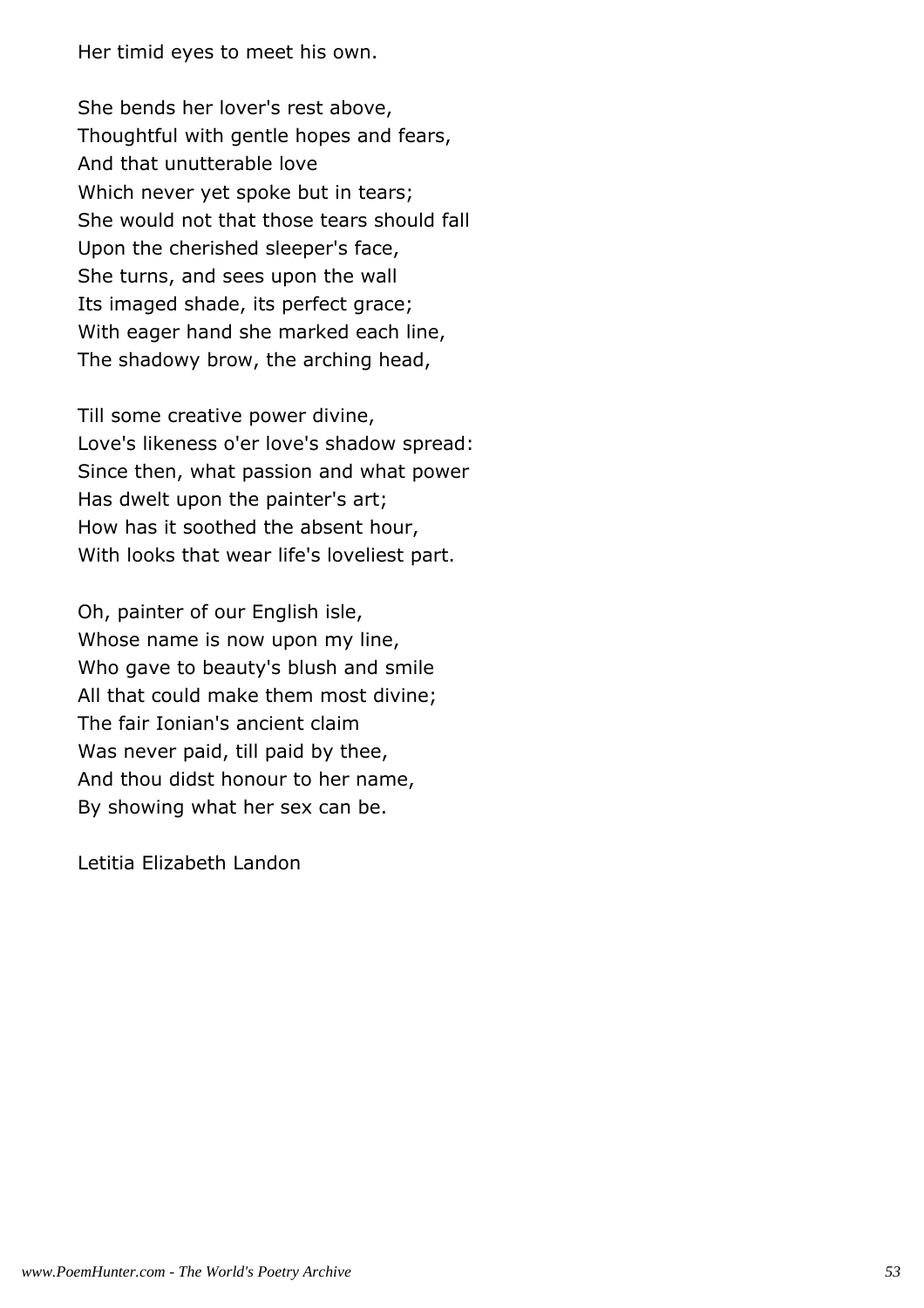#### Sir Walter Scott

DEAD!—it was like a thunderbolt To hear that he was dead; Though for long weeks the words of fear Came from his dying bed; Yet hope denied, and would deny— We did not think that he could die.

The poet has a glorious hold Upon the human heart, Yet glory is from sympathy A light alone—apart; But there was something in thy name, Which touched us with a dearer claim

The earnest feeling borne to thee Was like a household tie, A sunshine on our common life, And from our daily sky. Thy works are those familiar things From which so much of memory springs.

We talked of them beside the hearth, Till every story blends With some remembered intercourse Of near and dearest friends, Friends that in early youth were ours. Connected with life's happiest hours.

How well I can recall the time When first I turned thy page, The green boughs closed above my head A natural hermitage; And sang a little brook along, As if it heard and caught thy song.

I peopled all the walks and shades With images of thine; The lime-tree was a lady's bower, The yew-tree was a shrine: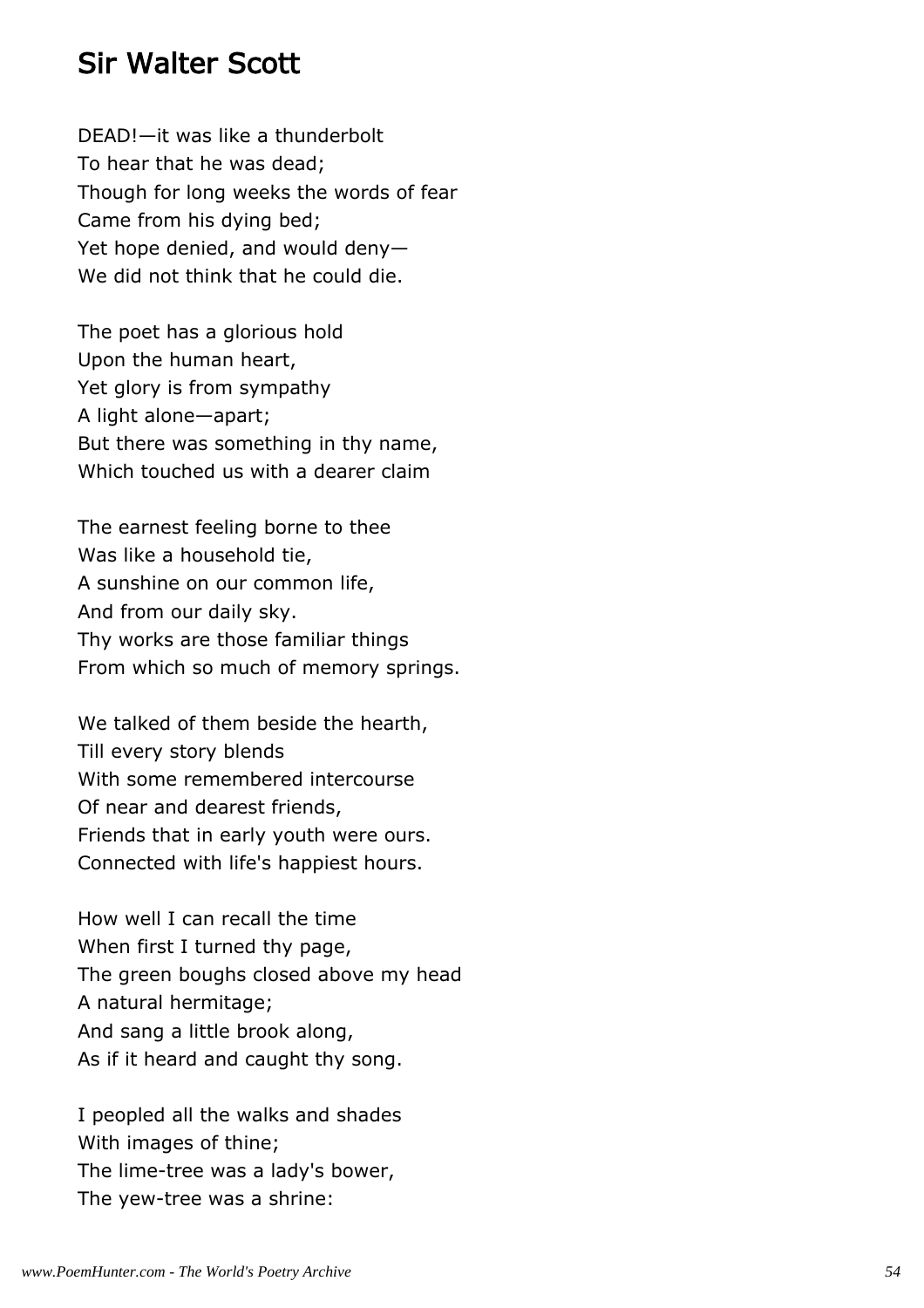Almost I deemed each sunbeam shone O'er banner, spear, and morion.

Now, not one single trace is left Of that sequestered nook; The very course is turned aside Of that melodious brook: Not so the memories can depart, Then garner'd in my inmost heart. The past was his—his generous song Went back to other days, With filial feeling, which still sees Something to love and praise, And closer drew the ties which bind Man with his country and his kind.

It rang throughout his native land, A bold and stirring song, As the merle's hymn at matin sweet, And as the trumpet strong: A touch there was of each degree, Half minstrel and half knight was he.

How many a lonely mountain glade Lives in his verse anew, Linked with associate sympathy, The tender and the true; For nature has fresh beauty brought, When animate with life from thought.

'Tis not the valley nor the hill, Tho' beautiful they be, That can suffice the heart, till touched As they were touched by thee; Thou who didst glorify the whole, By pouring forth the poet's soul.

Who now could stand upon the banks Of thine own 'silver Tweed?' Nor deem they heard thy 'warrior's horn,' Or heard thy 'shepherd's reed?'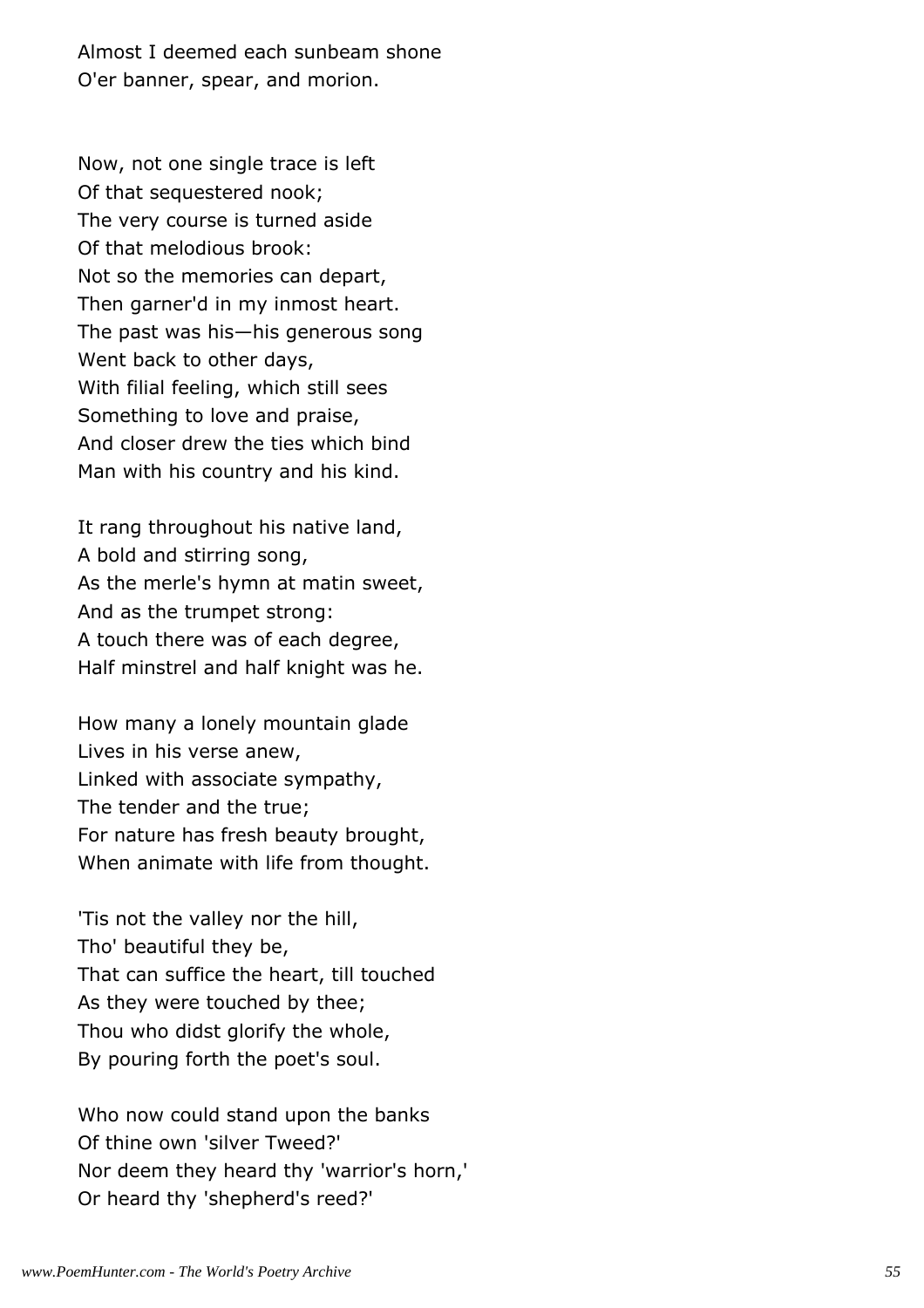Immutable as Nature's claim, The ground is hallowed by thy name.

I cannot bear to see the shelf Where ranged thy volumes stand, And think that mute is now thy lip, And cold is now thy hand; That, hadst thou been more common clay, So soon thou hadst not passed sway,

For thou didst die before thy time, The tenement o'erwrought, The heart consumed by its desire, The body worn by thought; Thyself the victim of thy shrine, A glorious sacrifice was thine.

Alas, it is too soon for this— The future for thy fame; But now we mourn as if we mourned A father's cherished claim. Ah! time may bid the laurel wave— We can but weep above thy grave.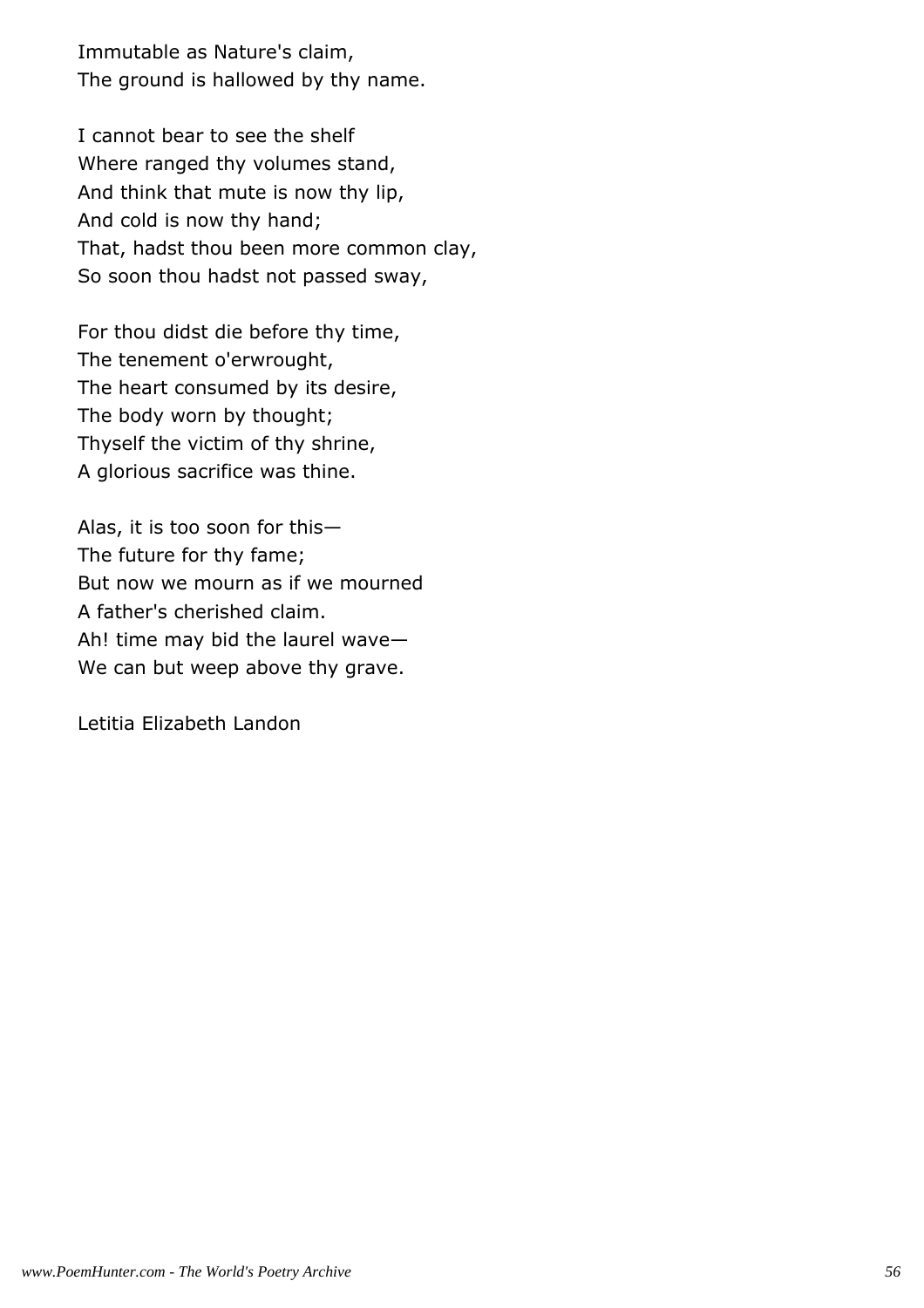# The African Prince

IT was a king in Africa, He had an only son; And none of Europe's crowned kings Could have a dearer one.

With good cane arrows five feet long, And with a shining bow, When but a boy, to the palm woods Would that young hunter go.

And home he brought white ivory, And many a spotted hide: When leopards fierce and beautiful Beneath his arrows died.

Around his arms, around his brow, A shining bar was rolled; It was to mark his royal blood, He wore that bar of gold.

And often at his father's feet, The evening he would pass; When, weary of the hunt, he lay Upon the scented grass.

Alas! it was an evil day, When such a thing could be: When strangers, pale and terrible, Came o'er the distant sea.

They found the young prince mid the woods, The palm woods deep and dark: That day his lion-hunt was done, They bore him to their bark.

They bound him in a narrow hold, With others of his kind; For weeks did that accursed ship Sail on before the wind.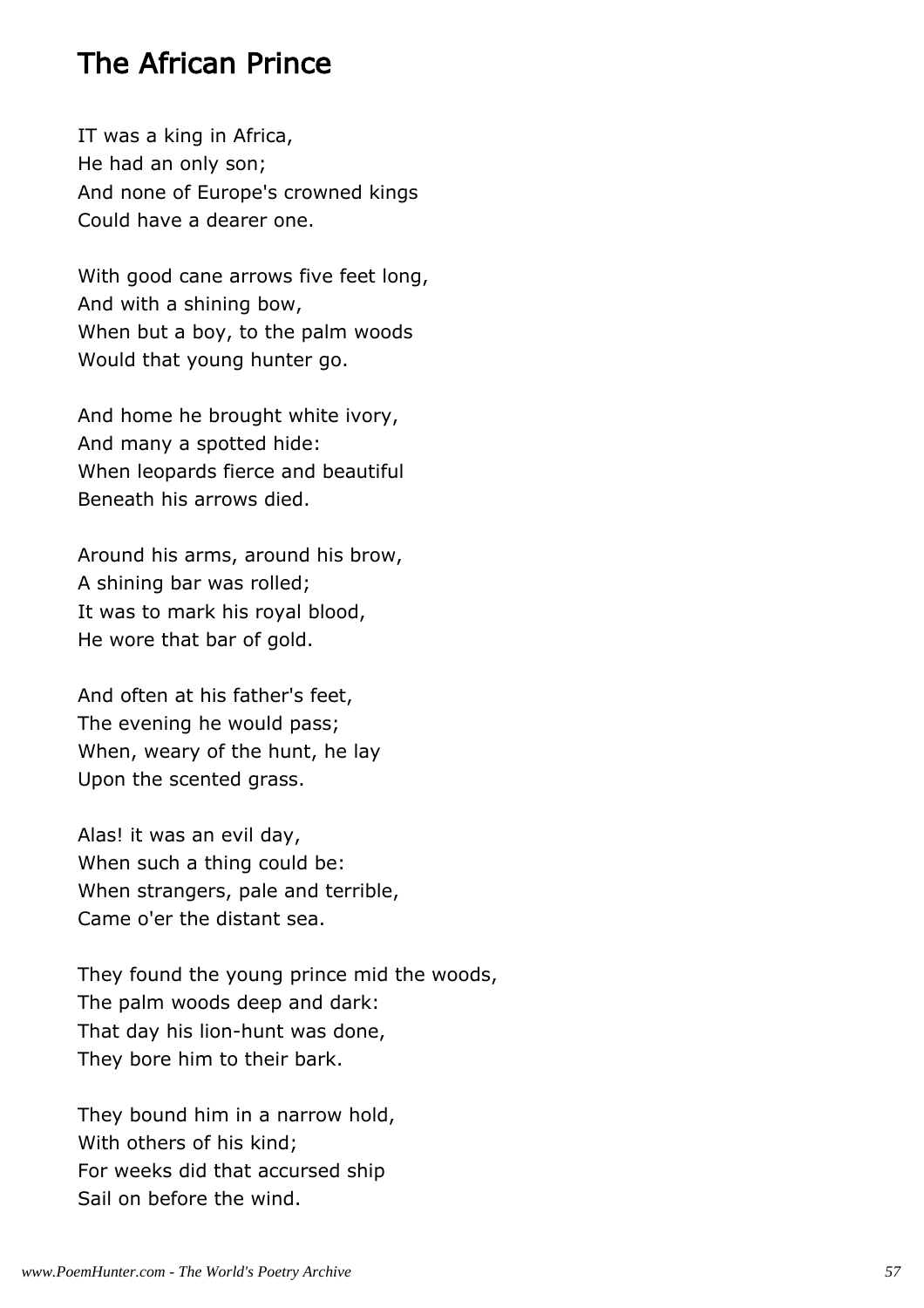Now shame upon the cruel wind, And on the cruel sea, That did not with some mighty storm, Set those poor captives free:

Or, shame to those weak thoughts, so fain To have their wilful way: God knoweth what is best for all— The winds and seas obey.

At length a lovely island rose From out the ocean wave; They took him to the market-place, And sold him for a slave.

Some built them homes, and in the shade Of flowered and fragrant trees, They half forgot the palm-hid huts They left far o'er the seas.

But he was born of nobler blood, And was of nobler kind; And even unto death, his heart For its own kindred pined.

There came to him a seraph child With eyes of gentlest blue: If there are angels in high heaven, Earth has its angels too.

She cheered him with her holy words, She soothed him with her tears; And pityingly she spoke with him Of home and early years.

And when his heart was all subdued By kindness into love, She taught him from this weary earth To look in faith above.

She told him how the Saviour died For man upon the tree;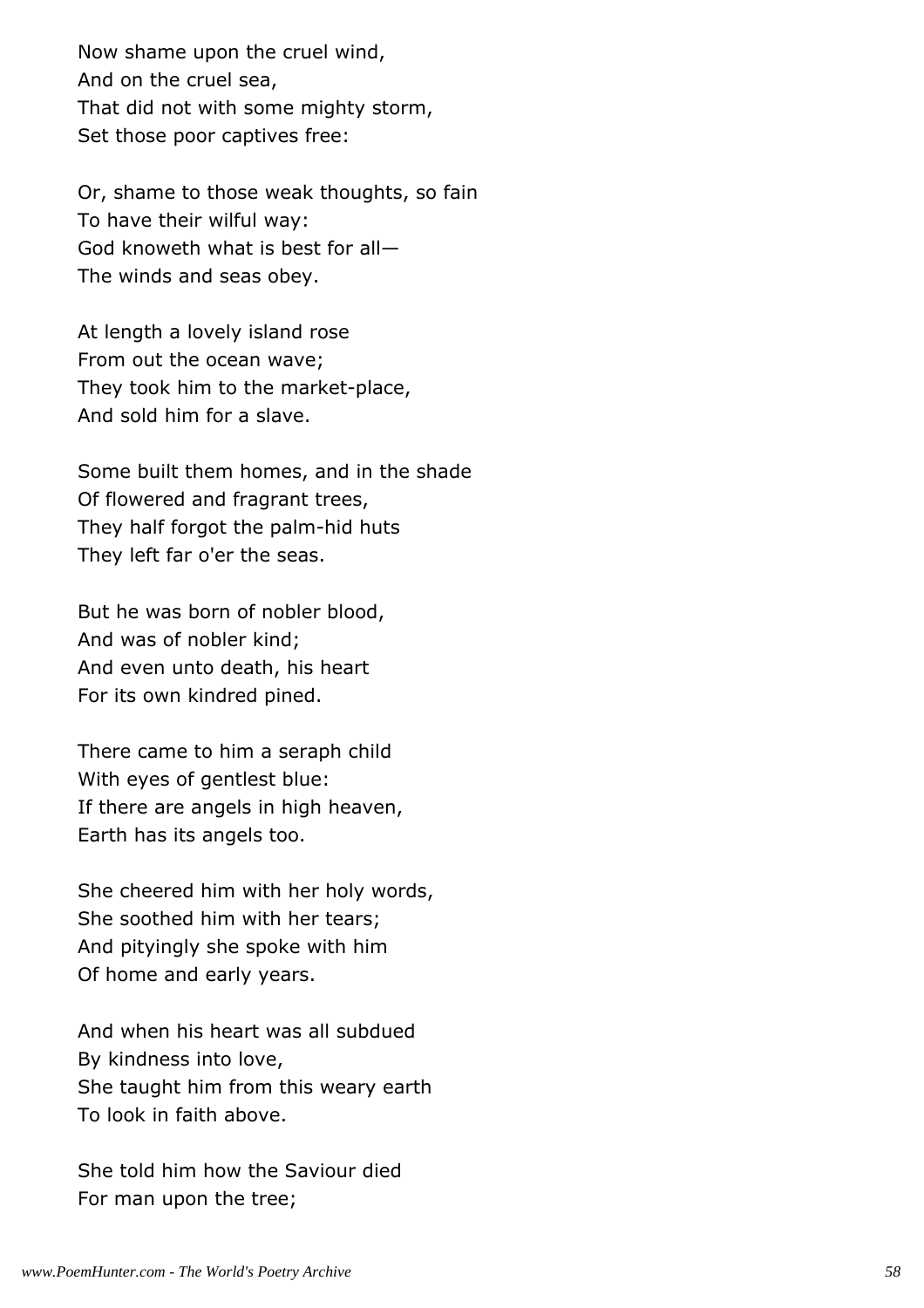'He suffered,' said the holy child, 'For you as well as me.'

Sorrow and death have need of faith— The African believed; As rain falls fertile on the earth Those words his soul received.

He died in hope as only those Who die in Christ depart— One blessed name within his lips, One hope within his heart.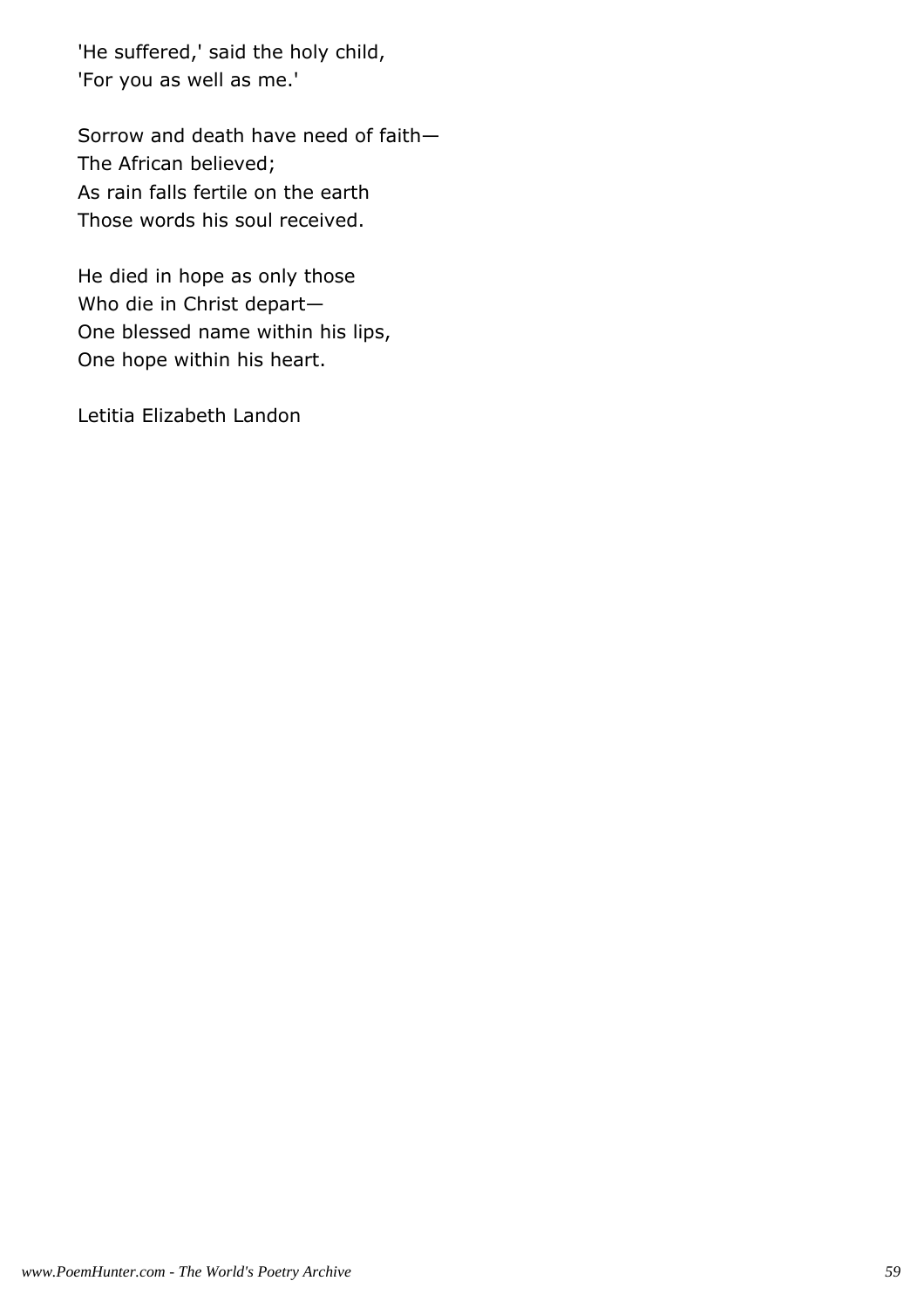# The Combat. By Etty

THEY fled,--for there was for the brave Left only a dishonour'd grave. The day was lost; and his red hand Was now upon a broken brand, The foes were in his native town, The gates were forced, the walls were down, The burning city lit the sky,-- What had he then to do but fly; Fly to the mountain-rock, where yet Revenge might strike, or peace forget!

They fled,--for she was by his side, Life's last and loveliest link, his bride,-- Friends, fame, hope, freedom, all were gone, Or linger'd only with that one. They hasten'd by the lonely way That through the winding forest lay, Hearth, home, tower, temple, blazed behind, And shout and shriek came on the wind; And twice the warrior turn'd again And cursed the arm that now in vain, Wounded and faint, essay'd to grasp The sword that trembled in its clasp.

At last they reach'd a secret shade Which seem'd as for their safety made; And there they paused, for the warm tide Burst in red gushes from his side, And hung the drops on brow and cheek, And his gasp'd breath came thick and weak. She took her long dark hair, and bound The cool moss on each gaping wound, And in her closed-up hands she brought The water which his hot lip sought,-- And anxious gazed upon his eye, As asking, shall we live or die? Almost as if she thought his breath Had power o'er his own life and death.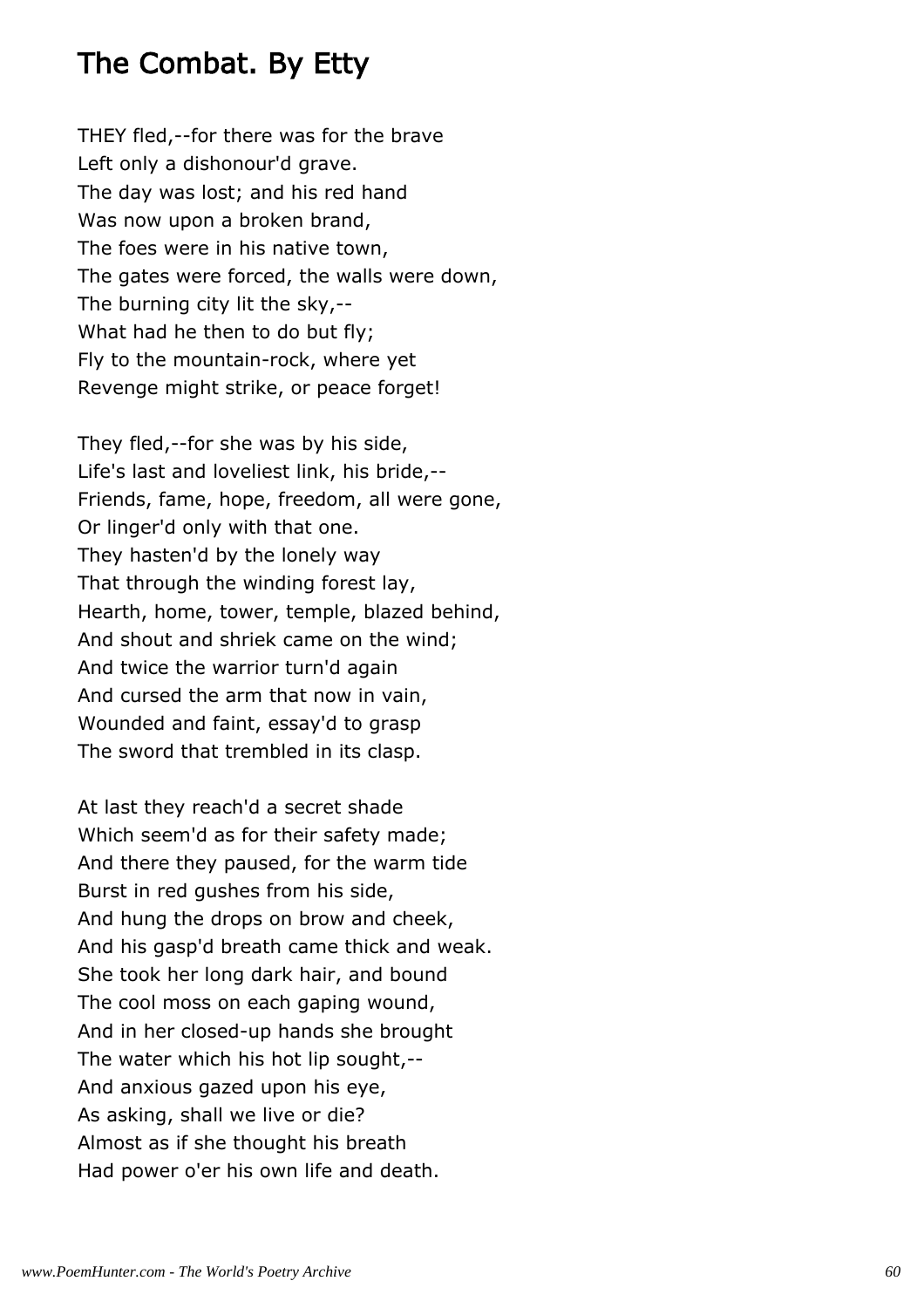But, hark!--'tis not the wind deceives, There is a step among the leaves: Her blood runs cold, her heart beats high, It is their fiercest enemy; He of the charm'd and deadly steel, Whose stroke was never known to heal,-- He of the sword sworn not to spare,-- She flung her down in her despair!

The dying chief sprang to his knee, And the staunch'd wounds well'd fearfully; But his gash'd arm, what is it now? Livid his lip, and black his brow, While over him the slayer stood, As if he almost scorn'd the blood That cost so little to be won,-- He strikes,--the work of death is done!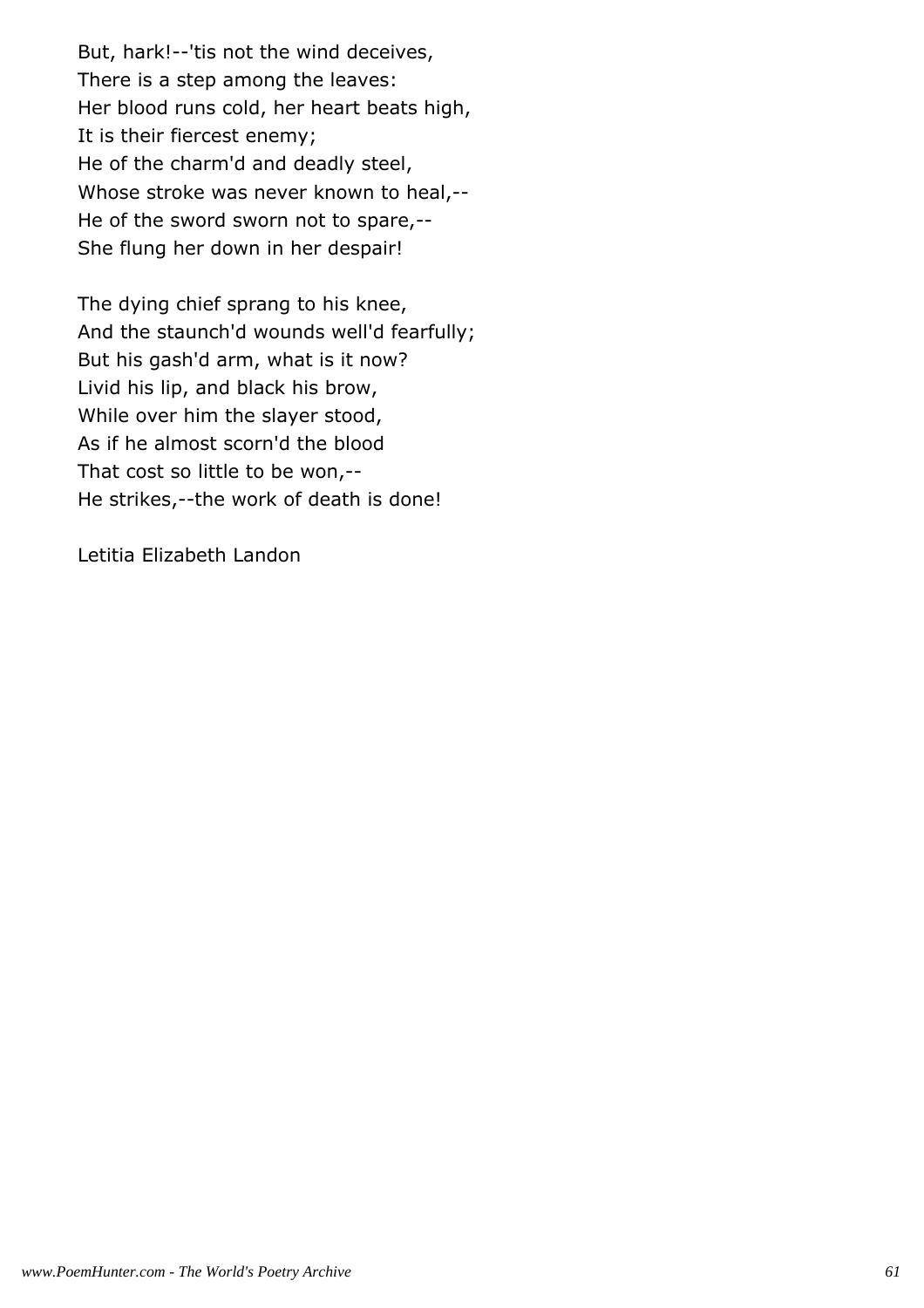# The Country Retreat

OH lone and lovely solitude, Washed by the sounding sea; Nature was in a poet's mood, When she created thee.

How pleasant in the hour of noon To wander through the shade; The soft and golden shade which June Flings o'er thy inland glade:

The wild rose like a wreath above, The ash-tree's fairy keys, The aspen trembling, as if love Were whispered by the breeze;

These, or the beech's darker bough, For canopy o'er head, While moss and fragile flowers below An elfin pillow spread.

Here one might dream the hours away, As if the world had not Or grief, or care, or disarray, To darken human lot.

Yet 'tis not here that I would dwell, Though fair the place may be, The summer's favourite citadel:— A busier scene for me!

I love to see the human face Reflect the human mind, To watch in every crowded place Their opposites combined.

There's more for thought in one brief hour In yonder busy street, Than all that ever leaf or flower Taught in their green retreat.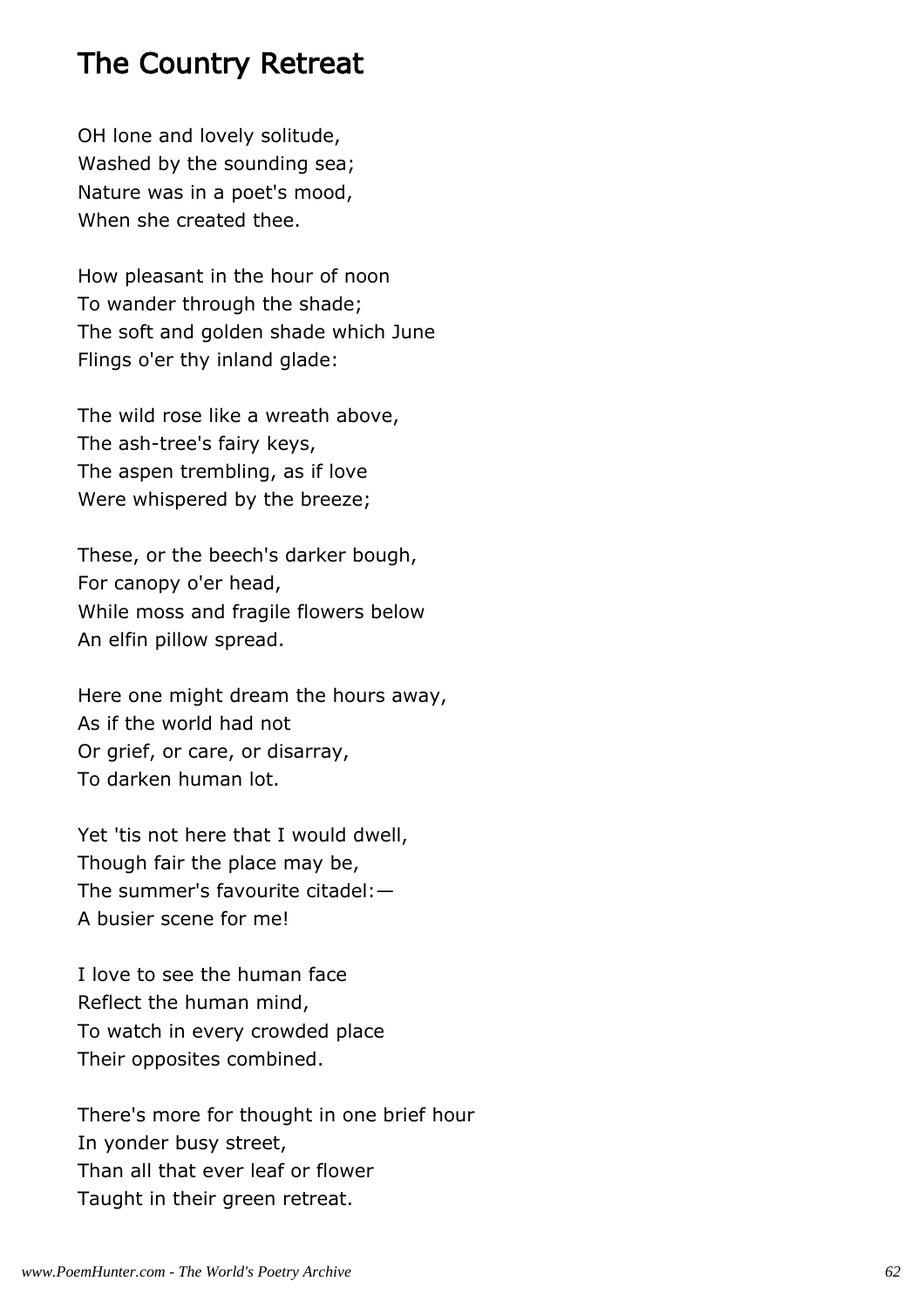Industry, intellect, and skill Appear in all their pride, The glorious force of human will Triumphs on every side.

Yet touched with meekness, for on all Is set the sign and seal Of sorrow, suffering, and thrall, Which none but own and feel; The hearse that passes with its dead, The homeless beggar's prayer, Speak words of warning, and of dread, To every passer there.

Aye beautiful the dreaming brought By valleys and green fields; But deeper feeling, higher thought, Is what the city yields.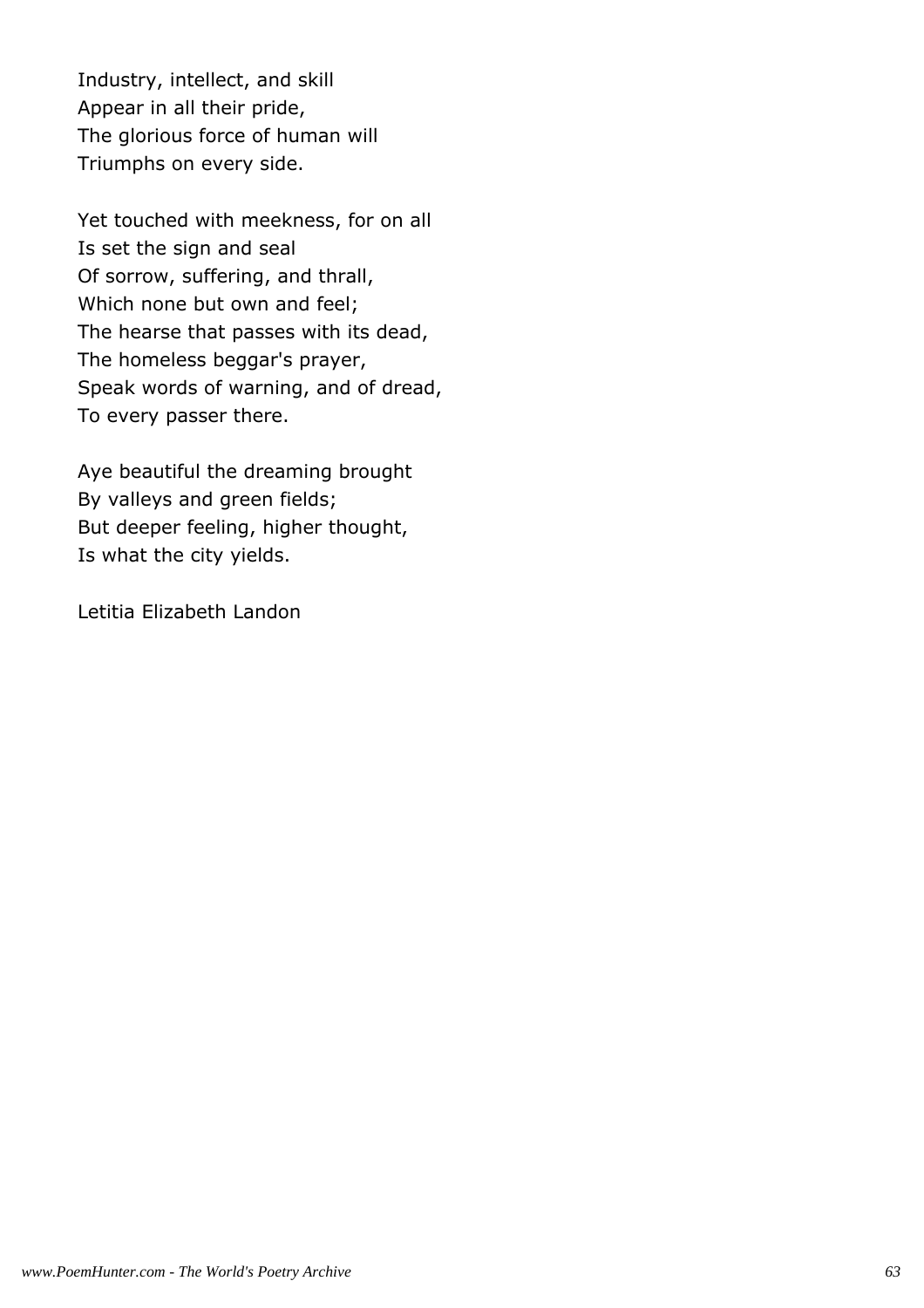# The Crusader

He is come from the land of the sword and shrine, From the sainted battles of Palestine; The snow plumes wave o'er his victor crest, Like a glory, the red cross hangs at his breast; His courser is black, as black can be, Save the brow star, white as the foam of the sea, And he wears a scarf of broidery rare, The last love gift of his lady fair; It bore for device a cross and a dove, And the words - 'I am vowed to my God and my love.'

He comes not back the same that he went; For his sword has been tried, and his strength has been spent, His golden hair has a deeper brown, And his brow has caught a darker frown; And his lip has lost its youthful red, And the shade of the South o'er his cheek is spread, But stately his step, and his bearing high, And wild the light of his fiery eye; And proud in the lists were the maiden bright, Who might claim the Knight of the Cross for her knight.

He rides for the home he had pined to see, In the court, in the camp, in captivity! He reached the castle - his own step was all That echoed within the deserted hall; He stood on the roof of the ancient tower; And, for banner, there waved one pale wall flower, And, for sound of the trumpet and peal of the horn, Came the scream of the owl, on the night wind borne. The turrets were falling, the vassals were flown, And the bat ruled the halls, he had called his own; His heart throbbed high - Oh! never again Might he soothe with sweet thoughts his spirit's pain; He never might think of his boyish years, Till his eyes grew dim with those sweet warm tears, Which hope and memory shed when they meet - The grave of his kindred was at his feet - He stood alone, the last of his race,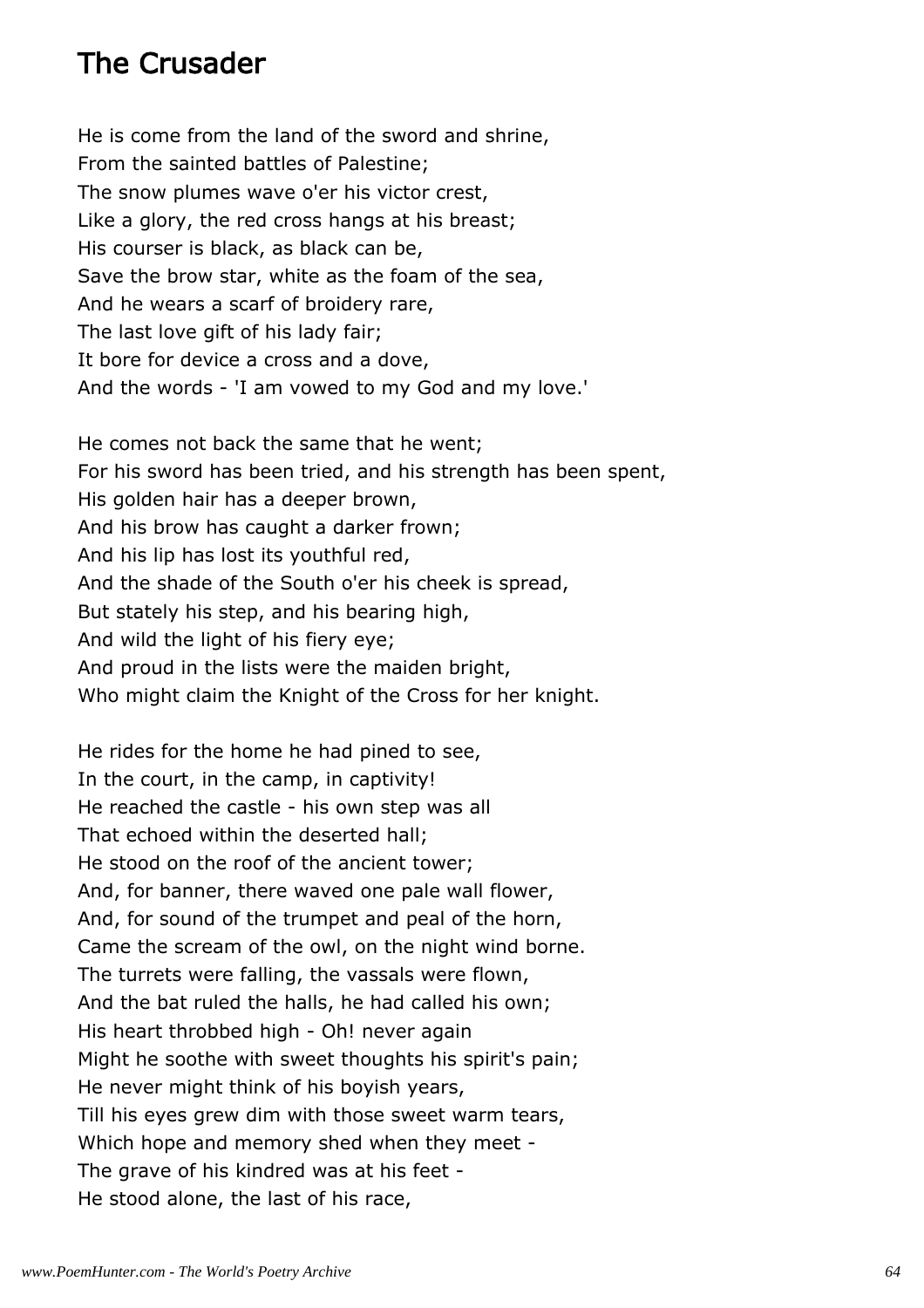With the cold wide world for his dwelling place; The home of his fathers gone to decay, All but their memory had passed away - No one to welcome, no one to share The laurel, he no more was proud to wear. He came, in the pride of his war-success, But to weep over very desolateness.

They pointed him to a barren plain, Where his father, his brothers, his kinsmen were slain; They shewed him the lowly grave, where slept The maiden, whose scarf he so truly had kept; But they could not shew him one living thing, To which his withered heart could cling -

Amid the warriors of Palestine Is one, the first in the battle line. It is not for glory he seeks the field, For a blasted tree is upon his shield, And the motto it bears is, 'I fight for a grave.' He found it - That warrior has died with the brave.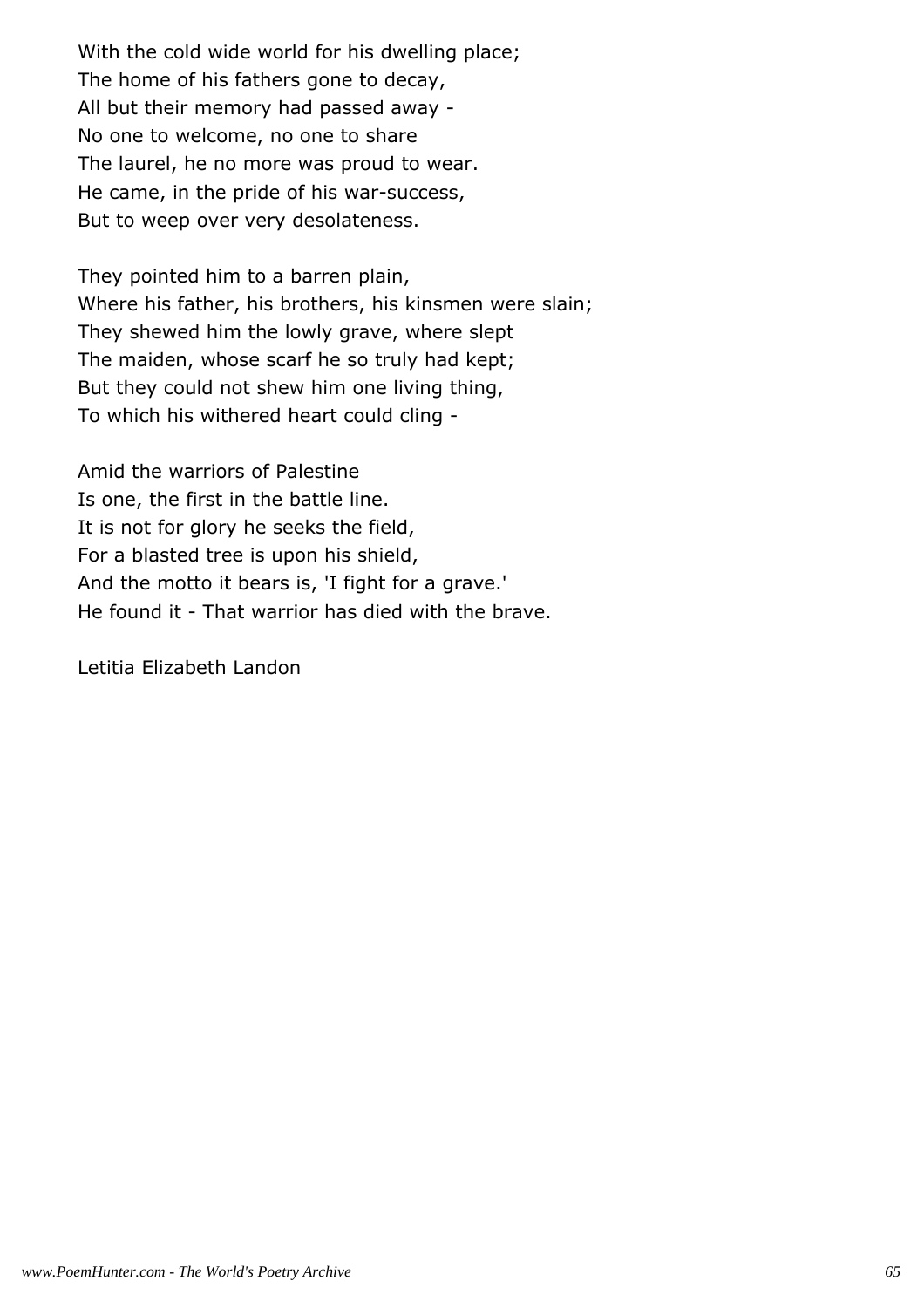# The Enchanted Island. By Danby

AND there the island lay, the waves around Had never known a storm; for the north wind Was charm'd from coming, and the only airs That blew brought sunshine on their azure wings, Or tones of music from the sparry caves, Where the sea-maids make lutes of the pink conch. These were sea breezes,--those that swept the land Brought other gifts,--sighs from blue violets, Or from June's sweet Sultana, the bright rose, Stole odours. On the silver mirror's face Was but a single ripple that was made By a flamingo's beak, whose scarlet wings Shone like a meteor on the stream: around, Upon the golden sands, were coral plants, And shells of many colours, and sea weeds, Whose foliage caught and chain'd the Nautilus, Where lay they as at anchor. On each side Were grottoes, like fair porticoes with steps Of the green marble; and a lovely light, Like the far radiance of a thousand lamps, Half-shine, half-shadow, or the glorious track Of a departing star but faintly seen In the dim distance, through those caverns shone, And play'd o'er the tall trees which seem'd to hide Gardens, where hyacinths rang their soft bells To call the bees from the anemone, Jealous of their bright rivals' golden wealth. --Amid those arches floated starry shapes, Just indistinct enough to make the eye Dream of surpassing beauty; but in front, Borne on a car of pearl, and drawn by swans, There lay a lovely figure,--she was queen Of the Enchanted Island, which was raised From ocean's bosom but to pleasure her: And spirits, from the stars, and from the sea, The beautiful mortal had them for her slaves.

She was the daughter of a king, and loved By a young Ocean Spirit from her birth,--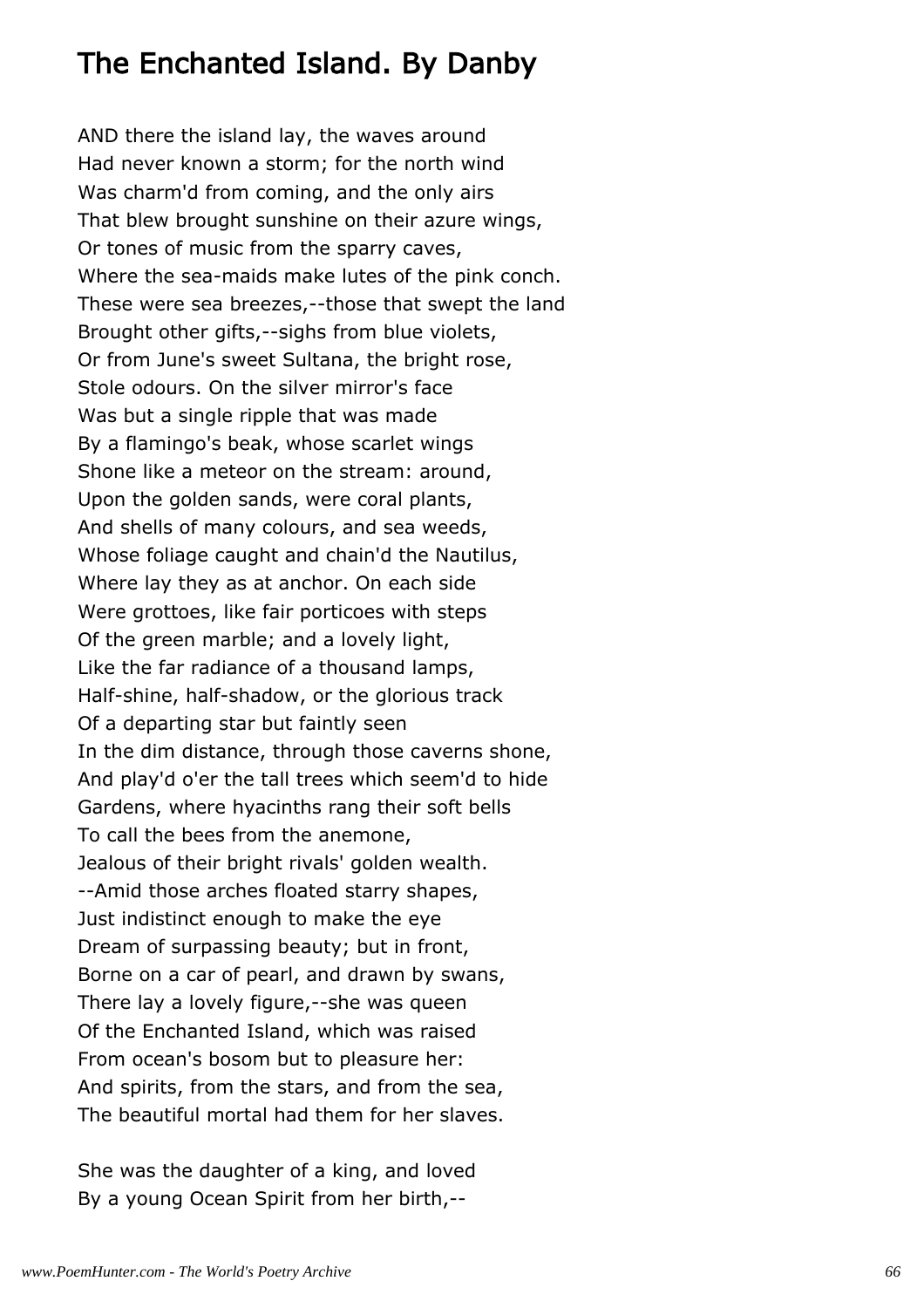He hover'd o'er her in her infancy, And bade the rose grow near her, that her cheek Might catch its colour,--lighted up her dreams With fairy wonders, and made harmony The element in which she moved; at last, When that she turn'd away from earthly love, Enamour'd of her visions, he became Visible with his radiant wings, and bore His bride to the fair island.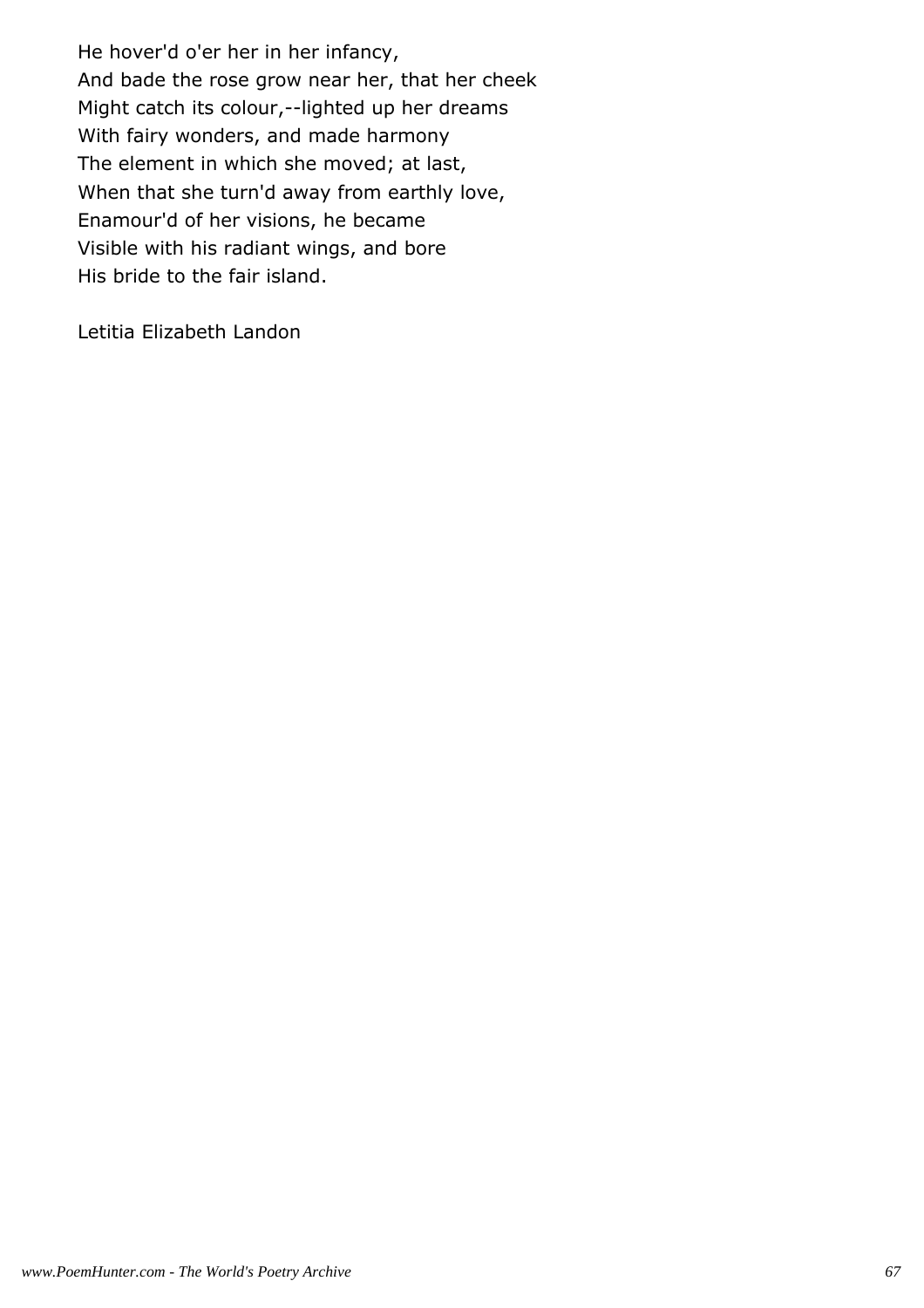# The Fairy Of The Fountains

WHY did she love her mother's so? It hath wrought her wondrous wo.

Once she saw an armed knight In the pale sepulchral light; When the sullen starbeams throw Evil spells on earth below: And the moon is cold and pale, And a voice is on the gale, Like a lost soul's heavenward cry, Hopeless in its agony.

He stood beside the castle-gate, The hour was dark, the hour was late; With the bearing of a king Did he at the portal ring, And the loud and hollow bell Sounded like a Christian's knell. That pale child stood on the wall, Watching there, and saw it all. Then she was a child as fair As the opening blossoms are: But with large black eyes, whose light Spoke of mystery and might. The stately stranger's head was bound With a bright and golden round; Curiously inlaid, each scale Shone upon his glittering mail; His high brow was cold and dim, And she felt she hated him. Then she heard her mother's voice, Saying, ' 'Tis not at my choice! 'We for ever, wo the hour, 'When you sought my secret bower, 'Listening to the word of fear, 'Never meant for human ear. 'Thy suspicion's vain endeavour, 'Wo! wo! parted us for ever.'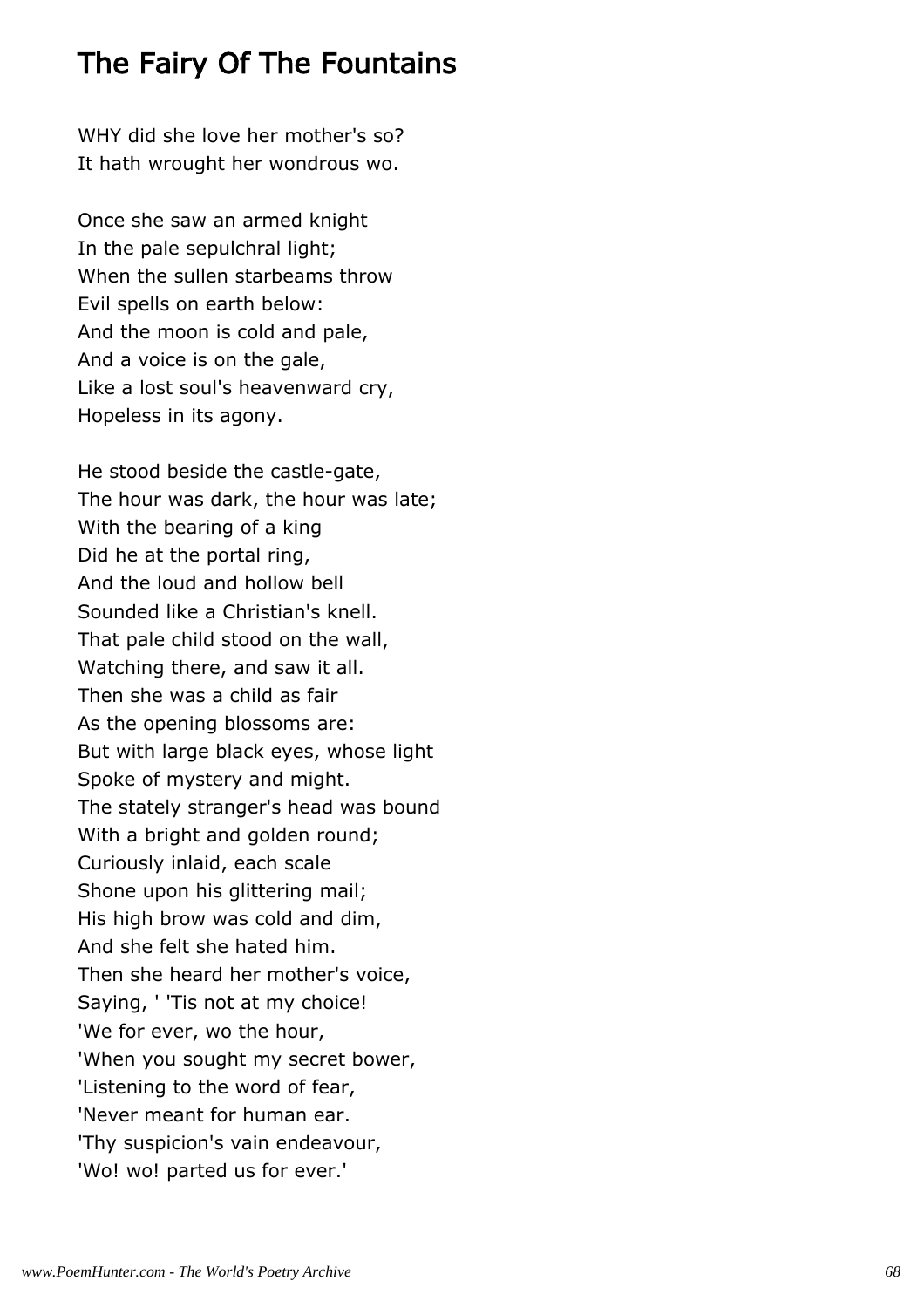Still the porter of the hall Heeded not that crown'd knight's call. When a glittering shape there came, With a brow of starry flame; And he led that knight again O'er the bleak and barren plain. He flung, with an appealing cry, His dark and desperate arms on high; And from Melusina's sight Fled away through thickest night. Who has not, when but a child, Treasured up some vision wild: Haunting them with nameless fear, Filling all they see or hear, In the midnight's lonely hour, With a strange mysterious power? So a terror undefined Entered in that infant mind; — A fear that haunted her alone, For she told her thought to none.

Years passed on, and each one threw, O'er those walls a deeper hue; Large and old the ivy leaves Heavy hung around the eaves, Till the darksome rooms within Daylight never entered in. And the spider's silvery line Was the only thing to shine. Years past on,—the fair child now Wore maiden beauty on her brow— Beauty such as rarely flowers In a fallen world like ours. She was tall; —a queen might wear Such a proud imperial air; She was tall, yet when unbound, Swept her bright hair to the ground, Glittering like the gold you see On a young laburnum tree. Yet her eyes were dark as night, Melancholy as moonlight, With the fierce and wilder ray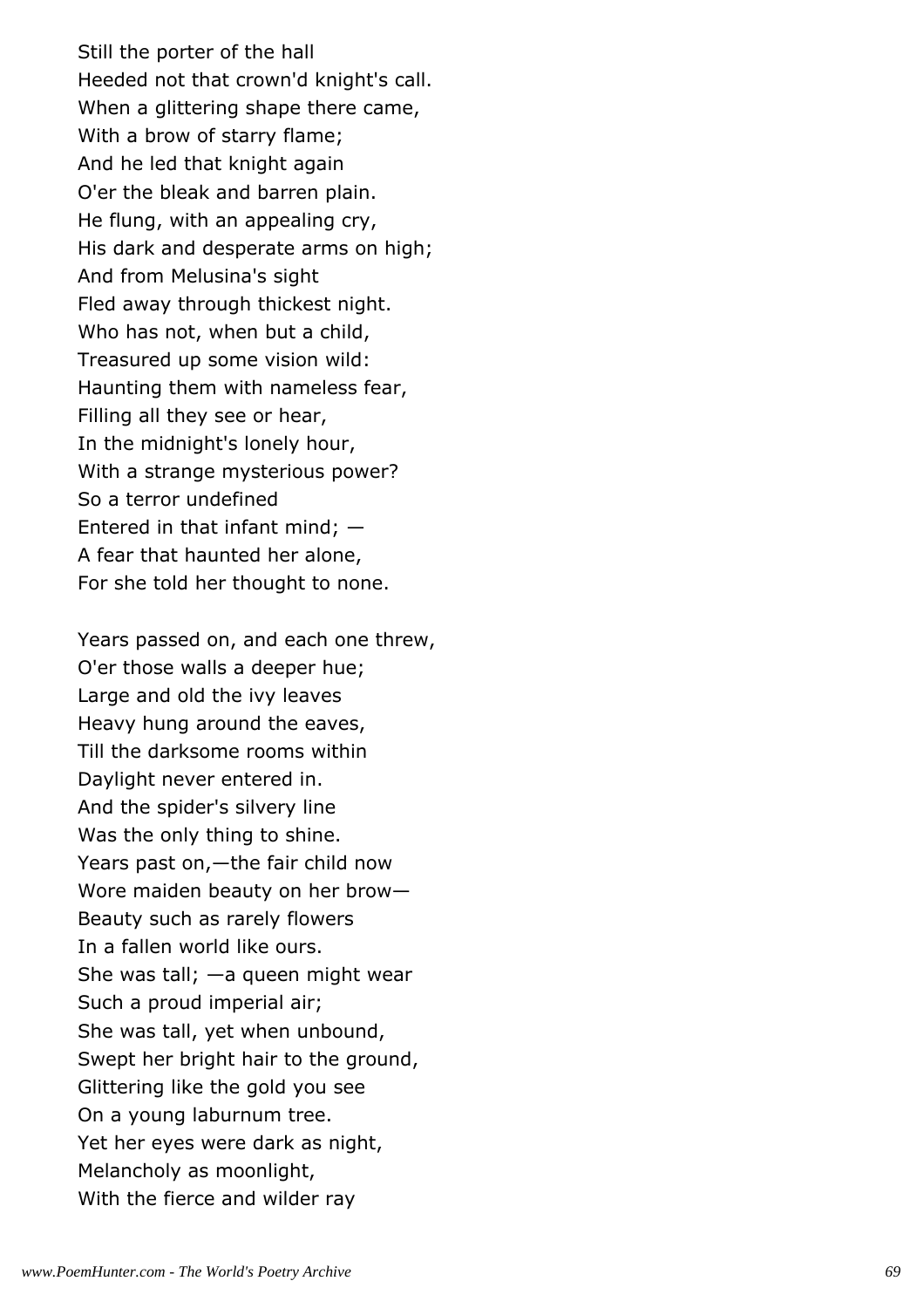Of a meteor on its ray. Lonely was her childhood's time, Lonelier was her maiden prime; And she wearied of the hours Wasted in those gloomy towers; Sometimes through the sunny sky She would watch the swallows fly; Making of the air a bath, In a thousand joyous rings: She would ask of them their path, She would ask of them their wings. Once her stately mother came, With her dark eye's funeral flame, And her cheek as pale as death, And her cold and whispering breath; With her sable garments bound By a mystic girdle round, Which, when to the east she turned, With a sudden lustre burned. Once that ladye, dark and tall, Stood upon the castle wall; And she marked her daughter's eyes Fix'd upon the glad sunrise, With a sad yet eager look, Such as fixes on a book Which describes some happy lot, Lit with joys that we have not. And the thought of what has been, And the thought of what might be, Makes us crave the fancied scene, And despise reality. 'Twas a drear and desert plain Lay around their own domain; But, far off, a world more fair Outlined on the sunny air; Hung amid the purple clouds, With which early morning shrouds All her blushes, brief and bright, Waking up from sleep and night. In a voice so low and dread, As a voice that wakes the dead; Then that stately lady said: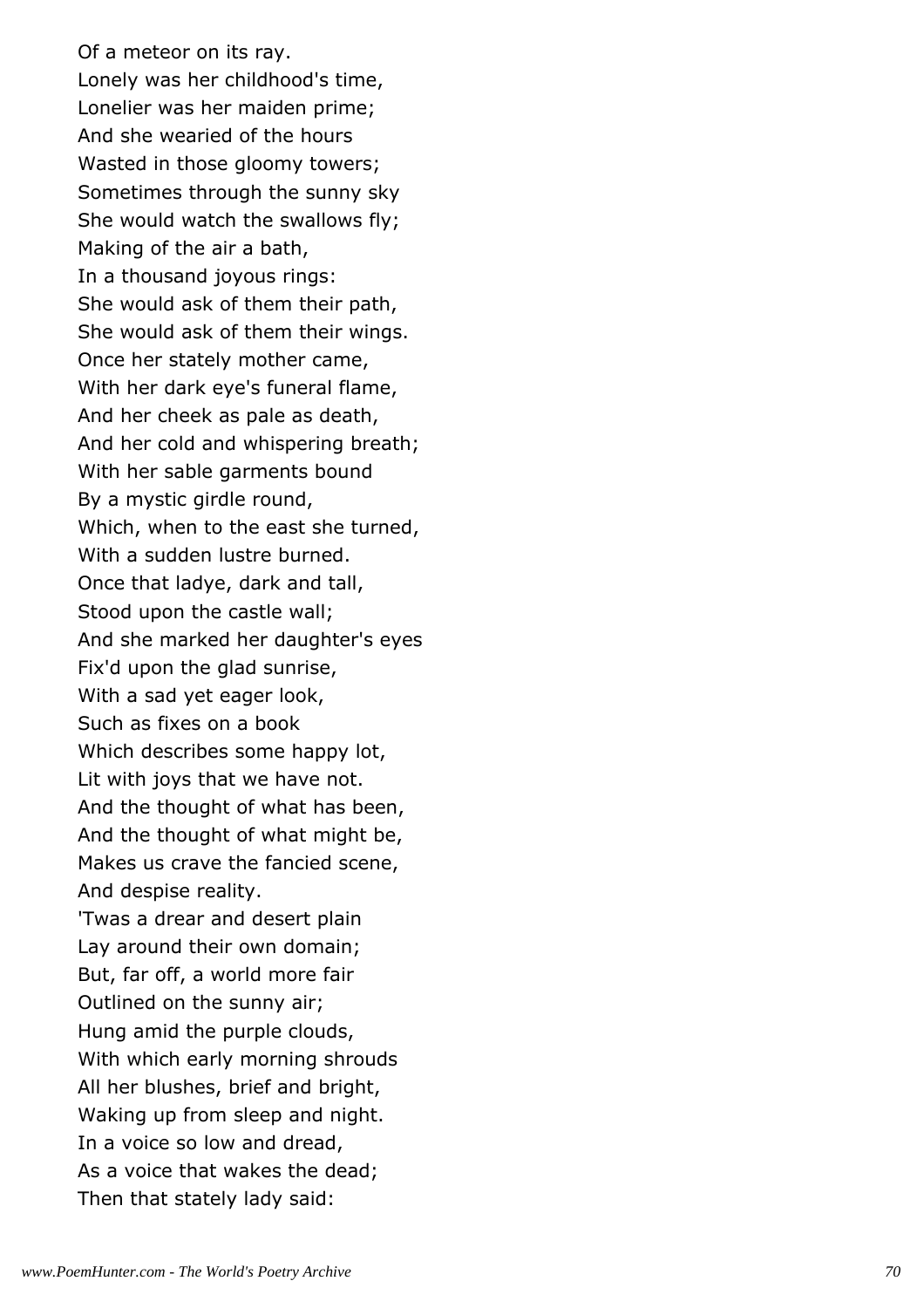'Daughter of a kingly line,— ''Daughter, too, of race like mine,— 'Such a kingdom had been thine; 'For thy father was a king, 'Whom I wed with word and ring. 'But in an unhappy hour, 'Did he pass my secret bower,— ''Did he listen to the word, 'Mortal ear hath never heard; 'From that hour of grief and pain 'Might we never meet again. 'Maiden, listen to my rede, 'Punished for thy father's deed: 'Here, an exile I must stay, 'While he sees the light of day.

'Child, his race is mixed in thee, 'With mine own more high degree. 'Hadst thou at Christ's altar stood, 'Bathed in His redeeming flood; 'Thou of my wild race had known 'But its loveliness alone. 'Now thou hast a mingled dower, 'Human passion—fairy power. 'But forefend thee from the last: 'Be its gifts behind thee cast. 'Many tears will wash away 'Mortal sin from mortal clay. 'Keep thou then a timid eye 'On the hopes that fill yon sky; 'Bend thou with a suppliant knee, 'And thy soul yet saved may be;  $-$ ''Saved by Him who died to save 'Man from death beyond the grave.'

Easy 'tis advice to give, Hard it is advice to take Years that lived—and years to live, Wide and weary difference make. To that elder ladye's mood, Suited silent solitude: For her lorn heart's wasted soil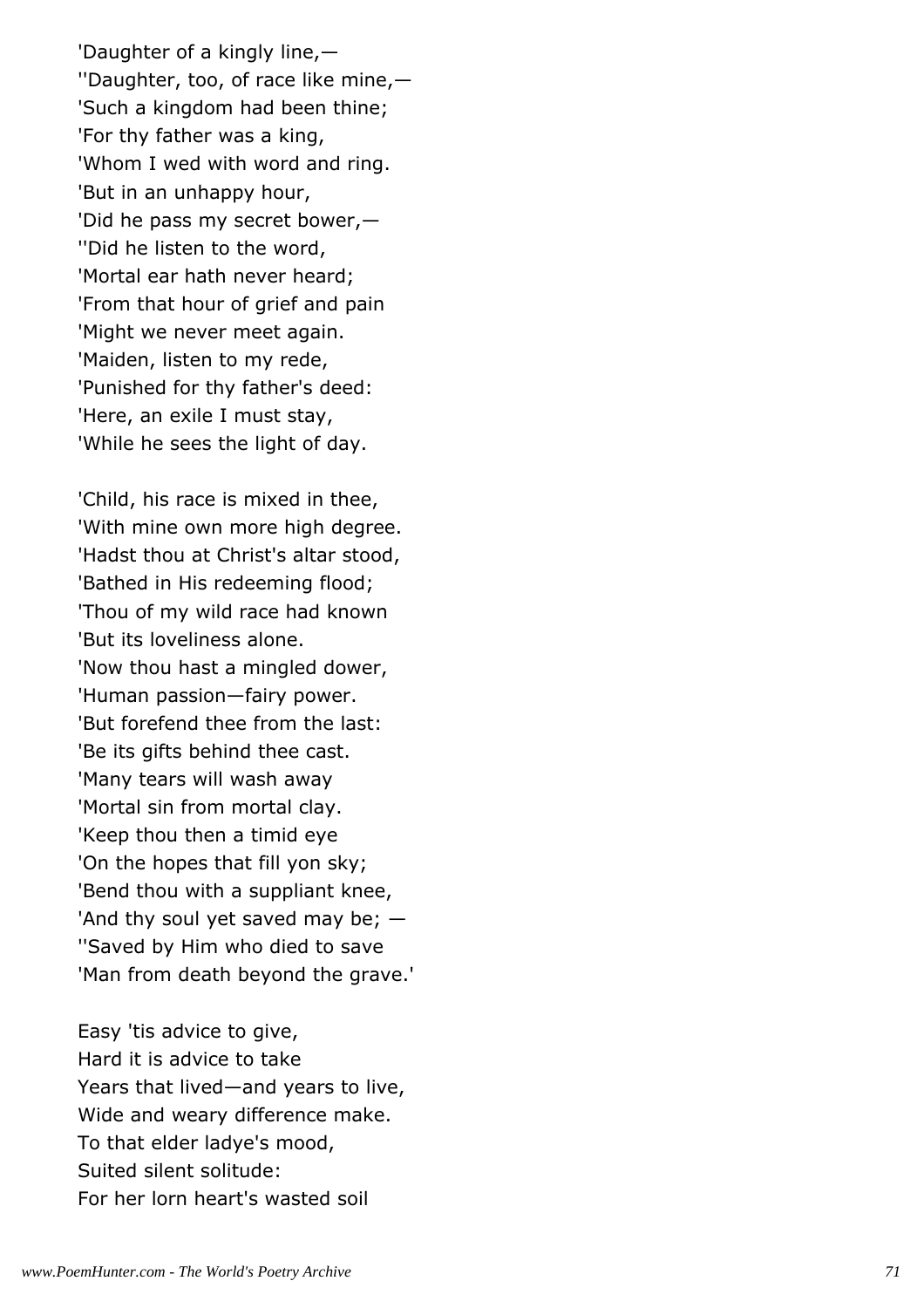Now repaid not hope's sweet toil. Never more could spring-flowers grow, On the worn-out soil below; But to the young Melusine, Earth and heaven were yet divine. Still illusion's purple light Was upon the morning tide, And there rose before her sight The loveliness of life untried. Three sweet genii,—Youth, Love, Hope,— Drew her future horoscope.

Must such lights themselves consume? Must she be her own dark tomb? But far other thoughts than these— Life's enchanted phantasies, Were with Melusina now, Stern and dark contracts her brow; And her bitten lip is white, As with passionate resolve, Muttered she,—'It is my right; 'On me let the task devolve: 'Since such blood to me belongs; 'It shall seek its own bright sphere; 'I will well avenge the wrongs 'Of my mother exiled here.'

Two long years are come and past, And the maiden's lot is cast;  $-$ Cast in mystery and power, Worked out by the watching hour, By the word that spirits tell, By the sign and by the spell. Two long years have come and gone, And the maiden dwells alone. For the deed which she hath done, Is she now a banished one; — Banished from her mother's arms, Banished by her mother's charms, With a curse of grief and pain, Never more to meet again. Great was the revenge she wrought,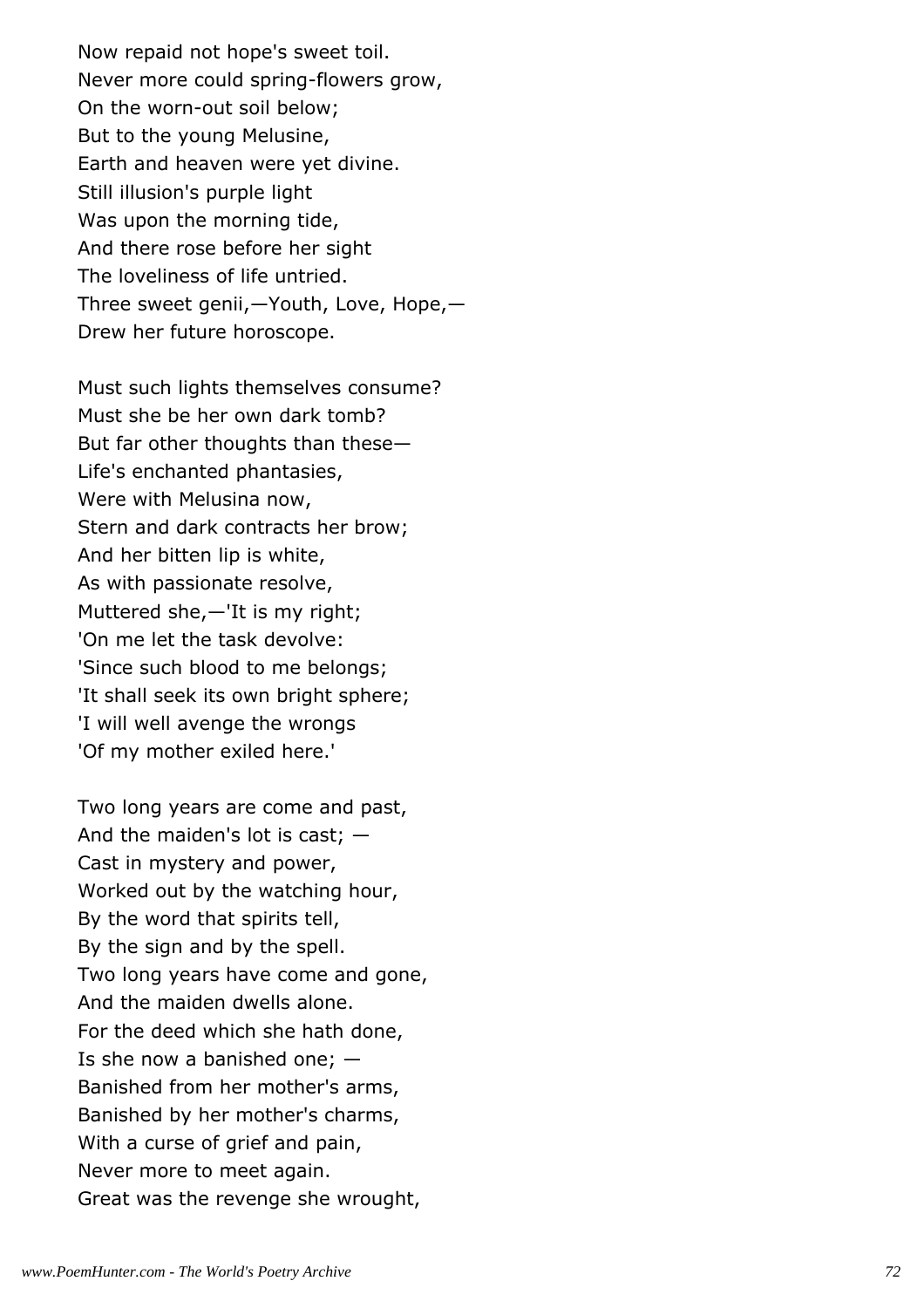Dearly that revenge was bought.

When the maiden felt her powers, Straight she sought her father's towers. With a sign, and with a word, Passed she on unseen, unheard, One, a pallid minstrel born On Good Friday's mystic morn, Said he saw a lady there, Tall and stately, strange and lair, With a stern and glittering eye, Like a shadow gliding by. All was fear and awe next day, For the king had passed away. He had pledged his court at night, In the red grape's flowing light. All his pages saw him sleeping; Next day there was wail and weeping. Halls and lands were wandered o'er, But they saw their king no more. Strange it is, and sad to tell, What the royal knight befell. Far upon a desert land, Does a mighty mountain stand;

On its summit there is snow, While the bleak pines moan below; And within there is a cave Opened for a monarch's grave Bound in an enchanted sleep She hath laid him still and deep. She, his only child, has made That strange tomb where he is laid: Nothing more of earth to know, Till the final trumpet blow. Mortal lip nor mortal ear, Were not made to speak nor hear That accursed word which sealed,— All those gloomy depths concealed. With a look of joy and pride, Then she sought her mother's side. Whispering, on her bended knee,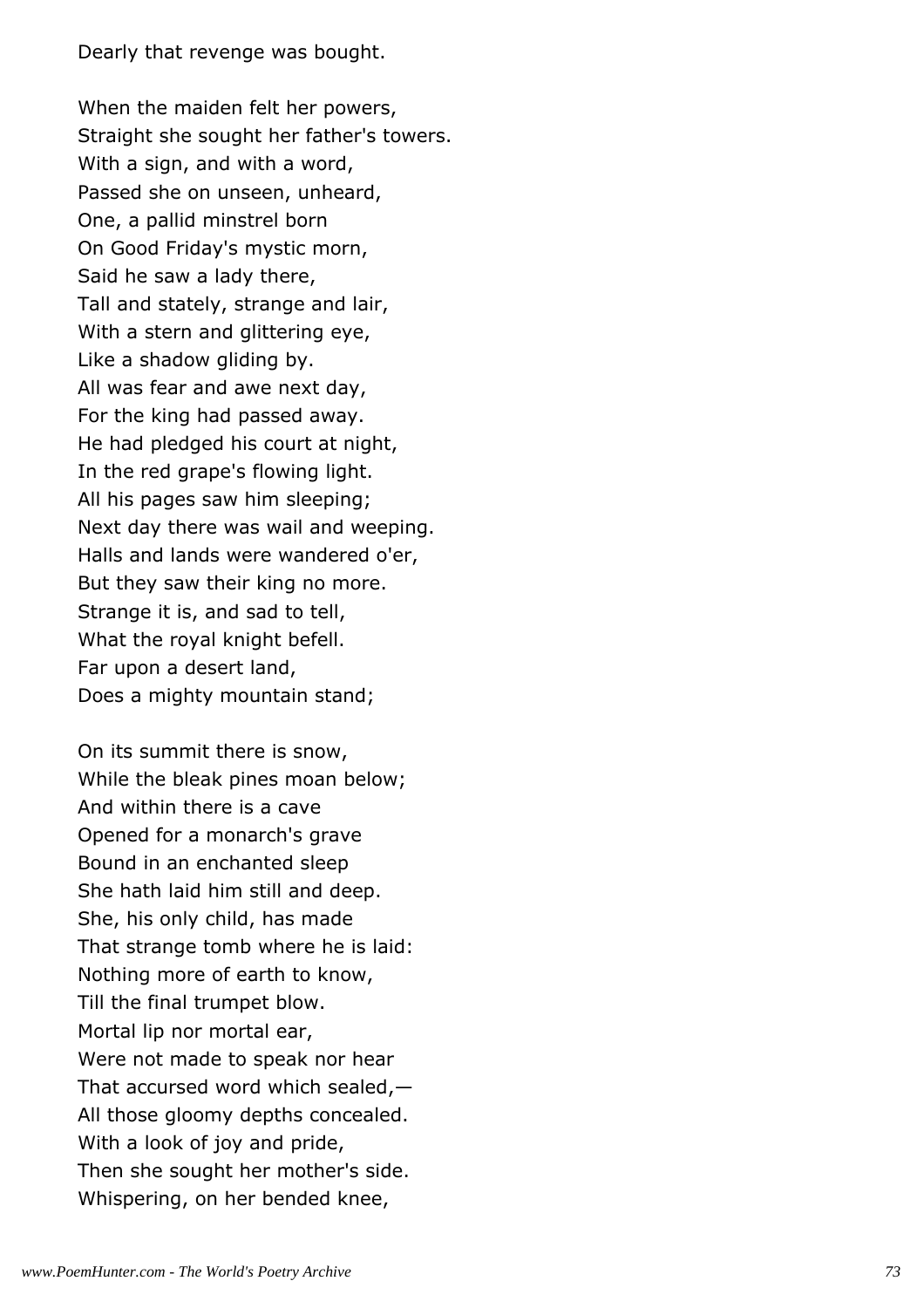'Oh! my mother, joyous be;

'For the mountain torrents spring 'O'er that faithless knight and king.' Not another word she spoke, For her speech a wild shriek broke; For the widowed queen upsprung, Wild her pale thin hands she wrung. With her black hair falling round, Flung her desperate on the ground; While young Melusine stood by, With a fixed and fearful eye. When her agony was past, Slowly rose the queen at last; With her black hair, like a shroud, And her bearing high and proud; With the marble of her brow, Colder than its custom now; And her eye with a strange light Seem'd to blast her daughter's sight.

And she felt her whole frame shrink, And her young heart's pulses sink; And the colour left her mouth, As she saw her mother signing, One stern hand towards the south, Where a strange red star was shining. With a muttered word and gaze, Fixed upon its vivid rays; Then she spoke but in a tone, Her's, yet all unlike her own.— ''Spirit of our spirit-line, 'Curse for me this child of mine. 'Six days yield not to our powers, 'But the seventh day is ours. 'By yon star, and by our line, 'Be thou cursed, maiden mine.' Then the maiden felt hot pain Run through every burning vein.

Sudden with a fearful cry Writhes she in her agony;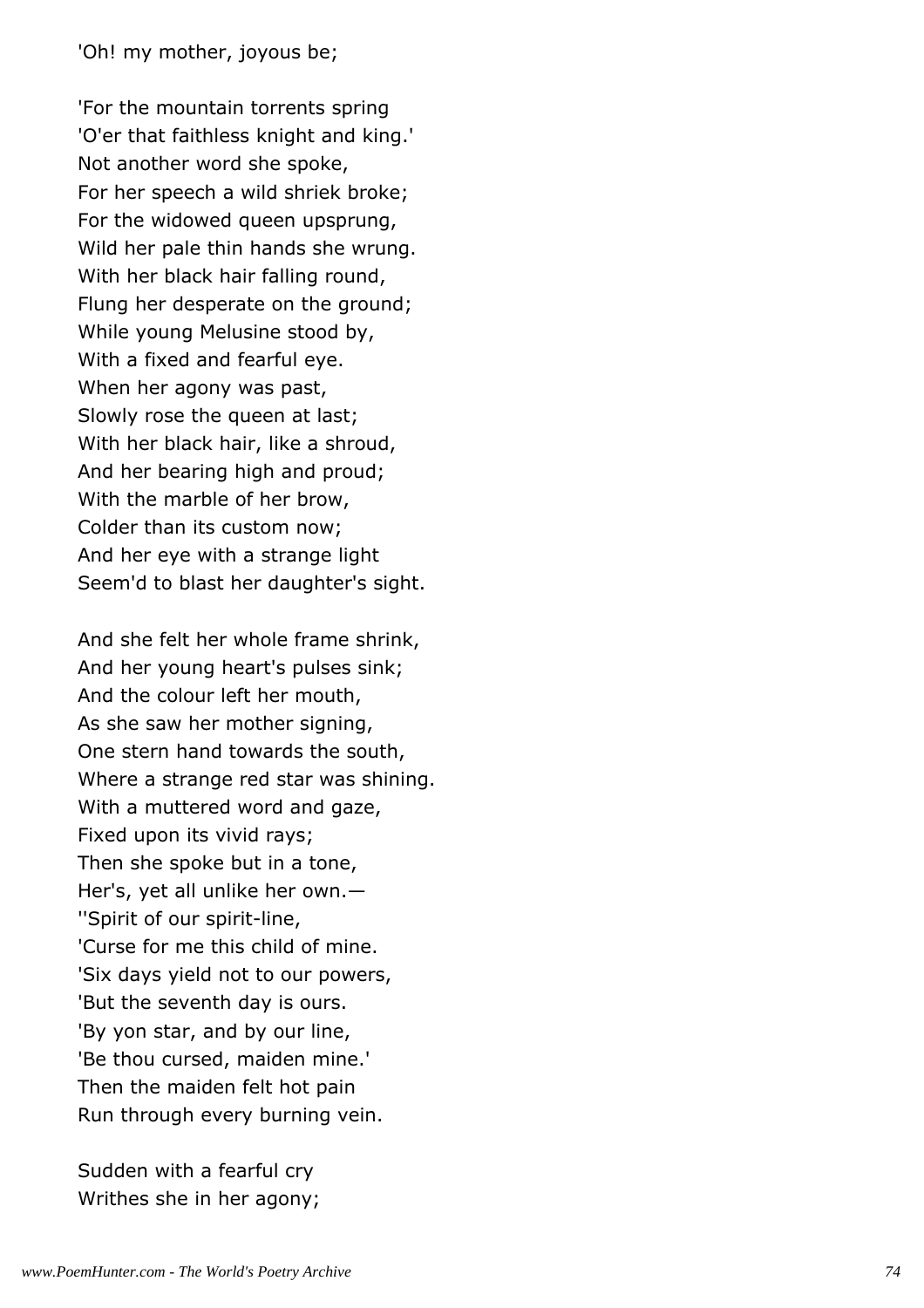Burns her cheek as with a flame, For the maiden knows her shame. PART II. By a lovely river's side, Where the water-lilies glide, Pale, as if with constant care Of the treasures which they bear; For those ivory vases hold Each a sunny gilt of gold. And blue flowers on the banks, Grow in wild and drooping ranks, Bending mournfully above, O'er the waters which they love; But which bear off, day by day, Their shadow and themselves away.

Willows by that river grow With their leaves half green, half snow, Summer never seems to be Present all with that sad tree. With its bending boughs are wrought Tender and associate thought, Of the wreaths that maidens wear In their long neglected hair. Of the branches that are thrown On the last, the funeral stone. And of those torn wreaths that suit Youthful minstrel's wasted lute. But the stream is gay to-night With the full-moon's golden light, And the air is sweet with singing, And the joyous horn is ringing, While fair groups of dancers round Circle the enchanted ground.

And a youthful warrior stands Gazing not upon those bands, Not upon the lovely scene, But upon its lovelier queen, Who with gentle word and smile Courteous prays his stay awhile.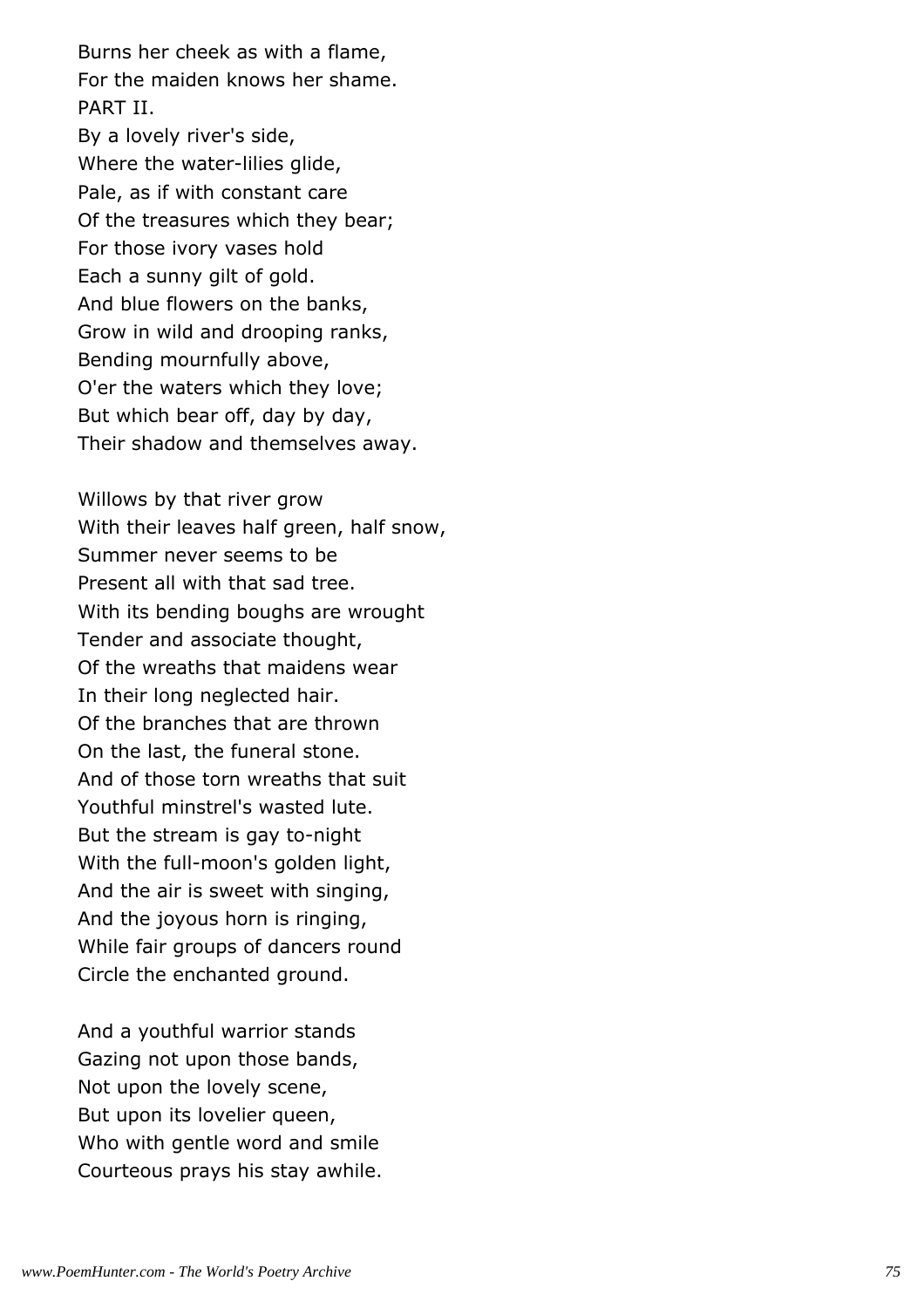The fairy of the fountains, she A strange and lovely mystery, She of whom wild tales have birth, When beside a winter hearth, By some aged crone is told, Marvel new or legend old. But the lady fronts him there, He but sees she is so fair, He but hears that in her tone Dwells a music yet unknown;

He but feels that he could die For the sweetness of her sigh. But how many dreams take flight With the dim enamoured night; Cold the morning light has shone, And the fairy train are gone, Melted in the dewy air, Lonely stands young Raymond there. Yet not all alone, his heart Hath a dream that will not part From that beating heart's recess; What that dream may lovers guess.

Yet another year hath flown In a stately hall alone, Like an idol in a shrine Sits the radiant Melusine.

It is night, yet o'er the walls, Light, but light unearthly, falls. Not from lamp nor taper thrown, But from many a precious stone, With whose variegated shade Is the azure roof inlaid, And whose coloured radiance throws Hues of violet and rose. Sixty pillars, each one shining With a wreath of rubies twining, Bear the roof—the snow-white floor Is with small stars studded o'er. Sixty vases stand between,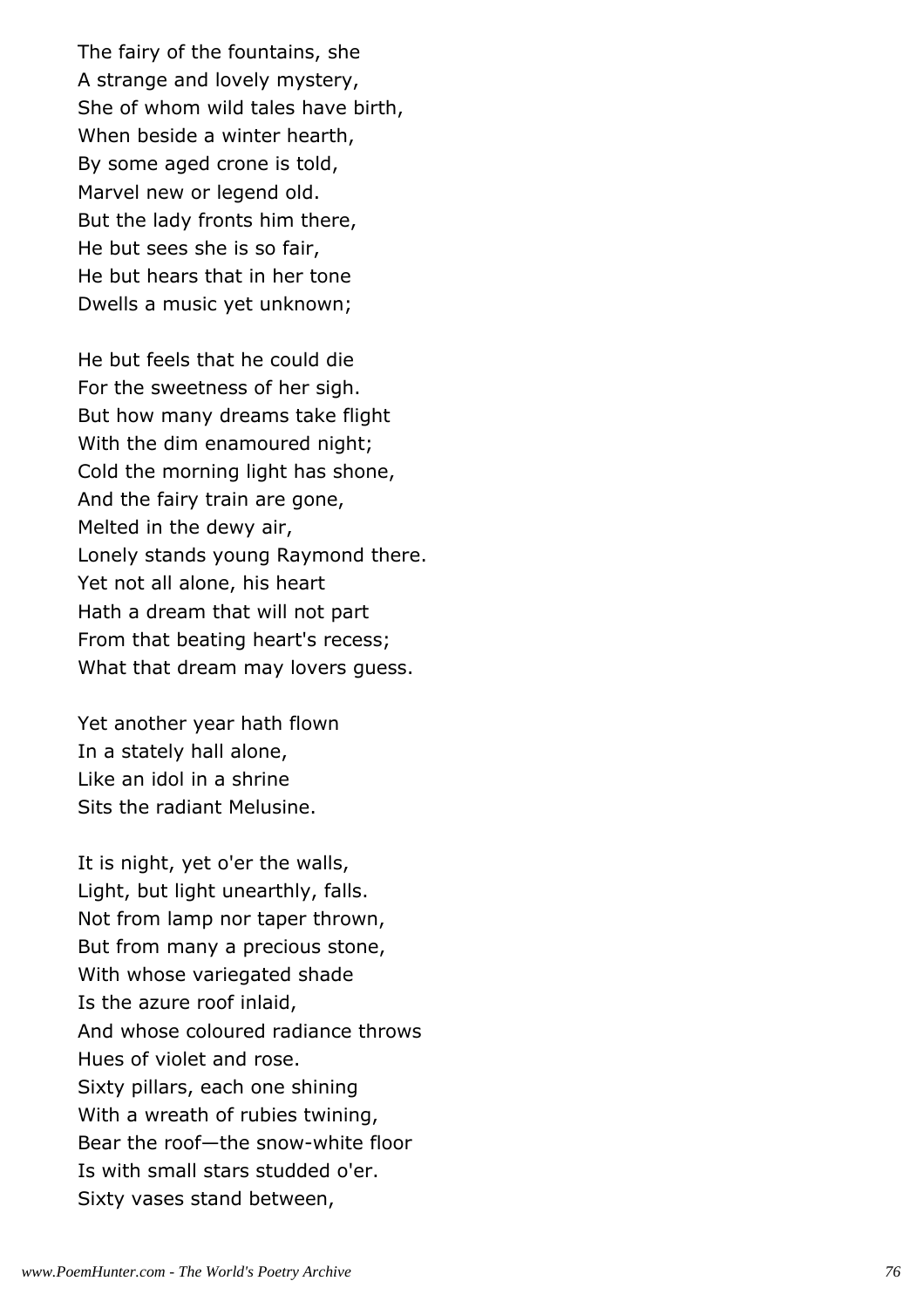Filled with prefumes for a queen; And a silvery cloud exhales Odours like those fragrant gales, Which at eve float o'er the sea From the purple Araby.

Nothing stirs the golden gloom Of that dim enchanted room. Not a step is flitting round, Not a noise, except the sound Of the distant fountains falling, With a soft perpetual calling, To the echoes which reply Musical and mournfully.

Sits the fairy ladye there, Like a statue, pale and fair; From her cheek the rose has fled, Leaving deeper charms instead. On that marble brow are wrought Traces of impassioned thought; Such as without shade or line Leave their own mysterious sign.

While her eyes, they are so bright, Dazzle with imperious light. Wherefore doth the maiden bend? Wherefore doth the blush ascend, Crimson even to her brow, Sight nor step are near her now? Hidden by her sweeping robe, Near her stands a crystal globe, Gifted with strange power to show All that she desires to know.

First she sees her palace gate, With its steps of marble state; Where two kneeling forms seem weeping O'er the watch which they are keeping, While around the dusky boughs Of a gloomy forest close, Not for those that blush arose.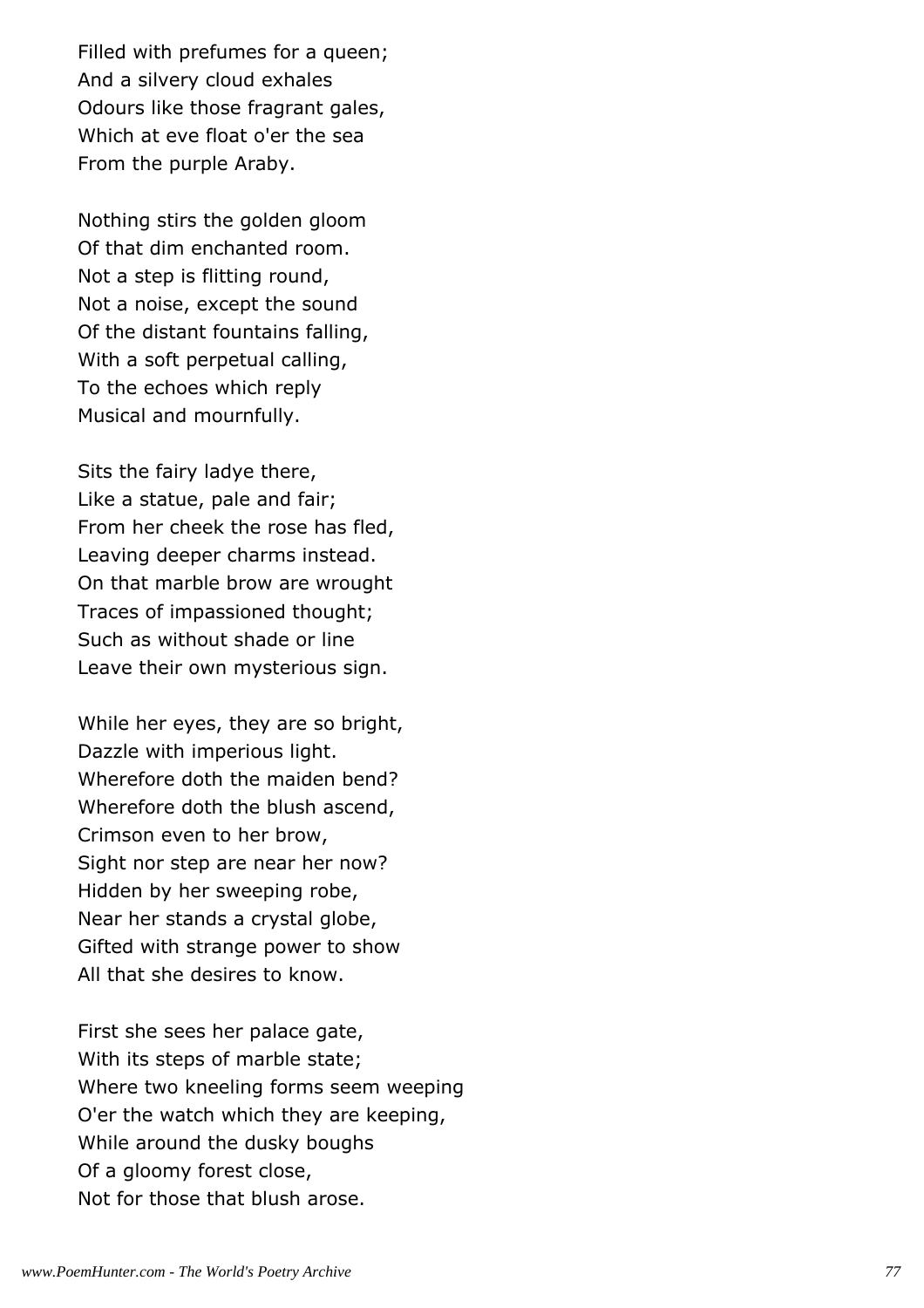But she sees beside the gate, A young and anxious palmer wait; Well she knows it is for her, He has come a worshipper. For a year and and for a day. Hath he worn his weary way; Now a sign from that white hand, And the portals open stand. But a moment, and they meet, Raymond kneels him at her feet; Reading in her downcast eye, All that woman can reply. Weary, weary had the hours Passed within her fairy bowers; She was haunted with a dream Of the knight beside the stream. Who hath never felt the sense Of such charmed influence.

When the shapes of midnight sleep One beloved object keep, Which amid the cares of day Never passes quite away? Guarded for the sweetest mood Of our happy solitude, Linked with every thing we love, Flower below, or star above: Sweet spell after sweet spell thrown Till the wide world is its own. Turned the ladye deadly pale, As she heard her lover's tale, 'Yes,' she said, oh! low sweet word, Only in a whisper heard. 'Yes, if my true heart may be Worthy, Christian knight, of thee, By the love that makes thee mine I am deeply, dearly thine.

But a spell is on me thrown, Six days may each deed be shown. But the seventh day must be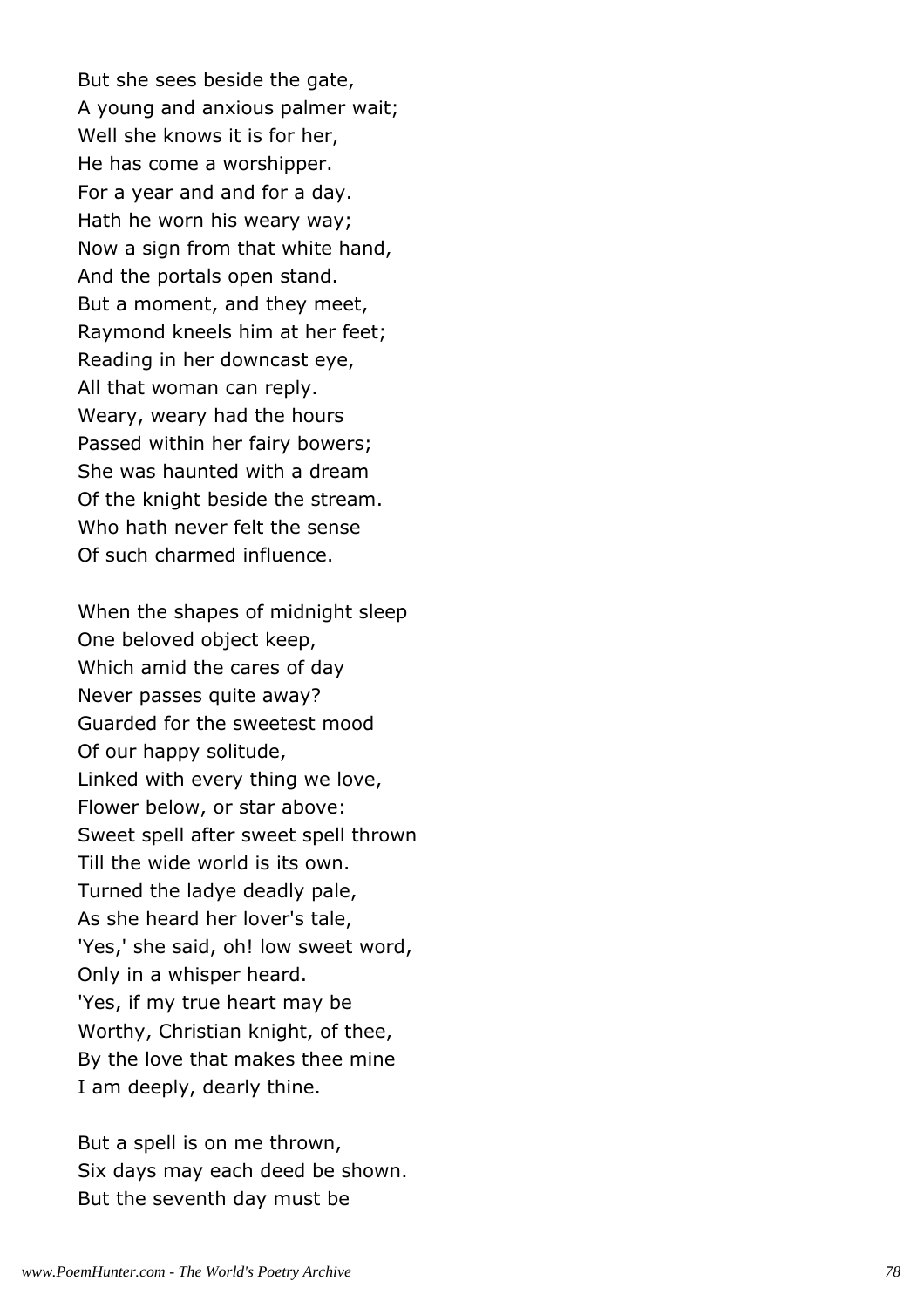Mine, and only known to me. Never must thy step intrude On its silent solitude. Hidden from each mortal eye Until seven years pass by. When these seven years are flown, All my secret may be known. But if, with suspicious eye, Thou on those dark hours wilt pry, Then farewell, beloved in vain, Never might we meet again.' Gazing on one worshipped brow, When hath lover spared a vow? With an oath and with a prayer Did he win the prize he sought.

Never was a bride so fair As the bride that Raymond brought From the wood's enchanted bowers To his old ancestral towers. ——Oh, sweet love, could thy first prime Linger on the steps of time, Man would dream the unkind skies Sheltered still a Paradise. But, alas, the serpent's skill Is amid our garden still. Soon a dark inquiring thought On the baron's spirit wrought: She, who seemed to love him so, Had she aught he might not know? Was it wo, how could she bear Grief he did not soothe nor share? Was it guilt? no—heaven's own grace Lightened in that loveliest face.

Then his jealous fancies rose, (Our Lady keep the mind from those!) Like a fire within the brain, Maddens that consuming pain. Henceforth is no rest by night, Henceforth day has no delight. Life hath agonies that tell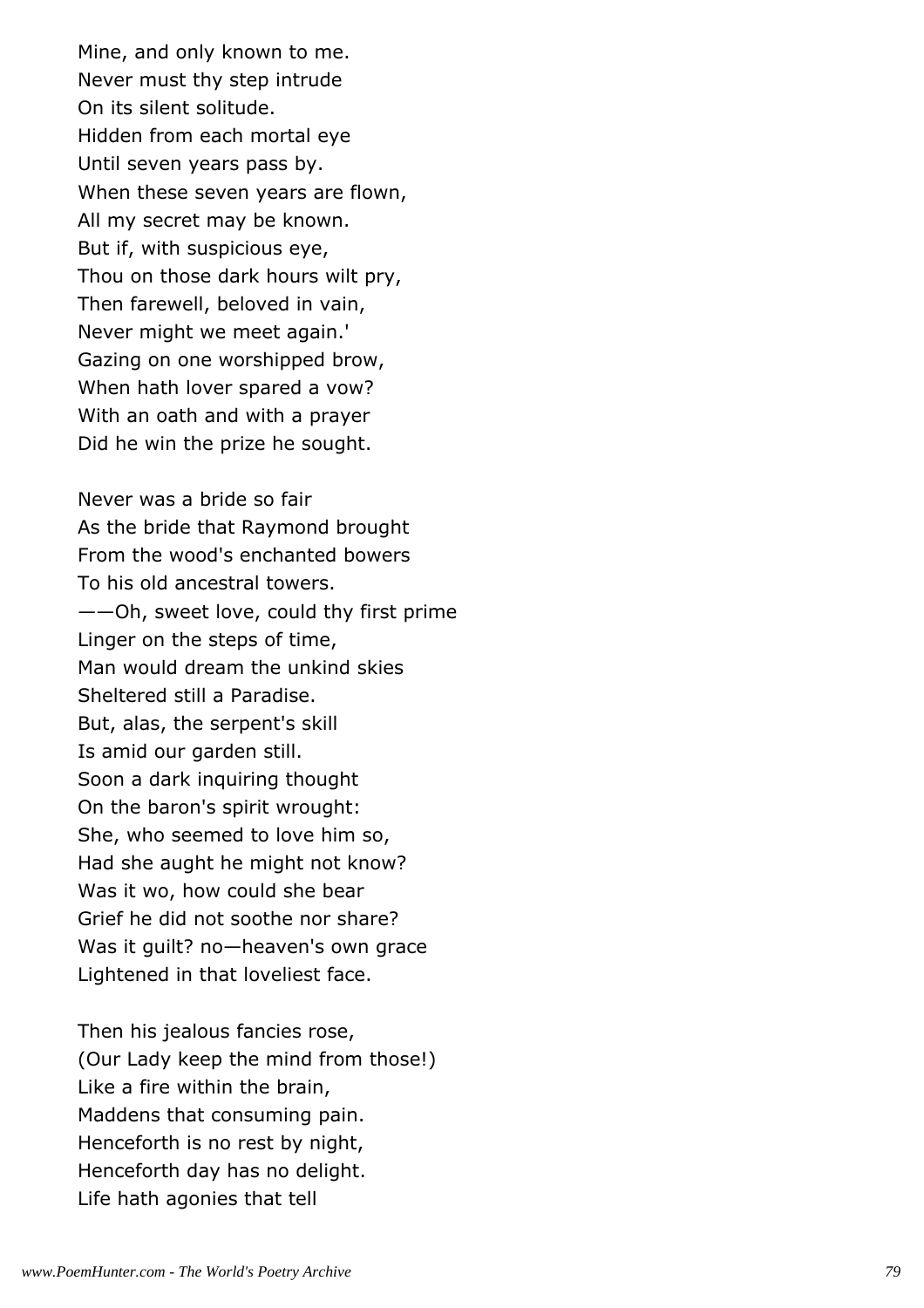Of their late left native hell. But mid their despair is none Like that of the jealous one. 'Tis again the fatal day, When the ladye must away, To her lonely palace made Far within the forest shade, Where the mournful fountains sweep With a voice that seems to weep. On that morn Lord Raymond's bride Ere the daybreak leaves his side.

Never does the ladye speak But her tears are on his cheek, And he hears a stifled moan As she leaves him thus alone. Hath she then complaint to make, Is there yet some spell to break? Come what will, of weal or wo, 'Tis the best the worst to know.

He hath followed—wo, for both, That the knight forgot his oath. Where the silvery fountains fall, Stands no more the charmed hall; But the dismal yew-trees droop, And the pines above them stoop, While the gloomy branches spread, As they would above the dead,

In some churchyard large and drear Haunted with perpetual fear. Dark and still like some vast grave, Near there yawns a night-black cave. O'er its mouth wild ivy twines There the daylight never shines. Beast of prey or dragon's lair, Yet the knight hath entered there. Dimly doth the distant day Scatter an uncertain ray, While strange shapes and ghastly eyes Mid the spectral darkness rise.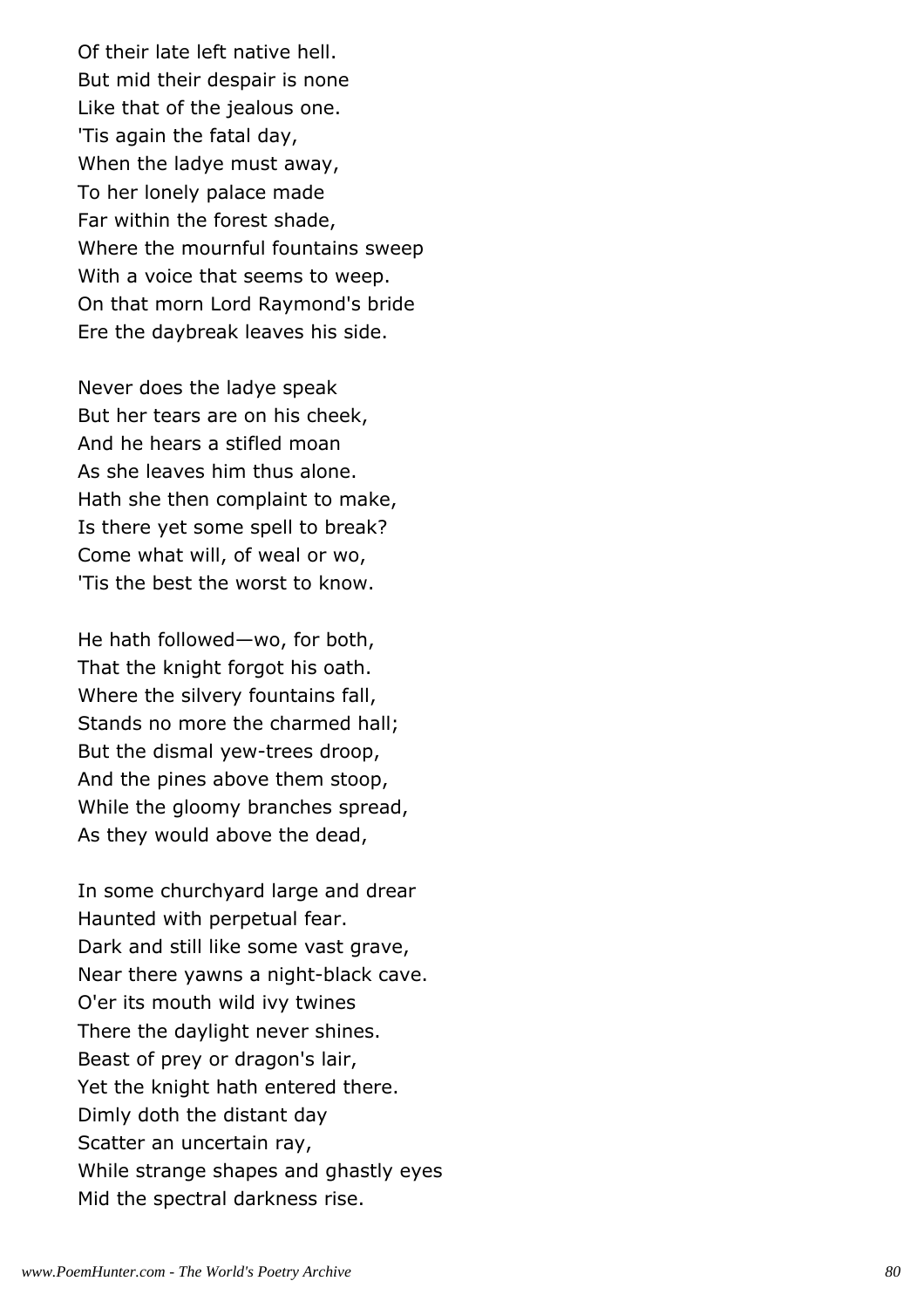But he hurries on, and near He sees a sudden light appear, Wan and cold like that strange lamp Which amid the charnel's damp Shows but brightens not the gloom Of the corpse and of the tomb.

With a cautious step he steals To the cave that light reveals. 'Tis such grotto as might be, Nereïd's home beneath the sea. Crested with the small bright stars Of a thousand rainbow spars. And a fountain from the side Pours beneath its crystal tide, In a white and marble bath Singing on its silvery path; While a meteor's emerald rays O'er the lucid water plays.— Close beside, with wild flowers laid, Is a couch of green moss made. There he sees his lady lie; Pain is in her languid eye, And amid her hair the dew Half obscures its golden hue;

Damp and heavy, and unbound, Its wan clusters sweep around. On her small hand leans her head,— See the fevered cheek is red, And the fiery colour rushes To her brow in hectic blushes.— What strange vigil is she keeping! He can hear that she is weeping.— He will fling him at her feet, He will kiss away her tears. Ah, what doth his wild eyes meet, What below that form appears? Downwards from that slender waist, By a golden zone embraced, Do the many folds escape, Of the subtle serpent's shape.—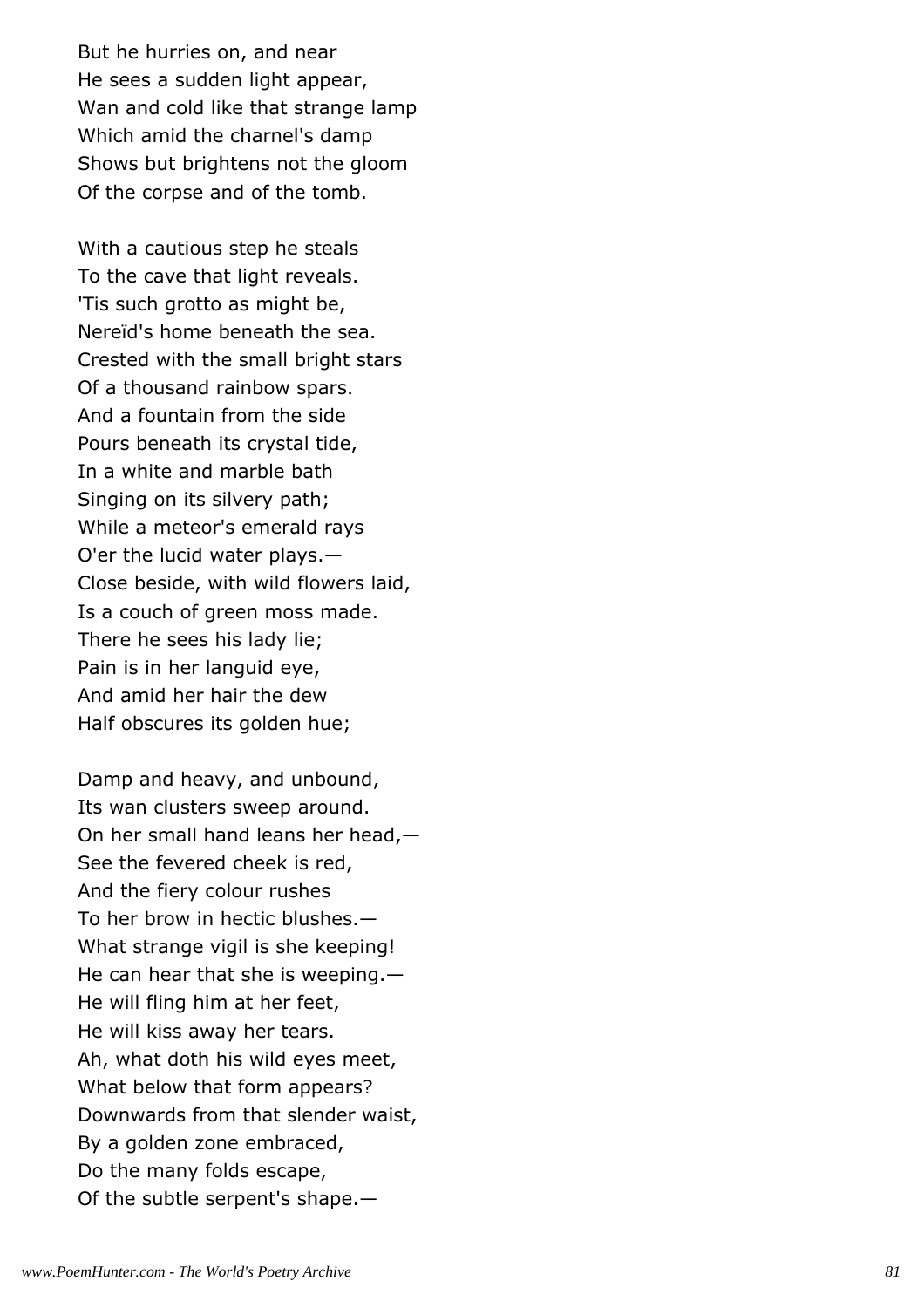Bright with many-coloured dyes All the glittering scales arise,

With a red and purple glow Colouring the waves below! At the strange and fearful sight, Stands in mute despair the knight,— Soon to feel a worse despair, Melusina sees him there! And to see him is to part With the idol of her heart, Part as just the setting sun Tells the fatal day is done. Vanish all those serpent rings, To her feet the lady springs, And the shriek rings through the cell, Of despairing love's farewell,— Hope and happiness are o'er, They can meet on earth no more. Years have past since this wild tale— Still is heard that lady's wail, Ever round that ancient tower, Ere its lord's appointed hour. With a low and moaning breath She must mark approaching death, While remains Lord Raymond's line Doomed to wander and to pine. Yet, before the stars are bright, On the evening's purple light, She beside the fountain stands Wringing sad her shadowy hands. May our Lady, as long years Pass with their atoning tears, Pardon with her love divine The fountain fairy—Melusine!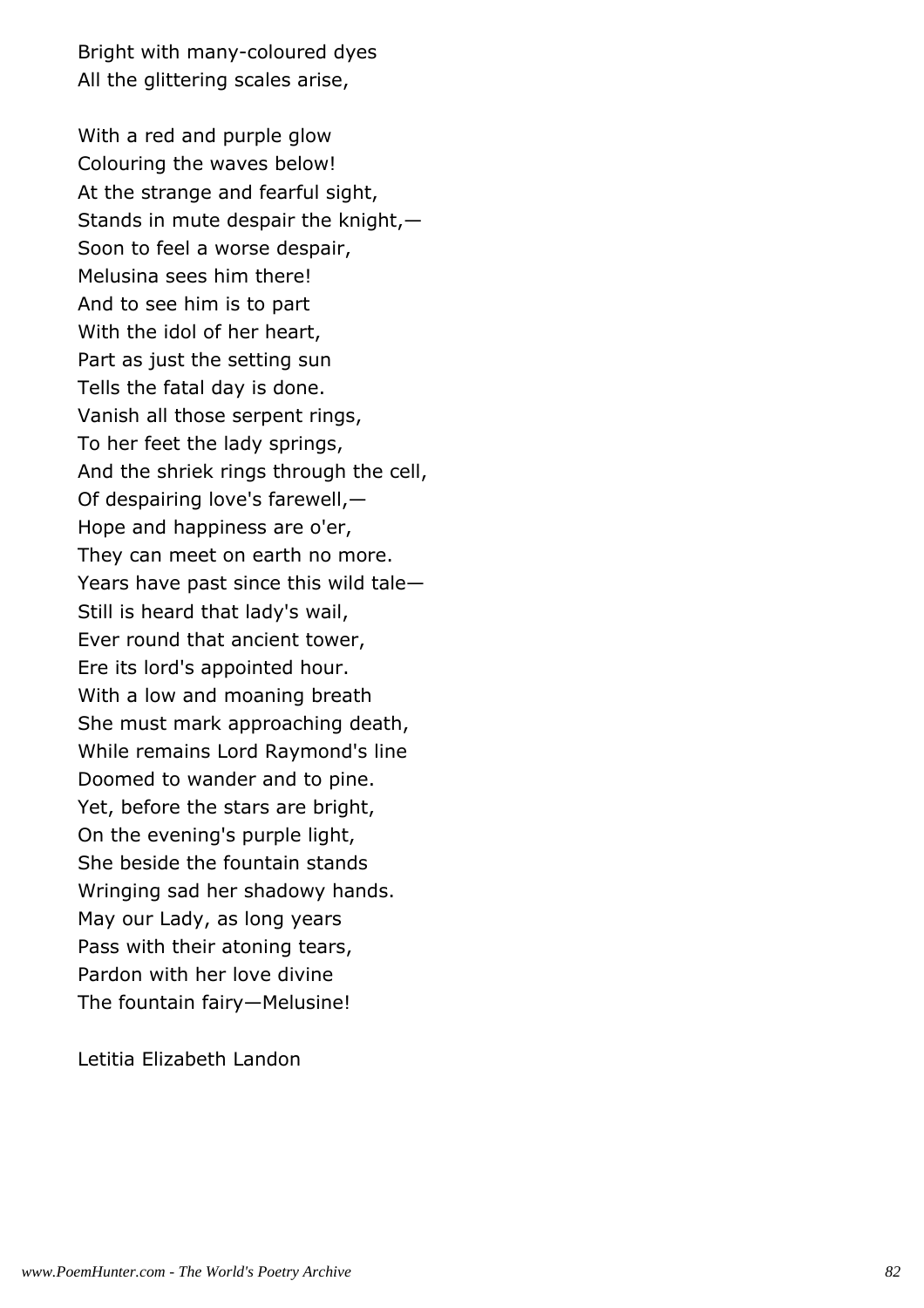## The Fairy Queen Sleeping. By Stothard

She lay upon a bank, the favourite haunt Of the spring wind in its first sunshine hour, For the luxuriant strawberry blossoms spread Like a snow-shower there, and violets Bow'd down their purple vases of perfume About her pillow,--link'd in a gay band Floated fantastic shapes, these were her guards, Her lithe and rainbow elves.

WE have been o'er land and sea, Seeking lovely dreams for thee,-- Where is there we have not been Gathering gifts for our sweet queen? We are come with sound and sight Fit for fairy's sleep to-night,-- First around thy couch shall sweep Odours, such as roses weep When the earliest spring rain Calls them into life again; Next upon thine ear shall float Many a low and silver note, Stolen from a dark-eyed maid When her lover's serenade, Rising as the stars grew dim, Waken'd her from thoughts of him. There shall steal o'er lip and cheek Gales, but all too light to break Thy soft rest,--such gales as hide All day orange-flowers inside, Or that, while hot noontide, dwell In the purple hyacinth bell; And before thy sleeping eyes Shall come glorious pageantries,-- Palaces of gems and gold, Such as dazzle to behold,-- Gardens, in which every tree Seems a world of bloom to be,-- Fountains, whose clear waters show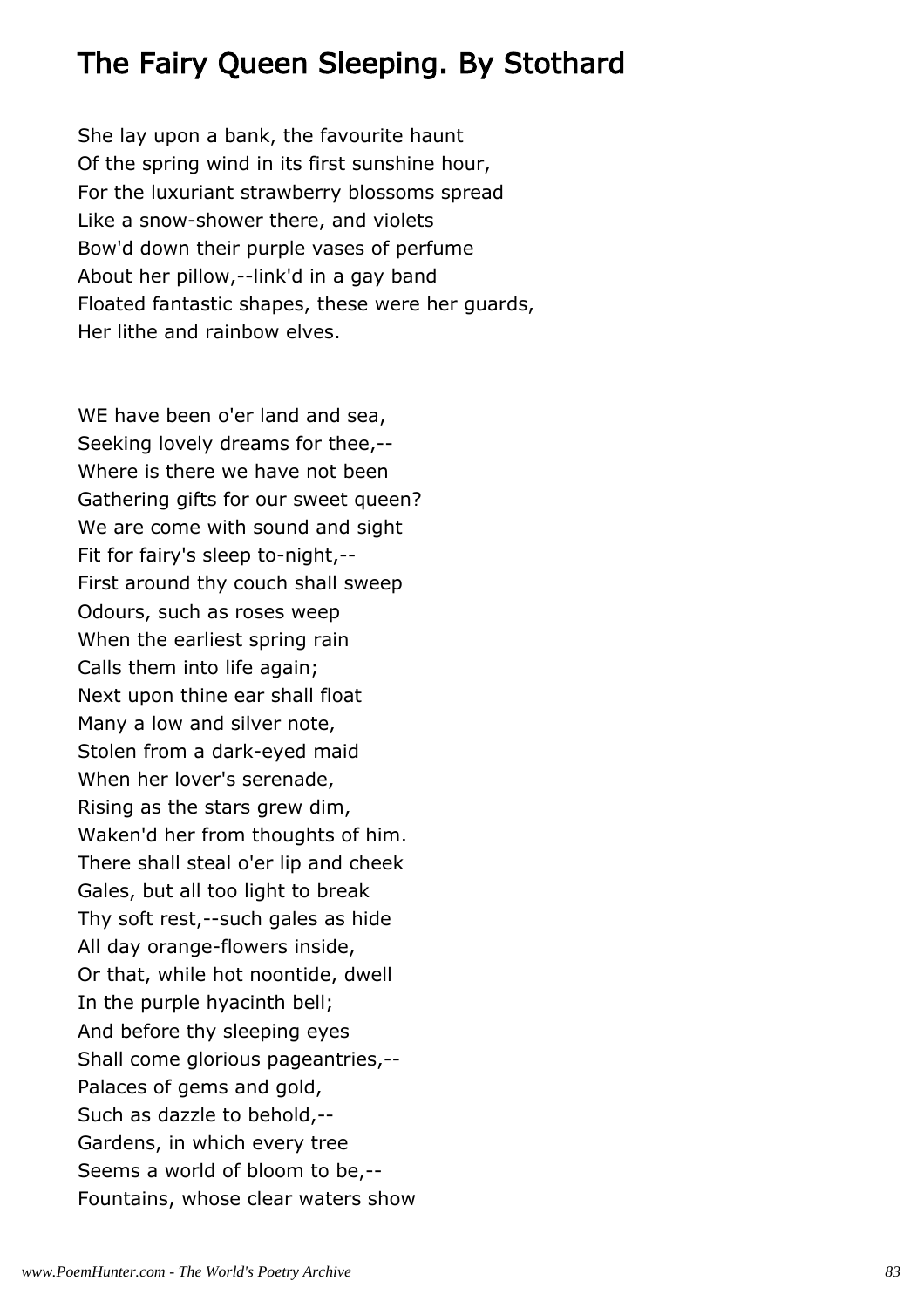The white pearls that lie below.-- During slumber's magic reign Other times shall live again; First thou shalt be young and free In thy days of liberty,-- Then again be woo'd and won By thy stately OBERON . Or thou shalt descend to earth, And see all of mortal birth.

No, that world's too full of care For e'en dreams to linger there. But, behold, the sun is set, And the diamond coronet Of the young moon is on high Waiting for our revelry; And the dew is on the flower, And the stars proclaim our hour; Long enough thy rest has been, Wake, TITANIA, wake our queen!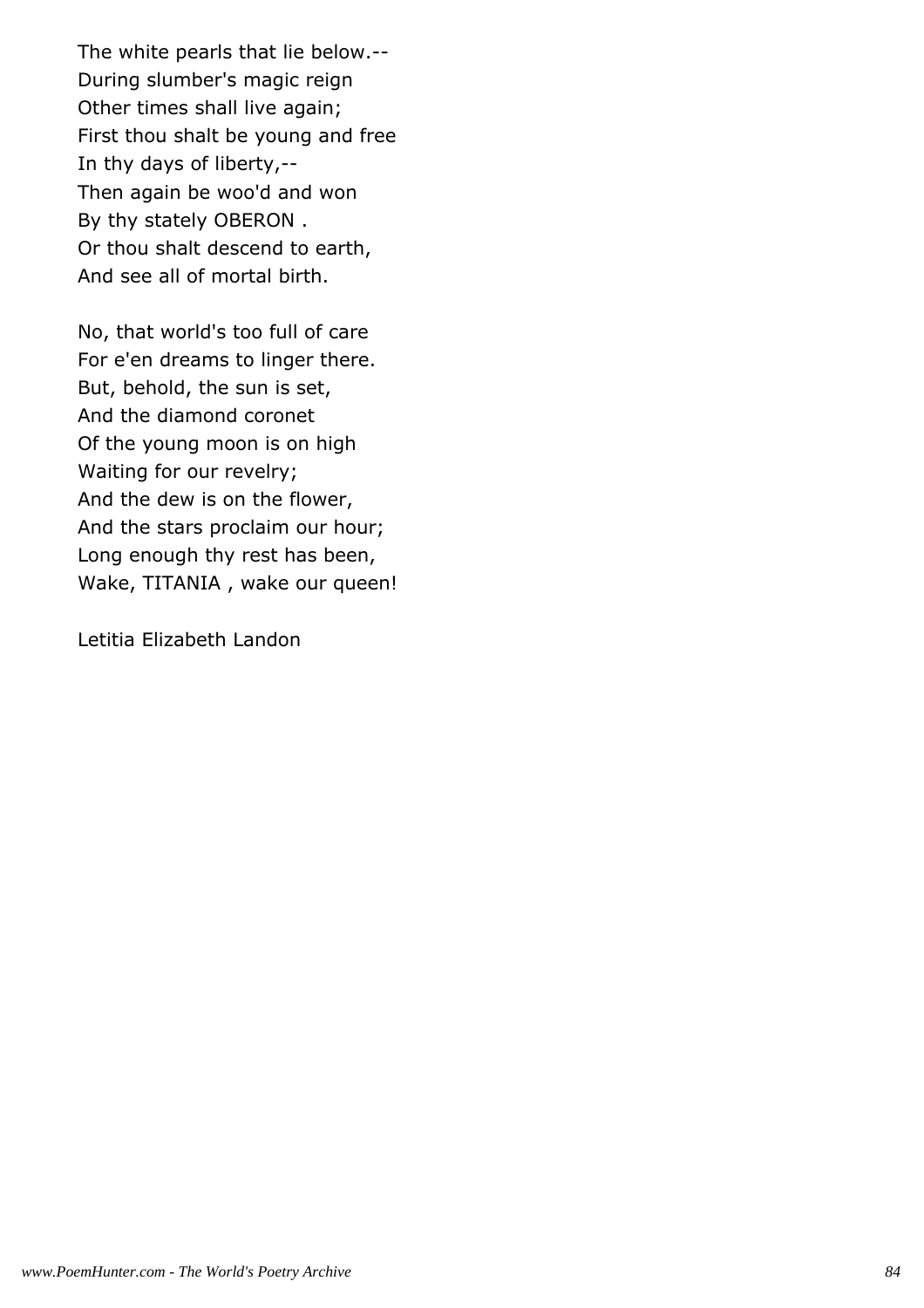### The Funeral

MARK you not yon sad procession; 'Mid the ruin'd abbey's gloom, Hastening to the worm's possession, To the dark and silent tomb!

See the velvet pall hangs over Poor mortality's remains; We should shudder to discover What that coffin's space contains.

Death itself is lovely—wearing But the colder shape of sleep; Or the solemn statue bearing Beauty that forbids to weep.

But decay—the pulses tremble When its livid signs appear; When the once-loved lips resemble All we loathe, and all we fear.

Is it not a ghastly ending For the body's godlike form, Thus to the damp earth descending, Food and triumph to the worm?

Better far the red pile blazing With the spicy Indian wood, Incense unto heaven raising From the sandal oil's sweet flood.

In the bright pyre's kindling flashes, Let my yielded soul ascend; Fling to the wild winds my ashes 'Till with mother-earth they blend.

Not so,—let the pale urn keep them; Touch'd with spices, oil, and wine; Let there be some one to weep them; Wilt thou keep that urn? Love mine!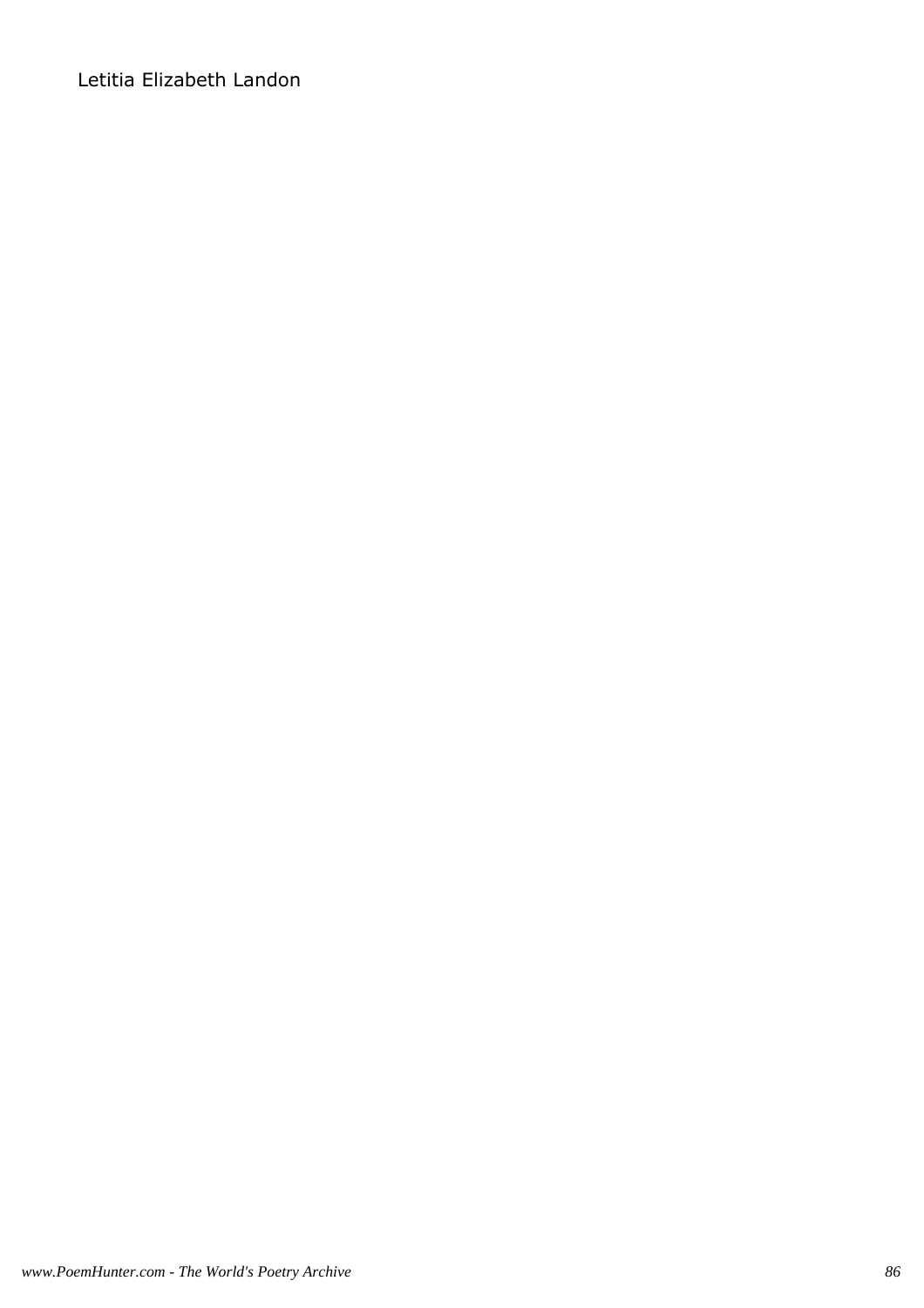# The Hindoo Girl's Song

FLOAT on—float on—my haunted bark, Above the midnight tide; Bear softly o'er the waters dark The hopes that with thee glide.

Float on—float on—thy freight is flowers, And every flower reveals The dreaming of my lonely hours, The hope my spirit feels.

Float on—float on—thy shining lamp, The light of love, is there; If lost beneath the waters damp, That love must then despair.

Float on—beneath the moonlight float The sacred billows o'er: Ah, some kind spirit guards my boat, For it has gained the shore.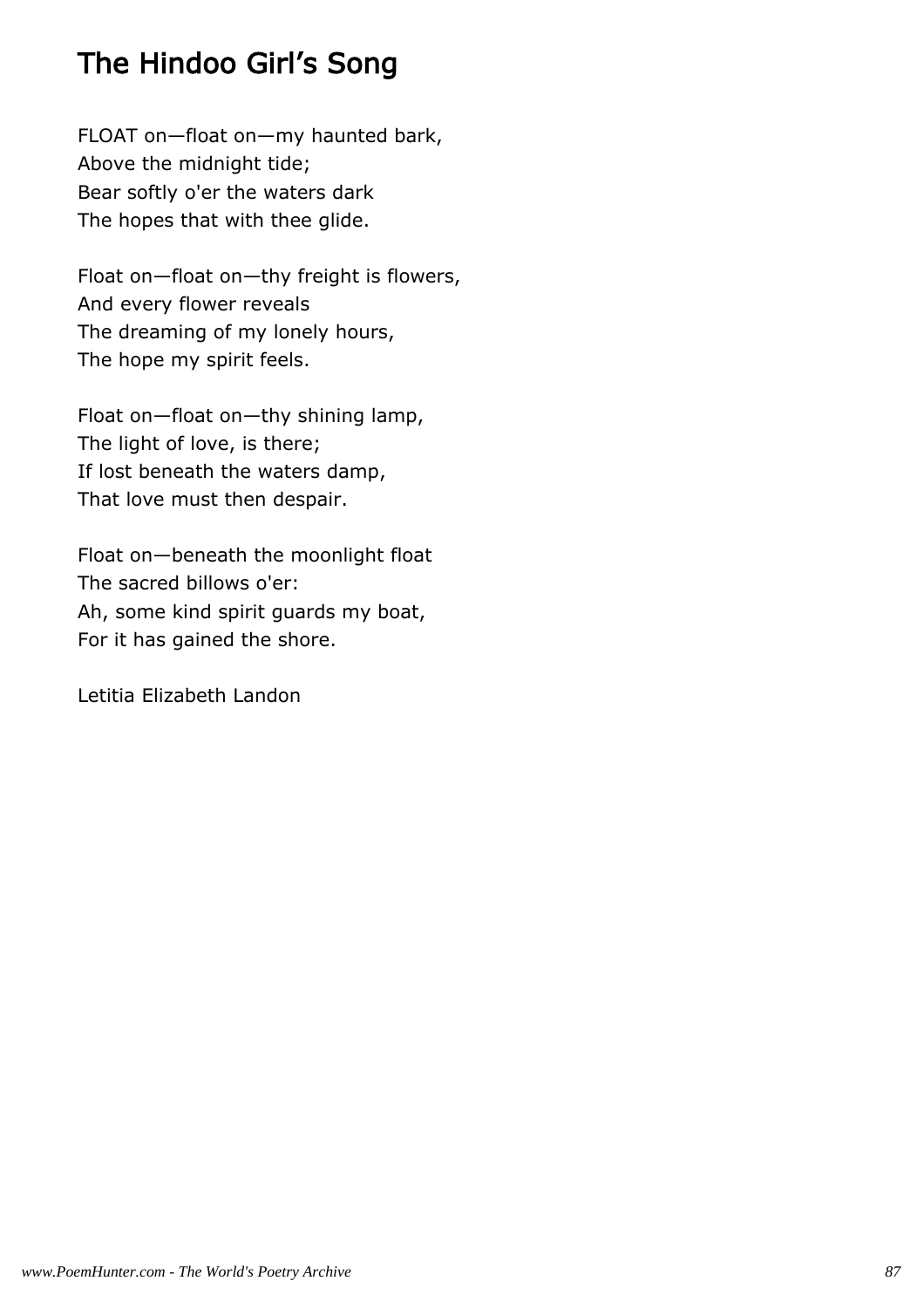# The Minster

DIM thro' the sculptured aisles the sunbeam falls More like a dream Of some imagined beam, Than actual daylight over mortal walls.

A strain of music like the rushing wind, But deep and sweet As when the waters meet In one mysterious harmony combined.

So swells the mighty organ, rich and full, As if it were the soul Which raised the glorious whole Of that fair building, vast and wonderful.

Doth not the spirit feel its influence, All vain and feverish care, All thoughts that worldly are, Strife, tumult, mirth, and fear are vanished hence.

The world is put aside, within the heart Those hopes arise Thrice sacred mysteries, In which our earthly nature has no part.

Oh, Christian Fane, the soul expands in thee, Thine altar and thy tomb Speak of the hope and doom Which leads and cheers man to eternity.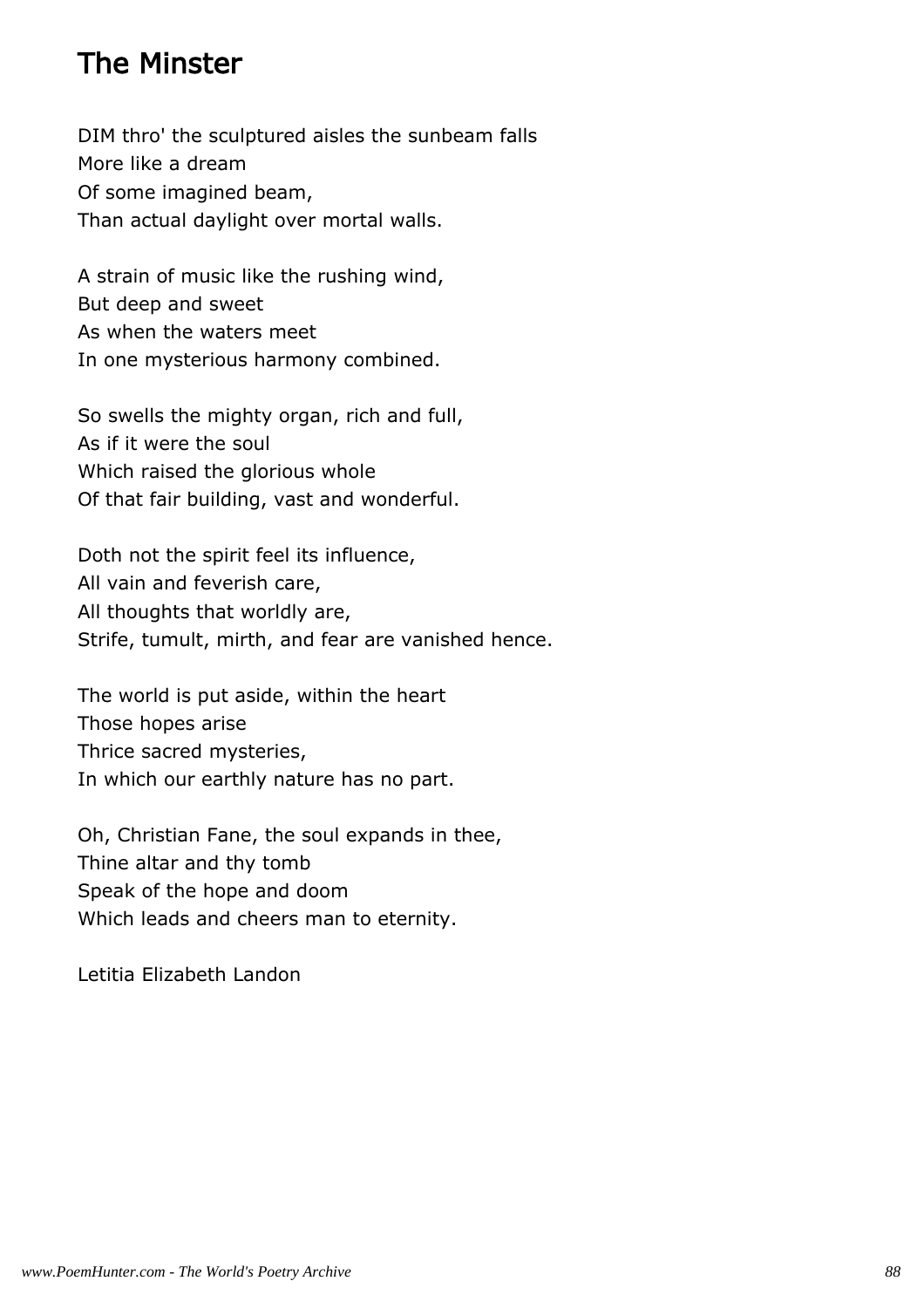# The Nizam's Daughter

SHE is yet a child in years, Twelve springs are on her face, Yet in her slender form appears The woman's perfect grace. Her silken hair, that glossy black, But only to be found There, or upon the raven's back, Falls sweeping to the ground.

'Tis parted in two shining braids With silver and with gold, And one large pearl by contrast aids The darkness of each fold. And for she is so young, that flowers Seem natural to her now, There wreaths the champac's snowy showers Around her sculptured brow.

Close to her throat the silvery vest By shining clasps is bound, Scarce may her graceful shape be guest, Mid drapery floating round. But the small curve of that veined throat, Like marble, but more warm, The fairy foot and hand denote How perfect is the form.

Upon the ankle and the wrist There is a band of gold, No step by Grecian fountain kiss'd, Was of diviner mould. In the bright girdle round her waist, Where the red rubies shine, The kandjar's glittering hilt is placed, To mark her royal line.

Her face is like the moonlight pale, Strangely and purely fair, For never summer sun nor gale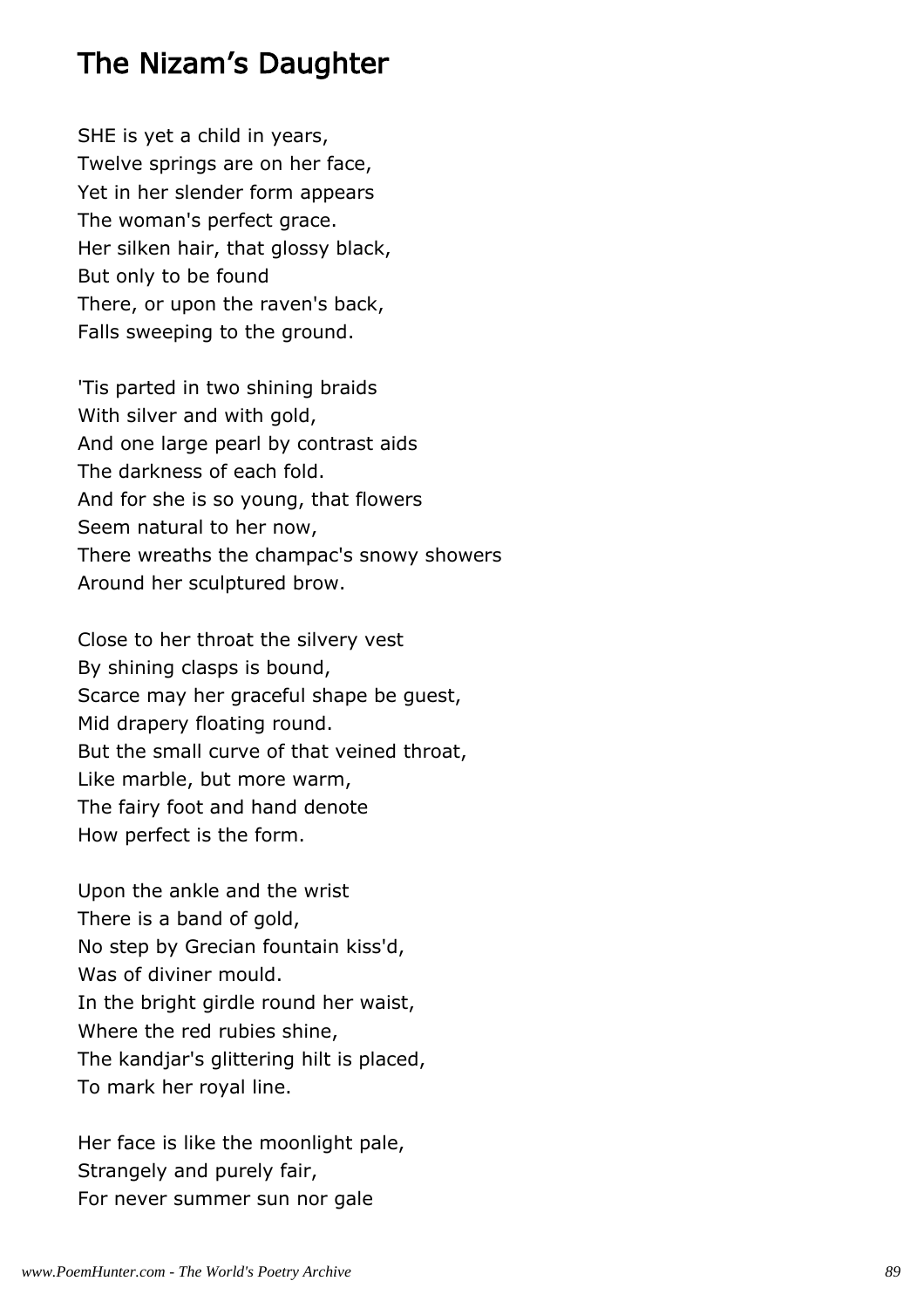Has touched the softness there. There are no colours of the rose, Alone the lip is red; No blush disturbs the sweet repose Which o'er that cheek is shed.

And yet the large black eyes, like night, Have passion and have power; Within their sleepy depths is light For some wild wakening hour. A world of sad and tender dreams 'Neath those long lashes sleep, A native pensiveness that seems Too still and sweet to weep.

Of such seclusion know we nought: Yet surely woman here Grows shrouded from all common thought, More delicate and dear. And love, thus made a thing apart, Must seem the more divine, When the sweet temple of the heart Is a thrice-veiled shrine.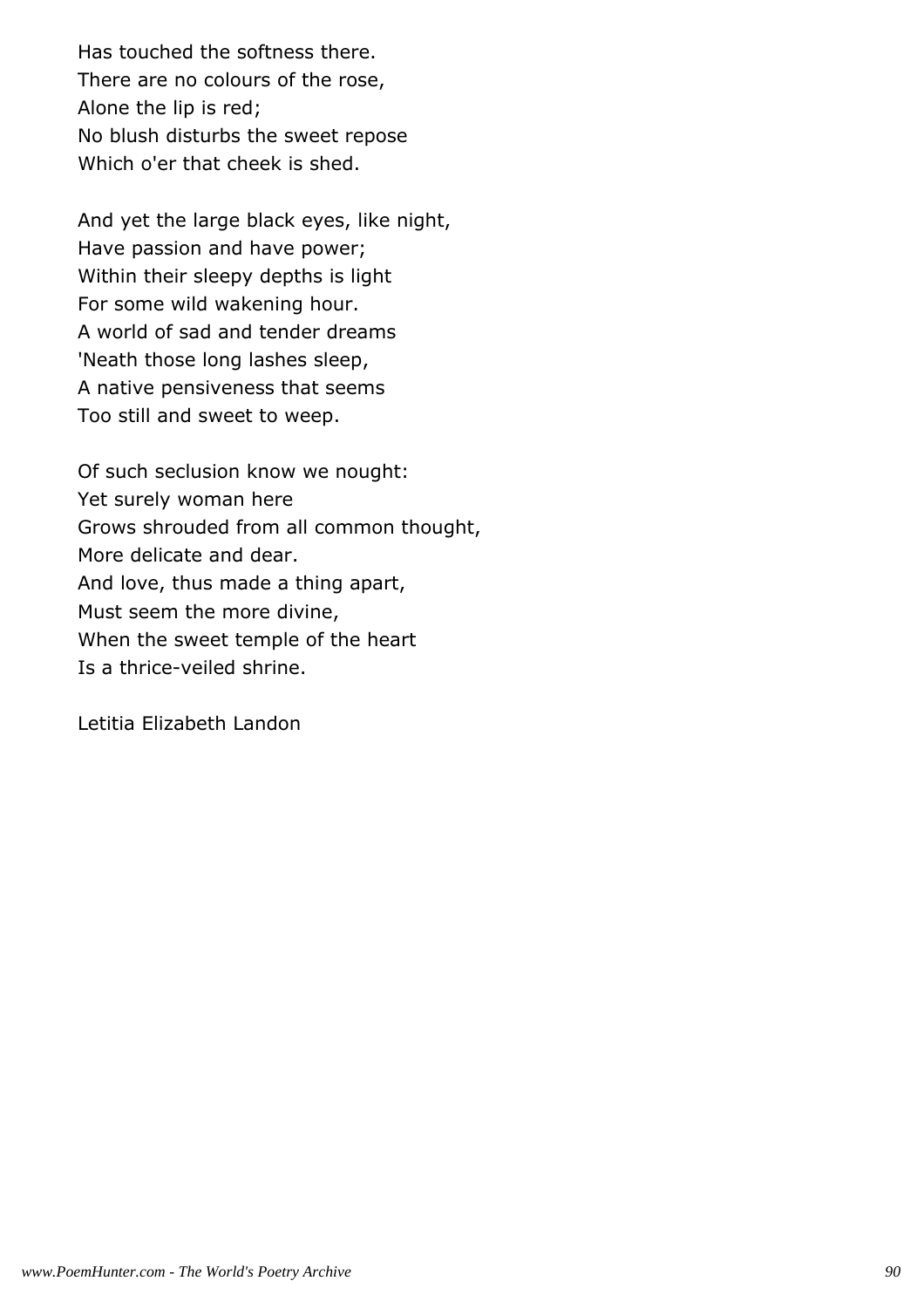## The Oriental Nosegay. By Pickersgill

THROUGH the light curtains came the perfumed air, And flung them back and show'd a garden, where The eye could just catch glimpses of those trees Which send sweet messages upon the breeze To lull a maiden's sleep, and fan her cheek, When inward thoughts in outward blushes speak. Bequeath's a silken couch, just fit to be A snowy shrine for some fair deity; And there a beauty rests, lovely as those Enchanted visions haunting the repose Of the young poet, when his eyelids shut To dream that love they have but dream'd as yet;-- But dream'd! Alas, that love should ever be A happiness but made for phantasie! And flowers are by her side, and her dark eye Seems as it read in them her destiny. She knew whose hand had gather'd them, she knew Whose sigh and touch were on their scent and hue.

Beautiful language! Love's peculiar, own, But only to the spring and summer known. Ah! little marvel in such clime and age As that of our too earth-bound pilgrimage, That we should daily hear that love is fled, And hope grown pale, and lighted feelings dead.

Not for the cold, the careless to impart, By such sweet signs, the silence of the heart: But surely in the countries where the sun Lights loveliness in all he shines upon,-- Where love is as a mystery and a dream, One single flower upon life's troubled stream; There, there, perchance, may the young bosom thrill, Feeling and fancy linger with love still.

She look'd upon the blossoms, and a smile, A twilight one, lit up her lip the while. Surely her love is blest, no leaves are there That aught of lover's misery declare.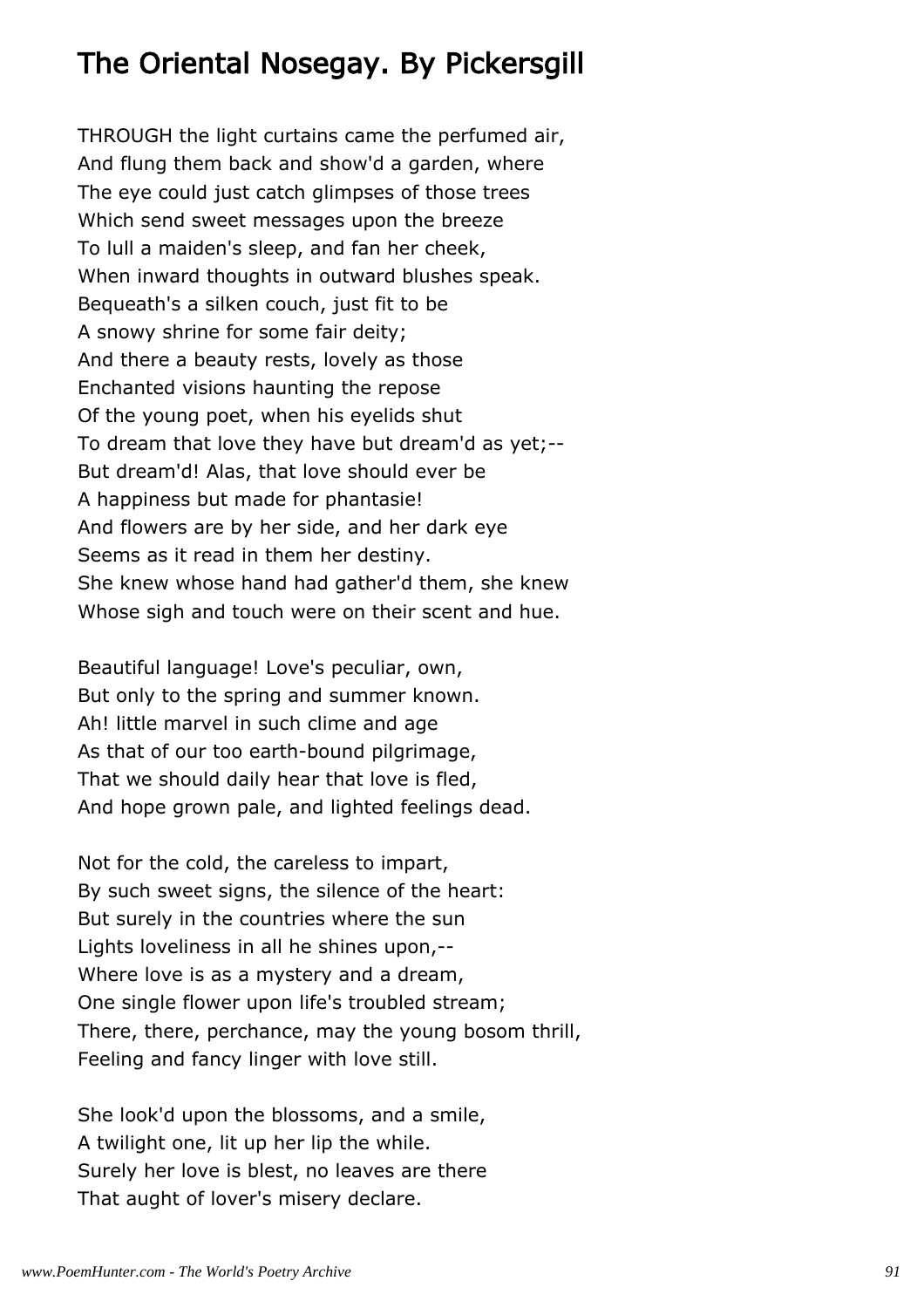True, 'mid them is that pale and pining flower, Whose dim blue colour speaks an absent hour; Yet it is nothing but that tender sorrow Of those who part to-day to meet to-morrow:

For there are hope and constancy beside, And are not these to happiness allied; And yet upon that maiden's cheek is caught A summer evening's shade of pensive thought, As if these large soft eyes knew all their fate, How the heart would its destiny create,-- At once too tender, and too passionate;-- Too made for happiness to be happy here, An angel fetter'd to an earthly sphere.-- And those dark eyes, so large, so soft, so bright, So clear as if their very tears were light; They tell that destiny, art thou not one To whom love will be like the summer sun That feeds the diamond in the secret mine, Then calls it from its solitude to shine, And piece by piece be broken. Watch the bloom, And mark its fading to an early tomb, And read in the decay upon it stealing Of thy own wasted hope and wither'd feeling,-- Ay, fitting messengers for love! as fair, As quickly past as his own visions are;-- Fling, fling the flowers away!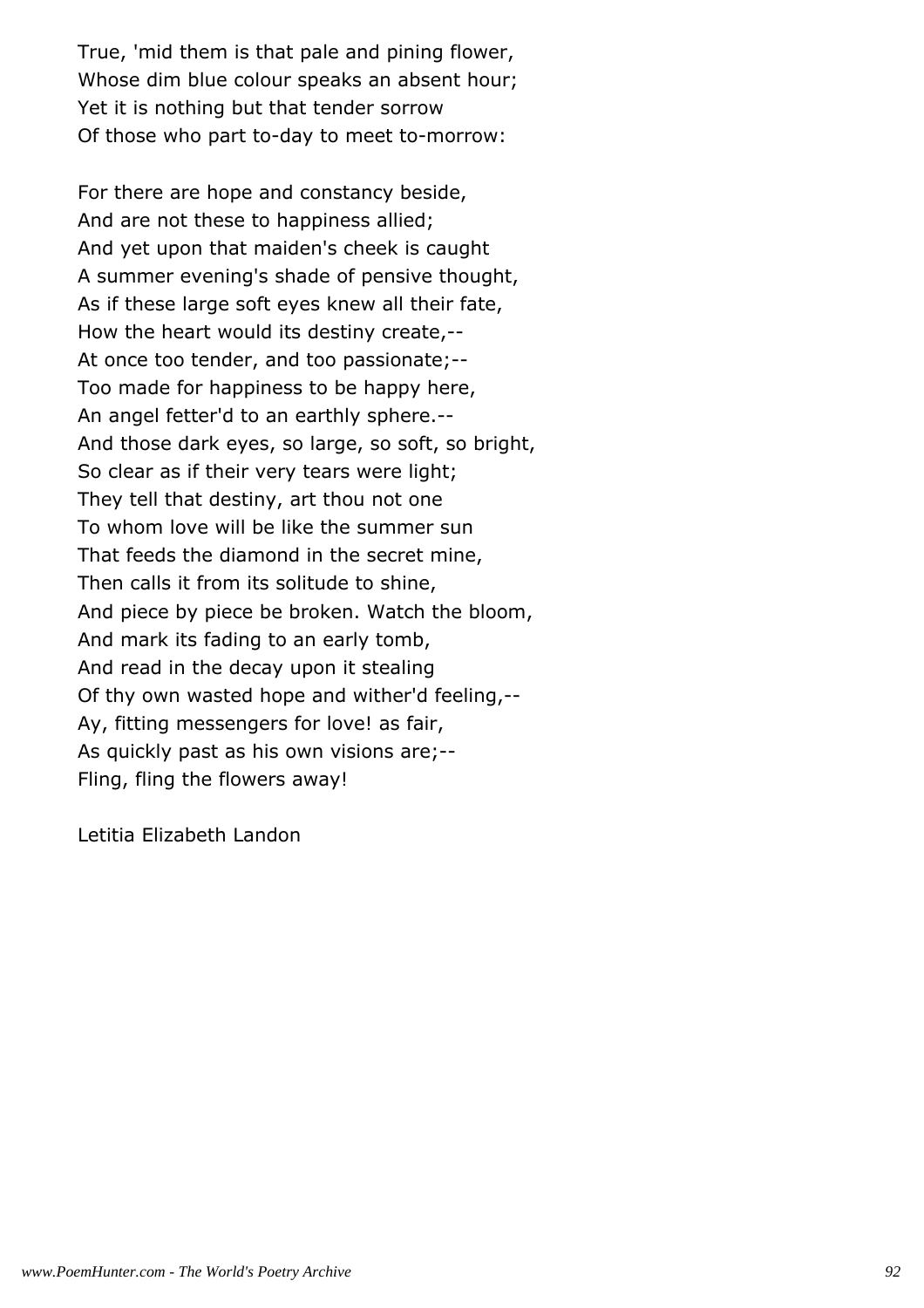#### The Orphan

Alone, alone! - no other face Wears kindred smile, kindred line; And yet they say my mother's eyes. They say my father's brow, is mine; And either had rejected to see The other's likeness in my face, But now it is a stranger's eye, That finds some long forgotten trace.

I heard them name my father's death, His home and tomb alike the wave; And I was early taught to weep, Beside my youthful mother's grave. I wish I could recall one look, - But only one familiar tone; If I had aught of memory, I should not feel so all alone.

My heart is gone beyond the grave, In search of love I cannot find, Till I could fancy soothing words Are whisper'd by the ev'ning wind: I gaze upon the watching stars, So clear, so beautiful above, Till I could dream they look on me With something of an answering love.

My mother! does thy gentle eye Look from those distant stars on me? Or does the wind at ev'ning bear A message to thy child from thee? Dost thou pine for me, as I pine Again a parent's love to share? I often kneel beside thy grave, And pray to be a sleeper there.

The vesper bell! - 'tis eventide, I will not weep, but I will pray: God of the fatherless, 'tis Thou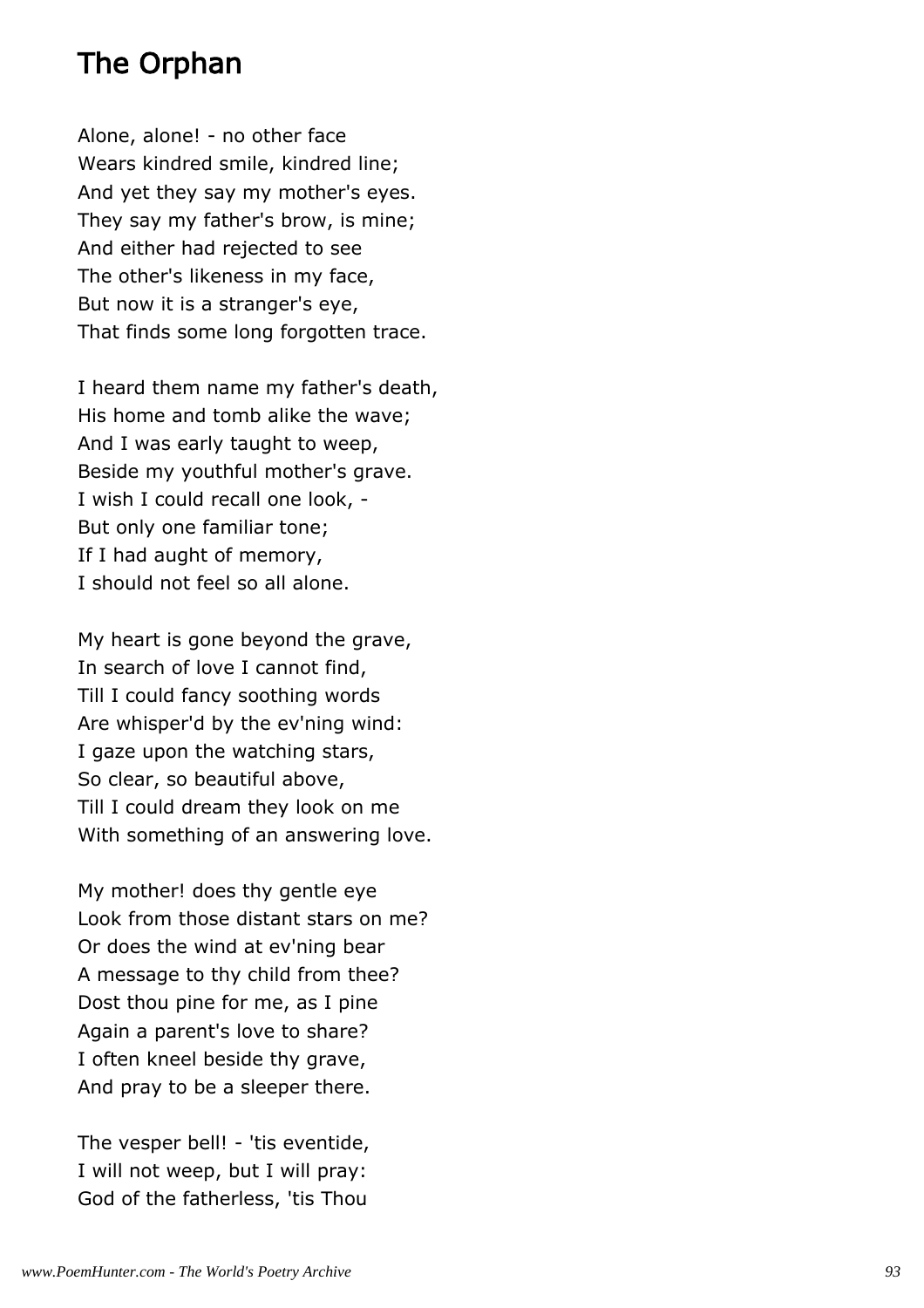Alone canst be the orphan's stay! Earth's meanest flower, heaven's mightiest star, Are equal to their Maker's love. And I can say, 'Thy will be done,' With eyes that fix their hopes above.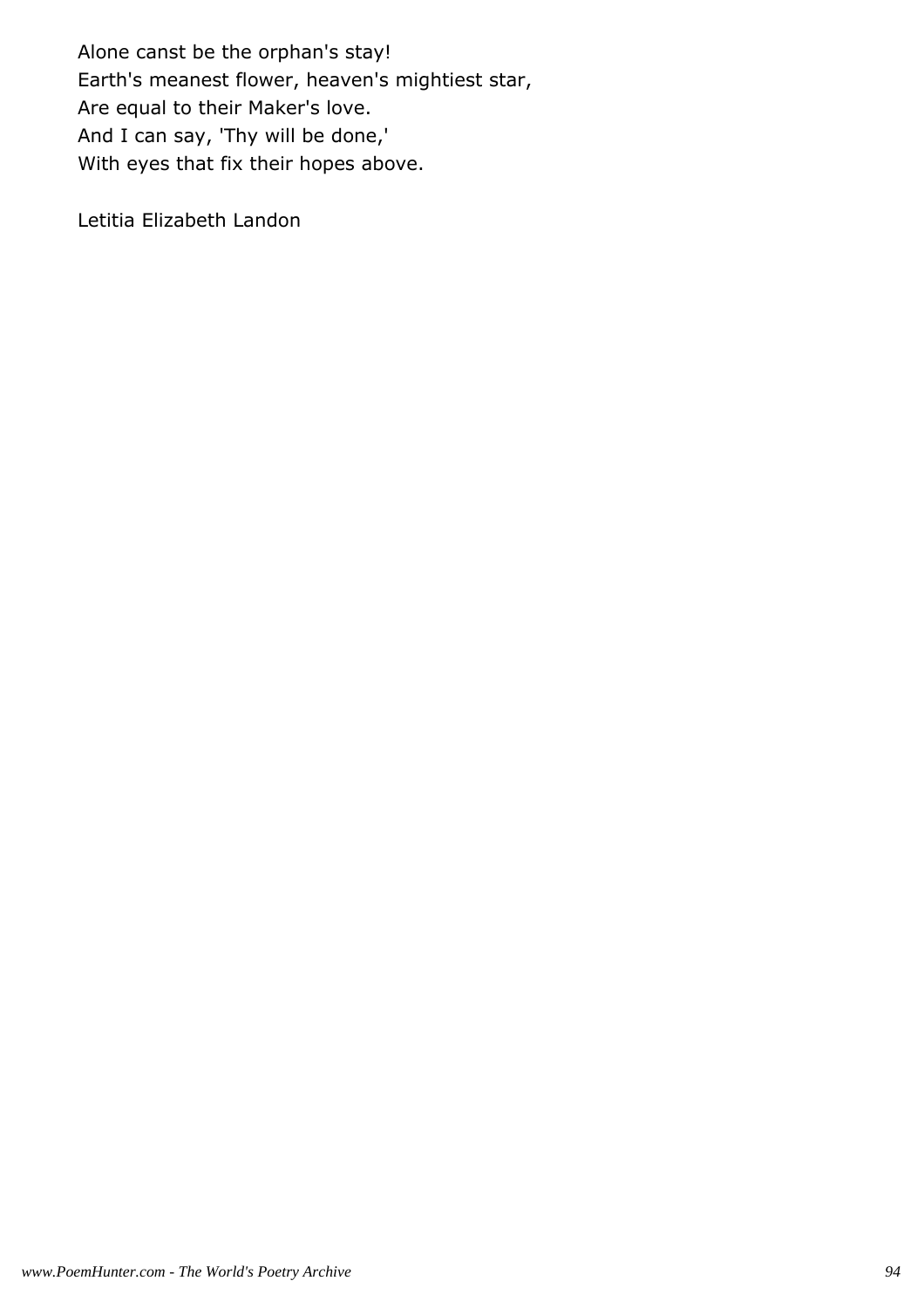## The Pilgrim

Vain folly of another age, This wandering over earth, To find the peace by some dark sin Banish'd our household hearth.

On Lebanon the dark green pines Wave over sacred ground, And Carmel's consecrated rose Springs from a hallow'd mound.

Glorious the truth they testify, And blessed is their name; But even in such a sacred spot, Are sin and woe the same.

O pilgrim! with each toilsome step, Vain every weary day; There is no charm in soil or shrine, To wash thy guilt away.

Return, with prayer and tear, return To those who weep at home; To dry their tears will more avail, Than o'er a world to roam.

There's hope for one who leaves with shame, The guilt that lured before; Remember, He who said, 'Repent,' Said also, 'Sin no more.'

Return, and in thy daily round Of duty and of love, Thou best wilt find that patient faith Which lifts the soul above.

In ev'ry innocent prayer, each child Lisps at his father's knee: - If thine has been to teach that prayer, There will be hope for thee.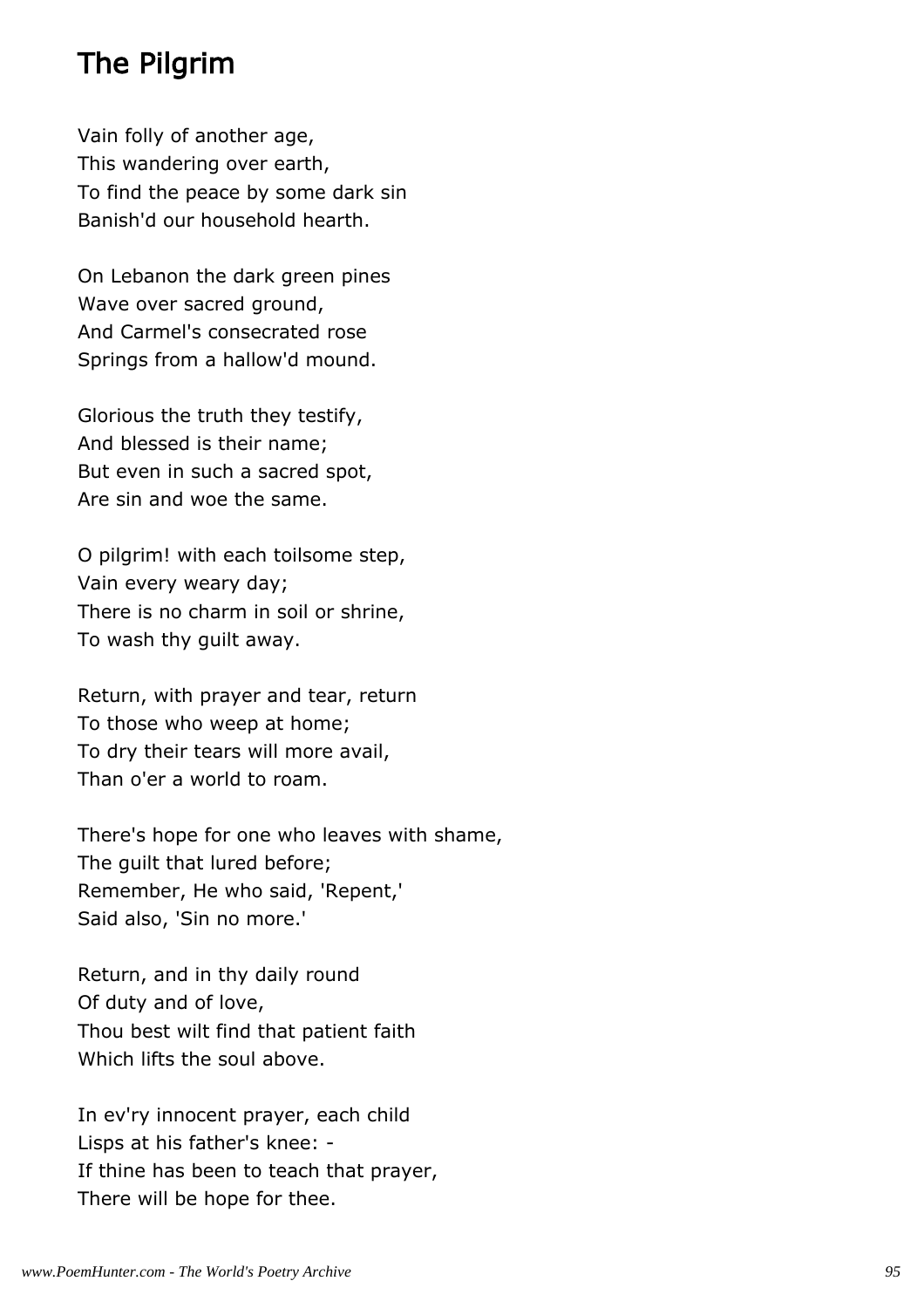There is a small white church, that stands Beside thy father's grave, There kneel and pour those earnest prayers, That sanctify and save.

Around thee draw thine own home-ties, And, with a chasten'd mind, In meek well-doing seek that peace, No wandering will find.

In charity and penitence, Thy sin will be forgiven: - Pilgrim, the heart is the true shrine, Whence prayers ascend to Heaven.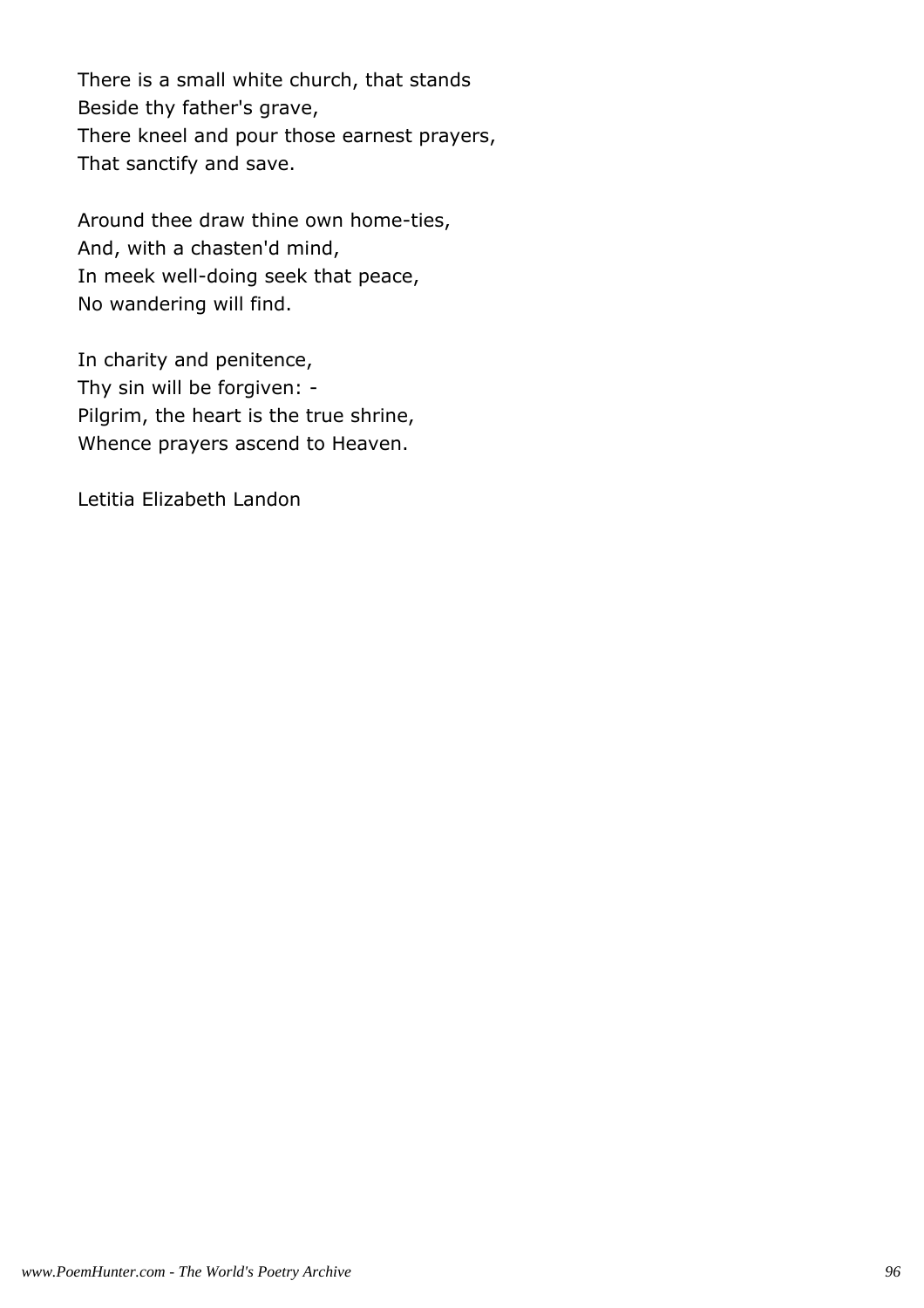# The Poor

Few, save the poor, feel for the poor: The rich know not how hard It is to be of needful food And needful rest debarred.

Their paths are paths of plenteousness, They sleep on silk and down; And never think how heavily The weary head lies down.

They know not of the scanty meal, With small pale faces round; No fire upon the cold, damp hearth When snow is on the ground.

They never by the window lean, And see the gay pass by; Then take their weary task again, But with a sadder eye.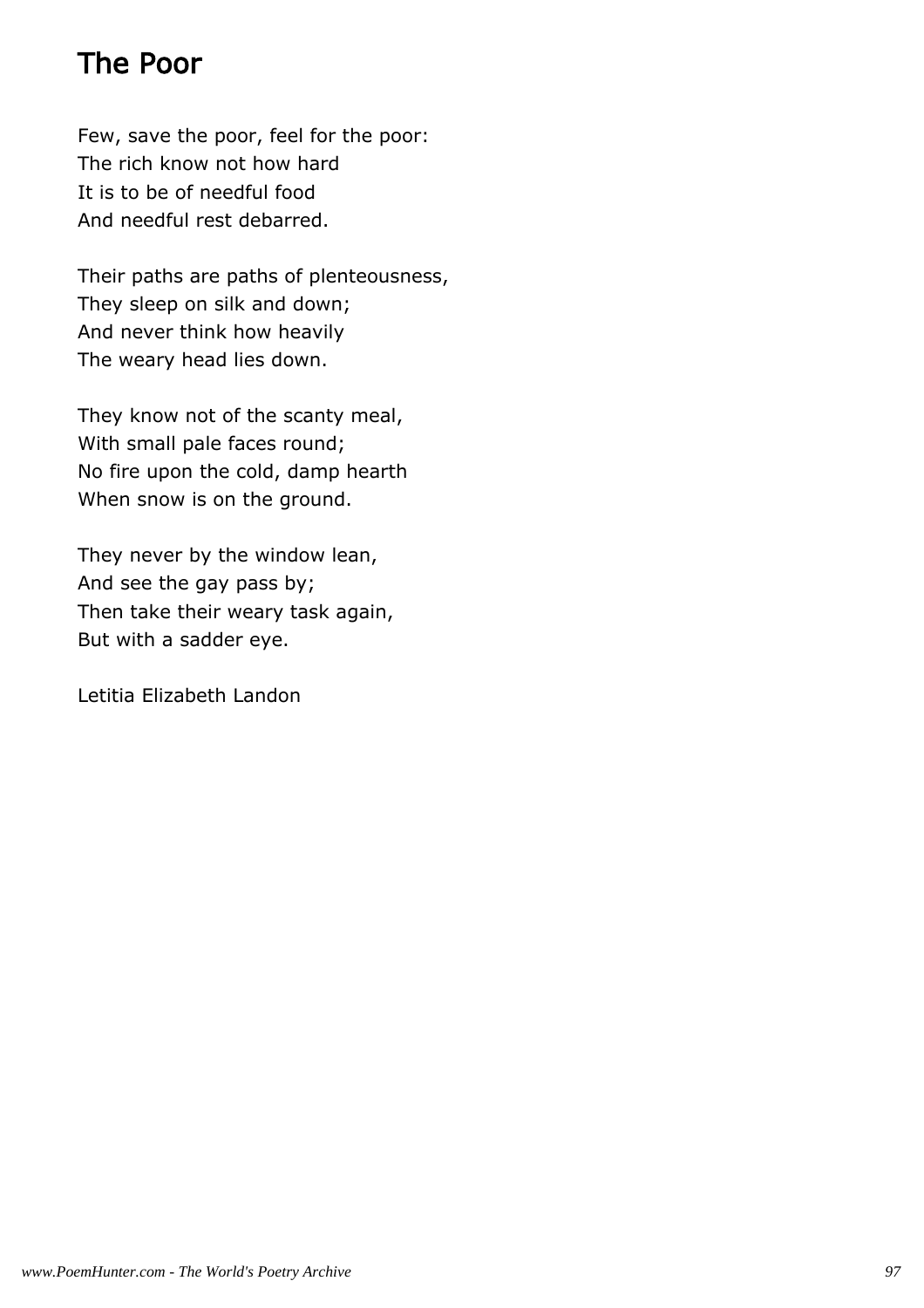## The Power Of Words

'Tis a strange mystery, the power of words! Life is in them, and death. A word can send The crimson colour hurrying to the cheek. Hurrying with many meanings; or can turn The current cold and deadly to the heart. Anger and fear are in them; grief and joy Are on their sound; yet slight, impalpable:-- A word is but a breath of passing air.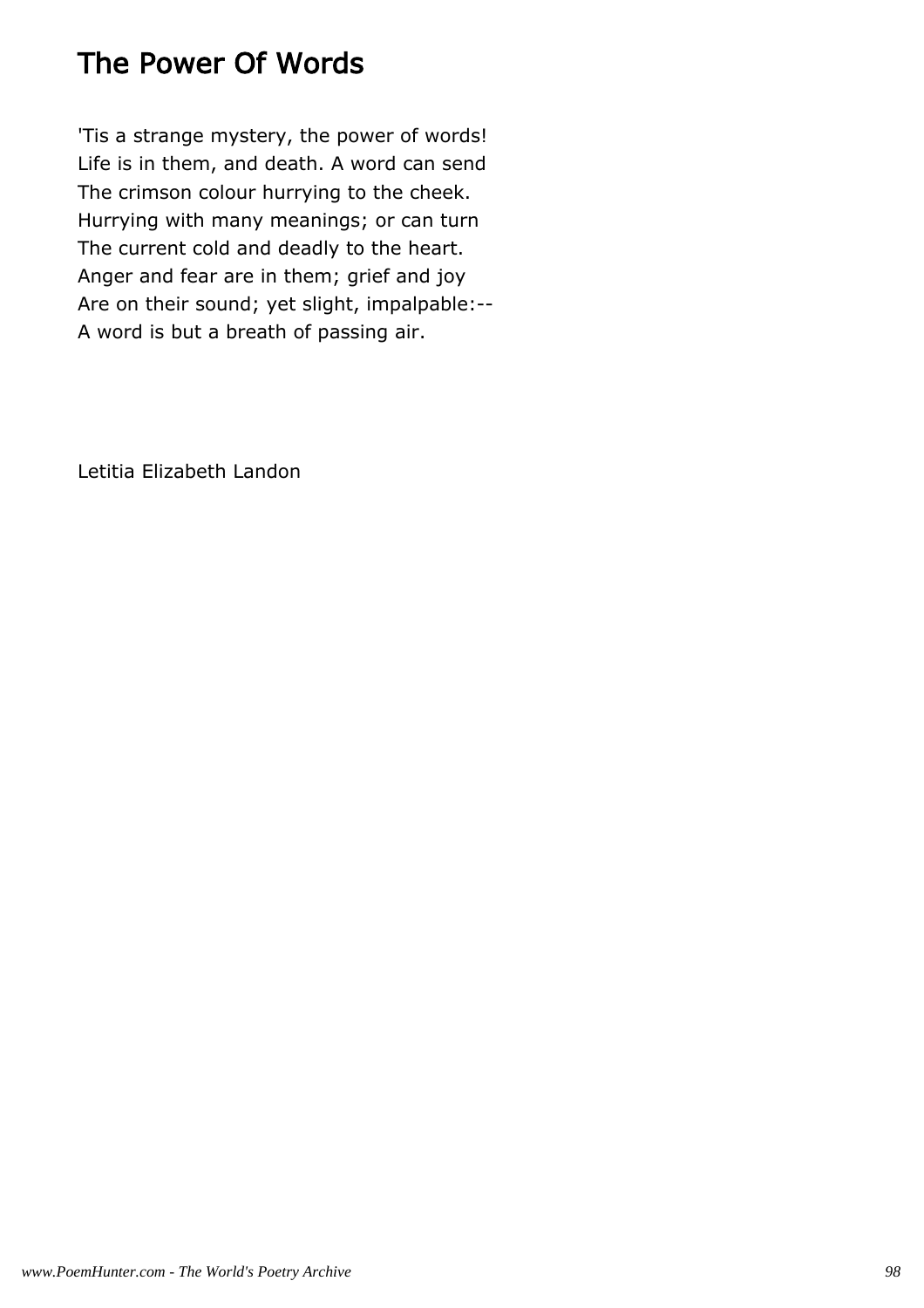### The Record

HE sleeps, his head upon his sword, His soldier's cloak a shroud; His church-yard is the open field,-- Three times it has been plough'd:

The first time that the wheat sprung up 'Twas black as if with blood, The meanest beggar turn'd away From the unholy food.

The third year, and the grain grew fair, As it was wont to wave; None would have thought that golden corn Was growing on the grave.

His lot was but a peasant's lot, His name a peasant's name, Not his the place of death that turns Into a place of fame.

He fell as other thousands do, Trampled down where they fall, While on a single name is heap'd The glory gain'd by all.

Yet even he whose common grave Lies in the open fields, Died not without a thought of all The joy that glory yields.

That small white church in his own land, The lime trees almost hide, Bears on the walls the names of those Who for their country died.

His name is written on those walls, His mother read it there, With pride,--oh! no, there could not be Pride in the widow's prayer.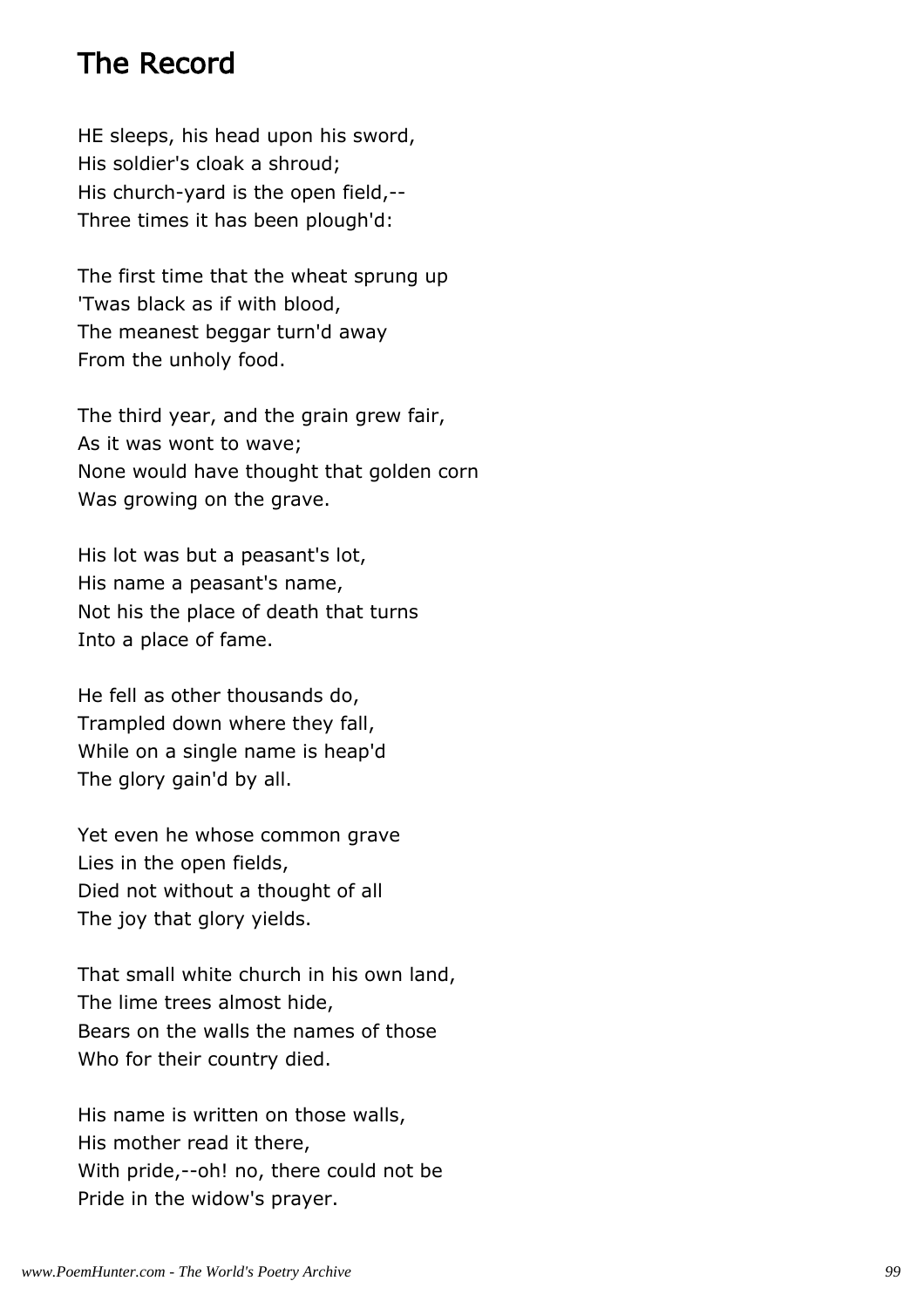And many a stranger who shall mark That peasant roll of fame, Will think on prouder ones, yet say This was a hero's name.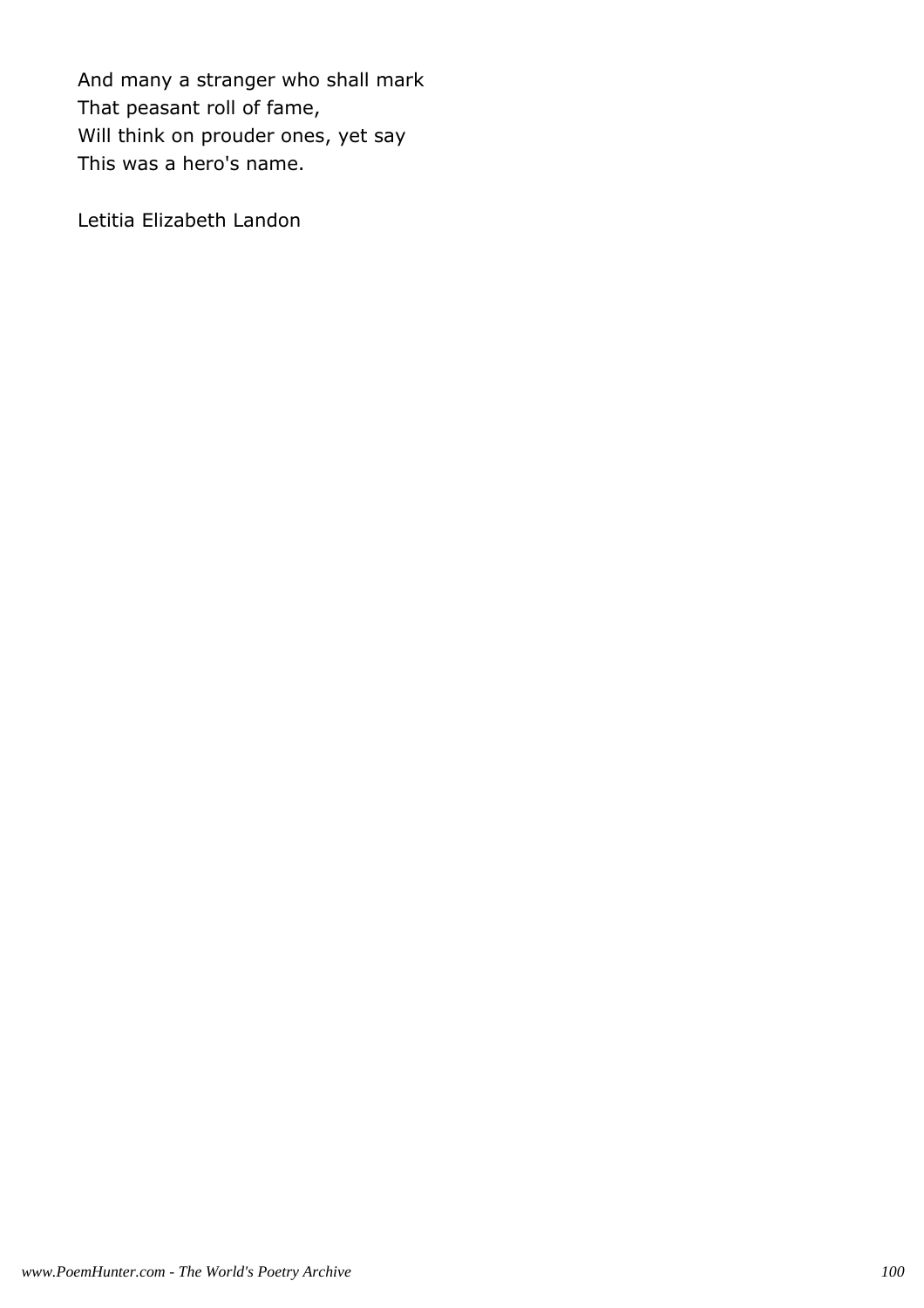## The Reply Of The Fountain

HOW deep within each human heart, A thousand treasured feelings lie; Things precious, delicate, apart, Too sensitive for human eye.

Our purest feelings, and our best, Yet shrinking from the common view; Rarely except in song exprest, And yet how tender, and how true!

They wake, and know their power, when eve Flings on the west its transient glow; Yet long dark shadows dimly weave A gloom round some green path below.

Who dreams not then—the young dream on— Life traced at hope's delicious will; And those whose youth of heart is gone, Perhaps have visions dearer still.

They rise, too, when expected least, When gay yourself, amid the gay, The heart from revelry hath ceased To muse o'er hours long past away.

And who can think upon the past And not weep o'er it as a grave? How many leaves life's wreath has cast! What lights have sunk beneath the wave!

But most these deep emotions rise When, drooping o'er our thoughts alone, Our former dearest sympathies Come back, and claim us for their own.

Such mood is on the maiden's mind Who bends o'er yon clear fount her brow; Long years, that leave their trace behind, Long years, are present with her now.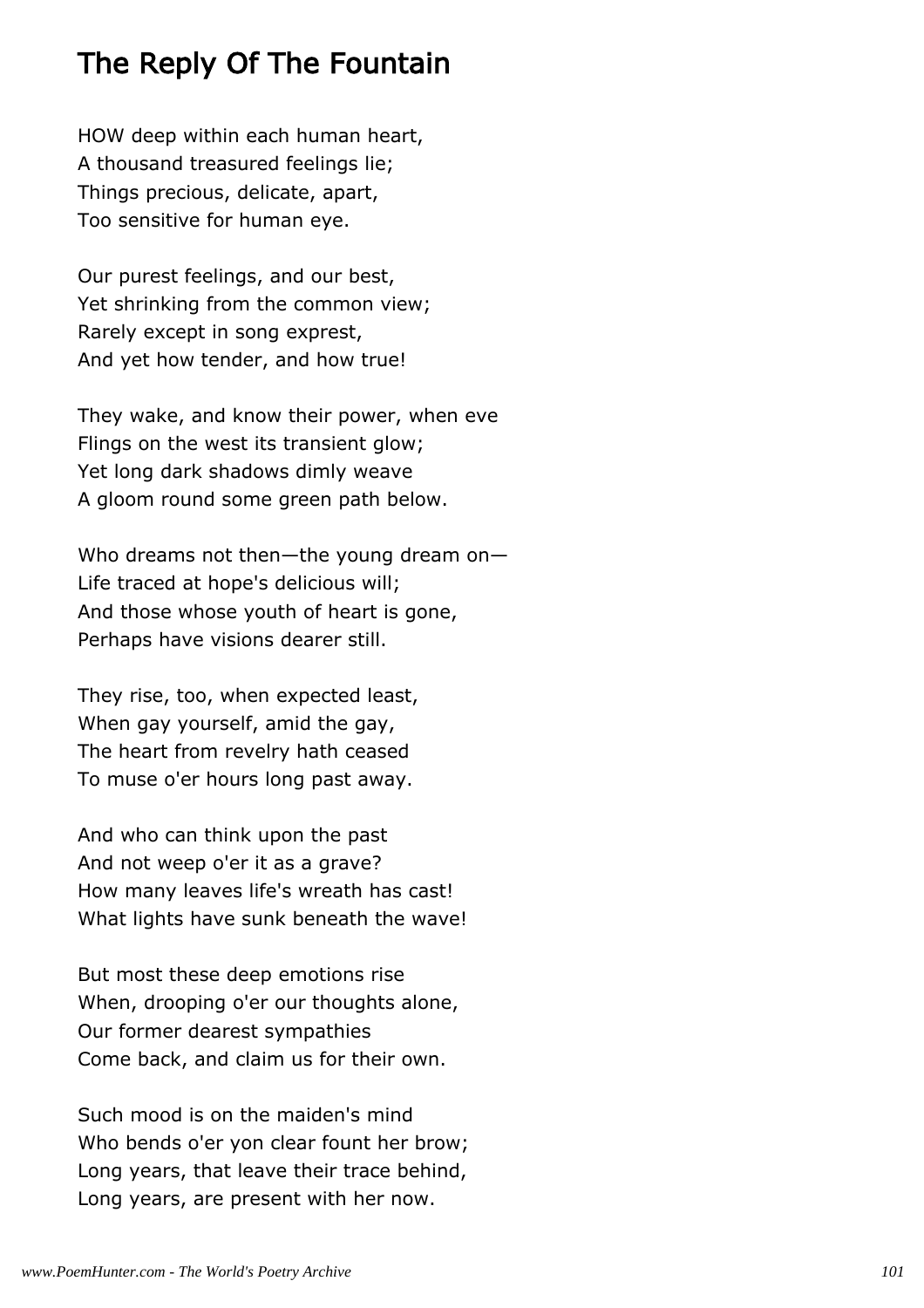Yet, once before she asked a sign From that wild fountain's plaintive song; And silvery, with the soft moonshine, Those singing waters past along.

It was an hour of beauty, made For the young heart's impassioned mood, For love of its sweet self afraid, For hope that colours solitude.

'Alas,' the maiden sighed, 'since first I said, Oh fountain, read my doom; What vainest fancies have I nurst, Of which I am myself the tomb!

'The love was checked—the hope was vain, I deemed that I could feel no more; Why, false one, did we meet again, To show thine influence was not o'er?

'I thought that I could never weep Again, as I had wept for thee, That love was buried cold and deep, That pride and scorn kept watch by me.

'My early hopes, my early tears Were now almost forgotten things, And other cares, and other years Had brought what all experience brings—

'Indifference, weariness, disdain, That taught and ready smile which grows A habit soon—as streams retain The shape and light in which they froze.

'Again I met that faithless eye, Again I heard that charmed tongue; I felt they were my destiny, I knew again the spell they flung.

'Ah! years have fled, since last his name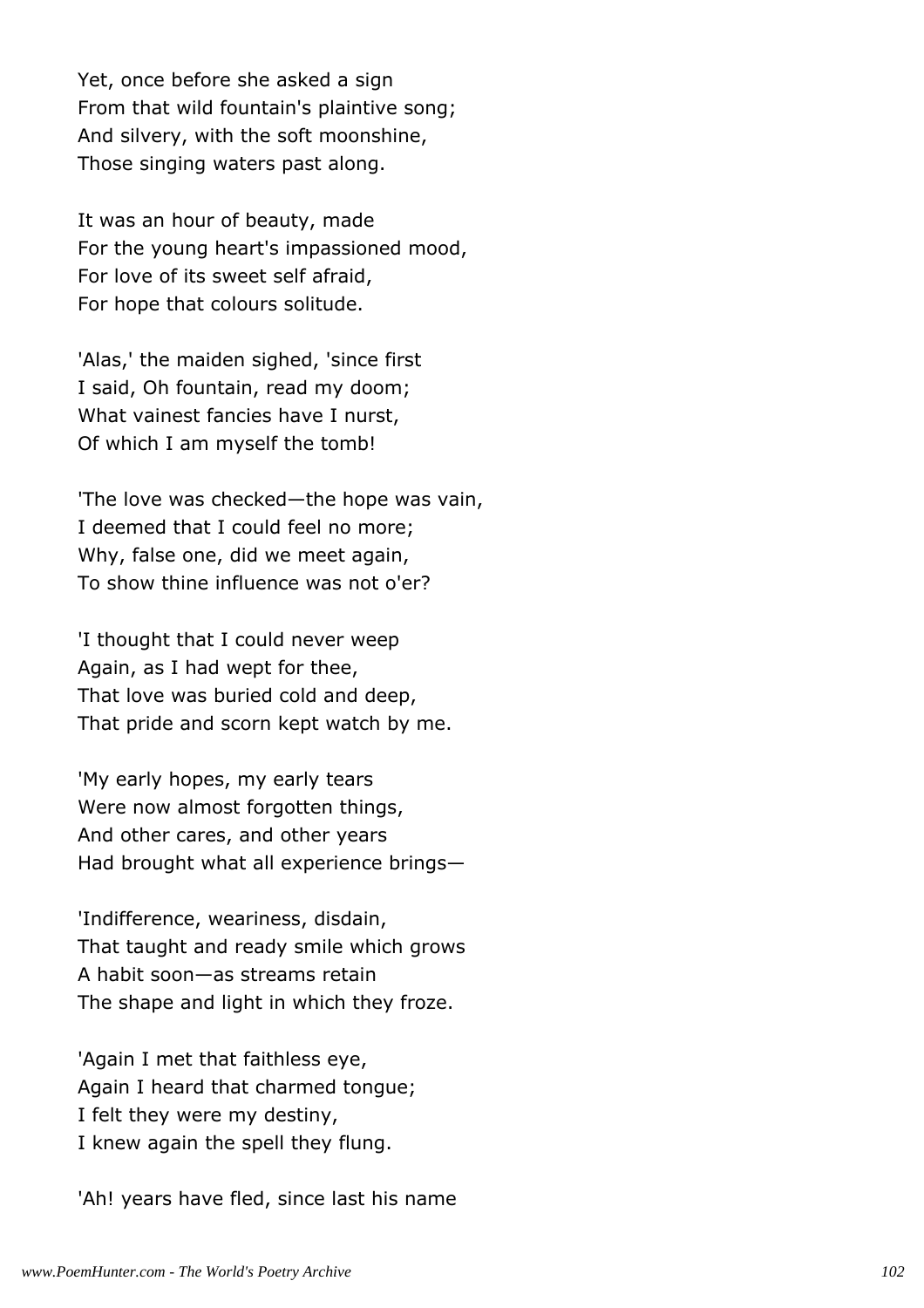Was breathed amid the twilight dim; It was to dream of him I came, And now again I dream of him.

'But changed and cold, my soul has been Too deeply wrung, too long unmoved, Too hardened in life's troubled scene To love as I could once have loved.

'Sweet fountain, once I asked thy waves To whisper hope's enchanted spell; Now I but ask thy haunted caves To teach me how to say farewell.'

She leaned her head upon her hand, She gazed upon that fountain lone Which wandered by its wild-flower strand With a low, mournful, ceaseless moan.

It soothed her with a sweet deceit Of pity, murmured on the breeze; Ah deep the grief, which seeks to cheat Itself with fantasies like these.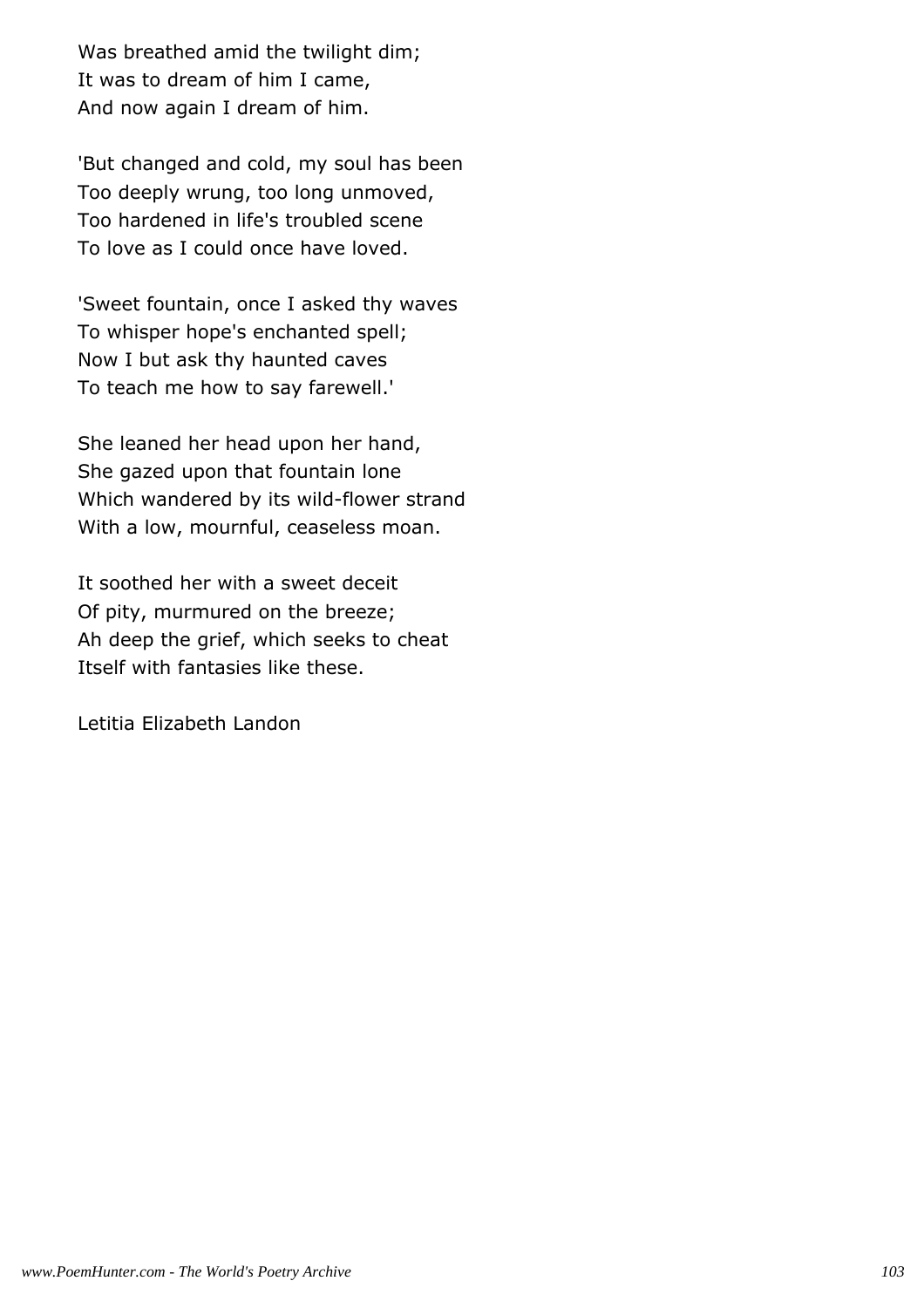# The Ruined Cottage

None will dwell in that cottage; for, they say Oppression reft it from an honest man, And that a curse clings to it. Hence the vine Trails its green weight of leaves upon the ground; Hence weeds are in the garden; hence the hedge, Once sweet with honey suckle, is half-dead; And hence the gray moss on the apple tree. One once dwelt there, who, in his youth, Had been a soldier; and, when many days Had passed, he sought his native village, And sat down, to end his days in peace. He had one child, a little laughing thing, Whose dark eyes, he said, were like her mother's, She had left buried in a strange land. And time went on in comfort and content; And that fair girl had grown far taller Than the red-rose tree, her father planted On her first English birth-day. He had trained it Against an ash, till it became his pride, It was so rich in blossom and in beauty. It was called the tree of Isabel. 'Twas an appeal To all the finer feelings of the heart To mark their quiet happiness; their home, In truth, the house of love; and, more than all, To see them on the Sabbath, when they came, Among the first, to church. And Isabel, With her bright colour and her clear blue eyes, Bowed down so meekly in the house of prayer; And, in the hymn, her sweet voice audible. Her father looked so fond of her, and then, From her looked up so thankfully to heaven. Then their small cottage was so very neat, Their garden filled with fruits and flowers and herbs; And in the winter there was no fireside So cheerful as their own. But other days And other fortunes came - and evil power; They bore against it cheerfully, and hoped For better times; but ruin came at last,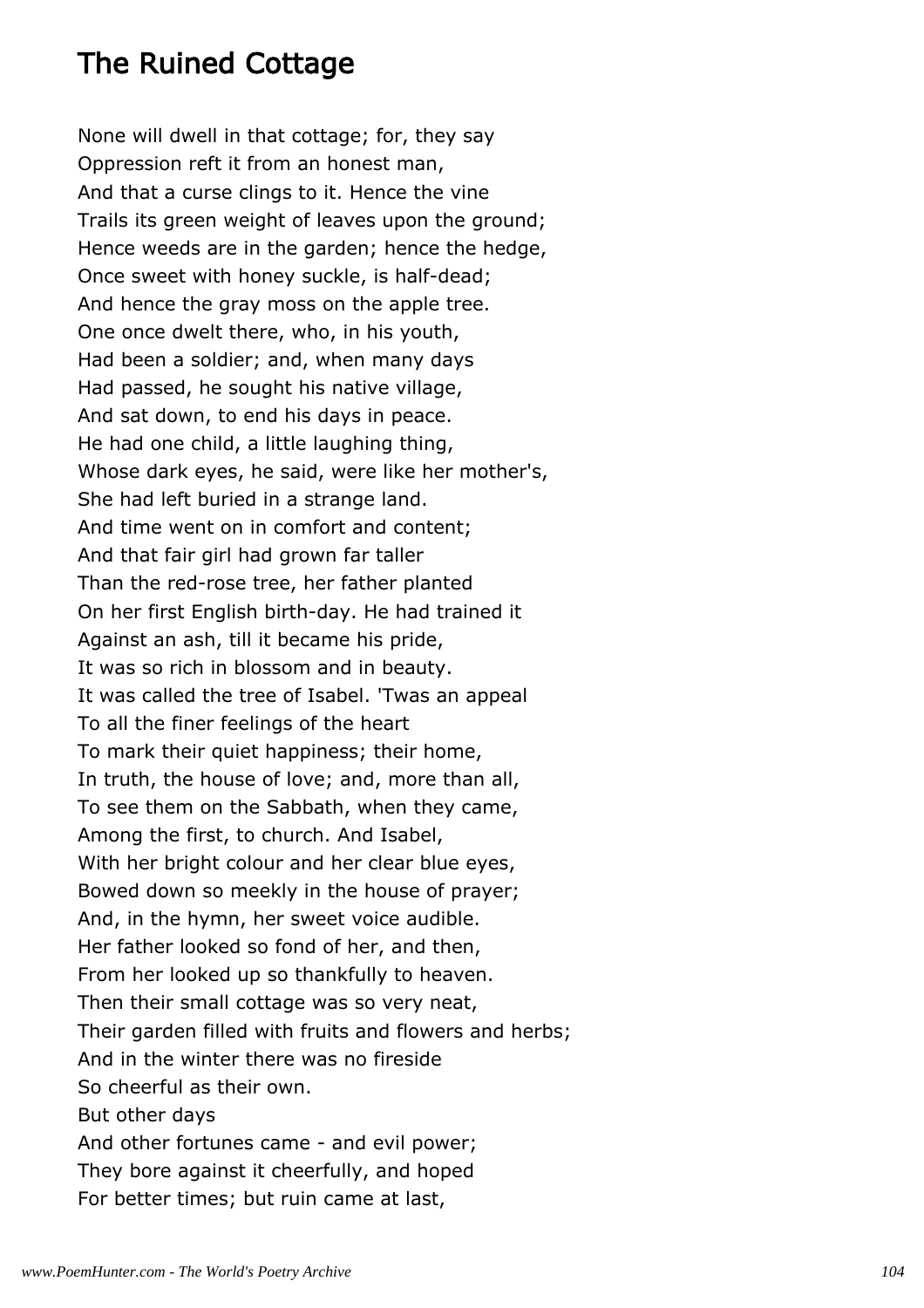And the old soldier left his dear home, And left it for a prison. 'Twas in June, One of June's brightest days; the bee, the bird, The butterfly, were on their lightest wings; The fruits had their first tinge of summer light; The sunny sky, the very leaves seemed glad; But the old man looked back upon his cottage, And wept aloud. They hurried him away, And the dear child, that would not leave his side! They led him from the sight of the blue heaven And the green grass, into a low dark cell, The windows shutting out the blessed sun With iron grating; and, for the first time, He threw him on the bed, and could not hear His Isabel's good night. But the next morn She was the earliest at the prison gate, The last on whom it closed, and her sweet voice And sweeter smile made him forget to pine. She brought him every morning fresh wild flowers, But every morning he could mark her cheek Grow paler and more pale, and her low tones Get fainter and more faint; and a cold dew Was on the hand he held. One day he saw The sun shine through the grating of his cell, Yet Isabel came not. At every sound His heart-beat took away his breath; Yet still she came not near him. One sad day He marked the dull street, through the iron bars, That shut him from the world. At length, He saw a coffin carried carelessly along; And he grew desperate. He forced the bars; And he stood on the street, free and alone. He had no aim, no wish for liberty; He only felt one want - to see the corpse, That had no mourners. When they set it down, Ere it was lowered into the new-dug grave, A rush of passion came upon his soul; He tore off the lid, and saw the face Of Isabel, and knew he had no child. He lay down by the coffin quietly - His heart was broken!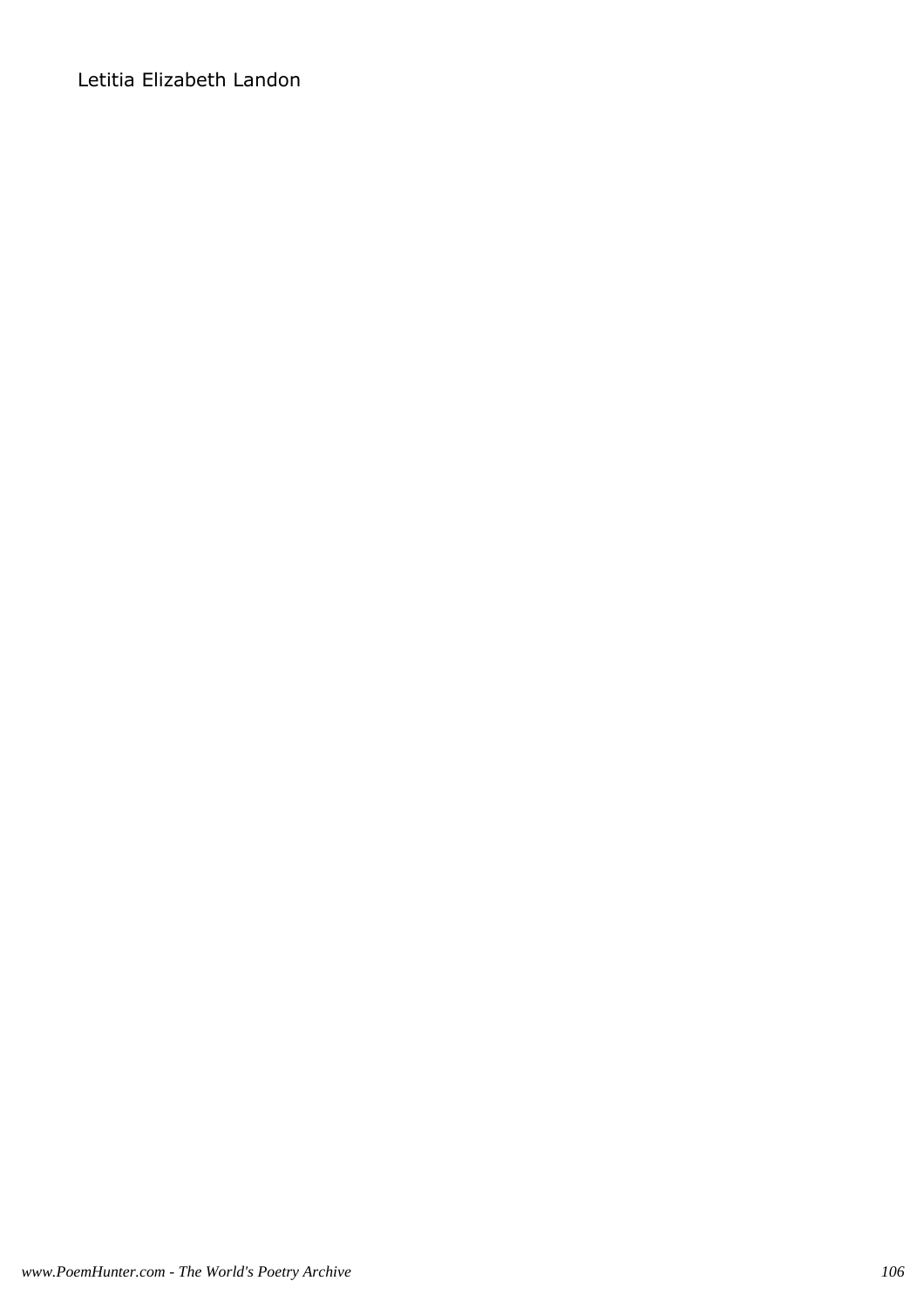## The Rush-Bearing At Ambleside

SUMMER is come, with her leaves and her flowers— Summer is come, with the sun on her hours; The lark in the clouds, and the thrush on the bough, And the dove in the thicket, make melody now. The noon is abroad, but the shadows are cool Where the green rushes grow in the dark forest pool.

We seek not the hedges where violets blow, There alone in the twilight of ev'ning we go; They are love-tokens offered, when heavy with dew, To a lip yet more fragrant—an eye yet more blue. But leave them alone to their summer-soft dream— We seek the green rushes that grow by the stream.

Away from the meadow, although the long grass Be filled with young flowers that smile as we pass; Where the bird's eye is bright as the sapphires that shine When the hand of a beauty is decked from the mine. We want not their gems, and we want not their flowers. But we seek the green rush in the dark forest bowers.

The cowslip is ringing its fairy-like chime, Sweet bells, by whose music Titania keeps time; The rose-bush is covered with cups that unfold Their petals that tremble in delicate gold. But we seek not their blossoms in garlands to blend, We seek the green rush where the willow-trees bend.

The green rush, the green rush, we bear it along To the church of our village with triumph and song; We strew the cold chancel, and kneel on it there, While its fresh odours rise with our voices in prayer. Hark the peal from the old tower in praise of it rings, Let us seek the green rush by the deep woodland springs.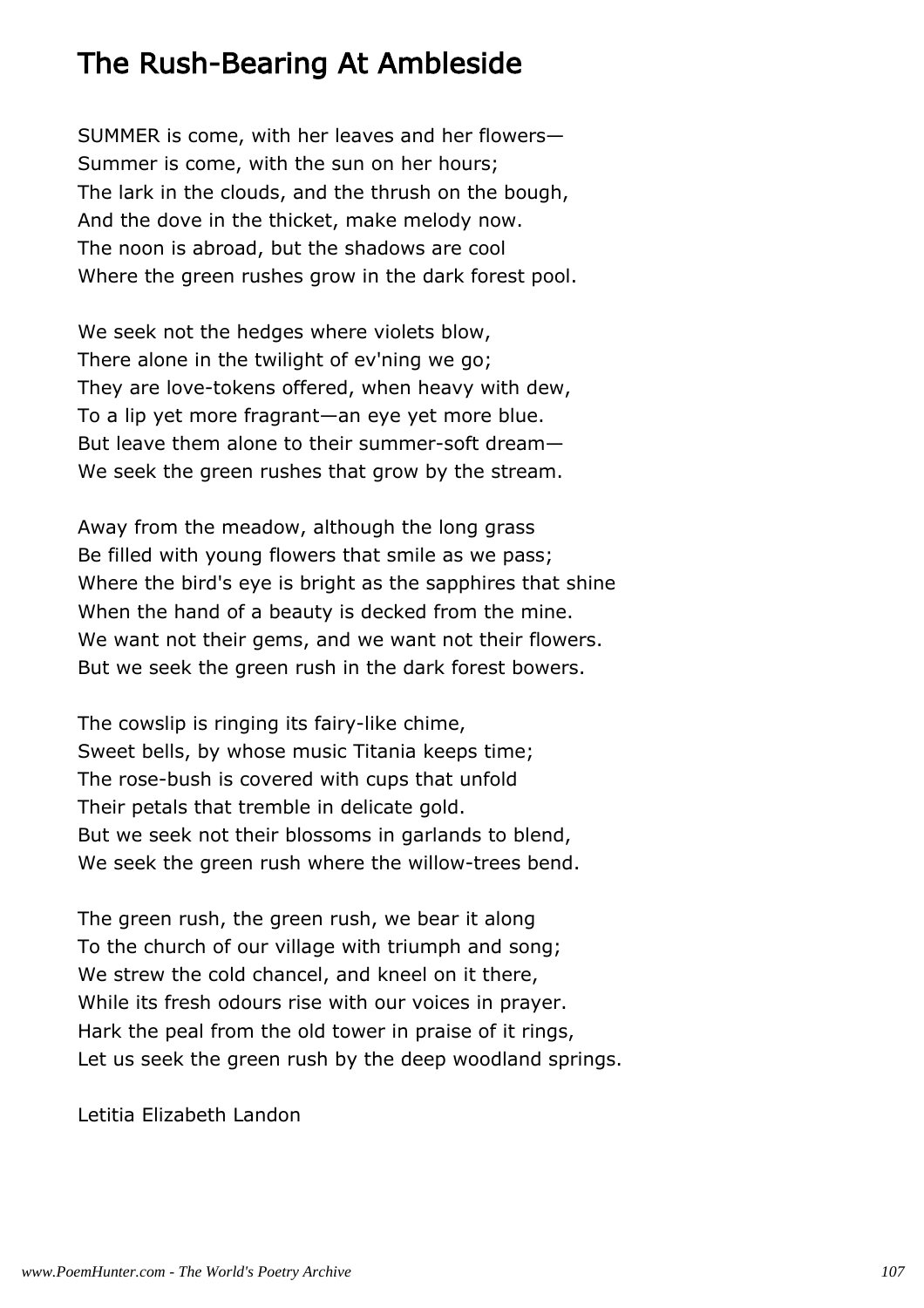### The Sea-Shore

I SHOULD like to dwell where the deep blue sea Rock'd to and fro as tranquilly, As if it were willing the halcyon's nest Should shelter through summer its beautiful guest. When a plaining murmur like that of a song, And a silvery line come the waves along: Now bathing—now leaving the gentle shore, Where shining sea-shells lay scattered o'er.

And children wandering along the strand, With the eager eye and the busy hand, Heaping the pebbles and green sea-weed, Like treasures laid up for a time of need. Or tempting the waves with their daring feet, To launch, perhaps, some tiny fleet: Mimicking those which bear afar The wealth of trade—and the strength of war.

I should love, when the sun-set reddened the foam, To watch the fisherman's boat come home, With his well-filled net and glittering spoil: Well has the noon-tide repaid its toil. While the ships that lie in the distance away Catch on their canvass the crimsoning ray; Like fairy ships in the tales of old, When the sails they spread were purple and gold.

Then the deep delight of the starry night, With its shadowy depths and dreamy light: When far away spreads the boundless sea, As if it imaged infinity. Let me hear the winds go singing by, Lulling the waves with their melody: While the moon like a mother watches their sleep, And I ask no home but beside the deep.

Letitia Elizabeth Landon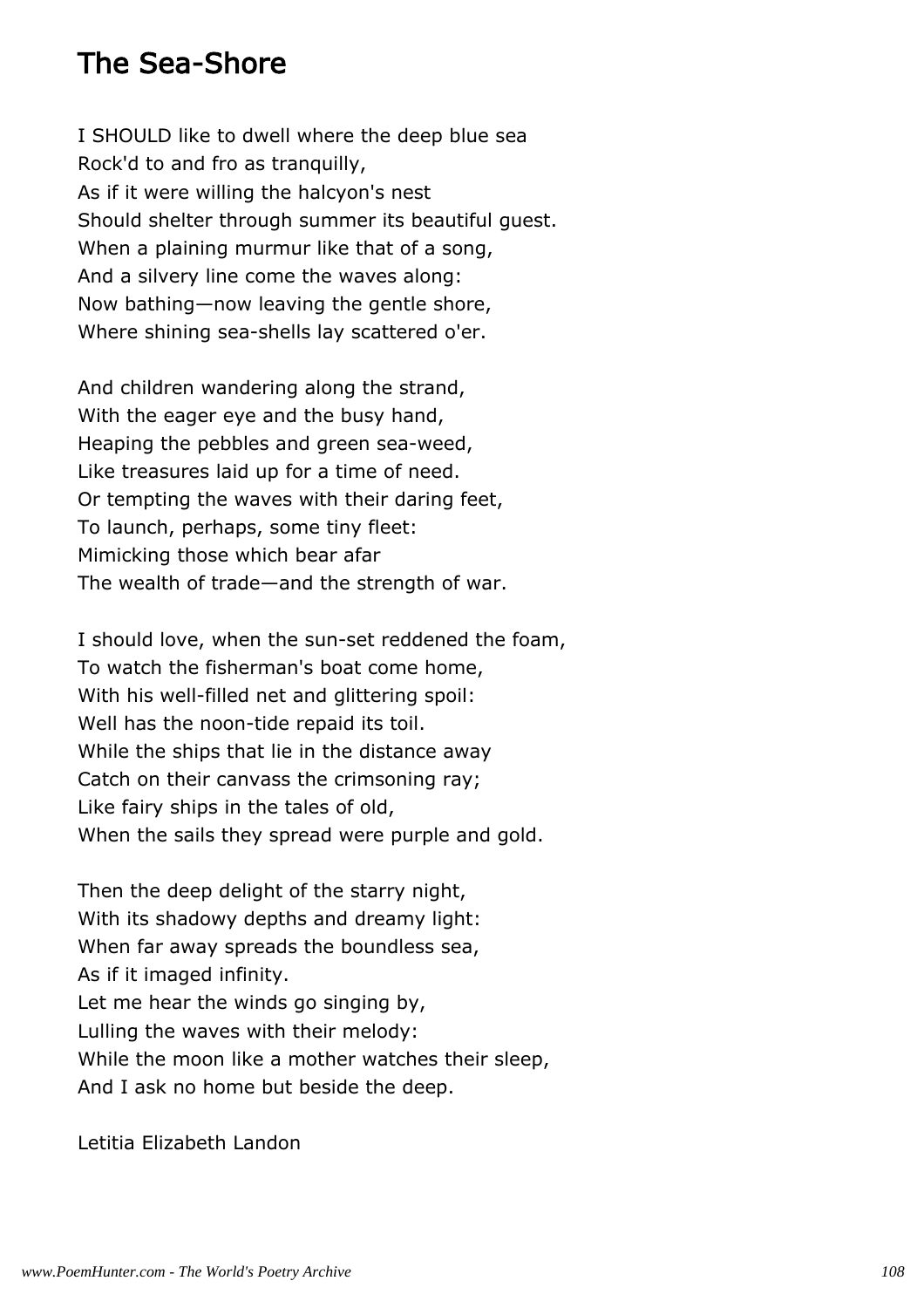# The Sheperd Boy

LIKE some vision olden Of far other time, When the age was golden, In the young world's prime Is thy soft pipe ringing, O lonely shepherd boy, What song art thou singing, In thy youth and joy?

Or art thou complaining Of thy lowly lot, And thine own disdaining Dost ask what thou hast not? Of the future dreaming, Weary of the past, For the present scheming, All but what thou hast.

No, thou art delighting In thy summer home; Where the flowers inviting Tempt the bee to roam; Where the cowslip bending, With its golden bells, Of each glad hour's ending With a sweet chime tells.

All wild creatures love him When he is alone, Every bird above him Sings its softest tone. Thankful to high Heaven, Humble in thy joy, Much to thee is given, Lowly shepherd boy.

Letitia Elizabeth Landon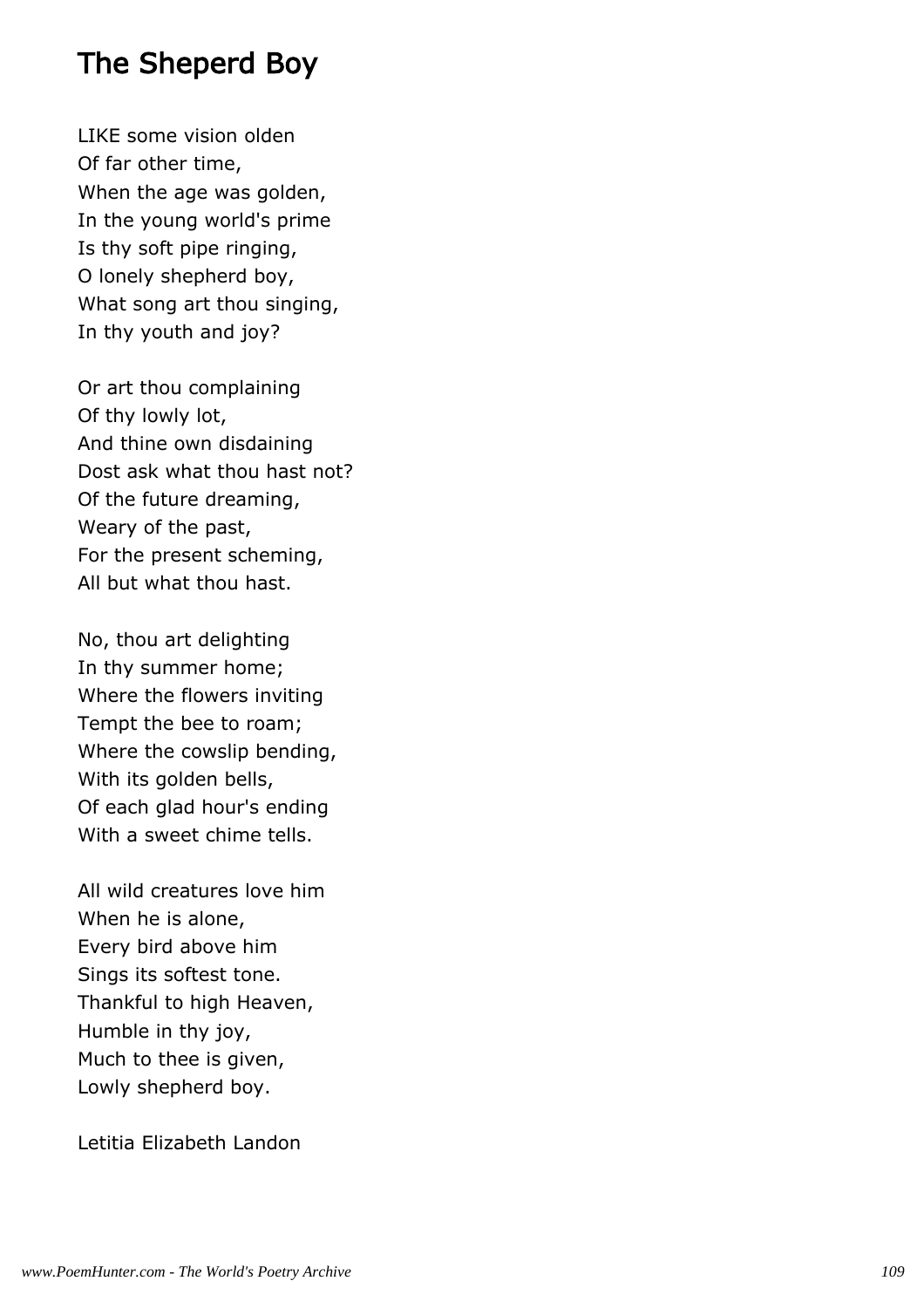### The Soldier's Funeral

The muffled drum rolled on the air, Warriors, with stately step, were there; On every arm was the black crape bound, Every carbine was turned to the ground; Solemn, the sound of their measured tread, As silent and slow, they followed the dead.

The riderless horse was led in the rear; There were white plumes waving over the bier; Helmet and sword were laid on the pall, For, it was a soldier's funeral.

That soldier had stood on the battle plain, Where every step was over the slain; But the brand and the ball had passed him by, And he came to his native land, to die.

'Twas hard to come to that native land, And not clasp one familiar hand; 'Twas hard to be numbered amid the dead, Before he could hear his welcome said.

But, 'twas something to see its cliffs once more, And to lay his bones on his own loved shore; To think, that the friends of his youth might weep, O'er the green grass turf of the soldier's sleep.

The bugles ceased their wailing sound, As the coffin was lowered into the ground; A volley was fired, a blessing said, One moment's pause, and they left the dead.

I saw a poor and aged man - His step was feeble, his cheek was wan; He knelt him down on the new-raised mound, His face was bowed on the cold damp ground; He raised his head, his tears were done - The father had prayed o'er his only son.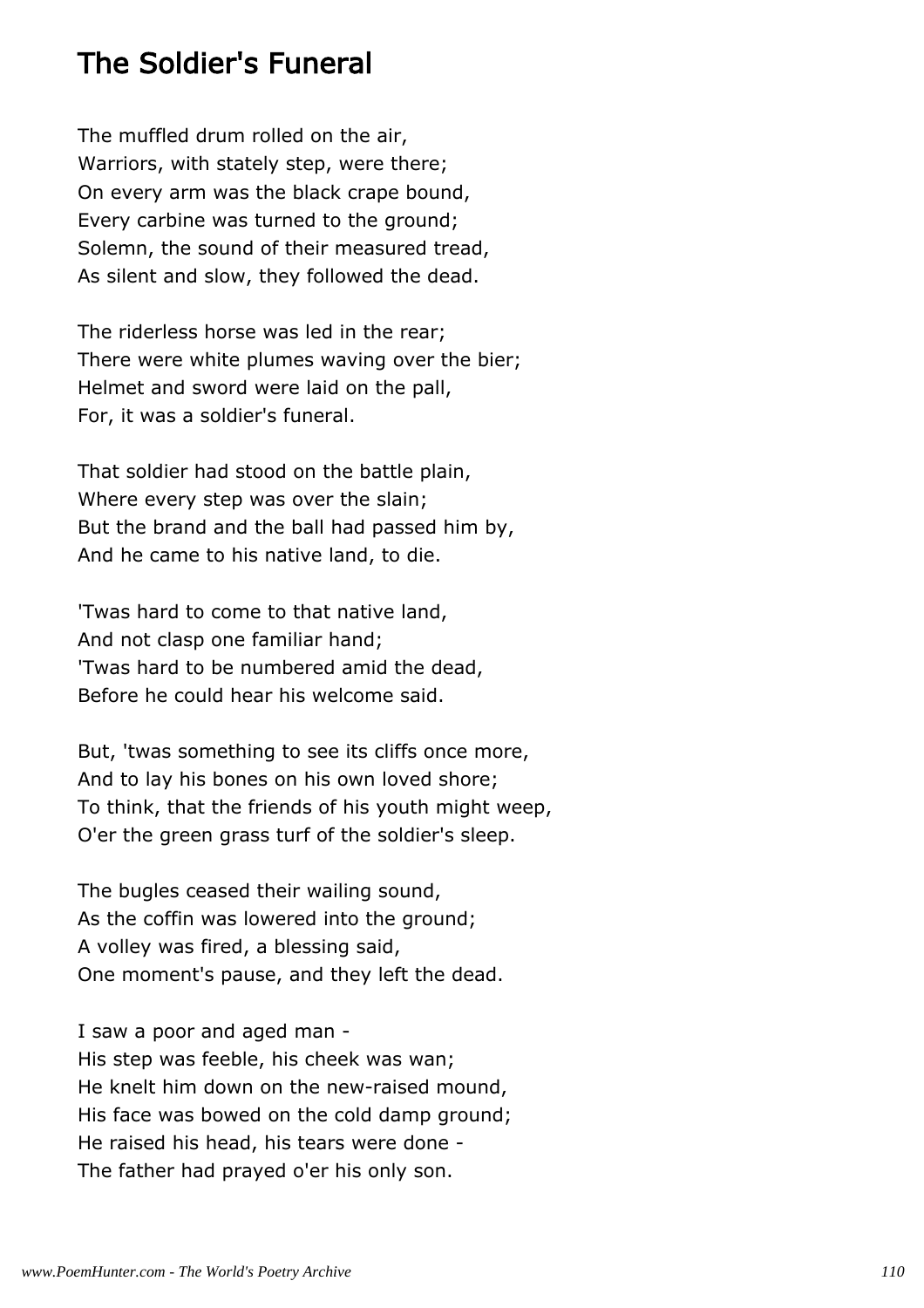Letitia Elizabeth Landon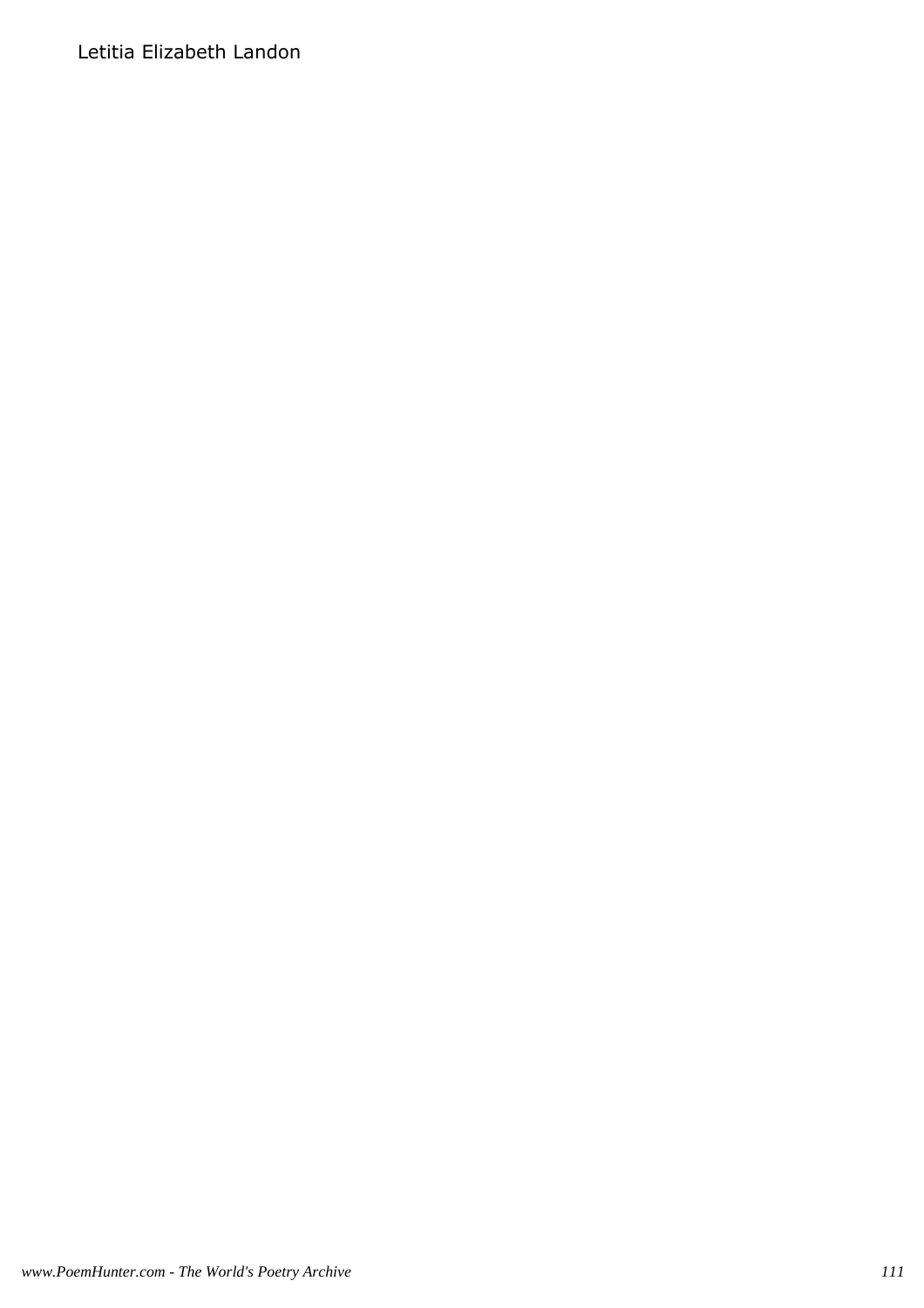## The Soldier's Grave

THERE'S a white stone placed upon yonder tomb, Beneath is a soldier lying - The death-wound came, amid sword and plume, When banner and ball were flying.

Yet now he sleeps, the turf on his breast, By wet wild flowers surrounded; The church shadow falls o'er the place of his rest, Where the steps of his childhood bounded.

There were tears, that fell from manly eyes, There was woman's gentle weeping, And the wailing of age and infant cries, O'er the grave, where he lies sleeping.

He had left his home in his spirit's pride, With his father's sword and blessing; He stood with the valiant, side by side, His country's wrongs redressing.

He came again, in the light of his fame, When the red campaign was over; One heart, that, in secret, had kept his name, Was claimed by the soldier lover.

But the cloud of strife came upon the sky;- He left his sweet home for battle; Left his young child's lisp for the loud war-cry, And the cannon's long death-rattle.

He came again - but an altered man: The path of the grave was before him, And the smile, that he wore, was cold and wan, For the shadow of death hung o'er him.

He spoke of victory - spoke of cheer:- These are the words, that are vainly spoken To the childless mother, or orphan's ear, Or the widow, whose heart is broken.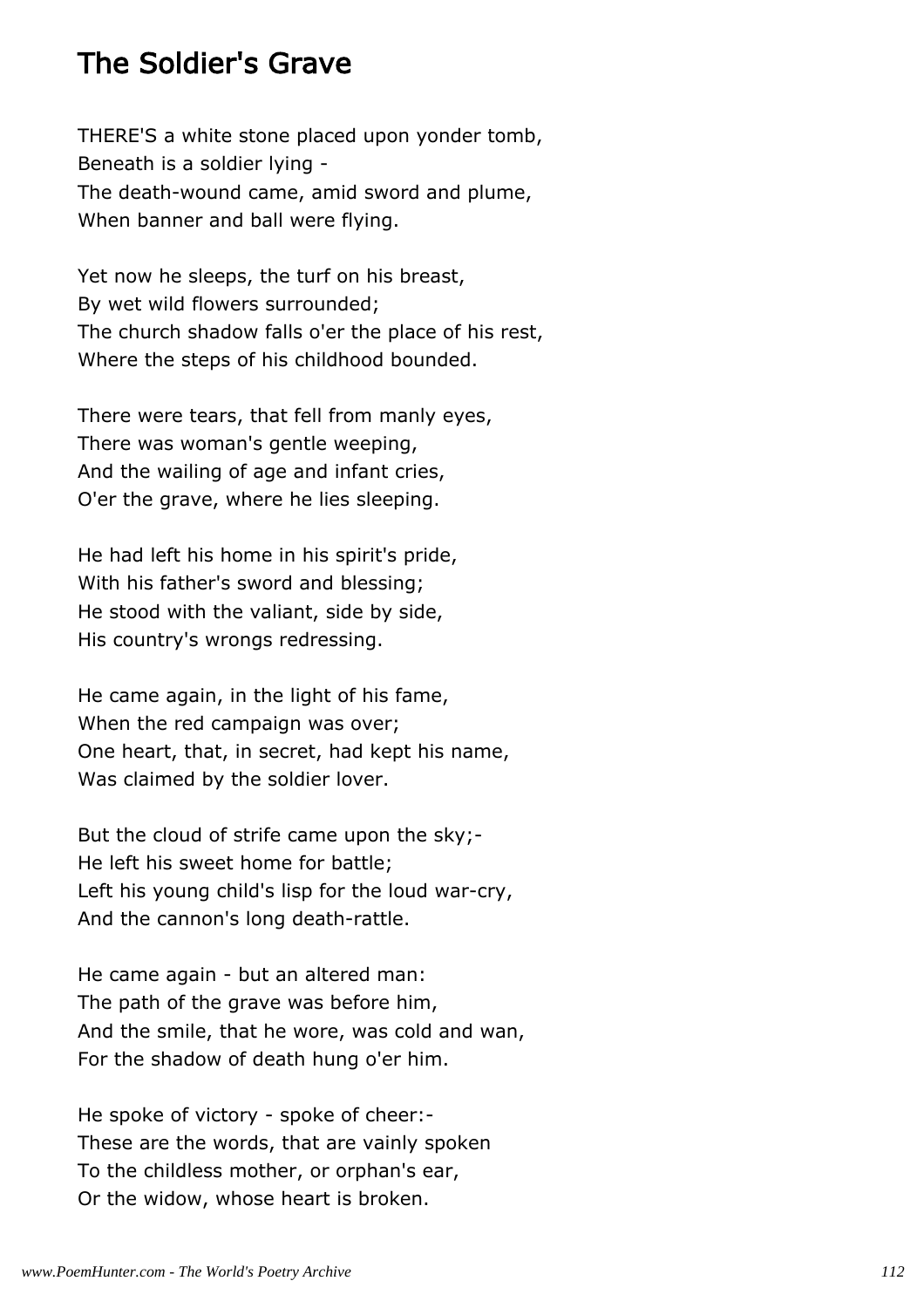A helmet and sword are engraved on the stone, Half hidden by yonder willow; There he sleeps, whose death in battle was won, But he died on his own home pillow.

Letitia Elizabeth Landon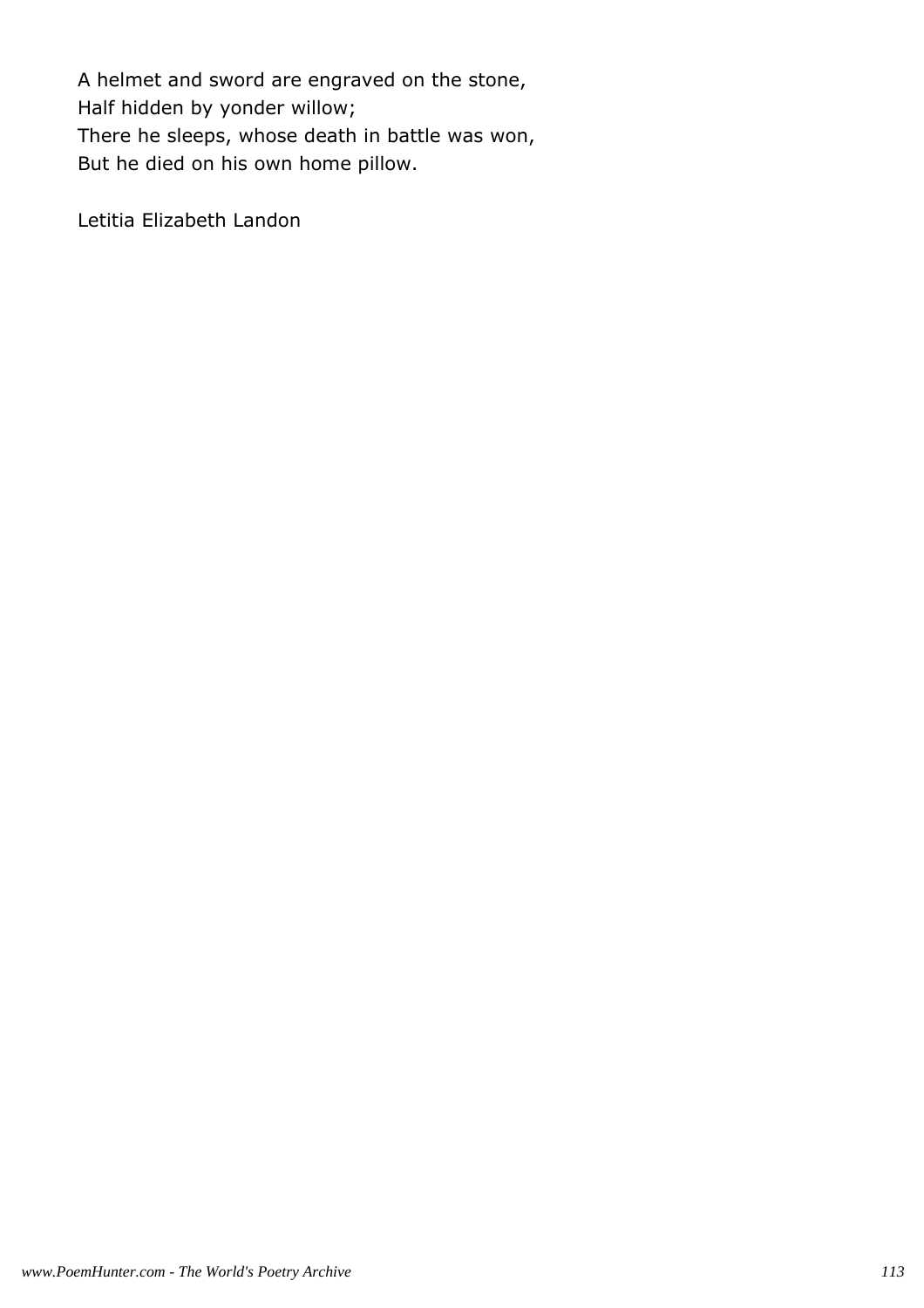### The Sultana's Remonstrance

IT suits thee well to weep, As thou lookest on the fair land, Whose sceptre thou hast held With less than woman's hand.

On yon bright city gaze, With its white and marble halls, The glory of its lofty towers, The strength of its proud walls.

And look to yonder palace, With its garden of the rose, With its groves and silver fountains, Fit for a king's repose.

There is weeping in that city, And a cry of woe and shame, There's a whisper of dishonour, And that whisper is thy name.

And the stranger's feast is spread, But it is no feast of thine; In thine own halls accursed lips Drain the forbidden wine.

And aged men are in the streets, Who mourn their length of days, And young knights stand with folded arms, And eyes they dare not raise.

There is not one whose blood was not As the waves of ocean free,-- Their fathers died for thy fathers, They would have died for thee.

Weep not, 'tis mine to weep, That ever thou wert born, Alas, that all a mother's love Is lost in a queen's scorn!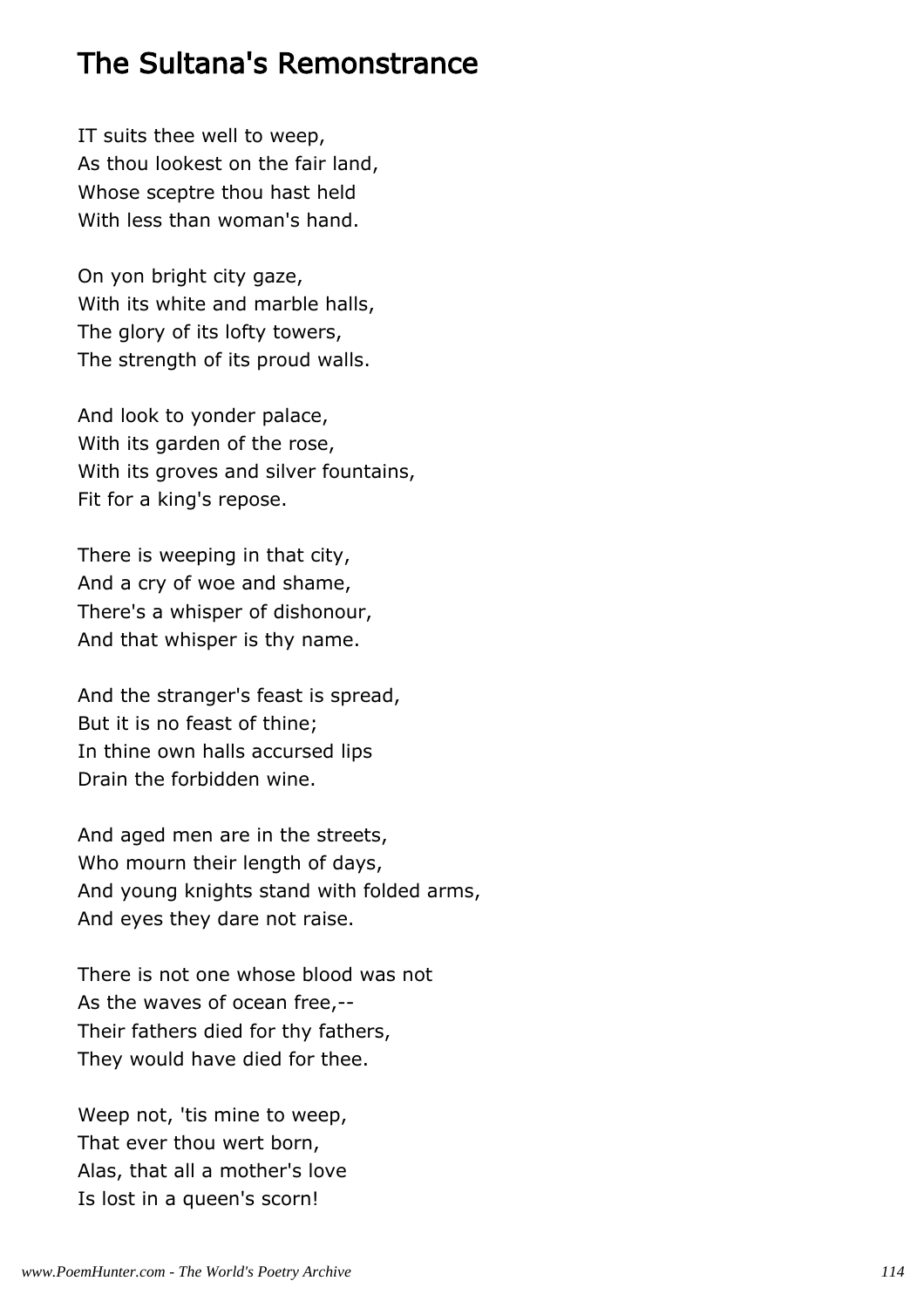Yet weep, thou less than woman, weep, Those tears become thine eye,-- It suits thee well to weep the land For which thou daredst not die.\*

Letitia Elizabeth Landon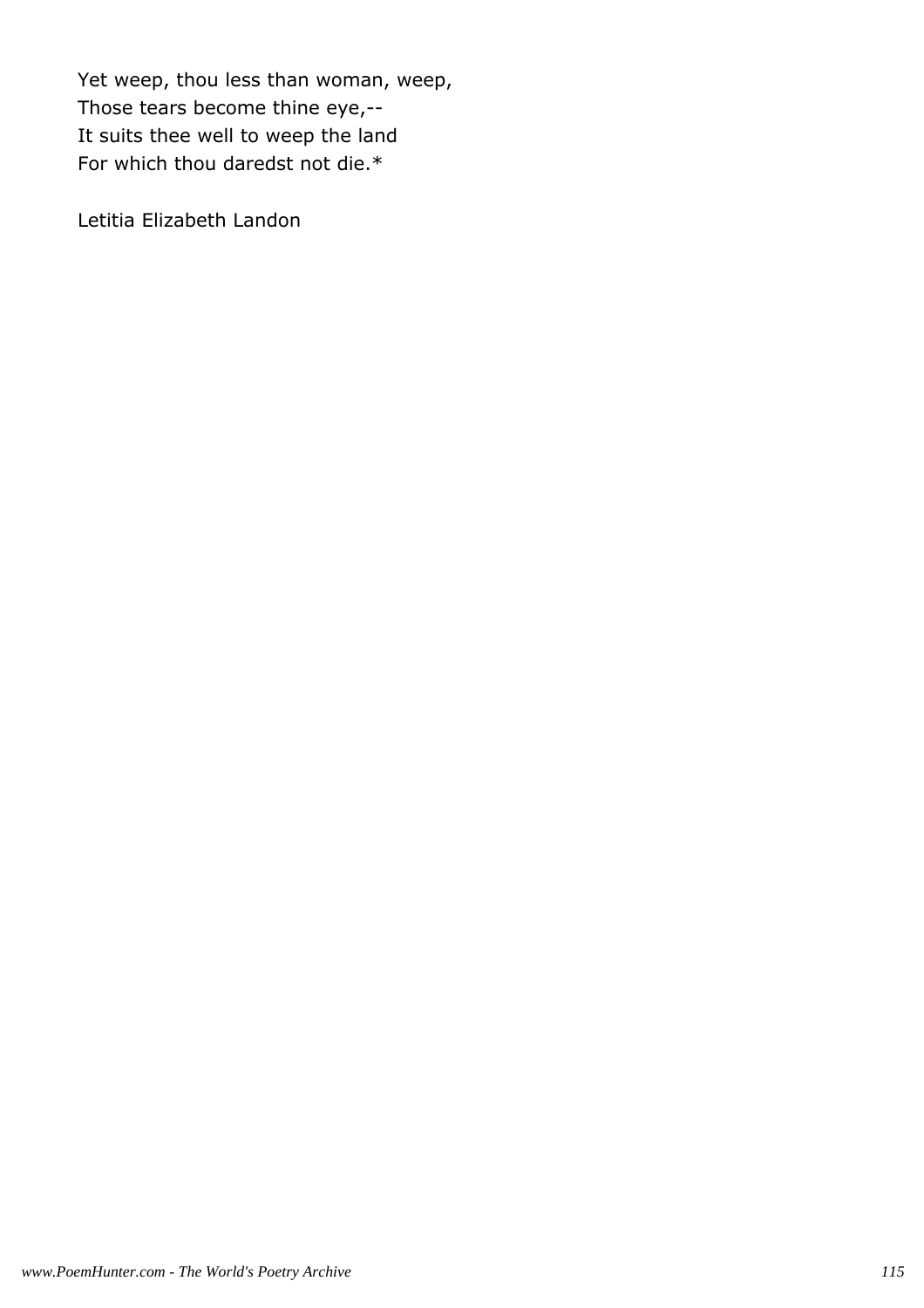# The Troubadour. Canto 1

CALL to mind your loveliest dream,-- When your sleep is lull'd by a mountain stream, When your pillow is made of the violet, And over your head the branches are met Of a lime-tree cover'd with bloom and bees, When the roses' breath is on the breeze, When odours and light on your eyelids press With summer's delicious idleness; And upon you some shadowy likeness may glance Of the faery banks of the bright Durance; Just where at first its current flows 'Mid willows and its own white rose,-- Its clear and early tide, or ere A shade, save trees, its waters bear.

The sun, like an Indian king, has left To that fair river a royal gift Of gold and purple; no longer shines His broad red disk o'er that forest of pines Sweeping beneath the burning sky Like a death-black ocean, whose billows lie Dreaming dark dreams of storm in their sleep When the wings of the tempest shall over them sweep. --And with its towers cleaving the red Of the sunset clouds, and its shadow spread Like a cloak before it, darkening the ranks Of the light young trees on the river's banks, And ending there, as the waters shone Too bright for shadows to rest upon, A castle stands; whose windows gleam Like the golden flash of a noon-lit stream Seen through the lily and water-flags' screen: Just so shine those panes through the ivy green, A curtain to shut out sun and air, Which the work of years has woven there. --But not in the lighted pomp of the west Looks the evening its loveliest; Enter yon turret, and round you gaze On what the twilight east displays: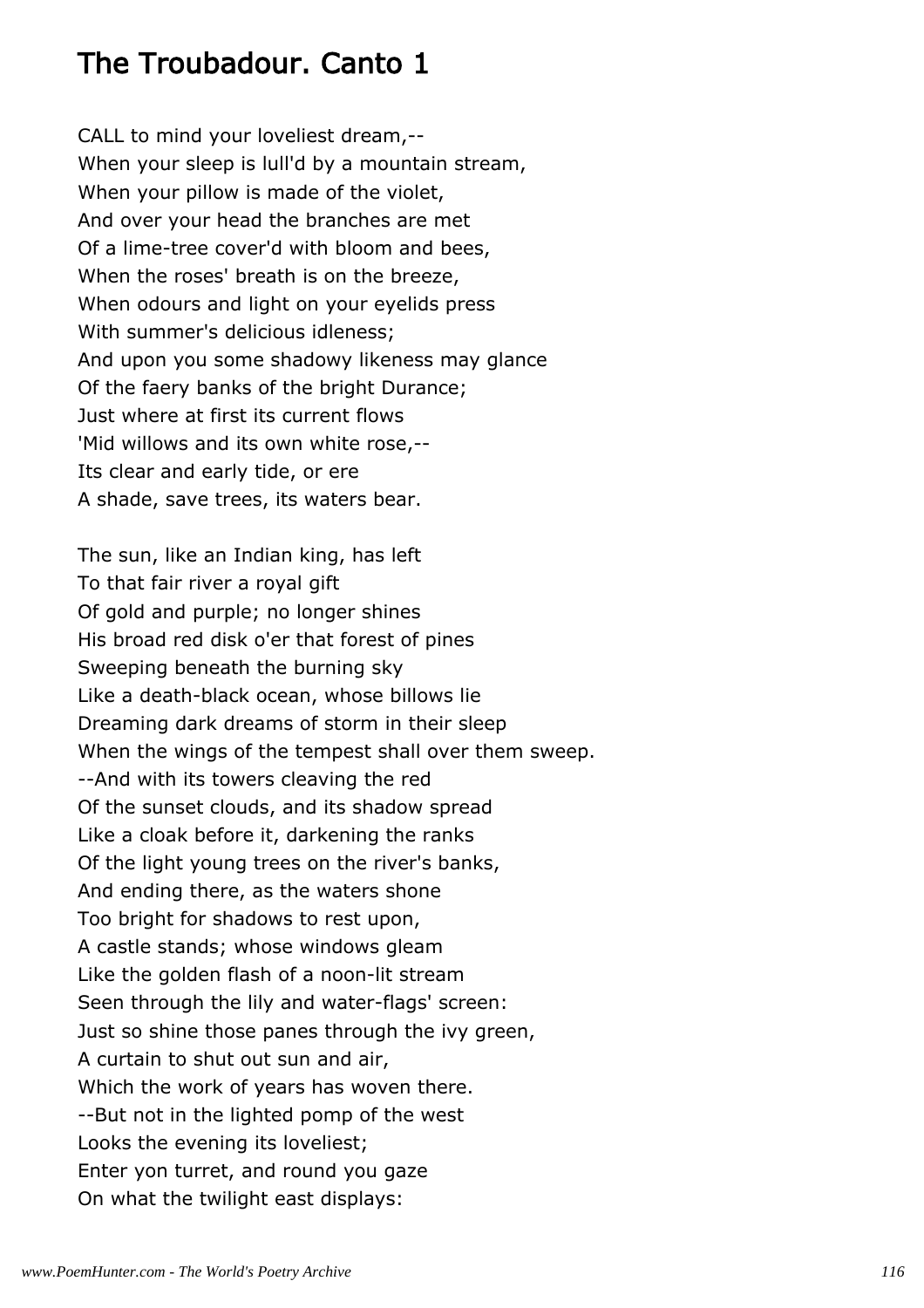One star, pure, clear, as if it shed The dew on each young flower's head; And, like a beauty of southern clime, Her veil thrown back for the first time, Pale, timid as she feared to own Her claim upon the midnight throne, Shows the fair moon her crescent sign. --Beneath, in many a serpentine, The river wanders; chesnut trees Spread their old boughs o'er cottages Where the low roofs and porticoes Are cover'd with the Provence rose. And there are vineyards: none might view The fruit o'er which the foliage weaves; And olive groves, pale as the dew Crusted its silver o'er the leaves. And there the castle garden lay With tints in beautiful array: Its dark green walks, its fountains falling, Its tame birds to each other calling; The peacock with its orient rings, The silver pheasant's gleaming wings; And on the breeze rich odours sent Sweet messages, as if they meant To rouse each sleeping sense to all The loveliness of evening's fall.-- That lonely turret, is it not A minstrel's own peculiar spot? Thus with the light of shadowy grey To dream the pleasant hours away.

Slight columns were around the hall With wreathed and fluted pedestal Of green Italian marble made, In likeness of the palm-trees' shade; And o'er the ceiling starry showers Mingled with many-colour'd flowers, With crimson roses o'er her weeping, There lay that royal maiden sleeping-- DANAE , she whom gold could move-- How could it move her heart to love? Between the pillars the rich fold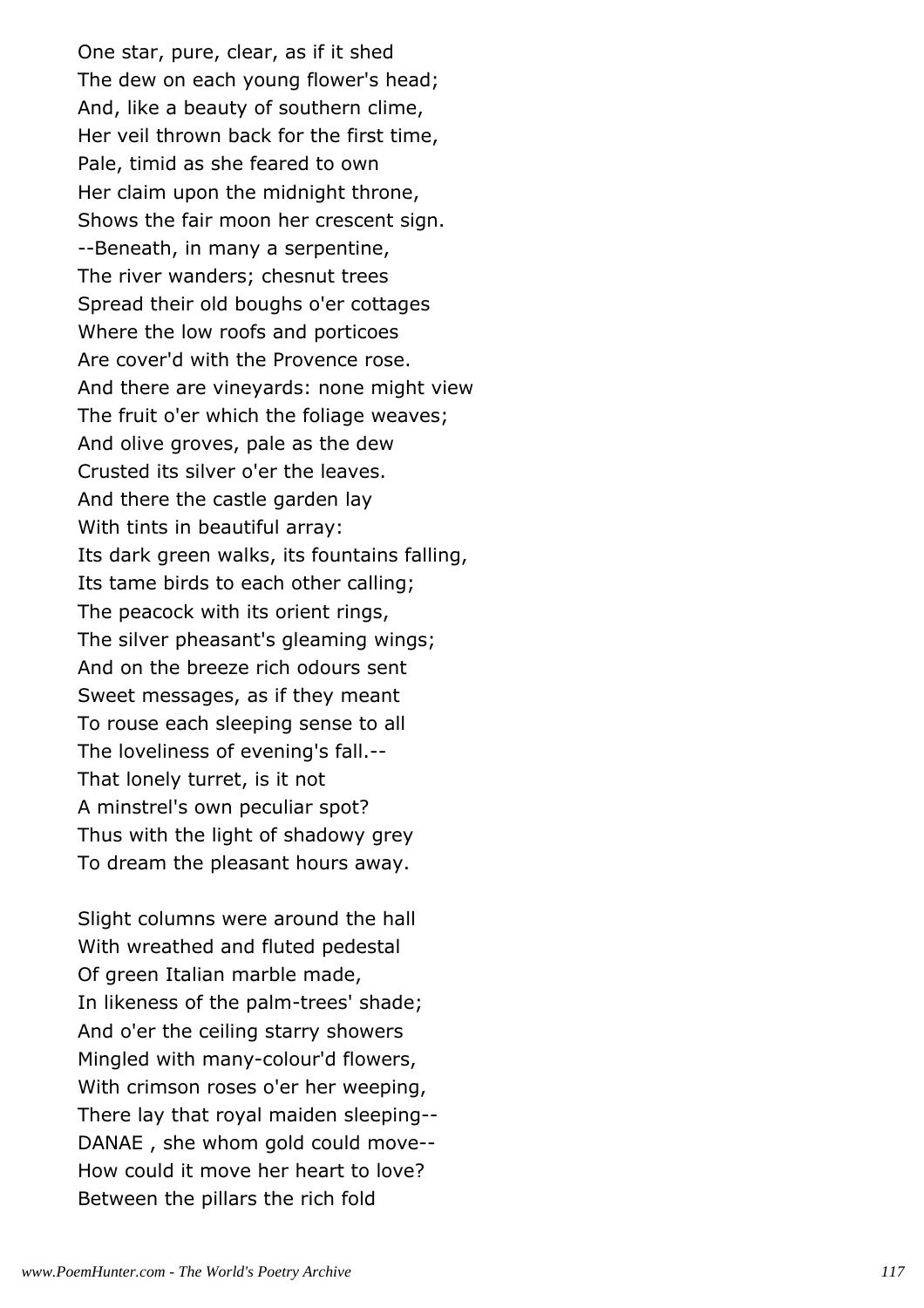Of tapestry fell, inwrought with gold, And many-colour'd silks which gave, Strange legends of the fair and brave. And there the terrace covered o'er With summer's fair and scented store; As grateful for the gentle care That had such pride to keep it fair.

And, gazing, as if heart and eye Were mingled with that lovley sky, There stood a youth, slight as not yet With manhood's strength and firmness set; But on his cold, pale cheek were caught The traces of some deeper thought, A something seen of pride and gloom, Not like youth's hour of light and bloom: A brow of pride, a lip of scorn,-- Yet beautiful in scorn and pride-- A conscious pride, as if he own'd Gems hidden from the world beside; And scorn, as he cared not to learn Should others prize those gems or spurn. He was the last of a proud race Who left him but his sword and name, And boyhood past in restless dreams Of future deeds and future fame.

But there were other dearer dreams Than the light'ning flash of these war gleams That fill'd the depths of RAYMOND'S heart; For his was now the loveliest part Of the young poet's life, when first, In solitude and silence nurst, His genius rises like a spring Unnoticed in its wandering; Ere winter cloud or summer ray Have chill'd, or wasted it away, When thoughts with their own beauty fill'd Shed their own richness over all, As waters from sweet woods distill'd Breathe perfume out where'er they fall. I know not whether Love can fling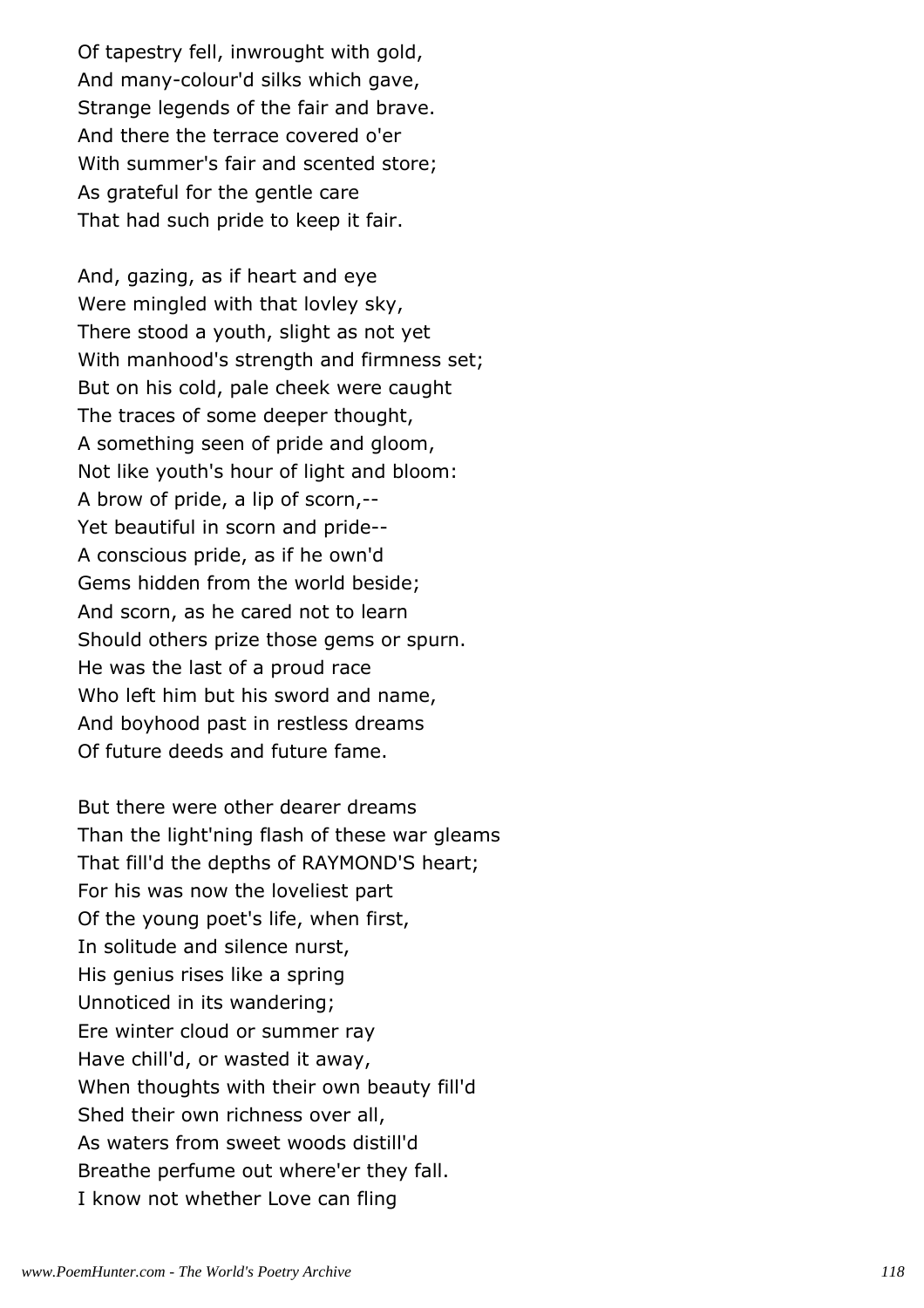A deeper witchery from his wing Than falls sweet Power of Song from thine. Yet, ah! the wreath that binds thy shrine, Though seemingly all bloom and light, Hides thorn and canker, worm and blight. Planet of wayward destinies Thy victims are thy votaries! Alas! for him whose youthful fire Is vowed and wasted on the lyre,-- Alas! for him who shall essay, The laurel's long and dreary way! Mocking will greet, neglect will chill His spirit's gush, his bosom's thrill; And, worst of all, that heartless praise Echoed from what another says. He dreams a dream of life and light, And grasps the rainbow that appears Afar all beautiful and bright, And finds it only formed of tears. Ay, let him reach the goal, let fame Pour glory's sunlight on his name, Let his songs be on every tongue, And wealth and honours round him flung: Then let him show his secret thought, Will it not own them dearly bought? See him in weariness fling down The golden harp, the violet crown; And sigh for all the toil, the care, The wrong that he has had to bear; Then wish the treasures of his lute Had been, like his own feelings, mute, And curse the hour when that he gave To sight that wealth, his lord and slave.

But RAYMOND was in the first stage Of life's enchanted pilgrimage: 'Tis not for Spring to think on all The sear and waste of Autumn's fall:-- Enough for him to watch beside The bursting of the mountain tide, To wander through the twilight shade By the dark, arching pine-boughs made,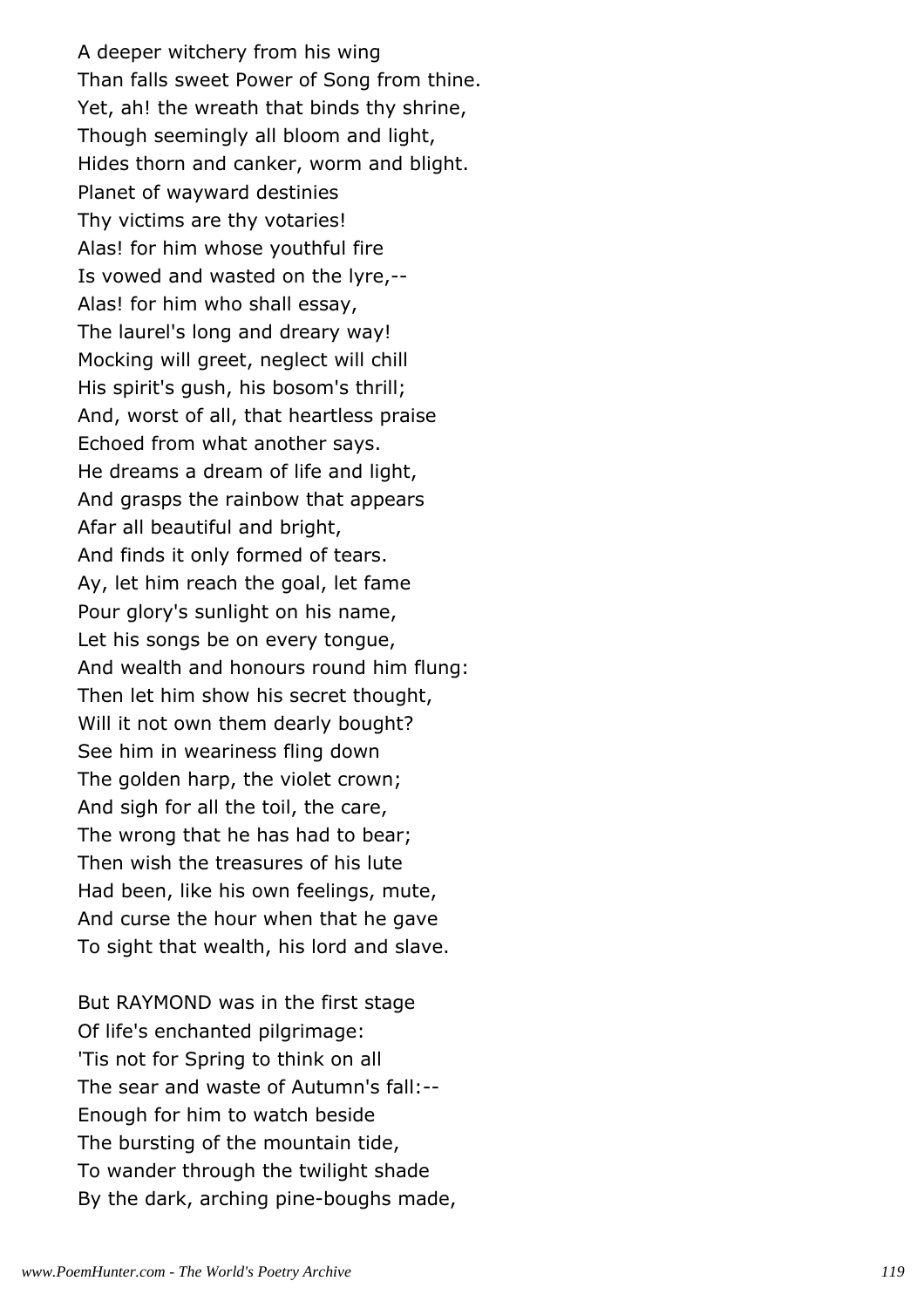And at the evening's starlit hour To seek for some less shadowy bower, Where dewy leaf, and flower pale, Made the home of the nightingale. Or he would seek the turret hall, And there, unheard, unseen of all, When even the night winds were mute, His rich tones answer'd to the lute; And in his pleasant solitude He would forget his wayward mood, And pour his spirit forth when none Broke on his solitude, save one.

There is a light step passing by Like the distant sound of music's sigh; It is that fair and gentle child, Whose sweetness has so oft beguiled, Like sunlight on a stormy day, His almost sullenness away.

They said she was not of mortal birth, And her face was fairer than face of earth: What is the thing to liken it to? A lily just dipp'd in the summer dew-- Parian marble--snow's first fall?-- Her brow was fairer than each and all. And so delicate was each vein's soft blue, 'Twas not like blood that wander'd through. Rarely upon that cheek was shed, By health or by youth, one tinge of red; And never closest look could descry, In shine, or in shade, the hue of her eye: But as it were made of light, it changed, With every sunbeam that over it ranged; And that eye could look through the long dark lash, With the moon's dewy smile, or the lightning's flash. Her silken tresses, so bright and so fair, Stream'd like a banner of light on the air, And seldom its sunny wealth around Was chaplet of flowers or ribbon bound; But amid the gold of its thousand curls Was twisted a braid of snow-white pearls,--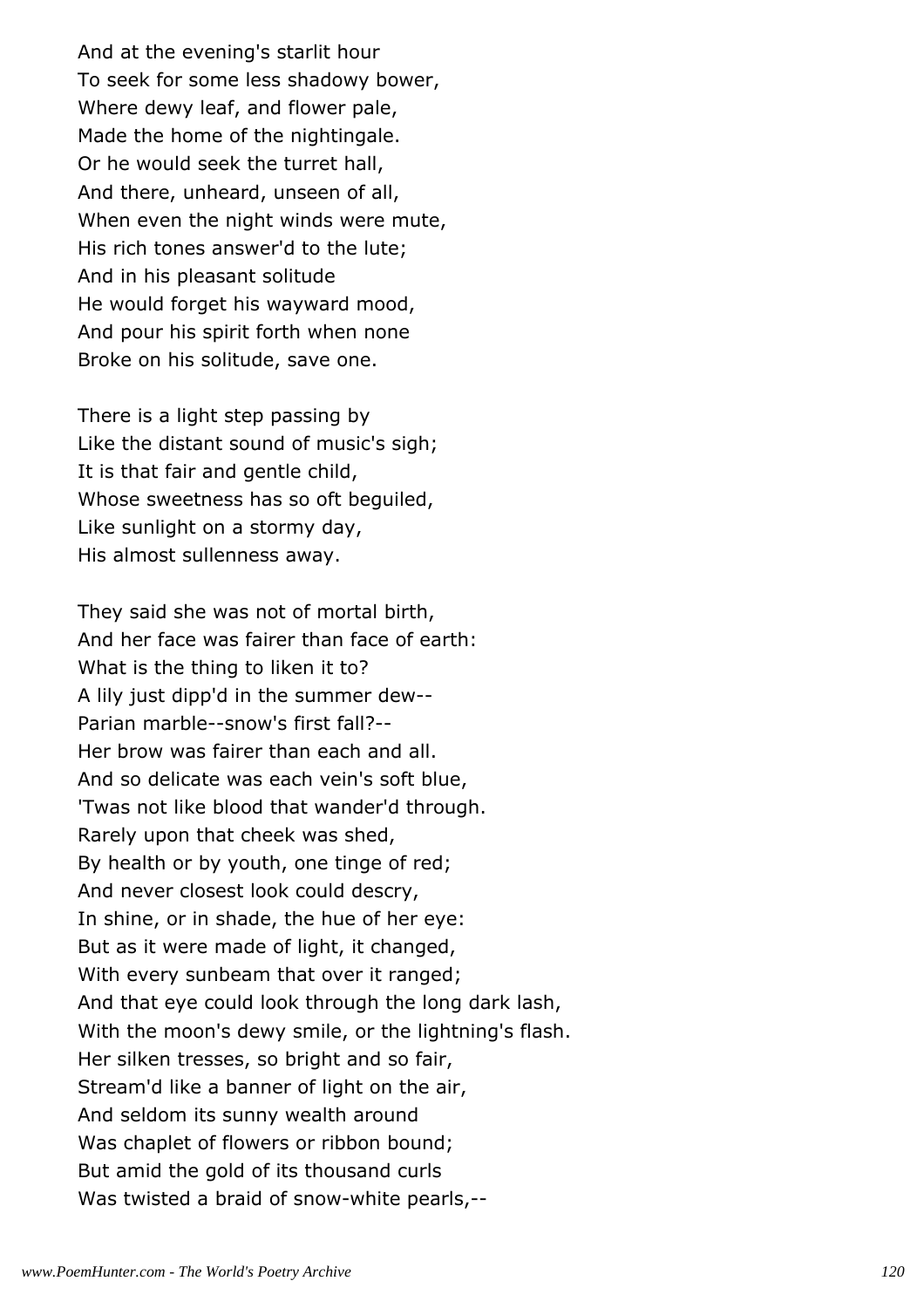They said 'twas a charmed spell; that before, This braid her nameless mother wore; And many were the stories wild Whisper'd of the neglected child.

LORD AMIRALD , (thus the tale was told), The former lord of the castle-hold,-- LORD AMIRALD had followed the chase Till he was first and last in the race; The blood-dy'd sweat hung on his steed, Each breath was a gasp, yet he stay'd not his speed. Twice the dust and foam had been wash'd By the mountain torrent that over them dash'd; But still the stag held on his way, Till a forest of pine trees before them lay, And bounding and crashing boughs declare The stag and the hunter have enter'd there. On, on they went, till a greenwood screen Lay AMIRALD and his prey between: He has heard the creature sink on the ground, And the branches give way at his courser's bound.

The spent stag on the grass is laid; But over him is leant a maid, Her arms and fair hair glistening With the bright waters of the spring; And AMIRALD paused, and gazed, as seeing Were grown the sole sense of his being.

At first she heard him not, but bent Upon her pitying task intent; The summer clouds of hair that hung Over her brow were backwards flung, She saw him! Her first words were prayer Her gasping favourite's life to spare; But her next tones were soft and low, And on her cheek a mantling glow Play'd like a rainbow; and the eye That raised in pleading energy, Shed, starlike, its deep beauty round, Seem'd now as if to earth spell-bound.-- They parted: but each one that night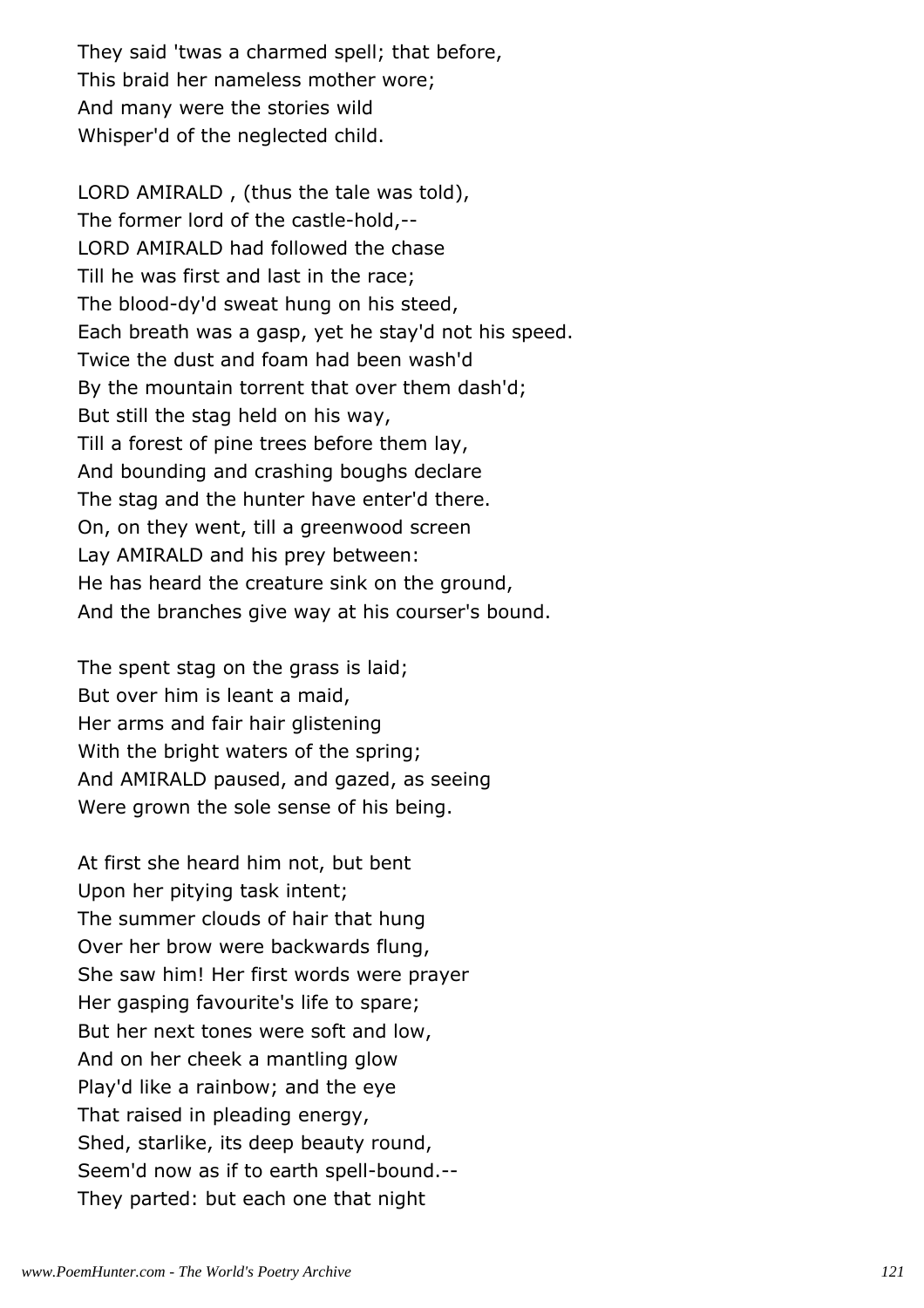Thought on the meeting at twilight.

It matters not, how, day by day, Love made his sure but secret way. Oh, where is there the heart but knows Love's first steps are upon the rose!

And here were all which still should be Nurses to Love's sweet infancy,-- Hope, mystery, absence:--then each thought A something holy with it brought. Their sighs were breathed, their vows were given Before the face of the high Heaven, Link'd not with courtly vanities, But birds and blossoms, leaves and trees:-- Love was not made for palace pride, For halls and domes--they met beside A marble fountain, overgrown With moss, that made it nature's own, Though through the green shone veins of snow, Like the small Fairy's paved ways, As if a relic left to show The luxury of departed days, And show its nothingness. The wave That princely brows was wont to lave Was left now for the wild bird's bill, And the red deer to drink their fill. Yet still it was as fair a spot As in its once more splendid lot: Around, the dark sweep of the pine Guarded it like a wood-nymph's shrine, And the gold-spotted moss was set With crowds of the white violet. One only oak grew by the spring, The forest's patriarch and king; A nightingale had built her nest In the green shadow of its rest; And in its hollow trunk the bees Dwelt in their honey palaces; And underneath its shelter stood, Leant like a beauty o'er the flood Watching each tender bud unclose,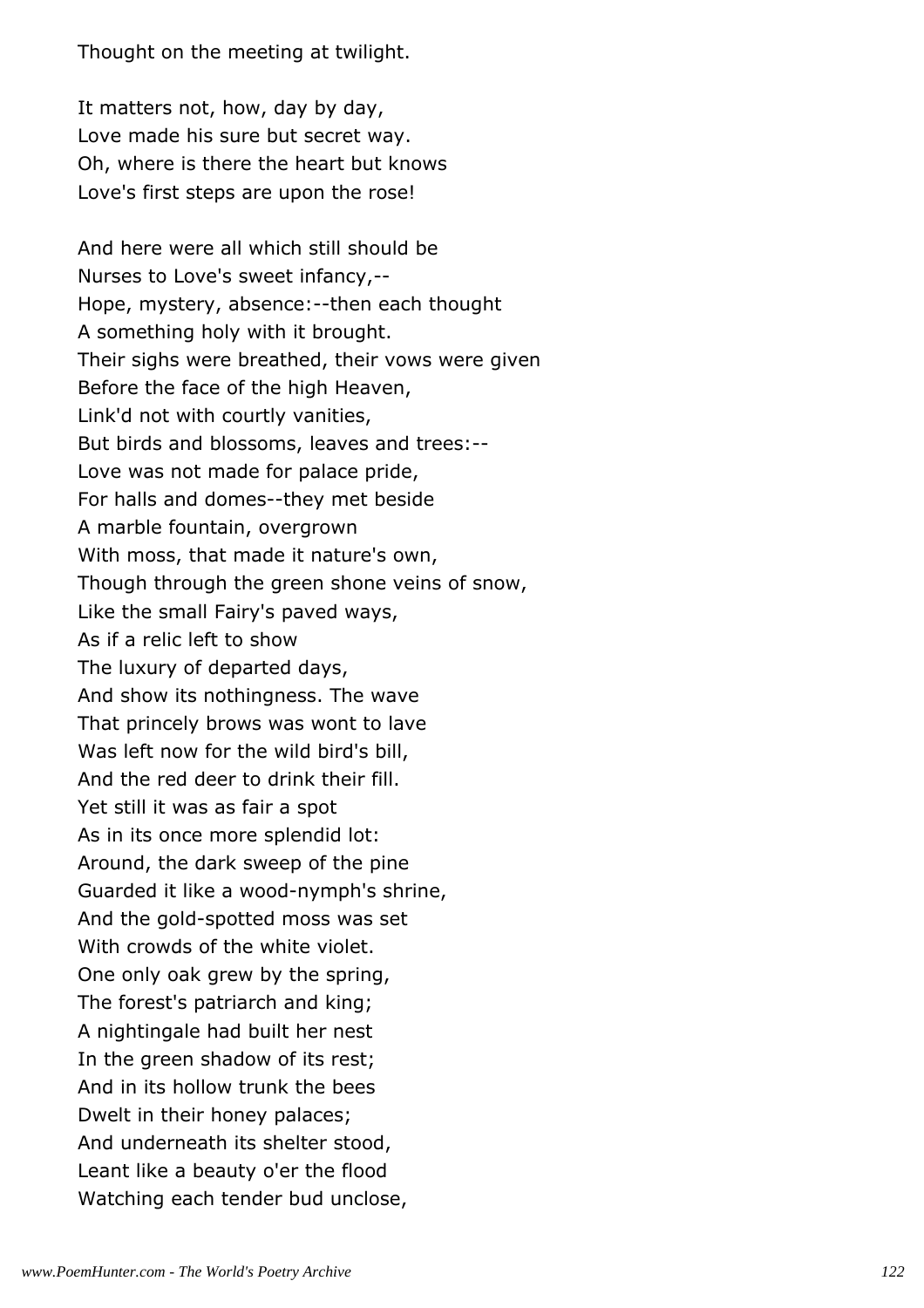A beautiful white Provence rose;-- Yet wan and pale as that it knew What changing skies and sun could do; As that it knew, and, knowing, sigh'd, The vanity of summer pride; As watching could put off the hour When falls the leaf and fades the flower. Alas! that every lovely thing Lives only but for withering,-- That spring rainbows and summer shine End but in autumn's pale decline.

And here the lovers met, what hour The bee departed from the flower, And droop'd the bud at being left, Or as ashamed of each sweet theft, What hour the soft wind bore along The nightingale's moonlighted song.

And AMIRALD heard her father's name, He whose it was, was link'd with fame: Though driven from his heritage, A hunted exile in his age, For that he would not bend the knee, And draw the sword at Rome's decree.

She led him to the lonely cot, And almost AMIRALD wish'd his lot Had been cast in that humbler life, Over whose peace the hour of strife Passes but like the storm at sea That wakes not earth's tranquillity.

In secret were they wed, not then Had AMIRALD power to fling again The banner of defiance wide To priestly pomp and priestly pride; But day by day more strong his hand, And more his friends, and soon the brand That in its wrongs and silence slept Had from its blood-stain'd scabbard leapt. But here are told such varying tales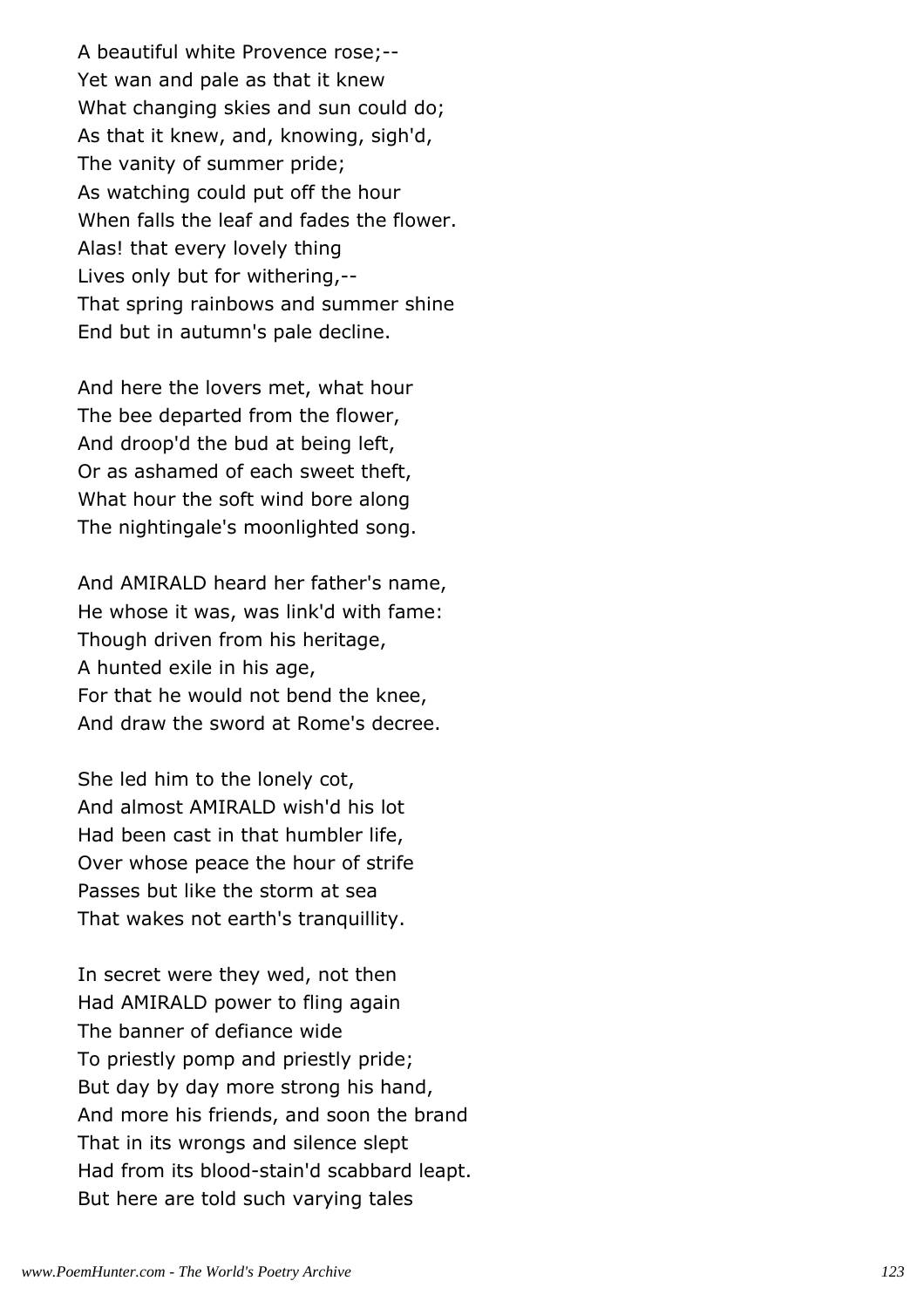That none may know where truth prevails; For there were hints of murder done, And deeds of blood that well might shun All knowledge; but the wildest one Was most believed: 'twas whisper'd round Lord AMIRALD in hunting found An evil spirit, but array'd In semblance of a human maid; That 'twas some holy word whose force Broke off their sinful intercourse. But this is sure, one evening late Lord AMIRALD reach'd his castle gate, And blood was on his spurs of gold, And blood was on his mantle's fold,-- He flung it back, and on his arm A fair young child lay pillow'd warm; It stretch'd its little hands and smiled, And AMIRALD said it was his child, And bade the train their aid afford Suiting the daughter of their Lord.

Then sought his brother, but alone; Yet there were some who heard a tone Of stifled agony, a prayer His child should meet a father's care; And as he past the hall again He call'd around his vassal train, And bade them own his brother's sway. Then past himself like a dream away,-- And from that hour none heard his name, No tale, no tidings of him came, Save a vague murmur, that he fell In fighting with the Infidel.

But his fair child grew like a flower Springing in March's earlier hour, 'Mid storm and chill, yet loveliest-- Though somewhat paler than the rest.

Perhaps it was her orphan'd state, So young, so fair, so desolate,-- Somewhat of likeness in their fate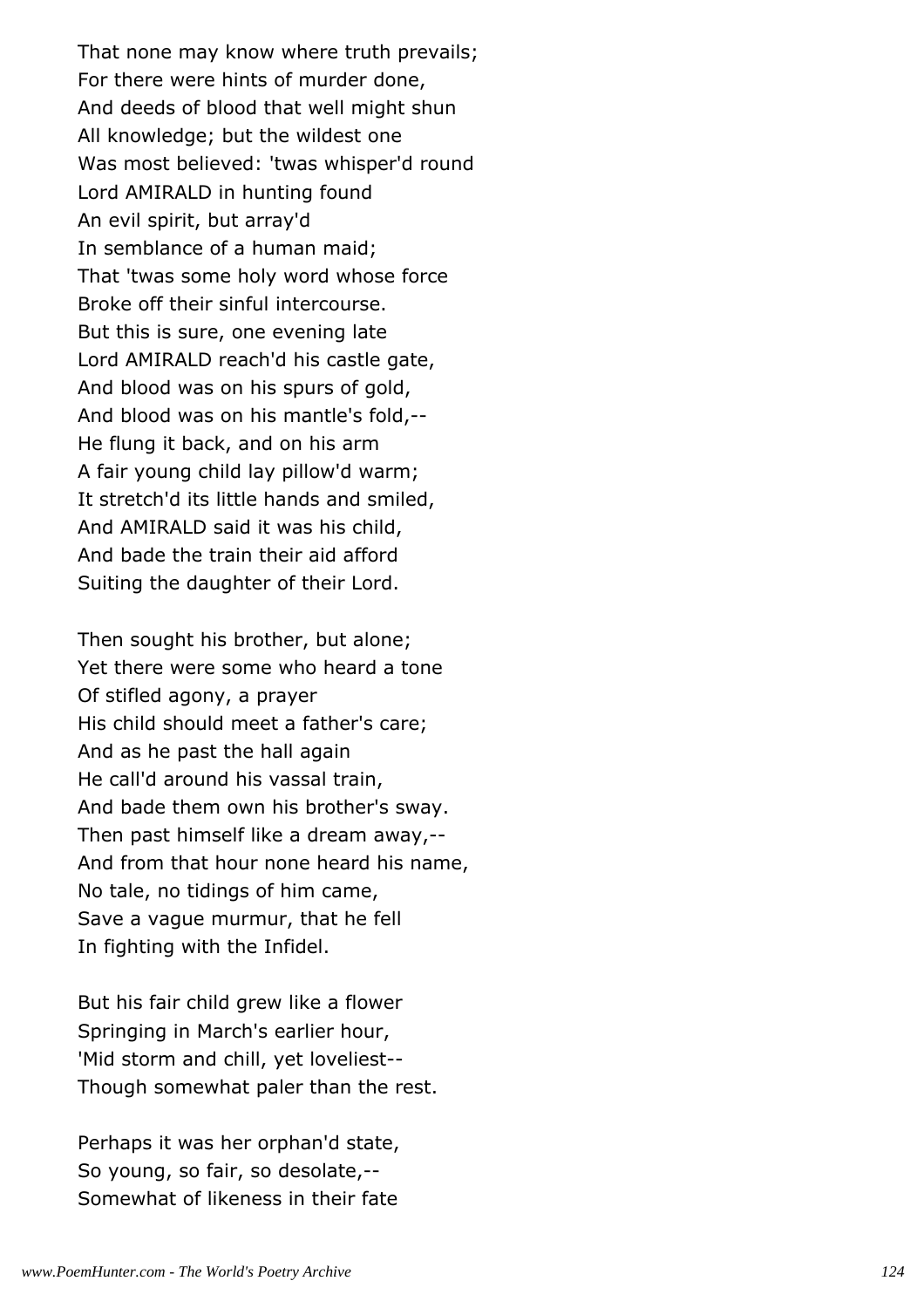Made RAYMOND'S heart for her confess Its hidden depths of tenderness. Neglected both; and those that pine In love's despair and hope's decline, Can love the most when some sweet spell Breaks the seal on affection's well, And bids its waters flow like light Returning to the darken'd sight. And while his fallen fortunes taught RAYMOND'S proud solitude of thought, His spirit's cold, stern haughtiness In her was gentle mournfulness. The cold north wind which bows to earth The lightness of the willow's birth Bends not the mountain cedar trees; Folding their branches from the breeze, They stand as if they could defy The utmost rage of storm and sky. And she, she would have thought it sin To harbour one sweet thought within, In whose delight he had no part,-- He was the world of her young heart. A childish fondness, yet revealing Somewhat of woman's deeper feeling,-- Else wherefore is that crimson blush, As her cheek felt her bosom's rush Upon her face, while pausing now Her eyes are raised to RAYMOND'S brow, Who, lute-waked to a ballad old, A legend of the fair and bold.

#### BALLAD.

HE raised the golden cup from the board, It sparkled with purple wealth, He kist the brim her lip had prest, And drank to his ladye's health.

Ladye, to-night I pledge thy name, To-morrow thou shalt pledge mine; Ever the smile of beauty should light The victor's blood-red wine.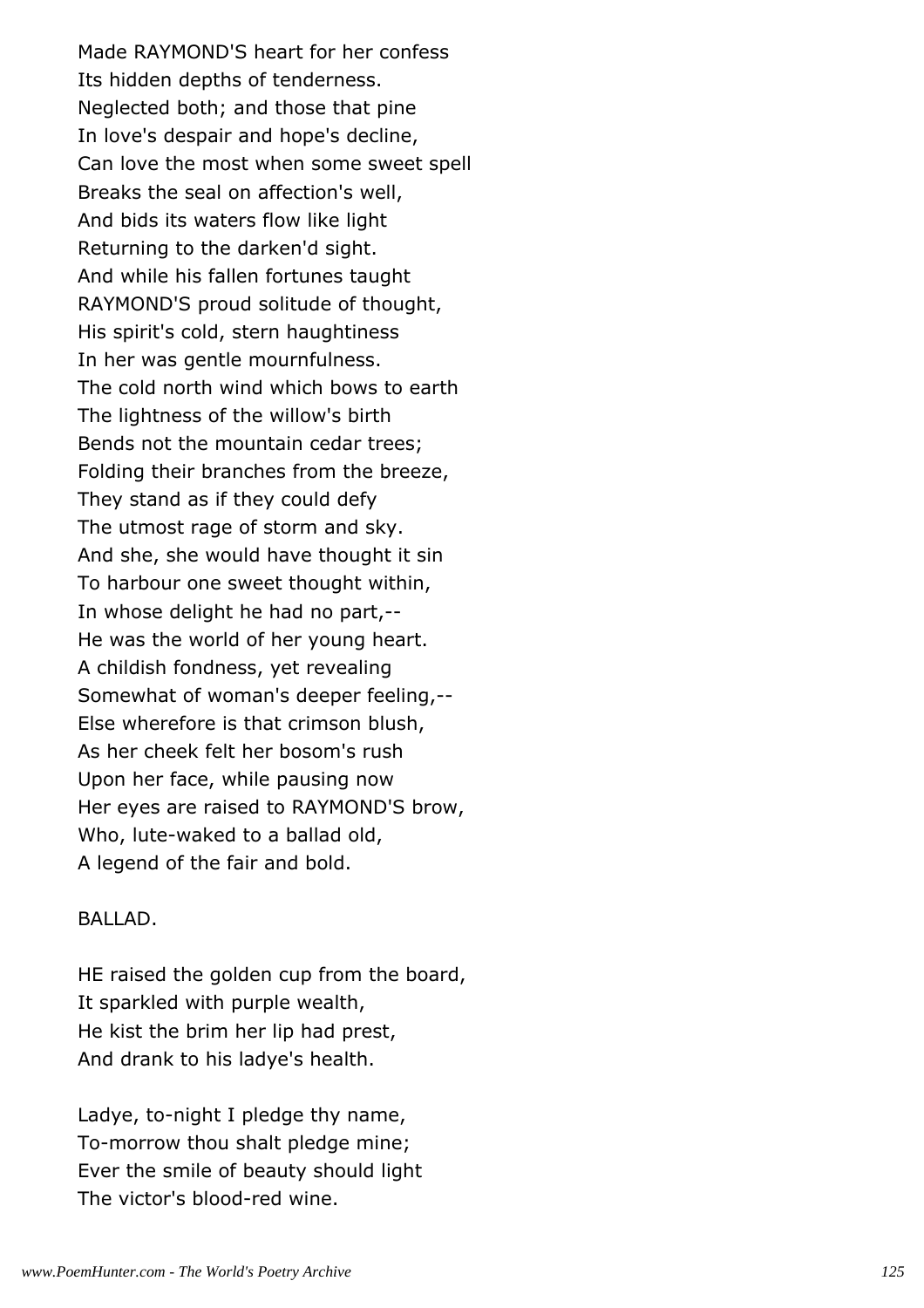There are some flowers of brightest bloom Amid thy beautiful hair, Give me those roses, they shall be The favour I will wear.

For ere their colour is wholly gone, Or the breath of their sweetness fled, They shall be placed in thy curls again, But dy'd of a deeper red.

The warrior rode forth in the morning light, And beside his snow-white plume Were the roses wet with the sparkling dew, Like pearls on their crimson bloom.

The maiden stood on her highest tower, And watch'd her knight depart; She dash'd the tear aside, but her hand Might not still her beating heart.

All day she watch'd the distant clouds Float on the distant air, A crucifix upon her neck, And on her lips a prayer.

The sun went down, and twilight came With her banner of pearlin grey, And then afar she saw a band Wind down the vale their way.

They came like victors, for high o'er their ranks Were their crimson colours borne; And a stranger penon droop'd beneath, But that was bow'd and torn:

But she saw no white steed first in the ranks, No rider that spurr'd before; But the evening shadows were closing fast, And she could see no more.

She turn'd from her watch on the lonely tower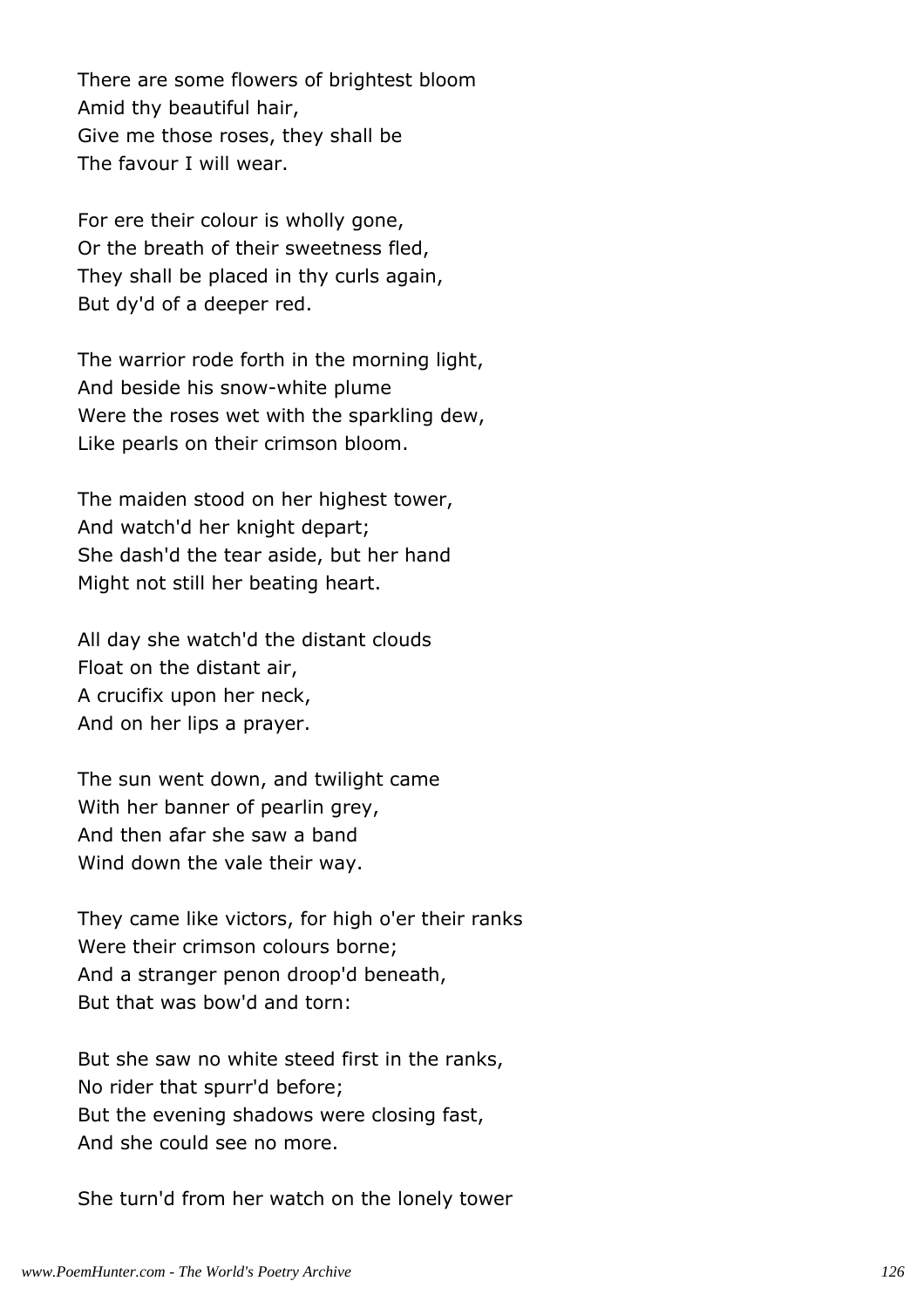In haste to reach the hall, And as she sprang down the winding stair She heard the drawbridge fall.

A hundred harps their welcome rung, Then paused as if in fear; The ladye enter'd the hall, and saw Her true knight stretch'd on his bier!

THE song ceased, yet not with its tone Is the minstrel's vision wholly flown; But there he stood as if he had sent His spirit to rove on the element.

But EVA broke on his trance, and the while Play'd o'er her lip a sigh and a smile;-- 'Now turn thee from that evening sky, And the dreaming thoughts that are passing by, And give me those buds, thou hast pluck'd away The leaves of the rose round which they lay; Yet still the boon thrice fair will be, And give them for my tidings to me. A herald waits in the court to claim Aid in the Lady of Clarin's name; And well you know the fair CLOTILDE Will have her utmost prayer fulfill'd. Go to the hall at once, and ask That thine may be the glorious task To spread the banner to the day And lead the vassals to the fray.'--

He rush'd to the crowded hall, and there He heard the herald's words declare The inroad on her lands, the wrong The lonely Countess suffer'd long, And now SIR HERBERT'S arm'd array Before her very castle lay; But surely there was many a knight Whose sword would strike for lady's right; And surely many a lover's hand In such a cause would draw the brand.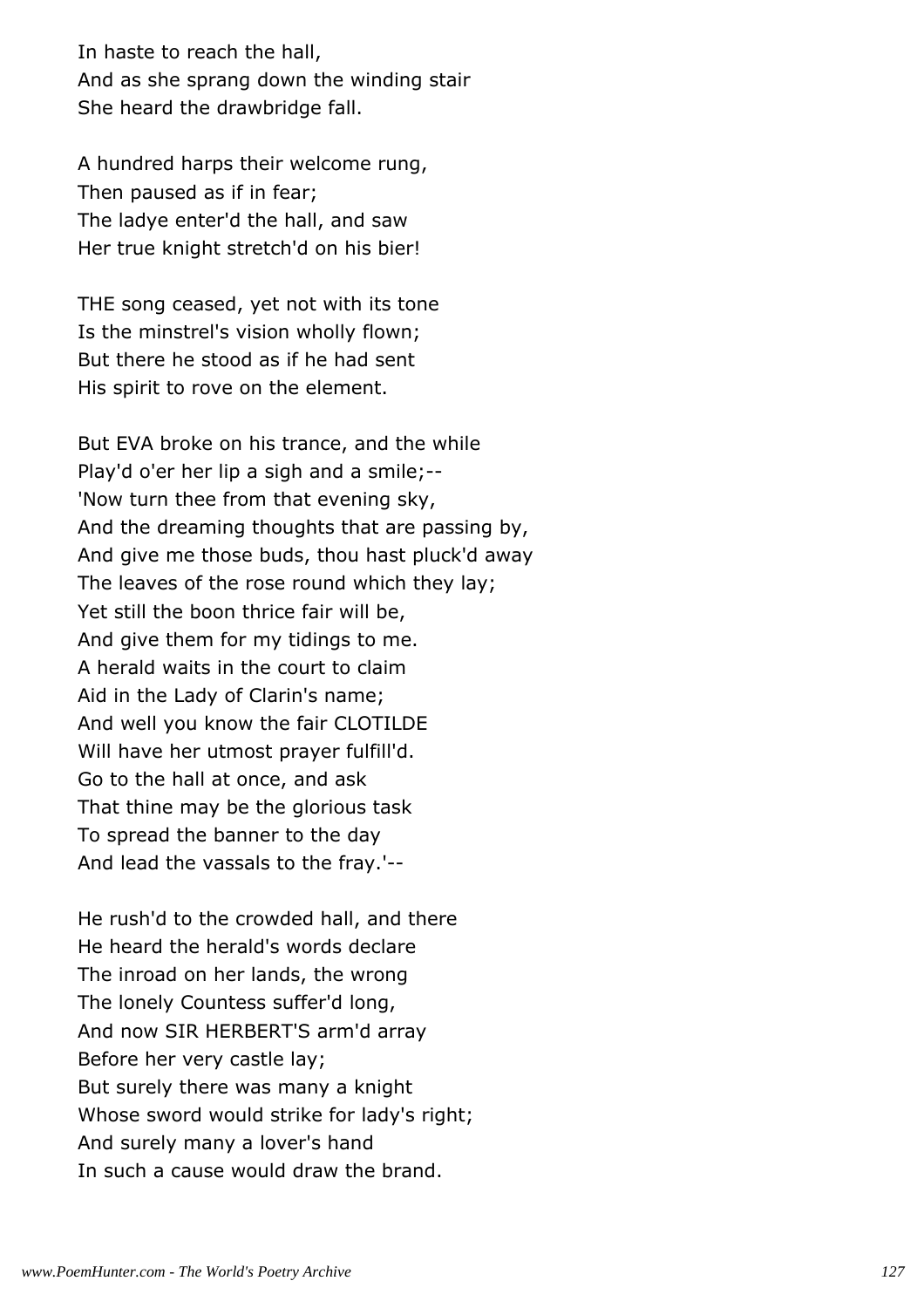And rush'd the blood, and flash'd the light To RAYMOND'S cheek, from RAYMOND'S eye, When he stood forth and claim'd the fight, And spoke of death and victory, Those words that thrill the heart when first Forth the young warrior's soul has burst. And smiled the castle lord to see His ward's impetuous energy.

'Well! get thy sword, the dawning day Shall see thee lead my best array; Suits it young warrior well to fight For lady's cause and lady's right? 'Tis just a field for knight to win His maiden spurs and honours in.'

And RAYMOND felt as if a gush Of thousand waters in one rush Were on his heart, as if the dreams Of what, alas! life only seems, Wild thoughts and noontide revelries, Were turn'd into realities. Impatient, restless, first his steed Was hurried to its utmost speed: And next his falchion's edge was tried, Then waved the helmet's plume of pride, Then wandering through the courts and hall, He paused in none yet pass'd through all.

But there was one whose gentle heart Could ill take its accustom'd part In RAYMOND'S feelings, one who deem'd That almost unkind RAYMOND seem'd:-- If thus the very name of war, Could fill so utterly each thought, How durst she hope, that when afar EVA would be to memory brought. Oh, she had yet the task to learn How often woman's heart must turn To feed upon its own excess Of deep yet passionate tenderness! How much of grief the heart must prove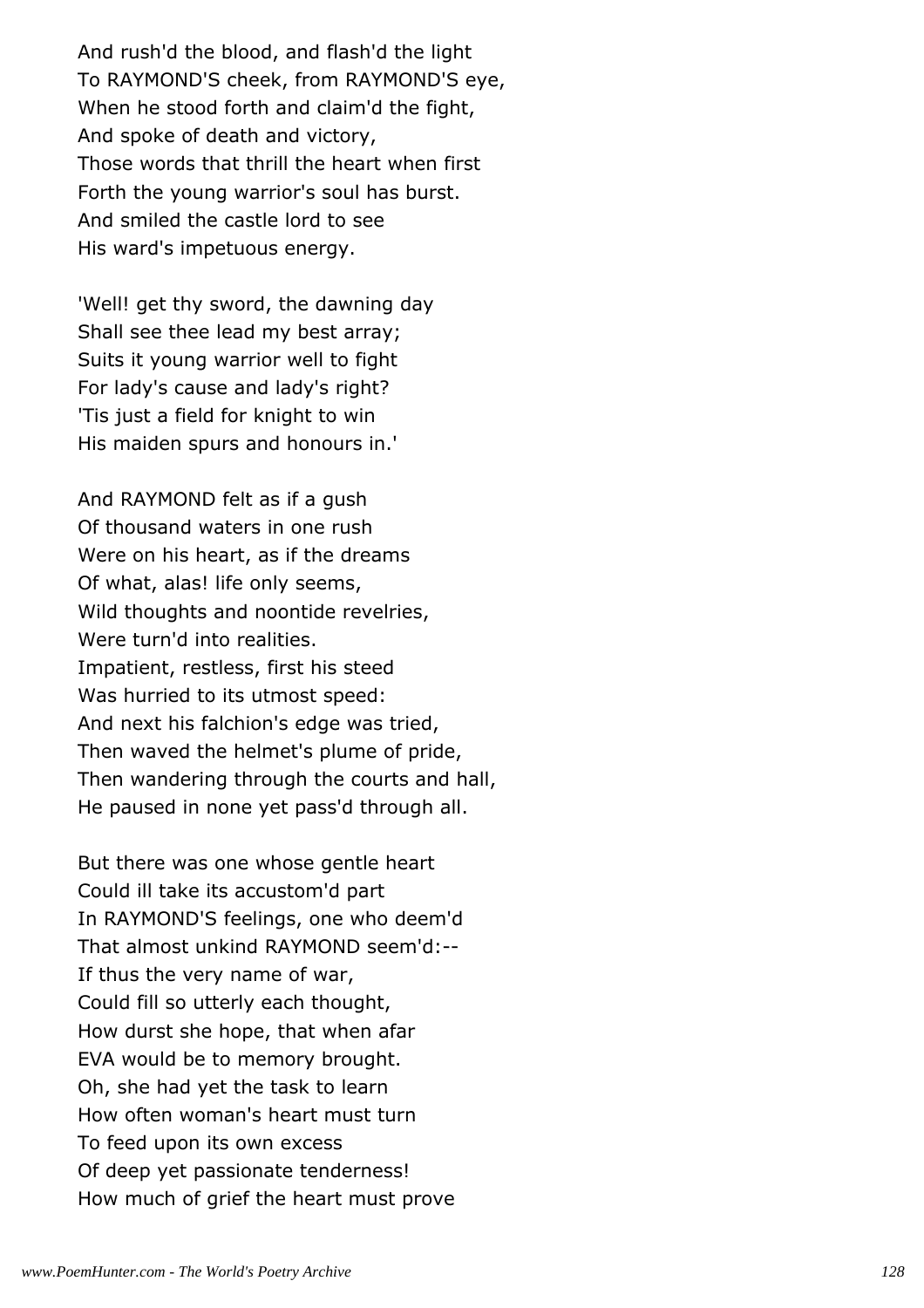That yields a sanctuary to love!

And ever since the crimson day Had faded into twilight grey, She had been in the gallery, where Hung, pictured, knight and lady fair, Where haughty brow, and lovely face, Show'd youth and maiden of her race.

With both it was a favourite spot, And names and histories which had not A record save in the dim light Tradition throws on memory's night To them were treasures; they could tell What from the first crusade befell.

There could not be a solitude More fitted for a pensive mood Than this old gallery,--the light Of the full moon came coldly bright-- A silvery stream, save where a stain Fell from the pictured window pane,-- A ruby flush, a purple dye, Like the last sun-streak on the sky, And lighted lip, and cheek of bloom Almost in mockery of the tomb.

How sad, how strange to think the shade, The copy faint of beauty made, Should be the only wreck that death Shall leave of so much bloom and breath. The cheek, long since the earth-worm's prey, Beside the lovely of to-day Here smiles as bright, as fresh, as fair, As if of the same hour it were.

There pass'd a step along the hall, And EVA started as if all Her treasures, secret until now, Burnt in the blush upon her brow. There was a something in their meeting, A conscious trembling in her greeting,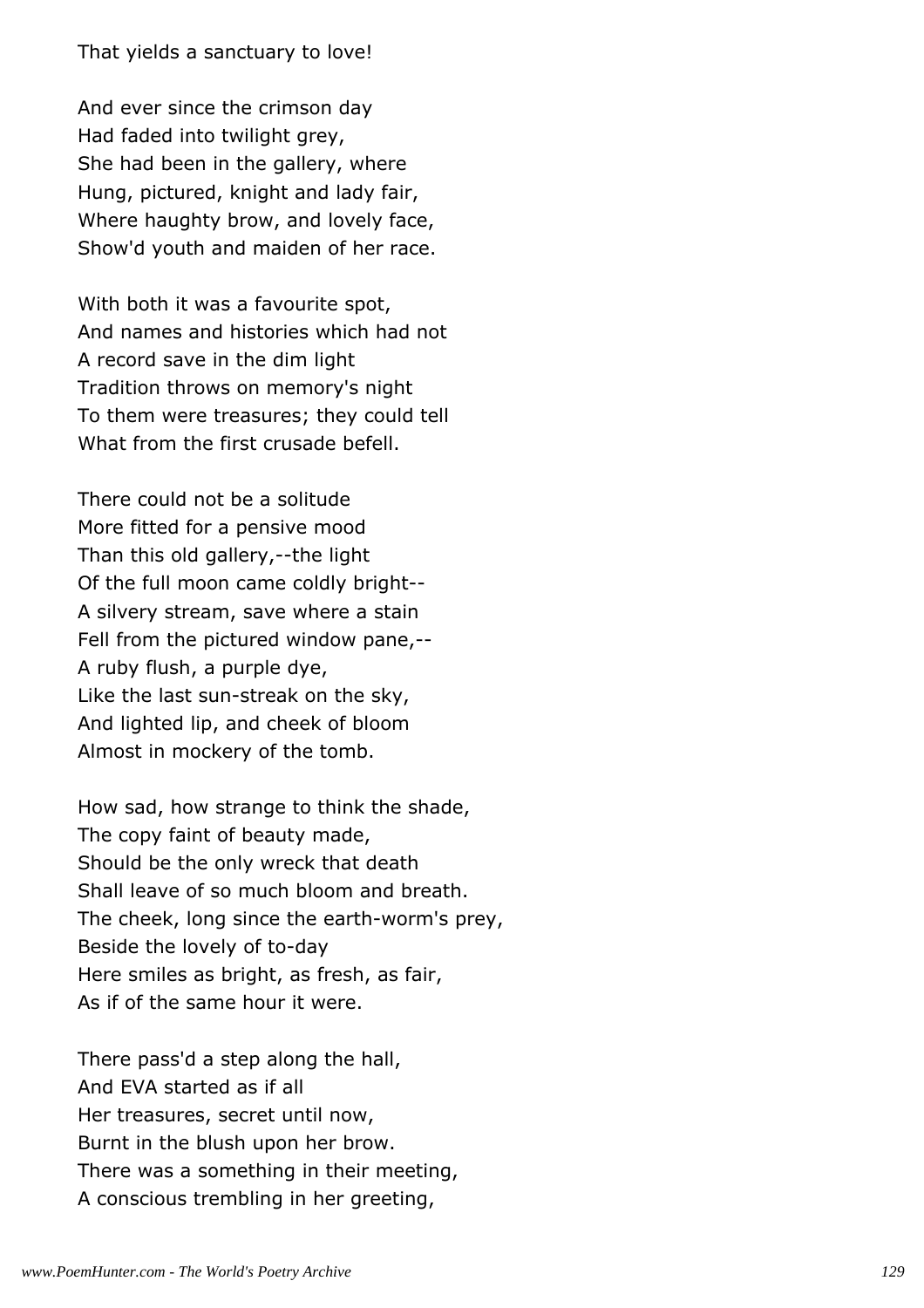As coldness from his eye might hide The struggle of her love and pride; Then fears of all too much revealing Vanish'd with a reproachful feeling.

What, coldness! when another day And RAYMOND would be far away, When that to-morrow's rising sun Might be the last he look'd upon!

'Come, EVA , dear! by the moonlight We'll visit all our haunts to night. I could not lay me down to rest, For, like the feathers in my crest, My thoughts are waving to and fro. Come, EVA , dear! I could not go Without a pilgrimage to all Of garden, nook, and waterfall,-- Where, amid birds, and leaves, and flowers, And gales that cool'd the sunny hours, With legend old, and plaining song, We found not summer's day too long.'

Through many a shadowy spot they past, Looking its loveliest and its last, Until they paused beneath the shade Of cypress and of roses made,-- The one so sad, the one so fair, Just blent as love and sorrow are. And RAYMOND prayed the maiden gather, And twine in a red wreath together The roses. 'No,' she sigh'd 'not these Sweet children of the sun and breeze, Born for the beauty of a day, Dying as all fair things decay When loveliest,--these may not be, RAYMOND , my parting gift to thee.' From next her heart, where it had lain, She took an amber scented chain, To which a cross of gold was hung, And round the warrior's neck she flung The relique, while he kiss'd away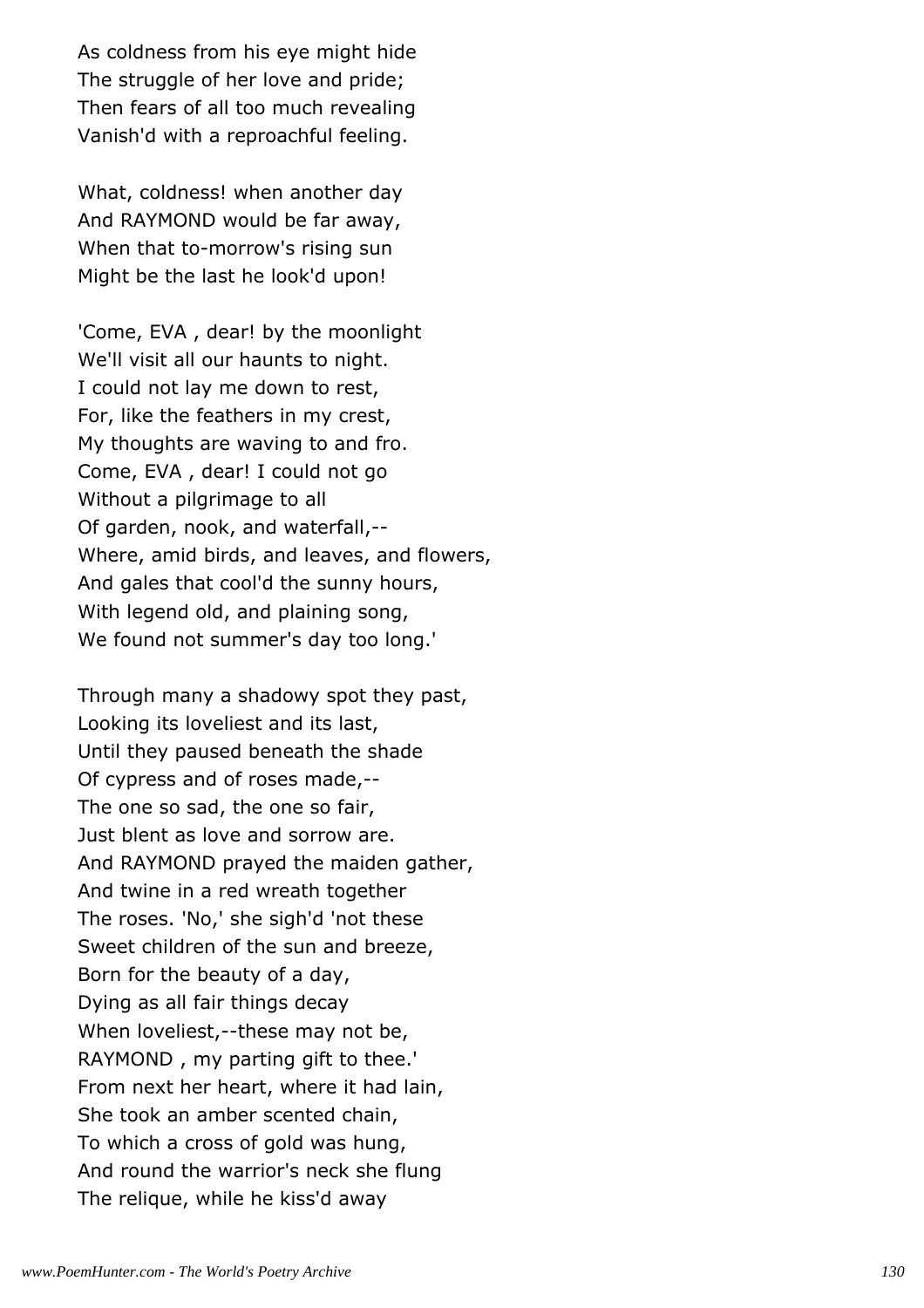The warm tears that upon it lay. And mark'd they not the pale, dim sky Had lost its moonlit brilliancy, When suddenly a bugle rang,-- Forth at its summons RAYMOND sprang, But turn'd again to say farewell To her whose gushing teardrops fell Like summer rain,--but he is gone! And EVA weeps, and weeps alone.

Dark was the shade of that old tower In the grey light of morning's hour; And cold and pale the maiden leant Over the heavy battlement, And look'd upon the armed show That hurrying throng'd the court below: With her white robe and long bright hair, A golden veil flung on the air, Like Peace prepared from earth to fly, Yet pausing, ere she wing'd on high, In pity for the rage and crime That forced her to some fairer clime. When suddenly her pale cheek burn'd, For RAYMOND'S eye to her's was turn'd; But like a meteor past its flame-- She was too sad for maiden shame.

She heard the heavy drawbridge fall, And RAYMOND rode the first of all; But when he came to the green height Which hid the castle from his sight, With useless spur and slacken'd rein, He was the laggard of the train. They paused upon the steep ascent, And spear, and shield, and breast-plate sent A light, as if the rising day Upon a mirror flash'd its ray. They pass on, EVA only sees A chance plume waving in the breeze, And then can see no more--but borne Upon the echo, came the horn; At last nor sight nor sound declare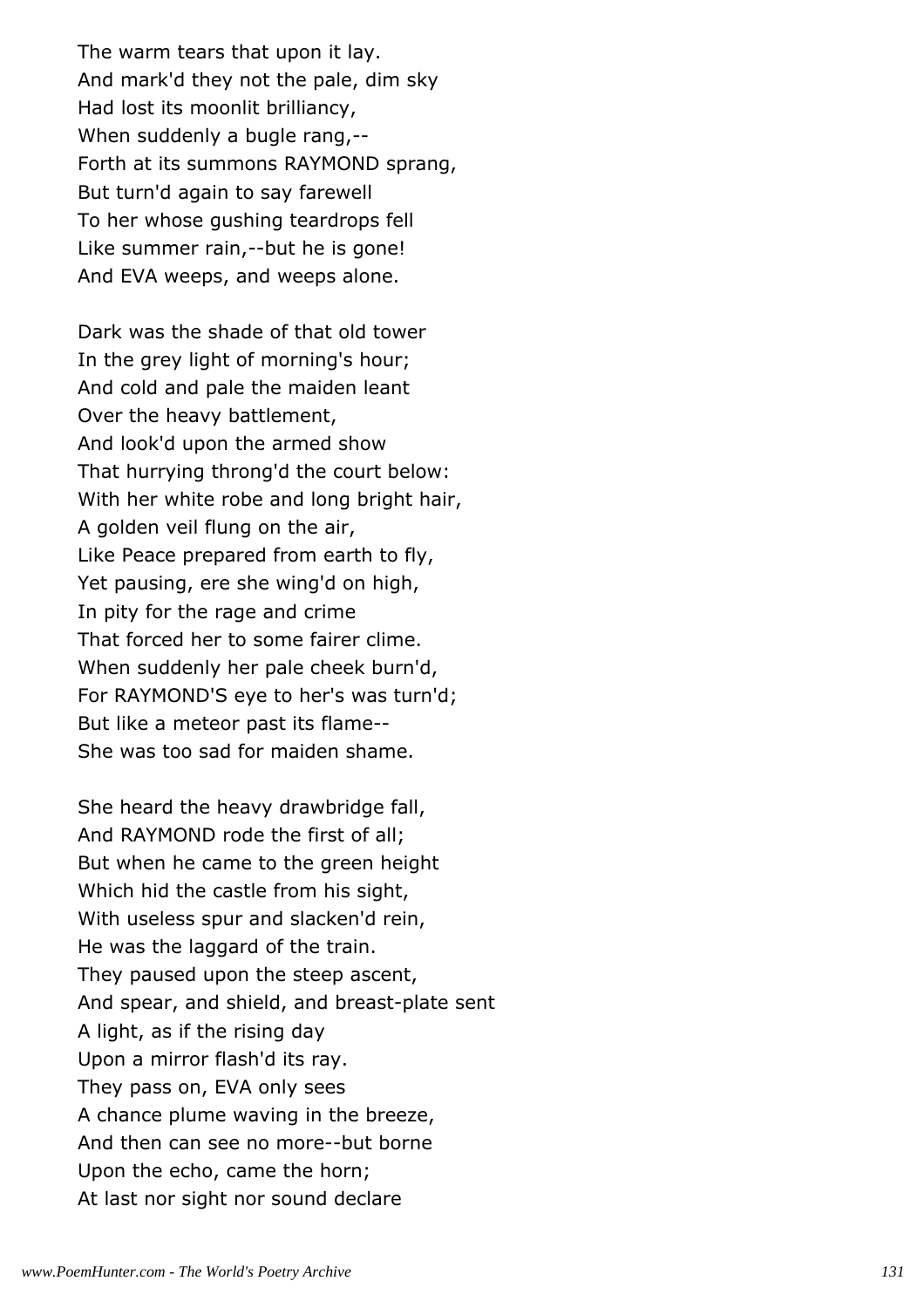Aught of what pass'd that morning there.

Sweet sang the birds, light swept the breeze, And play'd the sunlight o'er the trees, And roll'd the river's depths of blue Quiet as they were wont to do. And EVA felt as if of all Her heart were sole memorial.

Letitia Elizabeth Landon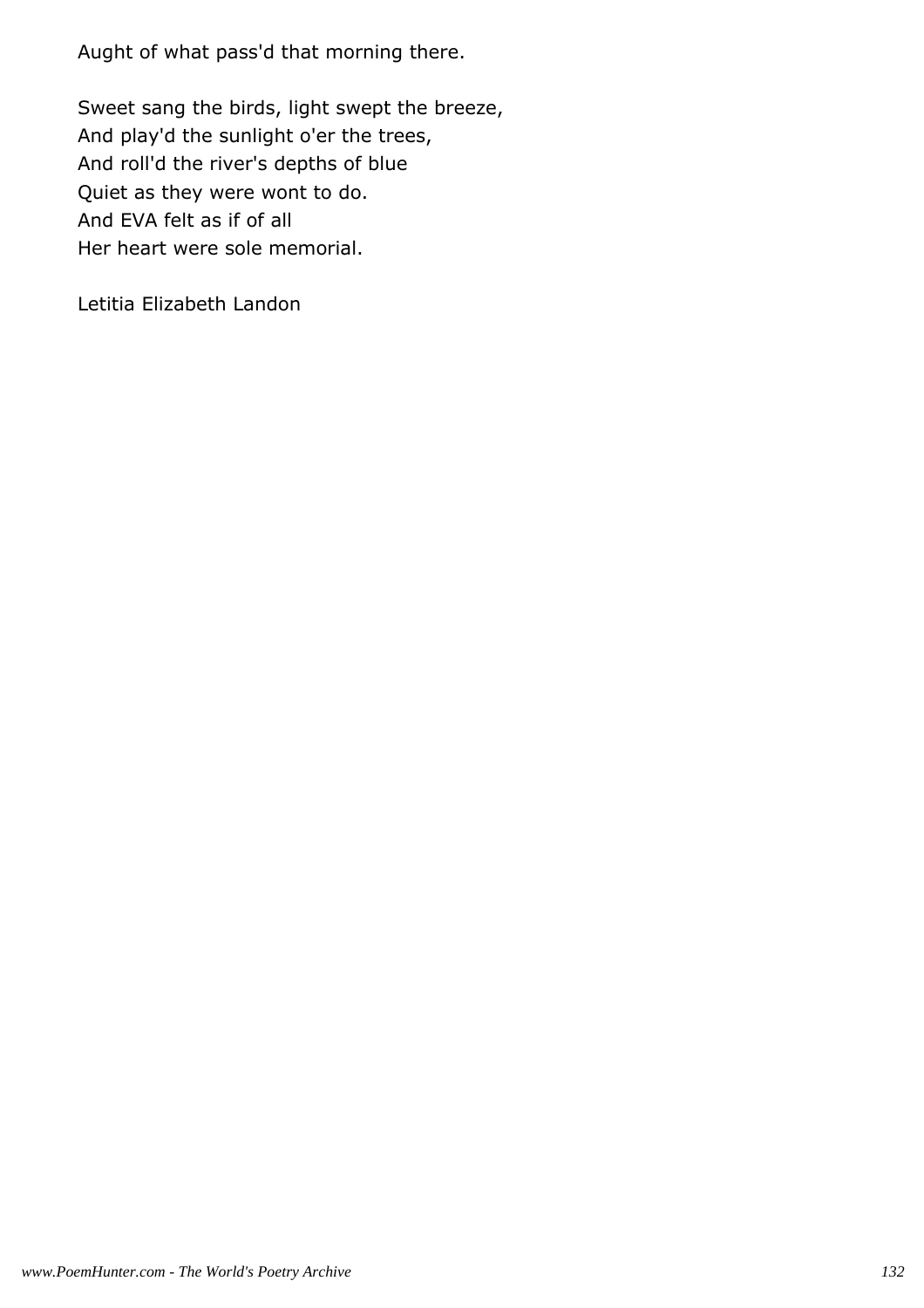## The Troubadour. Canto 2

THE first, the very first; oh! none Can feel again as they have done; In love, in war, in pride, in all The planets of life's coronal, However beautiful or bright,-- What can be like their first sweet light?

When will the youth feel as he felt, When first at beauty's feet he knelt?

As if her least smile could confer A kingdom on its worshipper; Or ever care, or ever fear Had cross'd love's morning hemisphere. And the young bard, the first time praise Sheds its spring sunlight o'er his lays, Though loftier laurel, higher name, May crown the minstrel's noontide fame, They will not bring the deep content Of his lure's first encouragement. And where the glory that will yield The flush and glow of his first field To the young chief? Will RAYMOND ever Feel as he now is feeling?--Never.

The sun wept down or ere they gain'd The glen where the chief band remain'd.

It was a lone and secret shade, As nature form'd an ambuscade For the bird's nest and the deer's lair, Though now less quiet guests were there. On one side like a fortress stood A mingled pine and chesnut wood; Autumn was falling, but the pine Seem'd as it mock'd all change; no sign Of season on its leaf was seen, The same dark gloom of changeless green. But like the gorgeous Persian bands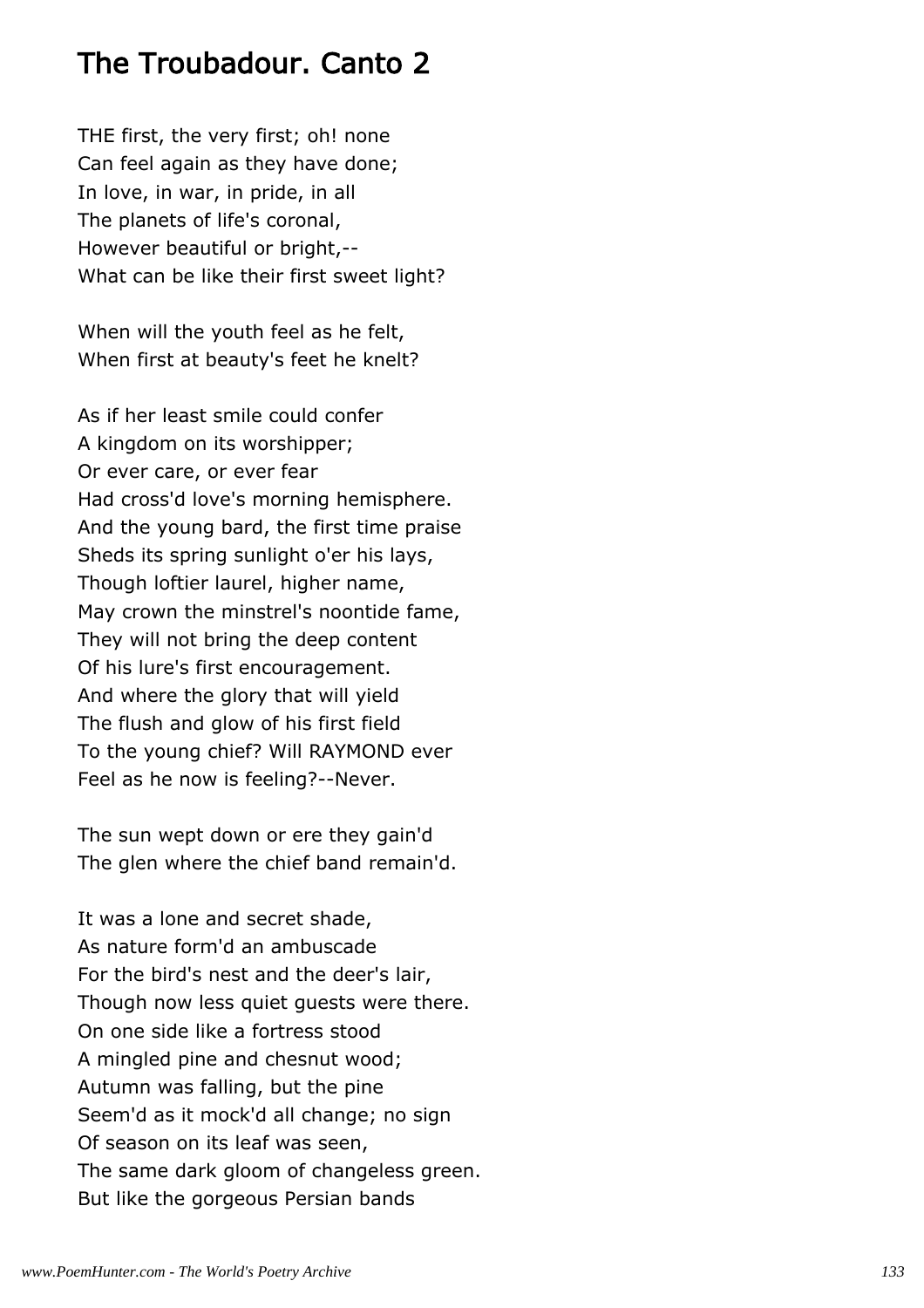'Mid the stern race of northern lands, The chesnut boughs were bright with all That gilds and mocks the autumn's fall.

Like stragglers from an army's rear Gradual they grew, near and less near, Till ample space was left to raise, Amid the trees, the watch-fire's blaze; And there, wrapt in their cloaks around, The soldiers scatter'd o'er the ground.

One was more crowded than the rest, And to that one was RAYMOND prest;-- There sat the chief: kind greetings came At the first sound of RAYMOND'S name. 'Am I not proud that this should be, Thy first field to be fought with me: Years since thy father's sword and mine Together dimm'd their maiden shine. We were sworn brothers; when he fell 'Twas mine to hear his last farewell: And how revenged I need not say, Though few were left to tell that day.--

Thy brow is his, and thou wilt wield A sword like his in battle-field. Let the day break, and thou shalt ride Another RAYMOND by my side; And thou shalt win and I confer, To-morrow, knightly brand and spur.'

With thoughts of pride, and thoughts of grief, Sat RAYMOND by that stranger chief, So proud to hear his father's fame, So sad to hear that father's name, And then to think that he had known That father by his name alone; And aye his heart within him burn'd When his eye to DE VALENCE turn'd, Mark'd his high step, his warlike mien,-- 'And such my father would have been!'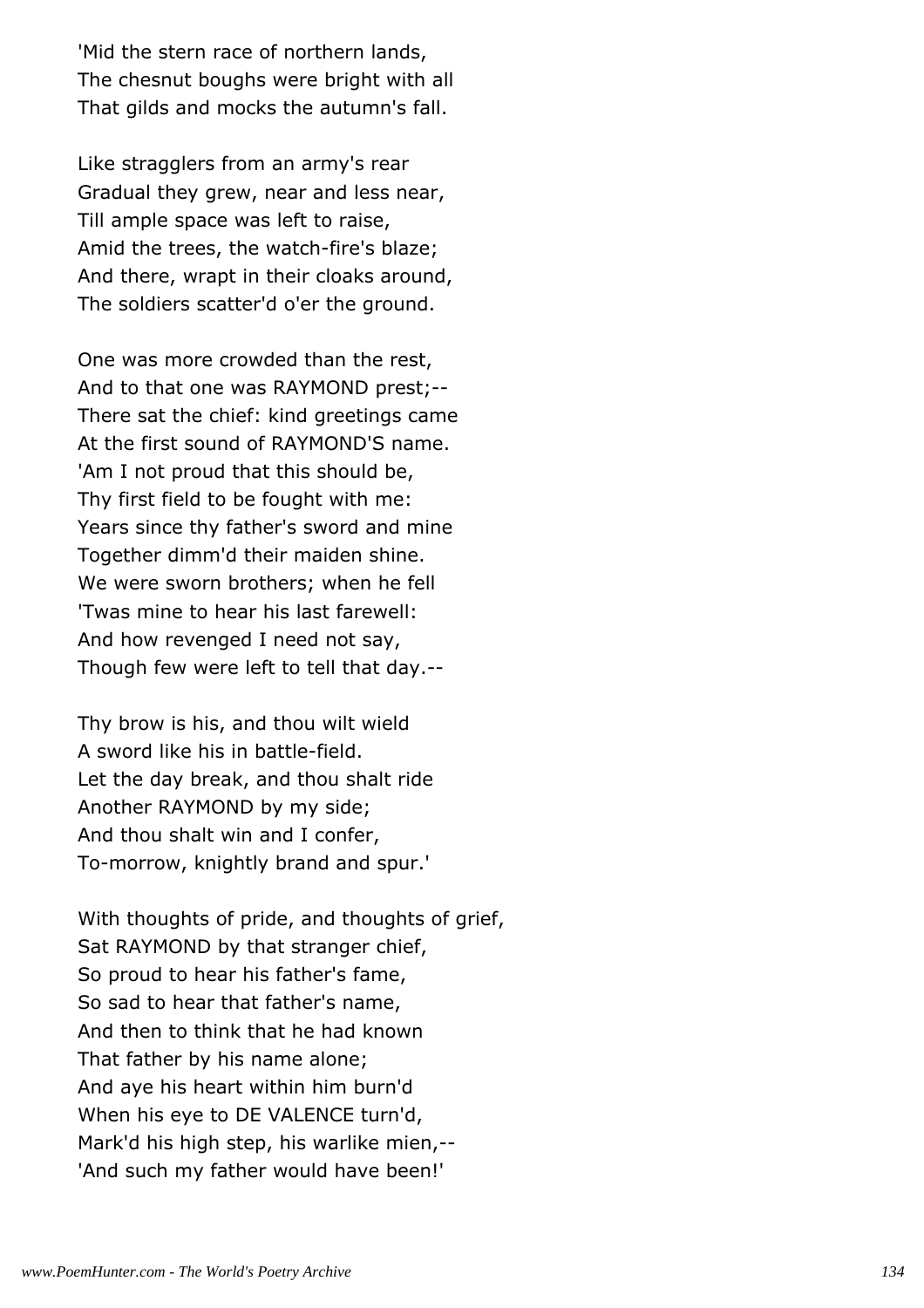A few words of years past away, A few words of the coming day, They parted, not that night for sleep; RAYMOND had thoughts that well might keep Rest from his pillow,--memory, hope, In youth's horizon had full scope To blend and part each varied line Of cloud and clear, of shade and shine. --He rose and wander'd round, the light Of the full moon fell o'er each height; Leaving the wood behind in shade, O'er rock, and glen, and rill it play'd.

He follow'd a small stream whose tide Was bank'd by lilies on each side, And there, as if secure of rest, A swan had built her lonely nest; And spread out was each lifted wing, Like snow or silver glittering. Wild flowers grew around the dale, Sweet children of the sun and gale; From every crag the wild vine fell, To all else inaccessible; And where a dark rock rose behind, Their shelter from the northern wind, Grew myrtles with their fragrant leaves, Veil'd with the web the gossamer weaves, So pearly fair, so light, so frail, Like beauty's self more than her veil.--

And first to gaze upon the scene, Quiet as there had never been Heavier step than village maid With flowers for her nuptial braid, Or louder sound than hermit's prayer, To crush its grass or load its air. Then to look on the armed train, The watch-fire on the wooded plain, And think how with the morrow's dawn, Would banner wave, and blade be drawn; How clash of steel, and trumpet's swell, Would wake the echoes of each dell.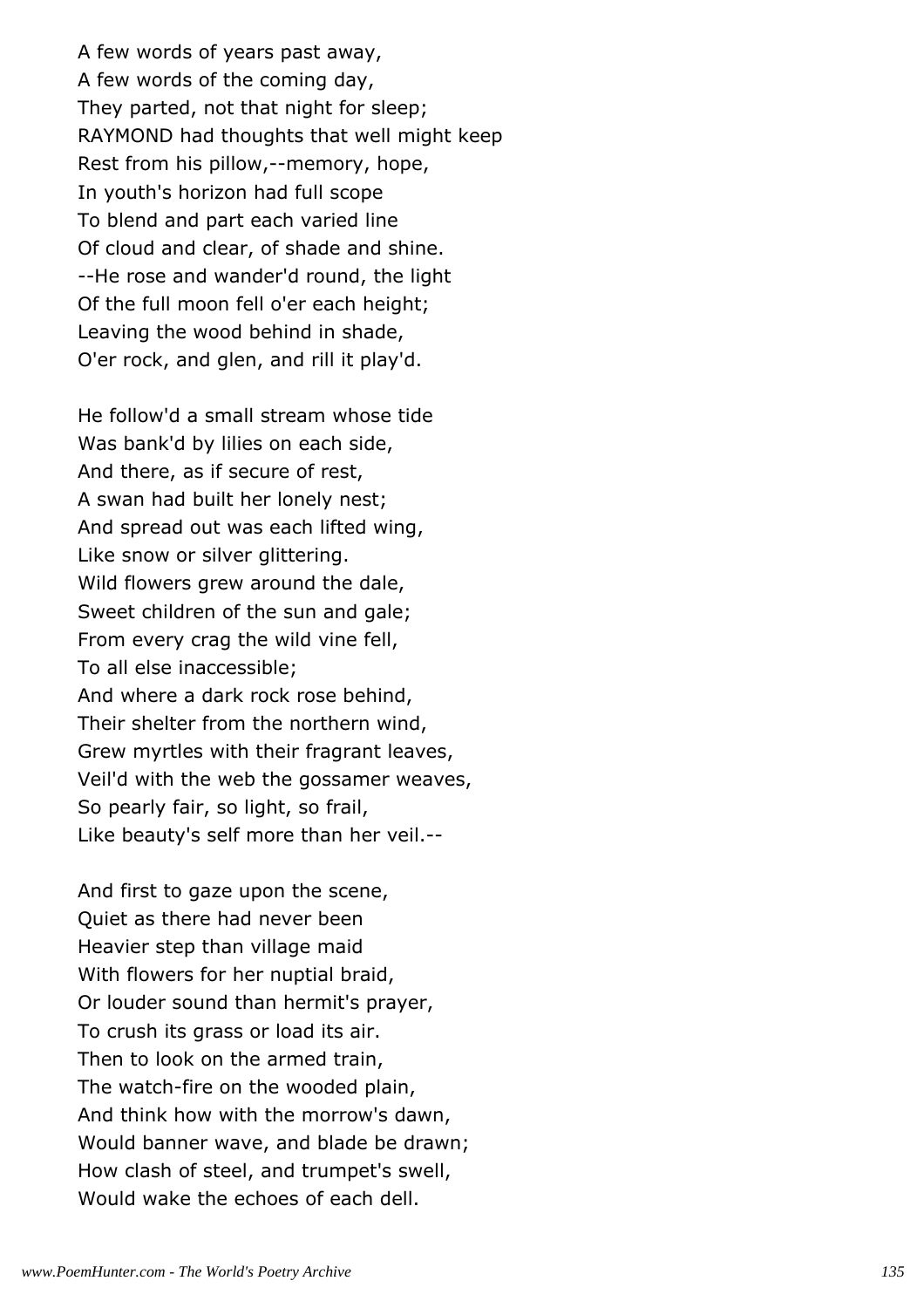--And thus it ever is with life, Peace sleeps upon the breast of Strife, But to be waken'd from its rest, Till comes that sleep the last and best.

And RAYMOND paused at last, and laid Himself beneath a chesnut's shade, A little way apart from all, That he might catch the waterfall, Whose current swept like music round,-- When suddenly another sound Came on the ear; it was a tone, Rather a murmur than a song, As he who breathed deem'd all unknown The words, thoughts, echo bore along. Parting the boughs which hung between, Close, thick, as if a tapestried screen, RAYMOND caught sight of a white plume Waving o'er brow and cheek of bloom; And yet the song was sad and low, As if the chords it waked were woe.

SONG OF THE YOUNG KNIGHT.

YOUR scarf is bound upon my breast, Your colours dance upon my crest,-- They have been soil'd by dust and rain, And they must wear a darker stain.

I mark'd thy tears as fast they fell, I saw but heard not thy farewell, I gave my steed the spur and rein,-- I dared not look on thee again.

My cheek is pale, but not with fears, And I have dash'd aside my tears; This woman's softness of my breast Will vanish when my spear's in rest.

I know that farewell was our last, That life and love from me are past; For I have heard the fated sign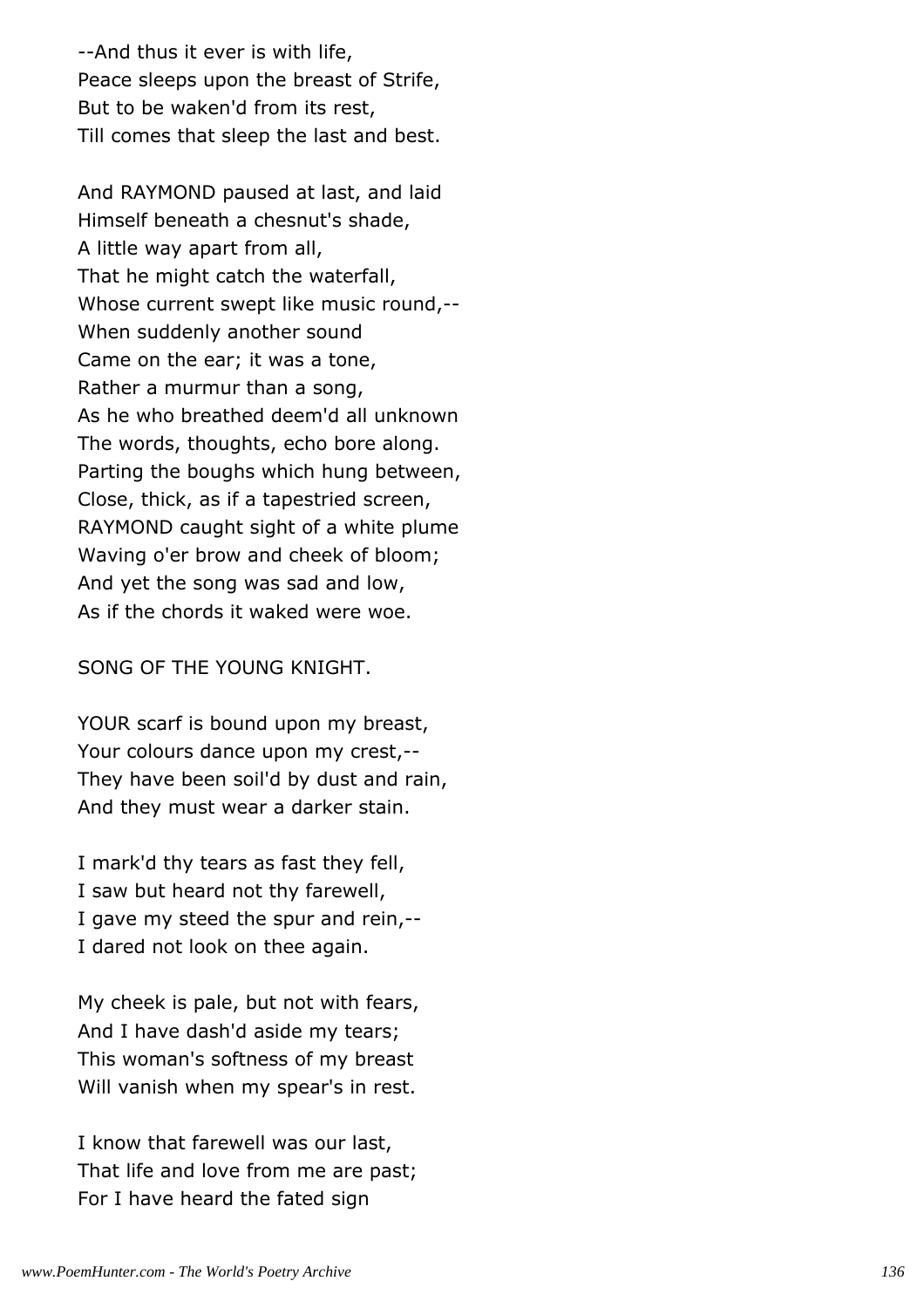That speaks the downfall of our line.

I slept the soldier's tired sleep; But yet I heard the music sweep, Dim, faint, as when I stood beside The bed whereon my father died.

Farewell, sweet love! never again Will thine ear listen to the strain With which so oft at midnight's hour I've waked the silence of thy bower.

Farewell! I would not tears should stain Thy fair cheek with their burning rain: Tears, sweet! would an ill offering be To one whose death was worthy thee.

RAYMOND thought on that song next day When bleeding that young warrior lay, While his hand, in its death-pang, prest A bright curl to his wounded breast.

AND waning stars, and brightening sky, And on the clouds a crimson dye, And fresher breeze, and opening flowers, Tell the approach of morning hours.

Oh, how can breath, and light, and bloom, Herald a day of death and doom! With knightly pennons, which were spread Like mirror's for the morning's red, Gather the ranks, while shout and horn Are o'er the distant mountains borne.

'Twas a fair sight, that arm'd array Winding through the deep vale their way, Helmet and breast-plate gleaming in gold, Banners waving their crimson fold, Like clouds of the day-break: hark to the peal Of the war-cry, answer'd by clanging steel! The young chief strokes his courser's neck, The ire himself had provoked to check,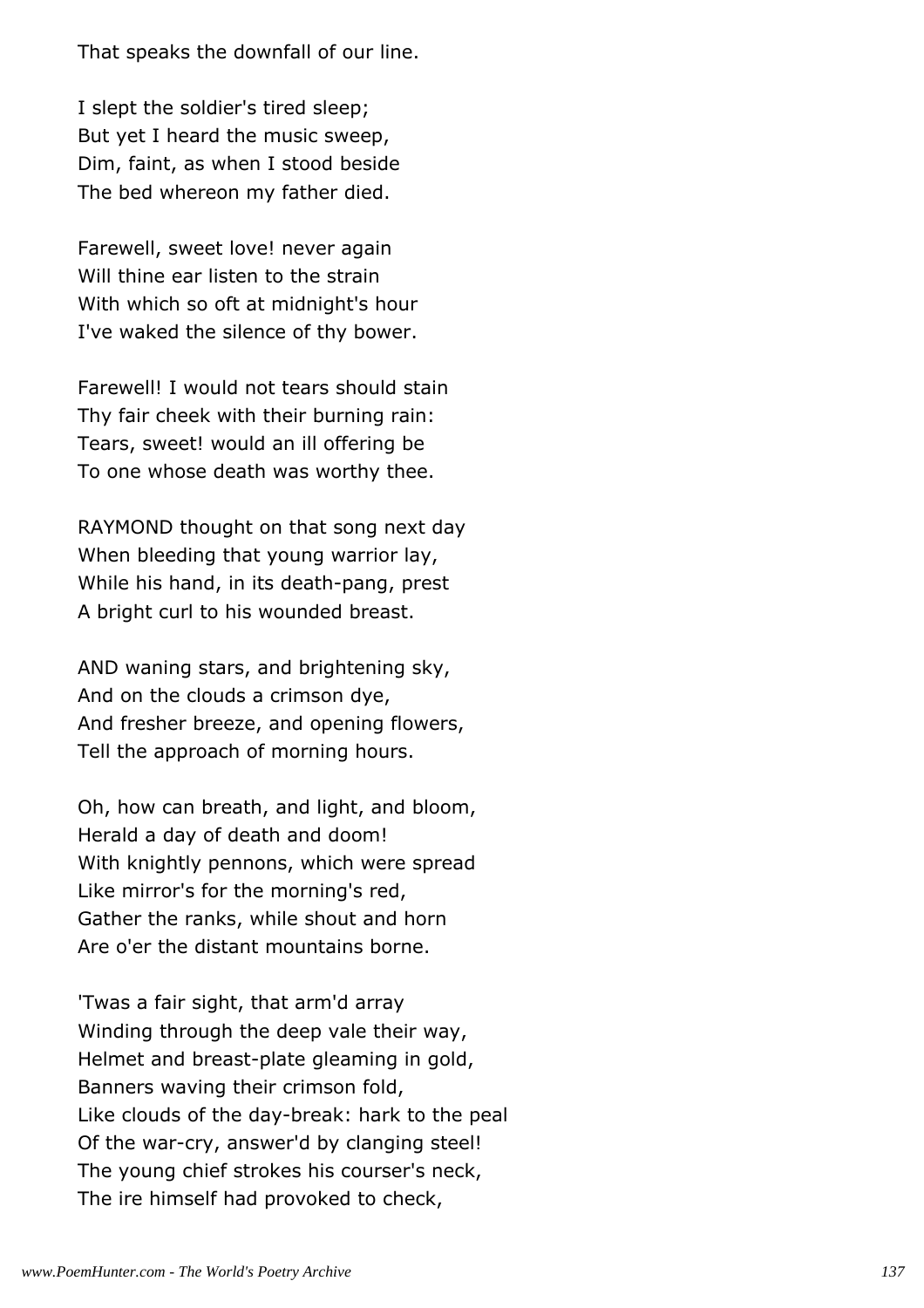Impatient for that battle plain He may reach but never leave again; And with flashing eye and sudden start, He hears the trumpet's stately tone, Like the echo of his beating heart, And meant to rouse his ear alone. And by his side the warrior grey, With hair as white as the plumes that play Over his head, yet spurs he as proud, As keen as the youngest knight of the crowd: And glad and glorious on they ride In strength and beauty, power and pride. And such the morning, but let day Close on that gallant fair array, The moon will see another sight Than that which met the dawning light.--

Look on that field,--'tis the battle field! Look on what harvest victory will yield! There the steed and his rider o'erthrown, Crouch together, their warfare is done: The bolt is undrawn, the bow is unbent, And the archer lies like his arrow spent. Deep is the banner of crimson dyed, But not with the red of its morning pride; Torn and trampled with soil and stain, When will it float on the breeze again;--And over the ghastly plain are spread, Pillow'd together, the dying and dead.

There lay one with an unclosed eye Set in bright, cold vacancy, While on its fix'd gaze the moonbeam shone, Light mocking the eye whose light was gone; And by his side another lay, The life-blood ebbing fast away, But calm his cheek and calm his eye, As if leant on his mother's bosom to die. Too weak to move, he feebly eyed A wolf and a vulture close to his side, Watching and waiting, himself the prey, While each one kept the other away.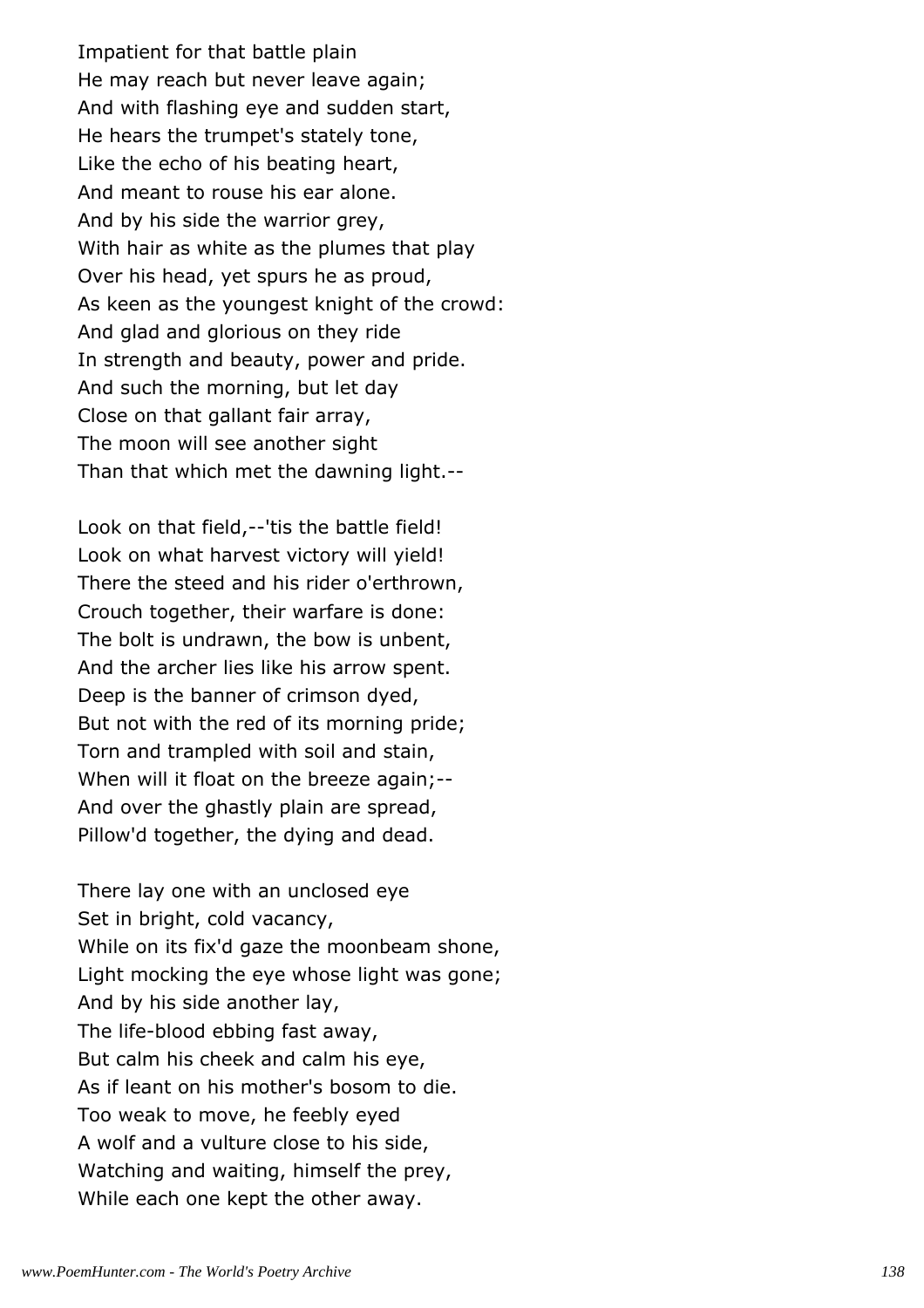Little of this the young warrior deems When, with heart and head all hopes and dreams, He hastes for the battle:--The trumpet's call Waken'd RAYMOND the first of all; His the first step that to stirrup sprung, His the first banner upwards flung; And brow and cheek with his spirit glow'd, When first at DE VALENCE'S side he rode.

The quiet glen is left behind, The dark wood lost in the blue sky; When other sounds come on the wind, And other pennons float on high. With snow-white plumes and glancing crest, And standard raised, and spear in rest, On a small river's farther banks Wait their approach Sir HERBERT'S ranks.-- One silent gaze, as if each band Could slaughter both with eye and hand. Then peals the war-cry! then the dash Amid the waters! and the crash Of spears,--the falchion's iron ring,-- The arrow hissing from the string, Tell they have met. Thus from the height The torrent rushes in its might.

With the lightning's speed, the thunder's peal, Flashes the lance, and strikes the steel. Many a steed to the earth is borne, Many a banner trampled and torn; Or ever its brand could strike a blow, Many a gallant arm lies low;--Many a scarf, many a crest, Float with the leaves on the river's breast; And strange it is to see how around Buds and flowers strew the ground, For the banks were cover'd with wild rose trees, Oh! what should they do amid scenes like these.

In the blue stream, as it hovered o'er, A hawk was mirror'd, and before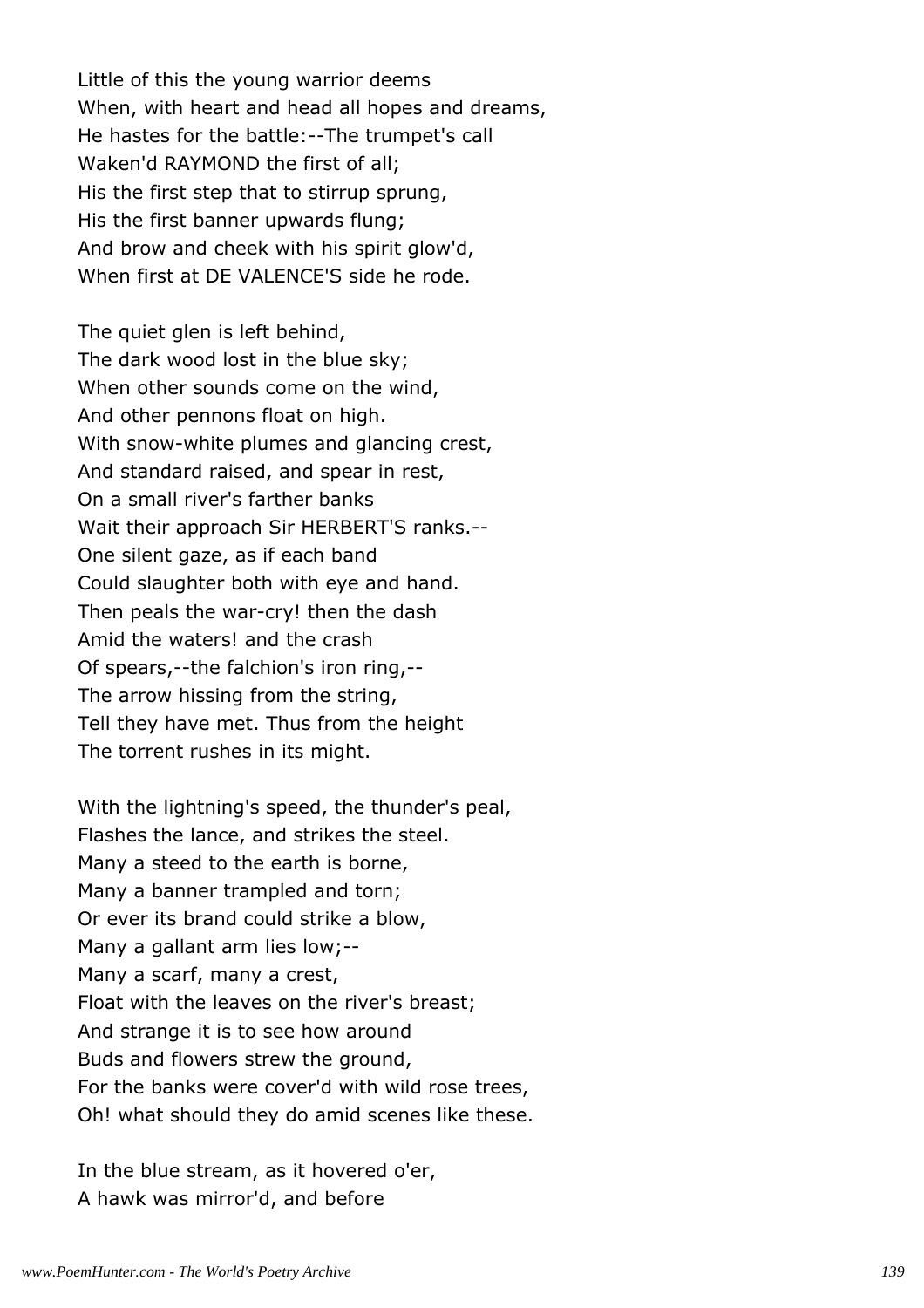Its wings could reach yon pine, which stands A bow-shot off from the struggling bands, The stain of death was on the flood, And the red waters roll'd dark with blood.-- RAYMOND'S spear was the first that flew, He the first who dash'd the deep river through; His step the first on the hostile strand, And the first that fell was borne down by his hand.

The fight is ended:--the same sun Has seen the battle lost and won; The field is cover'd with dying and dead, With the valiant who stood, and the coward who fled. And a gallant salute the trumpets sound, As the warriors gather from victory around.

On a hill that skirted the purple flood, With his peers around, DE VALENCE stood, And with bended knee, and forehead bare, Save its cloud of raven hair, And beautiful as some wild star Come in its glory and light from afar, With his dark eyes flashing stern and bright, And his cheek o'erflooded with crimson light, And the foeman's banner over his head, His first field's trophy proudly spread, Knelt RAYMOND down his boon to name,-- The knightly spurs he so well might claim: And a softness stole to DE VALENCE'S eyes, As he bade the new-made knight arise.-- From his own belt he took the brand, And gave it into RAYMOND'S hand, And said it might a memory yield Of his father's friend, and his own first field.

Pleasant through the darkening night Shines from Clarin's towers the light. Home from the battle the warriors ride, In the soldiers' triumph, and soldiers' pride: The drawbridge is lower'd, and in they pour, Like the sudden rush of a summer shower, While the red torch-light bursts through the gloom,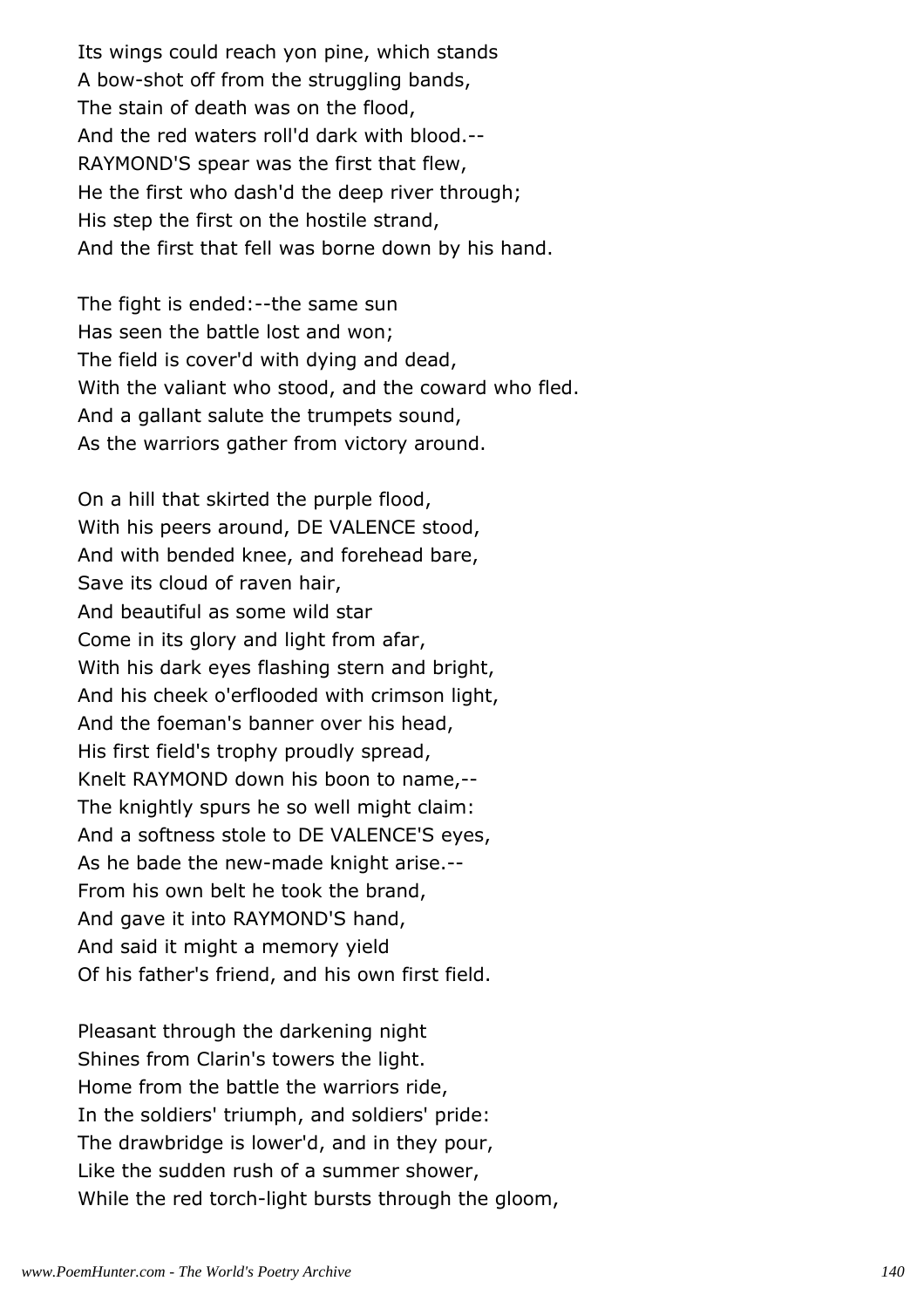Over banner and breast-plate, helm and plume.

Sudden a flood of lustre play'd Over a lofty ballustrade, Music and perfume swept the air, Messengers sweet for the spring to prepare; And like a sunny vision sent For worship and astonishment, Aside a radiant ladye flung The veil that o'er her beauty hung.

With stately grace to those below, She bent her gem encircled brow, And bade them welcome in the name Of her they saved, the castle's dame, Who had not let another pay Thanks, greeting to their brave array,-- But she had vow'd the battle night To fasting, prayer, and holy rite.

On the air the last tones of the music die, The odour passes away like a sigh, The torches flash a parting gleam, And she vanishes as she came, like a dream. But many an eye dwelt on the shade, Till fancy again her form display'd, And still again seem'd many an ear The softness of her voice to hear.

And many a heart had a vision that night, Which future years never banish'd quite.

And sign and sound of festival Are ringing through that castle hall; Tapers, whose flame send a perfumed cloud, Flash their light o'er a gorgeous crowd; With a thousand colours the tapestry falls Over the carved and gilded walls, And, between, the polish'd oak pannels hear, Like dark mirrors, the image of each one there. At one end the piled up hearth is spread With sparkling embers of glowing red: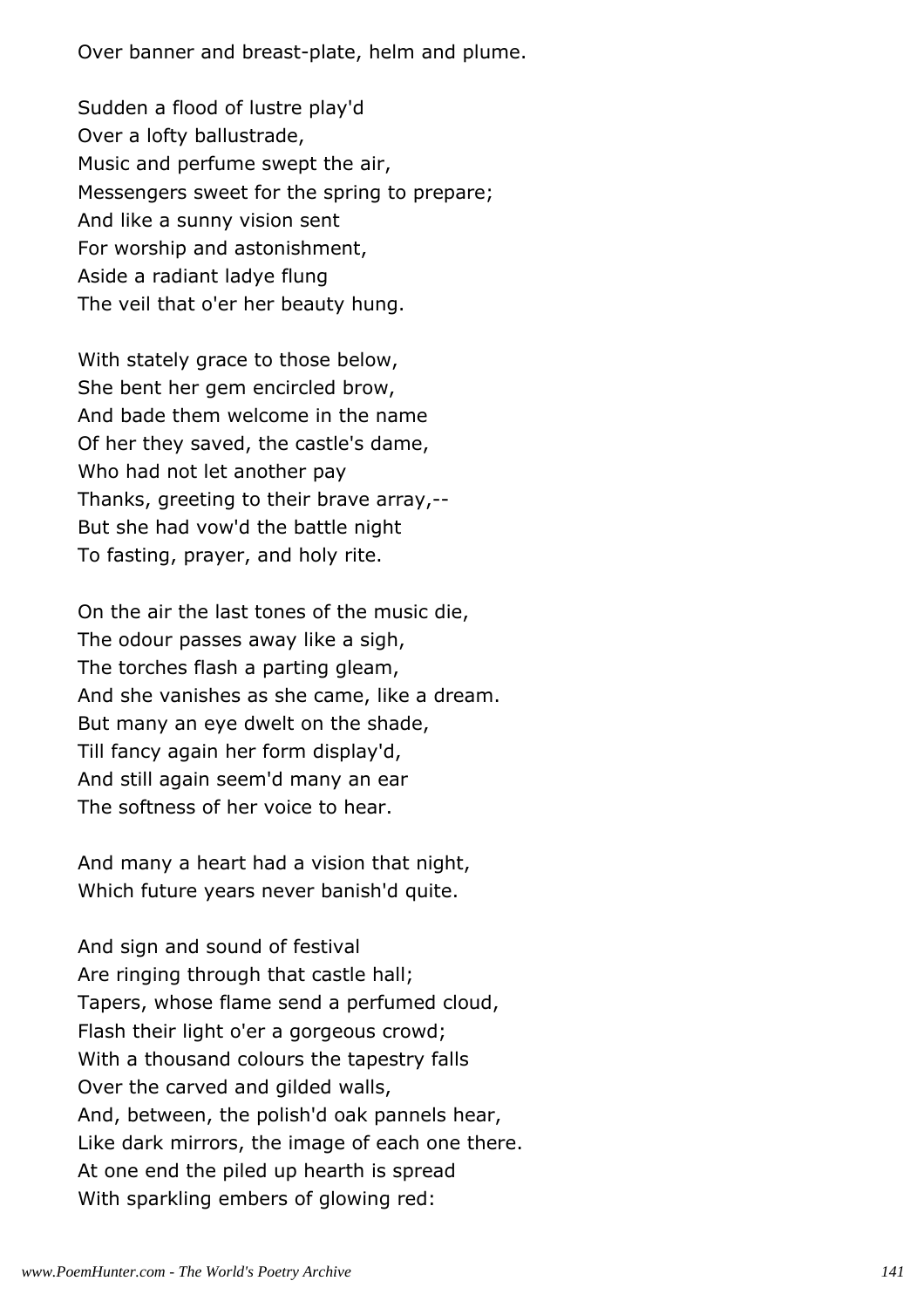Above the branching antlers have place, Sign of many a hard won chase; And beneath, in many a polish'd line, The arms of the hunter and warrior shine; And around the fire, like a laurell'd arch, Raised for some victor's triumphal march, The wood is fretted with tracery fair, And green boughs and flowers are waving there. Lamps, like faery planets shine, O'er massive cups of the genial wine, And shed a ray more soft and fair Than the broad red gleam of the torch's glare; And, flitting like a rainbow, plays In beautiful and changing rays, When from the pictured windows fall The colour'd shadows o'er the hall; As every pane some bright hue lent To vary the lighted element.

The ladye of the festive board Was ward to the castle's absent lord; The Ladye ADELINE ,--the same Bright vision that with their greeting came Maidens four stood behind her chair, Each one was young, and each one fair; Yet they were but as the stars at night When the mood shines forth in her fullness of light On the knot of her wreathed hair was set A blood-red ruby coronet; But among the midnight cloud of curls That hung o'er her brow were eastern pearls, As if to tell their wealth of snow, How white her forehead could look below. Around her floated a veil of white, Like the silvery rack round the star of twilight; And down to the ground her mantle's fold Spread its length of purple and gold; And sparkling gems were around her arm, That shone like marble, only warm, With the blue veins wandering tide, And the hand with its crimson blush inside. A zone of precious stones embraced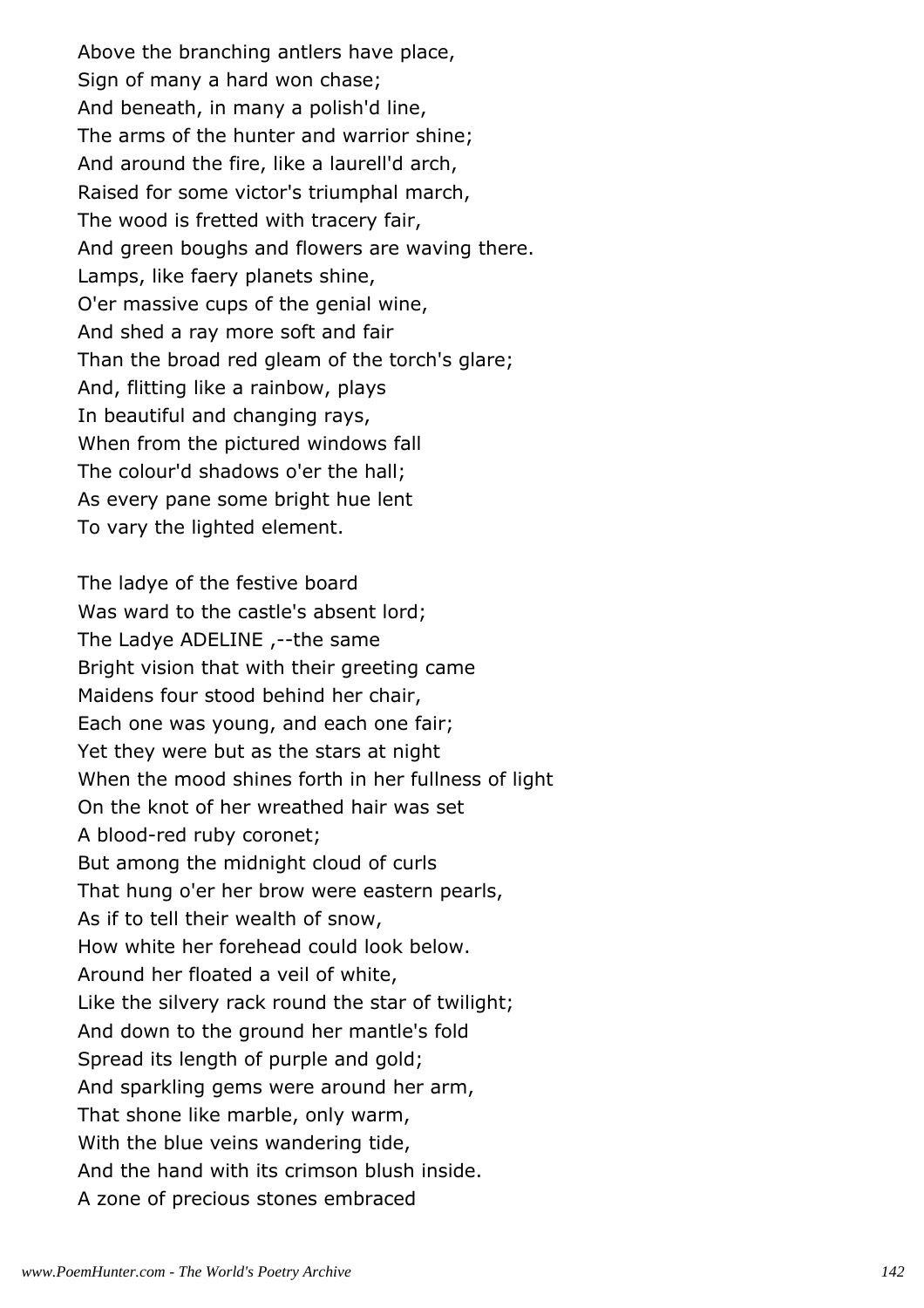The graceful circle of her waist, Sparkling as if they were proud Of the clasp to them allow'd. But yet there was 'mid this excess Of soft and dazzling loveliness, A something in the eye, and hand, And forehead, speaking of command: An eye whose dark flash seem'd allied To even more than beauty's pride,-- A hand as only used to wave Its sign to worshipper and slave,-- A forehead, but that was too fair To read of aught but beauty there!

And RAYMOND had the place of pride, The place so envied by her side,-- The victor's seat,--and overhead The banner he had won was spread. His health was pledged!--he only heard The murmur of one silver word; The pageant seem'd to fade away, Vanish'd the board and glad array, The gorgeous hall around grew dim, There shone one only light for him, That radiant form, whose brightness fell In power upon him like a spell, Laid in its strength by Love to reign Despotic over heart and brain. Silent he stood amid the mirth, Oh, love is timid in its birth! Watching her lightest look or stir, As he but look'd and breathed with her. Gay words were passing, but he leant In silence; yet, one quick glance sent,-- His secret is no more his own, When has woman her power not known?

The feast broke up:--that midnight shade Heard many a gentle serenade Beneath the ladye's lattice. One Breathed after all the rest were gone.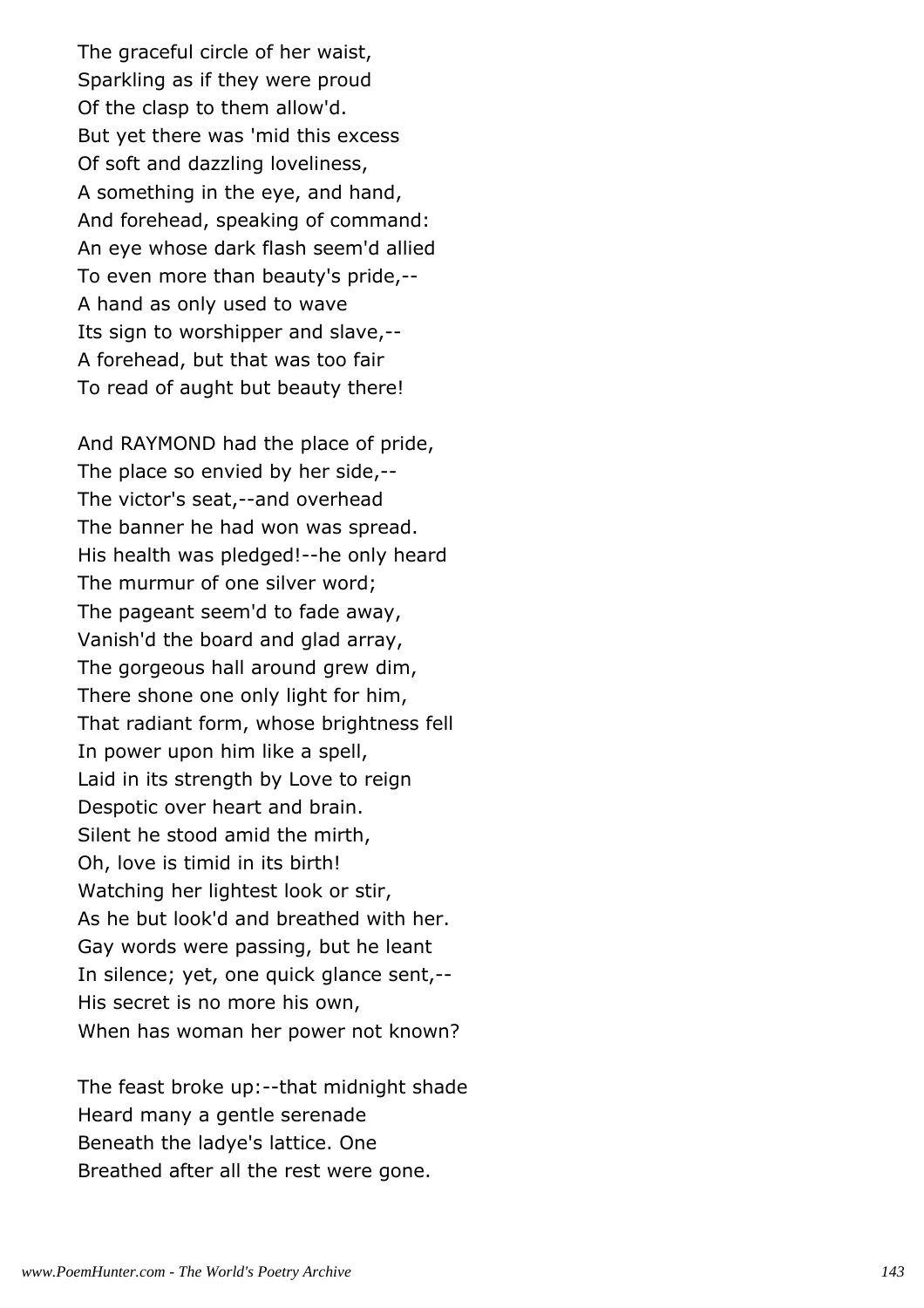### SERENADE.

SLEEP , ladye! for the moonlit hour, Like peace, is shining on thy bower; It is so late, the nightingale Has ended even his love tale.

Sleep, ladye! 'neath thy turret grows, Cover'd with flowers, one pale white rose; I envy its sweet sighs, they steep The perfumed airs that lull thy sleep.

Perchance, around thy chamber floats The music of my lone lute notes,-- Oh, may they on thine eyelids fall, And make thy slumbers musical!

Sleep, ladye! to thy rest be given The gleamings of thy native heaven, And thoughts of early paradise, The treasures of thy sleeping eyes.

I NEED not say whose was the song The sighing night winds bore along. RAYMOND had left the maiden's side As one too dizzy with the tide To breast the stream, or strive, or shrink, Enough for him to feel, not think; Enough for him the dim sweet fear, The twilight of the heart, or ere Awakening hope has named the name Of love, or blown its spark to flame.

Restlessness, but as the winds range From leaf to leaf, from flower to flower; Changefulness, but as rainbows change, From colour'd sky to sunlit hour. Ay, well indeed may minstrel sing,-- What have the heart and year like spring?

Her vow was done: the castle dame Next day to join the revellers came;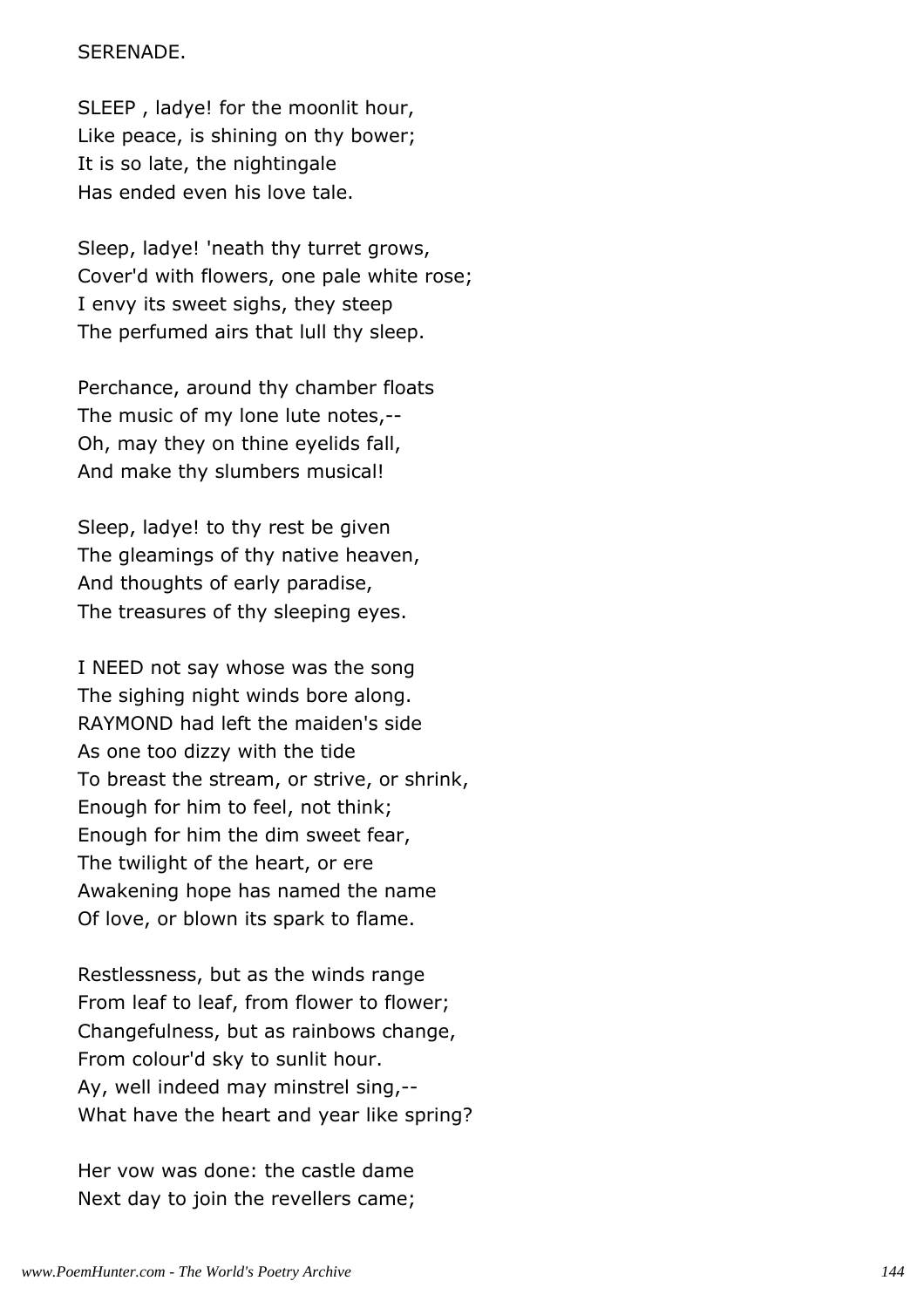And never had a dame more gay O'er hall or festival held sway. And youthful knight, and ladye fair, And juggler quaint, and minstrel rare, And mirth, and crowds, and music, all Of pleasure gather'd at her call.

And RAYMOND moved as in a dream Of song and odour, bloom and beam, As he dwelt in a magic bower, Charm'd from all by fairy power. --And ADELINE rode out that morn, With hunting train, and hawk, and horn; And broider'd rein, and curb of gold, And housings with their purple fold Decked the white steed o'er which she leant Graceful as a young cypress, bent By the first summer wind: she wore A cap the heron plume waved o'er, And round her wrist a golden band, Which held the falcon on her hand. The bird's full eye, so clear, so bright, Match'd not her own's dark flashing light.

And RAYMOND , as he watch'd the dyes Of her cheek rich with exercise, Could almost deem her beauty's power Was now in its most potent hour; But when at night he saw her glance The gayest of the meteor dance, The jewels in her braided hair, Her neck, her arms of ivory bare, The silver veil, the broider'd vest,-- Look'd she not then her loveliest? Ah, every change of beauty's face And beauty's shape has its own grace! That night his heart throbb'd when her hand Met his touch in the saraband: That night her smile first bade love live On the sweet life that hope can give.--

Beautiful, but thrice wayward, wild,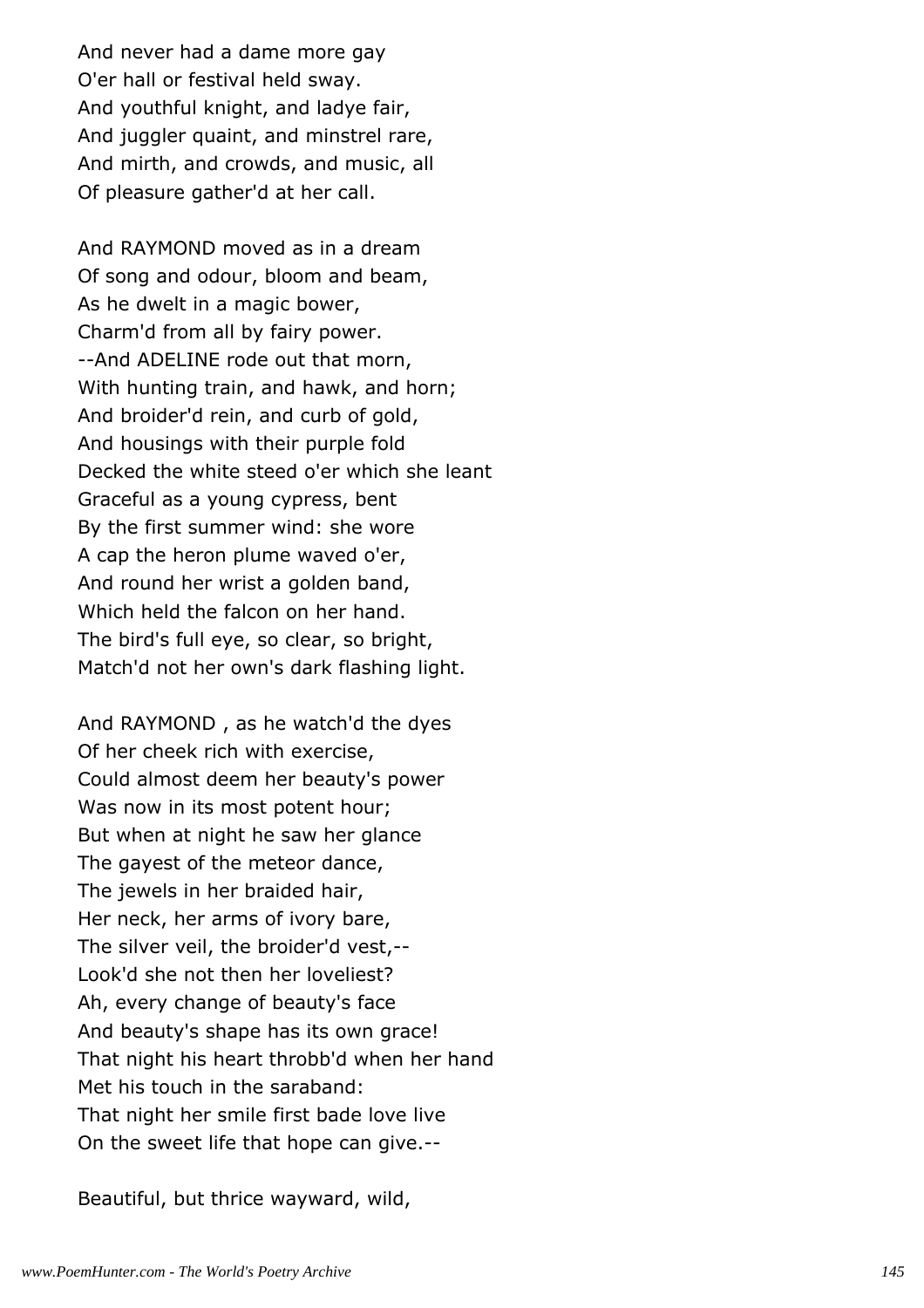Capricious as a petted child, She was all chance, all change; but now A smile is on her radiant brow,-- A moment and that smile is fled, Coldness and scorn are there instead.

Ended the dance, and ADELINE Flung herself, like an eastern queen, Upon the cushions which were laid Amid a niche of that gay hall, Hid from the lamps; around it play'd The softness of the moonlight fall. And there the gorgeous shapes past by But like a distant pageantry, In which you have yourself no share, For all its pride, and pomp, and care.

She pass'd her hand across the chords Of a lute near, and with soft words Answer'd; then said, 'no, thou shalt sing Some legend of the fair and brave.' To RAYMOND'S hand the lute she gave, Whose very soul within him burn'd When her dark eye on his was turn'd: One moment's pause, it slept not long,-- His spirit pour'd itself in song.

#### ELENORE.

THE lady sits in her lone bower, With cheek wan as the white rose flower That blooms beside, 'tis pale and wet As that rose with its dew pearls set.

Her cheek burns with a redder dye, Flashes light from her tearful eye; She has heard pinions beat the air, She sees her white dove floating there; And well she knows its faithful wing, The treasure of her heart will bring; And takes the gentle bird its stand Accustom'd on the maiden's hand,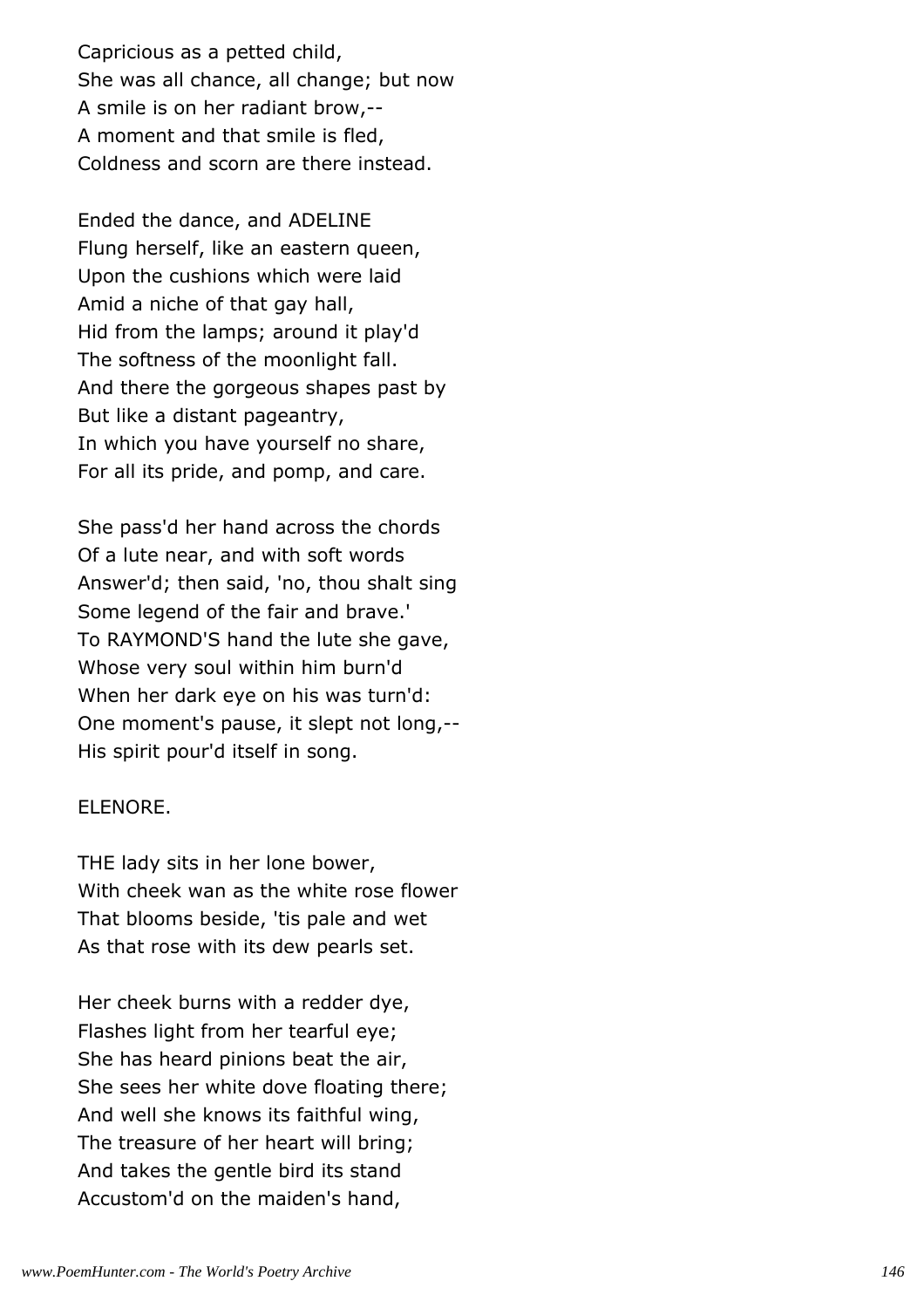With glancing eye and throbbing breast, As if rejoicing in its rest. She read the scroll,--'dear love, to-night By the lake, all is there for flight What time the moon is down;--oh, then My own life shall we meet again!' One upward look of thankfulness, One pause of joy, one fond caress Of her soft lips, as to reward The messenger of EGINHARD.

That night in her proud father's hall She shone the fairest one of all; For like the cloud of evening came Over her cheek the sudden flame, And varying as each moment brought Some hasty change of secret thought; As if its colour would confess The conscious heart's inmost recess. And the clear depths of her dark eye Were bright with troubled brilliancy, Yet the lids droop'd as with the tear Which might oppress but not appear. And flatteries, and smile and sigh Loaded the air as she past by.

It sparkled, but her jewell'd vest Was crost above a troubled breast: Her curls, with all their sunny glow, Were braided o'er an aching brow: But well she knew how many sought To gaze upon her secret thought;-- And Love is proud,--she might not brook That other's on her heart should look. But there she sate, cold, pale, and high, Beneath her purple canopy; And there was many a mutter'd word, And one low whisper'd name was heard,-- The name of EGINHARD ,--that name Like some forbidden secret came.

The theme went, that he dared to love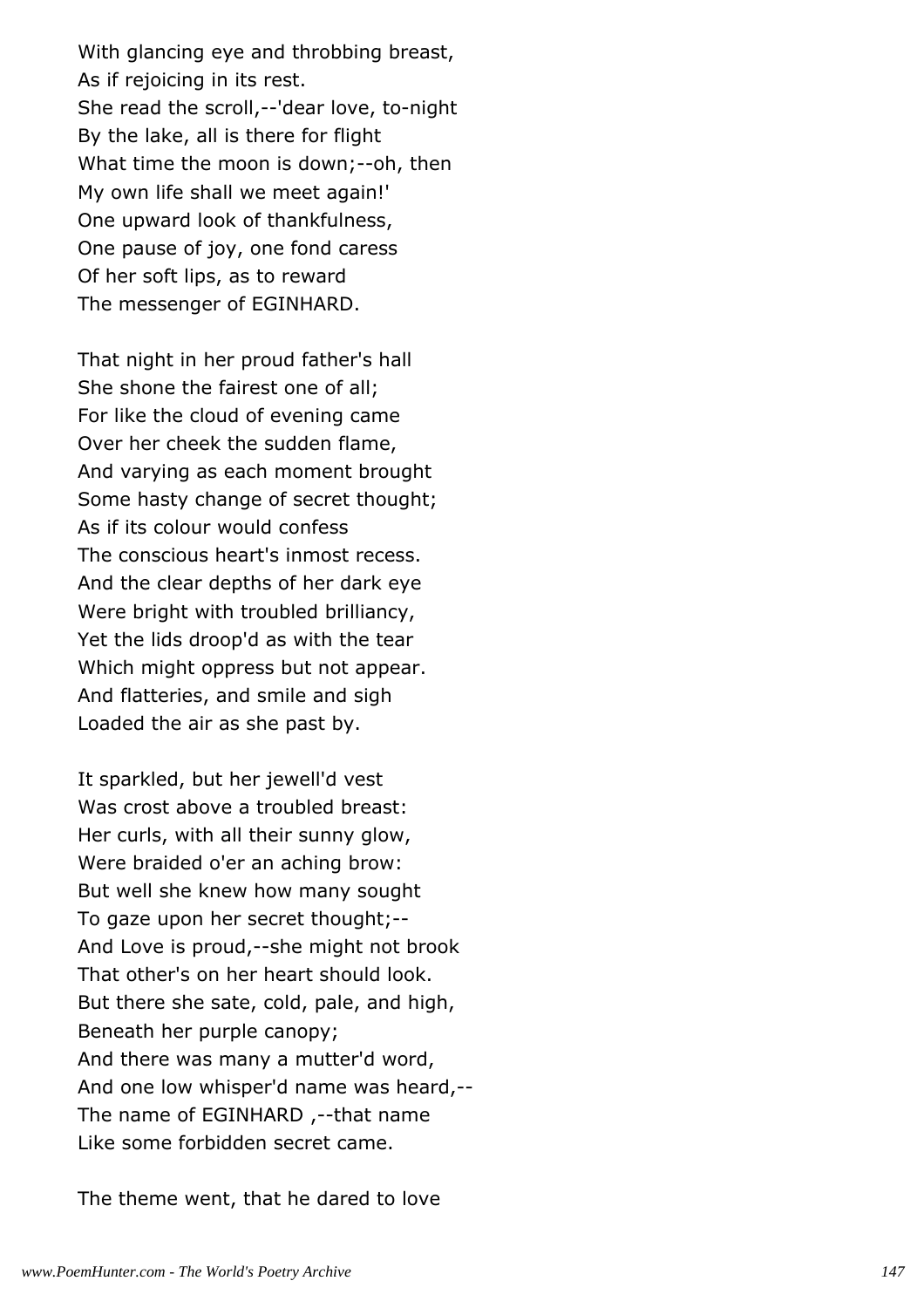One like a star his state above; Here to the princess turn'd each eye,-- And it was said, he did not sigh With love that pales the pining cheek, And leaves the slighted heart to break. And then a varying tale was told, How a page had betray'd for gold; But all was rumour light and vain, That all might hear, but none explain.

Like one that seeks a festival, Early the princess left the hall; Yet said she, sleep dwelt on her eyes, That she was worn with revelries. And hastily her maidens' care Unbinds the jewels from her hair. Odours are round her chamber strown, And ELENORE is left alone.

With throbbing heart, whose pulses beat Louder than fall her ivory feet, She rises from her couch of down; And, hurriedly, a robe is thrown Around her form, and her own hand Lets down her tresses golden band. Another moment she has shred Those graceful tresses from her head. There stands a plate of polish'd steel, She folds her cloak as to conceal Her strange attire, for she is drest As a young page in dark green vest. Softly she steps the balustrade, Where myrtle, rose, and hyacinth made A passage to the garden shade.

It was a lovely summer night, The air was incense-fill'd, the light Was dim and tremulous, a gleam, When a star, mirror'd on the stream, Sent a ray round just to reveal How gales from flower to flower steal. 'It was on such a night as this,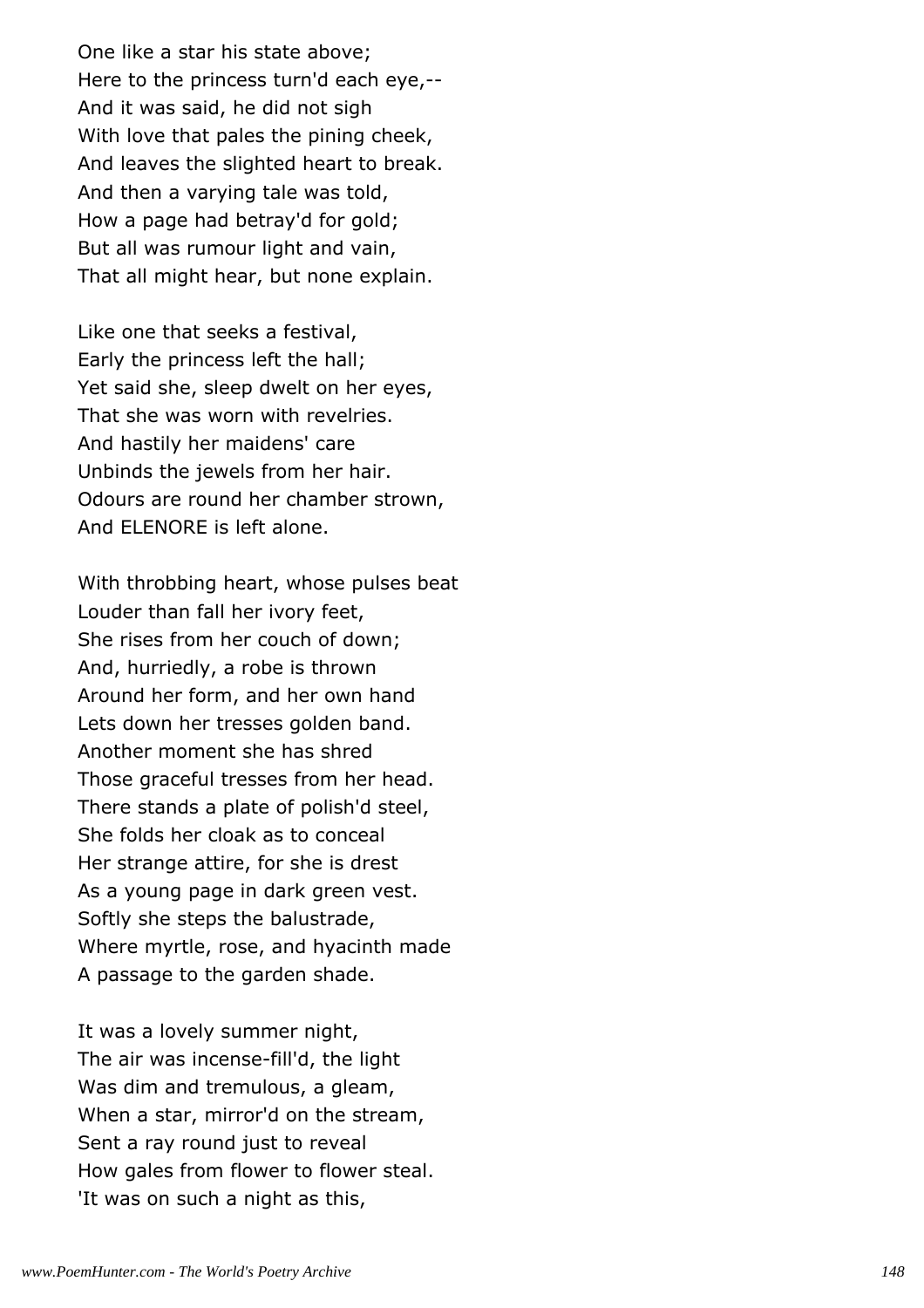When even a single breath is bliss, Such a soft air, such a mild heaven, My vows to EGINHARD were given.' Sigh'd ELENORE , 'Oh, might it be A hope, a happy augury!'

She reach'd the lake,--a blush, a smile, Contended on her face the while; And safely in a little cove, Shelter'd by willow trees above, An ambuscade from all secured, Her lover's little boat lay moor'd.-- One greeting word, with muffled oar, And silent lip, they left that shore.

It was most like a phantom dream To see that boat flit o'er the stream, So still, that but yet less and less It grew, it had seem'd motionless. And then the silent lake, the trees Visible only when the breeze Aside the shadowy branches threw, And let one single star shine through, While the faint glimmer scarcely gave To view the wanderers of the wave.

The breeze has borne the clouds away That veil'd the blushes of young day; The lark has sung his morning song;-- Surely the princess slumbers long. And now it is the accustom'd hour Her royal father seeks her bower, When her soft voice and gentle lute, The snowfall of her fairy foot, The flowers she has cull'd, with dew Yet moist upon each rainbow hue; The fruits with bloom upon their cheek, Fresh as the morning's first sun streak; Each, all conspired to wile away The weariness of royal sway.

But she is gone: there hangs her lute,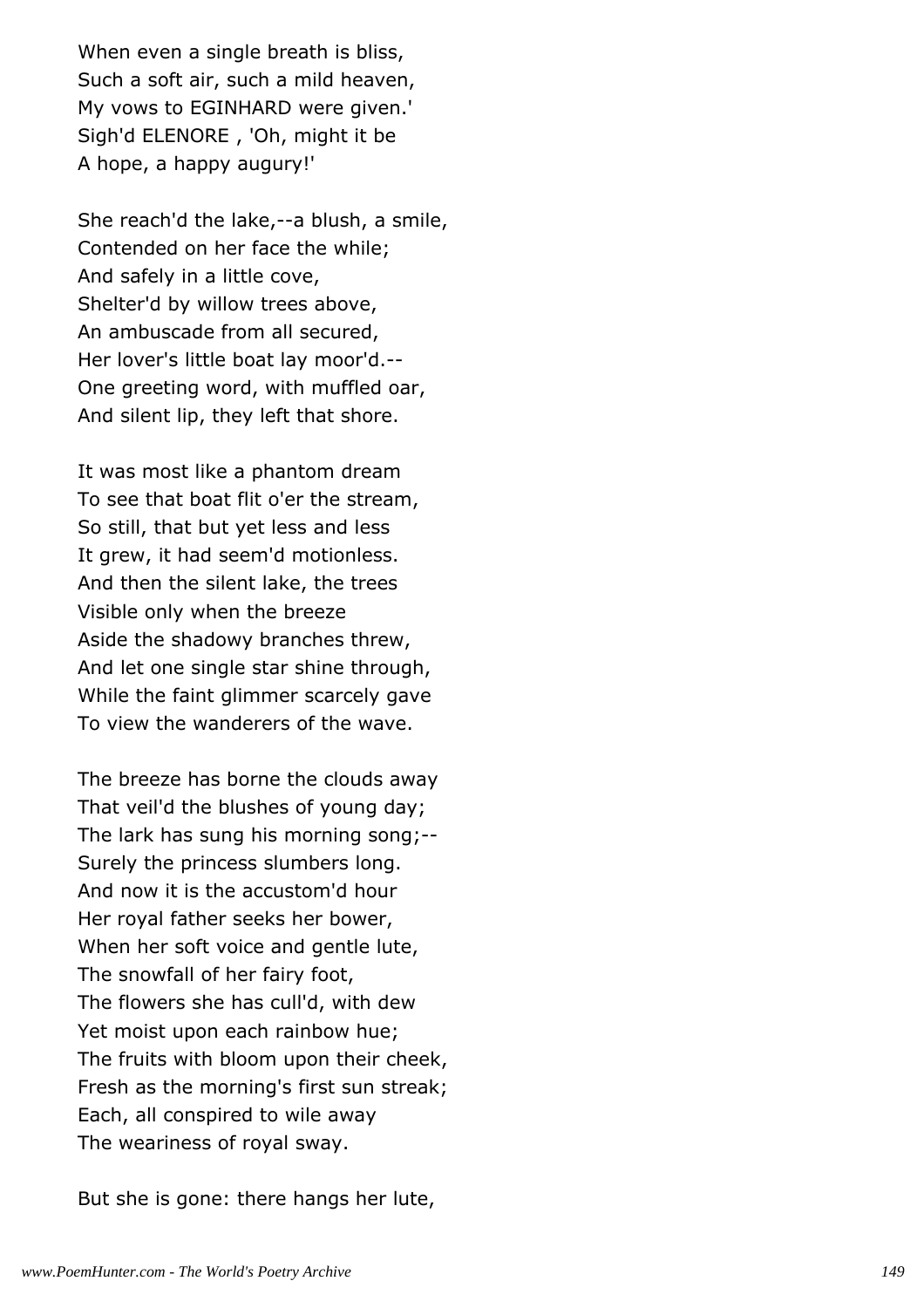And there it may hang lone and mute: The flowers may fade, for who is there To triumph now if they are fair: There are her gems,--oh, let them twine An offering round some sainted shrine! For she who wore them may not wear Again those jewels in her hair.

At first the monarch's rage was wild; But soon the image of his child, In tenderness rose on his heart, How could he bear from it to part? And anger turn'd to grief: in vain Ambition had destroy'd the chain With which love had bound happiness. In vain remorse, in vain redress,-- Fruitless all search. And years past o'er, No tidings came of ELENORE, Although the king would have laid down His golden sceptre, purple crown, His pomp, his power, but to have prest His child one moment to his breast.

And where was ELENORE ? her home Was now beneath the forest dome;-- A hundred knights had watch'd her hall, Her guards were now the pine trees tall: For harps waked with the minstrel tale, Sang to her sleep the nightingale: For silver vases, where were blent Rich perfumes from Arabia sent, Were odours when the wild thyme flower Wafted its sweets on gale and shower: For carpets of the purple loom The violets spread their cloud of bloom, Starr'd with primroses; and around Boughs like green tapestry swept the ground. --And there they dwelt apart from all That gilds and mocks ambition's thrall; Apart from cities, crowds, and care, Hopes that deceive, and toils that wear; For they had made themselves a world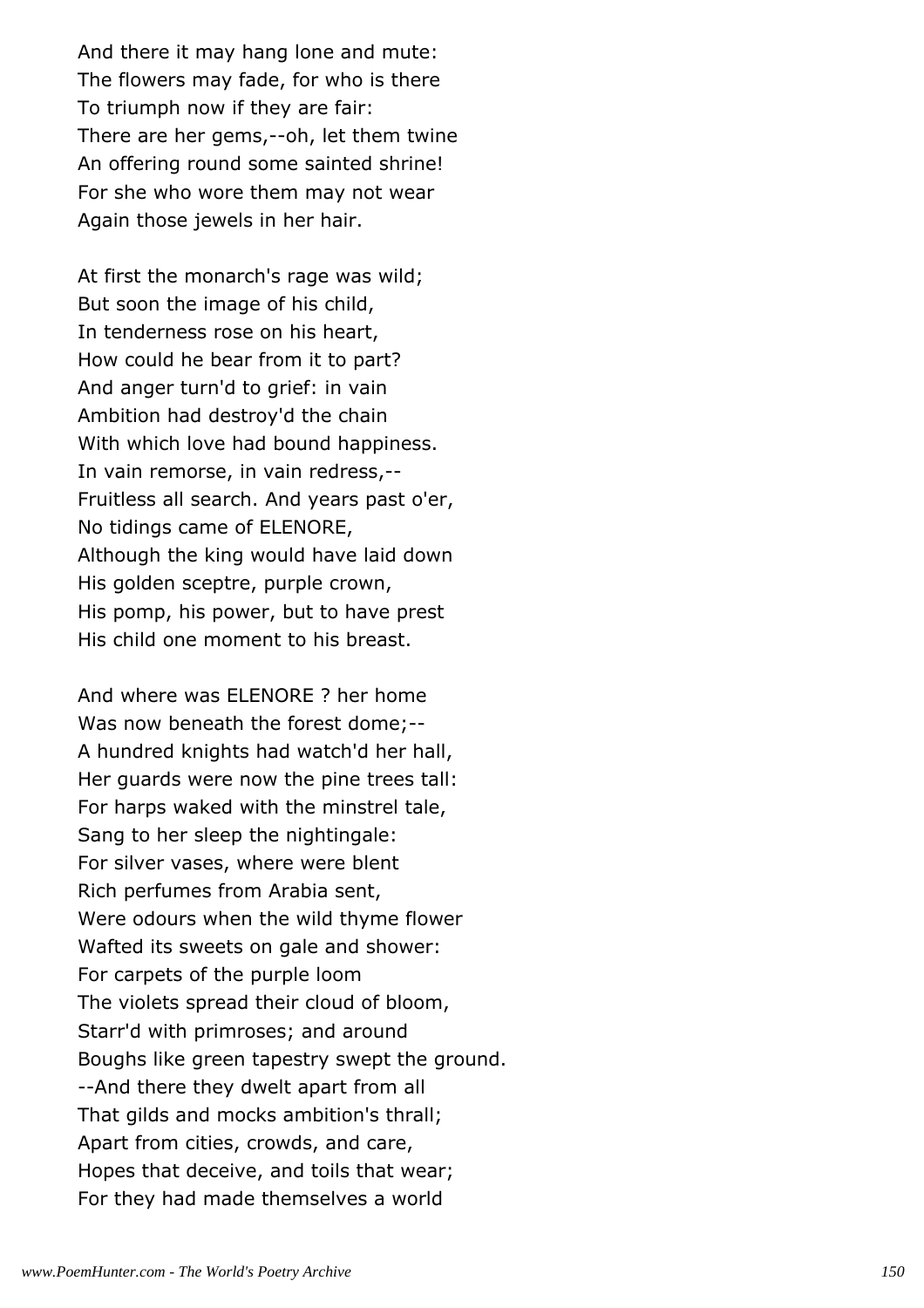Like that or ever man was hurl'd From his sweet Eden, to begin His bitter course of grief and sin.-- And they were happy; EGINHARD Had won the prize for which he dared Dungeon and death; but what is there That the young lover will not dare? And she, though nurtured as a flower, The favourite bud of a spring bower,

Daughter of palaces, yet made Her dwelling place in the green shade; Happy, as she remember'd not Her royal in her peasant lot,-- With gentle cares, and smiling eyes As love could feel no sacrifice. Happy her ivory brow to lave Without a mirror but the wave, As one whose sweetness could dispense With all save its own excellence;-- A fair but gentle creature, meant For heart, and hearth, and home content.

It was at night the chase was over, And ELENORE sat by her lover,-- Her lover still, though years had fled Since their first word of love was said,--

When one sought, at that darksome hour, The refuge of their lonely bower, A hunter, who, amid the shade, Had from his own companions stray'd. And ELENORE gazed on his face, And knew her father! In the chase Often the royal mourner sought A refuge from his one sad thought. He knew her not,--the lowly mien, The simple garb of forest green, The darken'd brow, which told the spoil The sun stole from her daily toil, The cheek where woodland health had shed The freshness of its morning red,--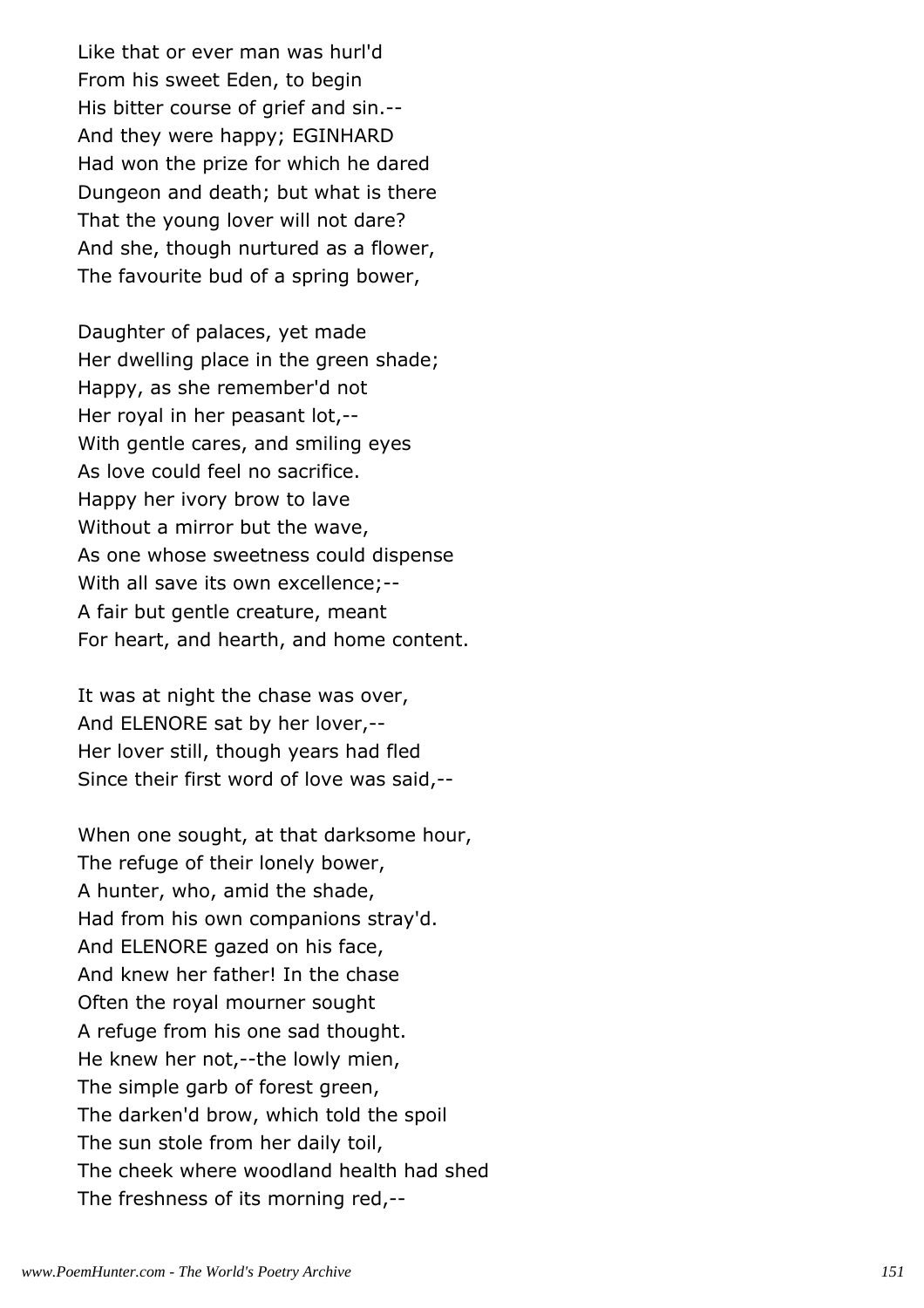All was so changed. She spread the board, Her hand the sparkling wine cup pour'd;

And then around the hearth they drew, And cheerfully the woodfire threw Its light around.--Bent o'er her wheel Scarcely dared ELENORE to steal A look, half tenderness, half fear, Yet seem'd he as he loved to hear Her voice, as if it had a tone Breathing of days and feelings gone.

'Ah! surely,' thought she, 'Heaven has sent My father here, as that it meant, Our years of absence ended now!' She gazed upon his soften'd brow; And the next moment, all revealing, ELENORE at his feet is kneeling!-- Need I relate that, reconciled, The father bless'd his truant child.

WHERE is the heart that has not bow'd A slave, eternal Love, to thee: Look on the cold, the gay, the proud, And is there one among them free? The cold, the proud,--oh! Love has turn'd The marble till with fire it burn'd; The gay, the young,--alas that they Should ever bend beneath thy sway! Look on the cheek the rose might own, The smile around like sunshine thrown; The rose, the smile, alike are thine, To fade and darken at thy shrine.

And what must love be in a heart All passion's fiery depths concealing, Which has in its minutest part More than another's whole of feeling.

And RAYMOND'S heart; love's morning sun On fitter altar never shone; Loving with all the snow-white truth,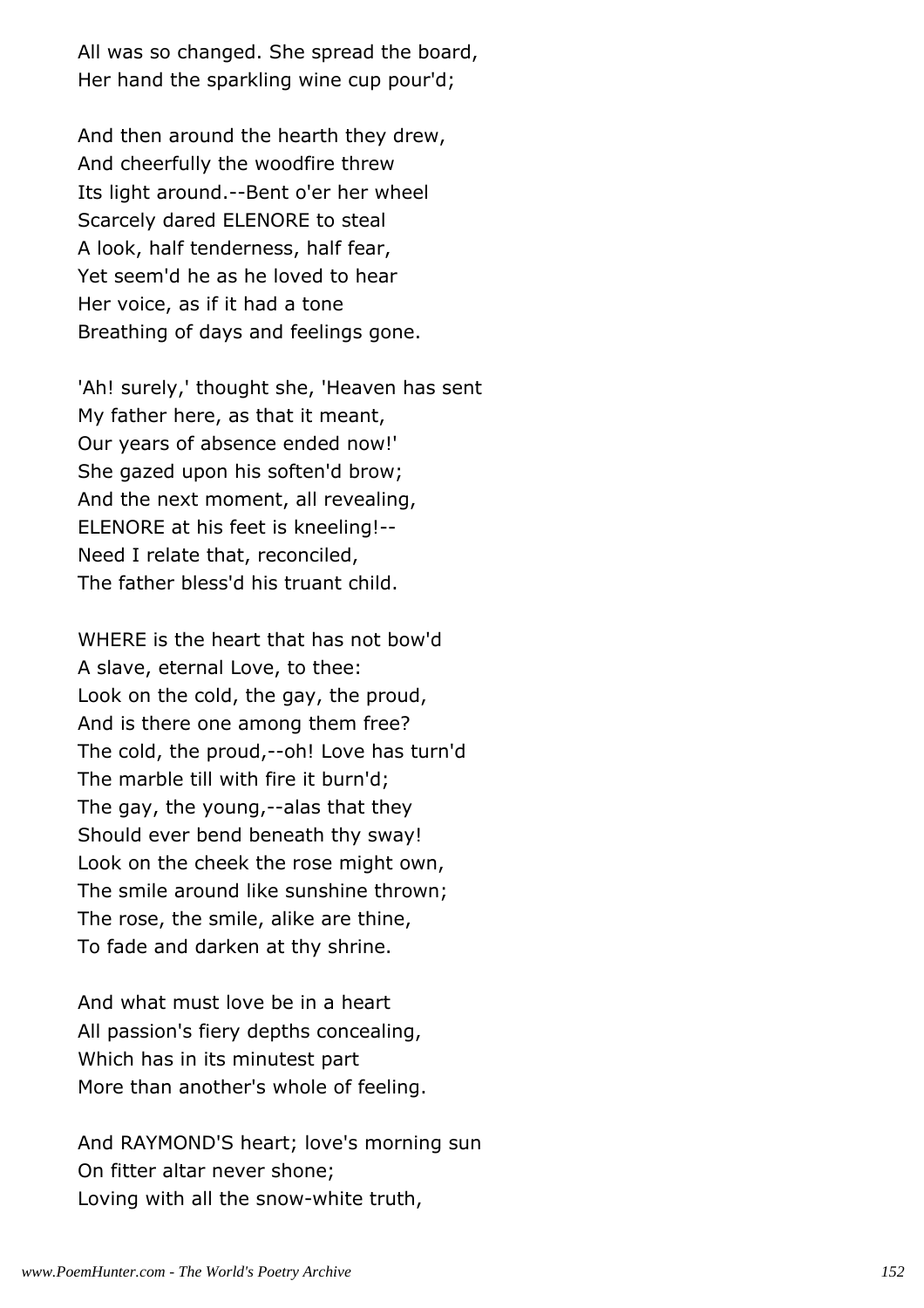That is found but in early youth; Freshness of feeling as of flower, That lives not more than spring's first hour; And loving with that wild devotion, That deep and passionate emotion, With which the minstrel soul is thrown On all that it would make its own.

And RAYMOND loved; the veriest slave That e'er his life to passion gave: Upon his ear no murmur came That seem'd not echoing her name; The lightest colour on her cheek Was lovelier than the morning break. He gazed upon her as he took His sense of being from her look:-- Sometimes it was idolatry, Like homage to some lovely star, Whose beauty though for hope too high, He yet might worship from afar. At other times his heart would swell With tenderness unutterable: He would have borne her to an isle Where May and June had left their smile; And there, heard but by the lone gale, He would have whisper'd his love tale; And without change, or cloud, or care, Have kept his bosom's treasure there. And then, with all a lover's pride, He thought it shame such gem to hide: And imaged he a courtly scene Of which she was the jewell'd queen,-- The one on whom each glance was bent, The beauty of the tournament, The magnet of the festival, The grace, the joy, the life of all,-- But she, alas for her false smile! ADELINE loved him not the while.

And is it thus that woman's heart Can trifle with its dearest part, Its own pure sympathies?--can fling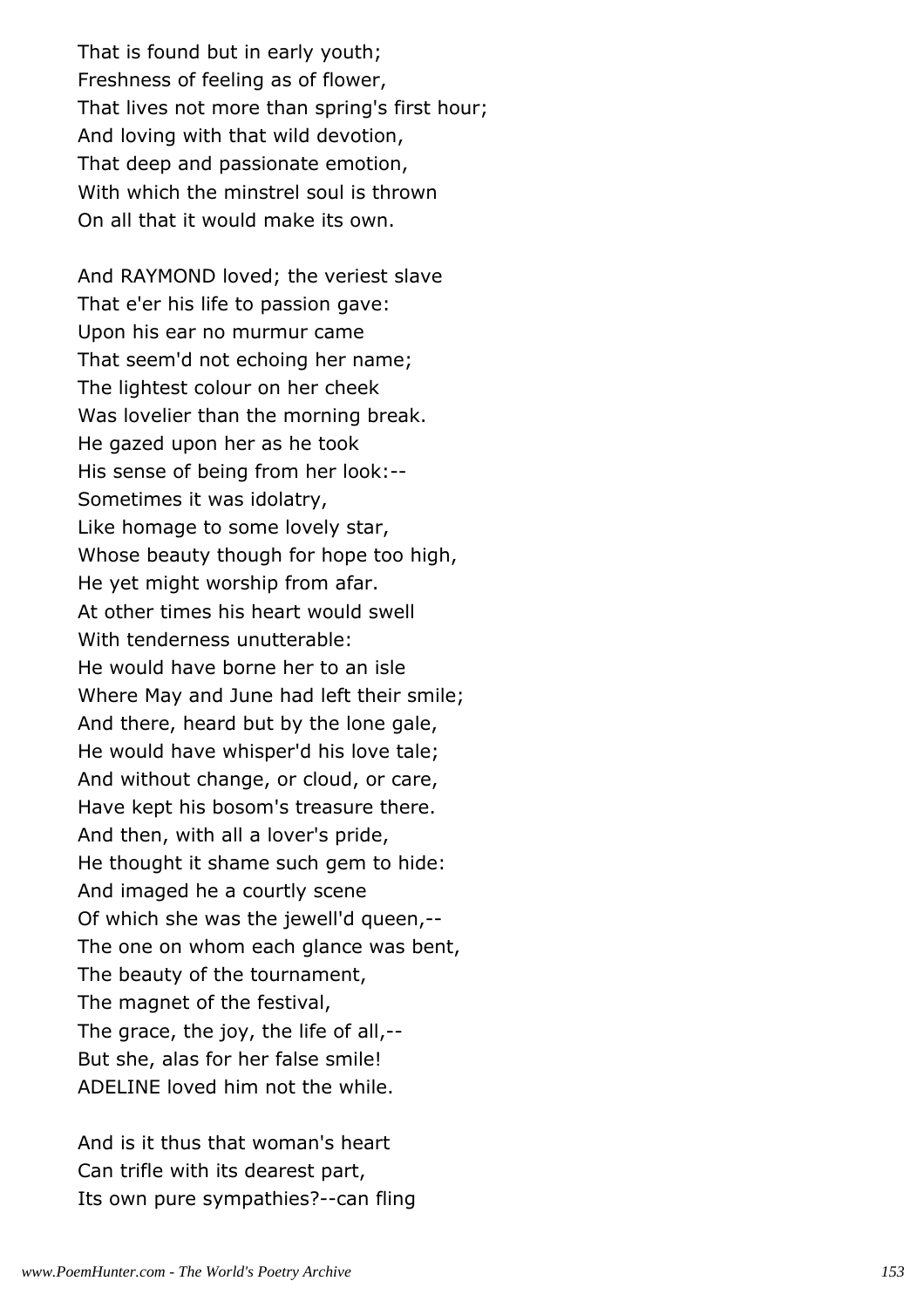The poison'd arrow from the string In utter heartlessness around, And mock, or think not of the wound? And thus can woman barter all That makes and gilds her gentle thrall,-- The blush which should be like the one White violets hide from the sun,-- The soft, low sighs, like those which breathe In secret from a twilight wreath,-- The smile like a bright lamp, whose shine Is vow'd but only to one shrine; All these sweet spells,--and can they be Weapons of reckless vanity? And woman, in whose gentle heart From all save its sweet self apart, Love should dwell with that purity Which but in woman's love can be: A sacred fire, whose flame was given To shed on earth the light of heaven,-- That she can fling her wealth aside In carelessness, or sport, or pride!

It was not form'd for length of bliss, A dream so fond, so false as this; Enough for ADELINE to win The heart she had no pleasure in,-- Enough that bright eyes turn'd in vain On him who bow'd beneath her chain:-- Then came the careless word and look, All the fond soul so ill can brook, The jealous doubt, the burning pain, That rack the lover's heart and brain; The fear that will not own it fear, The hope that cannot disappear; Faith clinging to its visions past, And trust confiding to the last. And thus it is: ay, let Love throw Aside his arrows and his bow; But let him not with one spell part, The veil that binds his eyes and heart. Woe for Love when his eyes shall be Open'd upon reality!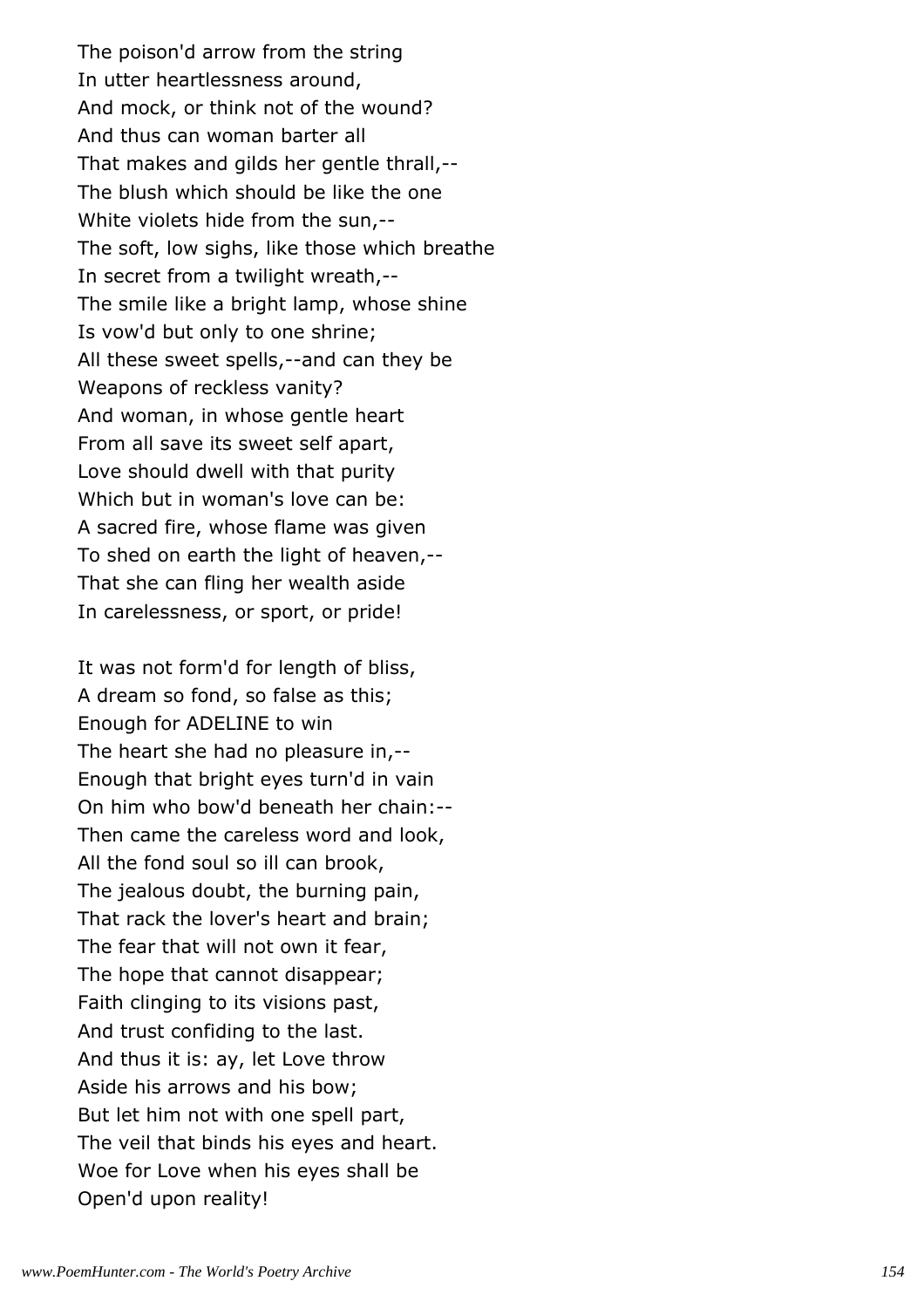One day a neighbouring baron gave A revel to the fair and brave,-- And knights upon their gallant steeds, And ladies on their palfreys gray, All shining in their gayest weeds, Held for the festival their way.

A wanderer on far distant shores, That baron, had brought richest stores To his own hall, and much of rare And foreign luxury was there: Pages, with colour'd feathers, fann'd The odours of Arabia's land; The carpets strewn around each room Were all of Persia's purple loom; And dark slaves waited on his guests, Each habited in Moorish vests, With turbann'd brows, and bands of gold Around their arms and ancles roll'd. And gazed the guests o'er many a hoard, Like Sinbad's, from his travel stored. They look'd upon the net work dome, Where found the stranger birds a home, With rainbow wings and gleaming eyes, Seen only beneath Indian skies. At length they stood around the ring, Where stalk'd, unchain'd, the forest king, With eyes of fire and mane erect, As if by human power uncheck'd.

Full ill had RAYMOND'S spirit borne The wayward mood, the careless scorn, With which his mistress had that day Trifled his happiness away.-- His very soul within him burn'd, When, as in chance, her dark eye turn'd On him, she spoke in reckless glee,-- ''Is there a knight who, for love of me, Into the court below will spring, And bear from the lion the glove I fling?'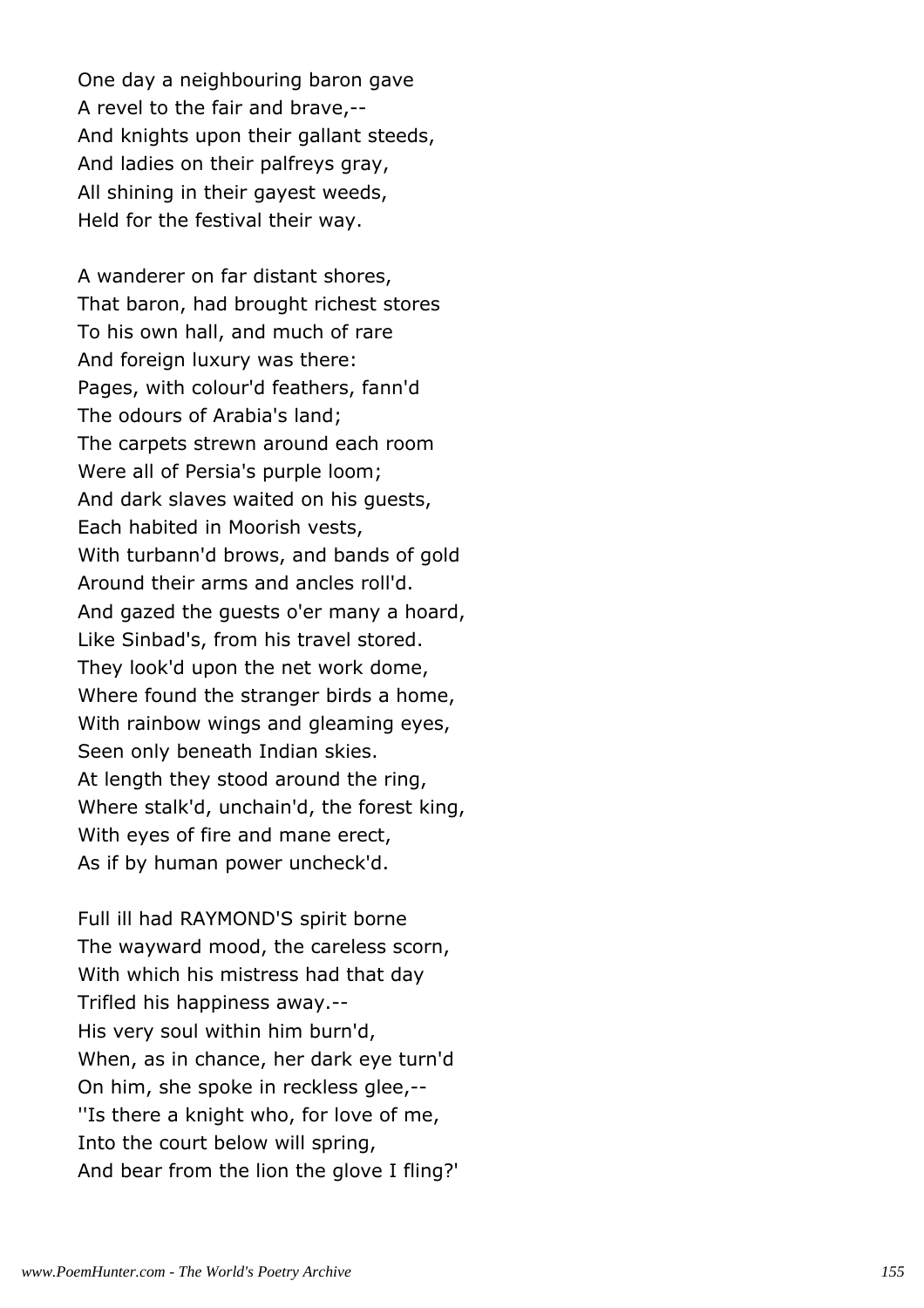A shriek!--a pause,--then loud acclaim Rose to the skies with RAYMOND'S name. Oh, worthy of a lady's love! RAYMOND has borne away the glove. He laid the prize at the maiden's feet, Then turn'd from the smile he dared not meet: A moment more he is on the steed, The spur has urged to its utmost speed, As that he could fly from himself, and all The misery of his spirit's thrall.

The horse sank down, and RAYMOND then Started to see the foaming rein, The drops that hung on the courser's hide, And the rowel's red trace on its panting side; And deep shame mingled with remorse, As he brought the cool stream to his fallen horse.

The spot where he paused was a little nook, Like a secret page in nature's book,-- Around were steeps where the wild vine Hung, wreathed in many a serpentine, Wearing each the colour'd sign Of the autumn's pale decline. Like a lake in the midst was spread A grassy sweep of softest green, Smooth, flower-dropt, as no human tread Upon its growth had ever been. Limes rose around, but lost each leaf, Like hopes luxuriant but brief; And by their side the sycamore Grew prouder of its scarlet store: The air was of that cold clear light That heralds in an autumn night,-- The amber west had just a surge Of crimson on its utmost verge; And on the east were piled up banks Where darkness gather'd with her ranks Of clouds, and in the midst a zone Of white with transient brightness shone From the young moon, who scarcely yet Had donn'd her lighted coronet.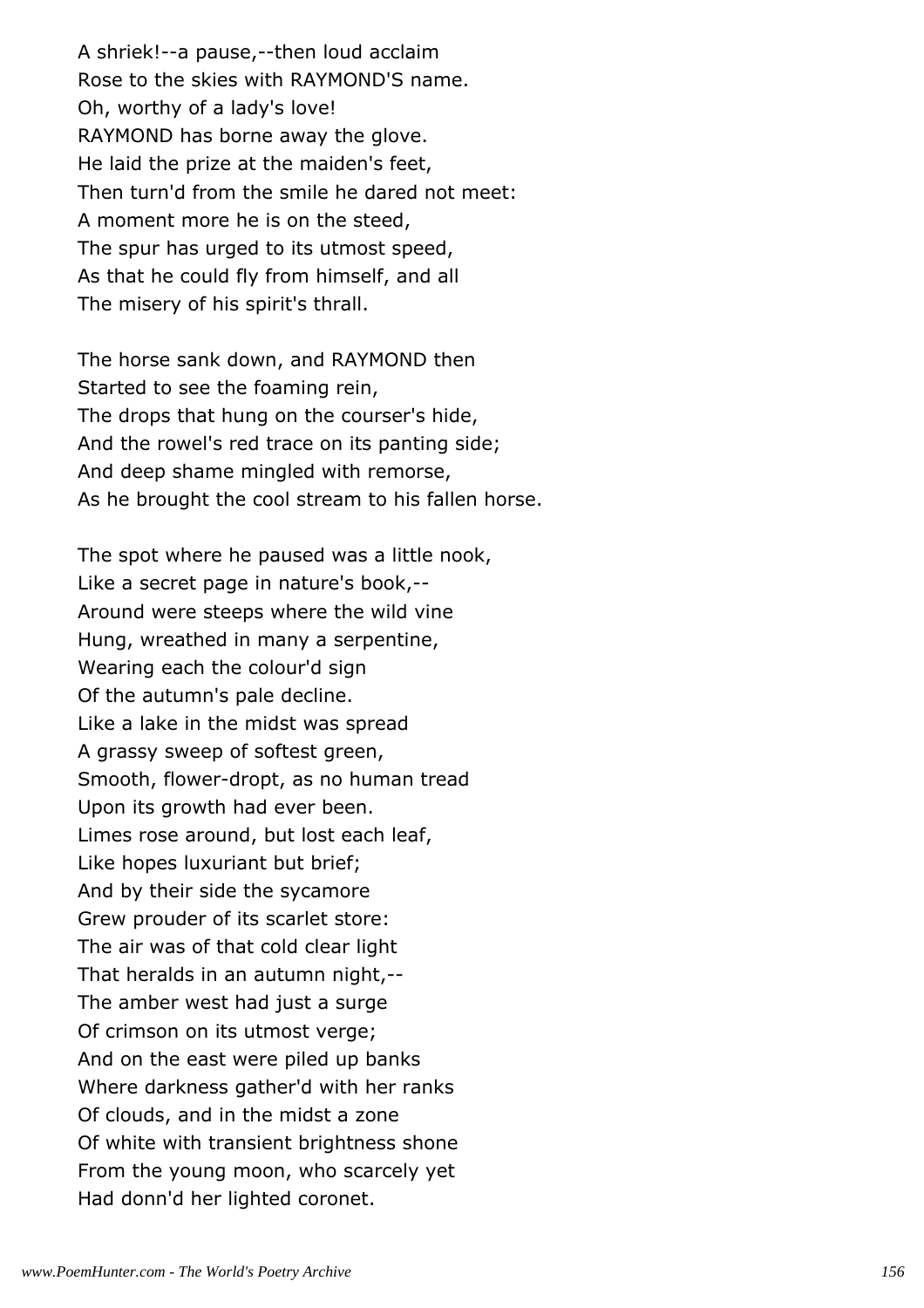With look turn'd to the closing day, As he watch'd every hue decay, Sat RAYMOND ; and a passer by Had envied him his reverie;-- But nearer look had scann'd his brow, And started at its fiery glow, As if the temples' burning swell Had made their pulses visible.

Too glazed, too fix'd, his large eyes shone To see aught that they gazed upon. Not his the paleness that may streak The lover's or the minstrel's cheek, As it had its wan colour caught From moods of melancholy thought; 'Twas that cold, dark, unearthly shade, But for a corpse's death look made; Speaking that desperateness of pain, As one more pang, and the rack'd brain Would turn to madness; one more grief, And the swoln heart breaks for relief.

Oh, misery! to see the tomb Close over all our world of bloom; To look our last in the dear eyes Which made our light of paradise; To know that silent is the tone Whose tenderness was all our own; To kiss the cheek which once had burn'd At the least glance, and find it turn'd To marble; and then think of all Of hope, that memory can recall. Yes, misery! but even here There is a somewhat left to cheer, A gentle treasuring of sweet things Remembrance gathers from the past, The pride of faithfulness, which clings To love kept sacred to the last. And even if another's love Has touch'd the heart to us above The treasures of the east, yet still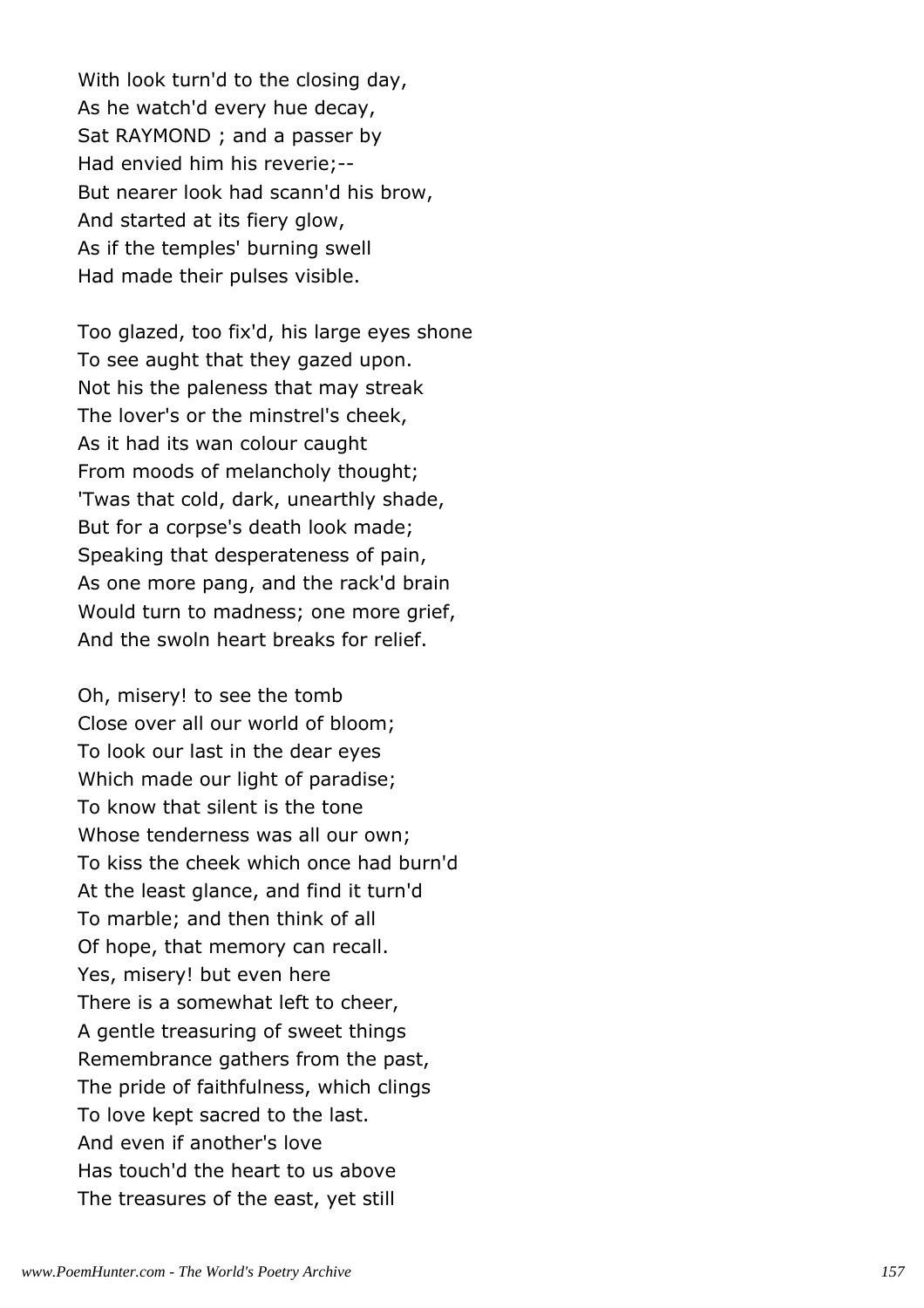There is a solace for the ill.

Those who have known love's utmost spell Can feel for those who love as well; Can half forget their own distress, To share the loved one's happiness. Oh, but to know our heart has been, Like the toy of an Indian queen, Torn, trampled, without thought or care,-- Where is despair like this despair!--

ll night beneath an oak he lay, Till nature blush'd bright into day; When, at a trumpet's sudden sound, Started his courser from the ground: And his loud neigh waked RAYMOND'S dream, And, gazing round, he saw the gleam Of arms upon a neighbouring height, Where helm and cuirass stream'd in light.

As RAYMOND rose from his unrest He knew DE VALENCE'S falcon crest; And the red cross that shone like a glory afar, Told the warrior was vow'd to the holy war.

Ay, this,' thought RAYMOND , 'is the strife To make my sacrifice of life; What is it now to me that fame Shall brighten over RAYMOND'S name; There is no gentle heart to bound, No cheek to mantle at the sound: Lady's favour no more I wear,-- My heart, my helm--oh! what are there? A blighted hope, a wither'd rose. Surely this warfare is for those Who only of the victory crave A holy but a nameless grave.'

Short greeting past; DE VALENCE read All that the pale lip left unsaid; On the wan brow, in the dimm'd eye, The whole of youth's despondency,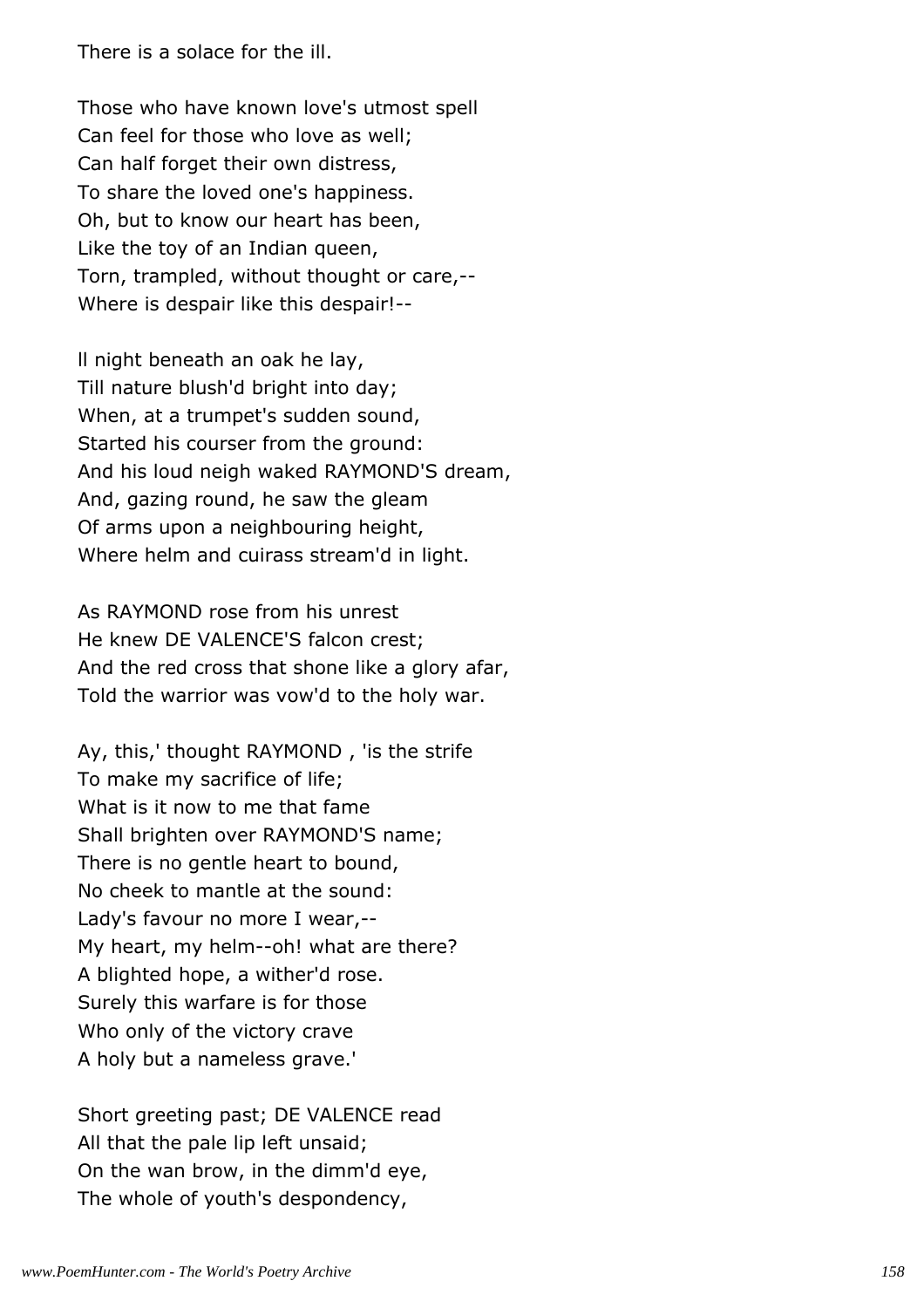Which at the first shock it has known Deems its whole world of hope o'erthrown. And it was fix'd, that at Marseilles, Where the fleet waited favouring gales, RAYMOND should join the warrior train, Leagued 'gainst the infidels of Spain.

They parted:--Over RAYMOND'S thought Came sadness mingled too with shame; When suddenly his memory brought The long forgotten EVA'S name. Oh! Love is like the mountain tide, Sweeping away all things beside, Till not another trace appears But its own joys, and griefs, and fears. He took her cross, he took her chain From the heart where they still had lain; And that heart felt as if its fate Had sudden grown less desolate, In thus remembering love that still Would share and sooth in good and ill.

He spurr'd his steed; but the night fall Had darken'd ere he reach'd the hall; And gladly chief and vassal train Welcomed the youthful knight again. And many praised his stately tread, His face with darker manhood spread; But of those crowding round him now, Who mark'd the paleness of his brow, But one, who paused till they were past, Who look'd the first but spoke the last: Her welcome in its timid fear Fell almost cold on RAYMOND'S ear; A single look,--he felt he gazed Upon a gentle child no more, The blush that like the lightning blazed, The cheek then paler than before, A something of staid maiden grace, A cloud of thought upon her face; She who had been, in RAYMOND'S sight, A plaything, fancy, and delight,--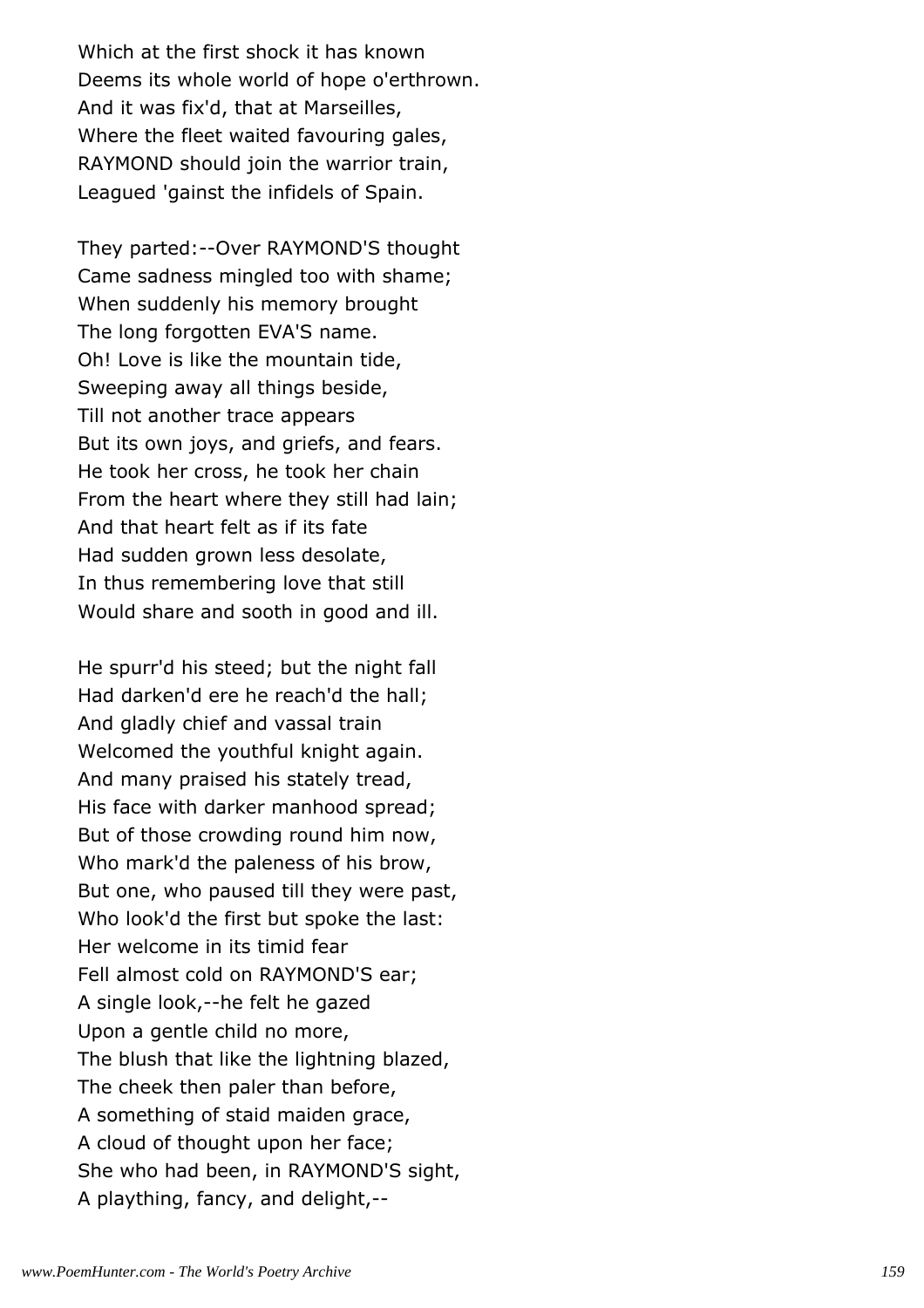Was changed: the depth of her blue eye Spoke to him now of sympathy, And seem'd her melancholy tone A very echo of his own; And that pale forehead, surely care Has graved an early lesson there.

They roved through many a garden scene, Where other, happier days had been; And soon had RAYMOND told his all Of hopes, like stars but bright to fall; Of feelings blighted, changed, and driven Like exiles from their native heaven; And of an aimless sword, a lute Whose chords were now uncharm'd and mute. But EVA'S tender blandishing Was as the April rays, that fling A rainbow till the thickest rain Melts into blue and light again.

There is a feeling in the heart Of woman which can have no part In man; a self devotedness, As victims round their idols press, And asking nothing, but to show How far their zeal and faith can go. Pure as the snow the summer sun Never at noon hath look'd upon,-- Deep as is the diamond wave, Hidden in the desart cave,-- Changeless as the greenest leaves Of the wreath the cypress weaves,-- Hopeless often when most fond, Without hope or fear beyond Its own pale fidelity,-- And this woman's love can be!

And RAYMOND although not again Dreaming of passion's burning chain, Yet felt that life had still dear things To which the lingering spirit clings. More dear, more lovely EVA shone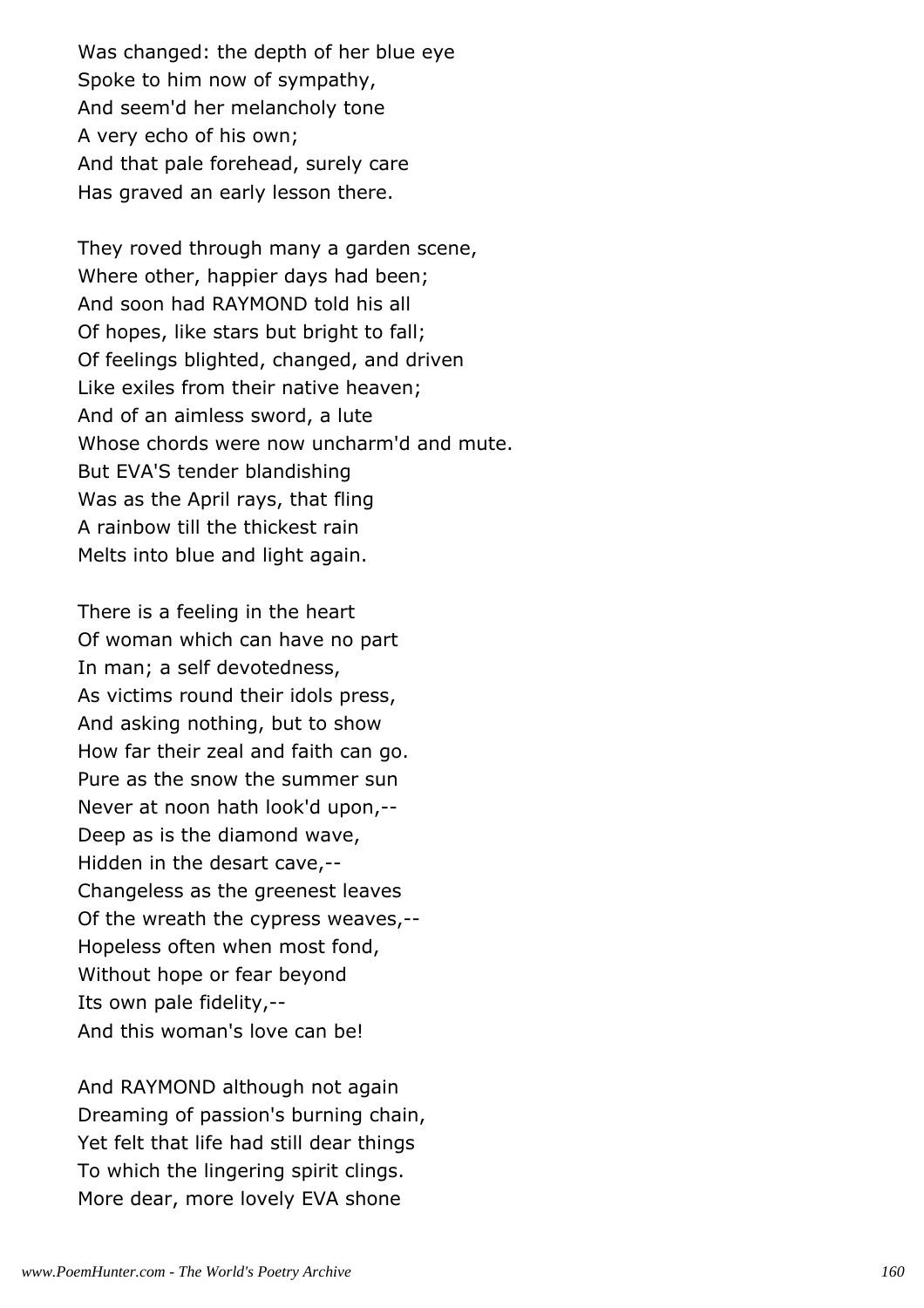In thinking of that faithless one; And read he not upon the cheek All that the lip might never speak, All the heart cherish'd yet conceal'd, Scarce even to itself reveal'd. And RAYMOND , though with heart so torn By anger, agony, and scorn, Might ill bear even with love's name, Yet felt the maiden's hidden flame Come like the day-star in the east, When every other light has ceased; Sent from the bosom of the night To harbinger the morning light.

Again they parted: she to brood O'er dreaming hopes in solitude, And every pitying saint to pray For RAYMOND on the battle day. And he no longer deem'd the field But death to all his hopes could yield. To other, softer dreams allied, He thought upon the warrior's pride. But as he pass'd the castle gate He left so wholly desolate, His throbbing pulse, his burning brain, The sudden grasp upon the rein, The breast and lip that gasp'd for air, Told Love's shaft was still rankling there.

That night, borne o'er the bounding seas, The vessel swept before the breeze, Loaded the air, the war-cry's swell, Woe to the Moorish infidel; And raising their rich hymn, a band Of priests were kneeling on the strand, To bless the parting ship, and song Came from the maidens ranged along The sea wall, and who incense gave, And flowers, like offerings to the wave That bore the holy and the brave.

And RAYMOND felt his spirit rise,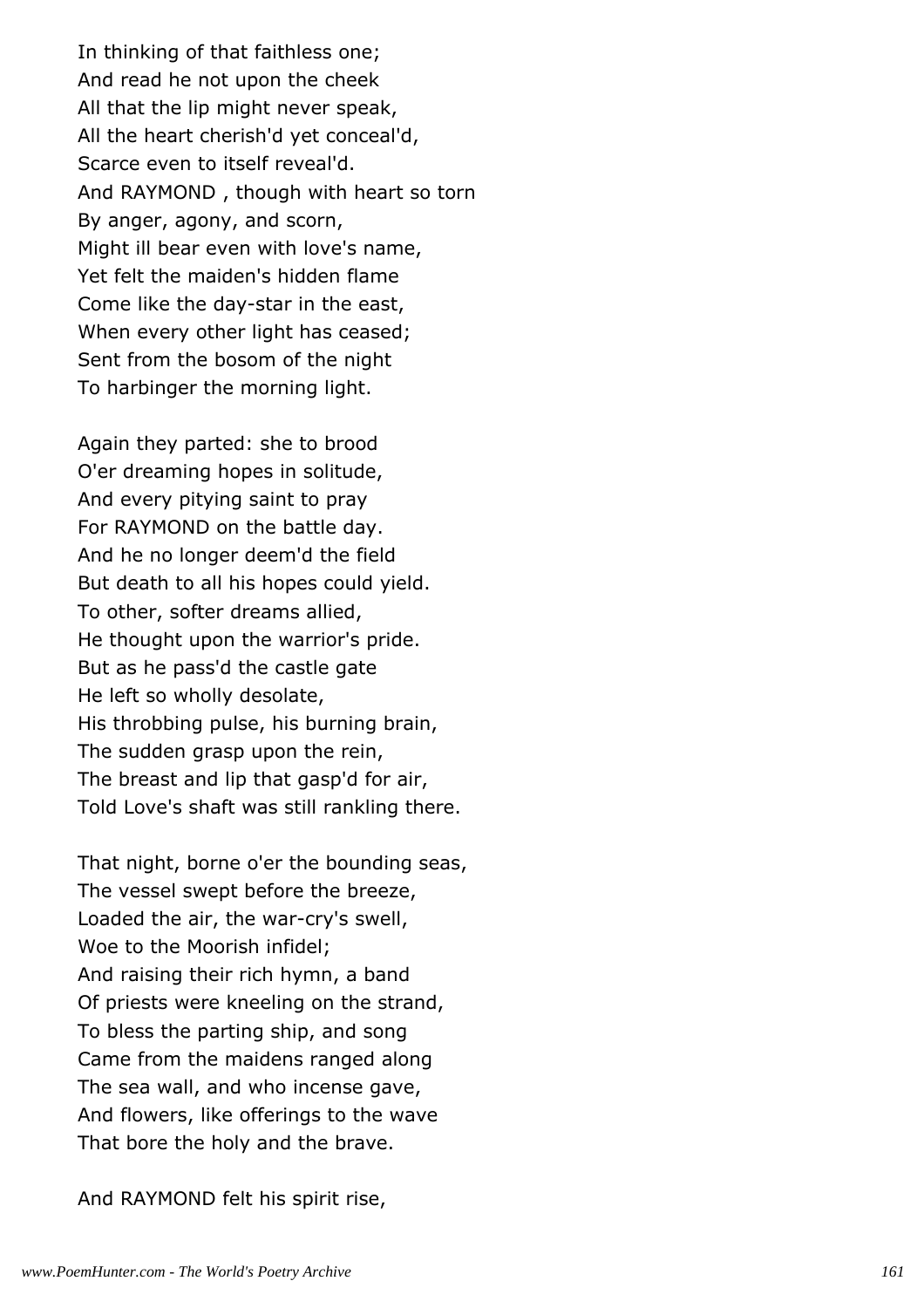And burn'd his cheek, and flash'd his eyes With something of their ancient light, While plume and pennon met his sight; While o'er the deep swept the war-cry, And peal'd the trumpet's voice on high, While the ship rode the waves as she Were mistress of their destiny. And muster'd on the deck the band, Till died the last shout from the strand; But when the martial pomp was o'er, And, like the future, dim the shore On the horizon hung, again Closed RAYMOND'S memory, like a chain The spirit struggles with in vain.

The sky with its delicious blue, The stars like visions wandering through: Surely, if Fate had treasured there Her rolls of life, they must be fair; The mysteries their glories hide Must be but of life's brightest side; It cannot be that Fate would write Her dark decrees in lines of light. And RAYMOND mused upon the hour When, comrade of the star and flower, He watch'd beside his lady's bower; He number'd every hope and dream, Like blooms that threw upon life's stream Colours of beauty, and then thought On knowledge, all too dearly bought; Feelings lit up in waste to burn, Hopes that seem but shadows fair, All that the heart so soon must learn, All that it finds so hard to bear.

The young moon's vestal lamp that hour Seem'd pale as that it pined for love; No marvel such a night had power, So calm below, so fair above, To wake the spirit's finest chords Till minstrel thoughts found minstrel words.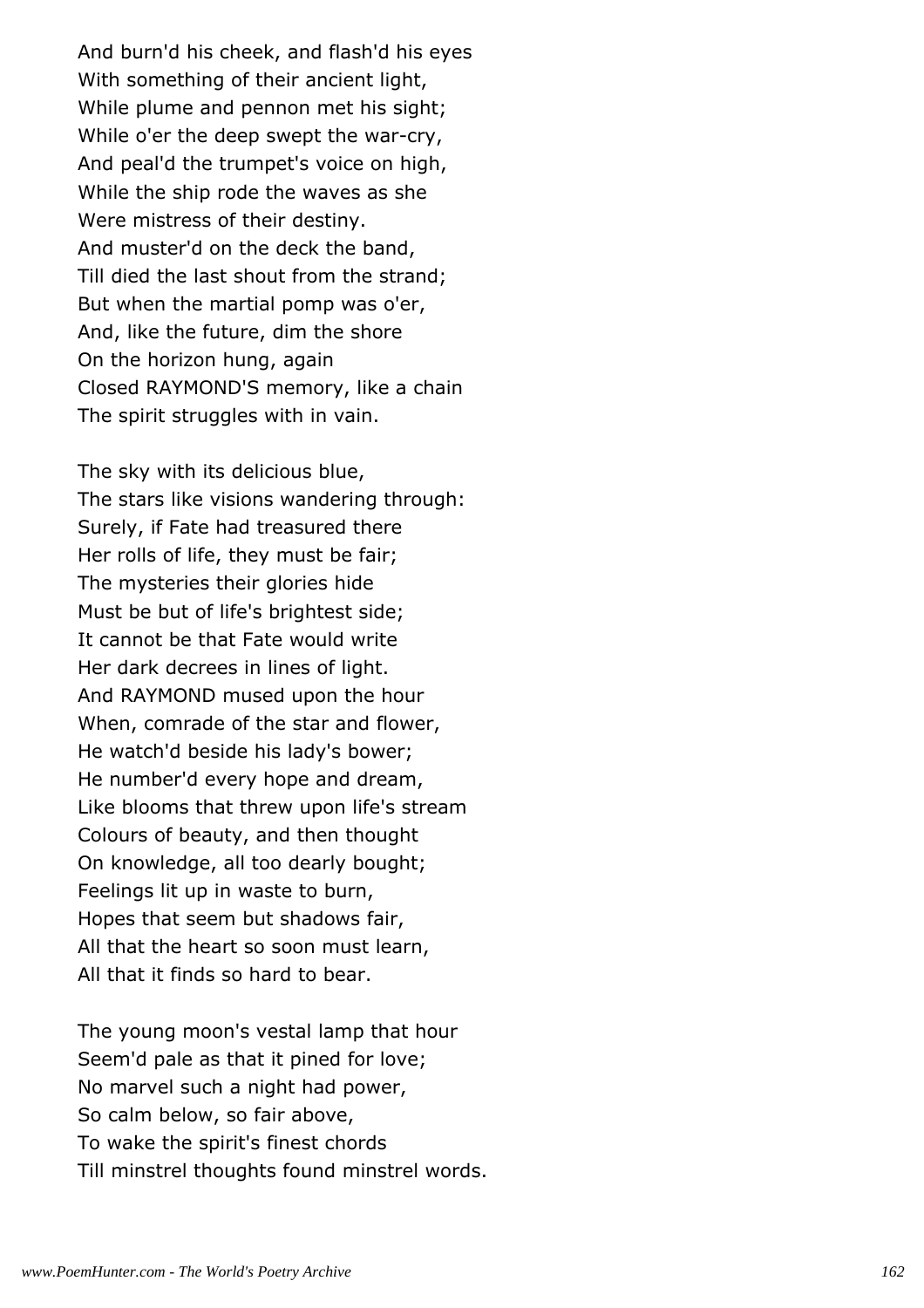#### THE LAST SONG.

IT is the latest song of mine That ever breathes thy name, False idol of a dream-raised shrine, Thy very thought is shame,-- Shame that I could my sprit bow To one so very false as thou.

I had past years where the green wood Makes twilight of the noon, And I had watch'd the silver flood Kiss'd by the rising moon; And gazed upon the clear midnight In all its luxury of light.

And, thrown where the blue violets dwell, I would pass hours away, Musing o'er some old chronicle Fill'd with a wild love lay; Till beauty seem'd to me a thing Made for all nature's worshipping.

saw thee, and the air grew bright In thy clear eyes' sunshine; I oft had dream'd of shapes of light, But not of shape like thine. My heart bow'd down,--I worshipp'd thee, A woman and a deity.

I may not say how thy first look Turn'd my whole soul to flame, I read it as a glorious book Fill'd with high deeds of fame; I felt a hero's spirit rise, Unknown till lighted at thine eyes.

False look, false hope, and falsest love! All meteors sent to me To show how they the heart could move, And how deceiving be: They left me, darken'd, crush'd, alone,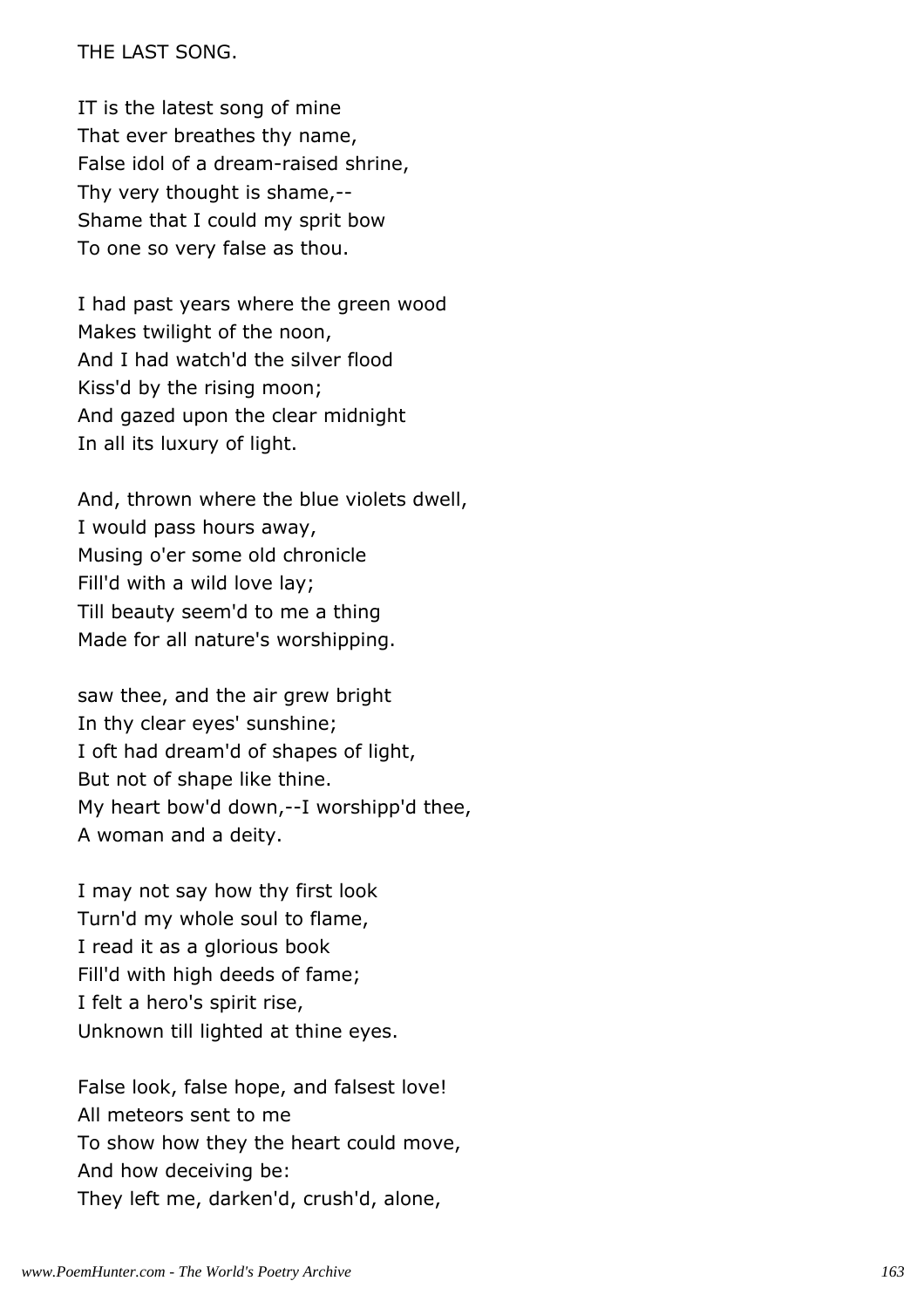My bosom's household gods o'erthrown.

The world itself was changed, and all That I had loved before Seem'd as if gone beyond recall, And I could hope no more; The sear of fire, the dint of steel, Are easier than Love's wounds to heal.

But this is past, and I can cope With what I'd fain forget; I have a sweet, a gentle hope That lingers with me yet,-- A hope too fair, too pure to be Named in the words that speak of thee.

Henceforth within the last recess Of my heart shall remain Thy name in all its bitterness, But never named again; The only memory of that heart Will be to think how false thou art.

And yet I fain would name thy name, My heart's now gentle queen, E'en as they burn the perfumed flame Where the plague spot has been; Methinks that it will cleanse away The ills that on my spirit prey.

Sweet EVA ! the last time I gazed Upon thy deep blue eyes, The cheek whereon my look had raised A blush's crimson dyes, I marvell'd, love, this heart of mine Had worshipp'd at another shrine.

I will think of thee when the star, That lit our own fair river, Shines in the blue sky from afar, As beautiful as ever; That twilight star, sweet love, shall be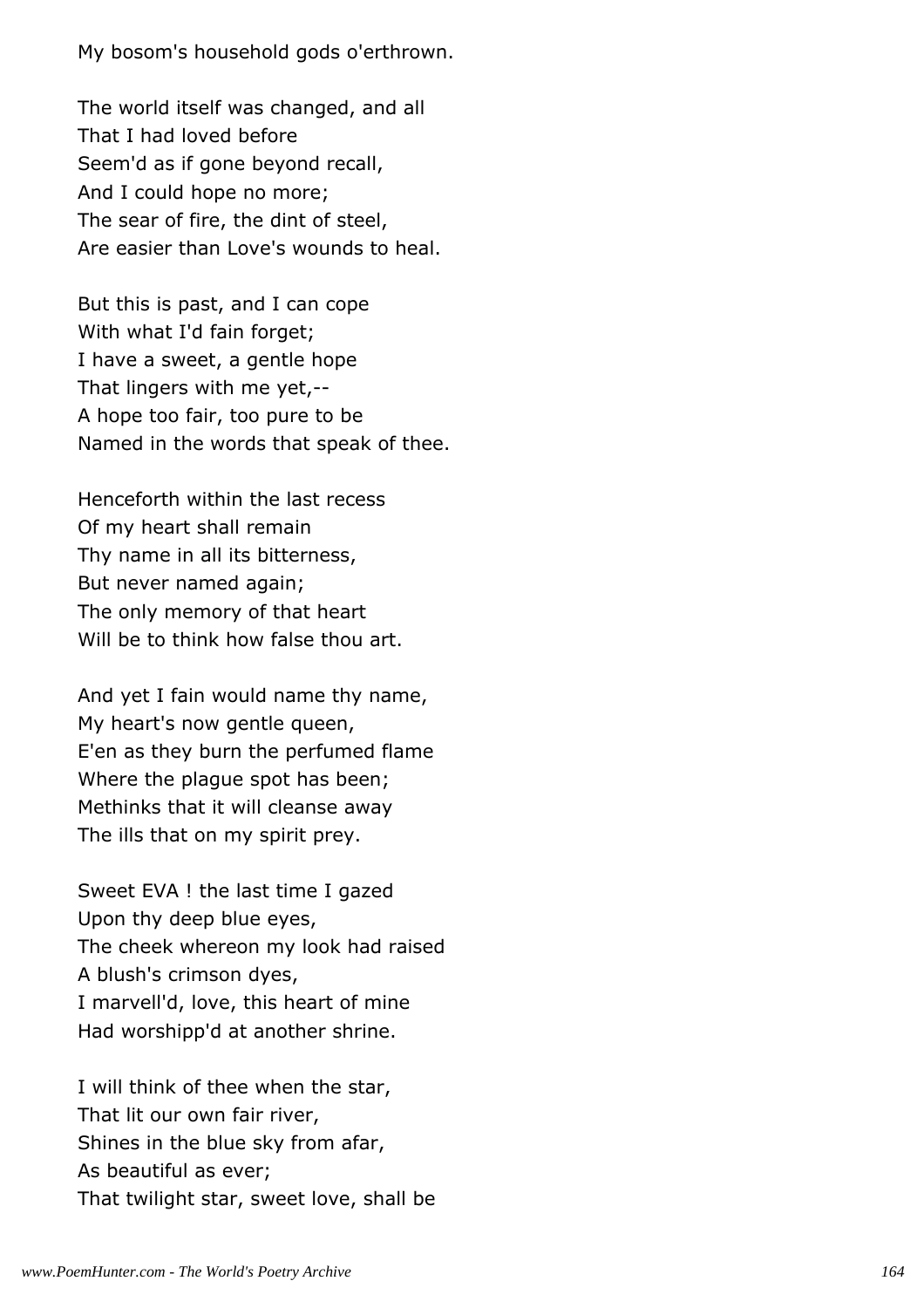A sign and seal with thee and me!

Letitia Elizabeth Landon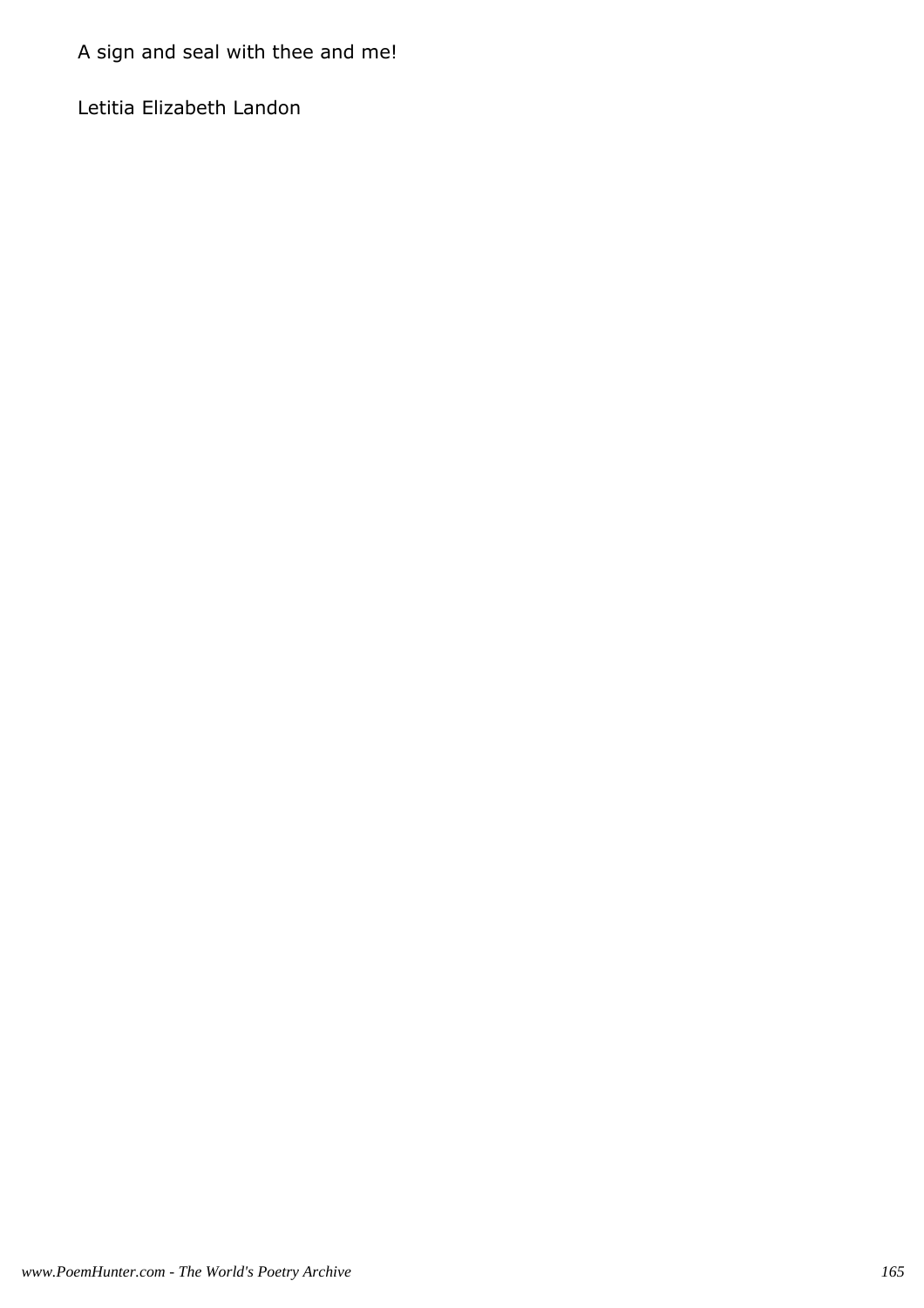# The Troubadour. Canto 3

LAND of the olive and the vine, The saint and soldier, sword and shrine! How glorious to young RAYMOND'S eye Swell'd thy bold heights, spread thy clear sky, When first he paused upon the height Where, gather'd, lay the Christian might. Amid a chesnut wood were raised Their white tents, and the red cross blazed Meteor-like, with its crimson shine, O'er many a standard's scutcheon'd line.

On the hill opposite there stood The warriors of the Moorish blood,-- With their silver crescents gleaming, And their horse-tail pennons streaming; With cymbals and the clanging gong, The muezzin's unchanging song, The turbans that like rainbows shone, The coursers' gay caparison, As if another world had been Where that small rivulet ran between.

And there was desperate strife next day: The little vale below that lay Was like a slaughter-pit, of green Could not one single trace be seen; The Moslem warrior stretch'd beside The Christian chief by whom he died; And by the broken falchion blade The crooked scymeter was laid.

And gallantly had RAYMOND borne The red cross through the field that morn, When suddenly he saw a knight Oppress'd by numbers in the fight: Instant his ready spear was flung, Instant amid the band he sprung;-- They fight, fly, fall,--and from the fray He leads the wounded knight away!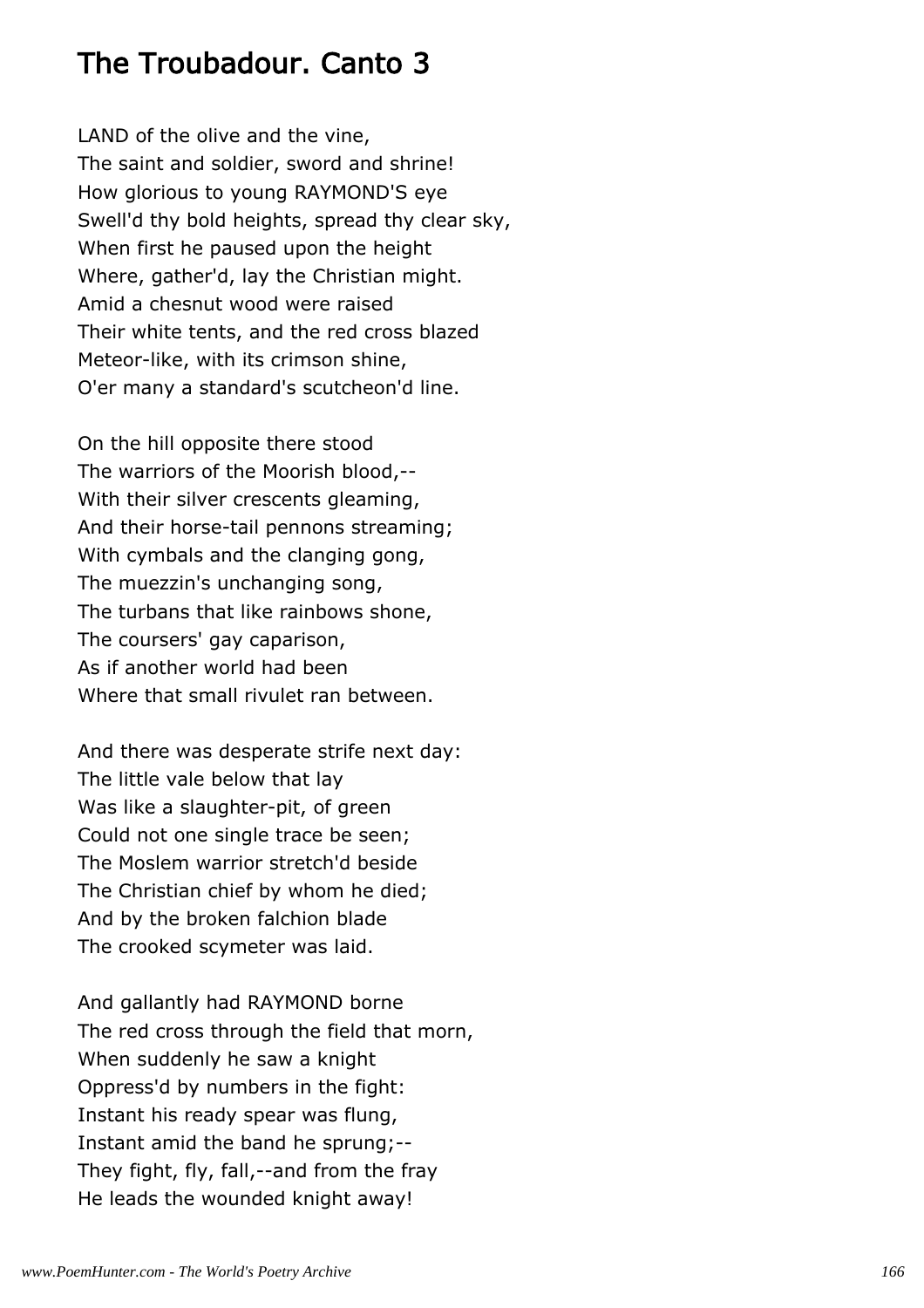Gently he gain'd his tent, and there He left him to the leech's care; Then sought the field of death anew,-- Little was there for knight to do.

That field was strewn with dead and dying; And mark'd he there DE VALENCE lying Upon the turbann'd heap, which told How dearly had his life been sold. And yet on his curl'd lip was worn The impress of a soldier's scorn; And yet his dark and glazed eye Glared its defiance stern and high: His head was on his shield, his hand Held to the last his own red brand. Felt RAYMOND all too proud for grief In gazing on the gallant chief: So, thought he, should a warrior fall, A victor dying last of all.

But sadness moved him when he gave DE VALENCE to his lowly grave,-- The grave where the wild flowers were sleeping, And one pale olive-tree was weeping,-- And placed the rude stone cross to show A Christian hero lay below.

With the next morning's dawning light Was RAYMOND by the wounded knight. He heard strange tales,--none knew his name, And none might say from whence he came; He wore no cognizance, his steed Was raven black, and black his weed. All owned his fame, but yet they deem'd More desperate than brave he seem'd; Or as he only dared the field For the swift death that it might yield.

Leaning beside the curtain, where Came o'er his brow the morning air, He found the stranger chief; his tone, Surely 'twas one RAYMOND had known!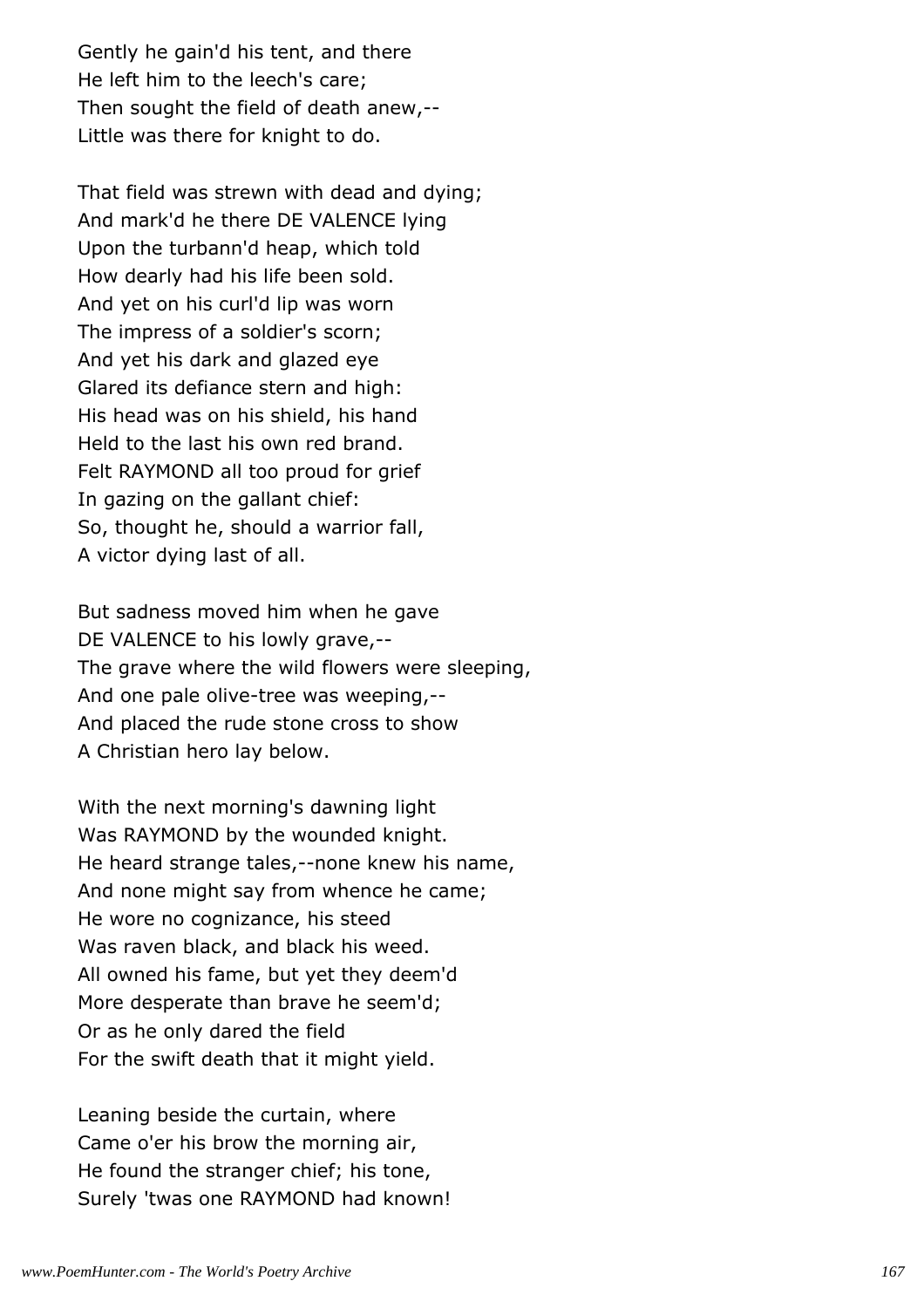He knew him not, what chord could be Thus waken'd on his memory?

At first the knight was cold and stern, As that his spirit shunn'd to learn Aught of affection; as it brought To him some shaft of venom'd thought: When one eve RAYMOND chanced to name Durance's castle, whence he came; And speak of EVA , and her fate, So young and yet so desolate, So beautiful! Then heard he all Her father's wrongs, her mother's fall: For AMIRALD was the knight whose life RAYMOND had saved amid the strife; And now he seem'd to find relief In pouring forth his hidden grief, Which had for years been as the stream Cave-lock'd from either air or beam.

## LORD AMIRALD'S HISTORY.

I LOVED her! ay, I would have given A death-bed certainty of heaven If I had thought it could confer The least of happiness on her! How proudly did I wait the hour When hid no more in lowly bower, She should shine, loveliest of all, The lady of my heart and hall;-- And soon I deem'd the time would be, For many a chief stood leagued with me.

It was one evening we had sate In my tower's secret council late, Our bands were number'd, and we said That the pale moon's declining head Should shed her next full light o'er bands With banners raised, and sheathless brands. We parted; I to seek the shade Where my heart's choicest gem was laid; I flung me on my fleetest steed,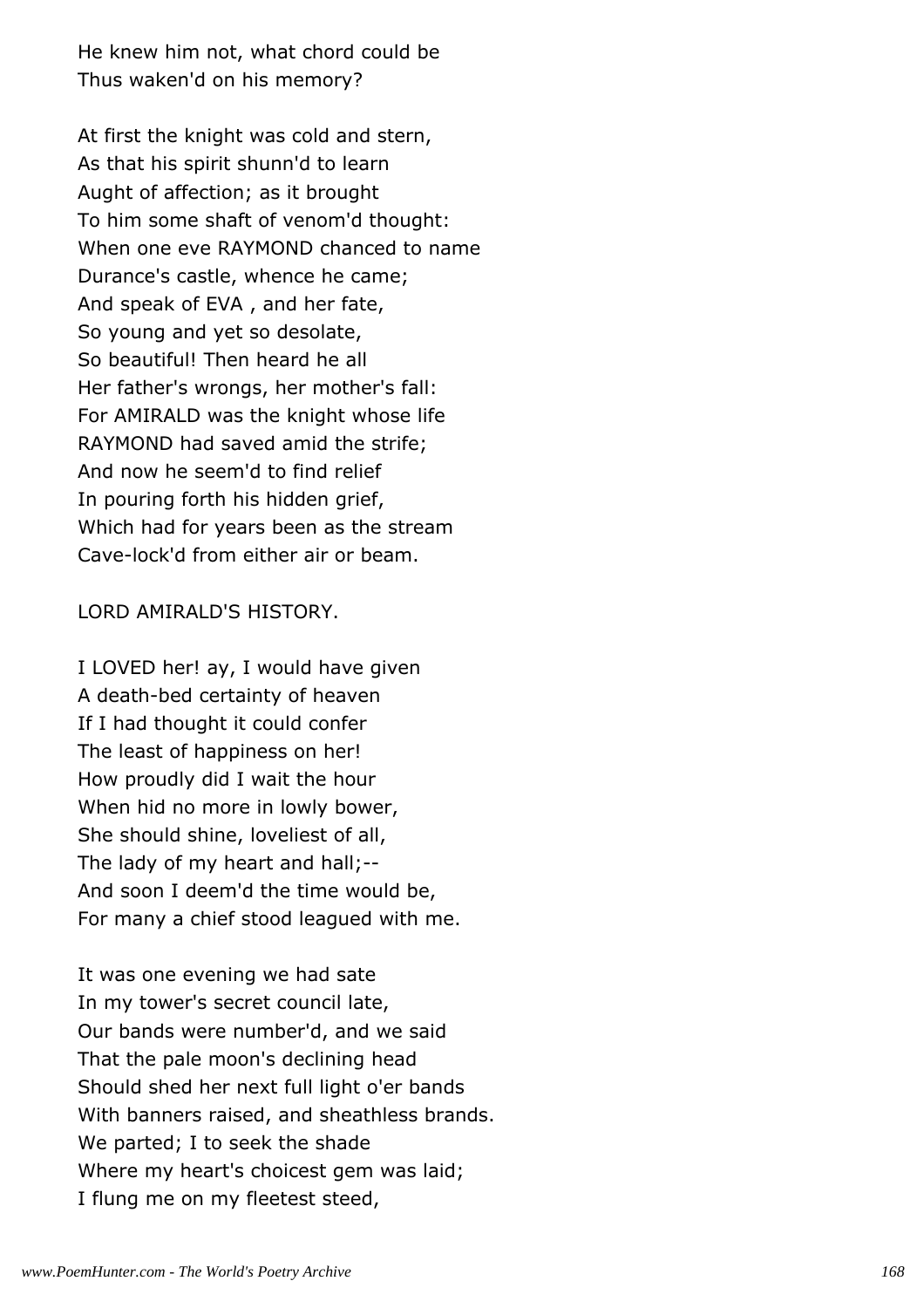I urged it to its utmost speed,-- On I went, like the hurrying wind, Hill, dale, and plain were left behind, And yet I thought my courser slow-- Even when the forest lay below.

As my wont, in a secret nook I left my horse,--I may not tell With what delight my way I took Till I had reach'd the oak-hid dell. The trees which hitherto had made A more than night, with lighten'd shade Now let the stars and sky shine through, Rejoicing, calm, and bright, and blue.

There did not move a leaf that night That I cannot remember now, Nor yet a single star whose light Was on the royal midnight's brow: Wander'd no cloud, sigh'd not a flower, That is not present at this hour. No marvel memory thus should press Round its last light of happiness!

I paused one moment where I stood, In all a very miser's mood, As if that thinking of its store Could make my bosom's treasure more. I saw the guiding lamp which shone From the wreath'd lattice, pale and lone; Another moment I was there, To pause, and look--upon despair.

I saw her!--on the ground she lay, The life blood ebbing fast away; But almost as she could not die Without my hand to close her eye! When to my bosom press'd, she raised Her heavy lids, and feebly gazed, And her lip moved: I caught its breath, Its last, it was the gasp of death!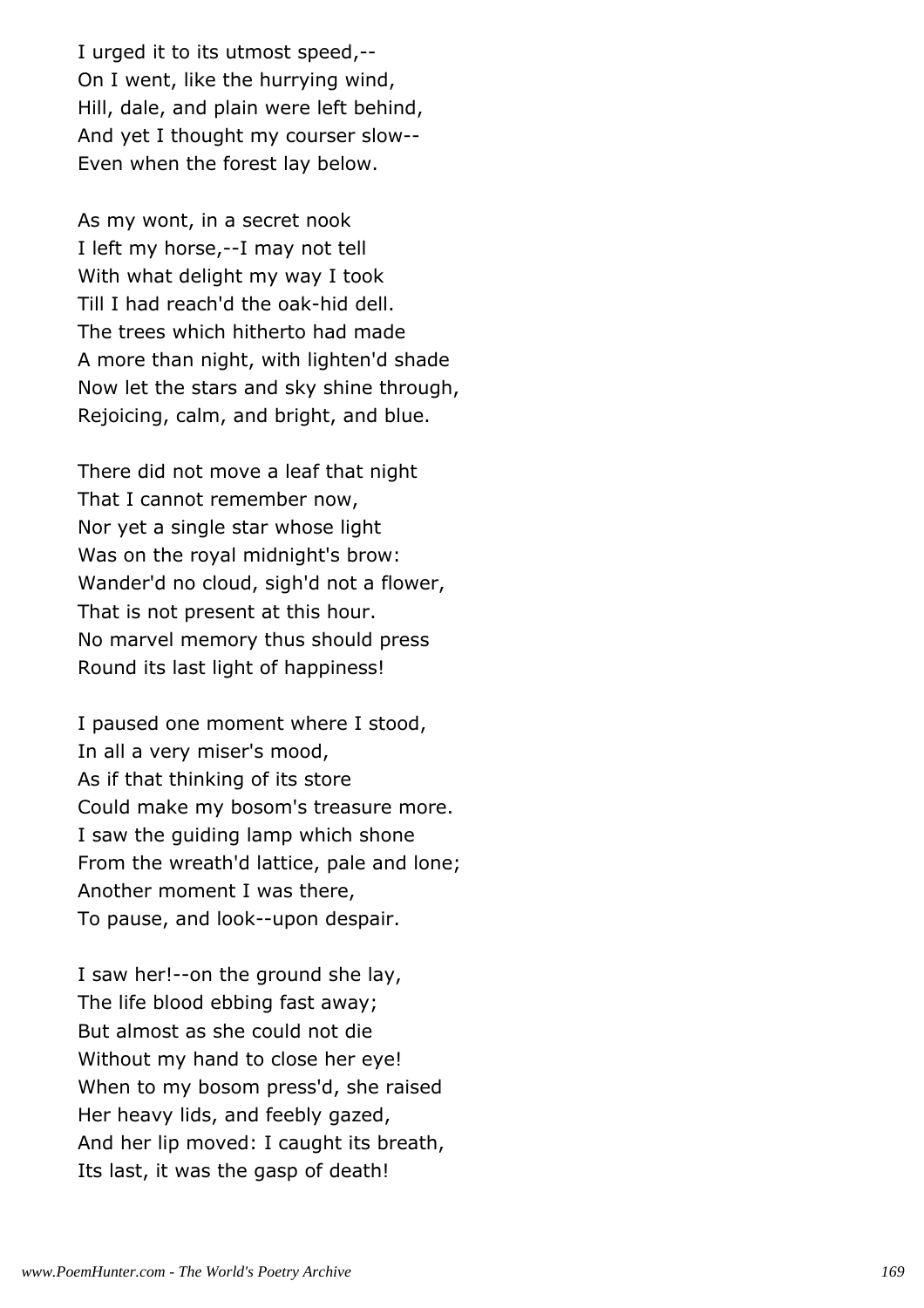I leant her head upon my breast, As I but soothed her into rest;-- I do not know what time might be Past in this stony misery, When I was waken'd from my dream By my forgotten infant's scream. Then first I thought upon my child. I took it from its bed, it smiled, And its red cheek was flush'd with sleep: Why had it not the sense to weep? I laid its mother on the bed, O'er her pale brow a mantle spread, And left the wood. Calm, stern, and cold, The tale of blood and death I told; Gave my child to my brother's care As his, not mine were this despair.

I flung me on my steed again, I urged him with the spur and rein,-- I left him at the usual tree, But left him there at liberty.

With madd'ning step I sought the place, I raised the mantle from her face, And knelt me down beside, to gaze On all the mockery death displays, Until it seem'd but sleep to me. Death,--oh, no! death it could not be.

The cold grey light the dawn had shed, Changed gradual into melting red; I watch'd the morning colour streak With crimson dye her marble cheek; The freshness of the stirring air Lifted her curls of raven hair; Her head lay pillow'd on her arm, Sweetly, as if with life yet warm;-- I kiss'd her lips: oh, God, the chill! My heart is frozen with it still:-- It was as suddenly on me Open'd my depths of misery. I flung me on the ground, and raved,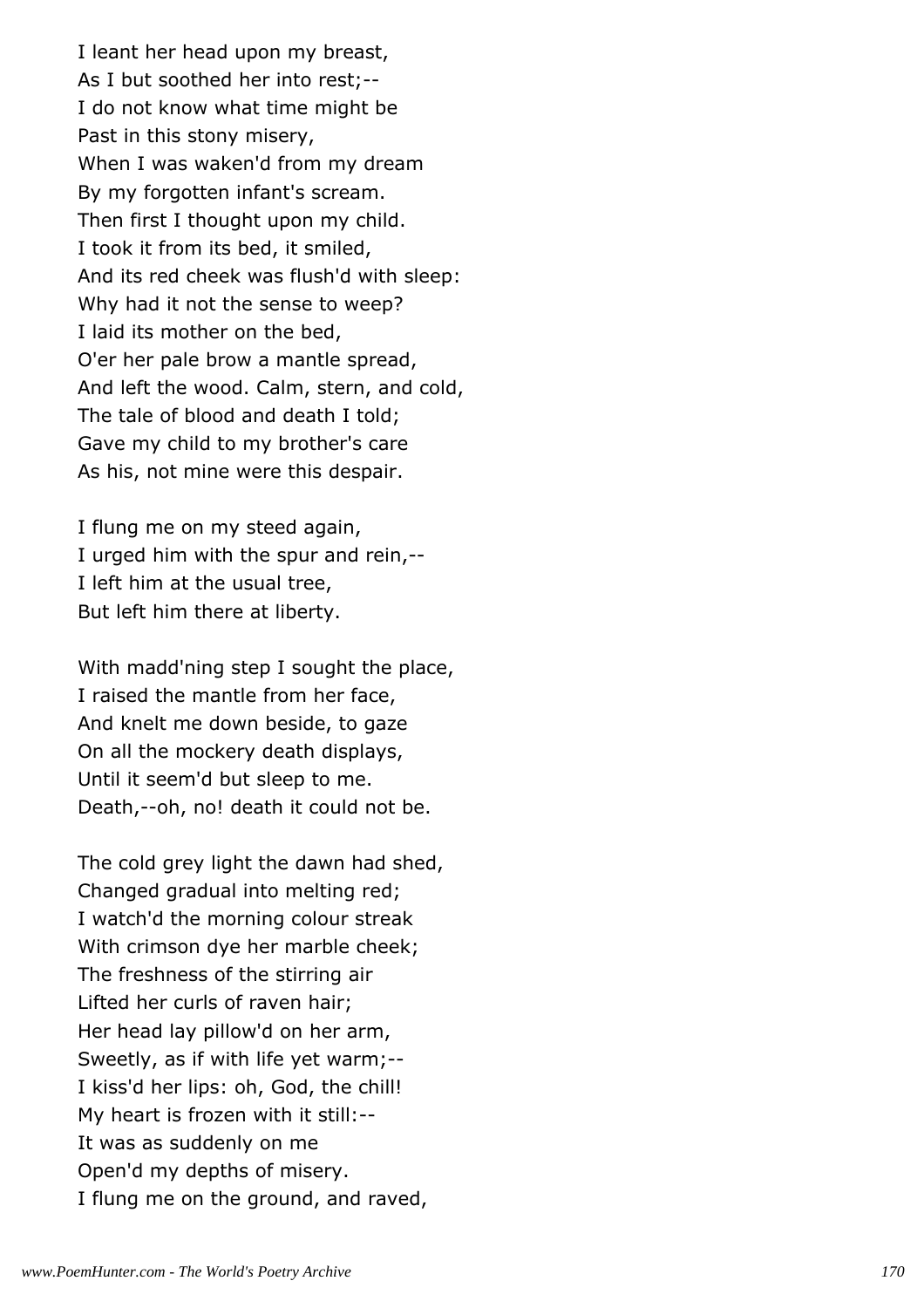And of the wind that past me craved One breath of poison, till my blood From lip and brow gush'd in one flood. I watch'd the warm stream of my veins Mix with the death wounds clotted stains; Oh! how I pray'd that I might pour My heart's tide, and her life restore!

And night came on:--with what dim fear I mark'd the darkling hours appear,-- I could not gaze on the dear brow, And seeing was all left me now. I grasp'd the cold hand in mine own, Till both alike seem'd turn'd to stone. Night, morn, and noontide pass'd away, Then came the tokens of decay.

'Twas the third night that I had kept My watch, and, like a child, had wept Sorrow to sleep, and in my dream I saw her as she once could seem, Fair as an angel: there she bent As if sprung from the element, The bright clear fountain, whose pure wave Her soft and shadowy image gave.

Methought that conscious beauty threw Upon her cheek its own sweet hue, Its loveliness of morning red; I woke, and gazed upon the dead. I mark'd the fearful stains which now Were dark'ning o'er the once white brow, The livid colours that declare The soul no longer dwelleth there. The gaze of even my fond eye, Seem'd almost like impiety, As it were sin for looks to be On what the earth alone should see. I thought upon the loathsome doom Of the grave's cold, corrupted gloom;-- Oh, never shall the vile worm rest A lover on thy lip and breast!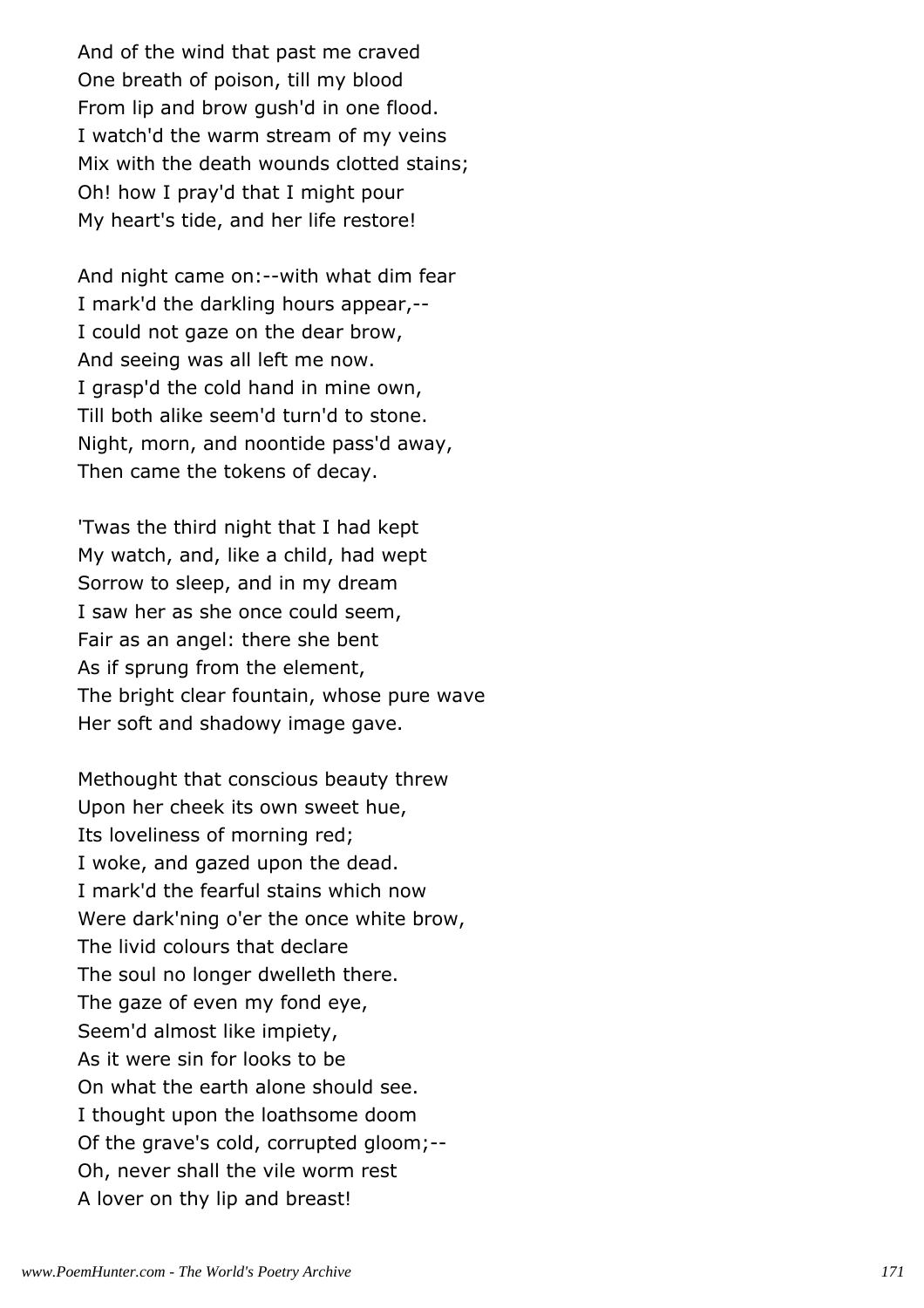Oh, never shall a careless tread Soil with its step thy sacred bed! Never shall leaf or blossom bloom With vainest mockery o'er thy tomb!

And forth I went, and raised a shrine Of the dried branches of the pine,-- I laid her there, and o'er her flung The wild flowers that around her sprung; I tore them up, and root and all, I bade them wait her funeral, With a strange joy that each fair thing Should, like herself, be withering. I lit the pyre,--the evening skies Rain'd tears upon the sacrifice; How did its wild and awful light Struggle with the fierce winds of night; Red was the battle, but in vain Hiss'd the hot embers with the rain. It wasted to a single spark; That faded, and all round was dark: Then, like a madman who has burst The chain which made him doubly curst, I fled away. I may not tell The agony that on me fell:-- I fled away, for fiends were near, My brain was fire, my heart was fear!

I was borne on an eagle's wing, Till with the noon-sun perishing; Then I stood in a world alone, From which all other life was gone, Whence warmth, and breath, and light were fled, A world o'er which a curse was said: The trees stood leafless all, and bare, The sky spread, but no sun was there: Night came, no stars were on her way, Morn came without a look of day,-- As night and day shared one pale shroud, Without a colour or a cloud. And there were rivers, but they stood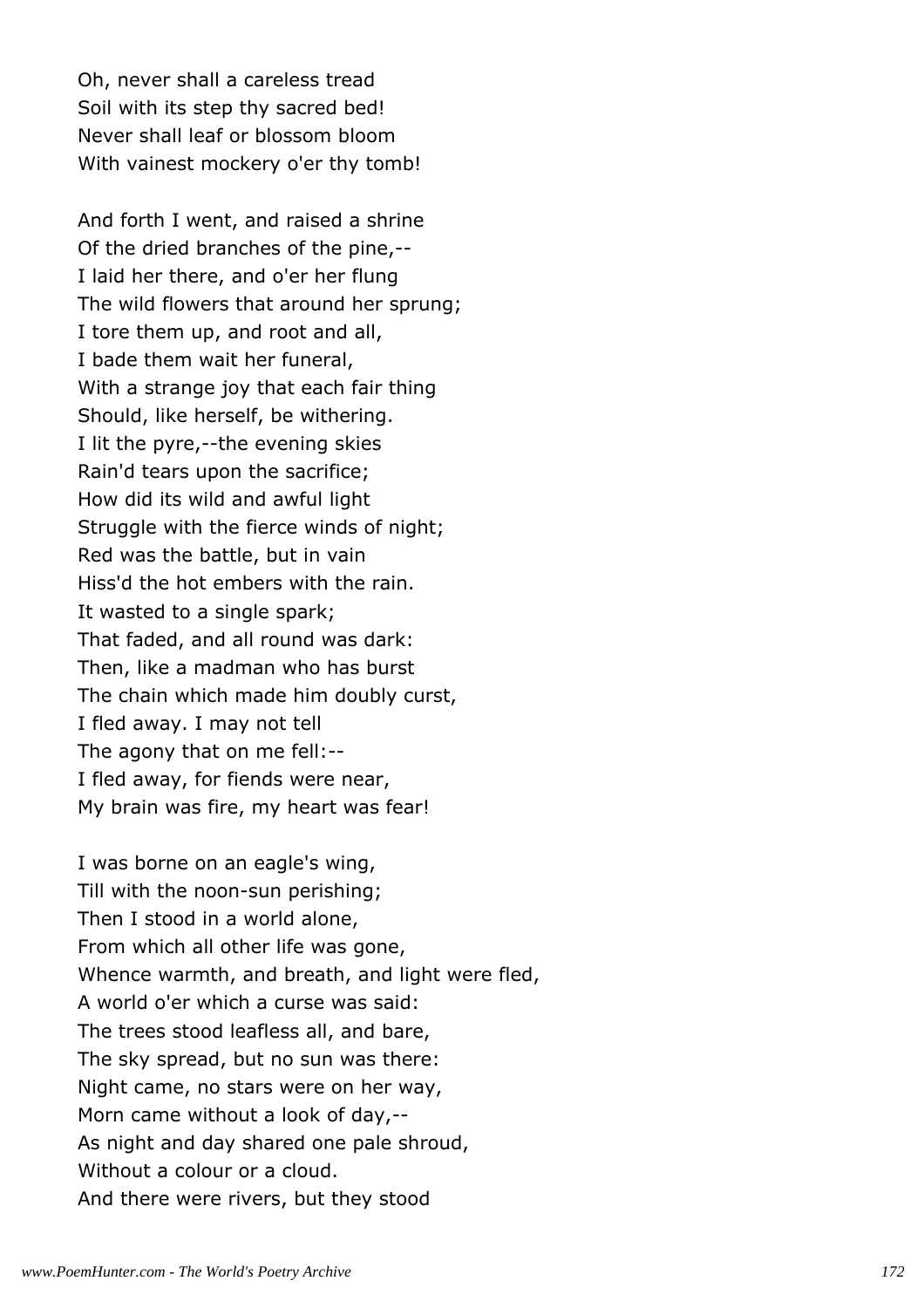Without a murmur on the flood, Waveless and dark, their task was o'er,-- The sea lay silent on the shore, Without a sign upon its breast Save of interminable rest: And there were palaces and halls, But silence reign'd amid their walls, Though crowds yet fill'd them; for no sound Rose from the thousands gather'd round; All wore the same white, bloodless hue, All the same eyes of glassy blue, Meaningless, cold, corpse-like as those No gentle hand was near to close. And all seem'd, as they look'd on me, In wonder that I yet could be A moving shape of warmth and breath Alone amid a world of death.

'Tis strange how much I still retain Of these wild tortures of my brain, Though now they but to memory seem A curse, a madness, and a dream; But well I can recall the hour When first the fever lost its power; As one whom heavy opiates steep, Rather in feverish trance than sleep, I waken'd scarce to consciousness,-- Memory had fainted with excess: I only saw that I was laid Beneath an olive tree's green shade; I knew I was where flowers grew fair, I felt their balm upon the air, I drank it as it had been wine; I saw a gift of red sunshine Glittering upon a fountain's brim; I heard the small birds' vesper hymn, As they a vigil o'er me kept,-- I heard their music, and I wept. I felt a friendly arm upraise My head, a kind look on me gaze!

RAYMOND , it has been mine to see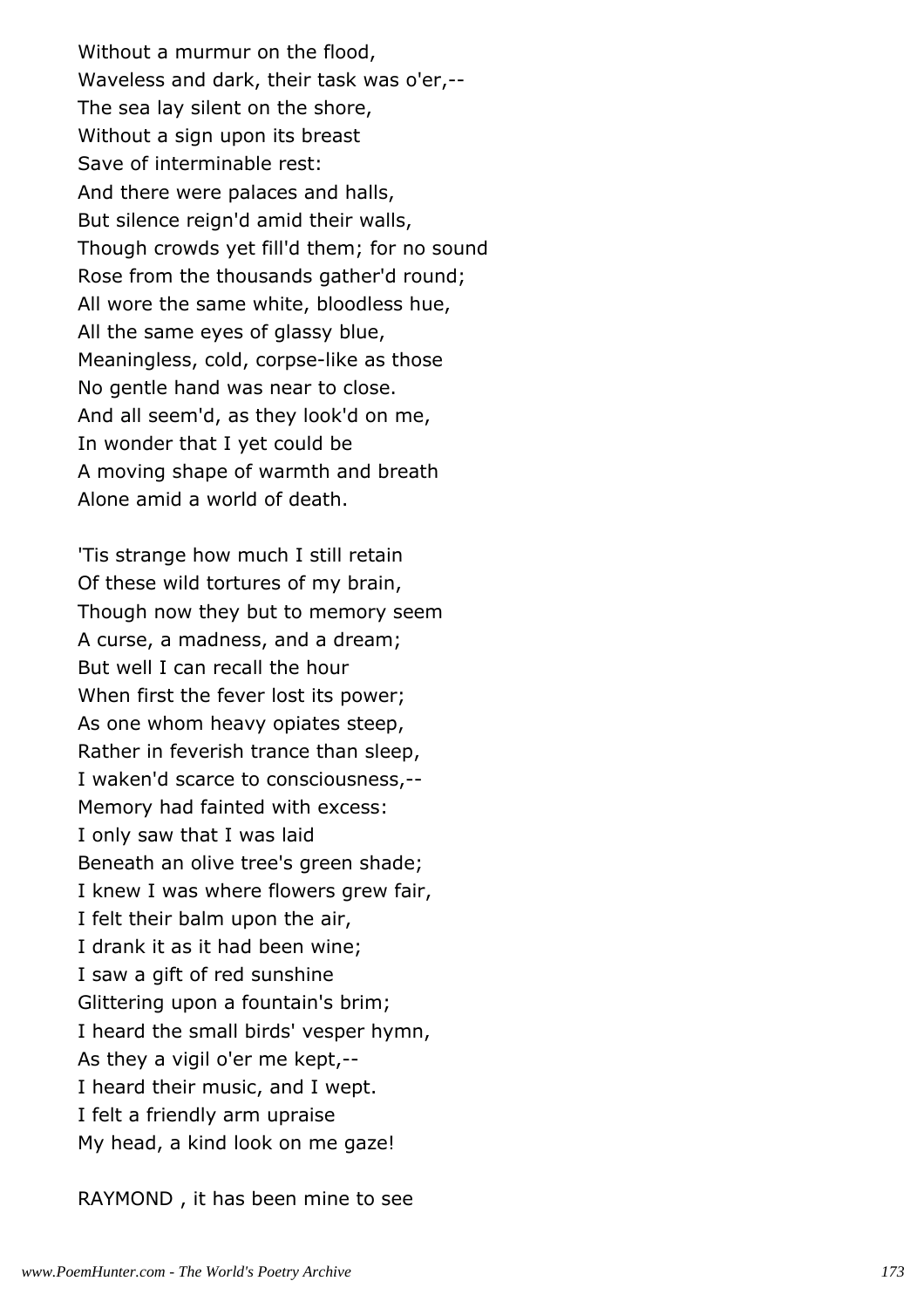The godlike heads which Italy Has given to prophet and to saint, All of least earthly art could paint! But never saw I such a brow As that which gazed upon me now;-- It was an aged man, his hair Was white with time, perhaps with care; For over his pale face were wrought The characters of painful thought; But on that lip and in that eye Were patience, peace, and piety, The hope which was not of this earth, The peace which has in pangs its birth, As if in its last stage the mind, Like silver seven times refined In life's red furnace, all its clay, All its dross purified away, Paused yet a little while below, Its beauty and its power to show. As if the tumult of this life, Its sorrow, vanity, and strife, Had been but as the lightning's shock Shedding rich ore upon the rock, Though in the trial scorch'd and riven, The gold it wins is gold from heaven. He watch'd, he soothed me day to day, How kindly words may never say: All angel ministering could be That old man's succour was to me; I dwelt with him; for all in vain He urged me to return again And mix with life:--and months past on Without a trace to mark them gone; I had one only wish, to be Left to my grief's monotony. There is a calm which is not peace, Like that when ocean's tempests cease, When worn out with the storm, the sea Sleeps in her dark tranquillity, As dreading that the lightest stir Would bring again the winds on her. I felt as if I could not brook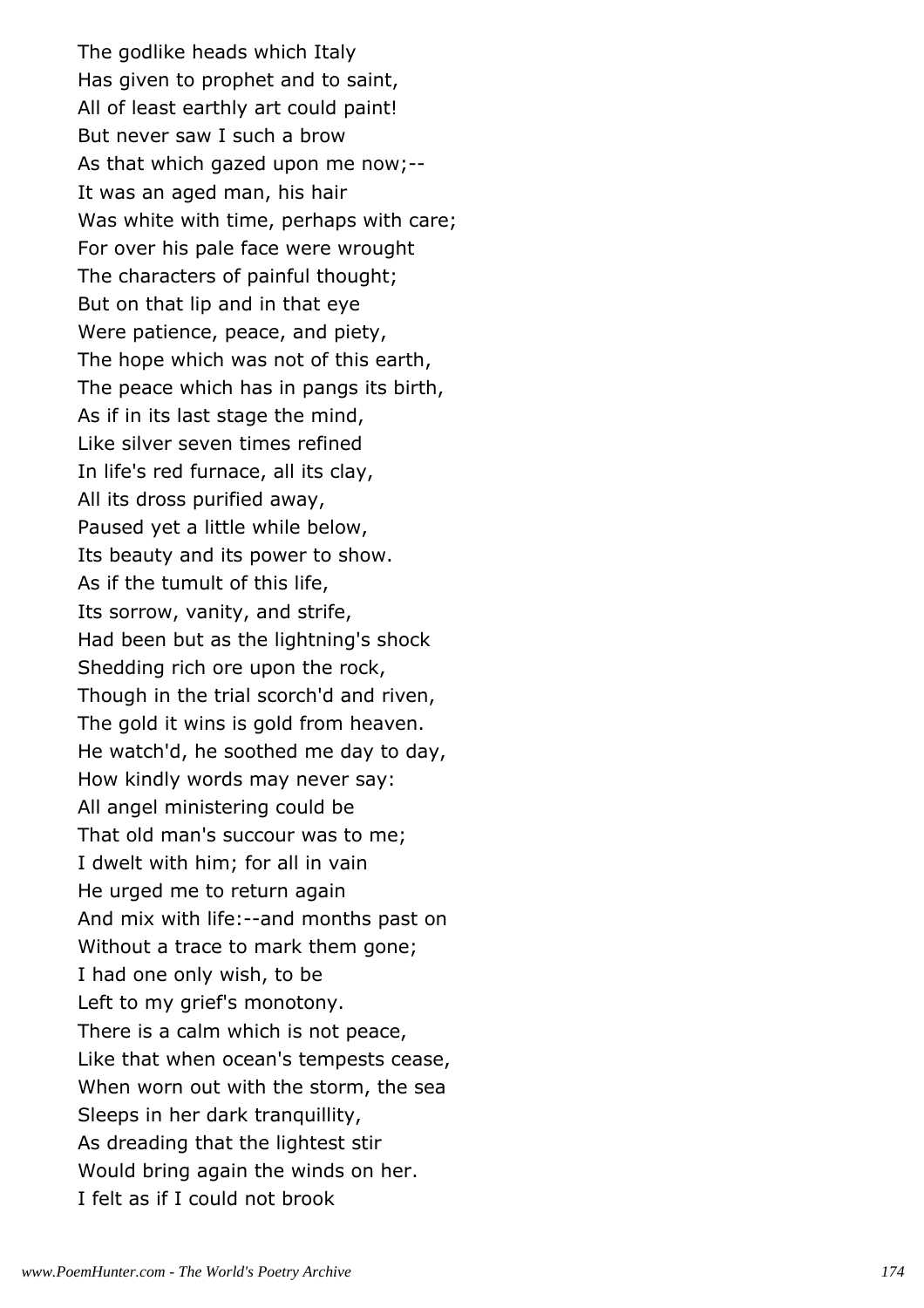A sound, a breath, a voice, a look, As I fear'd they would bring again Madness upon my heart and brain. It was a haunting curse to me, The simoom of insanity. The links of life's enchanted chain, Its hope, its pleasure, fear or pain, Connected but with what had been, Clung not to any future scene. There is an indolence in grief Which will not even seek relief: I sat me down, like one who knows The poison tree above him grows, Yet moves not; my life-task was done With that hour which left me alone.

It was one glad and glorious noon, Fill'd with the golden airs of June, When leaf and flower look to the sun As if his light and life were one,-- A day of those diviner days When breath seems only given for praise, Beneath a stately tree which shed A cool green shadow over-head; I listen'd to that old man's words Till my heart's pulses were as chords Of a lute waked at the command Of some thrice powerful master's hand. He paused: I saw his face was bright With even more than morning's light, As his cheek felt the spirit's glow; A glory sate upon his brow, His eye flash'd as to it were given A vision of his coming heaven. I turn'd away in awe and fear, My spirit was not of his sphere; Ill might an earthly care intrude Upon such high and holy mood: I felt the same as I had done Had angel face upon me shone, When sudden, as sent from on high, Music came slowly sweeping by.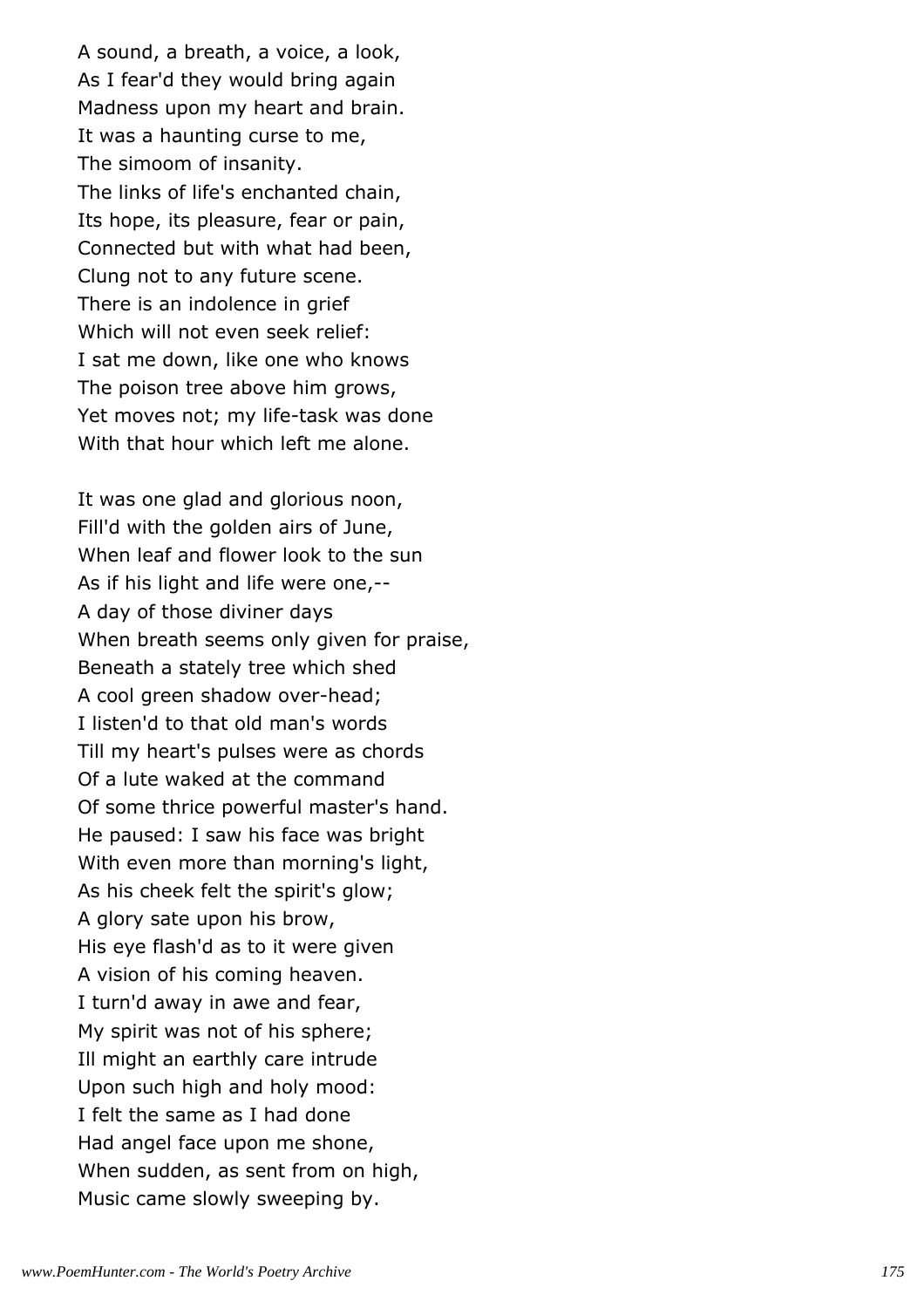It was not harp, it was not song, Nor aught that might to earth belong! The birds sang not, the leaves were still, Silence was sleeping on the rill; But with a deep and solemn sound The viewless music swept around. Oh never yet was such a tone To hand or lip of mortal known! It was as if a hymn were sent From heaven's starry instrument, In joy, such joy as seraphs feel For some pure soul's immortal weal, When that its human task is done, Earth's trials past, and heaven won.

I felt, before I fear'd, my dread, I turn'd and saw the old man dead! Without a struggle or a sigh, And is it thus the righteous die? There he lay in the sun, calm, pale, As if life had been like a tale Which, whatsoe'er its sorrows past, Breaks off in hope and peace at last.

I stretch'd him by the olive tree, Where his death, there his grave should be; The place was a thrice hallowed spot, There had he drawn his golden lot Of immortality; 'twas blest, A green and holy place of rest.

But ill my burthen'd heart could bear Its after loneliness of care; The calmness round seem'd but to be A mockery of grief and me,-- The azure flowers, the sunlit sky, The rill, with its still melody, The leaves, the birds,--with my despair, The light and freshness had no share: The one unbidden of them all To join in summer's festival.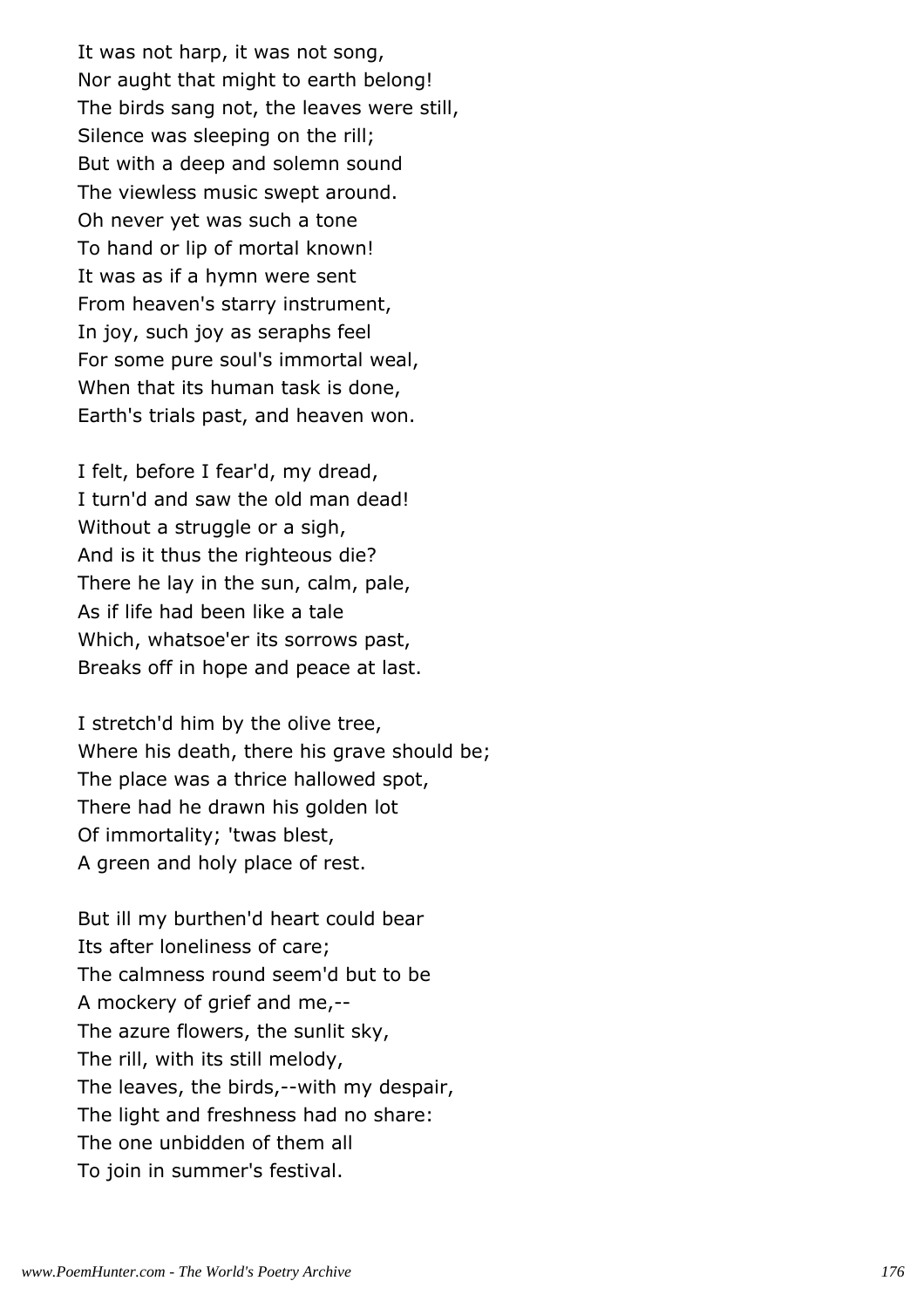I wander'd first to many a shrine By zeal or ages made divine; And then I visited each place Where valour's deeds had left a trace; Or sought the spots renown'd no less For nature's lasting loveliness.

In vain that all things changed around, No change in my own heart was found. In sad or gay, in dark or fair, My spirit found a likeness there.

At last my bosom yearn'd to see My EVA'S blooming infancy; I saw, myself unseen the while, Oh, God! it was her mother's smile! Wherefore, oh, wherefore had they flung The veil just as her mother's hung!-- Another look I dared not take, Another look my heart would break! I rush'd away to the lime grove Where first I told my tale of love; And leaves and flowers breathed of spring As in our first sweet wandering.

I look'd towards the clear blue sky, I saw the gem-like stream run by; How did I wish that, like these, fate Had made the heart inanimate. Oh! why should spring for others be, When there can come no spring to thee.

Again, again, I rush'd away; Madness was on an instant's stay! And since that moment, near and far, In rest, in toil, in peace, in war, I've wander'd on without an aim In all, save lapse of years the same. Where was the star to rise and shine Upon a night so dark as mine?-- My life was as a frozen stream, Which shares but feels not the sun-beam,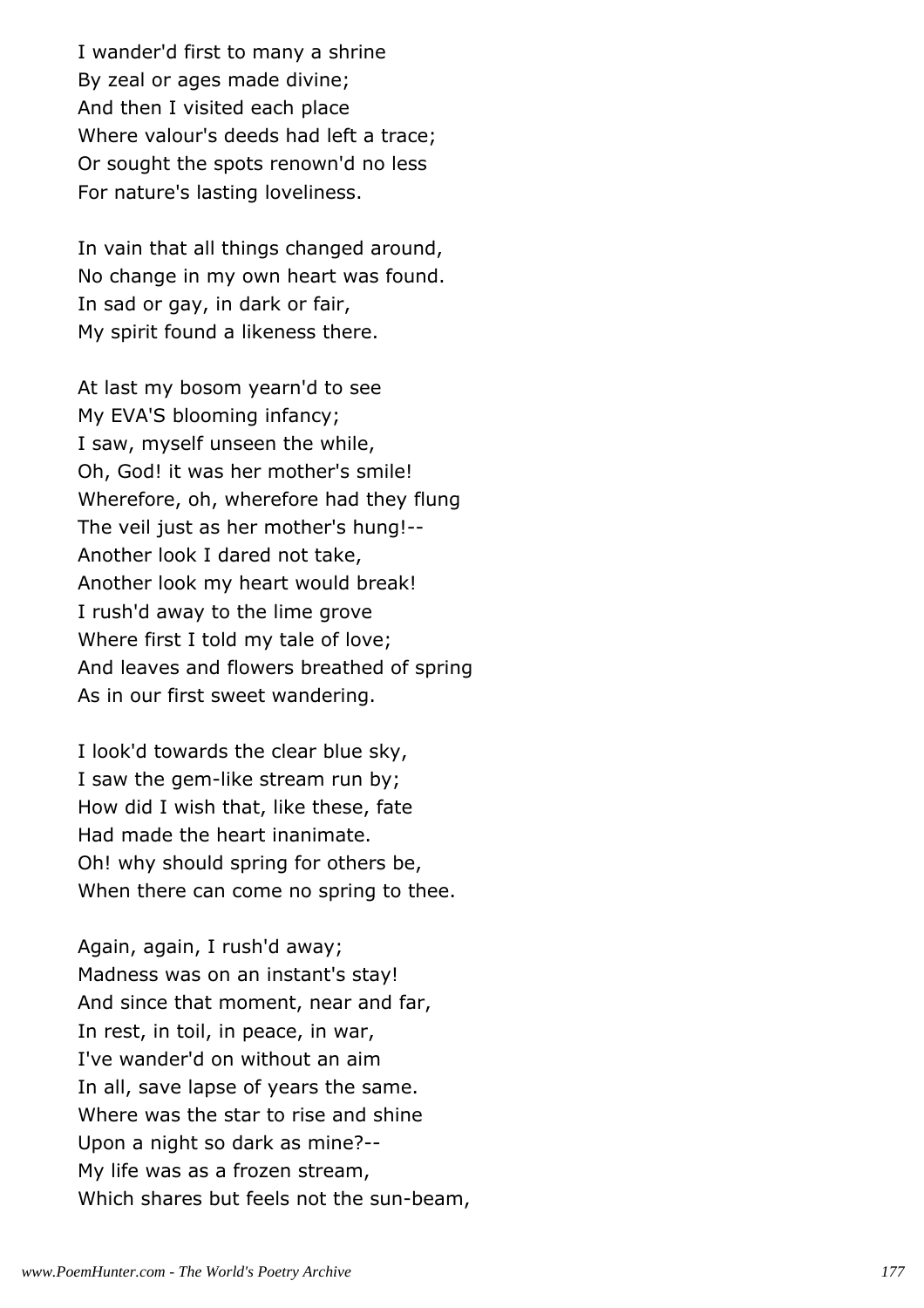All careless where its course may tend, So that it leads but to an end. I fear my fate too much to crave More than it must bestow--the grave.

AND AMIRALD from that hour sought A refuge from each mournful thought In RAYMOND'S sad but soothing smile; And listening what might well beguile The spirit from its last recess Of dark and silent wretchedness. He spoke of EVA , and he tried To rouse her father into pride Of her fair beauty; rather strove To waken hope yet more than love.

He saw how deeply AMIRALD fear'd To touch a wound not heal'd but sear'd: His gentle care was not in vain, And AMIRALD learn'd to think again Of hope, if not of happiness; And soon his bosom pined to press The child whom he so long had left An orphan doubly thus bereft. He mark'd with what enamour'd tongue RAYMOND on EVA'S mention hung,-- The softened tone, the downward gaze, All that so well the heart betrays; And a reviving future stole Like dew and sunlight on his soul.

Soon the Crusaders would be met Where winter's rest from war was set; And then farewell to arms and Spain;-- Then for their own fair France again.

One morn there swell'd the trumpet's blast, Calling to battle, but the last; And AMIRALD watch'd the youthful knight Spur his proud courser to the fight: Tall as the young pine yet unbent By strife with its mountain element,--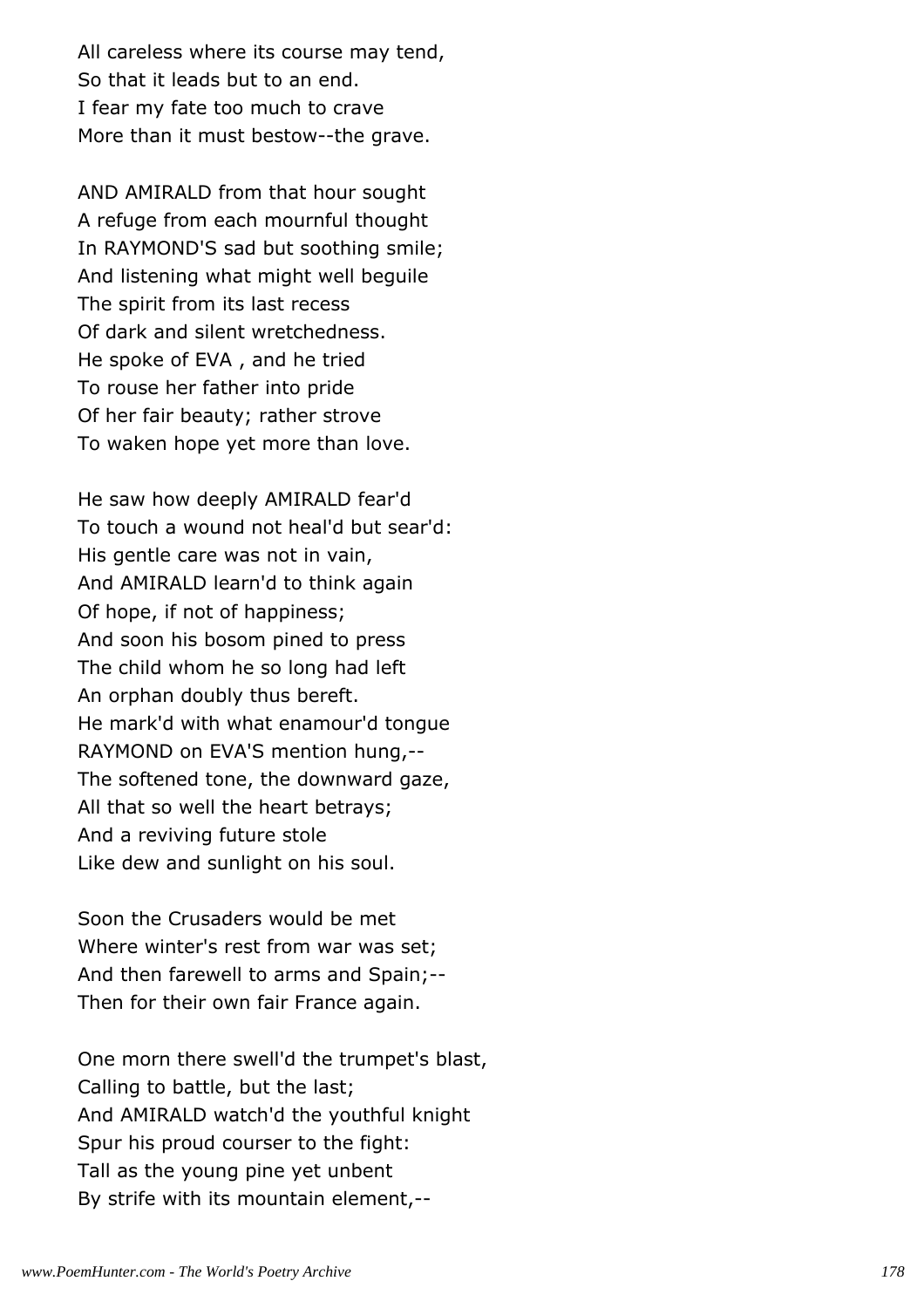His vizor was up, and his full dark eye Flash'd as its flashing were victory; And hope and pride sate on his brow As his earlier war-dreams were on him now. Well might he be proud, for where was there one Who had won the honour that he had won? And first of the line it was his to lead His band to many a daring deed.

But rose on the breath of the evening gale, Not the trumpet's salute, but a mournful tale Of treachery, that had betray'd the flower Of the Christian force to the Infidel's power. One came who told he saw RAYMOND fall, Left in the battle the last of all; His helm was gone, and his wearied hand Held a red but a broken brand.-- What could a warrior do alone? And AMIRALD felt all hope was gone. Alas for the young! alas for the brave! For the morning's hope, and the evening's grave! And gush'd for him hot briny tears, Such as AMIRALD had not shed for years;-- With heavy step and alter'd heart, Again he turn'd him to depart.

He sought his child, but half her bloom Was withering in RAYMOND'S tomb.

Albeit not with those who fled, Yet was not RAYMOND with the dead. There is a lofty castle stands On the verge of Grenada's lands; It has a dungeon, and a chain, And there the young knight must remain. Day after day,--or rather night,-- Can morning come without its light? Pass'd on without a sound or sight. The only thing that he could feel, Was the same weight of fettering steel,-- The only sound that he could hear Was when his own voice mock'd his ear,--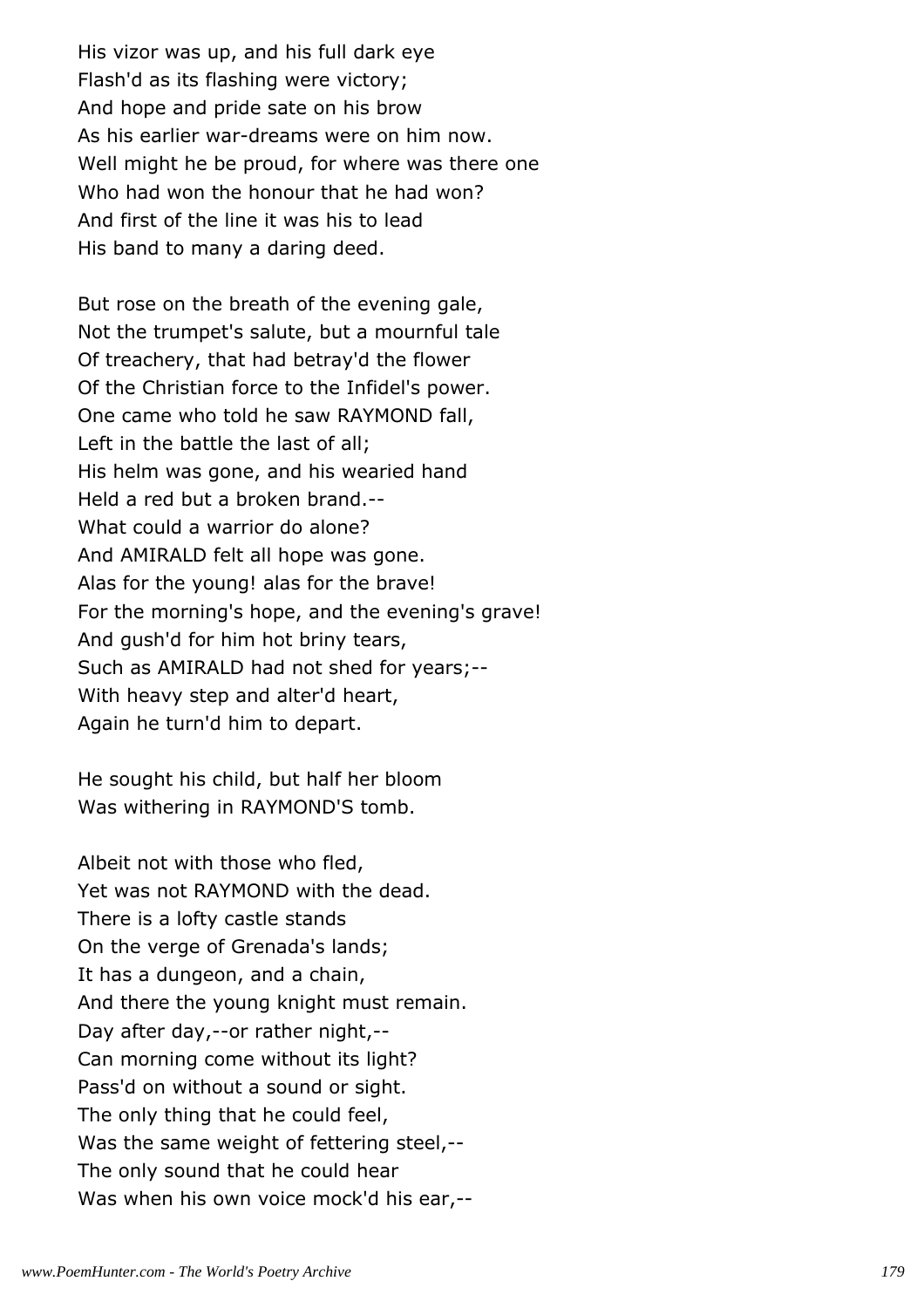His only sight was the drear lamp That faintly show'd the dungeon's damp, When by his side the jailor stood, And brought his loathed and scanty food.

What is the toil, or care, or pain, The human heart cannot sustain? Enough if struggling can create A change or colour in our fate; But where's the spirit that can cope With listless suffering, when hope, The last of misery's allies, Sickens of its sweet self, and dies.

He thought on EVA :--tell not me Of happiness in memory!

Oh! what is memory but a gift Within a ruin'd temple left, Recalling what its beauties were, And then presenting what they are. And many hours pass'd by,--each one Sad counterpart of others gone; Till even to his dreams was brought The sameness of his waking thought; And in his sleep he felt again The dungeon, darkness, damp, and chain.

One weary time, when he had thrown Himself on his cold bed of stone, Sudden he heard a stranger hand Undo the grating's iron band: He knew 'twas stranger, for no jar Came from the hastily drawn bar.

Too faintly gleam'd the lamp to show The face of either friend or foe; But there was softness in the tread, And RAYMOND raised his weary head, And saw a muffled figure kneel, And loose the heavy links of steel. He heard a whisper, to which heaven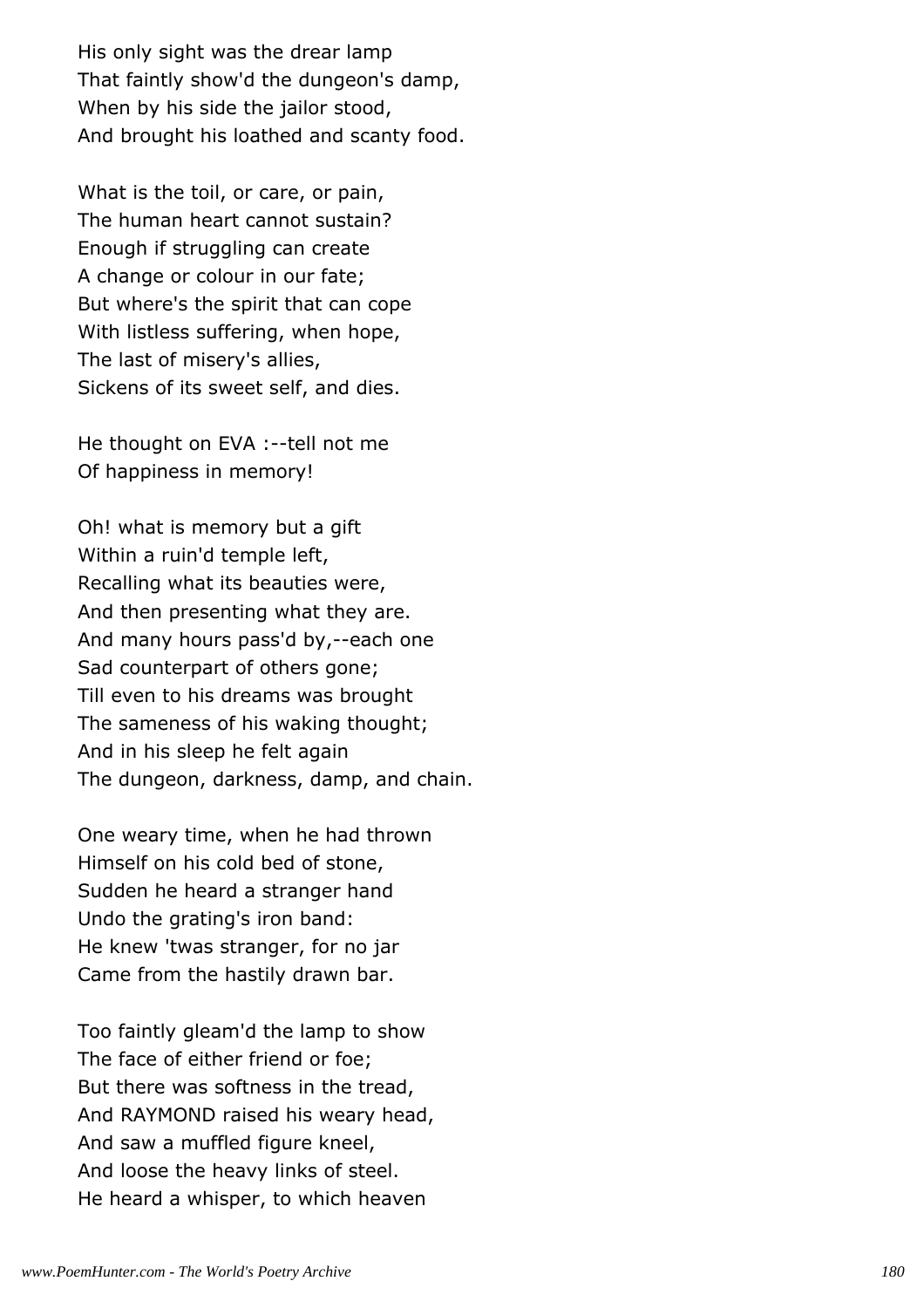Had surely all its music given:-- 'Vow to thy saints for liberty, Sir knight, and softly follow me!' He heard her light step on the stair, And felt 'twas woman led him there. And dim and dark the way they past Till on the dazed sight flash'd at last A burst of light, and RAYMOND stood Where censers burn'd with sandal wood, And silver lamps like moonshine fell O'er mirrors and the tapestried swell Of gold and purple: on they went Through rooms each more magnificent.

And RAYMOND look'd upon the brow Of the fair guide who led him now: It was a pale but lovely face, Yet in its first fresh spring of grace, That spring before or leaf or flower Has known a single withering hour: With lips red as the earliest rose That opens for the bee's repose. But it was not on lip, or cheek Too marble fair, too soft, too meek, That aught was traced that might express More than unconscious loveliness; But her dark eyes! as the wild light Streams from the stars at deep midnight, Speaks of the future,--so those eyes Seem'd with their fate to sympathise, As mocking with their conscious shade The smile that on the red lip play'd, As that they knew their destiny Was love, and that such love would be The uttermost of misery.

There came a new burst of perfume, But different, from one stately room, Not of sweet woods, waters distill'd, But with fresh flowers' breathings fill'd; And there the maiden paused, as thought Some painful memory to her brought.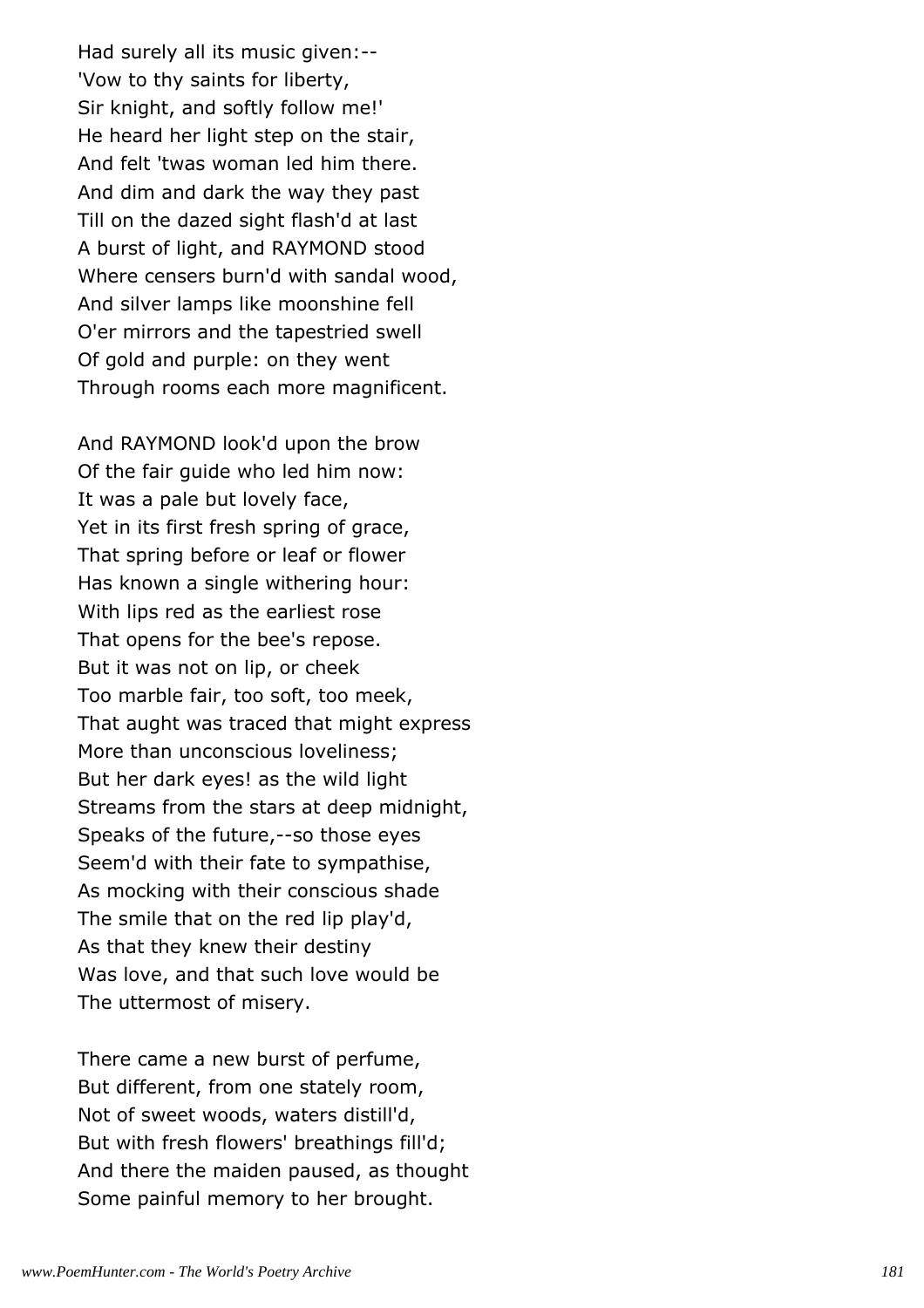Around all spoke of woman's hand: There a guitar lay on a stand Of polish'd ebony, and raised In rainbow ranks the hyacinth blazed Like banner'd lancers of the spring, Save that they were too languishing. And gush'd the tears from her dark eyes, And swell'd her lip and breast with sighs; But RAYMOND spoke, and at the sound The maiden's eye glanced hurried round.

Motioning with her hand she led, With watching gaze and noiseless tread, Along a flower-fill'd terrace, where Flow'd the first tide of open air. They reach'd the garden; there was all That gold could win, or luxury call From northern or from southern skies To make an earthly paradise. Their path was through a little grove, Where cypress branches met above, Green, shadowy, as nature meant To make the rose a summer tent, In fear and care, lest the hot noon Should kiss her fragrant brow too soon. Oh! passion's history, ever thus Love's light and breath were perilous! On the one side a fountain play'd As if it were a Fairy's shade, Who shower'd diamonds to streak The red pomegranate's ruby cheek. The grove led to a lake, one side Sweet scented shrubs and willows hide: There winds a path, the clear moonshine Pierces not its dim serpentine. The garden lay behind in light, With flower and with fountain bright; The lake like sheeted silver gave The stars a mirror in each wave; And distant far the torchlight fell, Where paced the walls the centinel: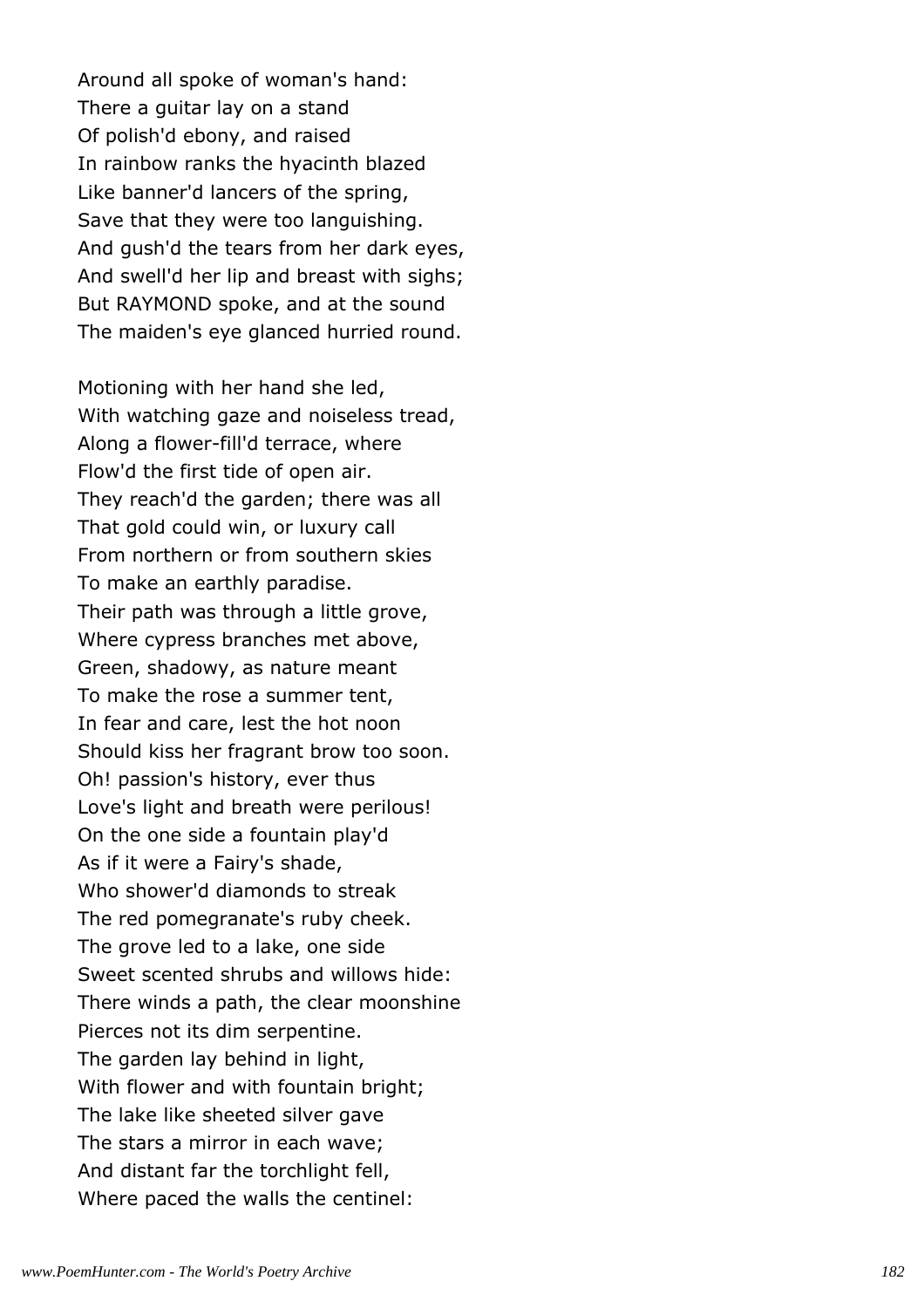And as each scene met RAYMOND'S view, He deem'd the tales of magic true,-- With such a path, and such a night, And such a guide, and such a flight.

The way led to a grotto's shade, Just for a noon in summer made; For scarcely might its arch be seen Through the thick ivy's curtain green, And not a sunbeam might intrude Upon its twilight solitude. It was the very place to strew The latest violets that grew Upon the feathery moss, then dream,-- Lull'd by the music of the stream,-- Fann'd by those scented gales which bring The garden's wealth upon their wing, Till languid with its own delight, Sleep steals like love upon the sight, Bearing those visionings of bliss That only visit sleep like this.

And paused the maid,--the moonlight shed Its light where leaves and flowers were spread, As there she had their sweetness borne, A pillow for a summer morn; But when those leaves and flowers were raised, A lamp beneath their covering blazed. She led through a small path whose birth Seem'd in the hidden depths of earth,-- 'Twas dark and damp, and on the ear There came a rush of waters near. At length the drear path finds an end,-- Beneath a dark low arch they bend; 'Safe, safe!' the maiden cried, and prest The red cross to her panting breast! 'Yes, we are safe!--on, stranger, on, The worst is past, and freedom won! Somewhat of peril yet remains, But peril not from Moorish chains;-- With hope and heaven be our lot!' She spoke, but RAYMOND answer'd not: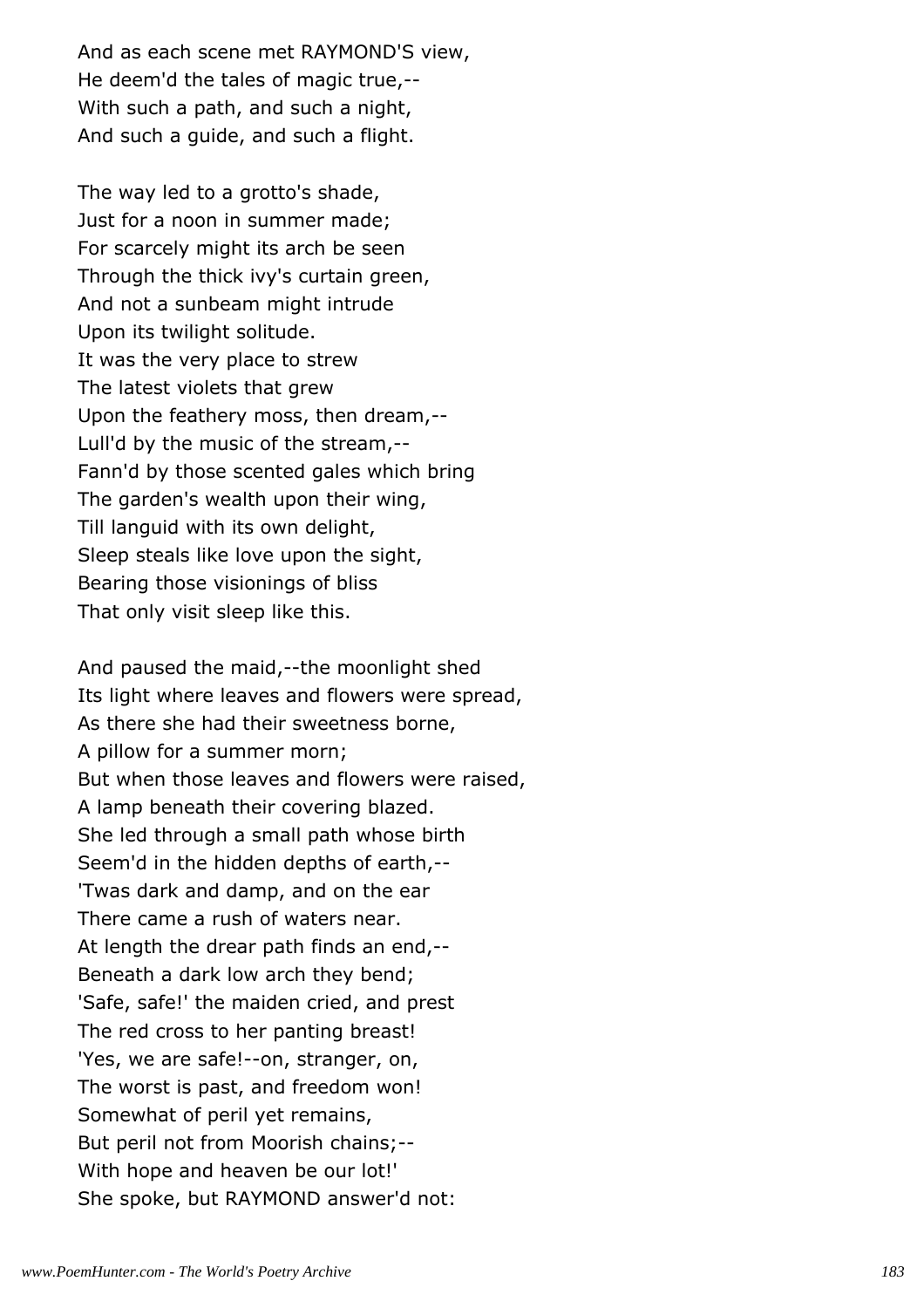It was as he at once had come Into some star's eternal home,-- He look'd upon a spacious cave, Rich with the gifts wherewith the wave Had heap'd the temple of that source Which gave it to its daylight course. Here pillars crowded round the hall, Each with a glistening capital:-- The roof was set with thousand spars, A very midnight heaven of stars; The walls were bright with every gem That ever graced a diadem; Snow turn'd to treasure,--crystal flowers With every hue of summer hours. While light and colour round him blazed, It seem'd to RAYMOND that he gazed Upon a fairy's palace, raised By spells from ore and jewels, that shine In Afric's stream and Indian mine; And she, his dark-eyed guide, were queen Alone in the enchanted scene.

They past the columns, and they stood By the depths of a pitchy flood, Where silent, leaning on his oar, An Ethiop slave stood by the shore. 'My faithful ALI !' cried the maid, And then to gain the boat essay'd, Then paused, as in her heart afraid To trust that slight and fragile bark Upon a stream so fierce, so dark; Such sullen waves, the torch's glare Fell wholly unreflected there.

'Twas but a moment; on they went Over the grave-like element; At first in silence, for so drear Was all that met the eye and ear,-- Before, behind, all was like night, And the red torch's cheerless light, Fitful and dim, but served to show How the black waters roll'd below;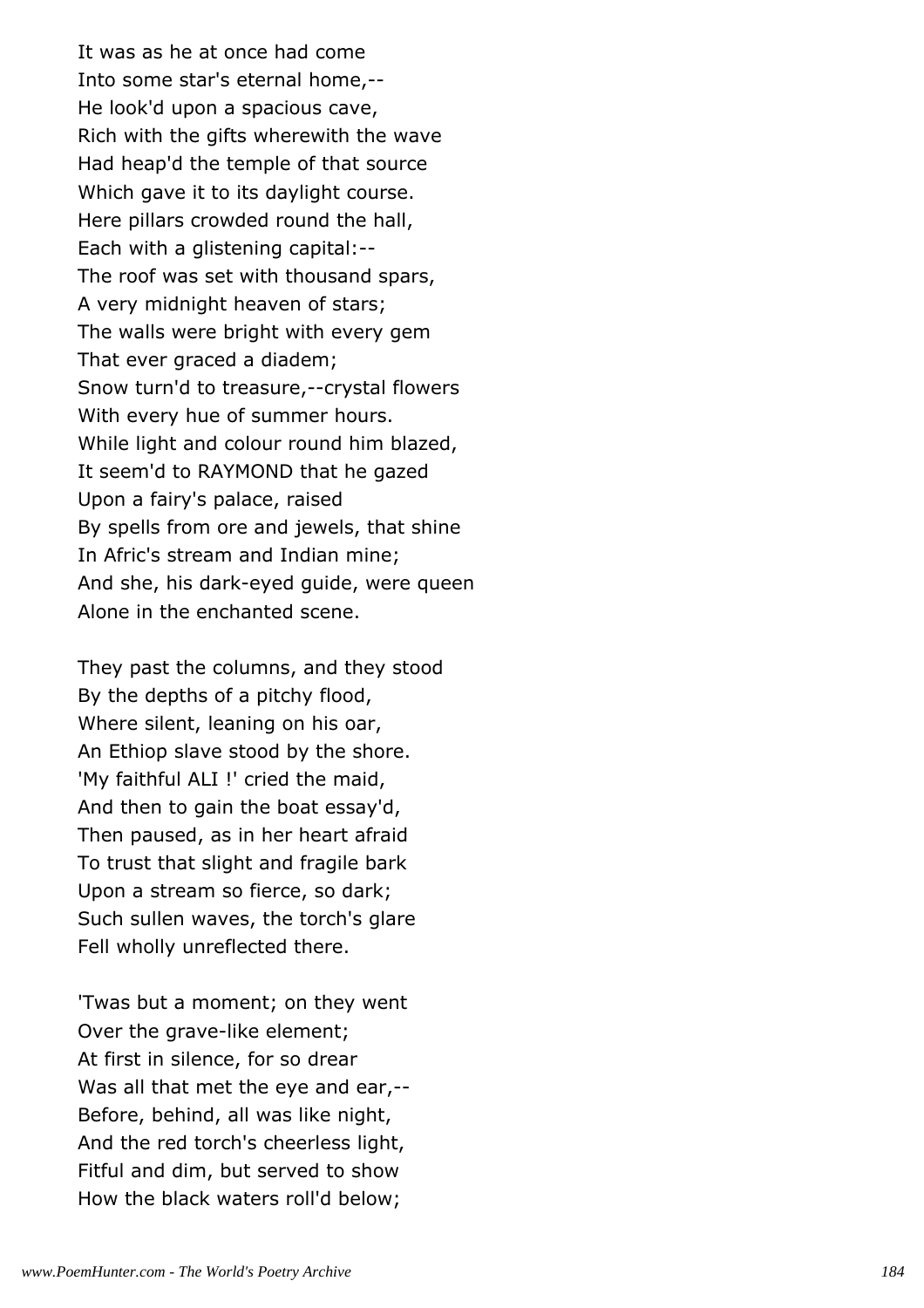And how the cavern roof o'erhead Seem'd like the tomb above them spread. And ever as each heavy stroke Of the oar upon these waters broke, Ten thousand echoes sent the sound Like omens through the hollows round, Till RAYMOND , who awhile subdued His spirit's earnest gratitude, Now pour'd his hurried thanks to her, Heaven's own loveliest minister. E'en by that torch he could espy The burning cheek, the downcast eye,-- The faltering lip, which owns too well All that its words might never tell;-- Once her dark eye met his, and then Sank 'neath its silken shade again; She spoke a few short hurried words, But indistinct, like those low chords Waked from the lute or ere the hand Knows yet what song it shall command. Was it in maiden fearfulness He might her bosom's secret guess, Or but in maiden modesty At what a stranger's thought might be Of this a Moorish maiden's flight In secret with a Christian knight. And the bright colour on her cheek Was various as the morning break,-- Now spring-rose red, now lily pale, As thus the maiden told her tale.

### MOORISH MAIDEN'S TALE.

ALBEIT on my brow and breast Is Moorish turban, Moorish vest; Albeit too of Moorish line, Yet Christian blood and faith are mine. Even from earliest infancy I have been taught to bend the knee Before the sweet Madonna's face, To pray from her a Saviour's grace!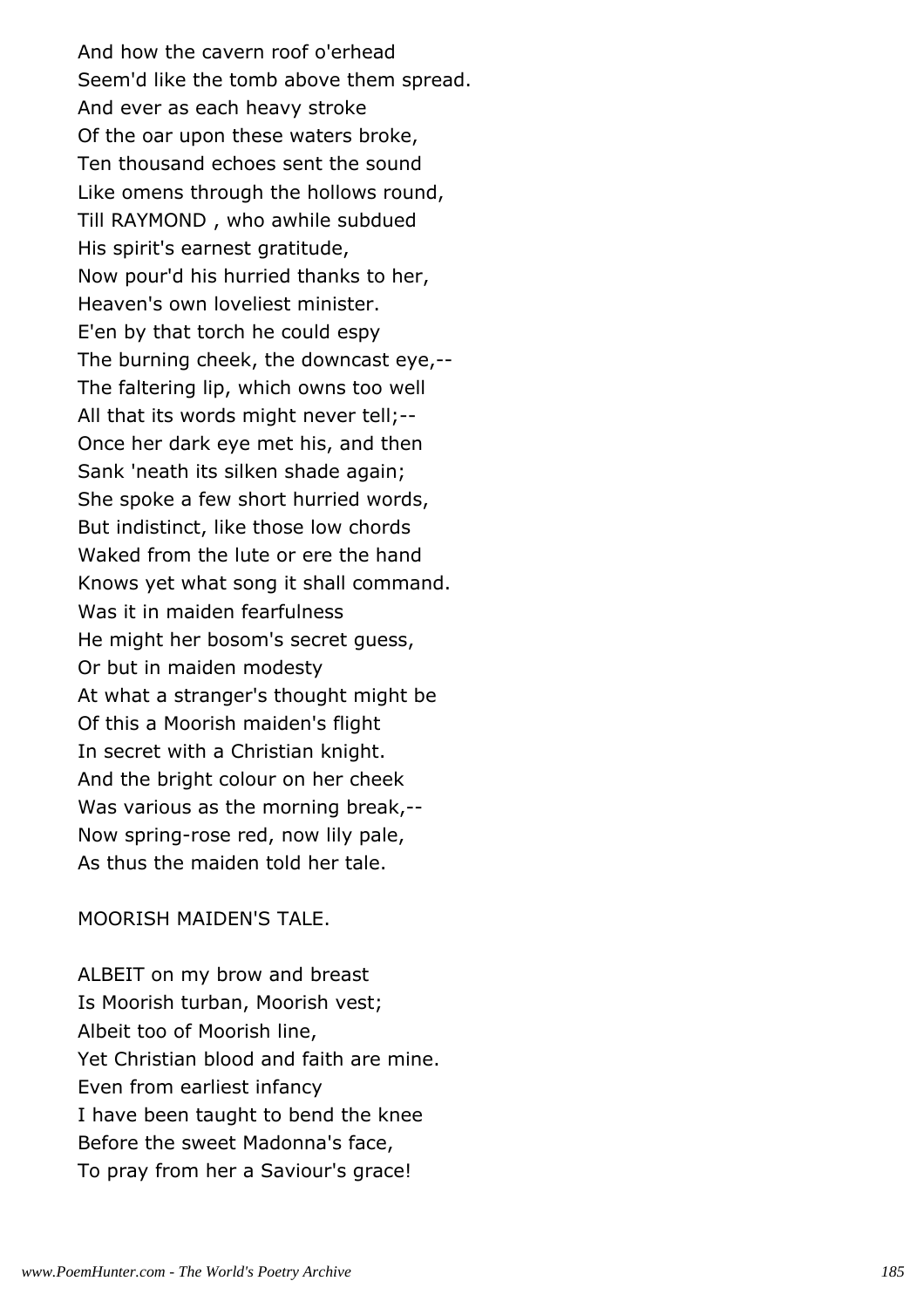My mother's youthful heart was given To one an infidel to heaven; Alas! that ever earthly love Could turn her hope from that above; Yet surely 'tis for tears, not blame, To be upon that mother's name.

Well can I deem my father all That holds a woman's heart in thrall,-- In truth his was as proud a form As ever stemm'd a battle storm, As ever moved first in the hall Of crowds and courtly festival. Upon each temple the black hair Was mix'd with grey, as early care Had been to him like age,--his eye, And lip, and brow, were dark and high; And yet there was a look that seem'd As if at other times he dream'd Of gentle thoughts he strove to press Back to their unsunn'd loneliness. Your first gaze cower'd beneath his glance, Keen like the flashing of a lance, As forced a homage to allow To that tall form, that stately brow; But the next dwelt upon the trace That time may bring, but not efface, Of cares that wasted life's best years, Of griefs seared more than sooth'd by tears, And homage changed to a sad feeling For a proud heart its grief concealing. If such his brow, when griefs that wear, And hopes that waste, were written there, What must it have been, at the hour When in my mother's moonlit bower, If any step moved, 'twas to take The life he ventured for her sake? He urged his love; to such a suit Could woman's eye or heart be mute? She fled with him,--it matters not, To dwell at length upon their lot. But that my mother's frequent sighs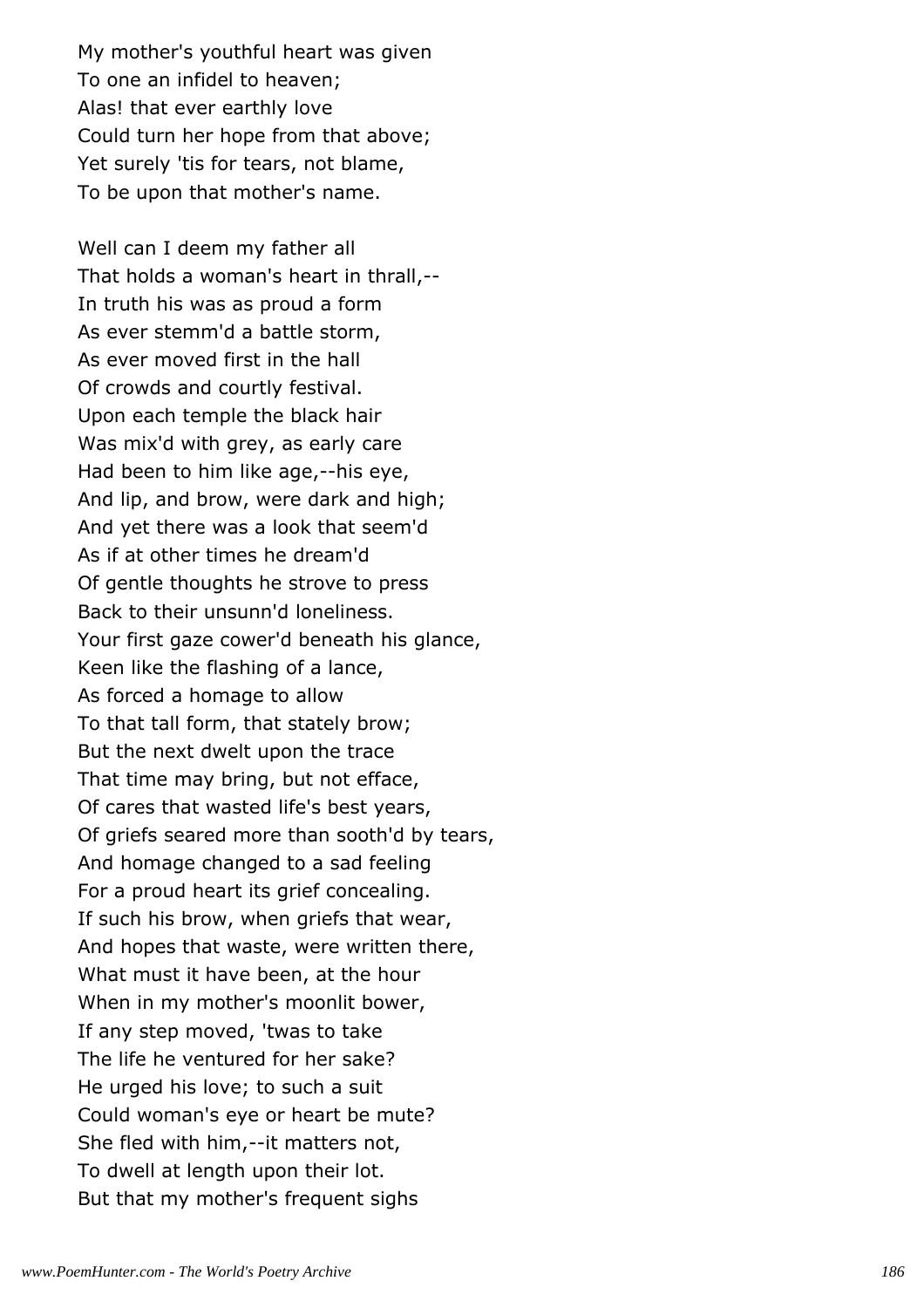Swell'd at the thoughts of former ties, First loved, then fear'd she loved too well, Then fear'd to love an Infidel; A struggle all, she had the will But scarce the strength to love him still:-- But for this weakness of the heart Which could not from its love depart, Rebell'd, but quickly clung again, Which broke and then renew'd its chain, Without the power to love, and be Repaid by love's fidelity:-- Without this contest of the mind, Though yet its early fetters bind, Which still pants to be unconfined, They had been happy.

### 'Twas when first

My spirit from its childhood burst, That to our roof a maiden came, My mother's sister, and the same In form, in face, in smiles, in tears, In step, in voice, in all but years, Save that there was upon her brow A calm my mother's wanted now; And that ELVIRA'S loveliness Seem'd scarce of earth, so passionless, So pale, all that the heart could paint Of the pure beauty of a saint. Yes, I have seen ELVIRA kneel, And seen the rays of evening steal, Lighting the blue depths of her eye With so much of divinity As if her every thought was raised To the bright heaven on which she gazed! Then often I have deem'd her form Rather with light than with life warm.

My father's darken'd brow was glad, My mother's burthen'd heart less sad With her, for she was not of those Who all the heart's affections close In a drear hour of grief or wrath,--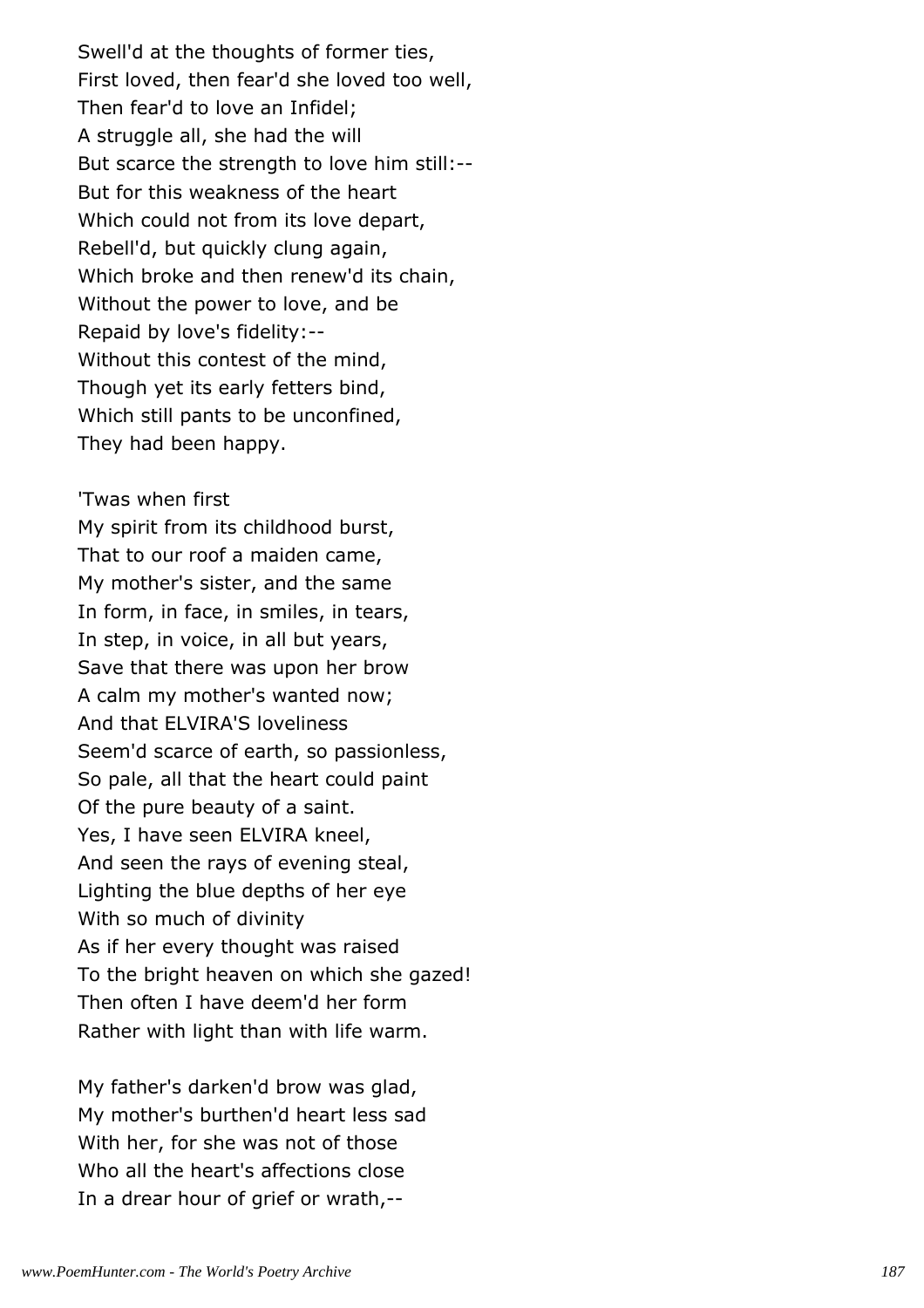Her path was as an angel's path, Known only by the flowers which spring Beneath the influence of its wing; And that her high and holy mood Was such as suited solitude. Still she had gentle words and smiles, And all that sweetness which beguiles, Like sunshine on an April day, The heaviness of gloom away. It was as the souls weal were sure When prayer rose from lips so pure.

She left us;--the same evening came Tidings of woe, and death, and shame. Her guard had been attack'd by one Whose love it had been her's to shun.

Fierce was the struggle, and her flight Meanwhile had gain'd a neighbouring height, Which dark above the river stood, And look'd upon the rushing flood; 'Twas compass'd round, she was bereft Of the vague hope that flight had left. One moment, and they saw her kneel, And then, as Heaven heard her appeal, She flung her downwards from the rock: Her heart was nerved by death to mock What that heart never might endure, The slavery of a godless Moor.

And madness in its burning pain Seized on my mother's heart and brain: She died that night, and the next day Beheld my father far away.

But wherefore should I dwell on all Of sorrow memory can recall, Enough to know that I must roam An orphan to a stranger home.-- My father's death in battle field Forced me a father's rights to yield To his stern brother; how my heart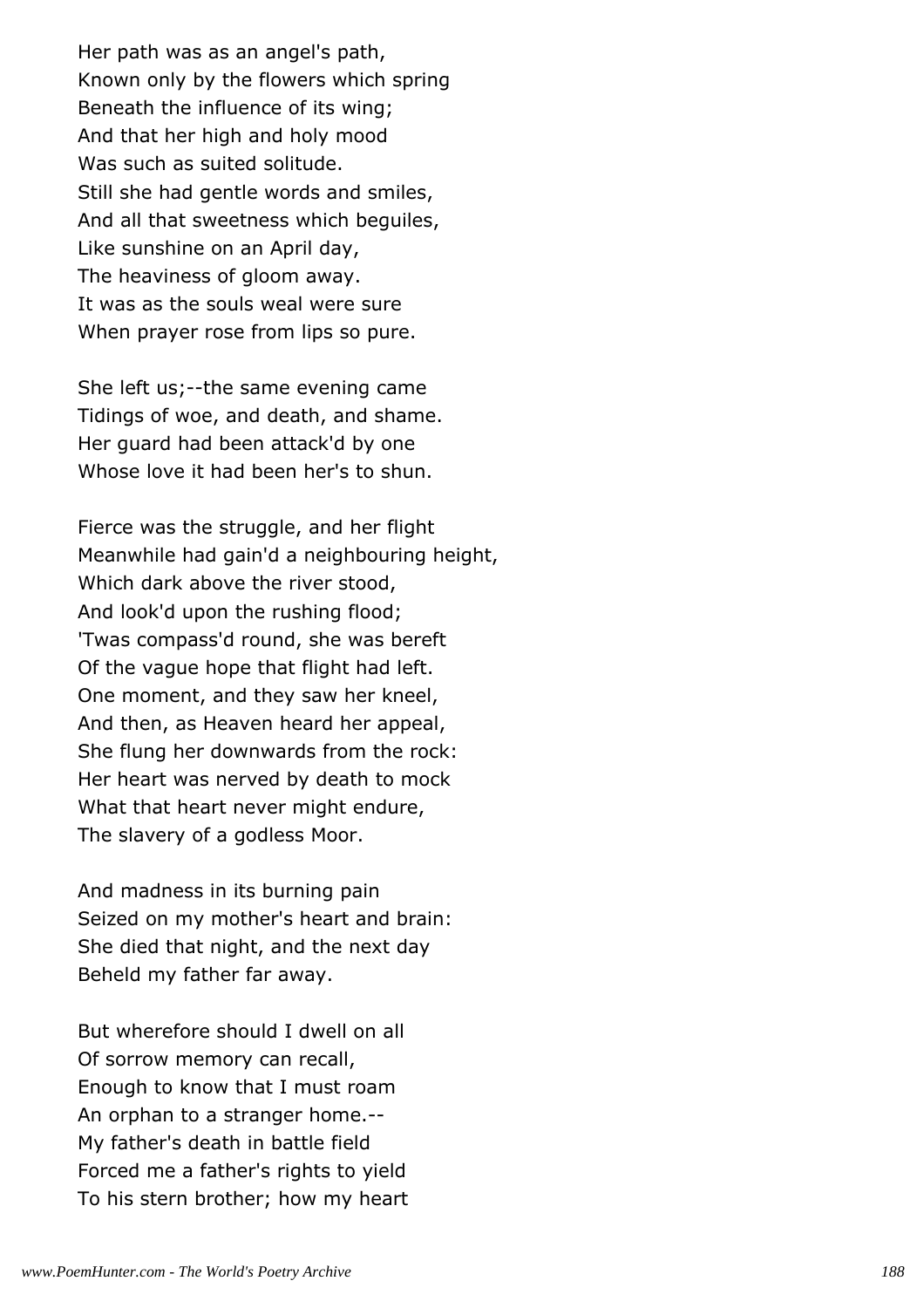Was forced with one by one to part Of its best hopes, till life became Existence only in its name; Left but a single wish,--to share The cold home where my parents were.

At last I heard, I may not say How my soul brighten'd into day, ELVIRA lived; a miracle Had surely saved her as she fell!

A fisherman who saw her float, Bore her in silence to his boat. She lived! how often had I said To mine own heart she is not dead; And she remember'd me, and when They bade us never meet again, She sent to me an Ethiop slave, The same who guides us o'er the wave, Whom she had led to that pure faith Which sains and saves in life and death, And plann'd escape.

### It was one morn

I saw our conquering standards borne, And gazed upon a Christian knight Wounded and prisoner from the fight; I made a vow that he should be Redeem'd from his captivity. Sir knight, the Virgin heard my vow,-- Yon light,--we are in safety now!

THE arch was past, the crimson gleam Of morning fell upon the stream, And flash'd upon the dazzled eye The day-break of a summer sky; And they are sailing amid ranks Of cypress on the river banks: They land where water-lilies spread Seem almost too fair for the tread; And knelt they down upon the shore, The heart's deep gratitude to pour.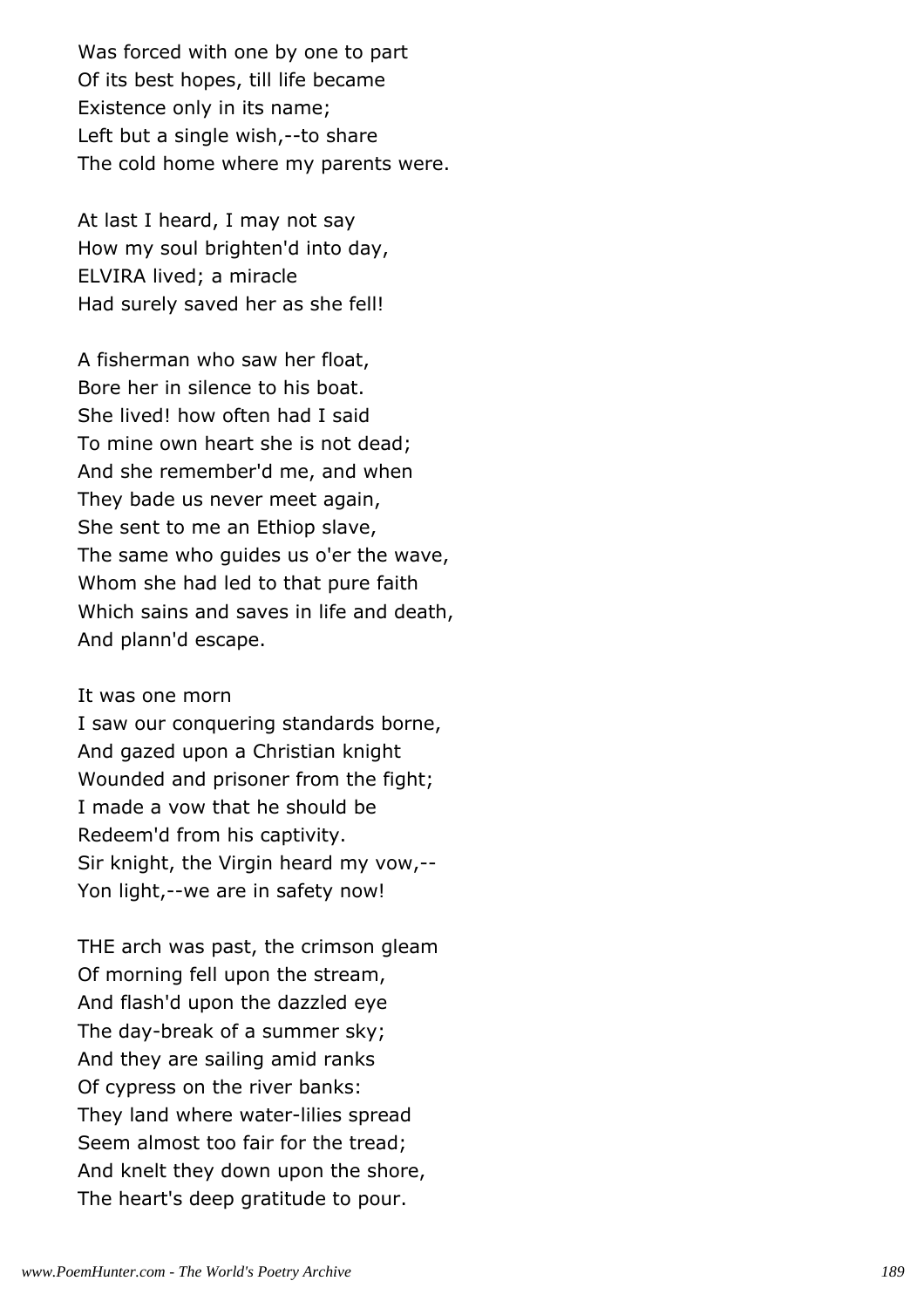Led by their dark guide on they press Through many a green and lone recess: The morning air, the bright sunshine, To RAYMOND were like the red wine,-- Each leaf, each flower seem'd to be With his own joy in sympathy, So fresh, so glad; but the fair Moor, From peril and pursuit secure, Though hidden by her close-drawn veil, Yet seem'd more tremulous, more pale; The hour of dread and danger past, Fear's timid thoughts came thronging fast; Her cold hand trembled in his own, Her strength seem'd with its trial gone, And downcast eye, and faltering word, But dimly seen, but faintly heard, Seem'd scarcely her's that just had been His dauntless guide through the wild scene.

At length a stately avenue Of ancient chesnuts met their view, And they could see the time-worn walls Of her they sought, ELVIRA'S halls. A small path led a nearer way Through flower-beds in their spring array. They reach'd the steps, and stood below A high and marble portico; They enter'd, and saw kneeling there A creature even more than fair. On each white temple the dusk braid Of parted hair made twilight shade, That brow whose blue veins shone to show It was more beautiful than snow.

Her large dark eyes were almost hid By the nightfall of the fringed lid; And tears which fill'd their orbs with light, Like summer showers blent soft with bright. Her cheek was saintly pale, as nought Were there to flush with earthly thought; As the heart which in youth had given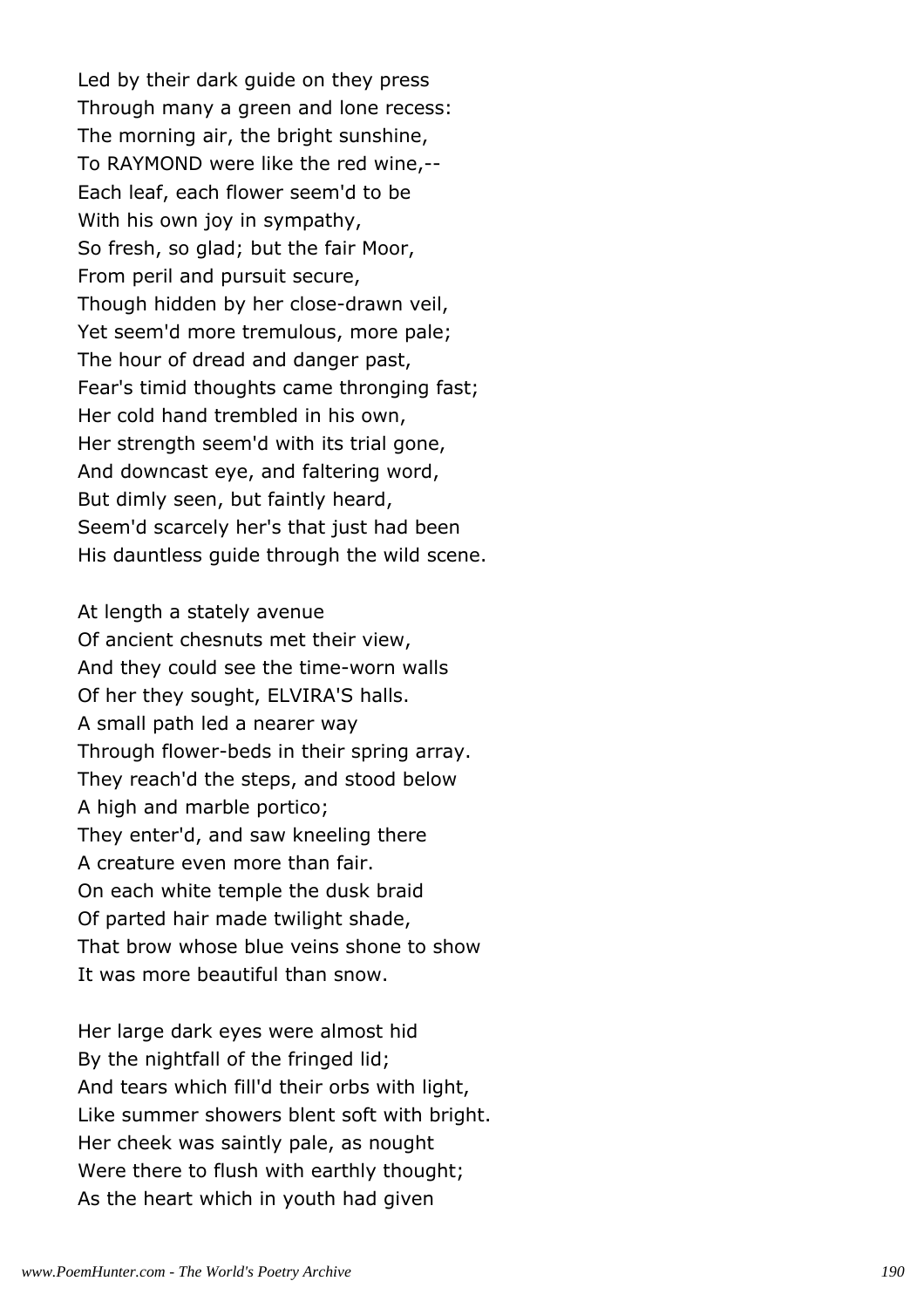Its feelings and its hopes to Heaven, Knew no emotions that could spread A maiden's cheek with sudden red,-- Made for an atmosphere above, Too much to bend to mortal love.

And RAYMOND watch'd as if his eye Were on a young divinity,-- As her bright presence made him feel Awe that could only gaze and kneel: And LEILA paused, as if afraid To break upon the recluse maid, As if her heart took its rebuke From that cold, calm, and placid look.

'ELVIRA !'--though the name was said Low as she fear'd to wake the dead, Yet it was heard, and, all revealing, Of her most treasured mortal feeling, Fondly the Moorish maid was prest To her she sought, ELVIRA'S breast. 'I pray'd for thee, my hope, my fear, My LEILA ! and now thou art near. Nay, weep not, welcome as thou art To my faith, friends, and home and heart!'

And RAYMOND almost deem'd that earth To such had never given birth As the fair creatures, who, like light, Floated upon his dazzled sight:-- One with her bright and burning cheek, All passion, tremulous and weak, A woman in her woman's sphere Of joy and grief, of hope and fear. The other, whose mild tenderness Seem'd as less made to share than bless; One to whom human joy was such That her heart fear'd to trust too much, While her wan brow seem'd as it meant To soften rapture to content;-- To whom all earth's delight was food For high and holy gratitude.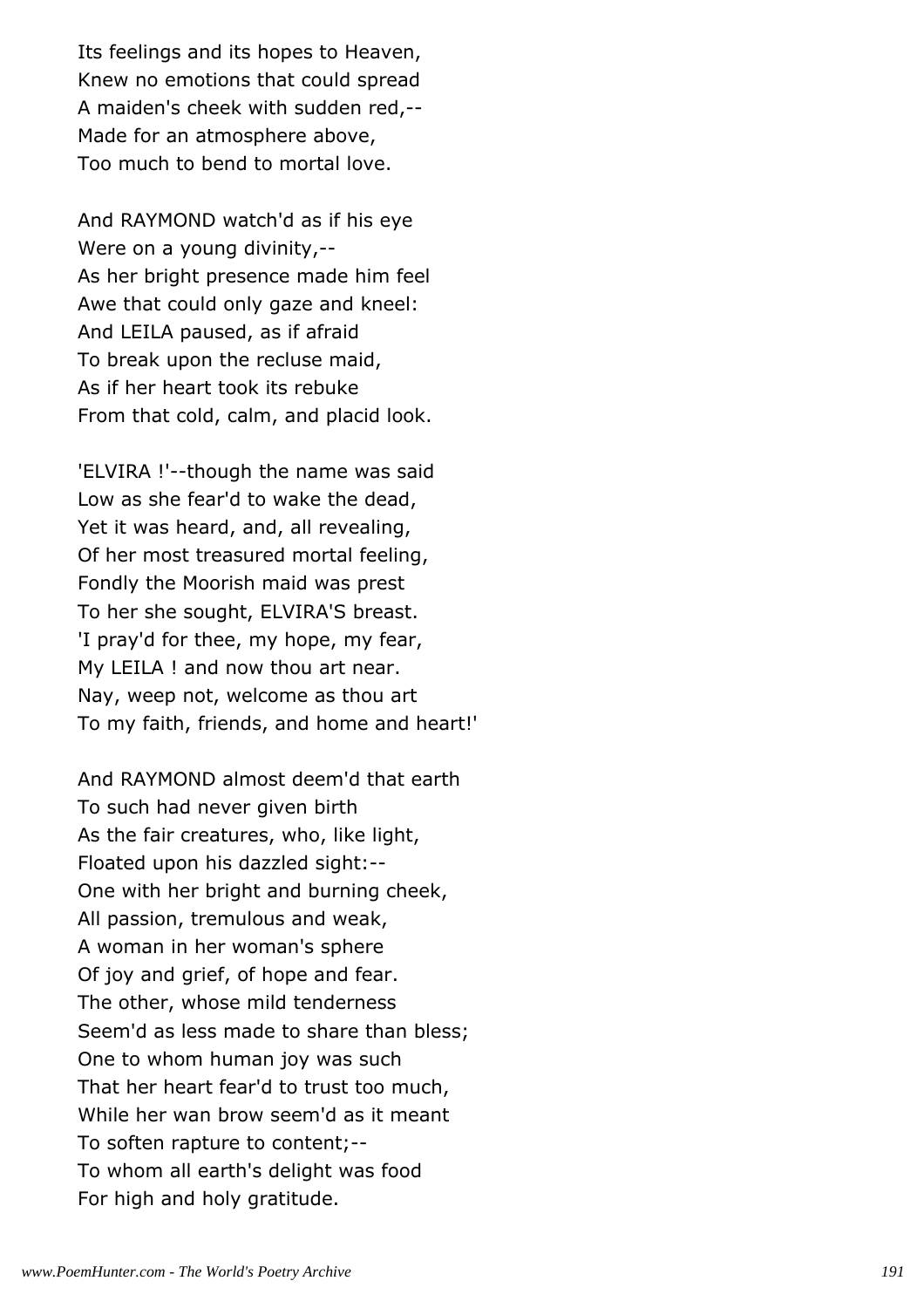Gazed RAYMOND till his burning brain Grew dizzy with excess of pain; For unheal'd wounds his strength had worn, And all the toil his flight had borne; His lip, and cheek, and brow were flame; And when ELVIRA'S welcome came, It fell on a regardless ear, As bow'd beside a column near, He leant insensible to all Of good or ill that could befall.

Letitia Elizabeth Landon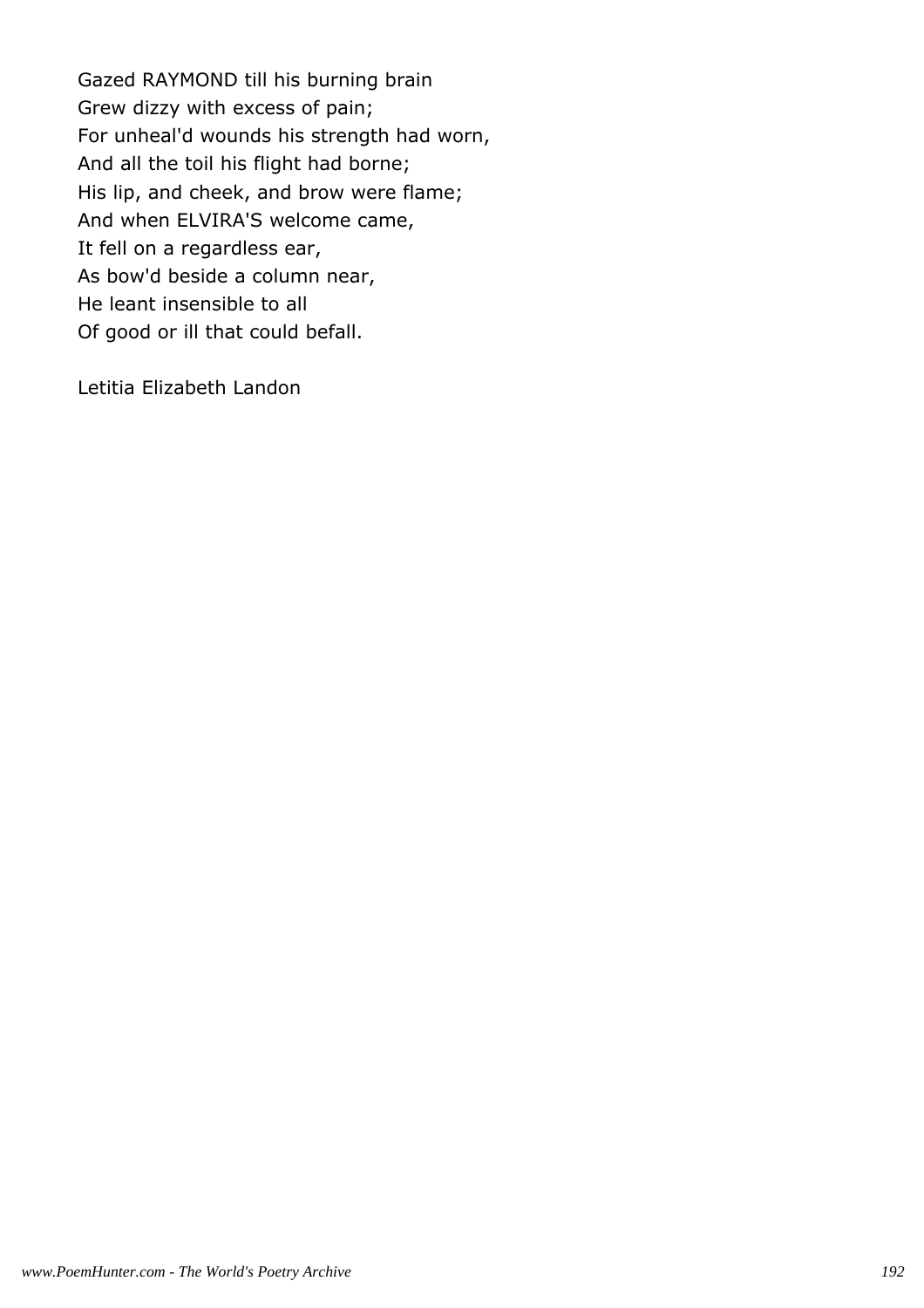# The Troubadour. Canto 4

IT was a wild and untrain'd bower, Enough to screen from April shower, Or shelter from June's hotter hour, Tapestried with starry jessamines, The summer's gold and silver mines; With a moss seat, and its turf set With crowds of the white violet. And close beside a fountain play'd, Dim, cool, from its encircling shade; And lemon trees grew round, as pale As never yet to them the gale Had brought a message from the sun To say their summer task was done. It was a very solitude For love in its despairing mood, With just enough of breath and bloom, With just enough of calm and gloom, To suit a heart where love has wrought His wasting work, with saddest thought; Where all its sickly fantasies May call up suiting images: With flowers like hopes that spring and fade As only for a mockery made, And shadows of the boughs that fall Like sorrow drooping over all.

And LEILA , loveliest! can it be Such destiny is made for thee? Yes, it is written on thy brow The all thy lip may not avow,-- All that in woman's heart can dwell, Save by a blush unutterable. Alas! that ever RAYMOND came To light thy cheek and heart to flame,-- A hidden fire, but not the less Consuming in its dark recess.

She had leant by his couch of pain, When throbbing pulse and bursting vein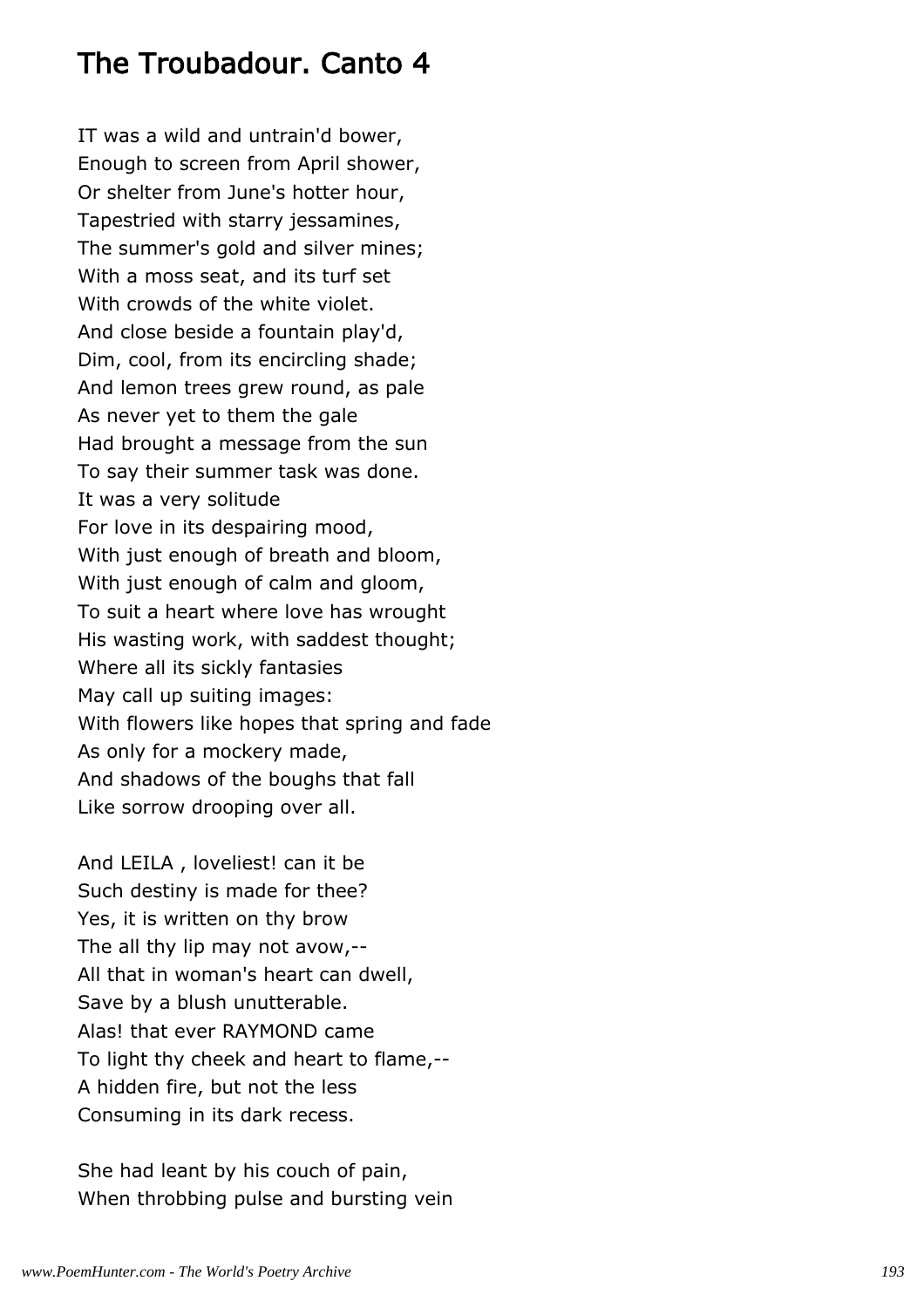Fierce spoke the fever, when fate near Rode on the tainted atmosphere; And though that parch'd lip spoke alone Of other love, in fondest tone, And though the maiden knew that death Might be upon his lightest breath, Yet never by her lover's side More fondly watch'd affianced bride,-- With pain or fear more anxious strove, Than LEILA watch'd another's love.

But he was safe!--that very day Farewell, it had been her's to say; And he was gone to his own land, To seek another maiden's hand.

Who that had look'd on her that morn, Could dream of all her heart had borne; Her cheek was red, but who could know 'Twas flushing with the strife below;-- Her eye was bright, but who could tell It shone with tears she strove to quell;-- Her voice was gay, her step was light; And, beaming, beautiful, and bright, It was as if life could confer Nothing but happiness on her. Ah! who could think that all so fair Was semblance, and but misery there.

'Tis strange with how much power and pride The softness is of love allied; How much of power to force the breast To be in outward show at rest,-- How much of pride that never eye May look upon its agony! Ah! little will the lip reveal Of all the burning heart can feel.

But this was past, and she was now With clasped hands prest to her brow, And head bow'd down upon her knee, And heart-pulse throbbing audibly,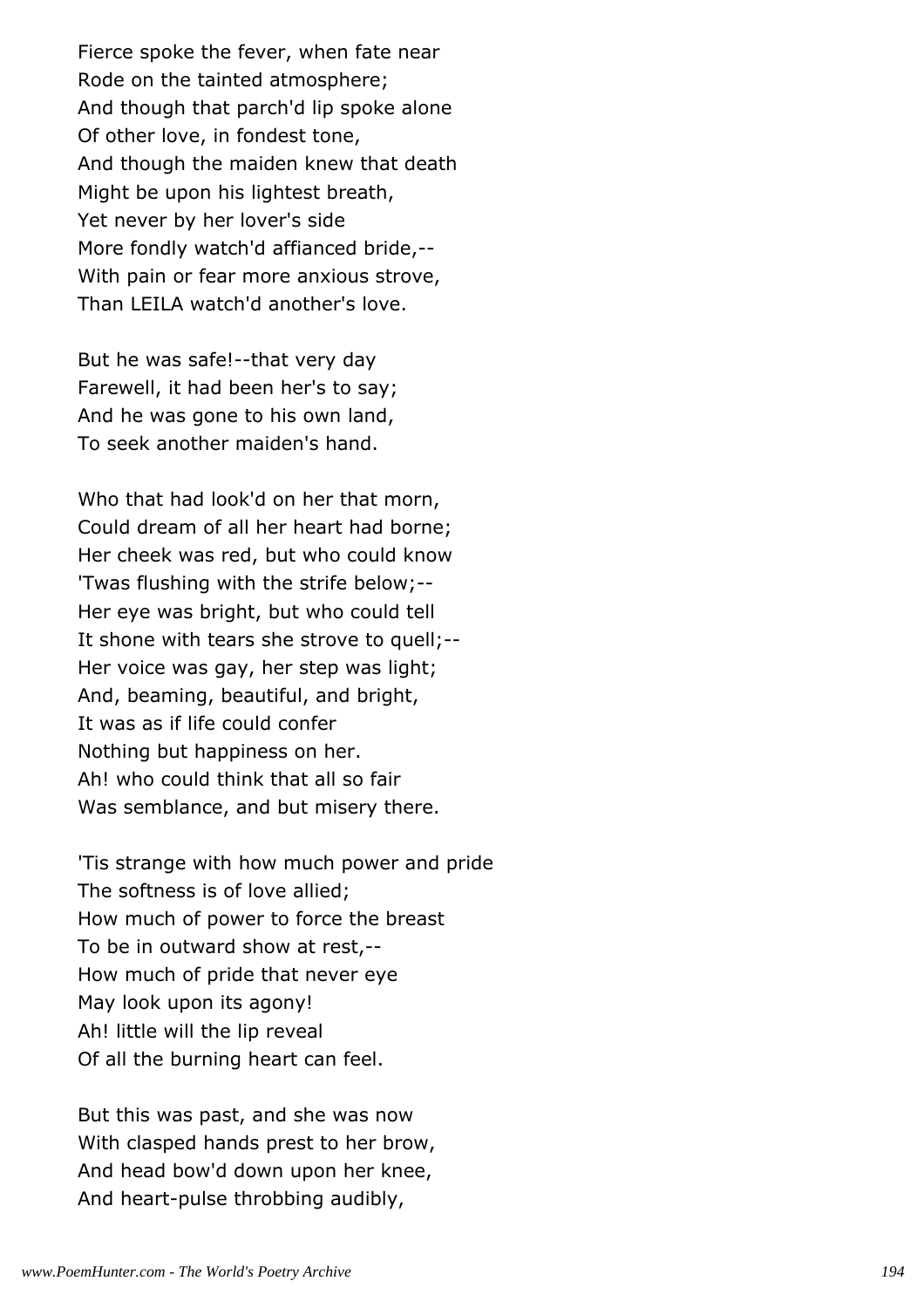And tears that gush'd like autumn rain, The more for that they gush'd in vain. Oh! why should woman ever love, Trusting to one false star above; And fling her little chance away Of sunshine for its treacherous ray.

At first ELVIRA had not sought To break upon her lonely thought. But it was now the vesper time, And she return'd not at the chime Of holy bells,--she knew the hour:-- At last they search'd her favourite bower; Beside the fount they found the maid On head bow'd down, as if she pray'd; Her long black hair fell like a veil, Making her pale brow yet more pale. 'Twas strange to look upon her face, Then turn and see its shadowy trace Within the fountain; one like stone, So cold, so colourless, so lone,-- A statue nymph, placed there to show How far the sculptor's art could go. The other, and that too the shade, In light and crimson warmth array'd; For the red glow of day declining, Was now upon the fountain shining, And the shape in its mirror bright Of sparkling waves caught warmth and light.

ELVIRA spoke not, though so near, Her words lay mute in their own fear: At last she whisper'd LEILA'S name,-- No answer from the maiden came. She took one cold hand in her own, Started, and it dropp'd lifeless down! She gazed upon the fixed eye, And read in it mortality.

And lingers yet that maiden's tale A legend of the lemon vale: They say that never from that hour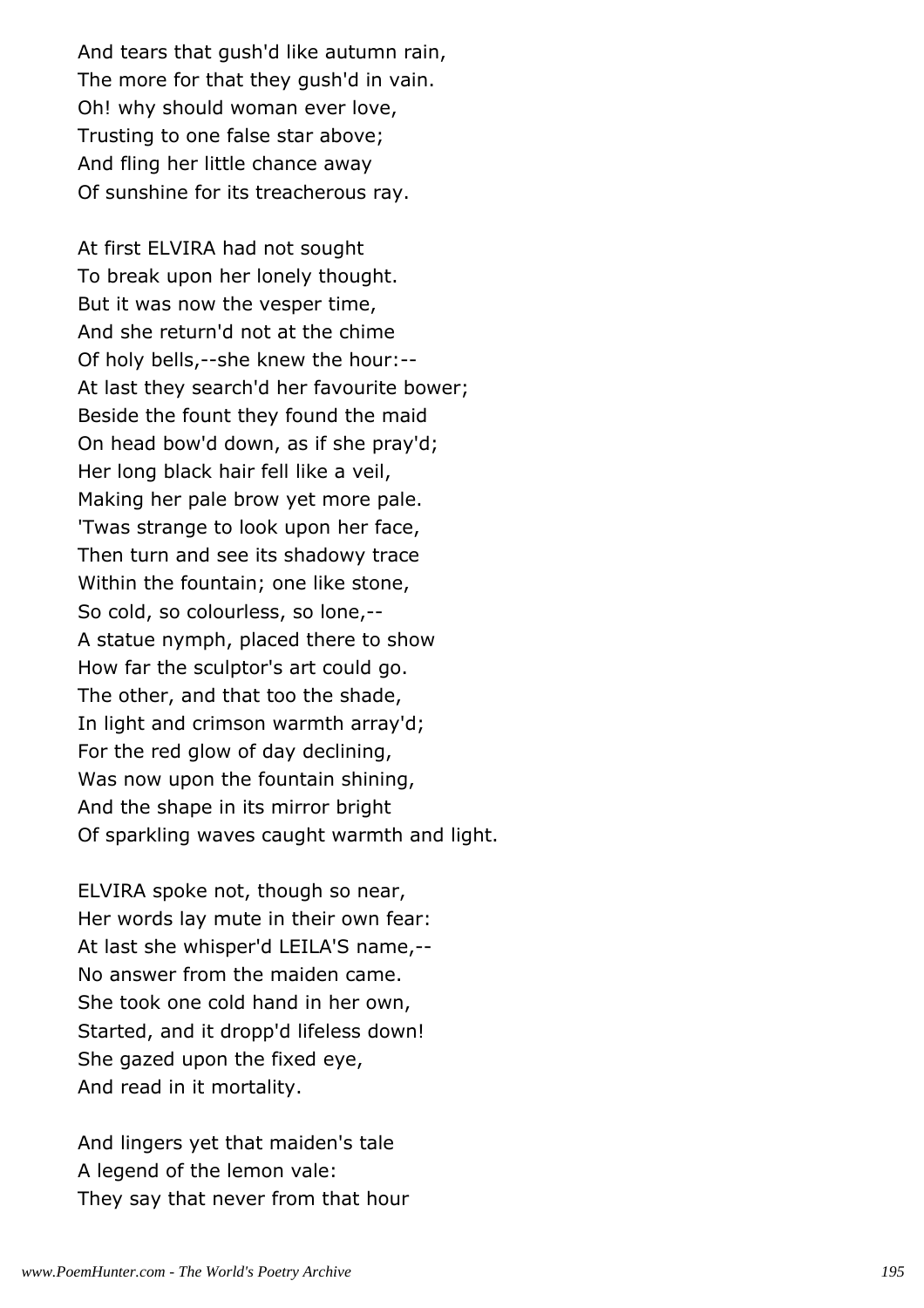Has flourish'd there a single flower,-- The jasmine droop'd, the violets died, Nothing grew by that fountain side, Save the pale pining lemon trees, And the dark weeping cypresses.-- And now when to the twilight star The lover wakes his lone guitar, Or maiden bids a song impart All that is veil'd in her own heart, The wild and mournful tale they tell Of her who loved, alas! too well.--

And where was RAYMOND , where was he? Borne homeward o'er the rapid sea, While sunny days and favouring gales Brought welcome speed to the white sails,-- With bended knee, and upraised hand, He stood upon his native land, With all that happiness can be When resting on futurity. On, on he went, and o'er the plain He rode an armed knight again; He urged his steed with hand and heel, It bounded concious of the steel, And never yet to RAYMOND'S eye Spread such an earth, shone such a sky, Blew such sweet breezes o'er his brow, As those his native land had now.

He thought upon young EVA'S name, And felt that she was still the same; He thought on AMIRALD , his child Had surely his dark cares beguiled; He thought upon the welcome sweet It would be his so soon to meet: And never had the star of hope Shone on a lovelier horoscope.

And evening shades were on the hour When RAYMOND rode beneath the tower Remember'd well, for ADELINE Had there been his heart's summer queen.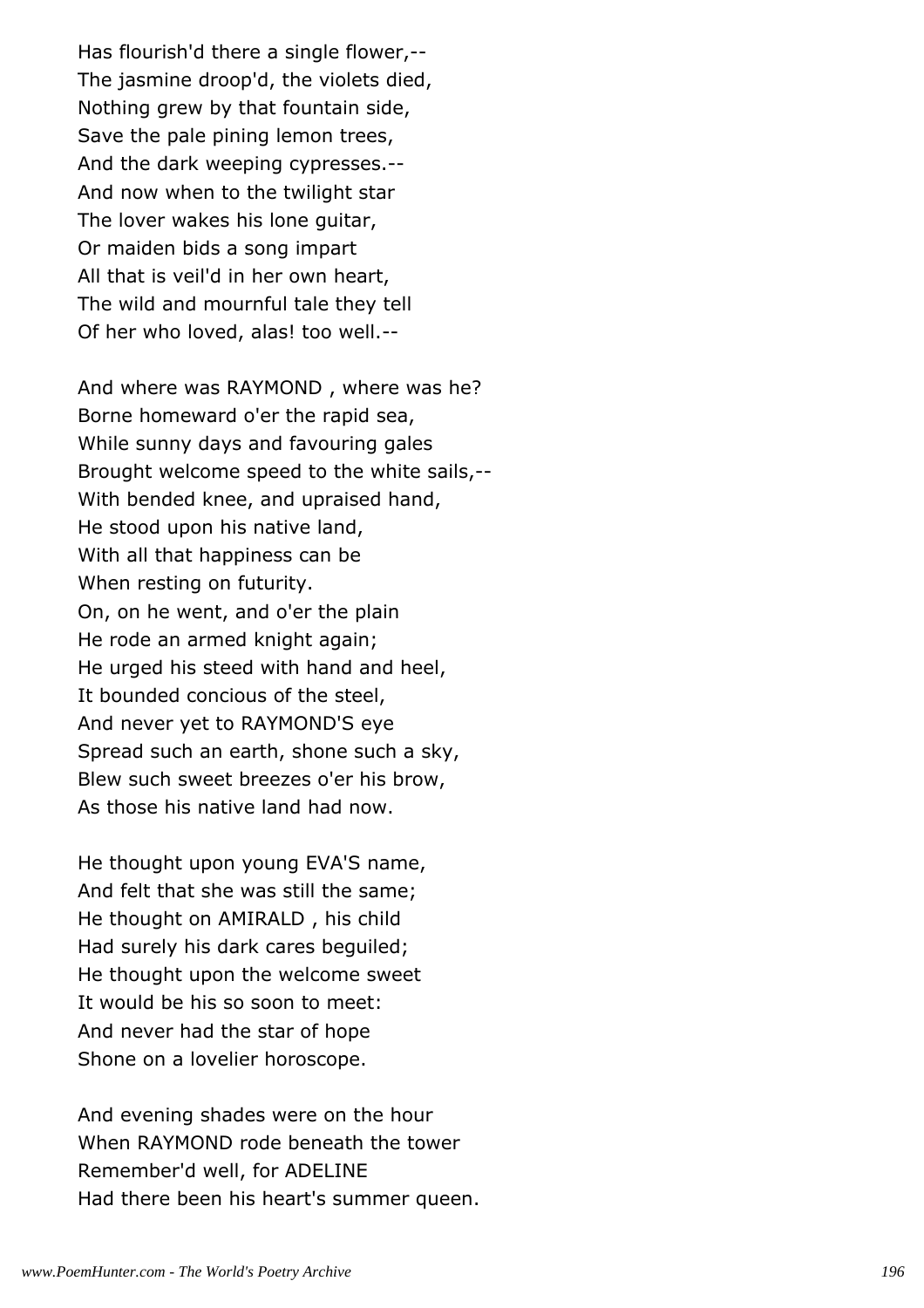Could this be it?--he knew the heath Which, lake-like, spread its walls beneath,-- He saw the dark old chesnut wood Which had for ages by it stood; And but for these the place had been As one that he had never seen. The walls were rent, the gates were gone, No red light from the watch tower shone. He enter'd, and the hall was bare, It show'd the spoiler had been there; Even upon the very hearth The green grass found a place of birth.

Oh, vanity! that the stone wall May sooner than a blossom fall; The tower in its strength may be Laid low before the willow tree. There stood the wood, subject to all The autumn wind, the winter fall,-- There stood the castle which the rain And wind had buffetted in vain,-- But one in ruins stood beside The other green in its spring pride.

And RAYMOND paced the lonely hall As if he feared his own footfall. It is the very worst, the gloom Of a deserted banquet-room, To see the spider's web outvie The torn and faded tapestry,-- To shudder at the cold damp air, Then think how once were burning there The incense vase with odour glowing, The silver lamp its softness throwing O'er cheeks as beautiful and bright As roses bathed in summer light,-- How through the portals sweeping came Proud cavalier and high-born dame, With gems like stars 'mid raven curls, And snow-white plumes and wreathed pearls-- Gold cups, whose lighted flames made dim The sparkling stones around the brim;--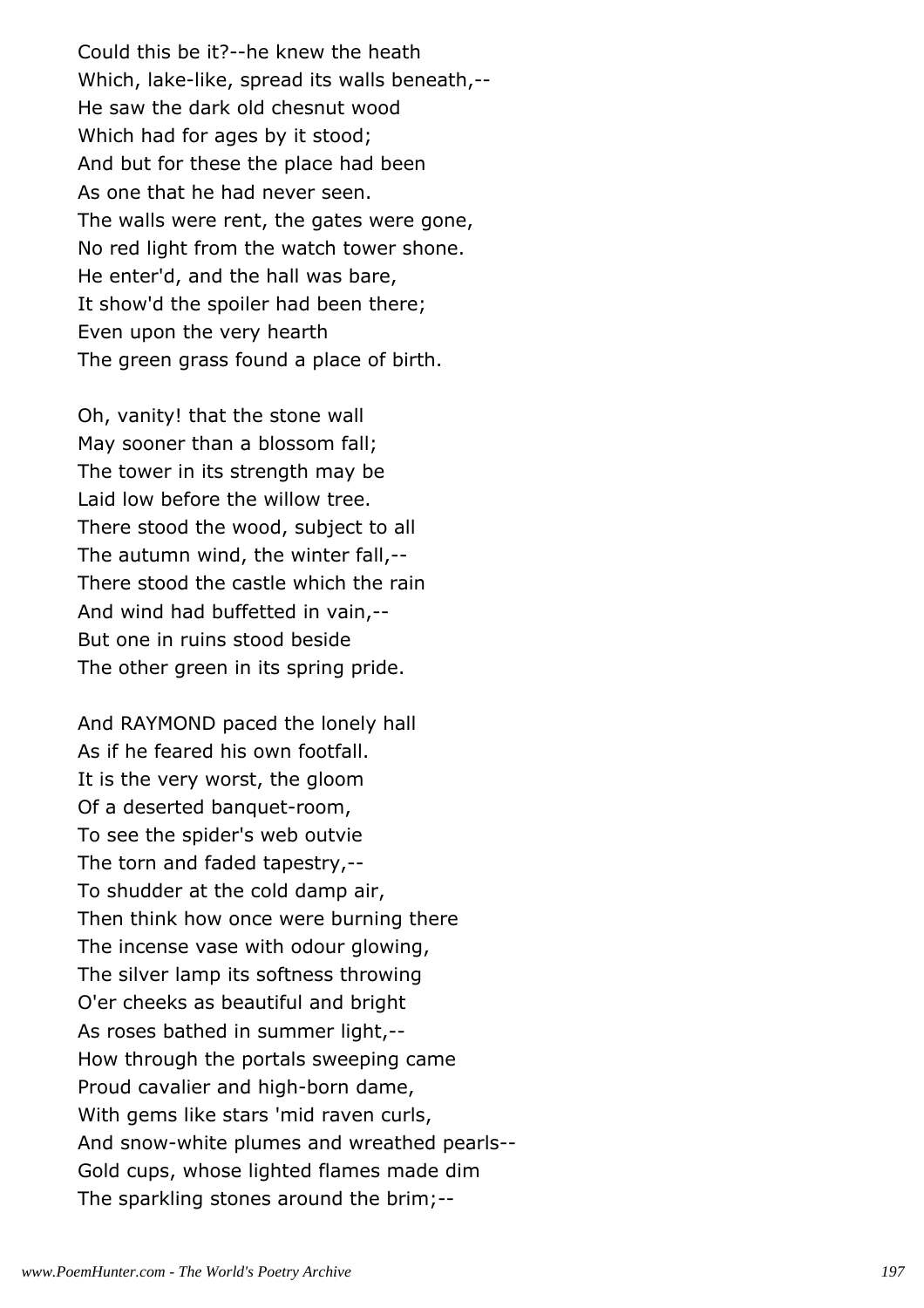Soft voices answering to the lute, The swelling harp, the sigh-waked flute,-- The glancing lightness of the dance,-- Then, starting sudden from thy trance, Gaze round the lonely place and see Its silence and obscurity: Then commune with thine heart, and say These are the foot-prints of decay,-- And I, even thus shall pass away.

And RAYMOND turn'd him to depart, With darken'd brow and heavy heart. Can outrage or can time remove The sting, the scar of slighted love? He could not look upon the scene And not remember ADELINE , Fair queen of gone festivity,-- Oh, where was it, and where was she!

At distance short a village lay, And thither RAYMOND took his way, And in its hostel shelter found, While the dark night was closing round. It was a cheerful scene, the hearth Was bright with wood-fire and with mirth, And in the midst a harper bent O'er his companion instrument: 'Twas an old man, his hair was grey,-- For winter tracks in snow its way,-- But yet his dark, keen eye was bright, With somewhat of its youthful light; Like one whose path of life had made Its course through mingled sheen and shade, But one whose buoyant spirit still Pass'd lightly on through good or ill,-- One reckless if borne o'er the sea In storm or in tranquillity; The same to him, as if content Were his peculiar element. 'Tis strange how the heart can create Or colour from itself its fate; We make ourselves our own distress,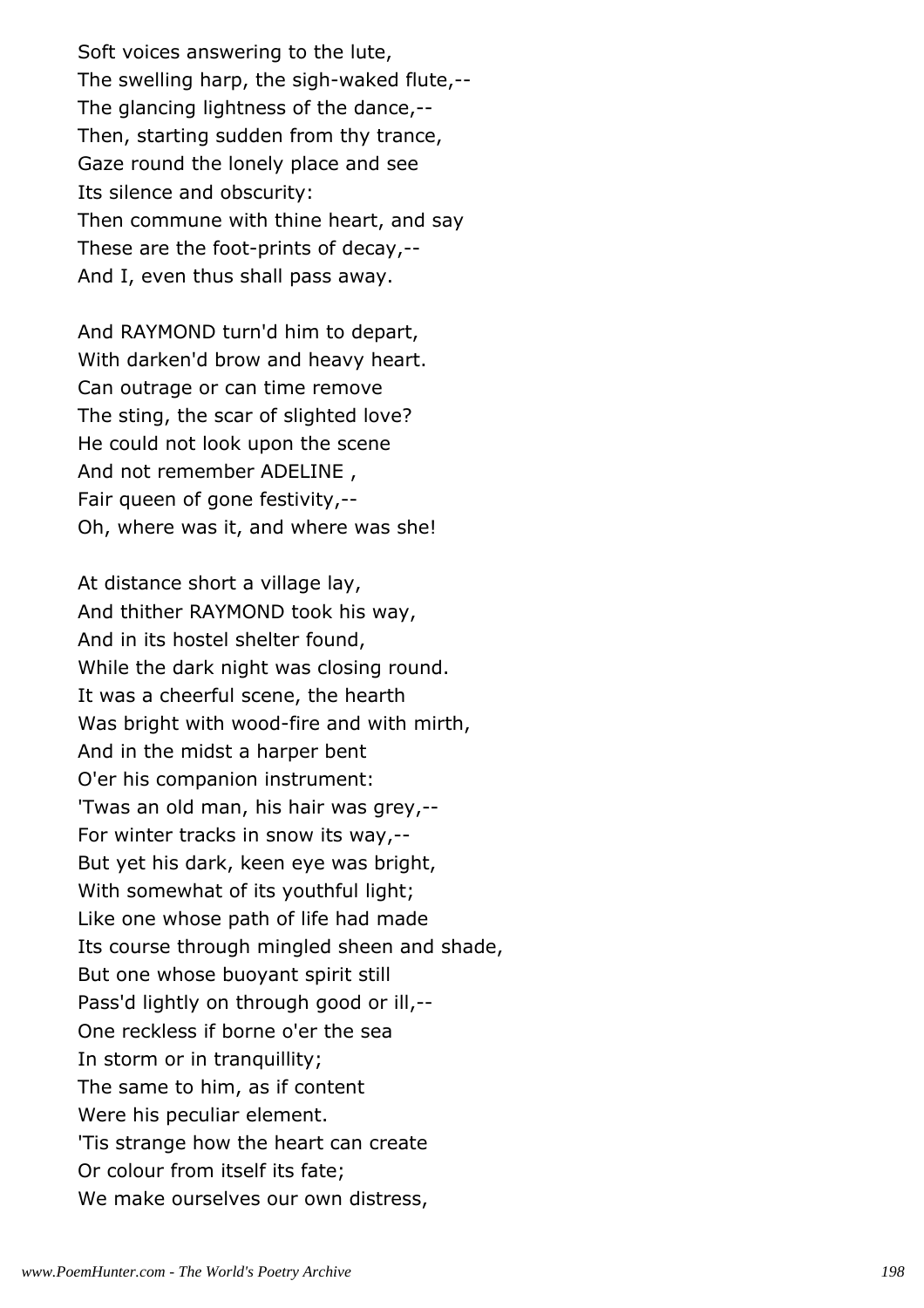We are ourselves our happiness.

And many a song and many a lay, Had pass'd the cheerful hour away, When one pray'd that he would relate, His tale of the proud ladye's fate,-- The lady ADELINE ;--the name Like lightning upon RAYMOND came! And swept the harper o'er his chords As that he paused for minstrel words, Or stay'd till silence should prevail, When thus the old man told the tale.

## THE PROUD LADYE.

OH , what could the ladye's beauty match, An it were not the ladye's pride; An hundred knights from far and near Woo'd at that ladye's side.

The rose of the summer slept on her cheek, Its lily upon her breast, And her eye shone forth like the glorious star That rises the first in the west.

There were some that woo'd for her land and gold, And some for her noble name, And more that woo'd for her loveliness; But her answer was still the same.

'There is a steep and lofty wall, Where my warders trembling stand, He who at speed shall ride round its height, For him shall be my hand.'

Many turn'd away from the deed, The hope of their wooing o'er; But many a young knight mounted the steed He never mounted more.

At last there came a youthful knight, From a strange and far countrie,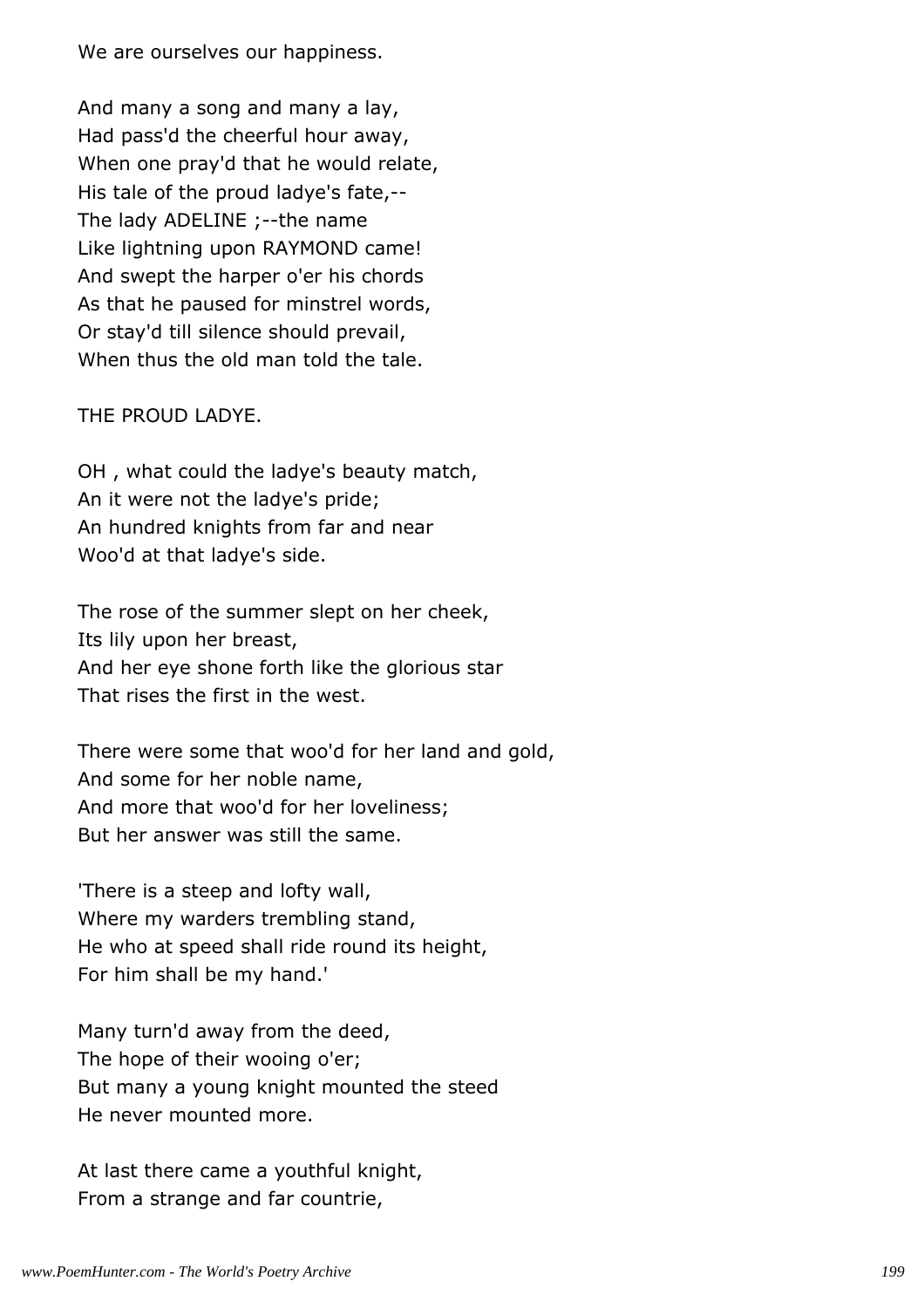The steed that he rode was white as the foam Upon a stormy sea.

And she who had scorn'd the name of love, Now bow'd before its might, And the ladye grew meek as if disdain Were not made for that stranger knight.

She sought at first to steal his soul By dance, song, and festival; At length on bended knee she pray'd He would not ride the wall.

But gaily the young knight laugh'd at her fears, And flung him on his steed,-- There was not a saint in the calendar That she pray'd not to in her need.

She dared not raise her eyes to see If heaven had granted her prayer, Till she heard a light step bound to her side,-- The gallant knight stood there!

And took the ladye ADELINE From her hair a jewell'd band, But the knight repell'd the offer'd gift, And turn'd from the offer'd hand.

And deemest thou that I dared this deed, Ladye, for love of thee; The honour that guides the soldier's lance Is mistress enough for me.

Enough for me to ride the ring, The victor's crown to wear; But not in honour of the eyes Of any ladye there.

I had a brother whom I lost Through thy proud crueltie, And far more was to me his love, Than woman's love can be.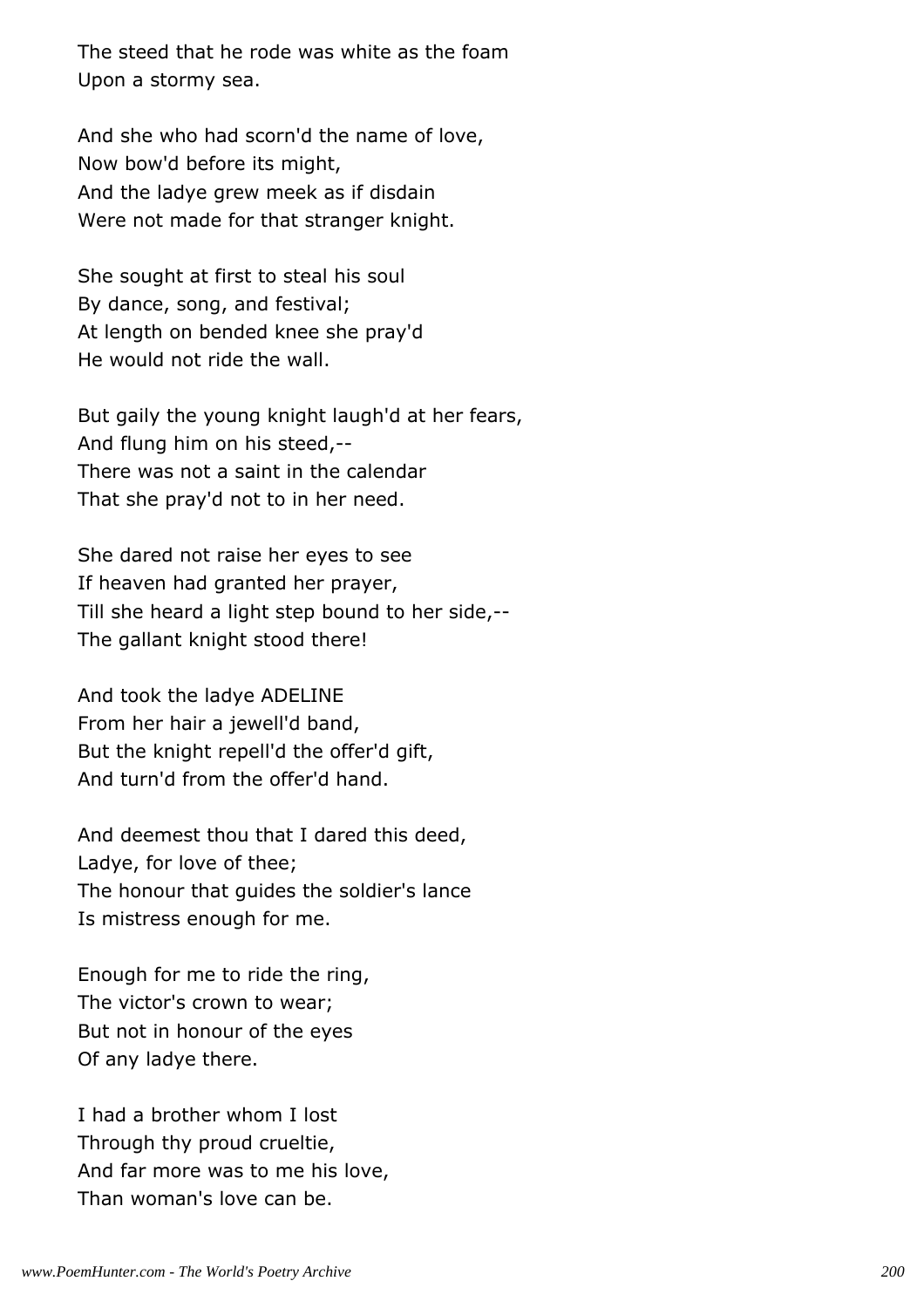I came to triumph o'er the pride Through which that brother fell, I laugh to scorn thy love and thee, And now, proud dame, farewell!

And from that hour the ladye pined, For love was in her heart, And on her slumber there came dreams She could not bid depart.

Her eye lost all its starry light, Her cheek grew wan and pale, Till she hid her faded loveliness Beneath the sacred veil.

And she cut off her long dark hair, And bade the world farewell, And she now dwells a veiled nun In Saint Marie's cell.

AND what were RAYMOND'S dreams that night? The morning's gift of crimson light Waked not his sleep, for his pale cheek Did not of aught like slumber speak; Though not upon a morn like this Should RAYMOND turn to aught but bliss. To-day, when EVA will be prest, Ere evening, to his throbbing breast,-- To-day, when all his own will be That cheer'd his long captivity. Care to the wind of heaven was flung As the young knight to stirrup sprung.

He reach'd the castle; save one, all Rush'd to his welcome in the hall. He gazed, but there no EVA came, Scarce his low voice named EVA'S name!

'Our EVA , she is far away Amid the young, the fair, the gay. At Thoulouse, now the bright resort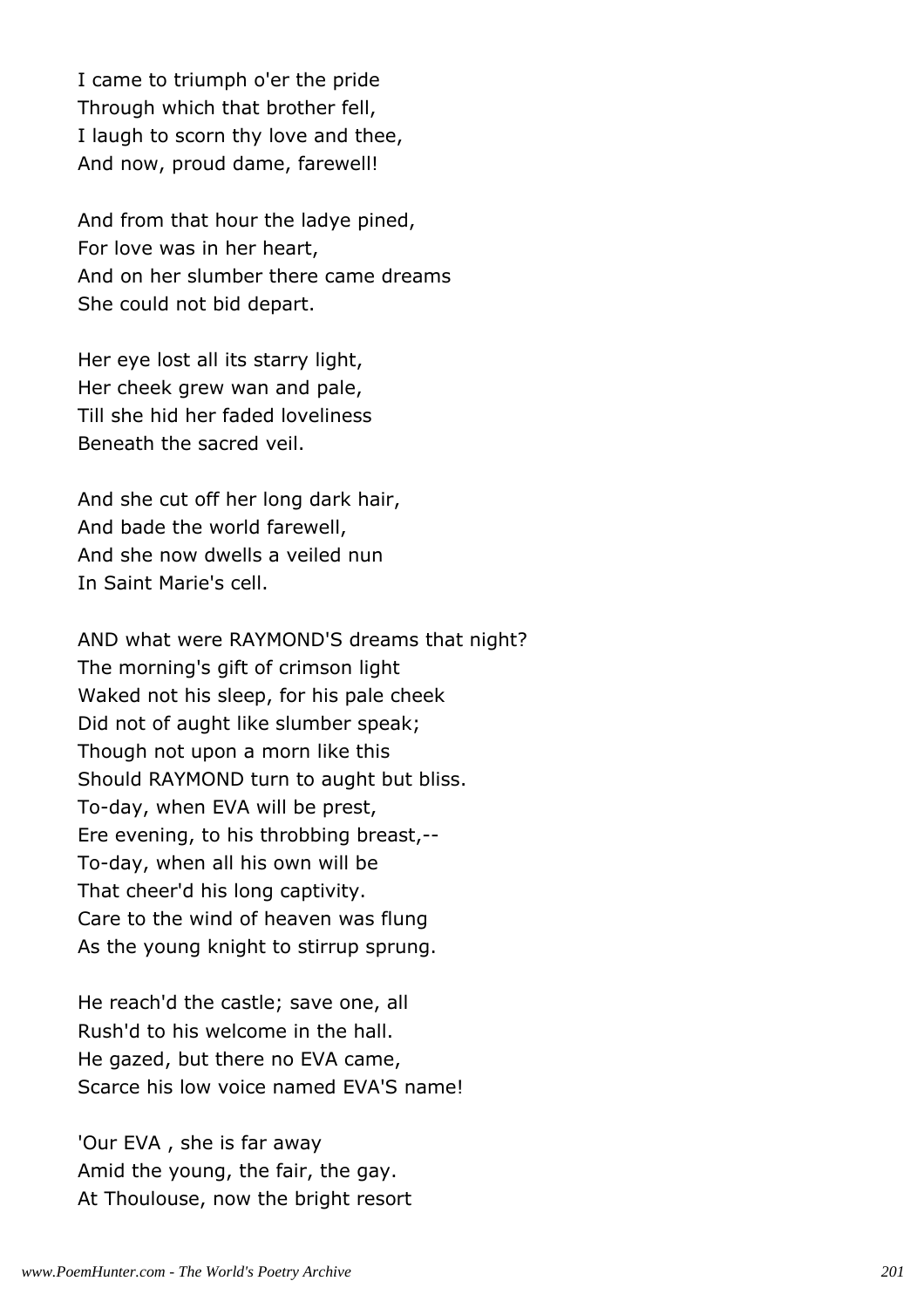Of beauty and the Minstrel Court; For this time it is hers to set The victor's brow with violet. Her father,--but you're worn and pale,-- Come, the wine cup will aid my tale.' The greeting of the elder knight, The cheerful board, the vintage bright, Not all could chase from RAYMOND'S soul, The cloud that o'er its gladness stole; And soon, pretending toil, he sought A solitude for lonely thought.-- 'Tis strange how much of vanity Almost unconciously will be With our best feelings mix'd, and now But that, what shadows RAYMOND'S brow.

He had deem'd a declining flower, Pining in solitary bower, He should find EVA , sad and lone,-- He sought the cage, the bird had flown, With burnish'd plume, and careless wing, A follower of the sunny Spring. He pictured her the first of all In masque, and dance, and festival,-- With cheek at its own praises burning, And eyes but on adorers turning, The lady of the tournament, For whose bright sake the lance was sent; While minstrels borrow'd from her name The beauty which they paid by fame: Beloved! not even his hot brain Dared whisper,--loving too again.

But the next morn, and RAYMOND bent His steps to that fair Parliament, While pride and hasty anger strove Against his memory and his love. But leave we him awhile to rave Against the faith which, like the wave, By every grain of sand can be Moved from its own tranquillity, Till settled he that woman's mind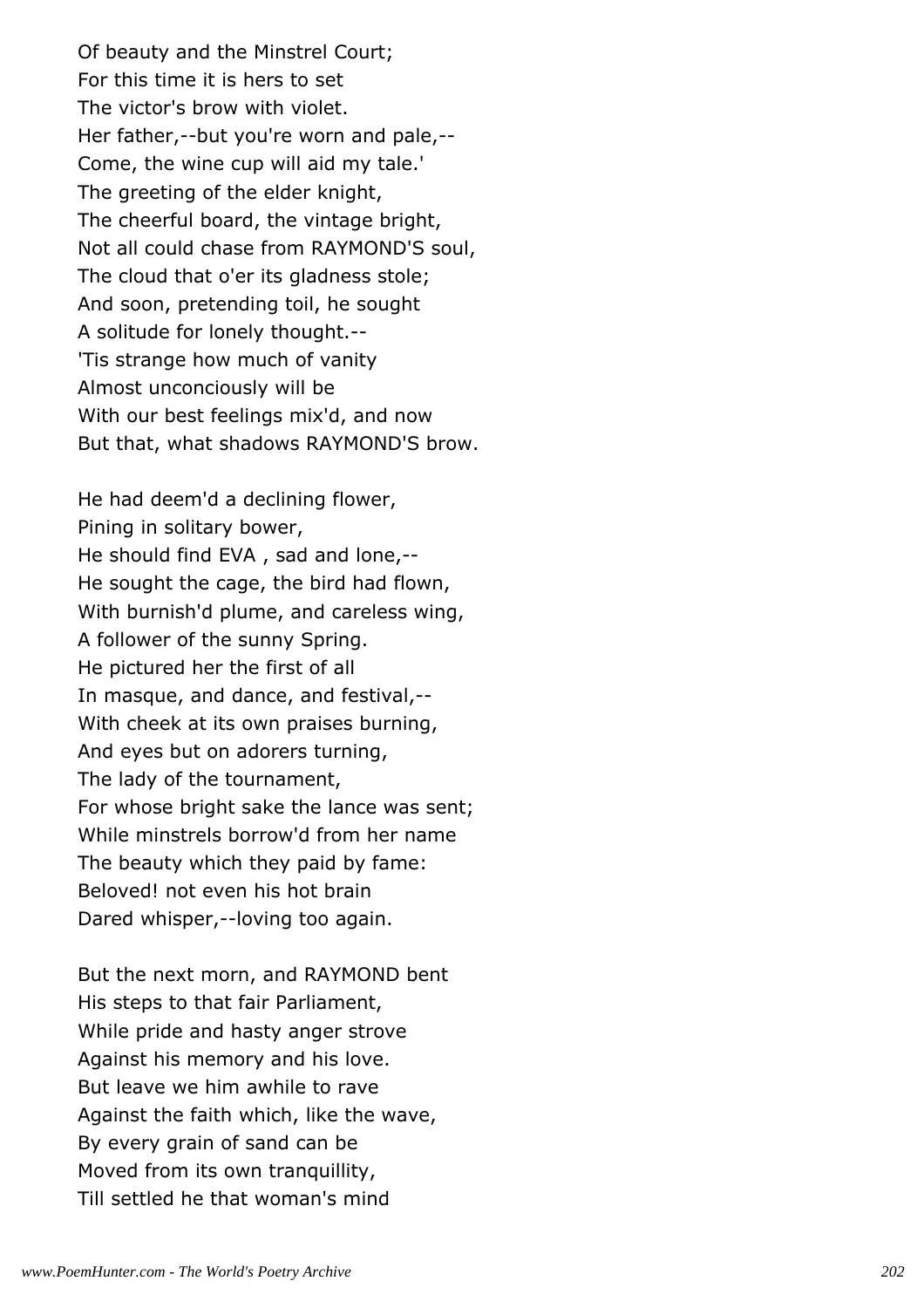Was but a leaf before the wind,-- Left to remain, retreat, advance, Without a destiny but chance.--

And where is EVA ? on her cheek Is there aught that of love may speak? Amid the music and perfume That, mingling, fill yon stately room A maiden sits, around her chair Stand others who, with graceful care, Bind Indian jewels in her hair. 'Tis EVA ! on one side a stand Of dark wood from the Ethiop's land Is cover'd with all gems that deck A maiden's arm, or maiden's neck: The diamond with its veins of light, The sapphire like a summer night, The ruby rich as it had won A red gift from the setting sun, And white pearls, such as might have been A bridal offering for a queen.

On the side opposite were thrown, Rainbow-like mix'd, a sparkling zone, A snow-white veil, a purple vest Embroider'd with a golden crest. Before, the silver mirror's trace Is the sweet shadow of her face, Placed as appealing to her eyes For the truth of the flatteries, With which her gay attendants seek To drive all sadness from her cheek.-- She heard them not; she reck'd not how They wreath'd the bright hair o'er her brow, Whate'er its sunny grace might be There was an eye that would not see. They told of words of royal praise, They told of minstrel's moonlight lays, Of youthful knights who swore to die For her least smile, her lightest sigh. But he was gone, her young, her brave, Her heart was with him in the grave.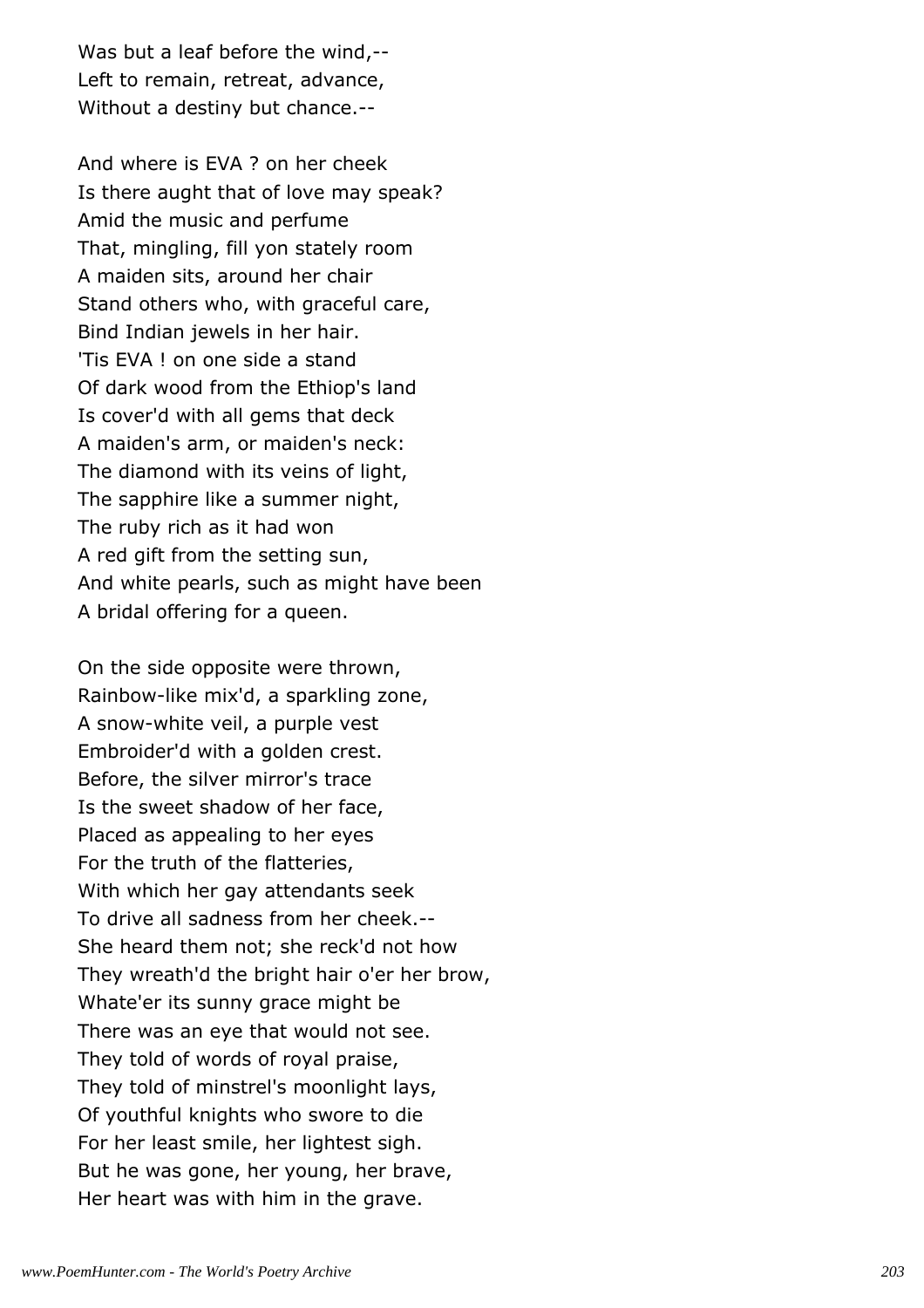Wearied, for ill the heart may bear Light words in which it has no share, She turn'd to a pale maid, who, mute, Dreaming of song leant o'er her lute; And at her sign, that maiden's words Came echo-like to its sweet chords,-- It was a low and silver tone, And very sad, like sorrow's own; She sang of love as it will be, And has been in reality,-- Of fond hearts broken and betray'd, Of roses opening but to fade, Of wither'd hope, and wasted bloom, Of the young warrior's early tomb; And the while her dark mournful eye Held with her words deep sympathy.

And EVA listen'd;--music's power Is little felt in sunlit hour; But hear its voice when hopes depart, Like swallows, flying from the heart On which the summer's late decline Has set a sadness and a sign; When friends whose commune once we sought For every bosom wish and thought, Have given in our hour of need Such a support as gives the reed,-- When we have seen the green grass grow Over what once was life below; How deeply will the spirit feel The lute, the song's sweet-voiced appeal; And how the heart drink in their sighs As echoes they from Paradise.

'Tis done: the last bright gem is set In EVA'S sparkling coronet; A soil on her rich veil appears,-- Unsuiting here--and is it tears!

Her father met her, he was proud To lead his daughter through the crowd,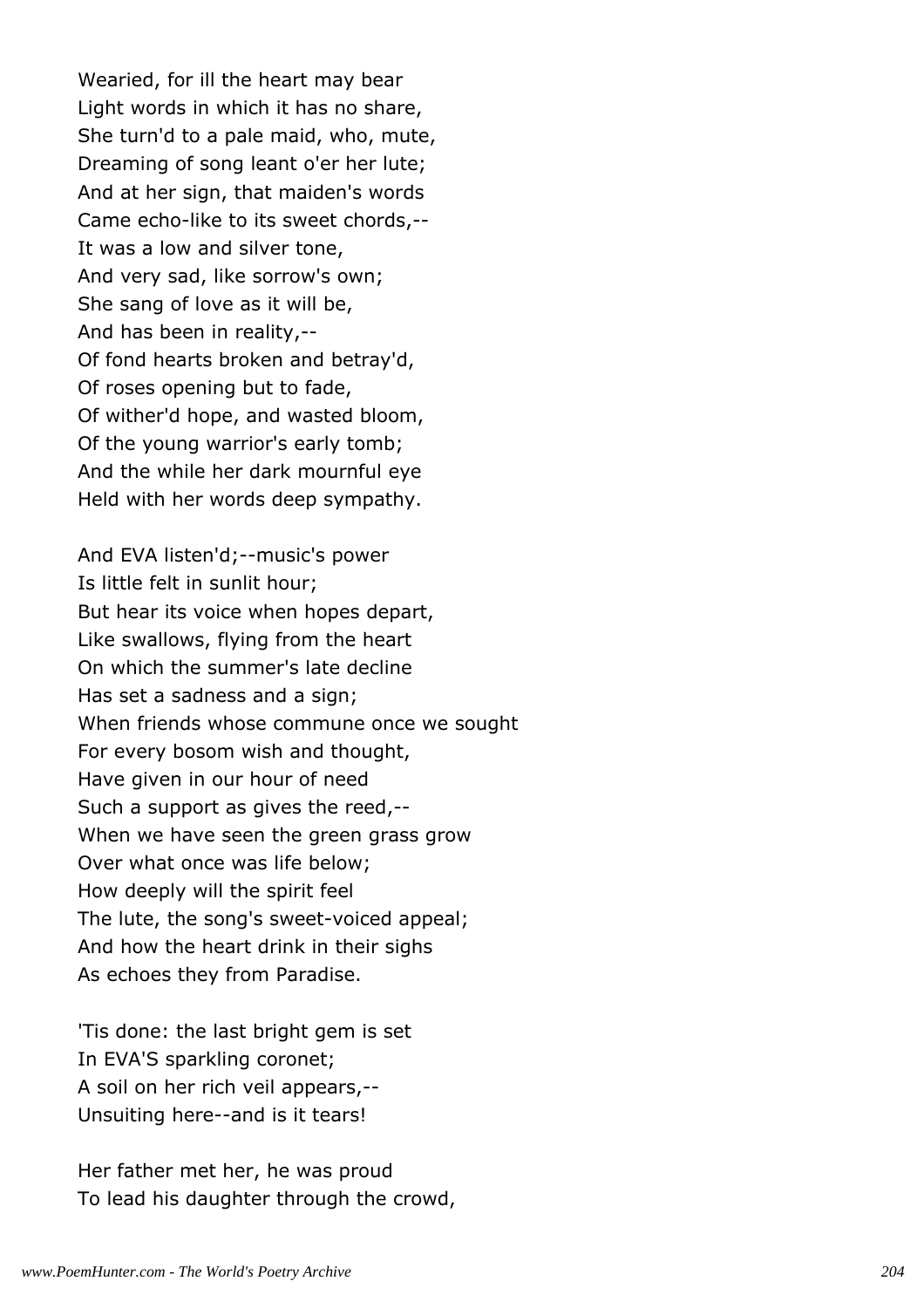And see the many eyes that gazed, Then mark the blush their gazing raised; And for his sake, she forced away The clouds that on her forehead lay, The sob rose in her throat, 'twas all, The tears swam, but they dared not fall; And the pale lip put on a smile, Alas it was too sad for guile!

A beautiful and festal day Shone summer bright o'er the array, And purple banners work'd in gold, And azure pennons spread their fold, O'er the rich awnings which were round The galleries that hemm'd in the ground, The green and open space, where met The Minstrels of the Violet; And two or three old stately trees Soften'd the sun, skreen'd from the breeze. And there came many a lovely dame, With cheek of rose, and eye of flame; And many a radiant arm was raised, Whose rubies in the sunshine blazed; And many a white veil swept the air Only than what they hid less fair; And placed at his own beauty's feet Found many a youthful knight his seat, And flung his jewell'd cap aside, And wore his scarf with gayer pride, And whisper'd soft and gallant things, And bade the bards' imaginings Whenever love awoke the tone, With their sweet passion plead his own.

Beneath an azure canopy, Blue as the sweep of April's sky, Upon a snowy couch reclined Like a white cloud before the wind, Leant EVA :--there was many a tent More royal, more magnificent, With purple, gold, and crimson swelling, But none so like a fairy dwelling: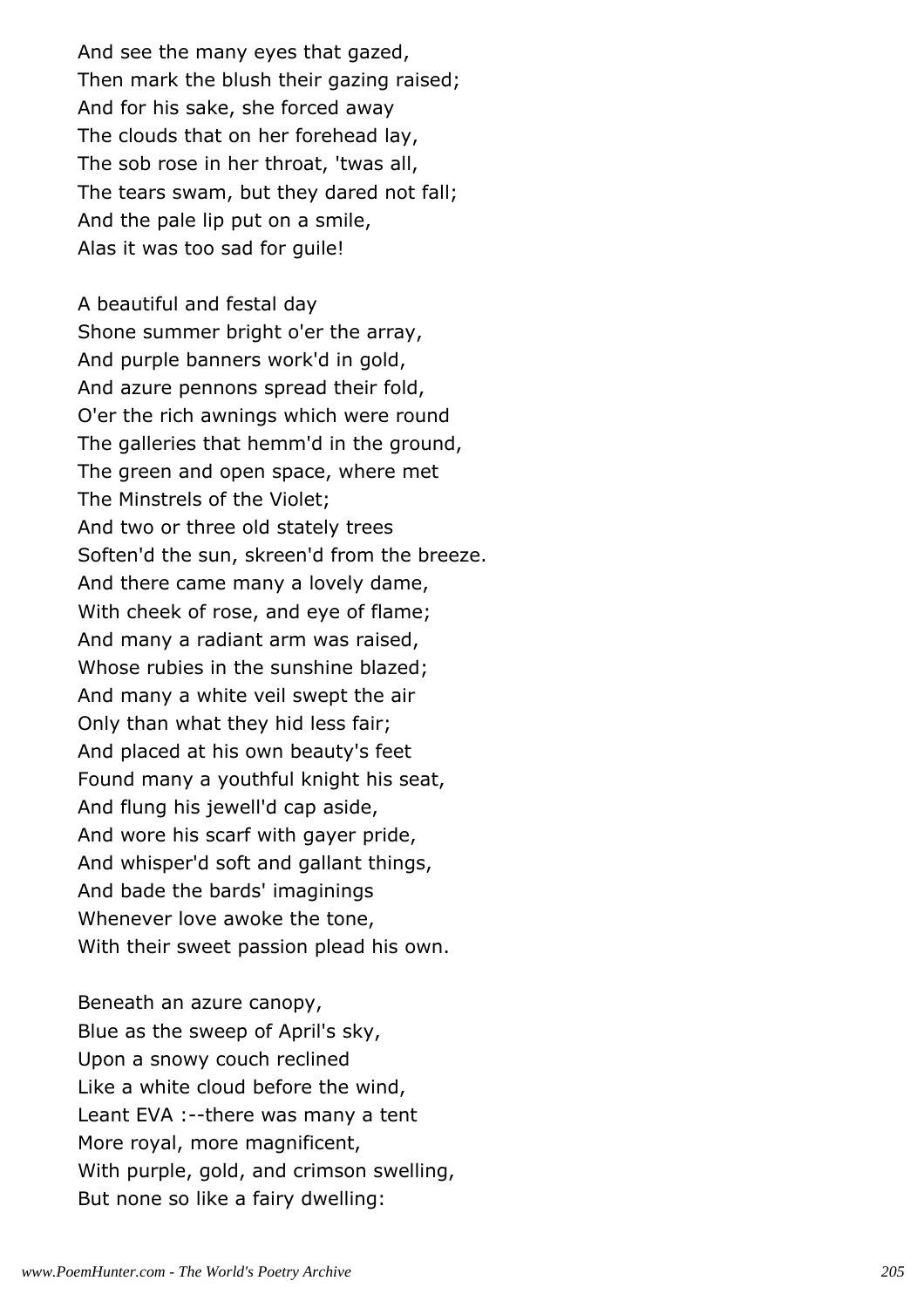One curtain bore her father's crest, But summer flowers confined the rest; And, at her feet, the ground was strew'd With the June's rainbow multitude: Beside her knelt a page, who bore A vase with jewels sparkling o'er, And in that shining vase was set The prize,--THE GOLDEN VIOLET.

Alas for her whom ev'ry eye Worshipp'd like a divinity! Alas for her whose ear was fill'd With flatteries like sweet woods distill'd!

Alas for EVA ! bloom and beam, Music and mirth, came like a dream, In which she mingled not,--apart From all in heaviness of heart. There were soft tales pour'd in her ear, She look'd on many a cavalier, Wander'd her eye round the glad scene, It was as if they had not been;-- To ear, eye, heart, there only came Her RAYMOND'S image, RAYMOND'S name!

There is a flower, a snow-white flower, Fragile as if a morning shower Would end its being, and the earth Forget to what it gave a birth; And it looks innocent and pale, Slight as the least force could avail To pluck it from its bed, and yet Its root in depth and strength is set. The July sun, the autumn rain, Beat on its slender stalk in vain;-- Around it spreads, despite of care, Till the whole garden is its share; And other plants must fade and fall Beneath its deep and deadly thrall. This is love's emblem; it is nurst In all unconciousness at first, Too slight, too fair, to wake distrust;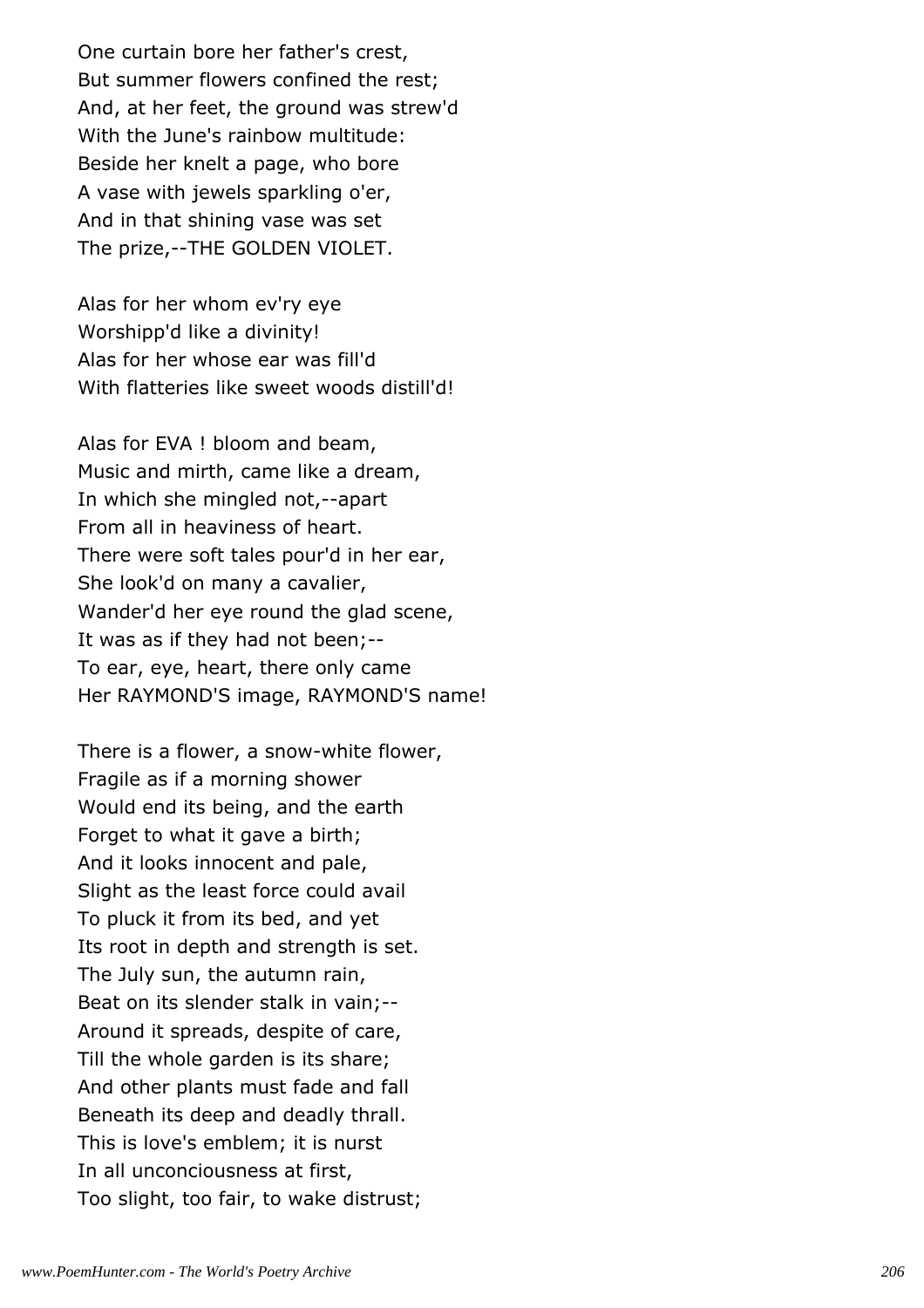No sign how that an after hour Will rue and weep its fatal power. 'Twas thus with EVA ; she had dream'd Of love as his first likeness seem'd, A sweet thought o'er which she might brood, The treasure of her solitude; But tidings of young RAYMOND'S fate Waken'd her from her dream too late, Even her timid love could be The ruling star of destiny. And when a calmer mood prevail'd O'er that whose joy her father hail'd, Too well he saw how day by day Some other emblem of decay Came on her lip, and o'er her brow, Which only she would disallow; The cheek the lightest word could flush Not with health's rose, but the heart's gush Of feverish anxiousness; he caught At the least hope, and vainly sought By change, by pleasure, to dispell Her sorrow from its secret cell.

In vain;--what can reanimate A heart too early desolate? It had been his, it could not save, But it could follow to his grave.

The trumpets peal'd their latest round, Stole from the flutes a softer sound, Swell'd the harp to each master's hand, As onward came the minstrel band! And many a bright cheek grew more bright, And many a dark eye flash'd with light, As bent the minstrel o'er his lute, And urged the lover's plaining suit, Or swept a louder chord, and gave Some glorious history of the brave.

At last from 'mid the crowd one came, Unknown himself, unknown his name, Both knight and bard,--the stranger wore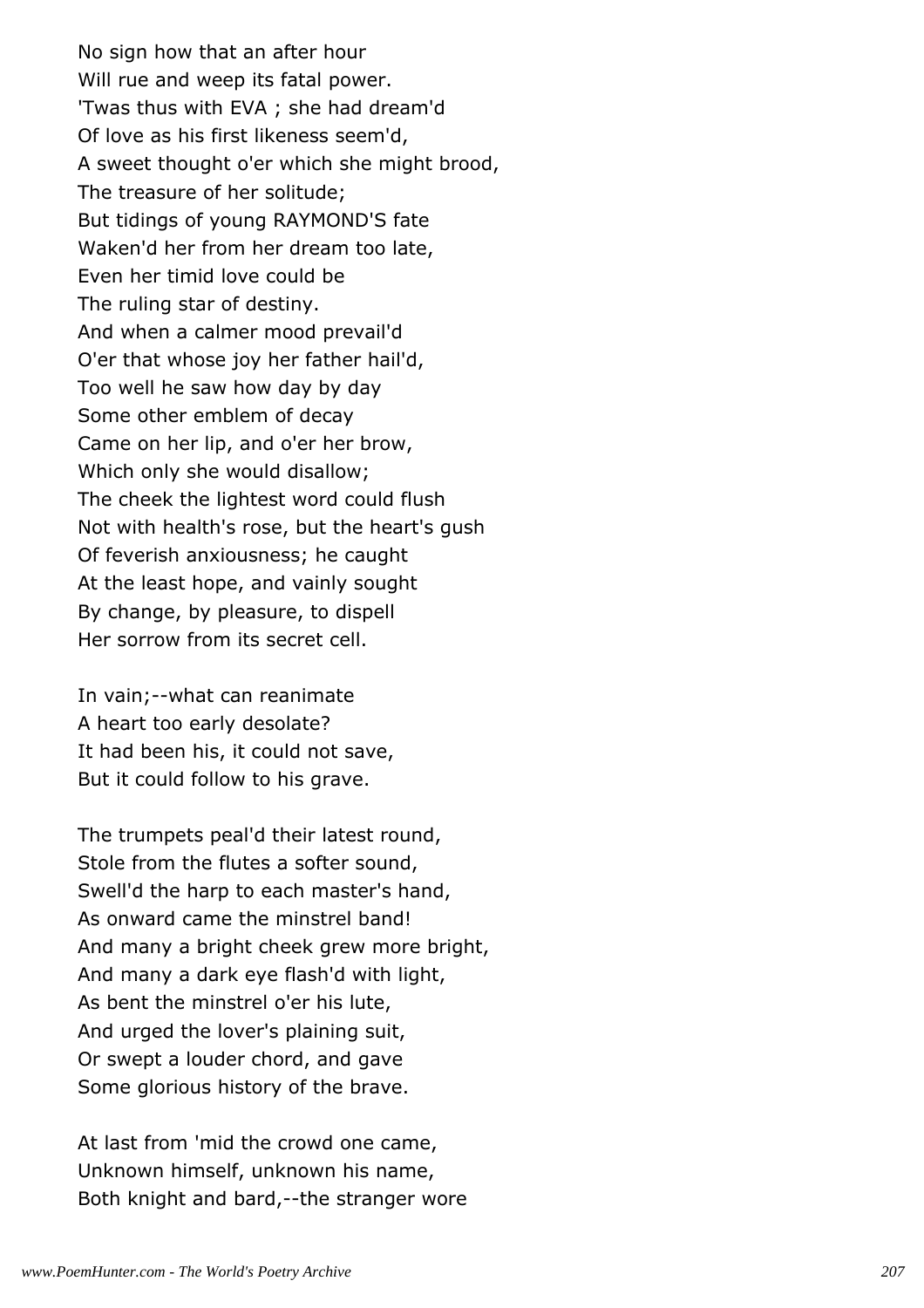The garb of a young Troubadour; His dark green mantle loosely flung, Conceal'd the form o'er which it hung; And his cap, with its shadowy plume, Hid his face by its raven gloom. Little did EVA'S careless eye Dream that it wander'd RAYMOND by, Though his first tone thrill'd every vein, It only made her turn again, Forget the scene, the song, and dwell But on what memory felt too well.

THE SONG OF THE TROUBADOUR.

IN some valley low and lone, Where I was the only one Of the human dwellers there, Would I dream away my care: I'd forget how in the world Snakes lay amid roses curl'd, I'd forget my once distress For young Love's insidiousness. False foes, and yet falser friends, Seeming but for their own ends; Pleasures known but by their wings, Yet remember'd by their stings; Gold's decrease, and health's decay, I will fly like these away, To some lovely solitude, Where the nightingale's young brood Lives amid the shrine of leaves, Which the wild rose round them weaves, And my dwelling shall be made Underneath the beech-tree's shade. Twining ivy for the walls Over which the jasmine falls, Like a tapestry work'd with gold And pearls around each emerald fold: And my couches shall be set With the purple violet, And the white ones too, inside Each a blush to suit a bride.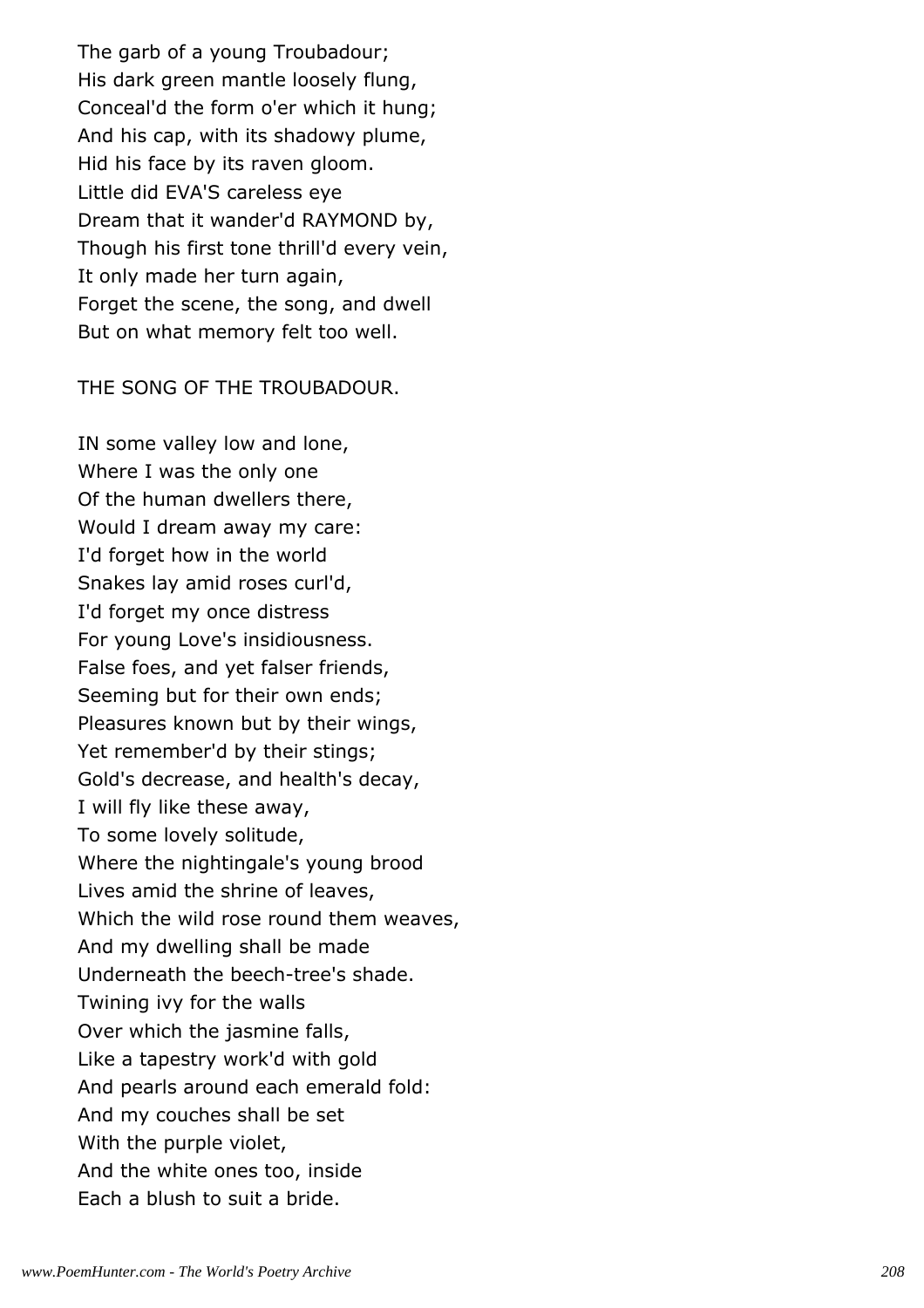That flower which of all that live, Lovers, should be those who give, Primroses, for each appears Pale and wet with many tears. Alas tears and pallid check All too often love bespeak! There the gilderose should fling Silver treasures to the spring, And the bright laburnum's tresess Seeking the young wind's caresses; In the midst an azure lake, Where no oar e'er dips to break The clear bed of its blue rest, Where the halcyon builds her nest; And amid the sedges green, And the water-flag's thick screen, The solitary swan resides; And the bright kingfisher hides, With its colours rich like those Which the bird of India shows.-- Once I thought that I would seek Some fair creature, young and meek, Whose most gentle smile would bless My too utter loneliness; But I then remember'd all I had suffer'd from Love's thrall, And I thought I 'd not again Enter in the lion's den; But, with my wrung heart now free, So I thought I still will be. Love is like a kingly dome, Yet too often sorrow's home; Sometimes smiles, but oftener tears, Jealousies, and hopes, and fears, A sweet liquor sparkling up, But drank from a poison'd cup. Would you guard your heart from care Love must never enter there. I will dwell with summer flowers, Fit friends for the summer hours, My companions honey-bees, And birds, and buds, and leaves, and trees,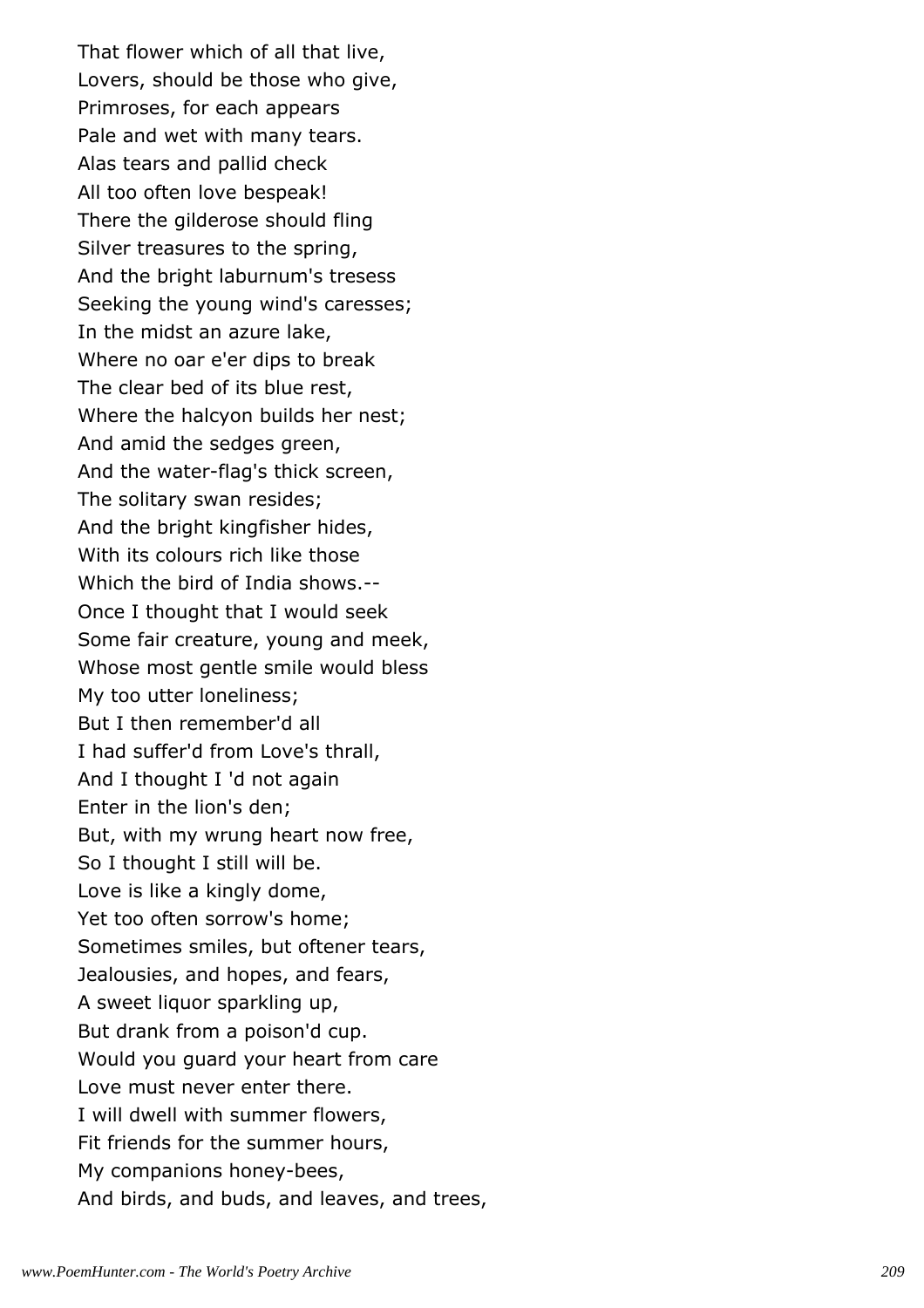And the dew of the twilight, And the thousand stars of night: I will cherish that sweet gift, The least earthly one now left Of the gems of Paradise, Poesy's delicious sighs. Ill may that soft spirit bear Crowds' or cities' healthless air; Was not her sweet breathing meant To echo the low murmur sent By the flowers, and by the rill, When all save the wind is still? As if to tell of those fair things High thoughts, pure imaginings, That recall how bright, how fair, In our other state we were. And at last, when I have spent A calm life in mild content, May my spirit pass away As the early leaves decay: Spring shakes her gay coronal, One sweet breath, and then they fall. Only let the red-breast bring Moss to strew me with, and sing, One low mournful dirge to tell I have bid the world farewell.

AND praise rang forth, the prize is won, Young minstrel, thou hast equal none! They led him to the lady's seat, And knelt he down at EVA'S feet; She bent his victor brow to deck, And, fainting, sunk upon his neck! The cap and plume aside were thrown, 'Twas as the grave restored its own, And sent its victim forth to share Light, life, and hope, and sun, and air.

That day the feast spread gay and bright In honour of the youthful knight, And it was EVA'S fairy hand Met RAYMOND'S in the saraband,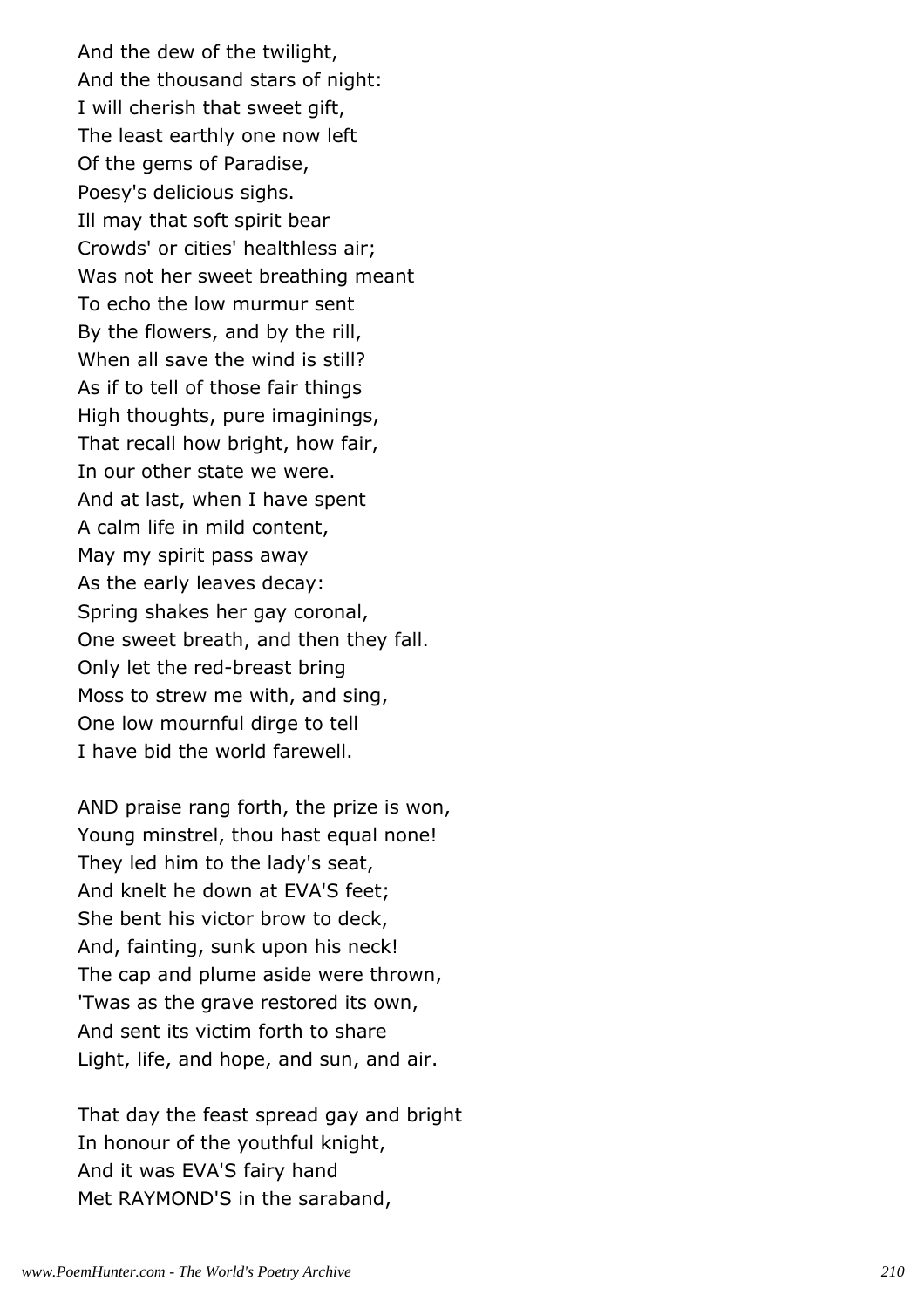And it was EVA'S ear that heard Many a low and love-tuned word.-- And life seem'd as a sunny stream, And hope awaked as from a dream; But what has minstrel left to tell When love has not an obstacle? My lute is hush'd, and mute its chords, The heart and happiness have no words!

MY tale is told, the glad sunshine Fell over its commencing line,-- It was a morn in June, the sun Was blessing all it shone upon, The sky was clear as not a cloud Were ever on its face allow'd; The hill whereon I stood was made A pleasant place of summer shade By the green elms which seem'd as meant To make the noon a shadowy tent. I had been bent half sleep, half wake, Dreaming those rainbow dreams that take The spirit prisoner in their chain, Too beautiful to be quite vain,-- Enough if they can soothe or cheer One moment's pain or sorrow here. And I was happy; hope and fame Together on my visions came, For memory had just dipp'd her wings In honey dews, and sunlit springs,-- My brow burnt with its early wreath, My soul had drank its first sweet breath Of praise, and yet my cheek was flushing, My heart with the full torrent gushing Of feelings whose delighted mood Was mingling joy and gratitude. Scarce possible it seem'd to be That such praise could be meant for me.-- Enured to coldness and neglect, My spirit chill'd, my breathing check'd, All that can crowd and crush the mind, Friends even more than fate unkind, And fortunes stamp'd with the pale sign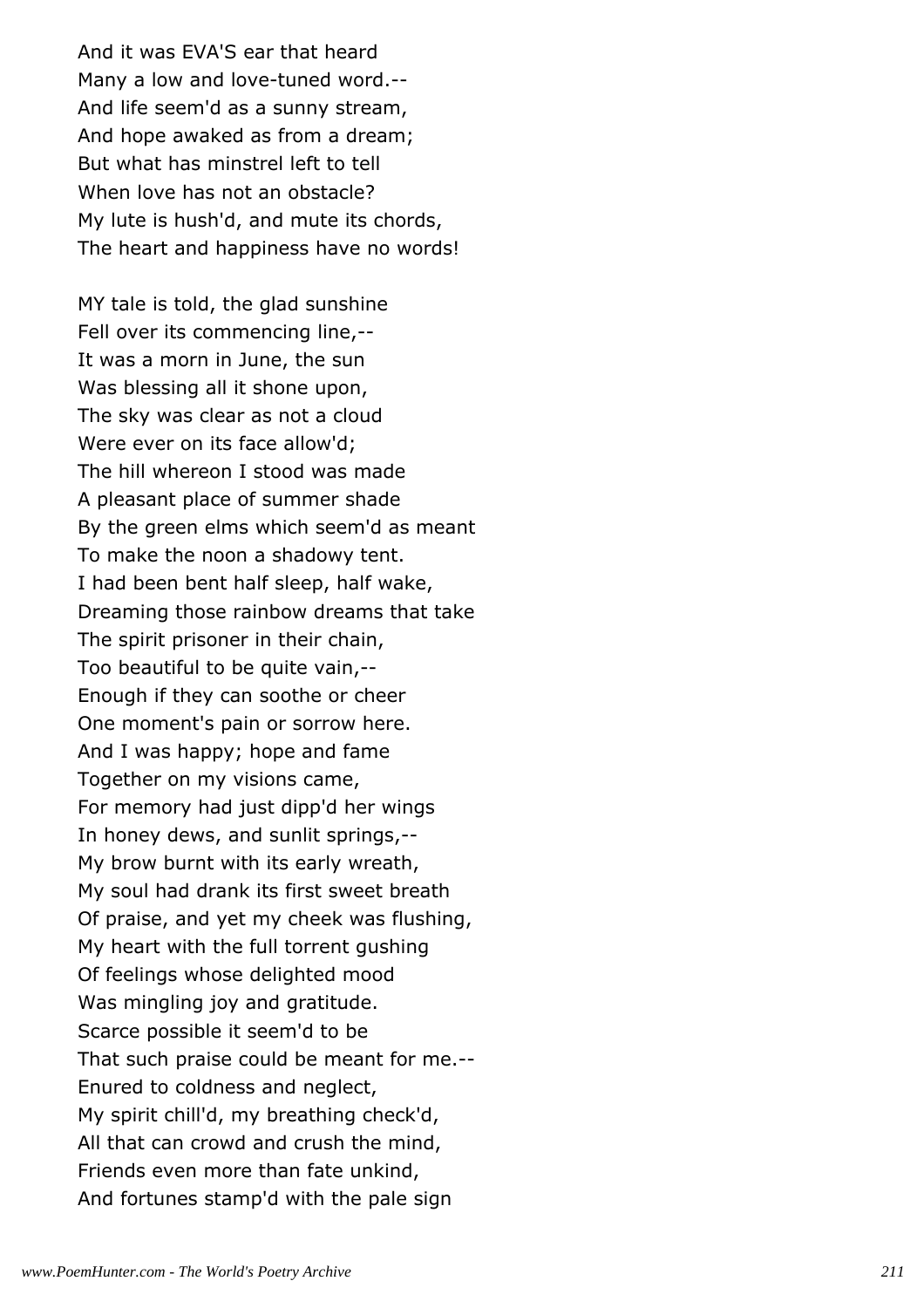That marks and makes autumn's decline. How could I stand in the sunshine, And marvel not that it was mine? One word, if ever happiness In its most passionate excess Offer'd its wine to human lip, It has been mine that cup to sip. I may not say with what deep dread The words of my first song were said, I may not say how much delight Has been upon my minstrel flight.-- 'Tis vain, and yet my heart would say Somewhat to those who made my way A path of light, with power to kill, To check, to crush, but not the will. Thanks for the gentleness that lent My young lute such encouragement, When scorn had turn'd my heart to stone, Oh, their's be thanks and benison!

Back to the summer hill again, When first I thought upon this strain, And music rose upon the air, I look'd below, and, gather'd there, Rode soldiers with their breast-plates glancing, Helmets and snow-white feathers dancing, And trumpets at whose martial sound Prouder the war horse trod the ground, And waved their flag with many a name Of battles and each battle fame. And as I mark'd the gallant line Pass through the green lane's serpentine, And as I saw the boughs give way Before the crimson pennons' play; To other days my fancy went, Call'd up the stirring tournament, The dark-eyed maiden who for years Kept the vows seal'd by parting tears, While he who own'd her plighted hand Was fighting in the Holy Land. The youthful knight with his gay crest, His ladye's scarf upon a breast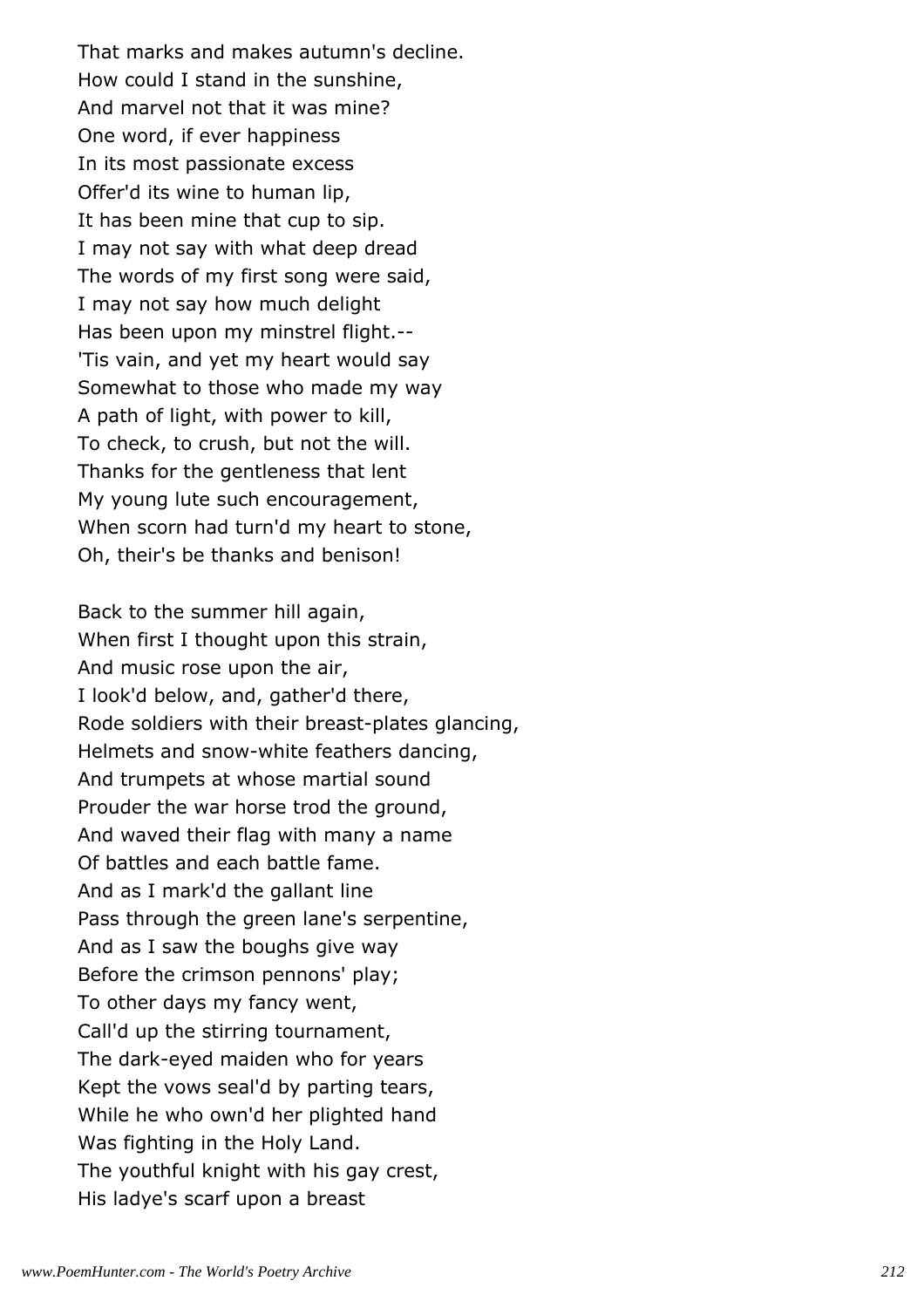Whose truth was kept, come life, come death,-- Alas! has modern love such faith? I thought how in the moon-lit hour The minstrel hymn'd his maiden's bower, His helm and sword changed for the lute And one sweet song to urge his suit. Floated around me moated hall, And donjon keep, and frowning wall; I saw the marshall'd hosts advance, I gazed on banner, brand, and lance; The murmur of a low song came Bearing one only worshipp'd name; And my next song, I said, should be A tale of gone-by chivalry.

My task is done, the tale is told, The lute drops from my wearied hold; Spreads no green earth, no summer sky To raise fresh visions for my eye, The hour is dark, the winter rain Beats cold and harsh against the pane, Where, spendthrift like, the branches twine, Worn, knotted, of a leafless vine; And the wind howls in gusts around, As omens were in each drear sound,-- Omens that bear upon their breath Tidings of sorrow, pain, and death. Thus should it be,--I could not bear The breath of flowers, the sunny air Upon that ending page should be Which ONE will never, never see. Yet who will love it like that one, Who cherish as he would have done, My father! albeit but in vain This clasping of a broken chain, And albeit of all vainest things That haunt with sad imaginings, None has the sting of memory; Yet still my spirit turns to thee, Despite of long and lone regret, Rejoicing it cannot forget. I would not lose the lightest thought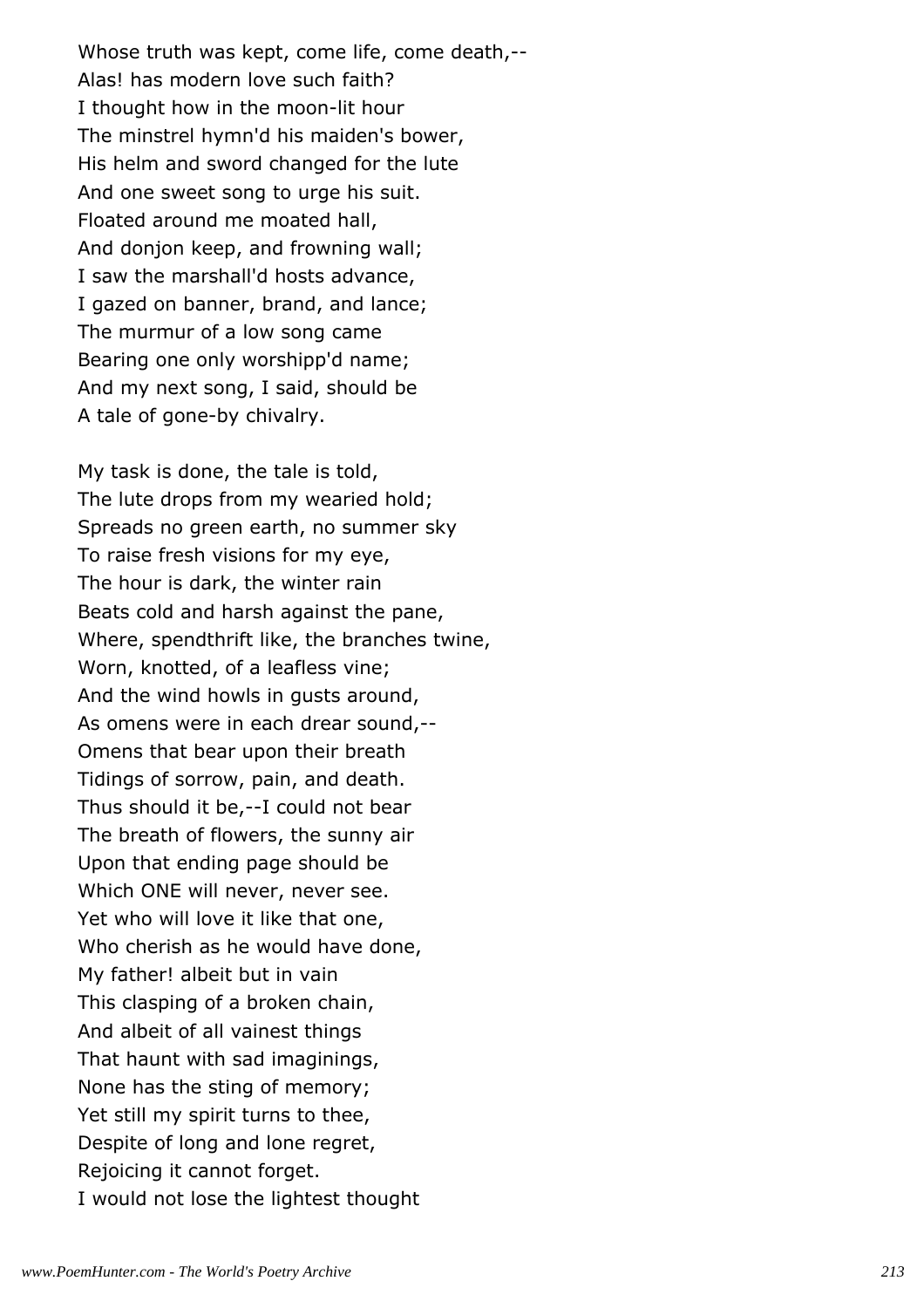With one remembrance of thine fraught,-- And my heart said no name, but thine Should be on this last page of mine.

My father, though no more, thine ear Censure or praise of mine can hear, It soothes me to embalm thy name With all my hope, my pride, my fame, Treasures of Fancy's fairy hall,-- Thy name most precious far of all.

My page is wet with bitter tears,-- I cannot but think of those years When happiness and I would wait On summer evenings by the gate, And keep o'er the green fields our watch The first sound of thy step to catch, Then run for the first kiss, and word,-- An unkind one I never heard. But these are pleasant memories, And later years have none like these: They came with griefs, and pains, and cares, All that the heart breaks while it bears; Desolate as I feel alone I should not weep that thou art gone. Alas! the tears that still will fall Are selfish in their fond recall;-- If ever tears could win from Heaven A loved one, and yet be forgiven, Mine surely might; I may not tell The agony of my farewell! A single tear I had not shed,-- 'Twas the first time I mourn'd the dead:-- It was my heaviest loss, my worst,-- My father!--and was thine the first!

Farewell! in my heart is a spot Where other griefs and cares come not, Hallow'd by love, by memory kept, And deeply honour'd, deeply wept. My own dead father, time may bring Chance, change, upon his rainbow-wing,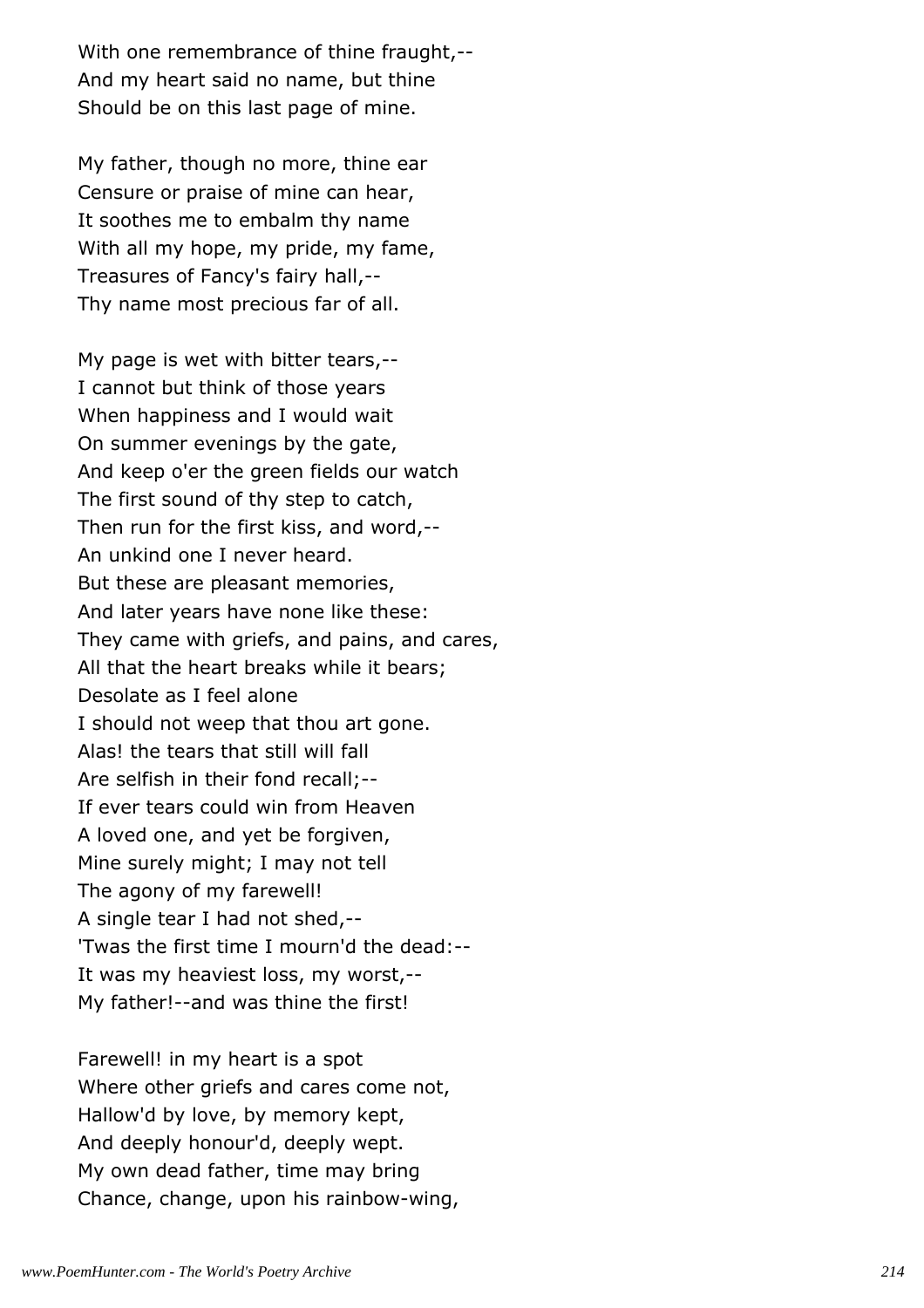But never will thy name depart The household god of thy child's heart, Until thy orphan girl may share The grave where her best feelings are. Never, dear father, love can be, Like the dear love I had for thee!

Letitia Elizabeth Landon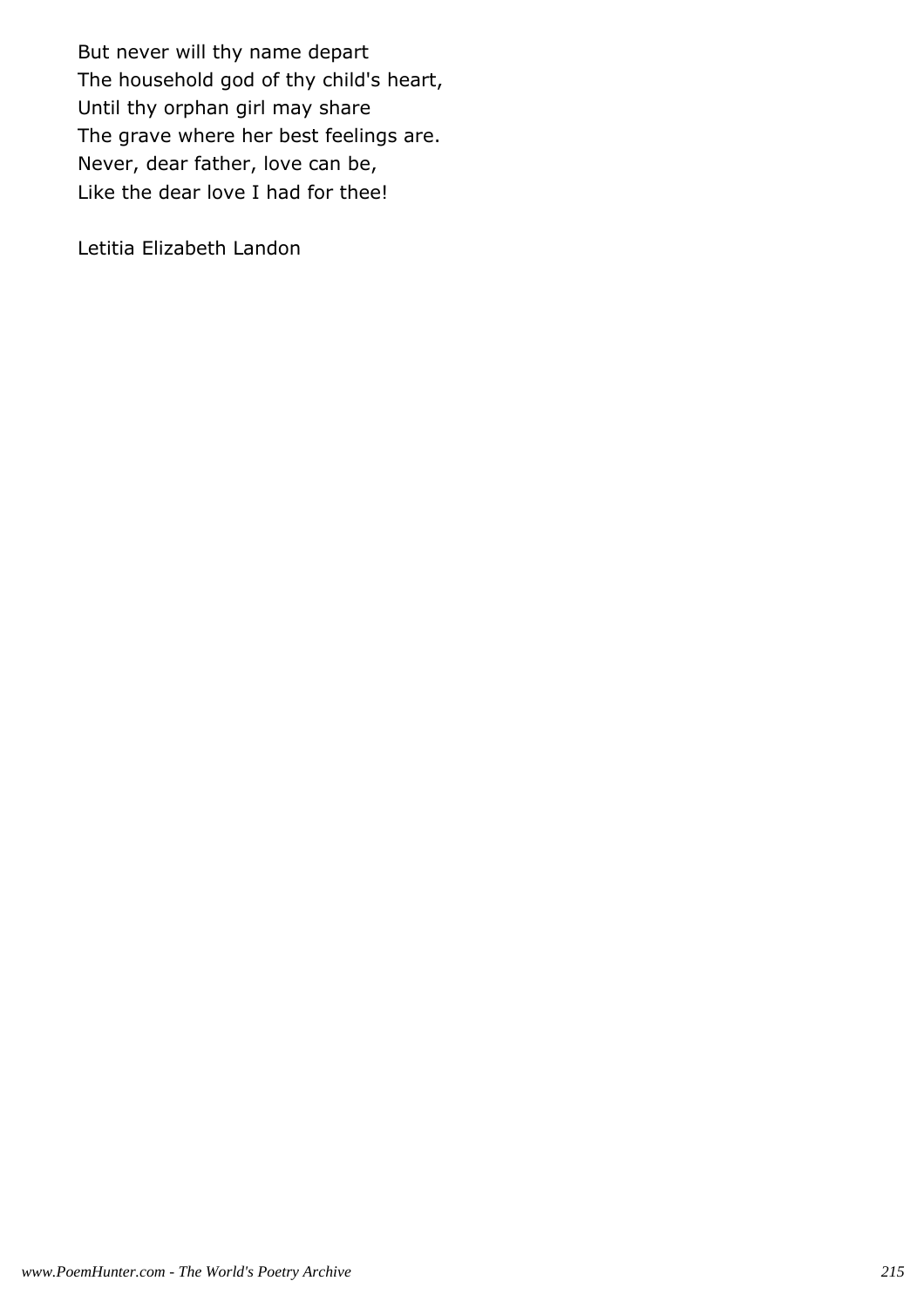## The Zenana

WHAT is there that the world hath not Gathered in yon enchanted spot? Where, pale, and with a languid eye, The fair Sultana listlessly Leans on her silken couch, and dreams Of mountain airs, and mountain streams. Sweet though the music float around, It wants the old familiar sound;

And fragrant though the flowers are breathing, From far and near together wreathing, They are not those she used to wear, Upon the midnight of her hair.—

She's very young, and childhood's days With all their old remembered ways, The empire of her heart contest With love, that is so new a guest; When blushing with her Murad near, Half timid bliss, half sweetest fear, E'en the beloved past is dim, Past, present, future, merge in him. But he, the warrior and the chief, His hours of happiness are brief; And he must leave Nadira's side To woo and win a ruder bride;

Sought, sword in hand and spur on heel, The fame, that weds with blood and steel. And while from Delhi far away, His youthful bride pines through the day, Weary and sad: thus when again He seeks to bind love's loosen'd chain; He finds the tears are scarcely dry Upon a cheek whose bloom is faded, The very flush of victory Is, like the brow he watches, shaded. A thousand thoughts are at her heart, His image paramount o'er all,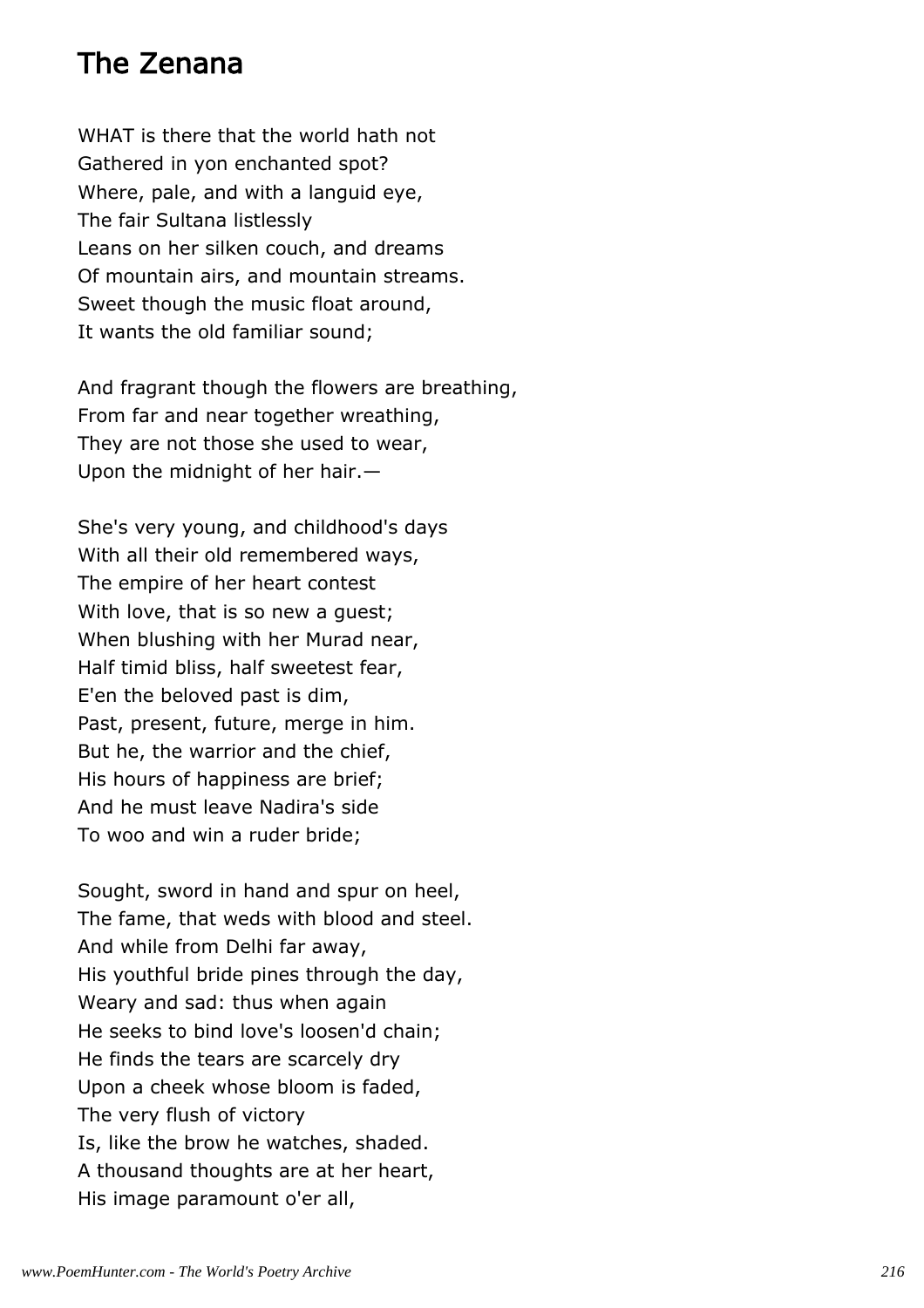Yet not all his, the tears that start, As mournful memories recall Scenes of another home, which yet That fond young heart can not forget. She thinks upon that place of pride, Which frowned upon the mountain's side;

While round it spread the ancient plain, Her steps will never cross again. And near those mighty temples stand, The miracles of mortal hand, Where, hidden from the common eye, The past's long buried secrets lie, Those mysteries of the first great creed, Whose mystic fancies were the seed Of every wild and vain belief, That held o'er man their empire brief, And turned beneath a southern sky, All that was faith to poetry. Hence had the Grecian fables birth, And wandered beautiful o'er earth; Till every wood, and stream, and cave, Shelter to some bright vision gave: For all of terrible and strange, That from those gloomy caverns sprung,

From Greece received a graceful change, That spoke another sky and tongue, A finer eye, a gentler hand, Than in their native Hindoo land.

'Twas thence Nadira came, and still Her memory kept that lofty hill; The vale below, her place of birth, That one charmed spot, her native earth. Still haunted by that early love, Which youth can feel, and youth alone; An eager, ready, tenderness, To all its after-life unknown. When the full heart its magic flings, Alike o'er rare and common things, The dew of morning's earliest hour,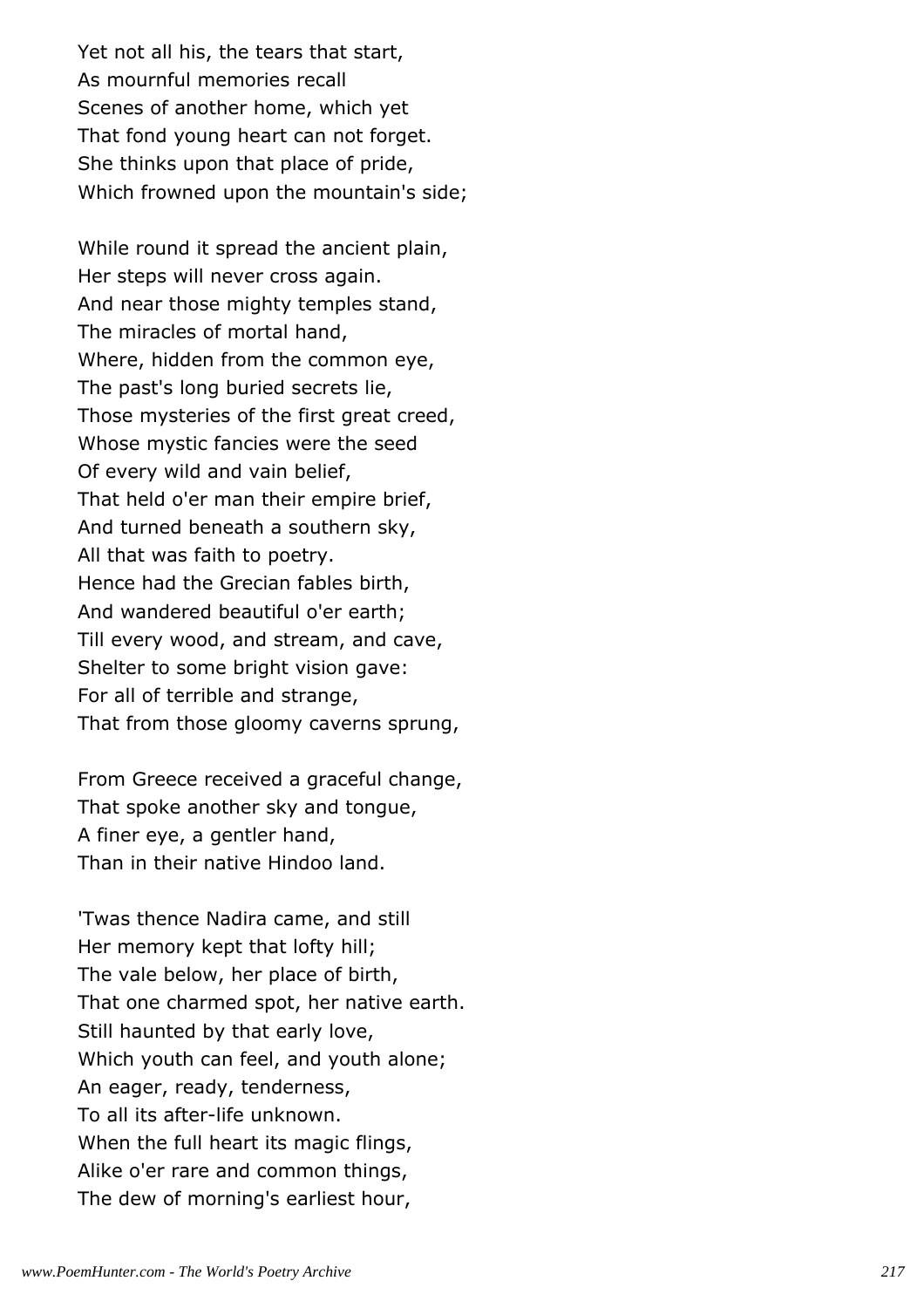Which swells but once from leaf and flower,

From the pure life within supplied, A sweet but soon exhausted tide.

There falls a shadow on the gloom, There steals a light step through the room, Gentle as love, that, though so near, No sound hath caught the list'ning ear. A moment's fond watch o'er her keeping. Murad beholds Nadira weeping; He who to win her lightest smile, Had given his heart's best blood the while. She turned—a beautiful delight Has flushed the pale one into rose, Murad, her love, returned to-night, Her tears, what recks she now of those? Dried in the full heart's crimson ray, Ere he can kiss those tears away—

And she is seated at his feet, Too timid his dear eyes to meet; But happy; for she knows whose brow Is bending fondly o'er her now. And eager, for his sake, to hear The records red of sword and spear, For his sake feels the colour rise, His spirit kindle in her eyes, Till her heart beating joins the cry Of Murad, and of Victory.

City of glories now no more, His camp extends by Bejapore, Where the Mahratta's haughty race Has won the Moslem conqueror's place; A bolder prince now fills the throne, And he will struggle for his own.

'And yet,' he said, 'when evening falls Solemn above those mouldering walls, Where the mosques cleave the starry air, Deserted at their hour of prayer,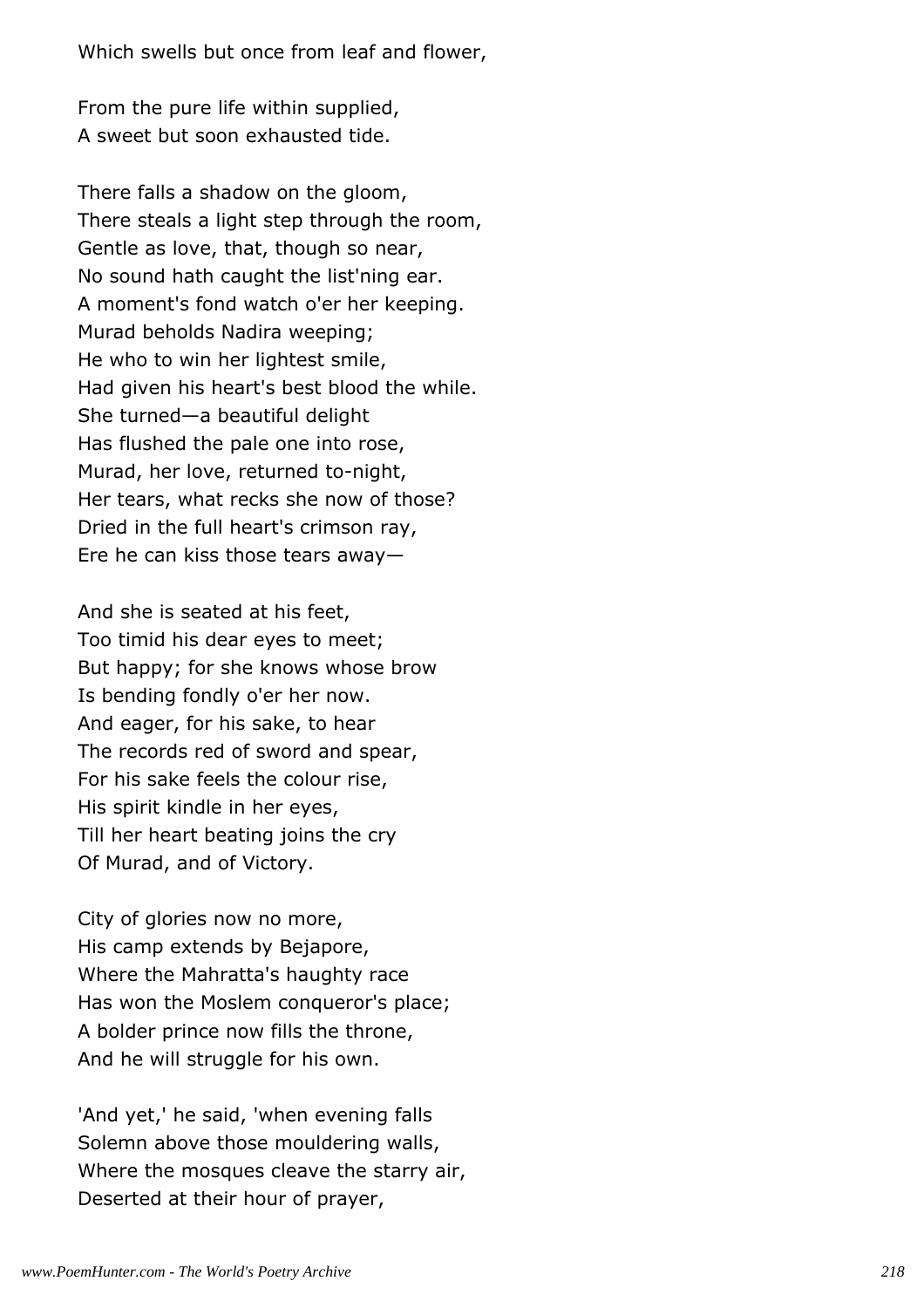And rises Ibrahim's lonely tomb, 'Mid weed-grown shrines, and ruined towers, All marked with that eternal gloom Left by the past to present hours. When human pride and human sway Have run their circle of decay; And, mocking—the funereal stone, Alone attests its builder gone. Oh! vain such temple, o'er the sleep Which none remain to watch or weep. I could not choose but think how vain The struggle fierce for worthless gain. And calm and bright the moon looked down O'er the white shrines of that fair town;

While heavily the cocoa-tree Drooped o'er the walls its panoply, A warrior proud, whose crested head Bends mournful o'er the recent dead, And shadows deep athwart the plain Usurp the silver moonbeam's reign; For every ruined building cast Shadows, like memories of the past. And not a sound the wind brought nigh, Save the far jackal's wailing cry, And that came from the field now red With the fierce banquet I had spread: Accursed and unnatural feast, For worm, and fly, and bird, and beast; While round me earth and heaven recorded The folly of life's desperate game, And the cold justice still awarded By time, which makes all lots the same.

Slayer or slain, it matters not, We struggle, perish, are forgot! The earth grows green above the gone, And the calm heaven looks sternly on. 'Twas folly this—the gloomy night Fled before morning's orient light; City and river owned its power, And I, too, gladdened with the hour;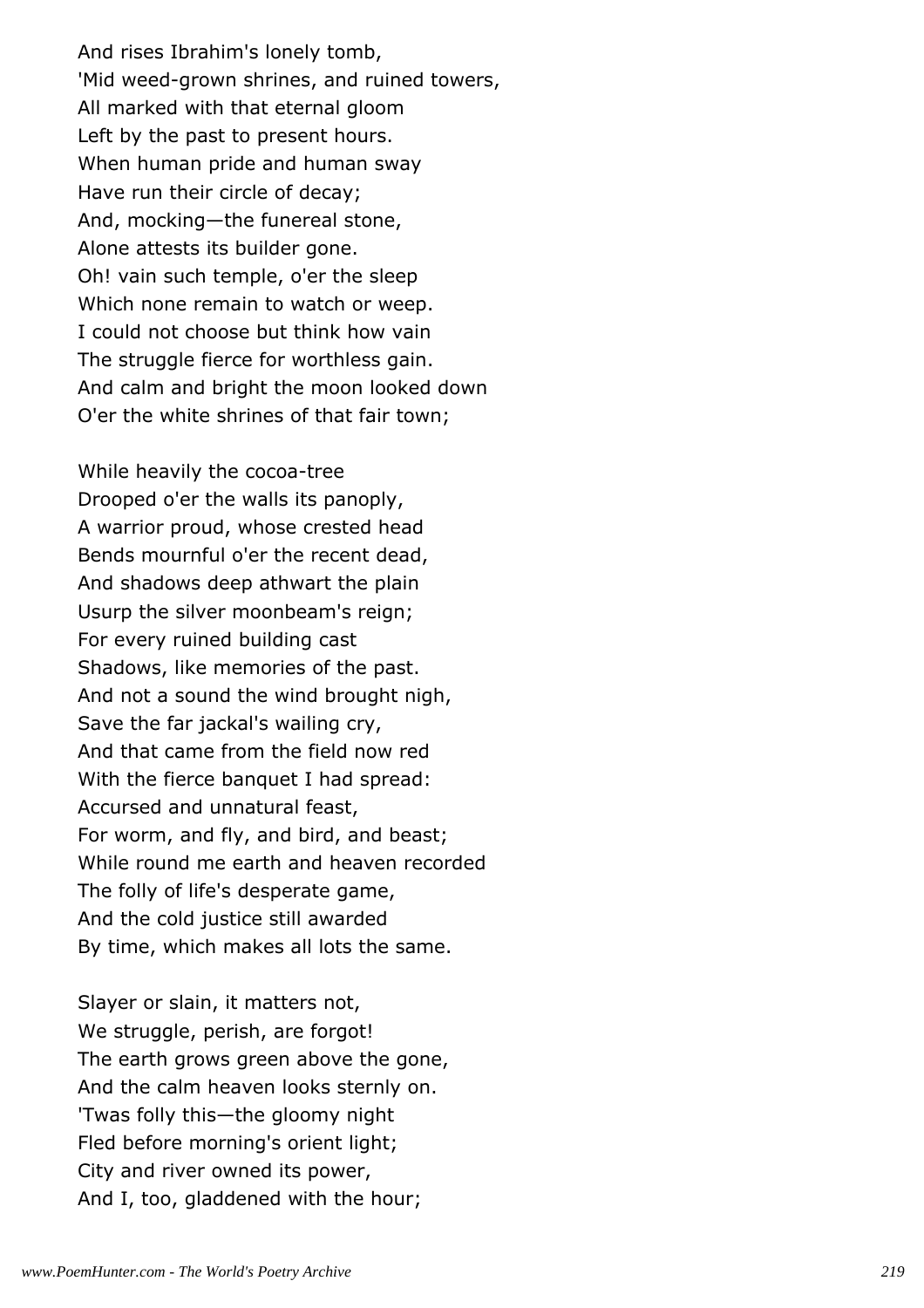I saw my own far tents extend My own proud crescent o'er them bend; I heard the trumpet's glorious voice Summon the warriors of my choice. Again impatient on to lead, I sprang upon my raven steed, Again I felt my father's blood Pour through my veins its burning flood. My scimetar around I swung, Forth to the air its lightning sprung,

A beautiful and fiery light, The meteor of the coming fight.

'I turned from each forgotten grave To others, which the name they bear Will long from old oblivion save The heroes of the race I share. I thought upon the lonely isle Where sleeps the lion-king the while,

Who looked on death, yet paused to die Till comraded by Victory. And he, fire noblest of my line, Whose tomb is now the warrior's shrine, (Where I were well content to be, So that such fame might live with me.) The light of peace, the storm of war, Lord of the earth, our proud Akbar. 'What though our passing day but be A bubble on eternity; Small though the circle is, yet still 'Tis ours to colour at our will. Mine be that consciousness of life Which has its energies from strife, Which lives its utmost, knows its power, Claims from the mind its utmost dower—

With fiery pulse, and ready hand, That wills, and willing wins command— That boldly takes from earth its best— To whom the grave can be but rest.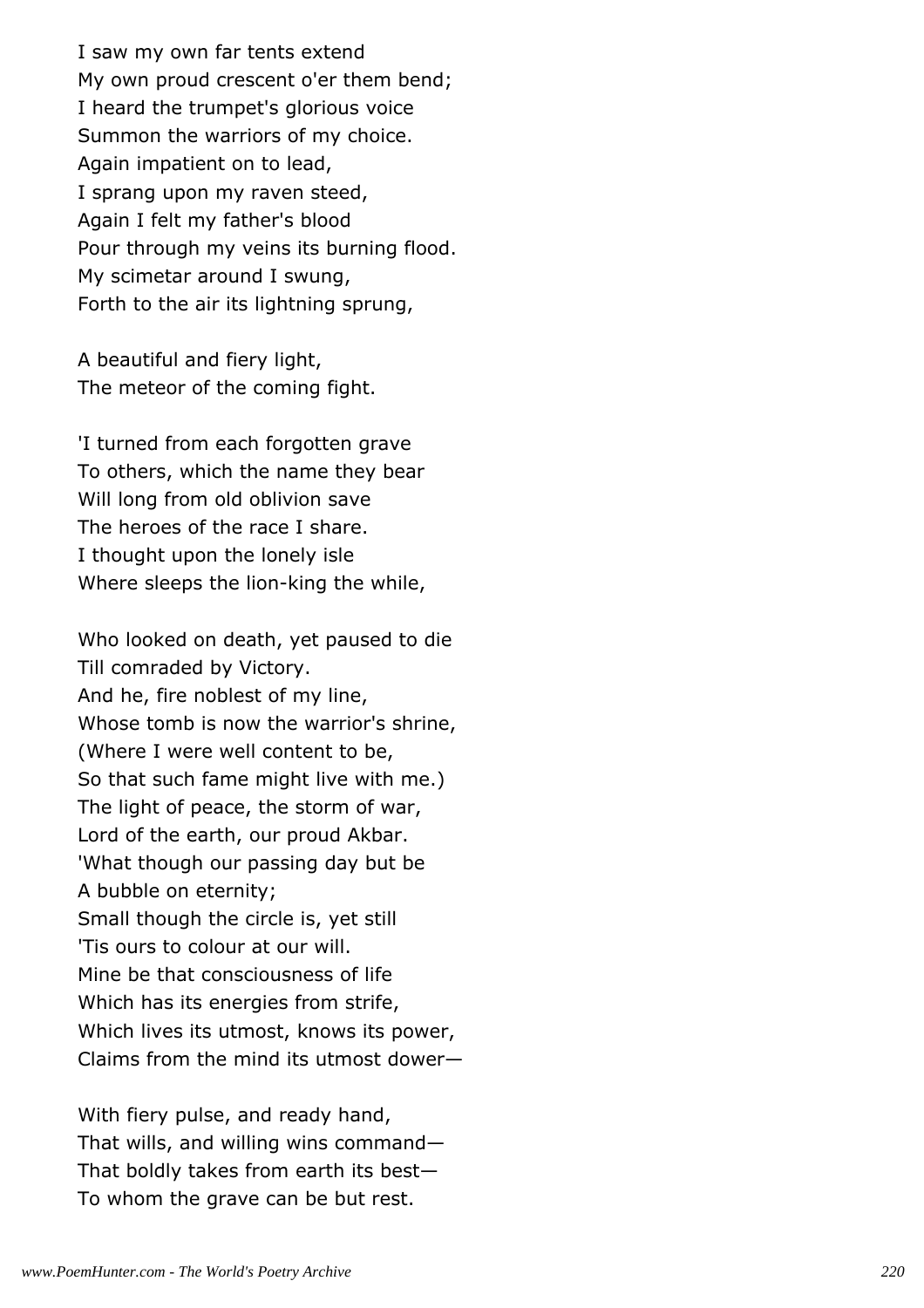Mine the fierce free existence spent Mid meeting ranks and armed tent:— Save the few moments which I steal At thy beloved feet to kneel— And own the warrior's wild career Has no such joy as waits him here— When all that hope can dream is hung Upon the music of thy tongue. Ah! never is that cherished face Banished from its accustomed place— It shines upon my weariest night It leads me on in thickest fight: All that seems most opposed to be Is yet associate with thee—

Together life and thee depart, Dream—idol—treasure of my heart.'

Again, again Murad must wield His scimetar in battle-field: And must he leave his lonely flower To pine in solitary bower? Has power no aid has wealth no charm, The weight of absence to disarm? Alas! she will not touch her lute— What!—sing?—and not for Murad's ear? The echo of the heart is mute, And that alone makes music dear. In vain, in vain that royal hall Is decked as for a festival. The sunny birds, whose shining wings Seem as if bathed in golden springs,

Though worth the gems they cost—and fair As those which knew her earlier care. The flowers—though there the rose expand The sweetest depths wind ever fanned. Ah! earth and sky have loveliest hues— But none to match that dearest red, Born of the heart, which still renews The life that on itself is fed. The maiden whom we love bestows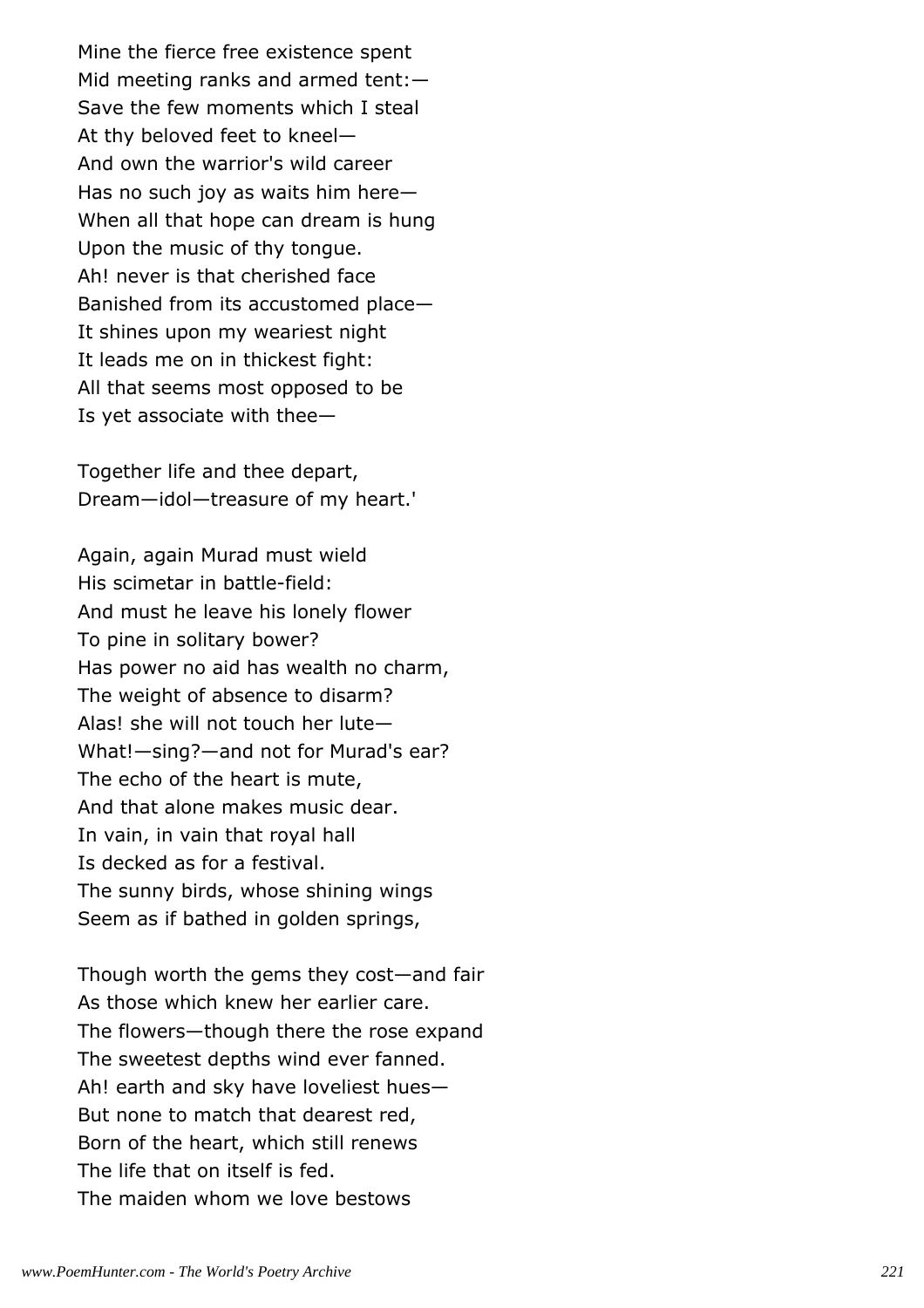Her magic on the haunted rose. Such was the colour—when her cheek Spoke what the lip might never speak. The crimson flush which could confess All that we hoped—but dared not guess. That blush which through the world is known To love, and to the rose alone— A sweet companionship, which never The poet's dreaming eye may sever.

And there were tulips, whose rich leaves The rainbow's dying light receives; For only summer sun and skies Could lend to earth such radiant dyes; But still the earth will have its share, The stem is green—the foliage fair— Those coronals of gems but glow Over the withered heart below— That one dark spot, like passion's fire, Consuming with its own desire. And pale, as one who dares not turn Upon her inmost thoughts, and learn, If it be love their depths conceal, Love she alone is doomed to feel— The jasmine droopeth mournfully Over the bright anemone, The summer's proud and sun-burnt child: In vain the queen is not beguiled,

They waste their bloom. Nadira's eye Neglects them—let them pine and die. Ah! birds and flowers may not suffice The heart that throbs with stronger ties. Again, again Murad is gone, Again his young bride weeps alone: Seeks her old nurse, to win her ear With magic stories once so dear, And calls the Almas to her aid. With graceful dance, and gentle singing, And bells like those some desert home Hears from the camel's neck far ringing. Alas! she will not raise her brow;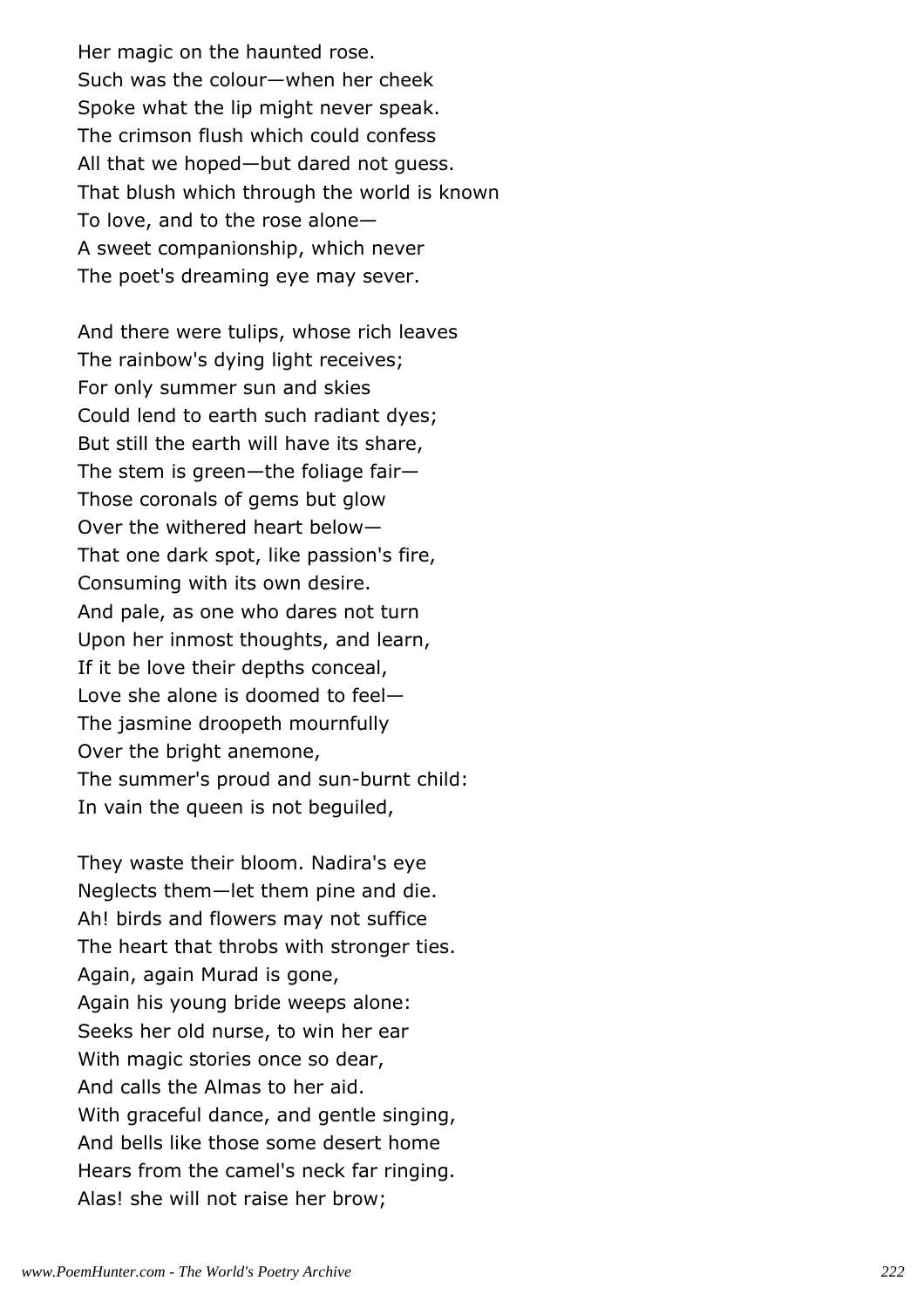Yet stay—some spell hath caught her now: That melody has touched her heart. Oh, triumph of Zilara's art; She listens to the mournful strain, And bids her sing that song again.

## Song.

'My lonely lute, how can I ask For music from thy silent strings? It is too sorrowful a task, When only swept by memory's wings: Yet waken from thy charmed sleep, Although I wake thee but to weep.

'Yet once I had a thousand songs, As now I have but only one. Ah, love, whate'er to thee belongs. With all life's other links, has done; And I can breathe no other words Than thou hast left upon the chords.

'They say Camdeo's place of rest, When floating down the Ganges' tide, Is in the languid lotus breast, Amid whose sweets he loves to hide. Oh, false and cruel, though divine, What dost thou in so fair a shrine?

'And such the hearts that thou dost choose, As pure, as fair, to shelter thee; Alas! they know not what they lose Who chance thy dwelling-place to be. For, never more in happy dream Will they float down life's sunny stream.

'My gentle lute, repeat one name, The very soul of love, and thine: No; sleep in silence, let me frame Some other love to image mine;

Steal sadness from another's tone, I dare not trust me with my own.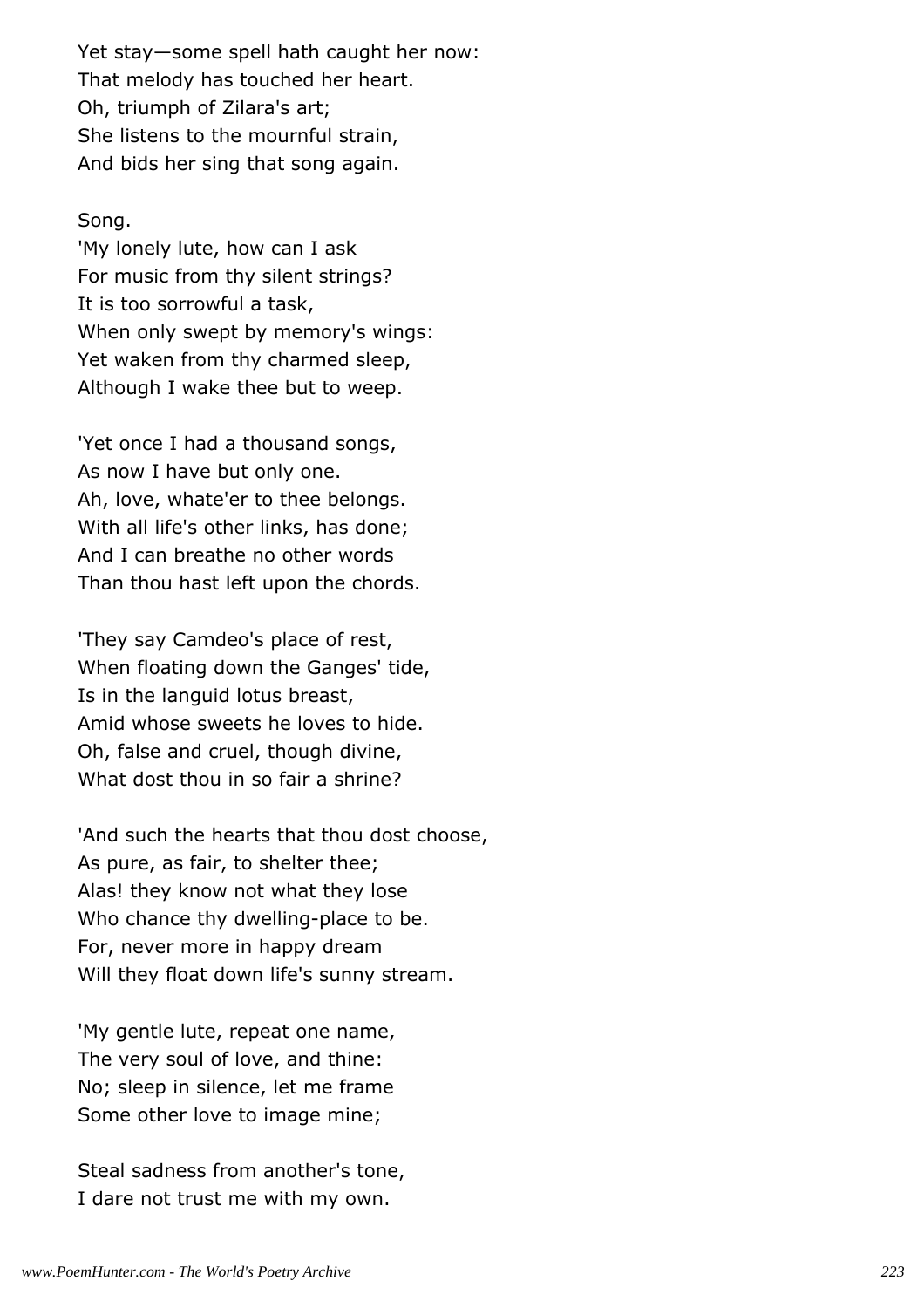'Thy chords will win their mournful way, All treasured thoughts to them belong; For things it were so hard to say Are murmured easily in song— It is for music to impart The secrets of the burthened heart.

'Go, taught by misery and love, And thou hast spells for every ear: But the sweet skill each pulse to move, Alas! hath bought its knowledge dear— Bought by the wretchedness of years, A whole life dedicate to tears.'

The voice has ceased, the chords are mute, The singer droops upon her lute;

But, oh, the fulness of each tone Straight to Nadira's heart hath gone— As if that mournful song revealed Depths in that heart till then concealed, A world of melancholy thought, Then only into being brought; Those tender mysteries of the soul, Like words on an enchanted scroll, Whose mystic meaning but appears When washed and understood by tears. She gaged upon the singer's face; Deeply that young brow wore the trace Of years that leave their stamp behind: The wearied hope—the fever'd mind— The heart which on itself hath turned, Worn out with feelings—slighted—spurned— Till scarce one throb remained to show What warm emotions slept below,

Never to be renewed again, And known but by remembered pain.

Her cheek was pale—impassioned pale— Like ashes white with former fire,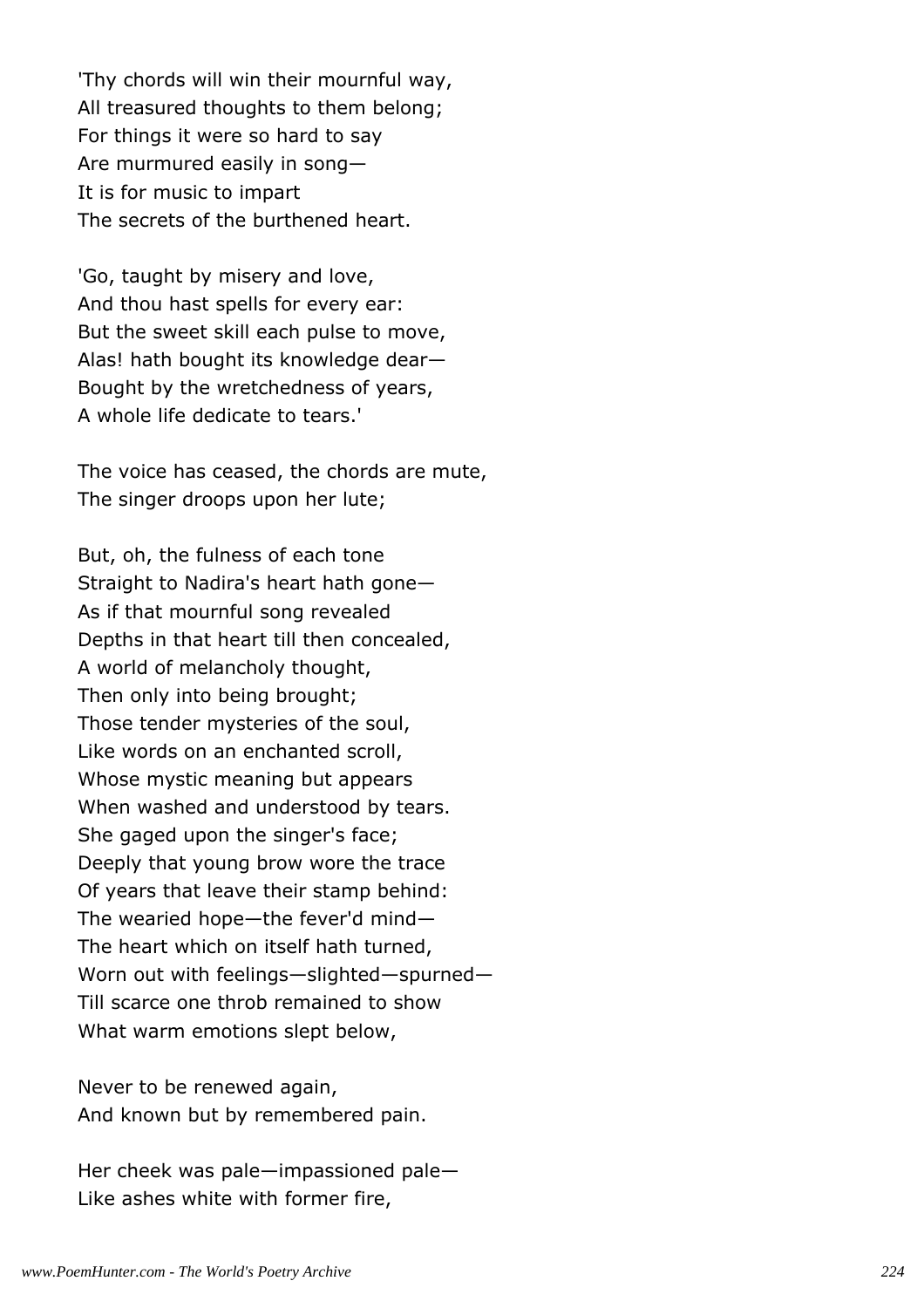Passion which might no more prevail, The rose had been its own sweet pyre. You gazed upon the large black eyes, And felt what unshed tears were there; Deep, gloomy, wild, like midnight skies, When storms are heavy on the air— And on the small red lip sat scorn, Writhing from what the past had borne. But far too proud to sigh—the will, Though crushed, subdued, was haughty still; Last refuge of the spirit's pain, Which finds endurance in disdain.

Others wore blossoms in their hair, And golden bangles round the arm. She took no pride in being fair, The gay delight of youth to charm; The softer wish of love to please, What had she now to do with these? She knew herself a bartered slave, Whose only refuge was the grave. Unsoftened now by those sweet notes, Which half subdued the grief they told, Her long black hair neglected floats O'er that wan face, like marble cold; And carelessly her listless hand Wandered above her lute's command But silently—or just a tone Woke into music, and was gone.

'Come hither, maiden, take thy seat,' Nadira said, 'here at my feet.'

And, with the sweetness of a child Who smiles, and deems all else must smile, She gave the blossoms which she held, And praised the singer's skill the while; Then started with a sad surprise, For tears were in the stranger's eyes. Ah, only those who rarely know Kind words, can tell how sweet they seem. Great God, that there are those below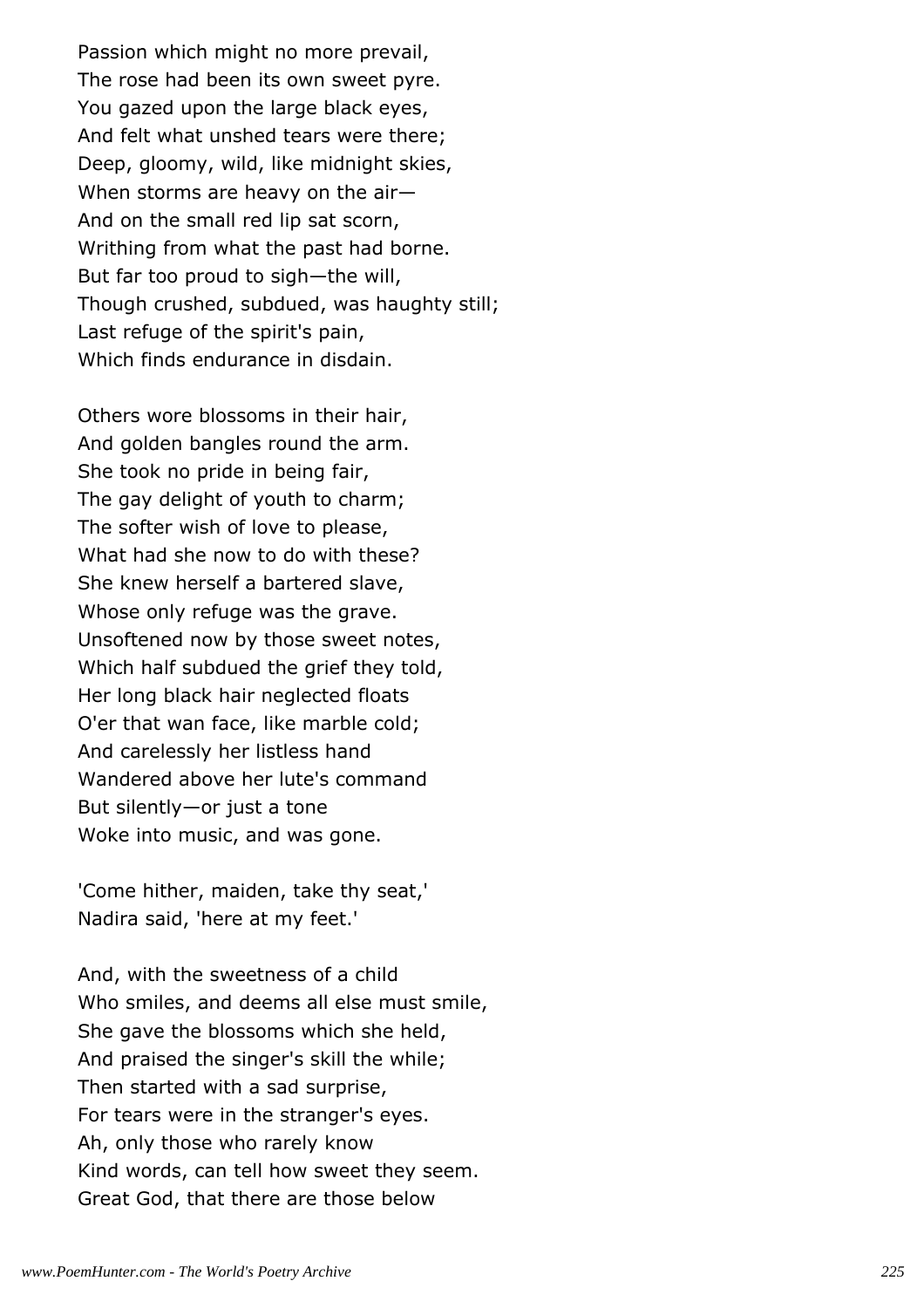To whom such words are like a dream.

'Come,' said the young Sultana, 'come To our lone garden by the river, Where summer hath its loveliest home, And where Camdeo fills his quiver. If, as thou sayest, 'tis stored with flowers, Where will he find them fair as ours? And the sweet songs which thou canst sing Methinks might charm away his sting.'

The evening banquet soon is spread— There the pomegranate's rougher red Was cloven, that it might disclose A colour stolen from the rose— The brown pistachio's glossy shell, The citron where faint odours dwell; And near the watermelon stands, Fresh from the Jumna's shining sands; And golden grapes, whose bloom and hue Wear morning light and morning dew, Or purple with the deepest dye That flushes evening's farewell sky. And in the slender vases glow— Vases that seem like sculptured snow— The rich sherbets are sparkling bright With ruby and with amber light. A fragrant mat the ground o'erspread, With an old tamarind overhead,

With drooping bough of darkest green, Forms for their feast a pleasant screen.

'Tis night, but such delicious time Would seem like day in northern clime. A pure and holy element, Where light and shade, together blent, Are like the mind's high atmosphere, When hope is calm, and heaven is near. The moon is young—her crescent brow Wears its ethereal beauty now, Unconscious of the crime and care,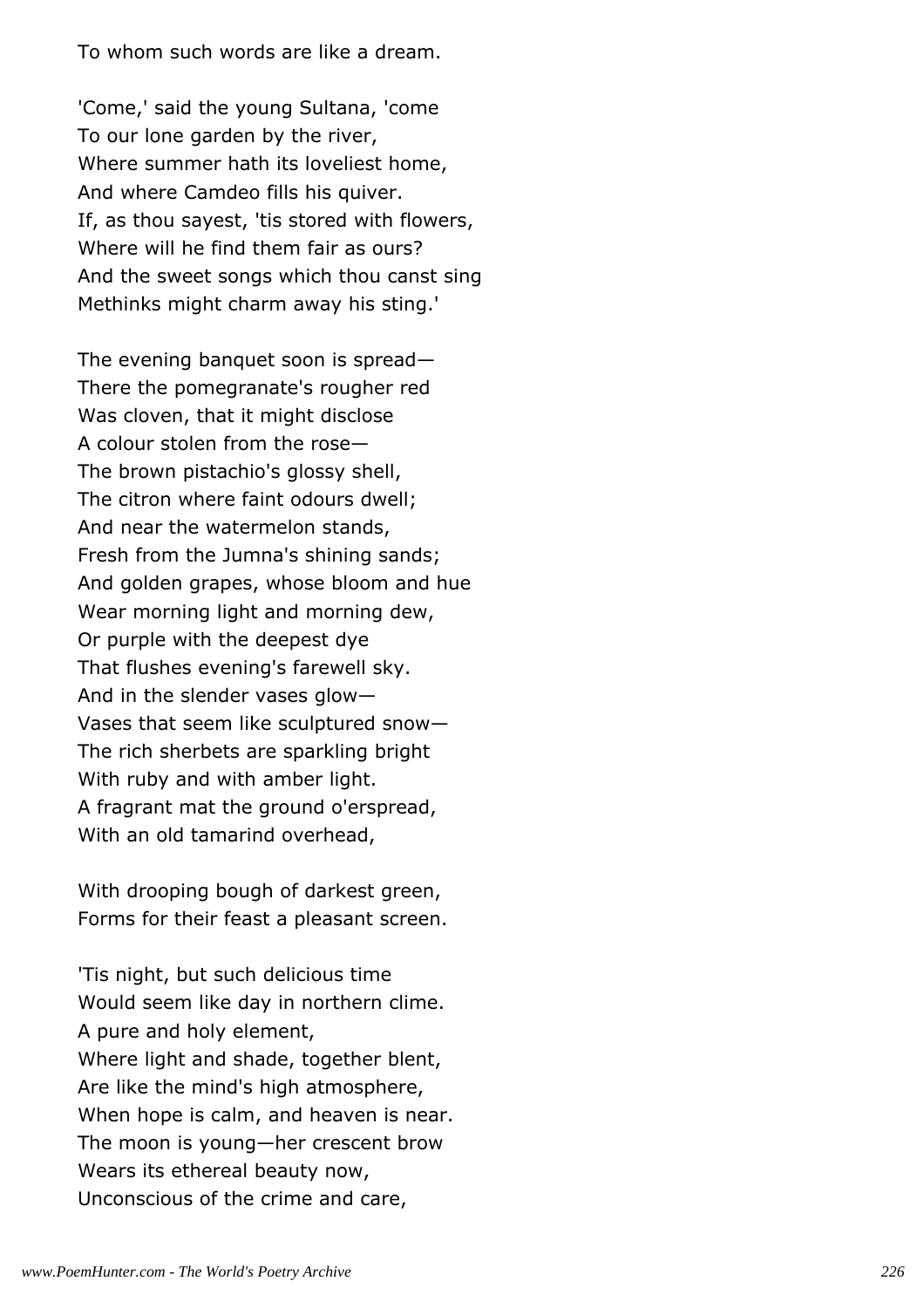Which even her brief reign must know, Till she will pine to be so fair, With such a weary world below. A tremulous and silvery beam Melts over palace, garden, stream;

Each flower beneath that tranquil ray, Wears other beauty than by day, All pale as if with love, and lose Their rich variety of hues— But ah, that languid loveliness Hath magic, to the noon unknown, A deep and pensive tenderness, The heart at once feels is its own— How fragrant to these dewy hours, The white magnolia lifts its urn The very Araby of flowers, Wherein all precious odours burn. And when the wind disperses these, The faint scent of the lemon trees Mingles with that rich sigh which dwells Within the baubool's golden bells.

The dark green peepul's glossy leaves, Like mirrors each a ray receives, While luminous the moonlight falls, O'er pearl kiosk and marble walls, Those graceful palaces that stand Most like the work of peri-land. And rippling to the lovely shore, The river tremulous with light, On its small waves, is covered o'er With the sweet offerings of the night— Heaps of that scented grass whose bands Have all been wove by pious hands, Or wreaths, where fragrantly combined, Red and white lotus flowers are twined. And on the deep blue waters float Many a cocoa-nut's small boat,

Holding within the lamp which bears The maiden's dearest hopes and prayers,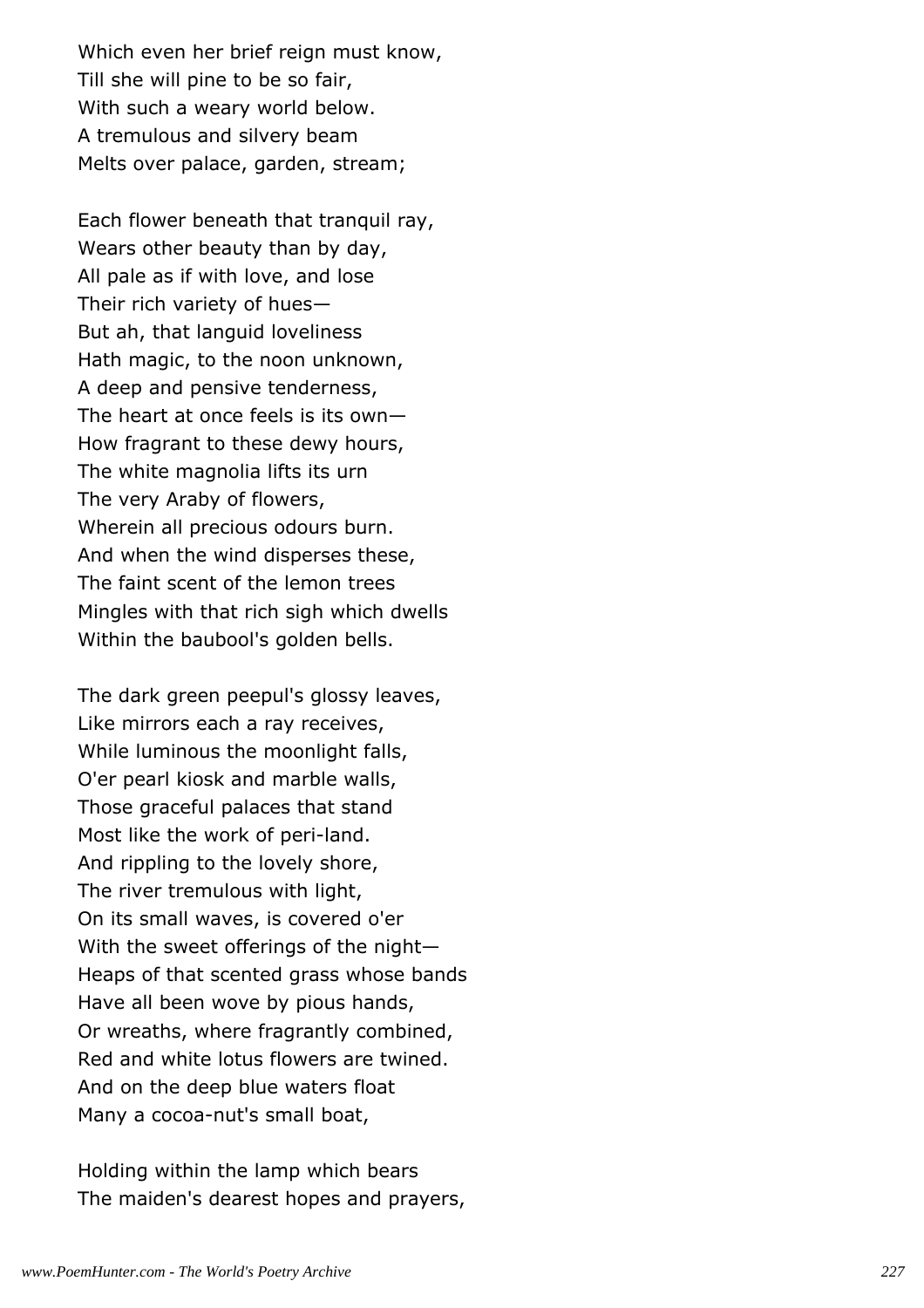Watch'd far as ever eye can see, A vain but tender augury. Alas! this world is not his home, And still love trusts that signs will come From his own native world of bliss, To guide him through the shades of this. Dreams, omens, he delights in these, For love is linked with fantasies, But hark! upon the plaining wind Zilara's music floats again; That midnight breeze could never find A meeter echo than that strain, Sad as the sobbing gale that sweeps The last sere leaf which autumn keeps,

Yet sweet as when the waters fall And make some lone glade musical. Song.

'Lady, sweet Lady, song of mine Was never meant for thee, I sing but from my heart, and thine— It cannot beat with me.

'You have not knelt in vain despair, Beneath a love as vain, That desperate—that devoted love, Life never knows again.

'What know you of a weary hope, The fatal and the fond, That feels it has no home on earth, Yet dares not look beyond?

'The bitterness of wasted youth, Impatient of its tears; The dreary days, the feverish nights, The long account of years.

'The vain regret, the dream destroy'd, The vacancy of heart, When life's illusions, one by one, First darken—then depart.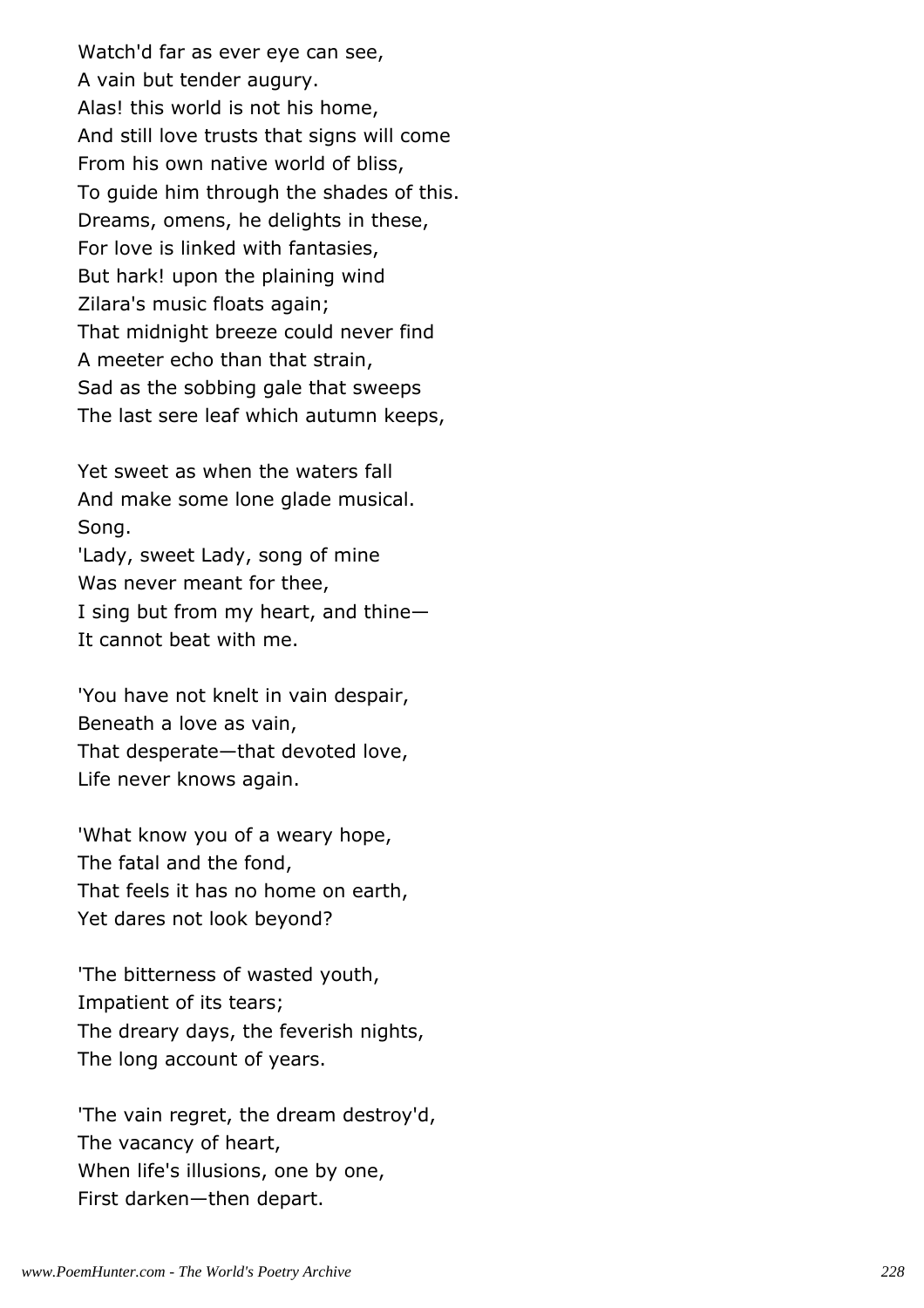'The vacant heart! ah, worse,—a shrine For one beloved name: Kept, not a blessing, but a curse, Amid remorse and shame.

'To know how deep, how pure, how true Your early feelings were; But mock'd, betray'd, disdain'd, and chang'd, They have but left despair.

'And yet the happy and the young Bear in their hearts a well Of gentlest, kindliest sympathy, Where tears unbidden dwell.

'Then, lady, listen to my lute; As angels look below, And e'en in heaven pause to weep O'er grief they cannot know.'

The song was o'er, but yet the strings Made melancholy murmurings; She wandered on from air to air, Changeful as fancies when they bear The impress of the various thought, From memory's twilight caverns brought. At length, one wild, peculiar chime Recalled this tale of ancient time. THE RAKI.

'There's dust upon the distant wind, and shadow on the skies, And anxiously the maiden strains her long-expecting eyes And fancies she can catch the light far flashing from the sword, And see the silver crescents raised, of him, the Mogul lord.

'She stands upon a lofty tower, and gazes o'er the plain: Alas! that eyes so beautiful, should turn on heaven in vain. 'Tis but a sudden storm whose weight is darkening on the air, The lightning sweeps the hill, but shows no coming warriors there.

'Yet crimson as the morning ray, she wears the robe of pride That binds the gallant Humaioon, a brother, to her side;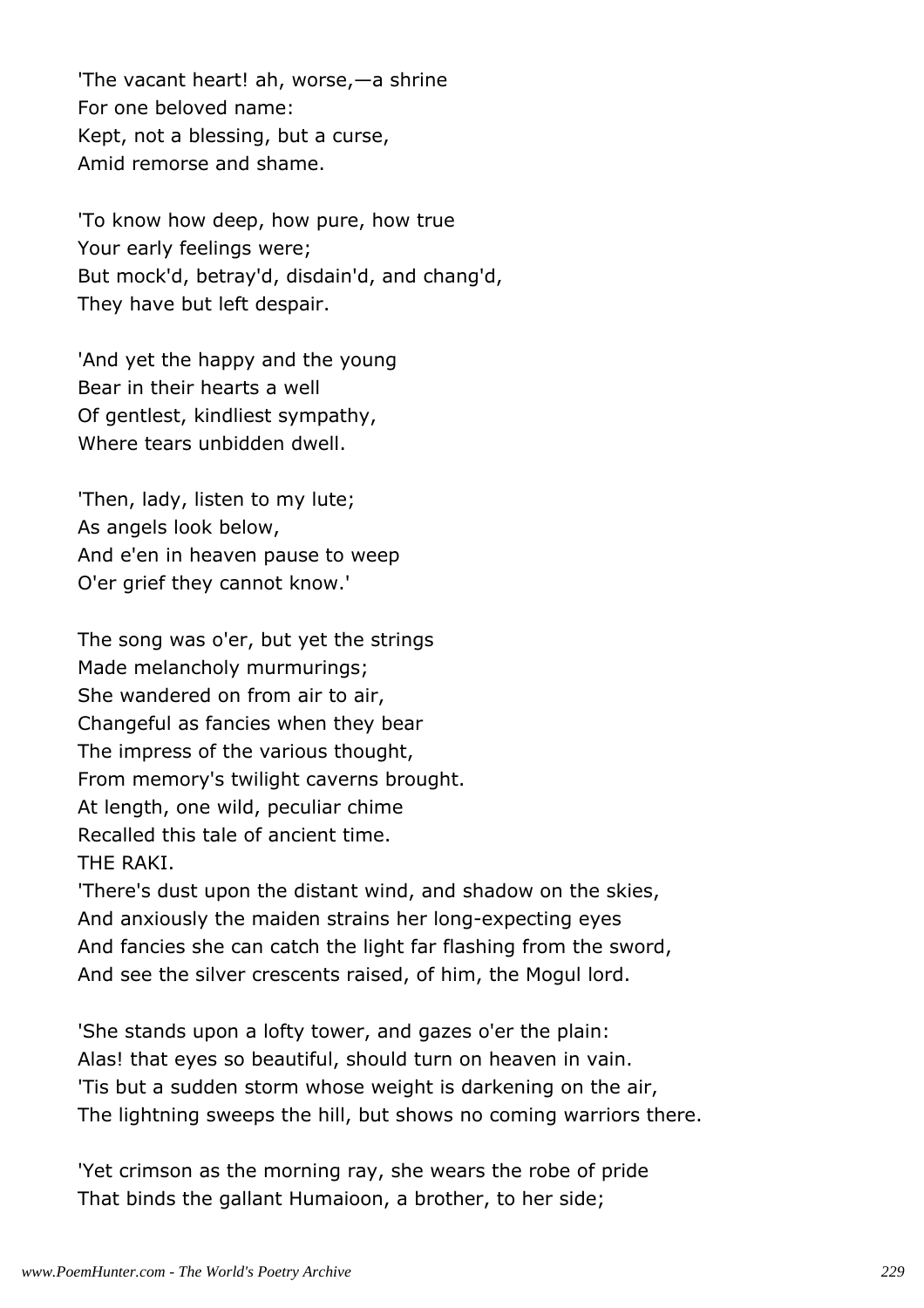His gift, what time around his arm, the glittering band was rolled, With stars of ev'ry precious stone enwrought in shining gold. 'Bound by the Raki's sacred tie, his ready aid to yield, Though beauty waited in the bower, and glory in the field: Why comes he not, that chieftain vow'd, to this her hour of need? Has honour no devotedness? Has chivalry no speed?

'The Rajpoot's daughter gazes round, she sees the plain afar, Spread shining to the sun, which lights no trace of coming war. The very storm has past away, as neither earth nor heaven One token of their sympathy had to her anguish given.

'And still more hopeless than when last she on their camp looked down, The foeman's gathered numbers close round the devoted town: And daily in that fatal trench her chosen soldiers fall, And spread themselves, a rampart vain, around that ruined wall.

'Her eyes upon her city turn—alas! what can they meet, But famine, and despair, and death, in every lonely street? Women and children wander pale, or with despairing eye Look farewell to their native hearths, and lay them down to die.

'She seeks her palace, where her court collects in mournful bands, Of maidens who but watch and weep, and wring their weary hands.

One word there came from her white lips, one word, she spoke no more; But that word was for life and death, the young queen named—the Jojr.

 $\lceil$  the last,

'A wild shriek filled those palace halls—one shriek, it was All womanish complaint and wail have in its utterance past: They kneel at Kurnavati's feet, they bathe her hands in tears, Then hurrying to their task of death, each calm and stern appears.

'There is a mighty cavern close beside the palace gate, Dark, gloomy temple, meet to make such sacrifice to fate: There heap they up all precious woods, the sandal and the rose, While fragrant oils and essences like some sweet river flows.

'And shawls from rich Cashmere, and robes from Dacca's golden loom, And caskets filled with Orient pearls, or yet more rare perfume: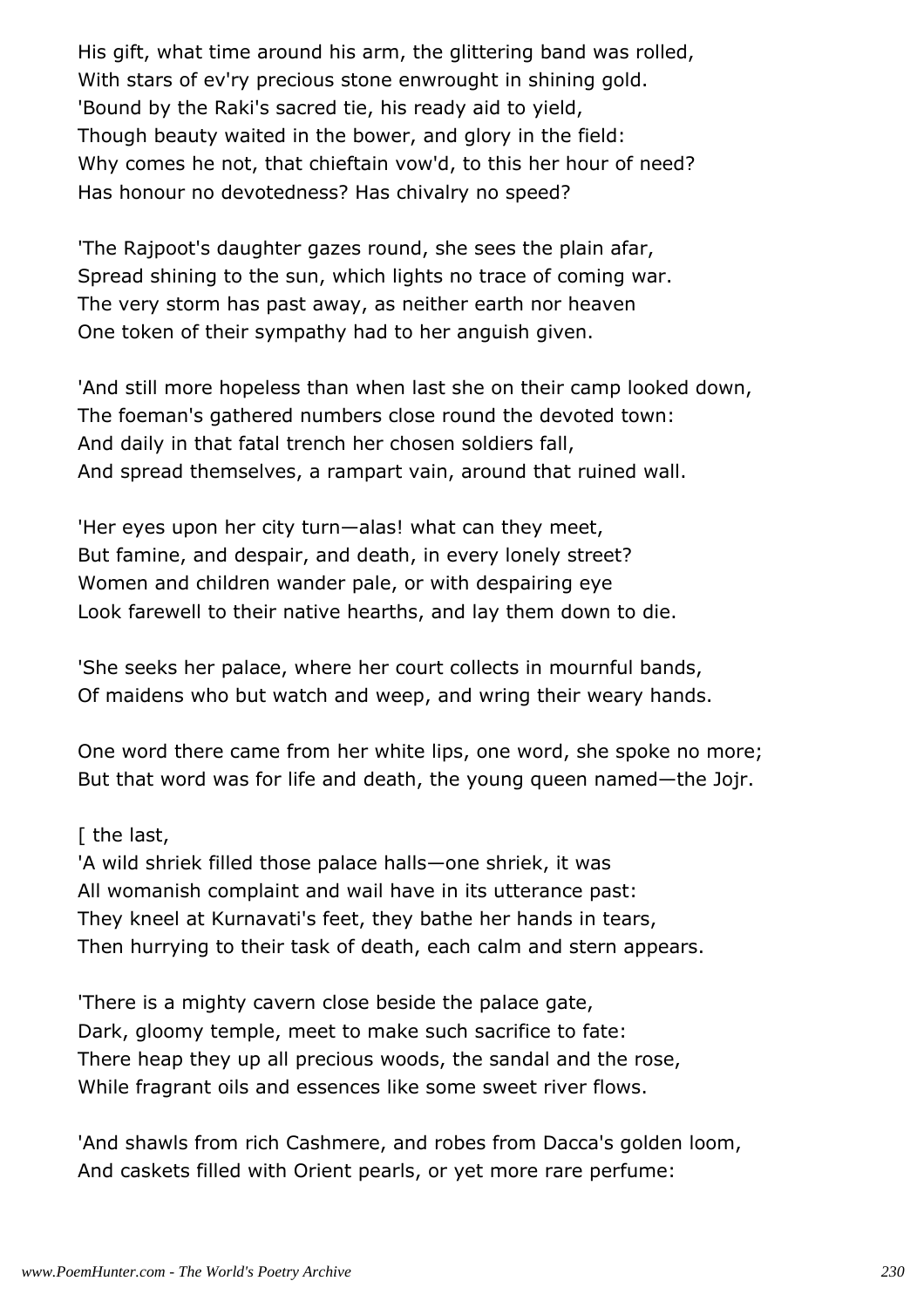And lutes and wreaths, all graceful toys, of woman's gentle care, Are heaped upon that royal pile, the general doom to share.

'But weep for those the human things, so lovely and so young, The panting hearts which still to life so passionately clung; Some bound to this dear earth by hope, and some by love's strong thrall, And yet dishonour's high disdain was paramount with all.

'Her silver robe flowed to her feet, with jewels circled round, And in her long and raven hair the regal gems were bound; And diamonds blaze, ruby and pearl were glittering in her zone, And there, with starry emeralds set, the radiant Kandjar shone.

'The youthful Ranee led the way, while in her glorious eyes Shone spiritual, the clear deep light, that is in moonlit skies:

Pale and resolved, her noble brow was worthy of a race Whose proud blood flowed in those blue veins unconscious of disgrace. 'Solemn and slow with mournful chaunt, come that devoted band, And Kurnavati follows last—the red torch in her hand: She fires the pile, a death-black smoke mounts from that dreary cave— Fling back the city gates—the foe, can now find but a grave.

'Hark the fierce music on the wind, the atabal, the gong, The stem avenger is behind, he has not tarried long: They brought his summons, though he stood before his plighted bride; They brought his summons, though he stood in all but victory's pride.

'Yet down he flung the bridal wreath, he left the field unwon, All that a warrior might achieve, young Humaioon had done, Too late—he saw the reddening sky, he saw the smoke arise, A few faint stragglers lived to tell the Ranee's sacrifice. 'But still the monarch held a sword, and had a debt to pay; Small cause had Buhadour to boast—the triumph of that day: Again the lone streets flowed with blood, and though too late to save, Vengeance was the funereal rite at Kurnavati's grave.'

Deep silence chained the listeners round, When, lo, another plaintive sound, Came from the river's side, and there They saw a girl with loosened hair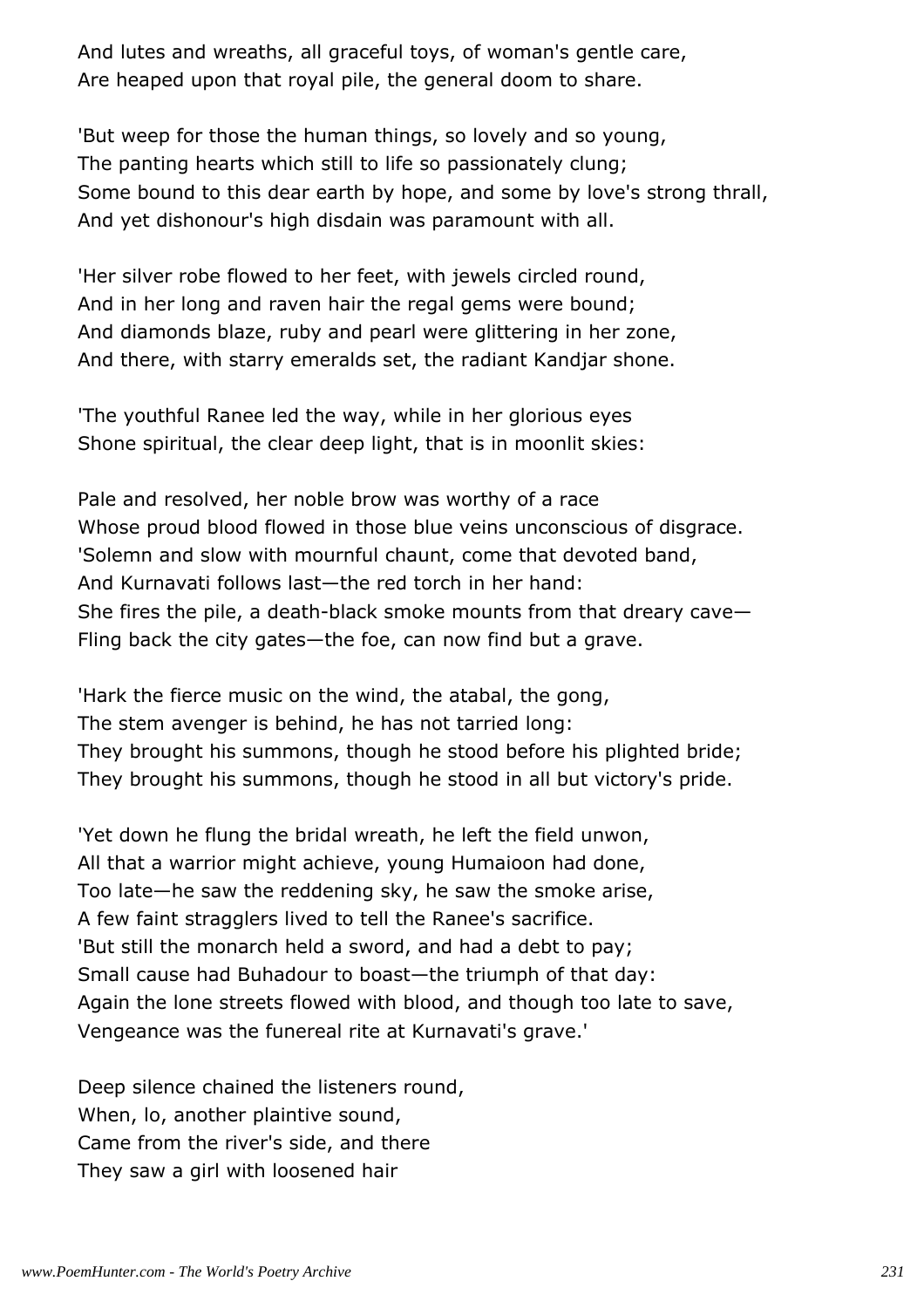Seat her beneath a peepul tree, Where swung her gurrah mournfully, Filled with the cool and limpid wave, An offering o'er some dear one's grave. At once Zilara caught the tone, And made it, as she sung, her own. Song.

'Oh weep not o'er the quiet grave, Although the spirit lost be near; Weep not, for well those phantoms know How vain the grief above their bier.

Weep not—ah no, 'tis best to die, Ere all of bloom from life is fled; Why live, when feelings, friends, and faith Have long been numbered with the dead?

'They know no rainbow-hope that weeps Itself away to deepest shade; Nor love, whose very happiness Should make the trusting heart afraid. Ah, human tears are tears of fire, That scorch and wither as they flow; Then let them fall for those who live, And not for those who sleep below.

'Yes, weep for those, whose silver chain Has long been loosed, and yet live on; The doomed to drink from life's dark spring, Whose golden bowl has long been gone.

Aye, weep for those, the weary, worn, The bound to earth by some vain tie; Some lingering love, some fond regret, Who loathe to live, yet fear to die.'

A moment's rest, and then once more Zilara tried her memory's store, And woke, while o'er the strings she bowed, A tale of Rajahstan the proud. KISHEN KOWER. 'Bold as the falcon that faces the sun,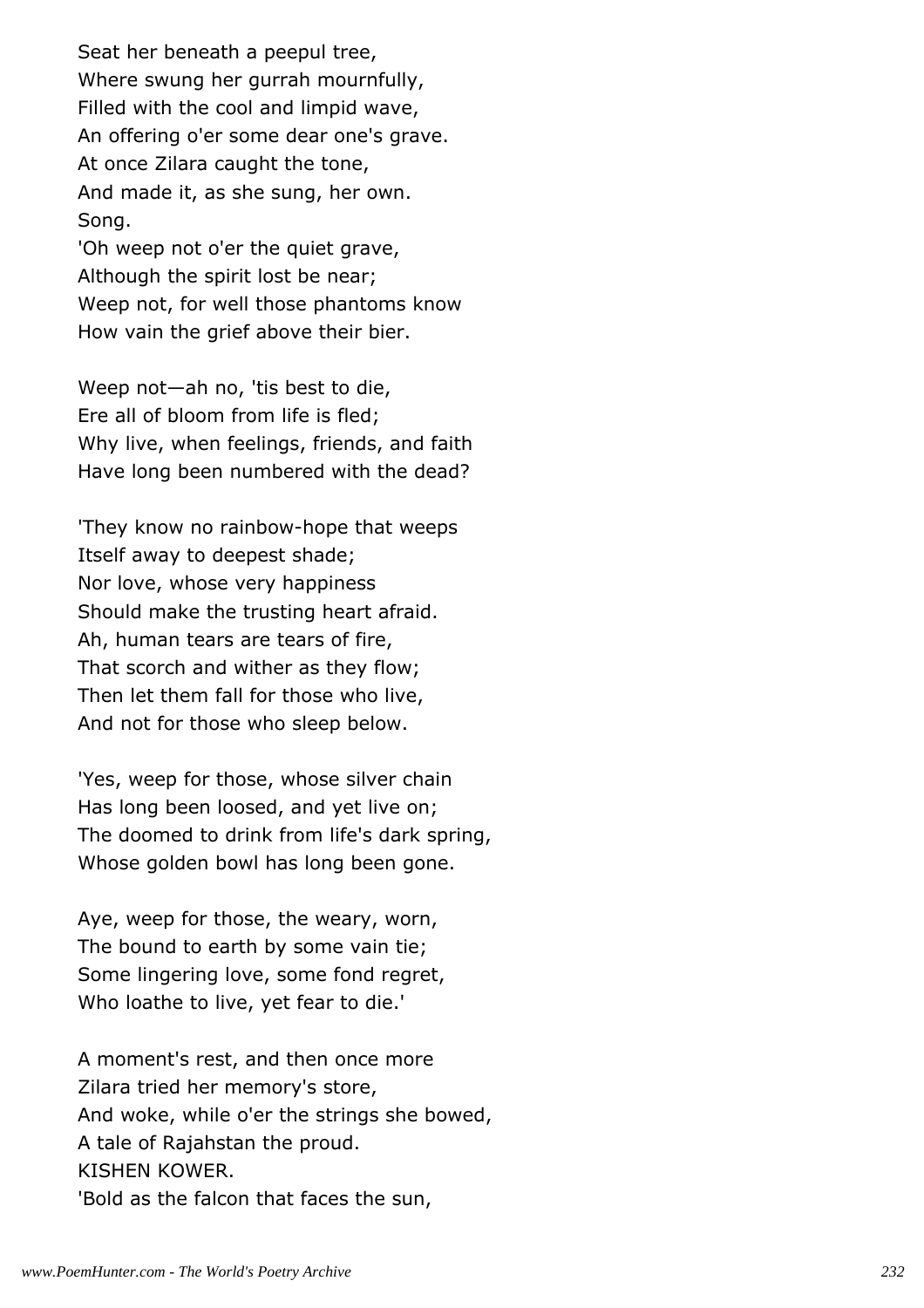Wild as the streams when in torrents they run,

Fierce as the flame when the jungle's on fire, Are the chieftains who call on the day-star as Sire. Since the Moghuls were driven from stately Mandoo, And left but their ruins their reign to renew, Those hills have paid tribute to no foreign lord, And their children have kept what they won by the sword. Yet downcast each forehead, a sullen dismay At Oudeypoor reigns in the Durbar to-day, For bootless the struggle, and weary the fight, Which Adjeit Sing pictures with frown black as night: -

'Oh fatal the hour, when Makundra's dark pass Saw the blood of our bravest sink red in the grass; And the gifts which were destined to honour the bride, By the contest of rivals in crimson were dyed. Where are the warriors who once wont to stand The glory and rampart of Rajahstan's land? Ask of the hills for their young and their brave, They will point to the valleys beneath as their grave. The mother sits pale by her desolate hearth, And weeps o'er the infant an orphan from birth; While the eldest boy watches the dust on the spear, Which as yet his weak hand is unable to rear. The fruit is ungathered, the harvest unsown, And the vulture exults o'er our fields as his own: There is famine on earth—there is plague in the air, And all for a woman whose face is too fair.' There was silence like that from the tomb, for no sound Was heard from the chieftains who darkened around,

When the voice of a woman arose in reply, 'The daughters of Rajahstan know how to die.'

'Day breaks, and the earliest glory of morn Afar o'er the tops of the mountains is borne; Then the young Kishen Kower wandered through the green bowers, That sheltered the bloom of the island of flowers; Where a fair summer palace arose mid the shade, Which a thousand broad trees for the noon-hour had made Far around spread the hills with their varying hue,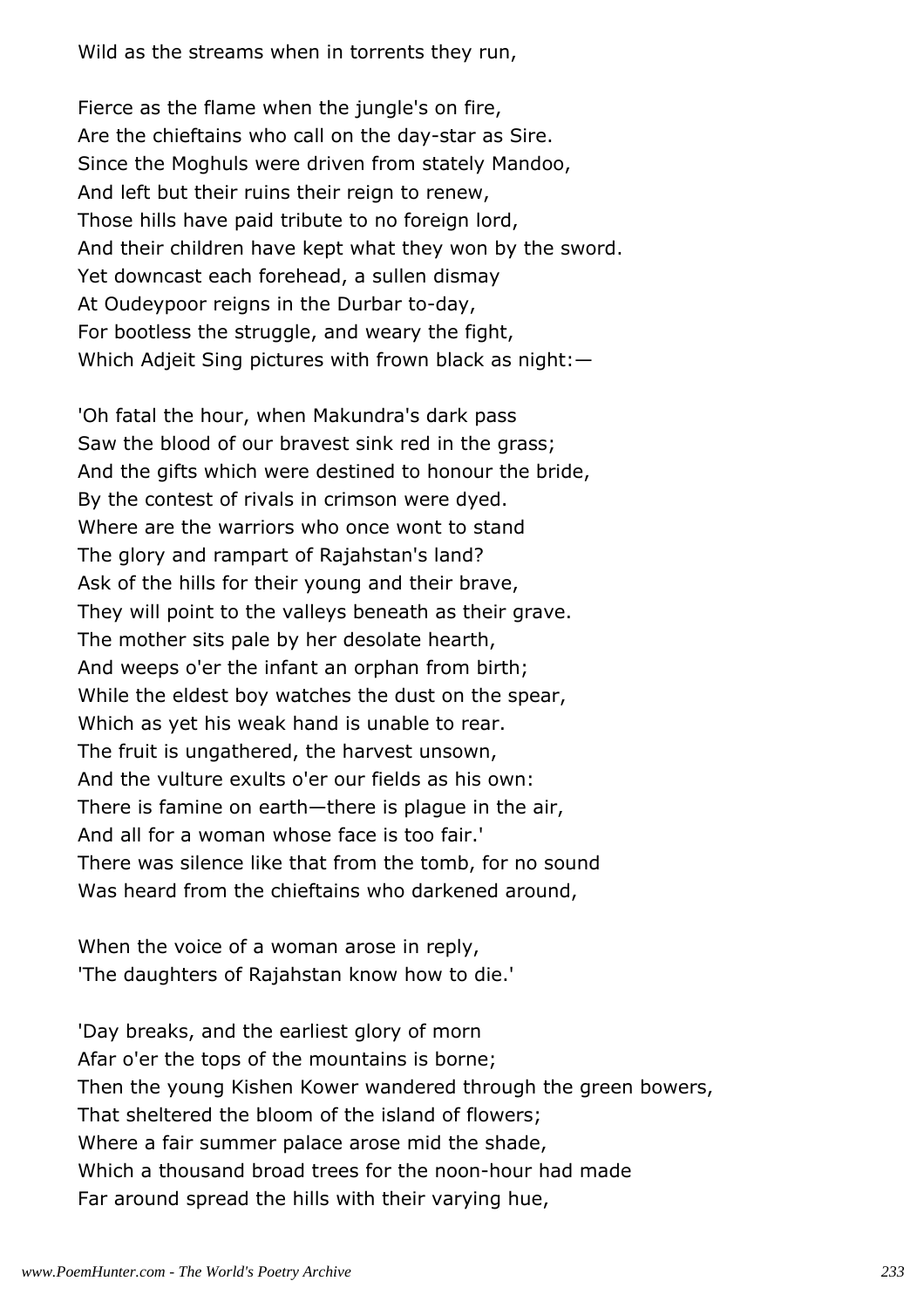From the deepest of purple to faintest of blue; On one side the courts of the Rana are spread, The white marble studded with granite's deep red; While far sweeps the terrace, and rises the dome, Till lost in the pure clouds above like a home. Beside is a lake covered over with isles, As the face of a beauty is varied with smiles:

Some small, just a nest for the heron that springs From the long grass, and flashes the light from its wings; Some bearing one palm-tree, the stately and fair, Alone like a column aloft in the air; While others have shrubs and sweet plants that extend Their boughs to the stream o'er whose mirror they bend. The lily that queen-like uprears to the sun, The loveliest face that his light is upon; While beside stands the cypress, which darkens the wave With a foliage meant only to shadow the grave.

But the isle in the midst was the fairest of all Where ran the carved trellis around the light hall; Where the green creeper's starry wreaths, scented and bright. Wooed the small purple doves 'mid their shelter to light; There the proud oleander with white tufts was hung, And the fragile clematis its silver showers flung,

And the nutmeg's soft pink was near lost in the pride Of the pomegranate blossom that blushed at its side. There the butterflies flitted around on the leaves, From which every wing its own colour receives; There the scarlet finch past like a light on the wind, And the hues of the bayas like sunbeams combined; Till the dazzled eye sought from such splendours to rove And rested at last on the soft lilac dove; Whose song seemed a dirge that at evening should be Pour'd forth from the height of the sad cypress tree. Her long dark hair plaited with gold on each braid; Her feet bound with jewels which flash'd through the shade; One hand filled with blossoms, pure hyacinth bells Which treasure the summer's first breath in their cells; The other caressing her white antelope, In all the young beauty of life and of hope.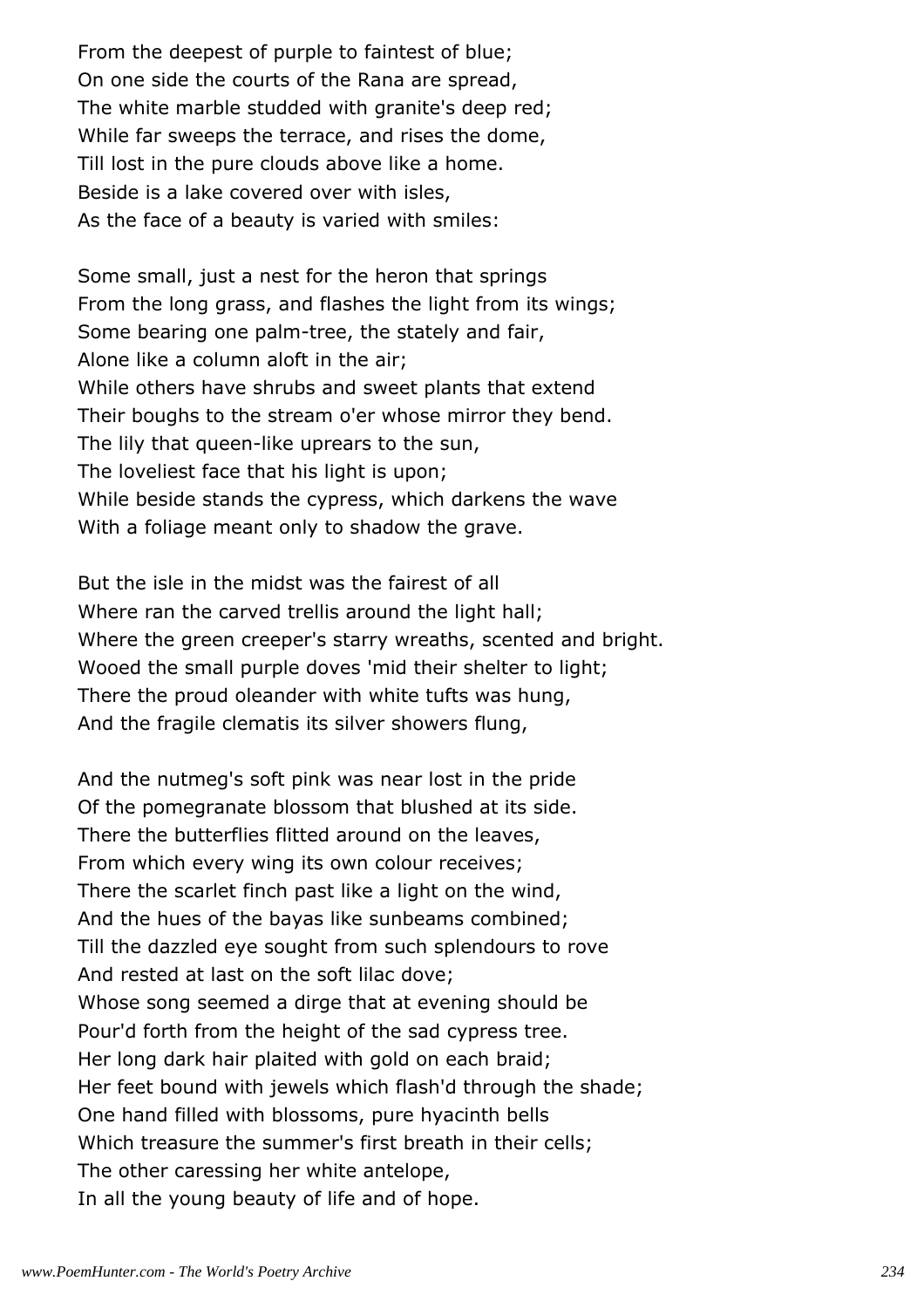The princess roved onwards, her heart in her eyes, That sought their delight in the fair earth and skies.

Oh, loveliest time! oh, happiest day! When the heart is unconscious, and knows not its sway, When the favourite bird, or the earliest flower, Or the crouching fawn's eyes, make the joy of the hour, And the spirits and steps are as light as the sleep Which never has waken'd to watch or to weep. She bounds o'er the soft grass, half woman half child, As gay as her antelope, almost as wild. The bloom of her cheek is like that on her years; She has never known pain, she has never known tears, And thought has no grief, and no fear to impart; The shadow of Eden is yet on her heart.

'The midnight has fallen, the quiet, the deep, Yet in yon Zenana none lie down for sleep. Like frighted birds gathered in timorous bands, The young slaves within it are wringing their hands.

The mother hath covered her head with her veil, She weepeth no tears, and she maketh no wail; But all that lone chamber pass silently by; She has flung her on earth, to despair and to die. But a lamp is yet burning in one dismal room, Young princess; where now is thy morning of bloom? Ah, ages, long ages, have passed in a breath, And life's bitter knowledge has heralded death. At the edge of the musnud she bends on her knee, While her eyes watch the face of the stern Chand Baee. Proud, beautiful, fierce; while she gazes, the tone Of those high murky features grows almost her own; And the blood of her race rushes dark to her brow, The spirit of heroes has entered her now.

' 'Bring the death-cup, and never for my sake shall shame Quell the pride of my house, or dishonour its name. She drained the sherbet, while Chand Baee looked on, Like a warrior that marks the career of his son. But life is so strong in each pure azure vein, That they take not the venom—she drains it again.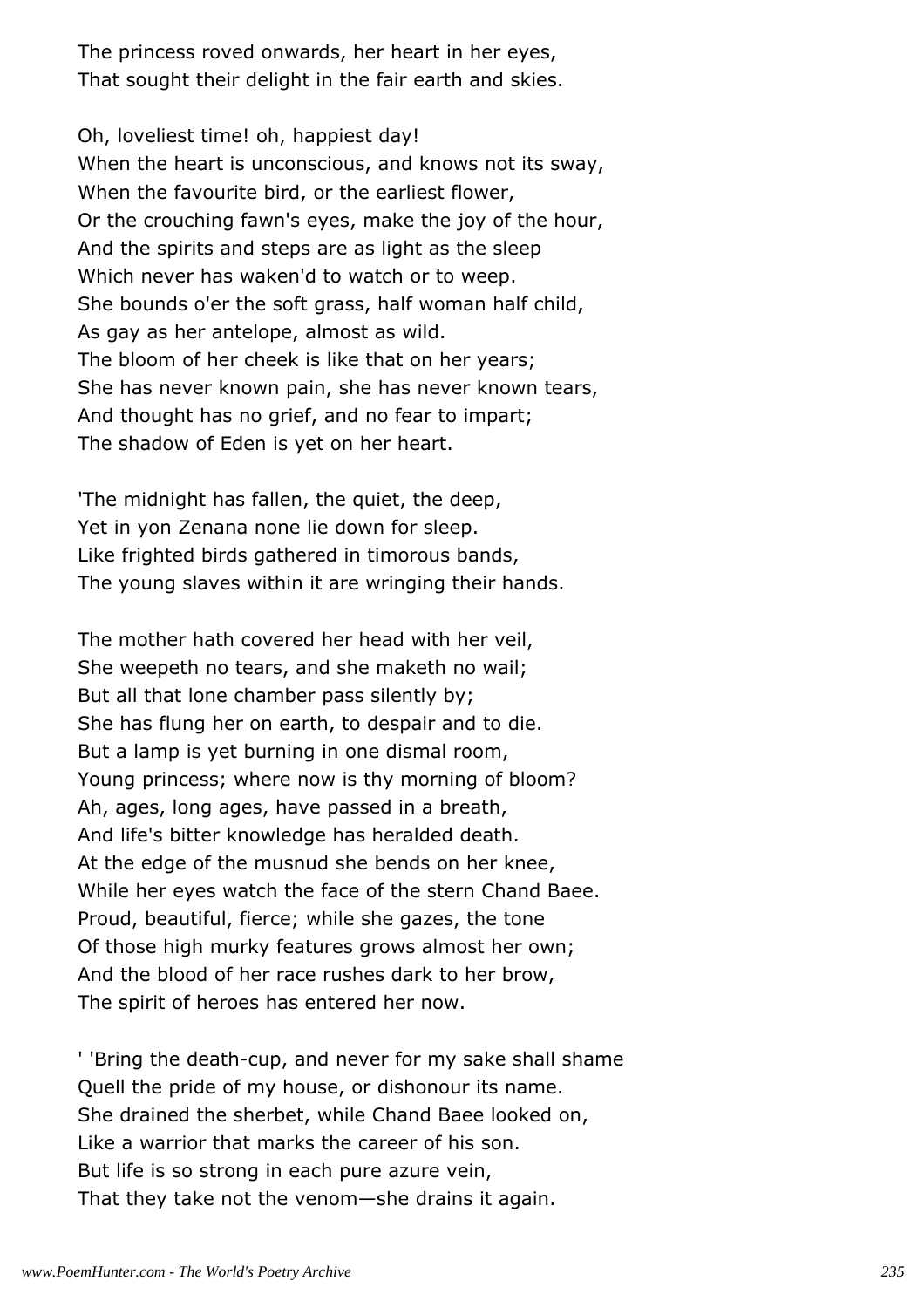The haughty eye closes, the white teeth are set, And the dew-damps of pain on the wrung brow are wet: The slight frame is writhing—she sinks to the ground; She yields to no struggle, she utters no sound— The small hands are clenched—they relax—it is past, And her aunt kneels beside her—kneels weeping at last. Again morning breaks over palace and lake, But where are the glad eyes it wont to awake. Weep, weep, 'mid a bright world of beauty and bloom, For the sweet human flower that lies low in the tomb. And wild through the palace the death-song is breathing, And white are the blossoms, the slaves weep while wreathing,

To strew at the feet and to bind round the head, Of her who was numbered last night with the dead: They braid her long tresses, they drop the shroud o'er, And gaze on her cold and pale beauty no more: But the heart has her image, and long after-years Will keep her sad memory with music and tears.'

Days pass, yet still Zilara's song Beguiled the regal beauty's hours As the wind bears some bird along Over the haunted orange bowers. 'Twas as till then she had not known How much her heart had for its own; And Murad's image seemed more dear, These higher chords of feeling strung; 'And love shone brighter for the shade 'That others' sorrows round it flung.

It was one sultry noon, yet sweet The air which through the matted grass Came cool—its breezes had to meet A hundred plumes, ere it could pass; The peacock's shining feathers wave From many a young and graceful slave; Who silent kneel amid the gloom Of that dim and perfumed room.

Beyond, the radiant sunbeams rest On many a minaret's glittering crest,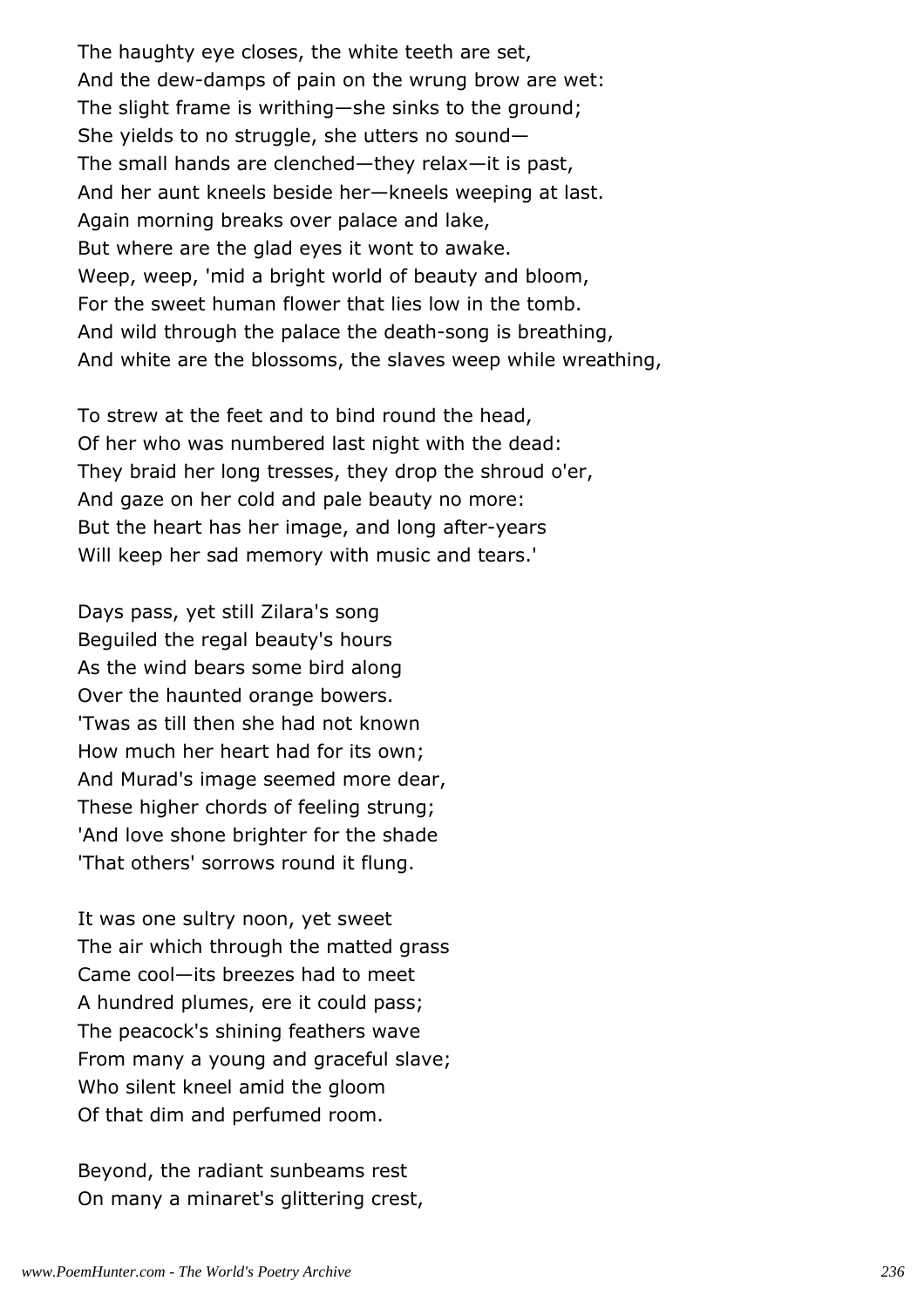And white the dazzling tombs below, Like masses sculptured of pure snow; While round stands many a giant tree, Like pillars of a sanctuary, Whose glossy foliage, dark and bright, Reflects, and yet excludes the light. Oh sun, how glad thy rays are shed; How canst thou glory o'er the dead?

Ah, folly this of human pride, What are the dead to one like thee, Whose mirror is the mighty tide, Where time flows to eternity? A single race, a single age, What are they in thy pilgrimage? The tent, the palace, and the tomb Repeat the universal doom. Man passes, but upon the plain Still the sweet seasons hold their reign, As if earth were their sole domain, And man a toy and mockery thrown Upon the world he deems his own.

All is so calm—the sunny air Has not a current nor a shade; The vivid green the rice-fields wear Seems of one moveless emerald made;

The Ganges' quiet waves are rolled In one broad sheet of molten gold; And in the tufted brakes beside, The water-fowls and herons hide. And the still earth might also seem The strange creation of a dream. Actual, breathless—dead, yet bright— Unblest with life—yet mocked with light, It mocks our nature's fate and power, When we look forth in such an hour, And that repose in nature see, The fond desire of every heart; But, oh! thou inner world, to thee, What outward world can e'er impart?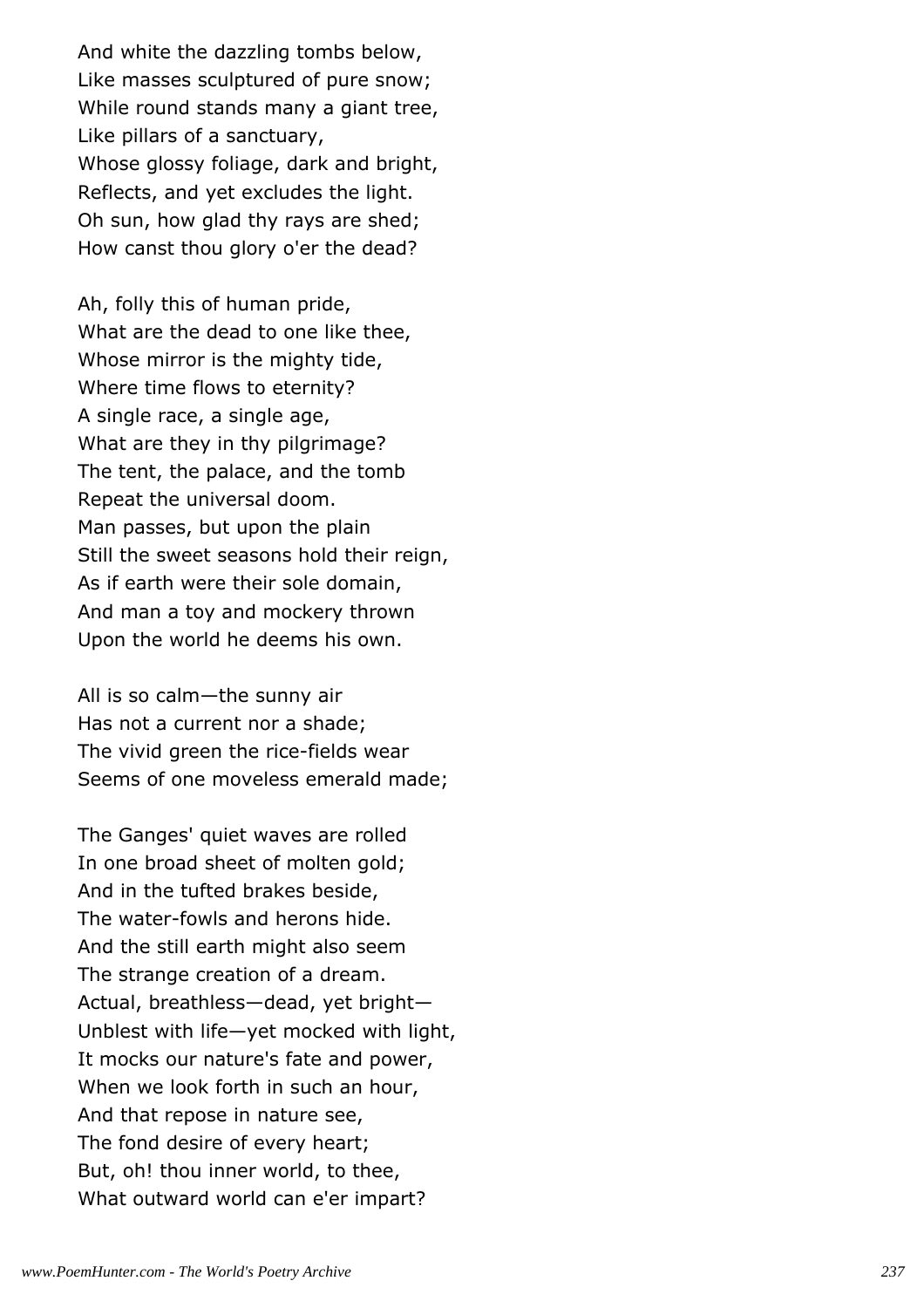But turn we to that darkened hall, Where the cool fountain's pleasant fall

Wakens the odours yet unshed From the blue hyacinth's drooping head; And on the crimson couch beside Reclines the young and royal bride; Not sleeping, though the water's chime, The lulling flowers, the languid time, Might soothe her to the gentlest sleep, O'er which the genii watchings keep, And shed from their enchanted wings, All loveliest imaginings: No, there is murmuring in her ear, A voice than sleep's more soft and dear; While that pale slave with drooping eye Speaks mournfully of days gone by; And every plaintive word is fraught With music which the heart has taught, A pleading and confiding tone, To those mute lips so long unknown.

Ah! all in vain that she had said To feeling, 'slumber like the dead;' Had bade each pang that might convulse With fiery throb the beating pulse, Each faded hope, each early dream, Sleep as beneath a frozen stream; Such as her native mountains bear, The cold white hills around Jerdair; Heights clad with that eternal snow, Which happier valleys never know. Some star in that ungenial sky, Might well shape such a destiny; But till within the dark calm grave, There yet will run an under-wave, Which human sympathy can still Excite and melt to tears at will; No magic any spell affords, Whose power is like a few kind words.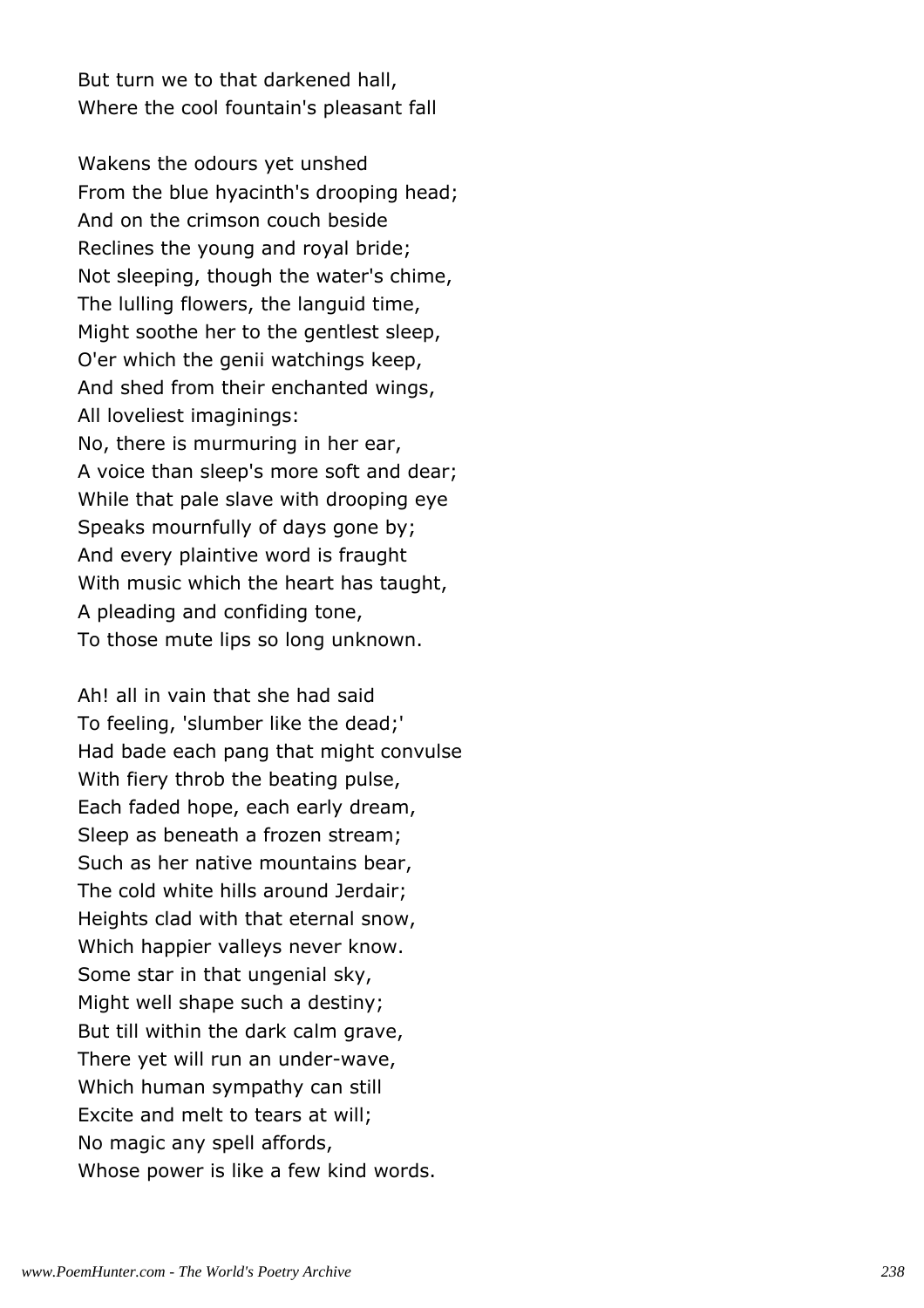'Twas strange the contrast in the pair, That leant by that cool fountain's side Both very young, both very fair, By nature, not by fate allied: The one a darling and delight, A creature like the morning bright: Whose weeping is the sunny shower Half light upon an April hour; One who a long glad childhood past, But left that happy home to 'bide Where love a deeper shadow cast, A hero's proud and treasured bride: Who her light footstep more adored, Than all the triumphs of his sword; Whose kingdom at her feet the while, Had seemed too little for a smile. But that pale slave was as the tomb Of her own youth, of her own bloom;

Enough remained to show how fair, In other days those features were, Still lingered delicate and fine, The shadow of their pure outline; The small curved lip, the glossy brow, That melancholy beauty wore, Whose spell is in the silent past, Which saith to love and hope, 'No more:' No more, for hope hath long forsaken Love, though at first its gentle guide First lulled to sleep, then left to 'waken, 'Mid tears and scorn, despair and pride, And only those who know can tell, What love is after hope's farewell. And first she spoke of childhood's time, Little, what childhood ought to be, When tenderly the gentle child Is cherished at its mother's knee,

Who deems that ne'er before, from heaven So sweet a thing to earth was given. But she an orphan had no share In fond affection's early care;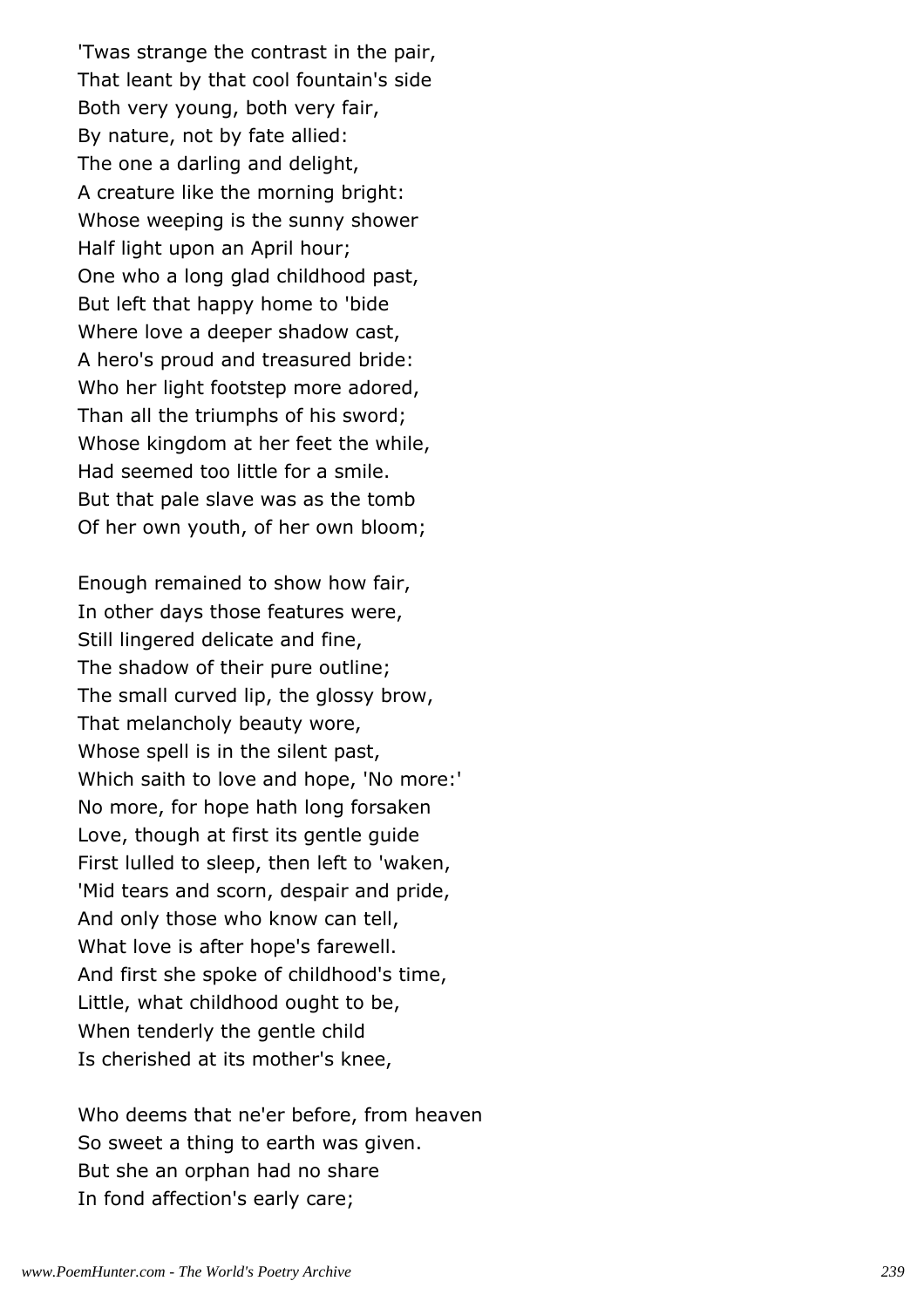She knew not love until it came Far other, though it bore that name.

'I felt,' she said, 'all things grow bright! Before the spirit's inward light. Earth was more lovely, night and day, Conscious of some enchanted sway, That flung around an atmosphere I had not deemed could brighten here. And I have gazed on Moohreeb's face, As exiles watch their native place; I knew his step before it stirred From its green nest the cautious bird.

I woke, till eye and cheek grew dim, Then slept—it was to dream of him; I lived for days upon a word Less watchful ear had never heard: And won from careless look or sign A happiness too dearly mine. He was my world—I wished to make My heart a temple for his sake. It matters not—such passionate love Has only life and hope above; A wanderer from its home on high, Here it is sent to droop and die. He loved me not—or but a day, I was a flower upon his way: A moment near his heart enshrined, Then flung to perish on the wind.'

She hid her face within her hands— Methinks the maiden well might weep; The heart it has a weary task Which unrequited love must keep; At once a treasure and a curse, The shadow on its universe. Alas, for young and wasted years, For long nights only spent in tears; For hopes, like lamps in some dim urn, That but for the departed burn. Alas for her whose drooping brow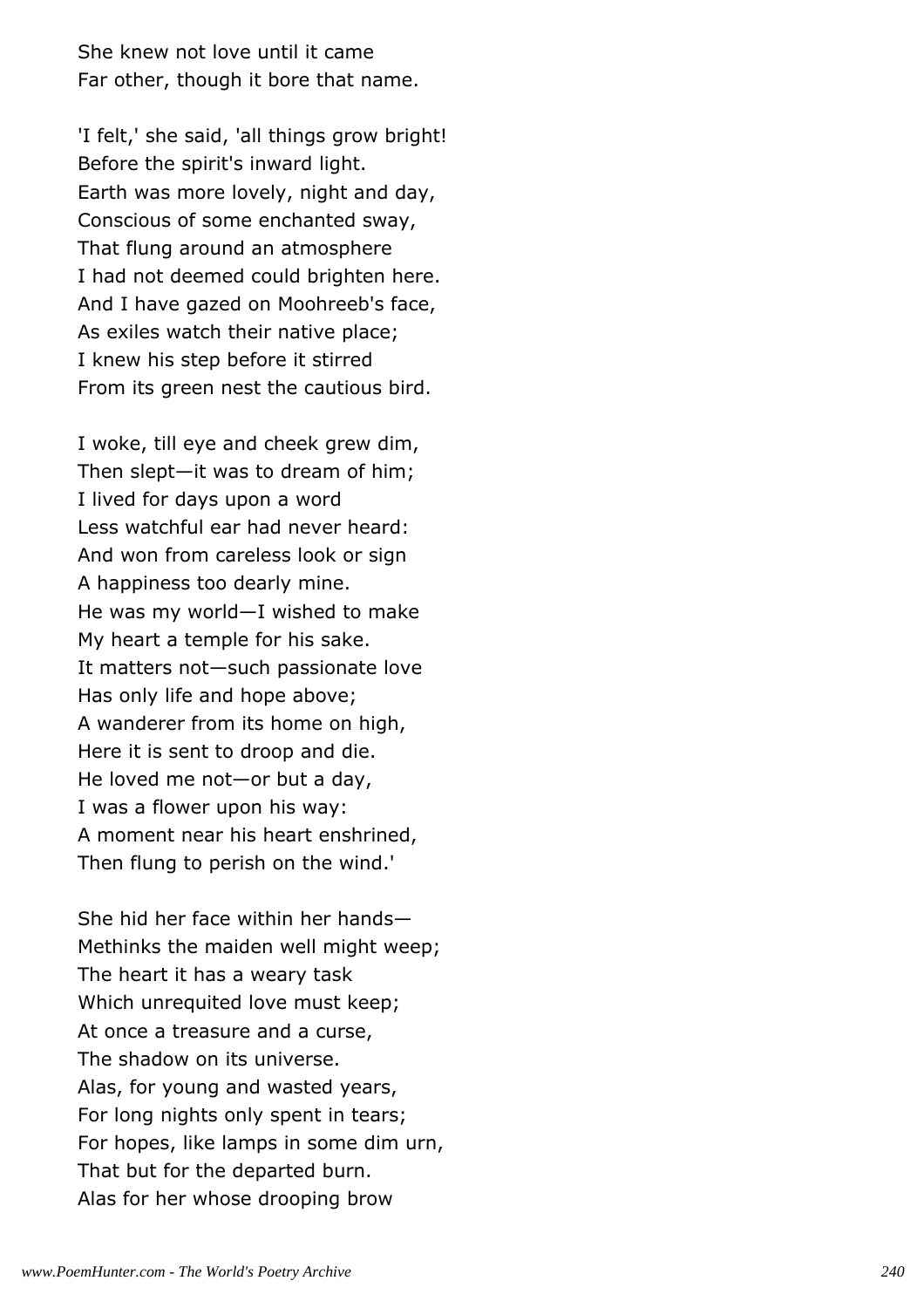Scarce struggles with its sorrow now. At first Nadira wept to see That hopelessness of misery. But, oh, she was too glad, too young, To dream of an eternal grief; A thousand thoughts within her sprung, Of solace, promise, and relief.

Slowly Zilara raised her head, Then, moved by some strong feeling, said, 'A boon, kind Princess, there is one Which won by me, were heaven won; Not wealth, not freedom—wealth to me Is worthless, as all wealth must be; When there are none its gifts to share: For whom have I on earth to care? None from whose head its golden shrine May ward the ills that fell on mine. And freedom—'tis a worthless boon To one who will be free so soon; And yet I have one prayer, so dear, I dare not hope—I only fear.' 'Speak, trembler, be your wish confest, And trust Nadira with the rest.' 'Lady, look forth on yonder tower, There spend I morn and midnight's hour,

Beneath that lonely peepul tree— Well may its branches wave o'er me, For their dark wreaths are ever shed, The mournful tribute to the dead— There sit I, in fond wish to cheer A captive's sad and lonely ear, And strive his drooping hopes to raise, With songs that breathe of happier days. Lady, methinks I scarce need tell The name that I have loved so well; 'Tis Moohreeb, captured by the sword Of him, thy own unconquered lord. Lady, one word—one look from thee, And Murad sets that captive free.'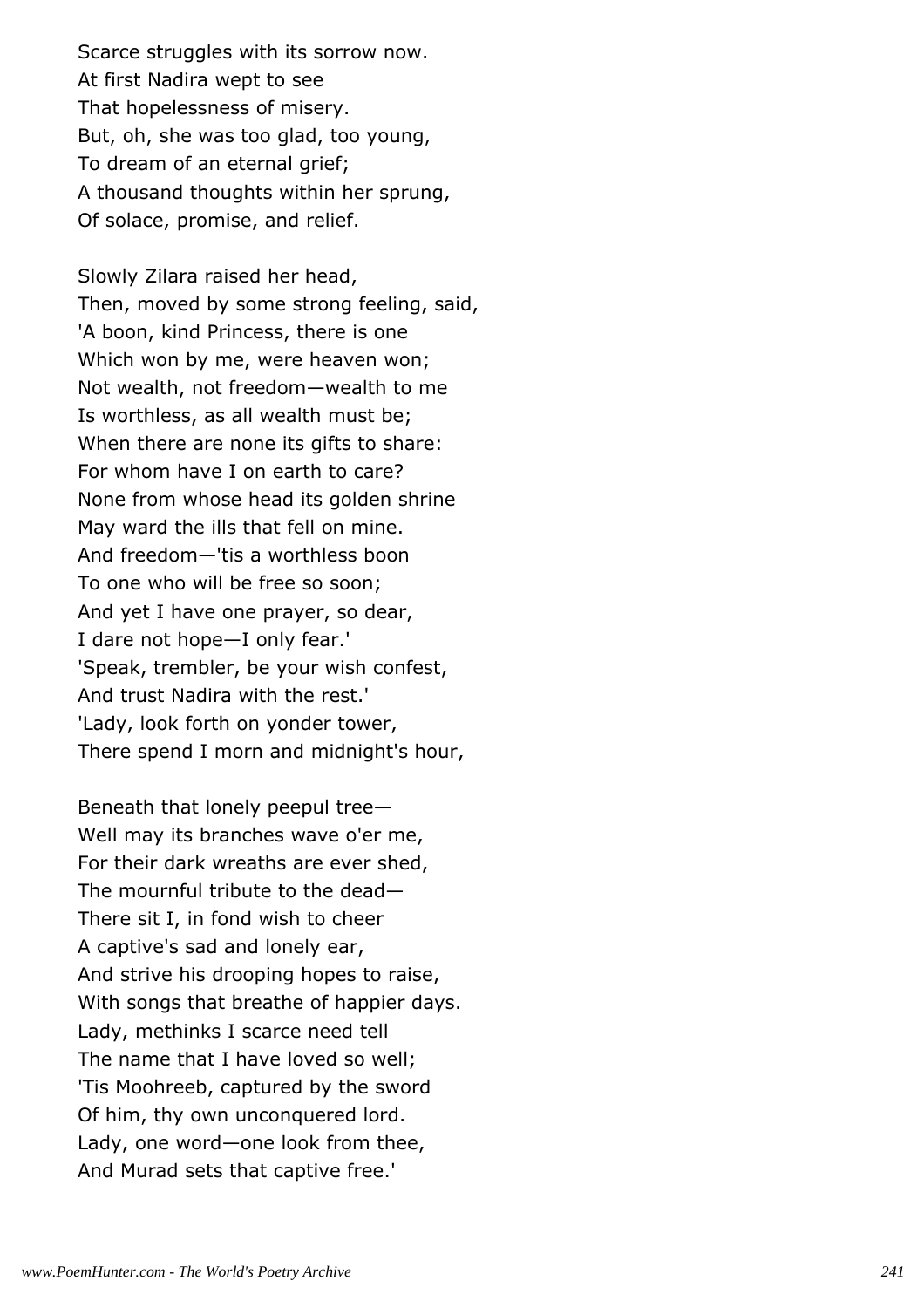'And you will follow at his side?' 'Ah, no, he hath another bride; And if I pity, can'st thou bear To think upon her lone despair? No, break the mountain-chieftain's chain, Give him to hope, home, love again.' Her cheek with former beauty blushed, The crimson to her forehead rushed, Her eyes rekindled, till their light Flashed from the lash's summer night. So eager was her prayer, so strong The love that bore her soul along. Ah! many loves for many hearts; But if mortality has known One which its native heaven imparts To that fine soil where it has grown; 'Tis in that first and early feeling, Passion's most spiritual revealing;

Half dream, all poetry—whose hope Colours life's charmed horoscope With hues so beautiful, so pure— Whose nature is not to endure. As well expect the tints to last, The rainbow on the storm hath cast. Of all young feelings, love first dies, Soon the world piles its obsequies; Yet there have been who still would keep That early vision dear and deep, The wretched they, but love requires Tears, tears to keep alive his fires: The happy will forget, but those To whom despair denies repose, From whom all future light is gone, The sad, the slighted, still love on.

The ghurrees are chiming the morning hour, The voice of the priest is heard from the tower, The turrets of Delhi are white in the sun, Alas! that another bright day has begun. Children of earth, ah! how can ye bear This constant awakening to toil and to care?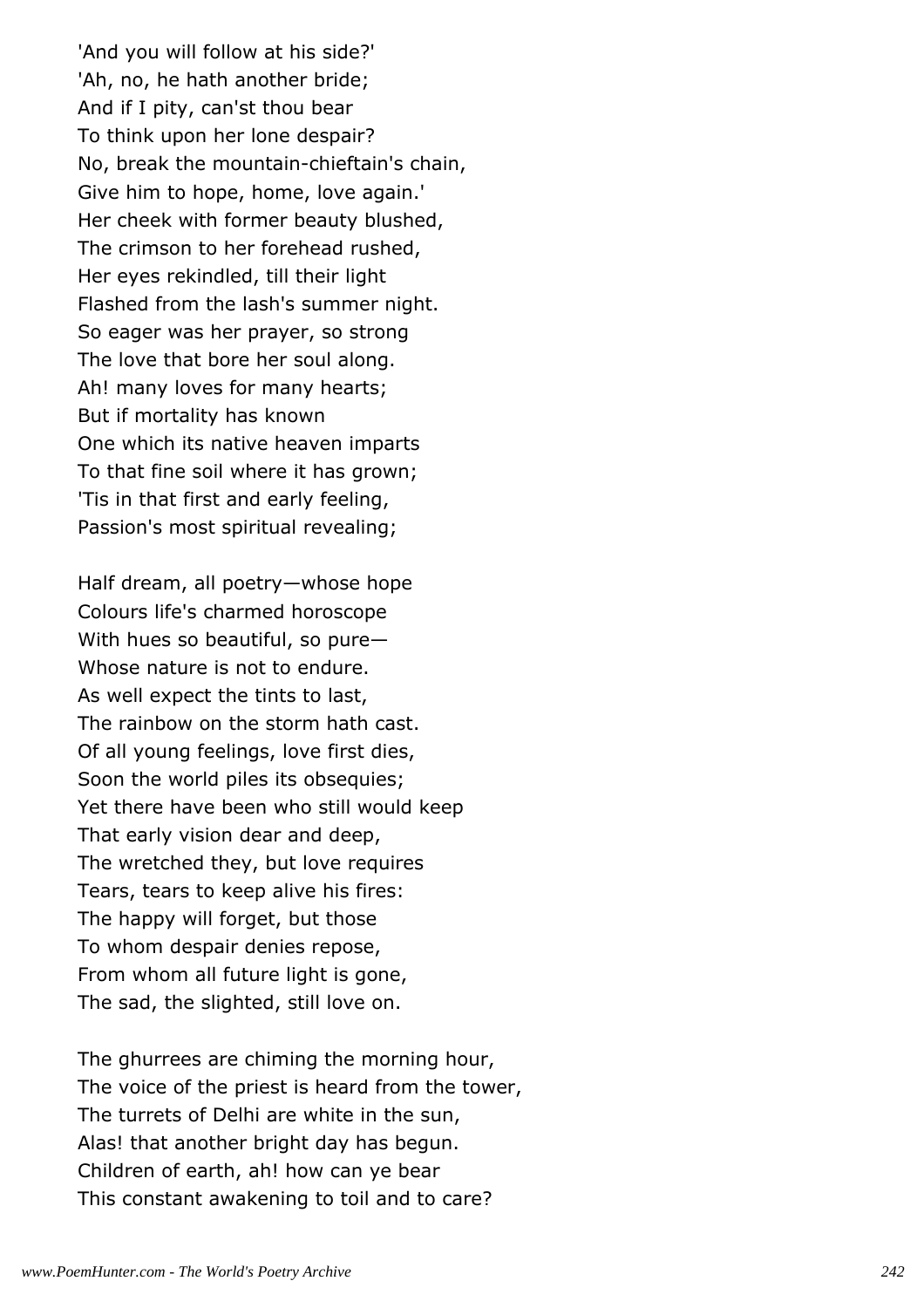Out upon morning, its hours recall, Earth to its trouble, man to his thrall; Out upon morning, it chases the night, With all the sweet dreams that on slumber alight; Out upon morning, which wakes us to life, With its toil, its repining, its sorrow and strife. And yet there were many in Delhi that day, Who watched the first light, and rejoiced in the ray;

They wait their young monarch, who comes from the field With a wreath on his spear, and a dent on his shield. There's a throng in the east, 'tis the king and his train: And first prance the horsemen, who scarce can restrain Their steeds that are wild as the wind, and as bold As the riders who curb them with bridles of gold: The elephants follow, and o'er each proud head The chattah that glitters with gems is outspread, Whence the silver bells fall with their musical sound, While the howdah's red trappings float bright on the ground: Behind stalk the camels, which, weary and worn, Seem to stretch their long necks, and repine at the morn: And wild on the air the fierce war-echoes come, The voice of the atabal, trumpet, and drum:

Half lost in the shout that ascends from the crowd, Who delight in the young, and the brave, and the proud. Tis folly to talk of the right and the wrong, The triumph will carry the many along. A dearer welcome far remains, Than that of Delhi's crowded plains? Soon Murad seeks the shadowy hall, Cool with the fountain's languid fall; His own, his best beloved to meet. Why kneels Nadira at his feet? With flushing cheek, and eager air, One word hath won her easy prayer; It is such happiness to grant, The slightest fancy that can haunt The loved one's wish, earth hath no gem, And heaven no hope, too dear for them. That night beheld a vessel glide, Over the Jumna's onward tide;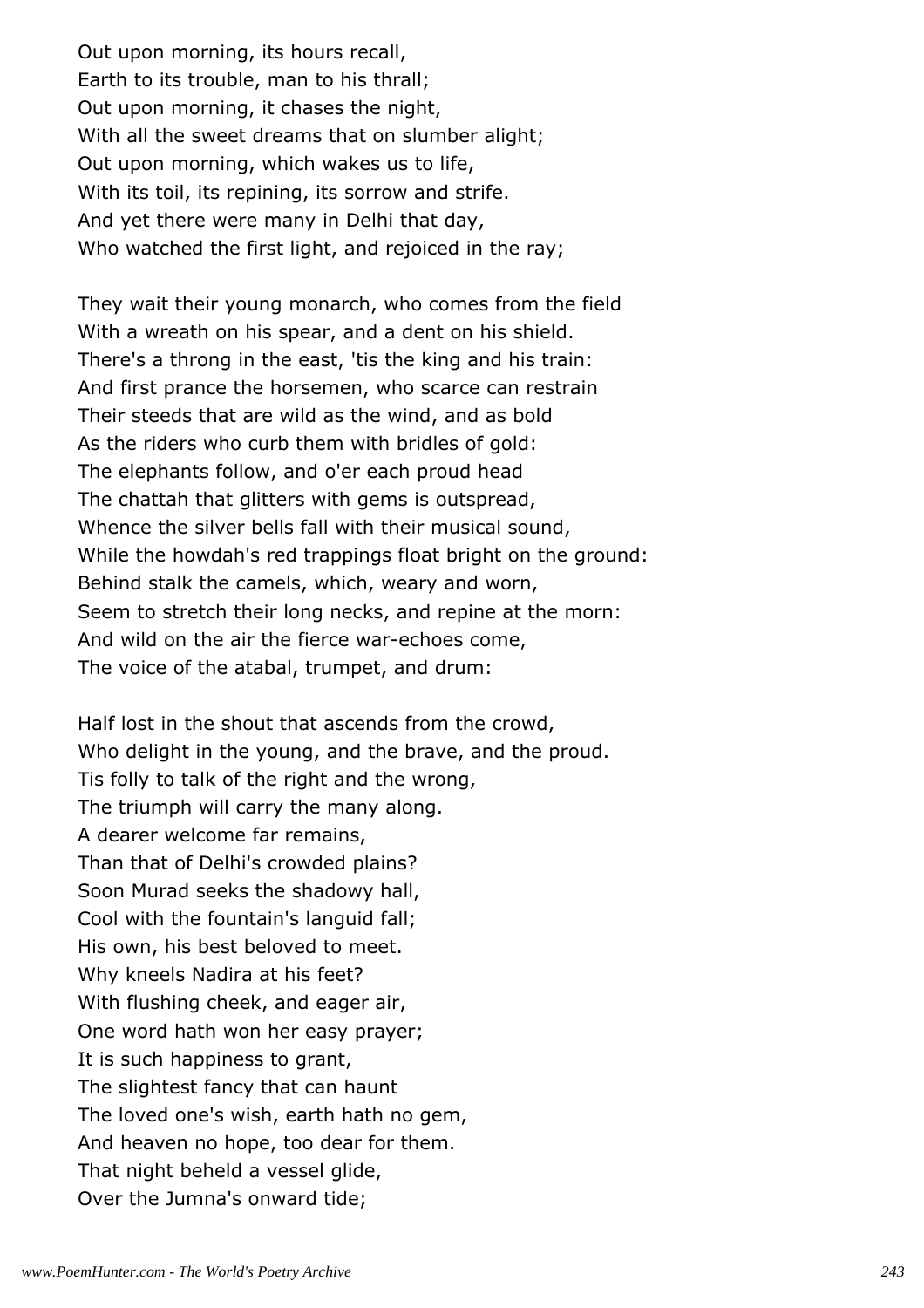One watched that vessel from the shore, Too conscious of the freight it bore, And wretched in her granted vow, Sees Moohreeb leaning by the prow, And knows that soon the winding river Will hide him from her view for ever.

Next morn they found that youthful slave Still kneeling by the sacred wave; Her head was leaning on the stone Of an old ruined tomb beside, A fitting pillow cold and lone, The dead had to the dead supplied: The heart's last string hath snapt in twain, Oh, earth, receive thine own again: The weary one at length has rest Within thy chill but quiet breast.

Long did the young Nadira keep The memory of that maiden's lute; And call to mind her songs, and weep, Long after those charmed chords were mute. A small white tomb was raised, to show That human sorrow slept below; And solemn verse and sacred line Were graved on that funereal shrine. And by its side the cypress tree Stood, like unchanging memory. And even to this hour are thrown Green wreaths on that remembered stone; And songs remain, whose tunes are fraught With music which herself first taught. And, it is said, one lonely star Still brings a murmur sweet and far Upon the silent midnight air, As if Zilara wandered there.

Oh! if her poet soul be blent With its aerial element, May its lone course be where the rill Goes singing at its own glad will;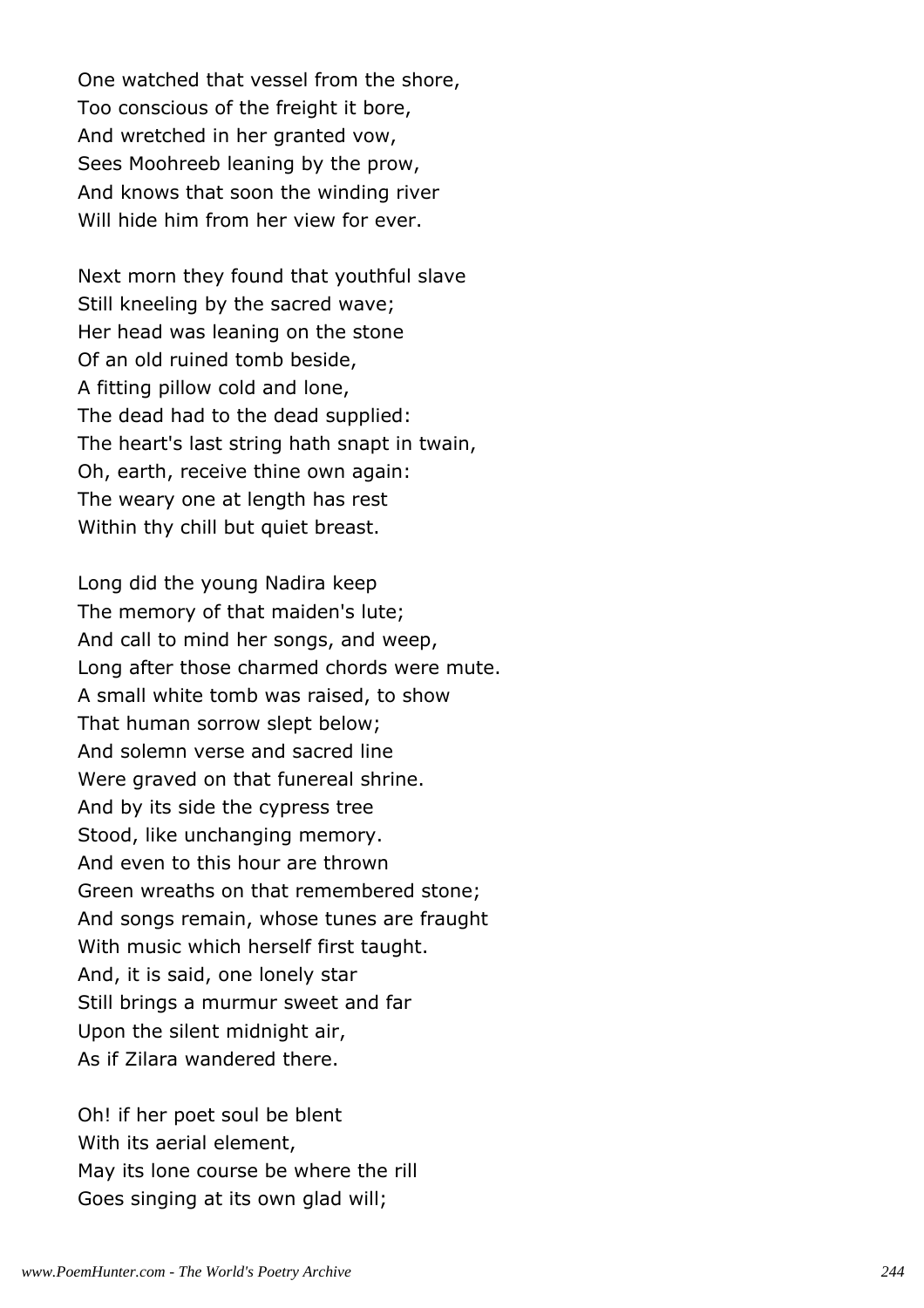Where early flowers unclose and die; Where shells beside the ocean lie, Fill'd with strange tones; or where the breeze Sheds odours o'er the moonlit seas: There let her gentle spirit rove, Embalmed by poetry and love.

Letitia Elizabeth Landon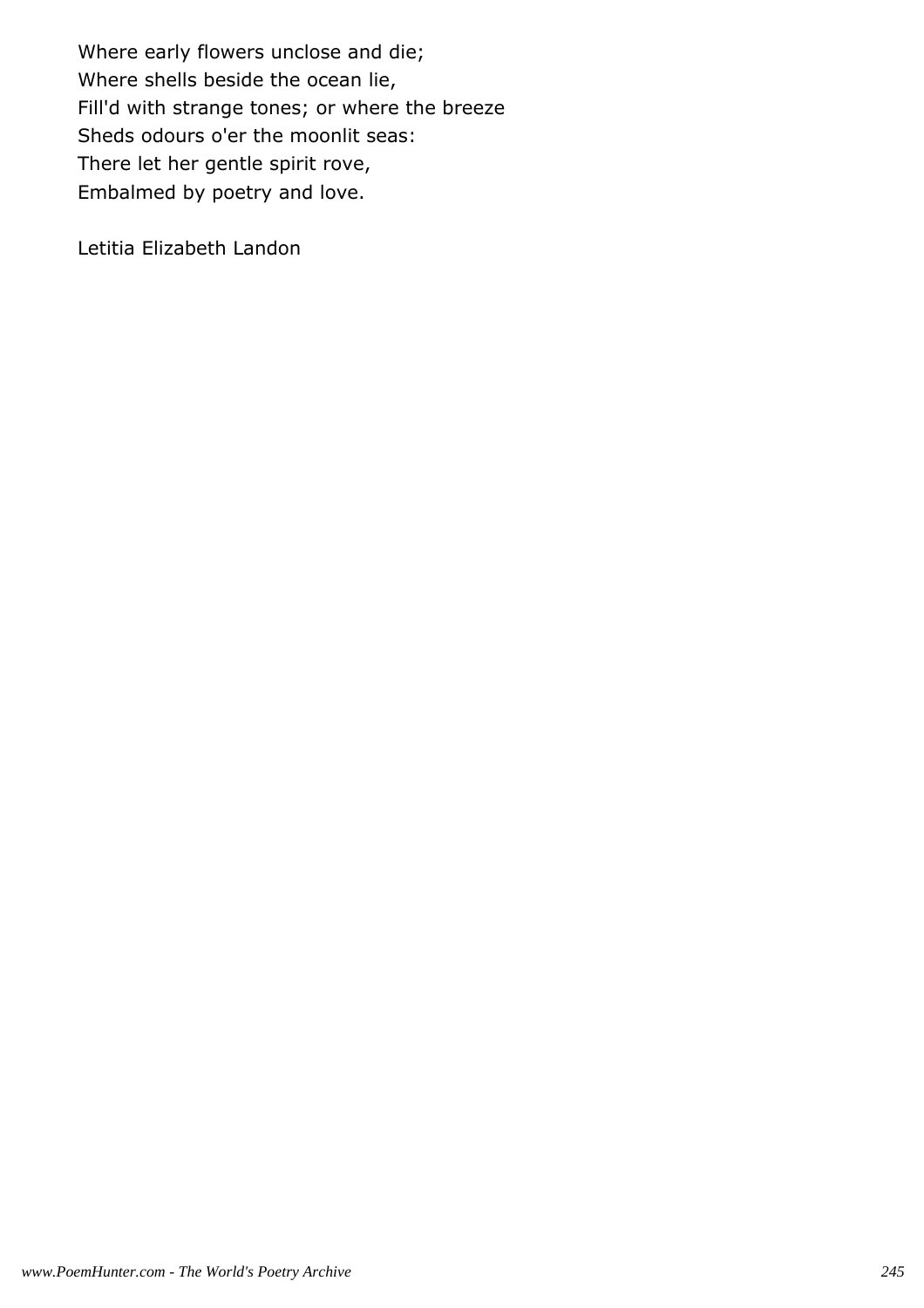## Thoughts Of Christmas-Day In India

IT is Christmas, and the sunshine Lies golden on the fields, And flowers of white and purple Yonder fragrant creeper yields.

Like the plumes of some bold warrior, The cocoa-tree on high, Lifts aloft its feathery branches, Amid the deep blue sky.

From yonder shadowy peepul, The pale fair lilac dove, Like music from a temple, Sings a song of grief and love.

The earth is bright with blossoms, And a thousand jewelled wings, Mid the green boughs of the tamarind A sudden sunshine flings.

For the East, is earth's first-born, And hath a glorious dower, As Nature there had lavished Her beauty and her power.

And yet I pine for England, For my own—my distant home: My heart is in that island, Where'er my steps may roam.

It is merry there at Christmas— We have no Christmas here; 'Tis a weary thing, a summer That lasts throughout the year

I remember how the banners Hung round our ancient hall, Bound with wreaths of shining holly, Brave winter's coronal.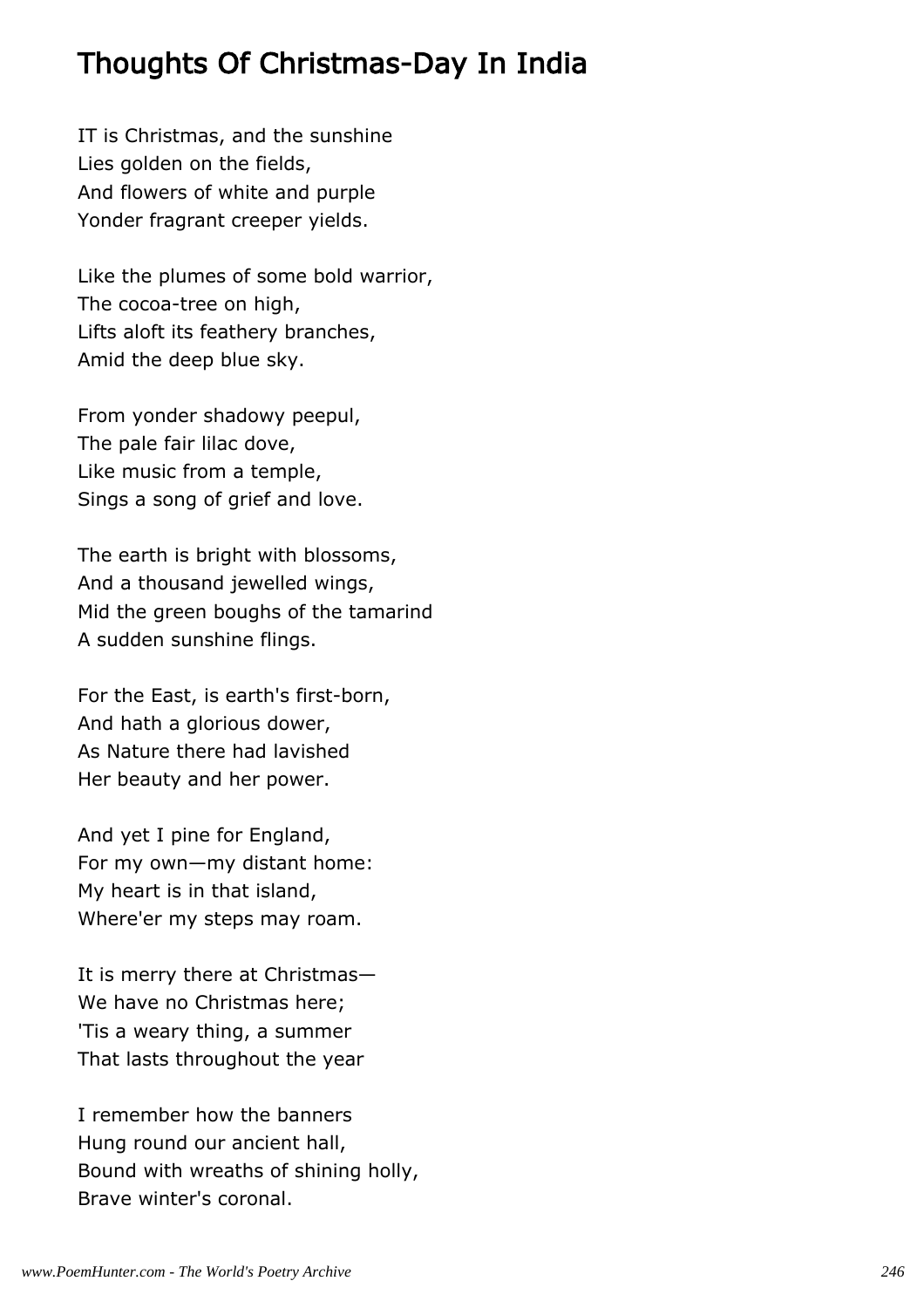And above each rusty helmet Waved a new and cheering plume, A branch of crimson berries, And the latest rose in bloom.

And the white and pearly misletoe Hung half concealed o'er head, I remember one sweet maiden, Whose cheek it dyed with red.

The morning waked with carols, A young and joyous band Of small and rosy songsters, Came tripping hand in hand.

And sang beneath our windows Just as the round red sun Began to melt the hoar-frost, And the clear cold day begun.

And at night the aged harper Played his old tunes o'er and o'er; From sixteen up to sixty, All were dancing on that floor.

Those were the days of childhood, The buoyant and the bright; When hope was life's sweet sovereign, And the heart and step were light.

I shall come again—a stranger To all that once I knew, For the hurried steps of manhood From life's flowers have dash'd the dew.

I yet may ask their welcome, And return from whence I came; But a change is wrought within me, They will not seem the same

For my spirits are grown weary,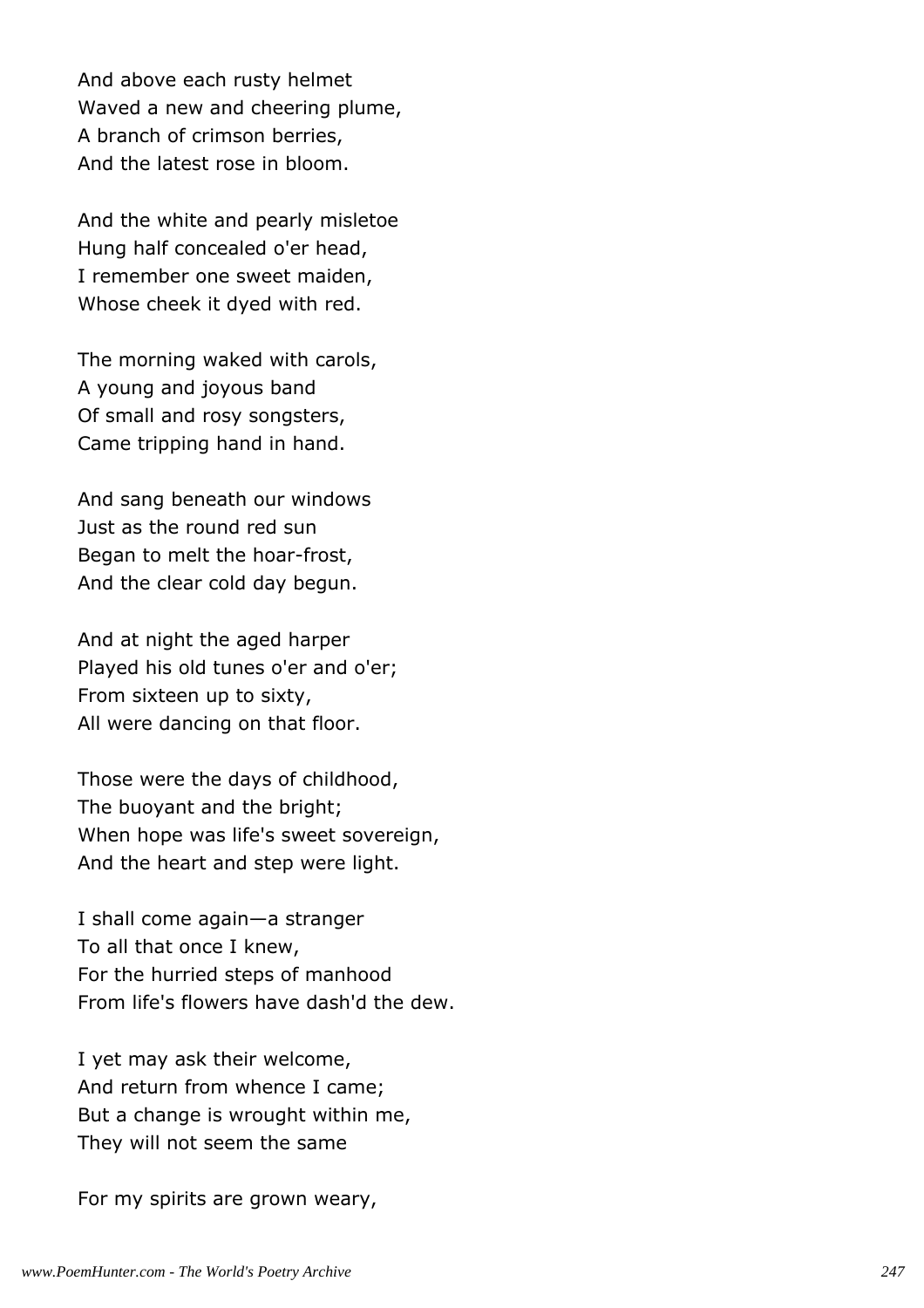And my days of youth are o'er, And the mirth of that glad season Is what I can feel no more.

Letitia Elizabeth Landon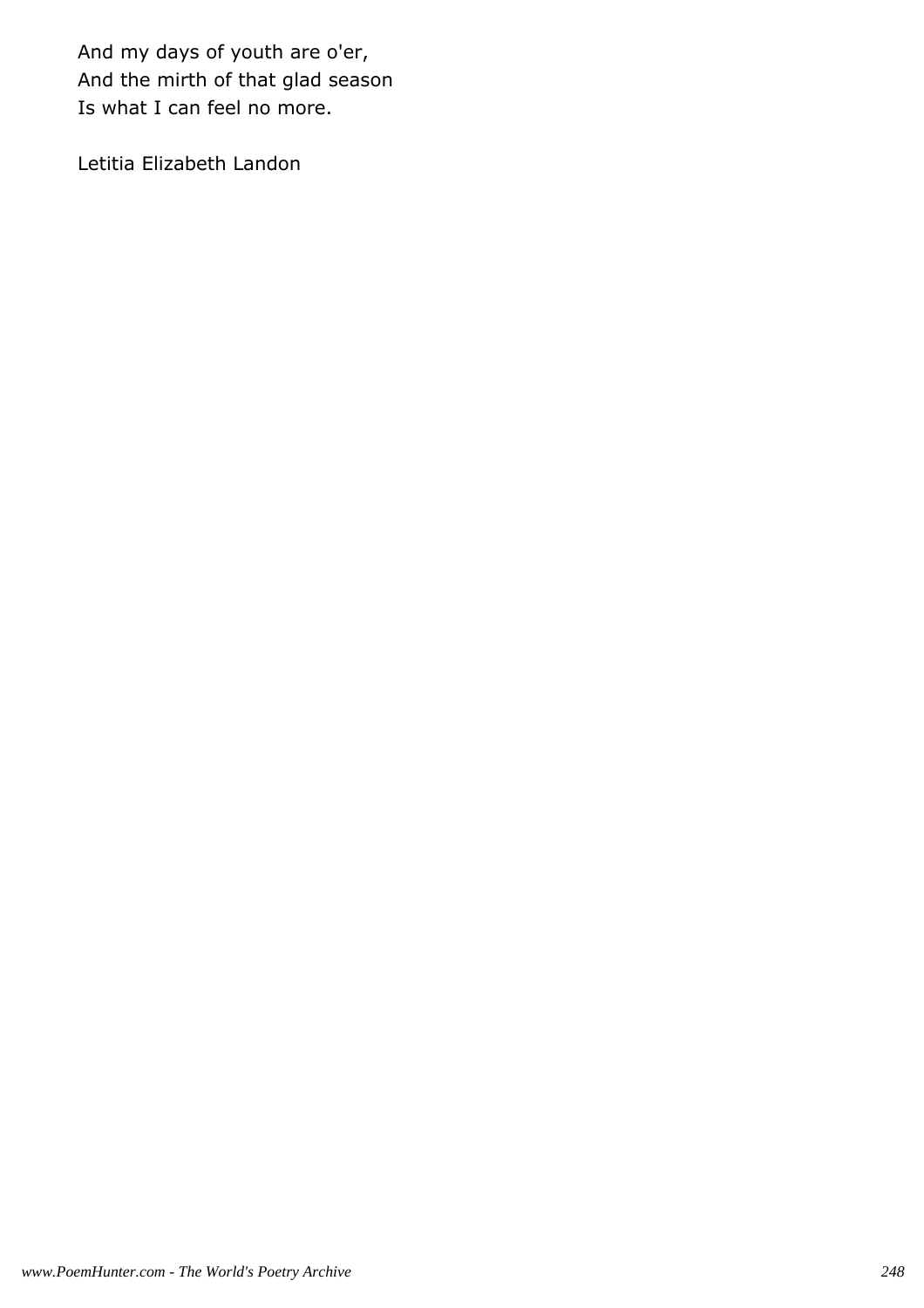## To Olinthus Gregory, On Hearing Of The Death Of His Eldest Son, Who Was Drowned As He Was Returning By Water To His Father's House At Woolrich

IS there a spot where Pity's foot, Although unsandalled, fears to tread, A silence where her voice is mute, Where tears, and only tears, are shed? It is the desolated home Where Hope was yet a recent guest, Where Hope again may never come, Or come, and only speak of rest.

They gave my hand the pictured scroll, And bade me only fancy there A parent's agony of soul, A parent's long and last despair; The sunshine on the sudden wave, Which closed above the youthful head, Mocking the green and quiet grave, Which waits the time-appointed dead.

I thought upon the lone fire-side, Begirt with all familiar thought, The future, where a father's pride So much from present promise wrought: The sweet anxiety of fears, Anxious from love's excess alone, The fond reliance upon years More precious to us than our own:

All past—then weeping words there came From out a still and darkened room, They could not bear to name a name Written so newly on the tomb. They said he was so good and kind, The voices sank, the eyes grew dim; So much of love he left behind, So much of life had died with him.